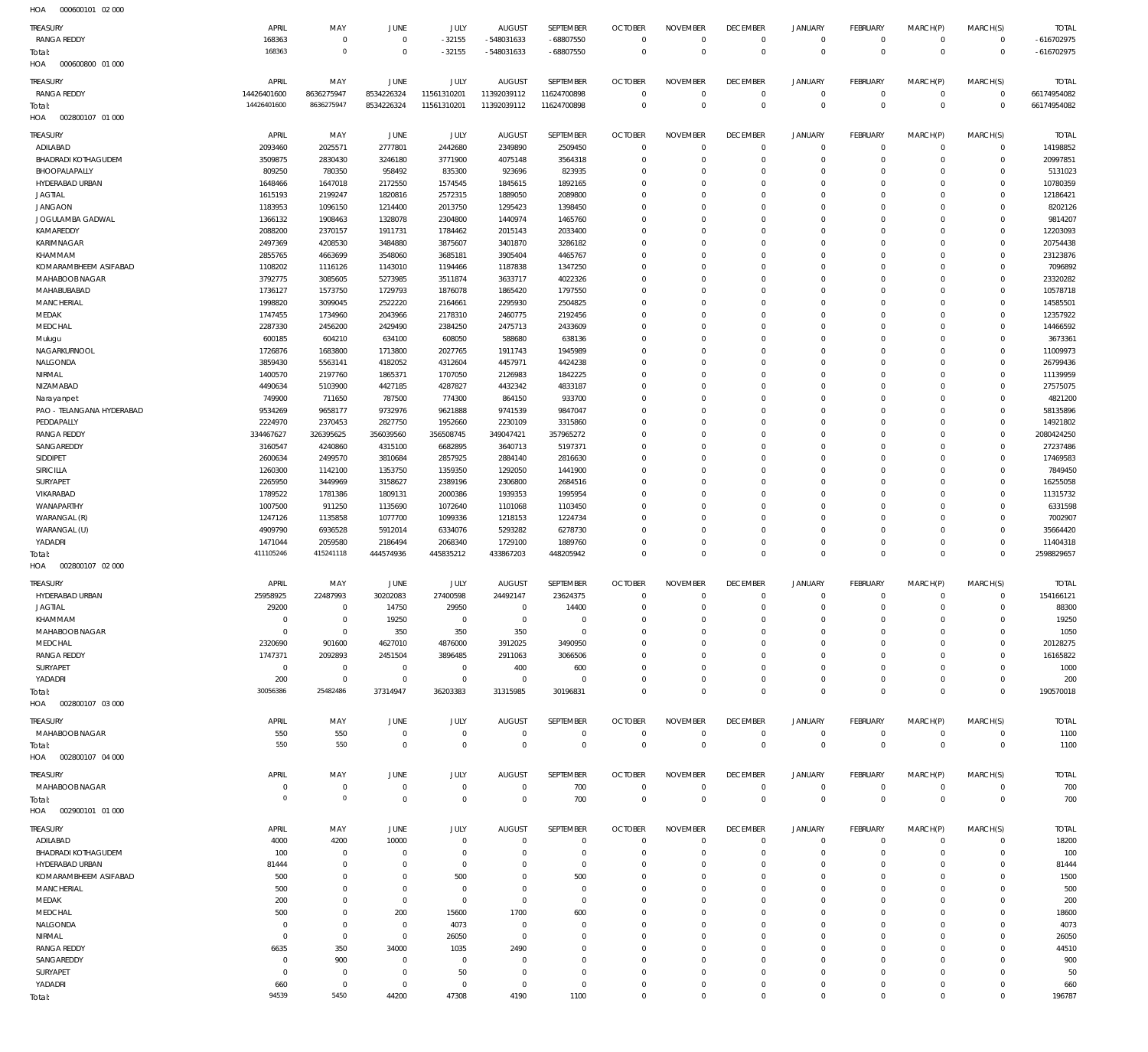| TREASURY                   | APRIL                | MAY                           | JUNE           | JULY         | <b>AUGUST</b>  | SEPTEMBER        | <b>OCTOBER</b> | <b>NOVEMBER</b> | <b>DECEMBER</b> | <b>JANUARY</b> | <b>FEBRUARY</b> | MARCH(P)       | MARCH(S)       | <b>TOTAL</b> |
|----------------------------|----------------------|-------------------------------|----------------|--------------|----------------|------------------|----------------|-----------------|-----------------|----------------|-----------------|----------------|----------------|--------------|
| WANAPARTHY                 | $^{\circ}$           | $\overline{0}$                | $^{\circ}$     | $\mathbf 0$  | $^{\circ}$     | 580              | $\mathbf 0$    | $\mathbf 0$     | $\mathbf 0$     | $\mathbf 0$    | $\mathbf 0$     | $\mathbf 0$    | $\mathbf{0}$   | 580          |
| Total:                     | $\circ$              | $\mathbb O$                   | $^{\circ}$     | $\mathbf 0$  | $\overline{0}$ | 580              | $\mathbf 0$    | $\mathbf 0$     | $\mathbf 0$     | $\mathbf 0$    | $\overline{0}$  | $\overline{0}$ | $\overline{0}$ | 580          |
| HOA<br>002900107 01 000    |                      |                               |                |              |                |                  |                |                 |                 |                |                 |                |                |              |
| TREASURY                   | APRIL                | MAY                           | JUNE           | JULY         | AUGUST         | <b>SEPTEMBER</b> | <b>OCTOBER</b> | <b>NOVEMBER</b> | <b>DECEMBER</b> | <b>JANUARY</b> | <b>FEBRUARY</b> | MARCH(P)       | MARCH(S)       | <b>TOTAL</b> |
| KHAMMAM                    | 6800                 | 6800                          | 6800           | 6800         | 6800           | 17900            | $^{\circ}$     | $\mathbf 0$     | $^{\circ}$      | $\mathbf 0$    | $^{\circ}$      | $\mathbf 0$    | $^{\circ}$     | 51900        |
| NALGONDA                   | 2000                 | 2000                          | 2000           | 7200         | 1800           | $\mathbf{0}$     | $^{\circ}$     | $\mathbf 0$     | $^{\circ}$      | $\mathbf 0$    | $^{\circ}$      | $\mathbf 0$    | $\mathbf{0}$   | 15000        |
|                            | 0                    |                               |                |              | $^{\circ}$     |                  |                | $\mathbf 0$     | $^{\circ}$      | 0              | $^{\circ}$      | $\Omega$       | $^{\circ}$     | 35410        |
| <b>RANGA REDDY</b>         |                      | 910                           | 500            | $\mathbf{0}$ |                | 34000            | 0              |                 |                 |                |                 |                |                |              |
| WARANGAL (R)               | 2700                 | 500                           | 4200           | 2200         | 2000           | 2200             | 0              | $\mathbf 0$     | $^{\circ}$      | 0              | $\mathbf 0$     | $\mathbf 0$    | $^{\circ}$     | 13800        |
| WARANGAL (U)               | 2550                 | $\overline{0}$                | $^{\circ}$     | $\mathbf{0}$ | $^{\circ}$     | $\mathbf{0}$     | $^{\circ}$     | $\mathbf 0$     | $^{\circ}$      | 0              | $\mathbf 0$     | $\mathbf 0$    | $\mathbf 0$    | 2550         |
| Total:                     | 14050                | 10210                         | 13500          | 16200        | 10600          | 54100            | $^{\circ}$     | $\mathbf 0$     | $\mathbf 0$     | $\mathbf 0$    | $\mathbf 0$     | $\mathbf 0$    | $\mathbf 0$    | 118660       |
| HOA<br>002900107 02 000    |                      |                               |                |              |                |                  |                |                 |                 |                |                 |                |                |              |
| TREASURY                   | APRIL                | MAY                           | <b>JUNE</b>    | JULY         | <b>AUGUST</b>  | SEPTEMBER        | <b>OCTOBER</b> | <b>NOVEMBER</b> | <b>DECEMBER</b> | <b>JANUARY</b> | FEBRUARY        | MARCH(P)       | MARCH(S)       | <b>TOTAL</b> |
| HYDERABAD URBAN            | 0                    | $\overline{0}$                | $^{\circ}$     | $\mathbf{0}$ | $^{\circ}$     | $-223250$        | $\mathbf 0$    | $\mathbf 0$     | $\mathbf 0$     | $\mathbf 0$    | $\mathbf 0$     | $\mathbf 0$    | $^{\circ}$     | $-223250$    |
|                            | $\Omega$             | $\mathbb O$                   | $^{\circ}$     | $\mathbf{0}$ | $^{\circ}$     | $-223250$        | $^{\circ}$     | $\mathbf 0$     | $\overline{0}$  | $\mathbf 0$    | $\overline{0}$  | $\mathbf 0$    | $\mathbf 0$    | $-223250$    |
| Total:                     |                      |                               |                |              |                |                  |                |                 |                 |                |                 |                |                |              |
| HOA<br>002900800 01 000    |                      |                               |                |              |                |                  |                |                 |                 |                |                 |                |                |              |
| TREASURY                   | APRIL                | MAY                           | JUNE           | JULY         | <b>AUGUST</b>  | SEPTEMBER        | <b>OCTOBER</b> | <b>NOVEMBER</b> | <b>DECEMBER</b> | <b>JANUARY</b> | <b>FEBRUARY</b> | MARCH(P)       | MARCH(S)       | <b>TOTAL</b> |
| VIKARABAD                  | $\Omega$             | $\overline{0}$                | $^{\circ}$     | $\mathbf{0}$ | $\overline{0}$ | 300              | $\mathbf 0$    | $\mathbf 0$     | $^{\circ}$      | 0              | $\mathbf 0$     | $\mathbf 0$    | $\mathbf{0}$   | 300          |
| Total:                     | $\Omega$             | $\mathbb O$                   | $^{\circ}$     | $\mathbf 0$  | $\overline{0}$ | 300              | $^{\circ}$     | $\mathbf 0$     | $\mathbf 0$     | $\mathbf 0$    | $\overline{0}$  | $\mathbf 0$    | $\overline{0}$ | 300          |
| HOA<br>002900800 80 000    |                      |                               |                |              |                |                  |                |                 |                 |                |                 |                |                |              |
|                            |                      |                               |                |              |                |                  |                |                 |                 |                |                 |                |                |              |
| TREASURY                   | APRIL                | MAY                           | JUNE           | JULY         | <b>AUGUST</b>  | SEPTEMBER        | <b>OCTOBER</b> | <b>NOVEMBER</b> | <b>DECEMBER</b> | <b>JANUARY</b> | <b>FEBRUARY</b> | MARCH(P)       | MARCH(S)       | <b>TOTAL</b> |
| SIDDIPET                   | $\Omega$             | $\overline{0}$                | $^{\circ}$     | $^{\circ}$   | $\overline{0}$ | 1000             | $^{\circ}$     | $^{\circ}$      | $^{\circ}$      | $\mathbf 0$    | $\mathbf 0$     | 0              | $\mathbf 0$    | 1000         |
| Total:                     | $\circ$              | $\mathbb O$                   | $\overline{0}$ | $\mathbf 0$  | $^{\circ}$     | 1000             | $\mathbf 0$    | $\mathbf 0$     | $\mathbf 0$     | $\mathbf 0$    | $\overline{0}$  | $\mathbf 0$    | $\overline{0}$ | 1000         |
| HOA<br>002900800 81 000    |                      |                               |                |              |                |                  |                |                 |                 |                |                 |                |                |              |
|                            |                      |                               |                |              |                |                  |                |                 |                 |                |                 |                |                |              |
| TREASURY                   | APRIL                | MAY                           | JUNE           | JULY         | <b>AUGUST</b>  | SEPTEMBER        | <b>OCTOBER</b> | <b>NOVEMBER</b> | <b>DECEMBER</b> | <b>JANUARY</b> | <b>FEBRUARY</b> | MARCH(P)       | MARCH(S)       | <b>TOTAL</b> |
| HYDERABAD URBAN            | 230000               | $\overline{0}$                | 5865           | 111600       | 96610          | $\mathbf{0}$     | $^{\circ}$     | $^{\circ}$      | $^{\circ}$      | $\mathbf 0$    | $\mathbf 0$     | $\Omega$       | $^{\circ}$     | 444075       |
| <b>JANGAON</b>             | $^{\circ}$           | $\overline{0}$                | $^{\circ}$     | $\mathbf{0}$ | 1000           | $\mathbf{0}$     | $^{\circ}$     | $^{\circ}$      | $^{\circ}$      | $\mathbf 0$    | $\mathbf 0$     | $\mathbf 0$    | $\mathbf 0$    | 1000         |
| KARIMNAGAR                 | -C                   | $\overline{0}$                | $^{\circ}$     | 1759         | $^{\circ}$     | 500              | 0              | $\mathbf 0$     | $^{\circ}$      | 0              | $\mathbf 0$     | $\mathbf 0$    | $\mathbf 0$    | 2259         |
| KOMARAMBHEEM ASIFABAD      | $\Omega$             | $\overline{0}$                | $^{\circ}$     | $\mathbf{0}$ | 1040           | $\mathbf{0}$     | $^{\circ}$     | $\mathbf 0$     | $^{\circ}$      | 0              | $\mathbf 0$     | $\Omega$       | $\mathbf 0$    | 1040         |
| MAHABOOB NAGAR             | $\Omega$             | $\overline{0}$                | $^{\circ}$     | $\mathbf{0}$ | 3759           | $\mathbf{0}$     | 0              | $\mathbf 0$     | $^{\circ}$      | 0              | $\mathbf 0$     | 0              | $\mathbf 0$    | 3759         |
| MEDAK                      | $\Omega$             | $\overline{0}$                | $\overline{0}$ | $^{\circ}$   | $\overline{0}$ | 400              | 0              | $\mathbf 0$     | $^{\circ}$      | 0              | $\mathbf 0$     | $\Omega$       | $\mathbf 0$    | 400          |
| NAGARKURNOOL               | $\Omega$             | 1000                          | 4287           | $\mathbf{0}$ | 2861           | 2117             | 0              | $\mathbf 0$     | $^{\circ}$      | 0              | $\mathbf 0$     | $\Omega$       | $\mathbf 0$    | 10265        |
| NALGONDA                   | -C                   | $\overline{0}$                | $\overline{0}$ | $\mathbf{0}$ | $\overline{0}$ | 500              | 0              | $\mathbf 0$     | $^{\circ}$      | 0              | $\mathbf 0$     | $\Omega$       | $\mathbf 0$    | 500          |
| NIRMAL                     | $\Omega$             | $\overline{0}$                | $^{\circ}$     | 2600         | $^{\circ}$     | $\mathbf{0}$     | 0              | $^{\circ}$      | $^{\circ}$      | 0              | $\mathbf 0$     | $\Omega$       | $\mathbf 0$    | 2600         |
| <b>RANGA REDDY</b>         | 209362               | 9032                          | 16894          | 13034        | 7878           | 3861             | 0              | $^{\circ}$      | $^{\circ}$      | 0              | $\mathbf 0$     | 0              | $\mathbf 0$    | 260061       |
| SANGAREDDY                 |                      | $\overline{0}$                | $\overline{0}$ | $\mathbf{0}$ | 1000           | $^{\circ}$       | 0              | $^{\circ}$      | $^{\circ}$      | 0              | $\mathbf 0$     | $\Omega$       | $\mathbf 0$    | 3000         |
|                            | 2000                 |                               |                |              |                |                  |                |                 |                 |                |                 |                |                |              |
| SURYAPET                   | 0                    | $\overline{0}$                | $^{\circ}$     | $\mathbf{0}$ | 26096          | $\mathbf{0}$     | 0              | $^{\circ}$      | $^{\circ}$      | 0              | $\mathbf 0$     | $\mathbf 0$    | $\mathbf 0$    | 26096        |
| VIKARABAD                  | 100                  | 900                           | 50             | 250          | 400            | $\mathbf{0}$     | 0              | $\mathbf 0$     | $^{\circ}$      | 0              | $\mathbf 0$     | $\Omega$       | $\mathbf 0$    | 1700         |
| YADADRI                    | $^{\circ}$           | 750                           | $^{\circ}$     | $\mathbf{0}$ | $\overline{0}$ | $\mathbf{0}$     | $^{\circ}$     | $\mathbf 0$     | $\mathbf 0$     | 0              | $\mathbf 0$     | $\mathbf 0$    | $\mathbf{0}$   | 750          |
| Total:                     | 441462               | 11682                         | 27096          | 129243       | 140644         | 7378             | $\mathbf 0$    | $\mathbf 0$     | $\mathbf 0$     | $\mathbf 0$    | $\overline{0}$  | $\mathbf 0$    | $\mathbf 0$    | 757505       |
| 003001101 01 000<br>HOA    |                      |                               |                |              |                |                  |                |                 |                 |                |                 |                |                |              |
| TREASURY                   | APRIL                | MAY                           | <b>JUNE</b>    | JULY         | <b>AUGUST</b>  | SEPTEMBER        | <b>OCTOBER</b> | <b>NOVEMBER</b> | <b>DECEMBER</b> | JANUARY        | FEBRUARY        | MARCH(P)       | MARCH(S)       | <b>TOTAL</b> |
|                            | $\Omega$             |                               | $^{\circ}$     |              | $\overline{0}$ | $\mathbf{0}$     | $^{\circ}$     | $^{\circ}$      | $^{\circ}$      | $\mathbf 0$    | $\mathbf 0$     | $\mathbf 0$    | $\mathbf 0$    |              |
| NALGONDA                   |                      | $\overline{0}$<br>$\mathbb O$ |                | 2836000      |                |                  |                |                 |                 |                |                 |                |                | 2836000      |
|                            |                      |                               | $^{\circ}$     | 2836000      | $\overline{0}$ | $\mathbf 0$      | $\mathbf 0$    | $\mathbf 0$     | $\mathbf 0$     | $\mathbf 0$    | $\overline{0}$  | $\mathbf 0$    | $\mathbf 0$    | 2836000      |
| Total:                     | $^{\circ}$           |                               |                |              |                |                  |                |                 |                 |                |                 |                |                |              |
| 003001101 96 000<br>HOA    |                      |                               |                |              |                |                  |                |                 |                 |                |                 |                |                |              |
| <b>TREASURY</b>            | APRIL                | MAY                           | JUNE           | <b>JULY</b>  | <b>AUGUST</b>  | <b>SEPTEMBER</b> | <b>OCTOBER</b> | <b>NOVEMBER</b> | <b>DECEMBER</b> | <b>JANUARY</b> | FFBRUARY        | MARCH(P)       |                | <b>TOTAL</b> |
|                            |                      |                               |                |              |                |                  |                |                 |                 |                |                 |                | MARCH(S)       |              |
| PAO - TELANGANA HYDERABAD  | $-77456$             | $\mathbb O$                   | $-22426$       | $-217724$    | $-505624$      | $-307426$        | $\mathbf 0$    | $\mathbf 0$     | $^{\circ}$      | $\mathbf 0$    | $\mathbf 0$     | $\mathbf 0$    | $^{\circ}$     | $-1130656$   |
| Total:                     | $-77456$             | $\mathbb O$                   | $-22426$       | $-217724$    | $-505624$      | $-307426$        | $\mathbf 0$    | $\mathbf 0$     | $\mathbf 0$     | $\mathbf 0$    | $\overline{0}$  | $\mathbf 0$    | $\overline{0}$ | $-1130656$   |
| 003001102 01 000<br>HOA    |                      |                               |                |              |                |                  |                |                 |                 |                |                 |                |                |              |
| TREASURY                   | APRIL                | MAY                           | JUNE           | JULY         | <b>AUGUST</b>  | SEPTEMBER        | <b>OCTOBER</b> | <b>NOVEMBER</b> | <b>DECEMBER</b> | <b>JANUARY</b> | FEBRUARY        | MARCH(P)       | MARCH(S)       | <b>TOTAL</b> |
| <b>BHADRADI KOTHAGUDEM</b> | 665795               | $\mathbb O$                   | 256079         | 1644054      | 182843         | 250164           | $\mathbf 0$    | $\mathbf 0$     | $\mathbf 0$     | $\mathbf 0$    | $\mathbf 0$     | $\mathbf 0$    | $\mathbf 0$    | 2998935      |
| HYDERABAD URBAN            | $\overline{0}$       | 3681757                       | 8693135        | 56662388     | 6699196        | 6116897          | $^{\circ}$     | $\mathbf 0$     | $^{\circ}$      | $\mathbf 0$    | $\mathbf 0$     | $\mathbf 0$    | $\mathbf 0$    | 81853373     |
| JAGTIAL                    | $^{\circ}$           | $\mathbb O$                   | $\overline{0}$ | $-15030$     | $-61526$       | $\mathbf 0$      | $^{\circ}$     | $\mathbf 0$     | $^{\circ}$      | $\mathbf 0$    | $\mathbf 0$     | $\Omega$       | $\mathbf 0$    | $-76556$     |
| KAMAREDDY                  | 2950                 | $\mathbb O$                   | $\overline{0}$ | $\mathbf{0}$ | $\mathbf 0$    | $-57563$         | $^{\circ}$     | $\mathbf 0$     | $^{\circ}$      | 0              | $\mathbf 0$     | $\Omega$       | $\mathbf 0$    | $-54613$     |
| KARIMNAGAR                 | 1138533              | $\mathbb O$                   | 11998378       | 18254945     | 60395          | 167803           | $^{\circ}$     | $^{\circ}$      | $^{\circ}$      | $\mathbf 0$    | $\mathbf 0$     | $\Omega$       | $\mathbf 0$    | 31620054     |
| KHAMMAM                    |                      | $\mathbb O$                   |                |              | $^{\circ}$     |                  | $^{\circ}$     | $^{\circ}$      | $^{\circ}$      | $\mathbf 0$    | $\Omega$        | $\Omega$       | $\mathbf 0$    |              |
|                            | 239031<br>$^{\circ}$ |                               | 6872089        | 484566       |                | 5662758          | $^{\circ}$     | $^{\circ}$      | $^{\circ}$      | $\mathbf 0$    | $\mathbf 0$     | $\Omega$       | $\circ$        | 13258444     |
| KOMARAMBHEEM ASIFABAD      |                      | $\mathbb O$                   | 29091          | $\mathbf 0$  | 45481          | 63310            |                |                 |                 |                | $\Omega$        | $\Omega$       |                | 137882       |
| MAHABOOB NAGAR             | 6199499              | $\mathbf 0$                   | $\overline{0}$ | $\mathbf 0$  | $^{\circ}$     | 3020331          | $^{\circ}$     | $^{\circ}$      | $^{\circ}$      | $\mathbf 0$    |                 |                | $\circ$        | 9219830      |
| MANCHERIAL                 | $^{\circ}$           | 1100                          | $^{\circ}$     | $\mathbf 0$  | $^{\circ}$     | 44374            | $^{\circ}$     | $^{\circ}$      | $^{\circ}$      | $\mathbf 0$    | $\mathbf 0$     | $\Omega$       | $\circ$        | 45474        |
| MEDCHAL                    | $^{\circ}$           | $\mathbf 0$                   | $^{\circ}$     | 13610000     | $^{\circ}$     | $\mathbf 0$      | $^{\circ}$     | $^{\circ}$      | $^{\circ}$      | $\mathbf 0$    | O               | $\Omega$       | $\mathbf 0$    | 13610000     |
| NAGARKURNOOL               | 22005                | $\mathbf 0$                   | 12250          | $\mathbf 0$  | 1760           | $\mathbf 0$      | $^{\circ}$     | $^{\circ}$      | $^{\circ}$      | $\mathbf 0$    | $\mathbf 0$     | $\Omega$       | $\circ$        | 36015        |
| NALGONDA                   | 21882                | 3040                          | 39022          | 16809        | 12724          | 3300959          | $^{\circ}$     | $^{\circ}$      | $^{\circ}$      | $\mathbf 0$    | $\mathbf 0$     | $\Omega$       | $\mathbf 0$    | 3394436      |
| NIRMAL                     | 176300               | $\mathbf 0$                   | $\mathbf 0$    | $^{\circ}$   | $\overline{0}$ | $^{\circ}$       | $^{\circ}$     | $^{\circ}$      | $^{\circ}$      | 0              | $\Omega$        | $\Omega$       | $\circ$        | 176300       |
| NIZAMABAD                  | 4580                 | $\mathbf 0$                   | 56950          | $\mathbf 0$  | $^{\circ}$     | $\mathbf 0$      | $\mathbf 0$    | $\mathbf 0$     | $\mathbf 0$     | $\mathbf 0$    | $\mathbf 0$     | $\Omega$       | $\mathbf 0$    | 61530        |
| PEDDAPALLY                 | 1288267              | $\mathbb O$                   | 1100           | $\mathbf 0$  | $^{\circ}$     | $\mathbf 0$      | $^{\circ}$     | $\mathbf 0$     | $^{\circ}$      | 0              | O               | $\Omega$       | $\circ$        | 1289367      |
| <b>RANGA REDDY</b>         | 8924948              | 10343125                      | 5130121        | 10841034     | 105108381      | 5870084          | $^{\circ}$     | $\mathbf 0$     | $\mathbf 0$     | 0              | $\mathbf 0$     | $\Omega$       | $\mathbf 0$    | 146217693    |
| SANGAREDDY                 | $\overline{0}$       | $\mathbf 0$                   | $\mathbf{0}$   | 8919664      | $^{\circ}$     | 16000            | $^{\circ}$     | $\mathbf 0$     | $^{\circ}$      | 0              | O               | $\Omega$       | $\mathbf 0$    | 8935664      |
| SIDDIPET                   | 138392               | $\mathbb O$                   | $^{\circ}$     | $\mathbf{0}$ | $^{\circ}$     | $\mathbf 0$      | $^{\circ}$     | $\mathbf 0$     | $^{\circ}$      | $\mathbf 0$    | $\mathbf 0$     | $\Omega$       | $\mathbf 0$    | 138392       |
| SURYAPET                   | 10582                | 2424                          | 21562886       | 4811651      | 2483490        | 1997271          | $\mathbf 0$    | $\mathbf 0$     | $^{\circ}$      | $\mathbf 0$    | $\mathbf 0$     | $\Omega$       | $\circ$        | 30868304     |
| WARANGAL (U)               | 12367075             | $\mathbf 0$                   | 7409269        | 6673482      | $^{\circ}$     | 11               | $^{\circ}$     | $\mathbf 0$     | $\mathbf 0$     | 0              | $\mathbf 0$     | $\Omega$       | $\mathbf 0$    | 26449837     |
| YADADRI                    | 1076                 | 8882                          | 4240           | 6202         | 8898           | 5792             | $\mathbf 0$    | $\mathbf 0$     | $\mathbf 0$     | $\mathbf 0$    | $\mathbf 0$     | $\mathbf 0$    | $\mathbf 0$    | 35090        |
|                            | 31200915             | 14040328                      |                |              |                |                  | $\mathbf 0$    | $\mathbf 0$     | $\mathbf 0$     | $\mathbf 0$    | $\overline{0}$  | $\mathbf 0$    | $\overline{0}$ |              |
| Total:                     |                      |                               | 62064610       | 121909765    | 114541642      | 26458191         |                |                 |                 |                |                 |                |                | 370215451    |
| 003001102 96 000<br>HOA    |                      |                               |                |              |                |                  |                |                 |                 |                |                 |                |                |              |
| TREASURY                   | APRIL                | MAY                           | JUNE           | <b>JULY</b>  | <b>AUGUST</b>  | SEPTEMBER        | <b>OCTOBER</b> | <b>NOVEMBER</b> | <b>DECEMBER</b> | <b>JANUARY</b> | <b>FEBRUARY</b> | MARCH(P)       | MARCH(S)       | <b>TOTAL</b> |
| KHAMMAM                    | 0                    | $\overline{0}$                | $\overline{0}$ | $-101578$    | $^{\circ}$     | $\mathbf{0}$     | $^{\circ}$     | $\mathbf 0$     | $\mathbf 0$     | $\mathbf 0$    | $\mathbf 0$     | $\mathbf 0$    | $\overline{0}$ | $-101578$    |
| NALGONDA                   | $\Omega$             | $\mathbf 0$                   | $^{\circ}$     | $-106120$    | $\overline{0}$ | $\mathbf 0$      | $^{\circ}$     | $\mathbf 0$     | $^{\circ}$      | $\mathbf 0$    | $\overline{0}$  | $\mathbf 0$    | $\mathbf{0}$   | $-106120$    |
| NIZAMABAD                  | $-9360$              | $\mathbf 0$                   | $\overline{0}$ | $\mathbf{0}$ | $\mathbf 0$    | $\mathbf{0}$     | $\mathbf 0$    | $\mathbf 0$     | $\mathbf 0$     | $\mathbf 0$    | $\mathbf 0$     | $\mathbf 0$    | $\mathbf 0$    | $-9360$      |
| Total:                     | $-9360$              | $\mathbb O$                   | $\mathbf 0$    | $-207698$    | $\mathbf{0}$   | $\mathbf 0$      | $\mathbf 0$    | $\mathbf 0$     | $\mathbf 0$     | $\mathbf 0$    | $\mathbf 0$     | $\mathbf 0$    | $\mathbf 0$    | $-217058$    |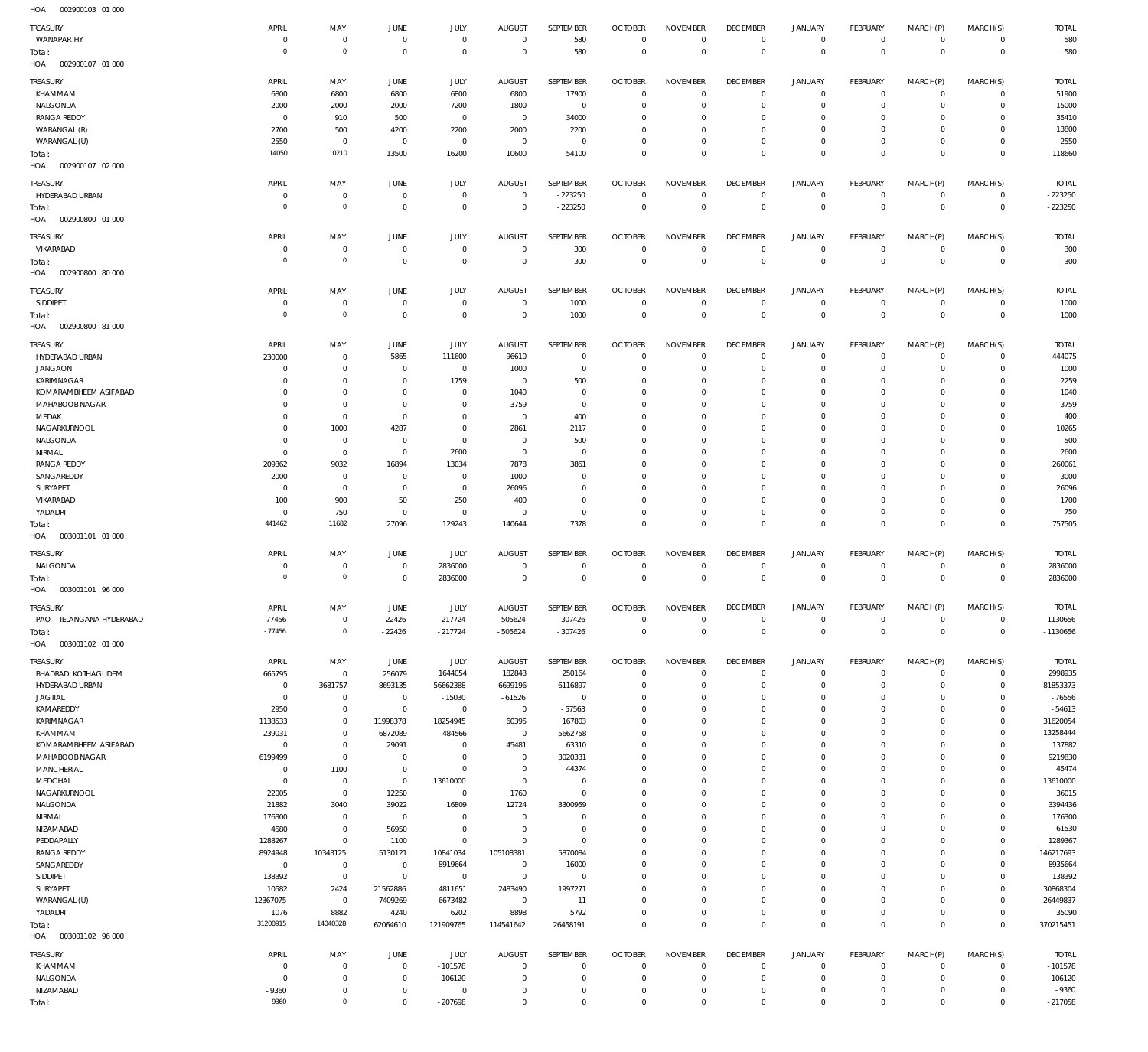| .                                  |                         |                                  |                              |                            |                          |                                |                               |                                |                               |                            |                                |                            |                            |                           |
|------------------------------------|-------------------------|----------------------------------|------------------------------|----------------------------|--------------------------|--------------------------------|-------------------------------|--------------------------------|-------------------------------|----------------------------|--------------------------------|----------------------------|----------------------------|---------------------------|
| TREASURY<br>NAGARKURNOOL           | APRIL<br>$\overline{0}$ | MAY<br>$\overline{0}$            | JUNE<br>3195                 | JULY<br>$\mathbf 0$        | <b>AUGUST</b><br>6060    | SEPTEMBER<br>$\mathbf 0$       | <b>OCTOBER</b><br>$^{\circ}$  | <b>NOVEMBER</b><br>$\mathbf 0$ | <b>DECEMBER</b><br>$^{\circ}$ | JANUARY<br>$\circ$         | <b>FEBRUARY</b><br>$\mathbf 0$ | MARCH(P)<br>$\circ$        | MARCH(S)<br>$\circ$        | <b>TOTAL</b><br>9255      |
| Total:                             | $^{\circ}$              | $\mathbb O$                      | 3195                         | $\mathbf 0$                | 6060                     | $\mathbf 0$                    | $\mathbf 0$                   | $\mathbb O$                    | $\mathbf 0$                   | $\mathbb O$                | $\mathbf 0$                    | $\mathbb O$                | $^{\circ}$                 | 9255                      |
| HOA<br>003002102 01 000            |                         |                                  |                              |                            |                          |                                |                               |                                |                               |                            |                                |                            |                            |                           |
| TREASURY                           | APRIL                   | MAY                              | JUNE                         | JULY                       | <b>AUGUST</b>            | <b>SEPTEMBER</b>               | <b>OCTOBER</b>                | <b>NOVEMBER</b>                | <b>DECEMBER</b>               | <b>JANUARY</b>             | FEBRUARY                       | MARCH(P)                   | MARCH(S)                   | <b>TOTAL</b>              |
| ADILABAD                           | 170534                  | 226477                           | 2000                         | 150546                     | 146075                   | $\overline{0}$                 | C                             | $\mathbf 0$                    | $^{\circ}$                    | $\circ$                    | $^{\circ}$                     | $\mathbf 0$                | $\mathbf 0$                | 695632                    |
| HYDERABAD URBAN                    | 225154267               | 106329400                        | 154183461                    | 180566445                  | 199586038                | 198581967                      | C                             | $\mathbf{0}$                   | $\mathbf 0$                   | $\mathbf 0$                | $^{\circ}$                     | $\mathbf 0$                | $\mathbf 0$                | 1064401578                |
| <b>JAGTIAL</b>                     | $^{\circ}$              | $\overline{0}$                   | 1904740                      | $\overline{0}$             | $\overline{0}$           | $\overline{0}$                 | C                             | $\mathbf 0$                    | 0                             | $\circ$                    | O                              | $\mathbf 0$                | $\mathbf 0$                | 1904740                   |
| JOGULAMBA GADWAL                   | 3800                    | $\mathbb O$                      | 1678                         | 745621                     | 2802                     | 40187                          | 0                             | $\overline{0}$                 | $\mathbf 0$                   | $\circ$                    | O                              | $\mathbf 0$                | 0                          | 794088                    |
| KARIMNAGAR                         | C                       | $\overline{0}$                   | 7996                         | $\overline{0}$             | 7195                     | 124317                         | C                             | $\mathbf 0$                    | $\Omega$                      | $\mathbf 0$                | O                              | $\mathbf 0$                | $\Omega$                   | 139508                    |
| KHAMMAM                            | C                       | $\mathbb O$                      | $^{\circ}$                   | $\mathbb O$                | $^{\circ}$               | $-8152$                        | 0                             | $\overline{0}$                 | 0                             | $\circ$                    | O                              | $\mathbf 0$                | 0                          | $-8152$                   |
| KOMARAMBHEEM ASIFABAD              | C                       | $\mathbb O$                      | $\overline{0}$               | 969424                     | $^{\circ}$               | 245981                         | C                             | $\mathbf 0$                    | $\Omega$                      | $\mathbf 0$                | O                              | $\mathbf 0$                | $\Omega$                   | 1215405                   |
| MAHABOOB NAGAR<br>MANCHERIAL       | 2200<br>C               | $\mathbb O$<br>$\overline{0}$    | $^{\circ}$<br>$\overline{0}$ | 178461<br>1663766          | 241047<br>$\overline{0}$ | 347673<br>$^{\circ}$           | $\mathbf 0$<br>C              | $\overline{0}$<br>$\mathbf 0$  | $\mathbf 0$<br>0              | $\circ$<br>$\mathbf 0$     | O<br>O                         | $\mathbf 0$<br>$\mathbf 0$ | $\Omega$<br>0              | 769381<br>1663766         |
| MEDCHAL                            | C                       | $\mathbb O$                      | 4775450                      | $\overline{0}$             | $^{\circ}$               | $\mathbb O$                    | $\mathbf 0$                   | $\mathbf 0$                    | $\Omega$                      | 0                          | O                              | $\mathbf 0$                | $\Omega$                   | 4775450                   |
| NAGARKURNOOL                       | 0                       | $\overline{0}$                   | $\overline{0}$               | $\overline{0}$             | $\overline{0}$           | 1599954                        | C                             | $\mathbf 0$                    | 0                             | $\circ$                    | O                              | $\mathbf 0$                | 0                          | 1599954                   |
| NALGONDA                           | C                       | $\mathbb O$                      | $^{\circ}$                   | 11                         | 121100                   | 2200                           | C                             | $\mathbf 0$                    | $\Omega$                      | 0                          | O                              | $\mathbf 0$                | $\Omega$                   | 123311                    |
| NIRMAL                             | 0                       | $\mathbb O$                      | 1000                         | 1000                       | $\overline{0}$           | $\overline{0}$                 | $\mathsf{C}$                  | $\mathbf 0$                    | $\Omega$                      | $\mathbf 0$                | O                              | $\mathbf 0$                | 0                          | 2000                      |
| NIZAMABAD                          | 550                     | $\mathbb O$                      | $\overline{0}$               | $\overline{0}$             | $^{\circ}$               | $\mathbb O$                    | C                             | $\mathbf 0$                    | 0                             | 0                          | O                              | $\mathbf 0$                | $\mathbf 0$                | 550                       |
| <b>RANGA REDDY</b>                 | 8864255                 | 26338                            | 78210                        | 4412626                    | 102228                   | 88791                          | C                             | $\mathbf 0$                    | $\Omega$                      | $\mathbf 0$                | O                              | $\mathbf 0$                | $^{\circ}$                 | 13572448                  |
| SANGAREDDY                         | 1000                    | $\overline{0}$                   | 4800                         | $\overline{0}$             | 0                        | $\overline{0}$                 | 0                             | $\overline{0}$                 | 0                             | $\circ$                    | O                              | $\mathbf 0$                | 0                          | 5800                      |
| SIDDIPET                           | C                       | $\overline{0}$                   | $\overline{0}$               | 77058                      | 0                        | $\mathbb O$                    | C                             | $\mathbf 0$                    | $\Omega$                      | $\mathbf 0$                | O                              | $\mathbf 0$                | $\Omega$                   | 77058                     |
| VIKARABAD                          | $\overline{0}$          | $\mathbb O$                      | $^{\circ}$                   | $\overline{0}$             | $\mathbf 0$              | 3910                           | $\mathsf{C}$                  | $\overline{0}$                 | $\mathbf 0$                   | $\circ$                    | O                              | $\mathbf 0$                | $\mathbf 0$                | 3910                      |
| WANAPARTHY<br>WARANGAL (U)         | 3849<br>1100            | $\mathbf 0$<br>$\mathbf 0$       | 21900<br>2200                | 2200<br>$\mathbf 0$        | 0<br>$\Omega$            | $\overline{0}$<br>$\mathbf{0}$ | C<br>C                        | $\mathbf 0$<br>$\overline{0}$  | 0<br>$\mathbf 0$              | $\circ$<br>$\circ$         | O<br>$\mathbf 0$               | $\mathbf 0$<br>$\mathbf 0$ | 0<br>$^{\circ}$            | 27949<br>3300             |
|                                    | 234201555               | 106582215                        | 160983435                    | 188767158                  | 200206485                | 201026828                      | $\Omega$                      | $\mathbf 0$                    | $^{\circ}$                    | $\mathbb O$                | $\Omega$                       | $\mathbf 0$                | $\Omega$                   | 1091767676                |
| Total:<br>HOA<br>003002102 96 000  |                         |                                  |                              |                            |                          |                                |                               |                                |                               |                            |                                |                            |                            |                           |
|                                    |                         |                                  |                              |                            |                          |                                |                               |                                |                               |                            |                                |                            |                            |                           |
| TREASURY                           | APRIL                   | MAY                              | JUNE                         | JULY                       | <b>AUGUST</b>            | SEPTEMBER                      | <b>OCTOBER</b>                | <b>NOVEMBER</b>                | <b>DECEMBER</b>               | <b>JANUARY</b>             | <b>FEBRUARY</b>                | MARCH(P)                   | MARCH(S)                   | <b>TOTAL</b>              |
| KARIMNAGAR                         | C                       | $^{\circ}$                       | $-248413$                    | $^{\circ}$                 | $-4363626$               | -3852796                       | C                             | $\mathbf 0$                    | $^{\circ}$                    | $\mathbf 0$                | $\mathbf 0$                    | $\mathbf 0$                | $\mathbf 0$                | $-8464835$                |
| <b>RANGA REDDY</b><br>WARANGAL (U) | C<br>C                  | $\mathbf 0$<br>$\overline{0}$    | $\overline{0}$<br>C          | $^{\circ}$<br>$^{\circ}$   | 15615<br>$-649653$       | $^{\circ}$<br>$-164031$        | C<br>C                        | $^{\circ}$<br>$^{\circ}$       | $^{\circ}$<br>$\overline{0}$  | $\circ$<br>$\circ$         | $\mathbf 0$<br>0               | $\mathbf 0$<br>$\mathbf 0$ | $\mathbf 0$<br>0           | 15615<br>$-813684$        |
| Total:                             | $^{\circ}$              | $\mathbb O$                      | $-248413$                    | $\mathbf 0$                | $-4997664$               | $-4016827$                     | $\Omega$                      | $\mathbf 0$                    | $\mathbf 0$                   | $\mathbf 0$                | $\Omega$                       | $\Omega$                   | $\mathbf{0}$               | -9262904                  |
| HOA<br>003002103 01 000            |                         |                                  |                              |                            |                          |                                |                               |                                |                               |                            |                                |                            |                            |                           |
|                                    |                         |                                  |                              |                            |                          |                                |                               |                                |                               |                            |                                |                            |                            |                           |
| TREASURY                           | APRIL                   | MAY                              | JUNE                         | JULY                       | <b>AUGUST</b>            | SEPTEMBER                      | <b>OCTOBER</b>                | <b>NOVEMBER</b>                | <b>DECEMBER</b>               | <b>JANUARY</b>             | <b>FEBRUARY</b>                | MARCH(P)                   | MARCH(S)                   | <b>TOTAL</b>              |
| ADILABAD<br>HYDERABAD URBAN        | 1100<br>6526567911      | $\mathbf 0$<br>2037238633        | $\overline{0}$<br>6467718945 | $\mathbf 0$<br>10999337425 | $^{\circ}$<br>8307984953 | $\mathbf 0$<br>9869798662      | C<br>C                        | $\mathbf 0$<br>$\mathbf 0$     | $\overline{0}$<br>$\mathbf 0$ | $\circ$<br>$\mathbf 0$     | $\mathbf 0$<br>$\mathbf 0$     | $\mathbf 0$<br>$\mathbf 0$ | $\circ$<br>$\mathbf 0$     | 1100<br>44208646529       |
| <b>JAGTIAL</b>                     | 68640                   | $^{\circ}$                       | C                            | $^{\circ}$                 | $^{\circ}$               | $^{\circ}$                     | C                             | $\overline{0}$                 | $\mathbf 0$                   | $\circ$                    | O                              | $\mathbf 0$                | $\mathbf 0$                | 68640                     |
| <b>JANGAON</b>                     | 1100                    | $\overline{0}$                   | $\overline{0}$               | $\overline{0}$             | 1034                     | $\overline{0}$                 | C                             | $\mathbf 0$                    | $\mathbf 0$                   | $\circ$                    | O                              | $\mathbf 0$                | $^{\circ}$                 | 2134                      |
| KARIMNAGAR                         | C                       | $\overline{0}$                   | $\overline{0}$               | 200                        | $^{\circ}$               | $\overline{0}$                 | C                             | $\mathbf 0$                    | 0                             | $\circ$                    | O                              | $\mathbf 0$                | $\Omega$                   | 200                       |
| KHAMMAM                            | 1200                    | $\overline{0}$                   | 100                          | 200                        | 890                      | 850                            | 0                             | $\overline{0}$                 | 0                             | $\circ$                    | O                              | $\mathbf 0$                | 0                          | 3240                      |
| MANCHERIAL                         | 75698                   | $\overline{0}$                   | $\overline{0}$               | 1100                       | 1100                     | 2200                           | C                             | $\mathbf 0$                    | $\Omega$                      | $\mathbf 0$                | O                              | $\mathbf 0$                | 0                          | 80098                     |
| MEDAK                              | $\overline{0}$          | $\mathbf 0$                      | $^{\circ}$                   | $^{\circ}$                 | $^{\circ}$               | 18000                          | $\mathbf 0$                   | $\overline{0}$                 | $\mathbf 0$                   | $\circ$                    | O                              | $\mathbf 0$                | $\mathbf 0$                | 18000                     |
| MEDCHAL                            | 0                       | $-2245498$                       | $\overline{0}$               | $-5543191$                 | -9368074                 | $-10847234$                    | C                             | $\mathbf 0$                    | 0                             | $\circ$                    | O                              | $\mathbf 0$                | 0                          | -28003997                 |
| NAGARKURNOOL                       | 0                       | $\overline{0}$                   | 16650                        | $\overline{0}$             | 14935                    | 19495                          | C                             | $\mathbf 0$                    | $\Omega$                      | 0                          | O                              | $\mathbf 0$                | $\Omega$                   | 51080                     |
| NALGONDA                           | 6080                    | 1200                             | $\overline{0}$               | 2960                       | 50120                    | 95710                          | C                             | $\mathbf 0$                    | 0                             | $\circ$                    | O                              | $\mathbf 0$                | 0                          | 156070                    |
| NIZAMABAD                          | C                       | $^{\circ}$                       | $\overline{0}$               | $^{\circ}$                 | $\overline{0}$           | 1815                           | $\mathbf 0$                   | $\mathbf 0$                    | $\Omega$                      | 0                          | O                              | $\mathbf 0$                | $\Omega$                   | 1815                      |
| PEDDAPALLY<br><b>RANGA REDDY</b>   | 2200<br>4890            | $\mathbf 0$<br>1000              | $\Omega$<br>2320             | $\mathbf 0$<br>10591       | $\mathbf 0$<br>331432    | $\mathbf 0$<br>137263          | $\Omega$<br>$\Omega$          | $\mathbf 0$<br>$\mathbf{0}$    | $\Omega$<br>$\Omega$          | $\mathbf 0$<br>$\Omega$    | $\Omega$<br>$\Omega$           | $\mathbf 0$<br>$\Omega$    | $\mathbf 0$<br>$\Omega$    | 2200<br>487496            |
| SANGAREDDY                         | 37300                   | $\overline{0}$                   | 1100                         | $-45180$                   | $-11386446$              | $-5001806$                     | $\mathbf 0$                   | $\mathbf 0$                    | $\Omega$                      | $\circ$                    | $\mathbf 0$                    | $\mathbf 0$                | $\mathbf 0$                | -16395032                 |
| SIDDIPET                           | 5825                    | $\mathbf 0$                      | $\overline{0}$               | 1200                       | 1038419                  | $\overline{0}$                 | $^{\circ}$                    | $\overline{0}$                 | $^{\circ}$                    | $\circ$                    | $\mathbf 0$                    | $\mathbf 0$                | $\mathbf 0$                | 1045444                   |
| SURYAPET                           | $\overline{0}$          | $\overline{0}$                   | 80                           | $\overline{0}$             | $\overline{0}$           | 10007                          | $\mathbf 0$                   | $\mathbf 0$                    | $\mathbf 0$                   | $\circ$                    | O                              | $\mathbf 0$                | 0                          | 10087                     |
| VIKARABAD                          | 1100                    | $\mathbf 0$                      | $\overline{0}$               | $\overline{0}$             | $^{\circ}$               | $\overline{0}$                 | $\mathbf 0$                   | $\overline{0}$                 | $\mathbf 0$                   | $\mathbf 0$                | $\mathbf 0$                    | $\mathbf 0$                | $\mathbf 0$                | 1100                      |
| WANAPARTHY                         | $\overline{0}$          | $\mathbf 0$                      | 2198                         | $\mathbf 0$                | $^{\circ}$               | $\overline{0}$                 | $\mathbf 0$                   | $\mathbf 0$                    | 0                             | $\circ$                    | O                              | $\mathbf 0$                | $\mathbf 0$                | 2198                      |
| WARANGAL (R)                       | $\overline{0}$          | $\mathbf 0$                      | C                            | $\mathbf 0$                | 1100                     | $\overline{0}$                 | $\mathbf 0$                   | $\overline{0}$                 | $\mathbf 0$                   | 0                          | O                              | $\mathbf 0$                | $\mathbf 0$                | 1100                      |
| WARANGAL (U)                       | 4290                    | $\mathbb O$                      | $\overline{0}$               | $\mathbb O$                | $^{\circ}$               | 3960                           | 0                             | $\mathbf 0$                    | $\mathbf 0$                   | $\circ$                    | 0                              | $\mathbf 0$                | $\mathbf 0$                | 8250                      |
| YADADRI                            | 3080                    | $\mathbb O$                      | $\mathbf 0$                  | $\mathbb O$                | 5000                     | 5000                           | $\mathbf 0$                   | $\mathbb O$                    | $\mathbf 0$                   | $\mathbf 0$                | $\mathbf 0$                    | $\mathbf 0$                | $\mathbf 0$                | 13080                     |
| Total:                             | 6526780414              | 2034995335                       | 6467741393                   | 10993765305                | 8288674463               | 9854243922                     | $\Omega$                      | $\mathbb O$                    | $\mathbb O$                   | $\mathbb O$                | $\Omega$                       | $\mathbb O$                | $\overline{0}$             | 44166200832               |
| 003002103 96 000<br>HOA            |                         |                                  |                              |                            |                          |                                |                               |                                |                               |                            |                                |                            |                            |                           |
| TREASURY                           | APRIL                   | MAY                              | JUNE                         | JULY                       | <b>AUGUST</b>            | SEPTEMBER                      | <b>OCTOBER</b>                | <b>NOVEMBER</b>                | <b>DECEMBER</b>               | <b>JANUARY</b>             | FEBRUARY                       | MARCH(P)                   | MARCH(S)                   | <b>TOTAL</b>              |
| ADILABAD                           | C                       | $^{\circ}$                       | $^{\circ}$                   | $-1553273$                 | $-1471450$               | $-236582$                      | $\overline{0}$                | $^{\circ}$                     | $\overline{0}$                | $\circ$                    | $\mathbf 0$                    | $\mathbf 0$                | $\circ$                    | -3261305                  |
| HYDERABAD URBAN                    | C                       | $^{\circ}$                       | $^{\circ}$                   | $-281772$                  | -939004                  | $-90000$                       | $\mathbf 0$                   | $\mathbf 0$                    | $\mathbf 0$                   | $\mathbf 0$                | $\mathbf 0$                    | $^{\circ}$                 | $\mathbf 0$                | $-1310776$                |
| KAMAREDDY                          | C                       | $\overline{0}$                   | $^{\circ}$                   | $-221931$                  | $-243120$                | $-512900$                      | 0                             | $^{\circ}$                     | 0                             | $\mathbf 0$                | 0                              | $\mathbf 0$                | 0                          | $-977951$                 |
| MAHABOOB NAGAR                     | C                       | $\mathbf 0$                      | $\mathbf 0$                  | $\mathbb O$                | $-5032080$               | $-2416481$                     | C                             | $\mathbf 0$                    | $\Omega$                      | 0                          | O                              | $\Omega$                   | $\Omega$                   | $-7448561$                |
| MEDCHAL                            | 0                       | $\overline{0}$                   | $^{\circ}$                   | $\mathbb O$                | $-3845165$               | $-15929741$                    | $\Omega$                      | $\mathbf 0$                    | 0                             | $\mathbf 0$                | $\Omega$                       | $\mathbf 0$                | $\mathbf 0$                | $-19774906$               |
| NALGONDA<br>NIZAMABAD              | 21330<br>$-336577$      | $^{\circ}$<br>$\overline{0}$     | $^{\circ}$<br>$^{\circ}$     | $\mathbb O$<br>$-419218$   | $-8380657$               | $-7524635$<br>$-50031$         | C<br>C                        | $\Omega$<br>$\mathbf 0$        | $\Omega$<br>$\mathbf 0$       | $\mathbf 0$<br>$\mathbf 0$ | O<br>$\Omega$                  | $\Omega$<br>$\mathbf 0$    | $\mathbf 0$<br>$\mathbf 0$ | $-15883962$<br>$-1528135$ |
| <b>RANGA REDDY</b>                 | -3034599                | $\mathbb O$                      | $-8910$                      | $-3487588$                 | $-722309$<br>$-36107265$ | $-22387762$                    | $\mathbf 0$                   | $^{\circ}$                     | $^{\circ}$                    | $\mathbf 0$                | 0                              | $\mathbf 0$                | $\mathbf 0$                | $-65026124$               |
| Total:                             | $-3349846$              | $\mathbb O$                      | $-8910$                      | -5963782                   | $-56741050$              | $-49148132$                    | $\mathbf 0$                   | $\mathbb O$                    | $\mathbb O$                   | $\mathbb O$                | $\Omega$                       | $\mathbf 0$                | $\mathbf{0}$               | $-115211720$              |
| 003002800 01 000<br>HOA            |                         |                                  |                              |                            |                          |                                |                               |                                |                               |                            |                                |                            |                            |                           |
|                                    |                         |                                  |                              |                            |                          |                                |                               |                                |                               |                            |                                |                            |                            |                           |
| TREASURY                           | APRIL                   | MAY                              | JUNE                         | JULY                       | <b>AUGUST</b>            | SEPTEMBER                      | <b>OCTOBER</b>                | <b>NOVEMBER</b>                | <b>DECEMBER</b>               | <b>JANUARY</b>             | FEBRUARY                       | MARCH(P)                   | MARCH(S)                   | <b>TOTAL</b>              |
| ADILABAD                           | C                       | 1000                             | $^{\circ}$                   | $\overline{0}$             | $^{\circ}$               | $\mathbf 0$                    | $^{\circ}$                    | $\overline{0}$<br>$\mathbf 0$  | $^{\circ}$                    | $\circ$                    | $\mathbf 0$                    | $\circ$                    | $\circ$                    | 1000                      |
| HYDERABAD URBAN<br>KAMAREDDY       | C<br>$\Omega$           | $\overline{0}$<br>$\overline{0}$ | $^{\circ}$<br>$^{\circ}$     | $\mathbf 0$<br>1000        | 0<br>0                   | 1000<br>$\overline{0}$         | $\overline{0}$<br>$\mathbf 0$ | $\mathbf 0$                    | $\overline{0}$<br>$\mathbf 0$ | $\circ$<br>$\circ$         | $\mathbf 0$<br>$\mathbf 0$     | $\mathbf 0$<br>$\mathbf 0$ | $\mathbf 0$<br>$\mathbf 0$ | 1000<br>1000              |
| KARIMNAGAR                         | 0                       | $\overline{0}$                   | $^{\circ}$                   | 600                        | 0                        | $\overline{0}$                 | $\mathbf 0$                   | $\overline{0}$                 | $\mathbf 0$                   | $\circ$                    | 0                              | $\mathbf 0$                | $\mathbf 0$                | 600                       |
| KHAMMAM                            | 0                       | $\mathbb O$                      | $^{\circ}$                   | 5500                       | $\mathbf 0$              | $\mathbb O$                    | $\mathbf 0$                   | $\mathbf 0$                    | $\Omega$                      | 0                          | O                              | $\mathbf 0$                | $\mathbf 0$                | 5500                      |
| MEDAK                              | $^{\circ}$              | $\mathbb O$                      | $^{\circ}$                   | 1100                       | $^{\circ}$               | $\mathbb O$                    | $\mathbf 0$                   | $\overline{0}$                 | $\mathbf 0$                   | $\circ$                    | $\Omega$                       | $\mathbf 0$                | $\mathbf 0$                | 1100                      |
| MEDCHAL                            | 1000                    | 1000                             | 1000                         | 4000                       | 7000                     | 3000                           | $\mathbf 0$                   | $\overline{0}$                 | $\mathbf 0$                   | 0                          | 0                              | $\mathbf 0$                | $\mathbf 0$                | 17000                     |
| NAGARKURNOOL                       | $\overline{0}$          | $\mathbb O$                      | 20195                        | $^{\circ}$                 | $^{\circ}$               | $\overline{0}$                 | $\mathbf 0$                   | $\mathbb O$                    | $\Omega$                      | $\mathbf 0$                | O                              | $\mathbf 0$                | $\mathbf 0$                | 20195                     |
| NALGONDA                           | 1000                    | $\mathbb O$                      | $^{\circ}$                   | $\mathbb O$                | 200                      | $\overline{0}$                 | $\mathbf 0$                   | $\overline{0}$                 | $^{\circ}$                    | $\circ$                    | 0                              | $\mathbf 0$                | $\mathbf 0$                | 1200                      |
| NIZAMABAD                          | 1000                    | $\mathbb O$                      | $^{\circ}$                   | 1000                       | $^{\circ}$               | $\overline{0}$                 | $\mathbf 0$                   | $\mathbb O$                    | $^{\circ}$                    | 0                          | 0                              | $\mathbf 0$                | $\mathbf 0$                | 2000                      |
| PEDDAPALLY                         | $^{\circ}$              | $\mathbb O$                      | $\mathbf 0$                  | 1000                       | $\mathbf 0$              | $\mathbb O$                    | $\mathbf 0$                   | $\mathbb O$                    | $\overline{0}$                | $\mathbf 0$                | 0                              | $\mathbf 0$                | $\mathbf 0$                | 1000                      |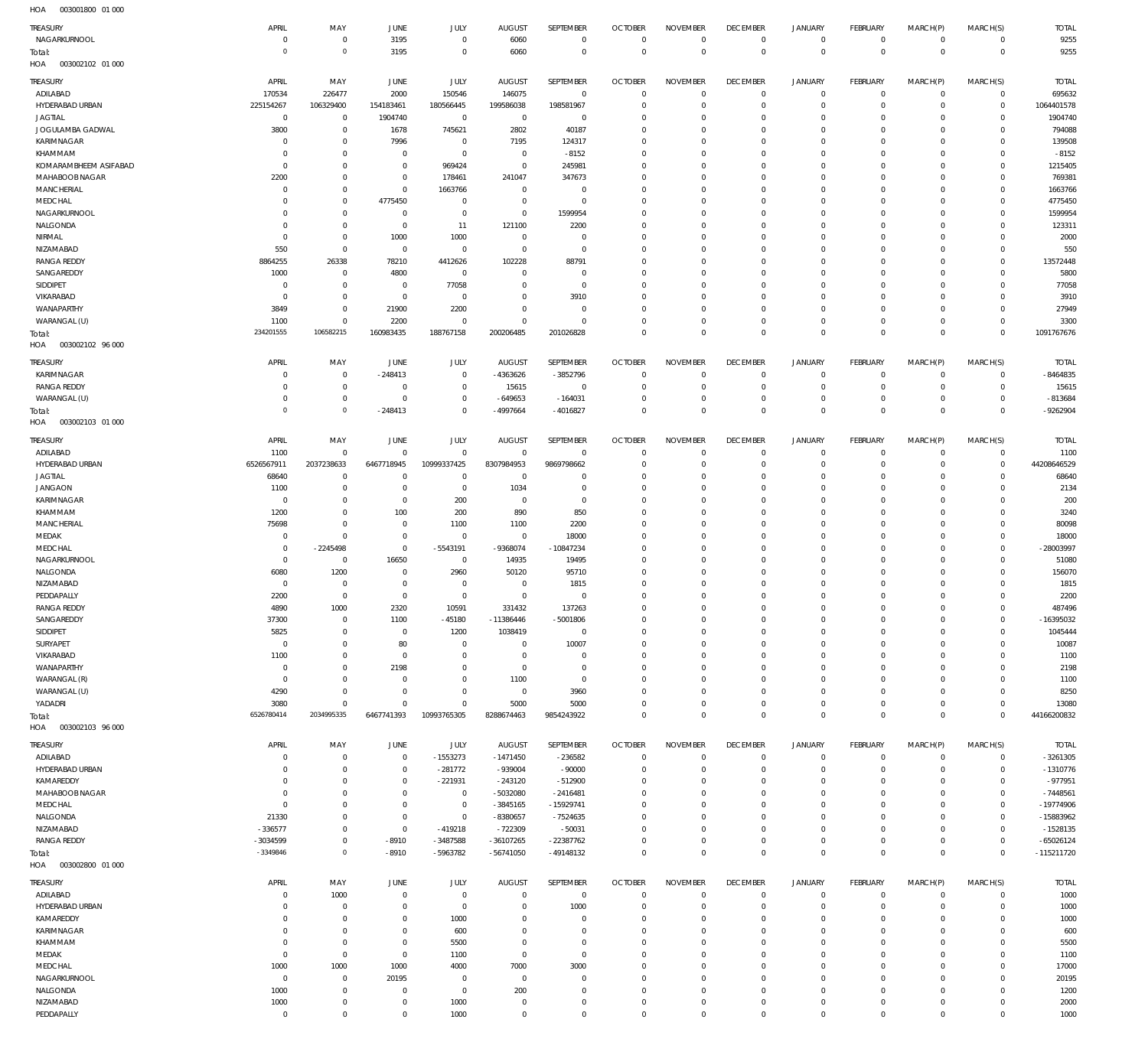| TREASURY                             | APRIL                      | MAY                                | <b>JUNE</b>                      | JULY                    | <b>AUGUST</b>                   | SEPTEMBER                 | <b>OCTOBER</b>                   | <b>NOVEMBER</b>                | <b>DECEMBER</b>                   | <b>JANUARY</b>                | <b>FEBRUARY</b>                | MARCH(P)                | MARCH(S)                       | <b>TOTAL</b>              |
|--------------------------------------|----------------------------|------------------------------------|----------------------------------|-------------------------|---------------------------------|---------------------------|----------------------------------|--------------------------------|-----------------------------------|-------------------------------|--------------------------------|-------------------------|--------------------------------|---------------------------|
| <b>RANGA REDDY</b>                   | 8000                       | 2000                               | 1000                             | 6450                    | 9650                            | 1000                      | $\overline{0}$                   | $\mathbf 0$                    | $\overline{0}$                    | $\circ$                       | $\overline{0}$                 | $\mathbf 0$             | $\overline{0}$                 | 28100                     |
| SANGAREDDY                           | 2200                       | $\bf 0$                            | 1000                             | $\mathbf 0$             | $\overline{0}$                  | $\overline{0}$            | $\overline{0}$                   | $\mathbf 0$                    | $\mathbf 0$                       | $\mathbf 0$                   | $\mathbf{0}$                   | $\mathbf 0$             | $\mathbf{0}$                   | 3200                      |
| SURYAPET                             | 2500                       | $\bf 0$                            | 800                              | $\mathbf 0$             | $\overline{0}$                  | 2300                      | $\overline{0}$                   | $\Omega$                       | $\overline{0}$                    | $\mathbf 0$                   | $\mathbf{0}$                   | $\Omega$                | $\mathbf{0}$                   | 5600                      |
| YADADRI                              | $\mathbf 0$<br>15700       | $\bf 0$<br>4000                    | $\overline{0}$                   | $\mathbf 0$             | 500                             | 500                       | $\overline{0}$<br>$\overline{0}$ | $\mathbf 0$<br>$\Omega$        | $\overline{0}$<br>$\overline{0}$  | $\mathbf 0$<br>$\mathbf 0$    | $\mathbf{0}$<br>$\overline{0}$ | $\mathbf 0$<br>$\Omega$ | $\mathbf{0}$<br>$\overline{0}$ | 1000<br>89495             |
| Total:<br>003002800 81 000<br>HOA    |                            |                                    | 23995                            | 20650                   | 17350                           | 7800                      |                                  |                                |                                   |                               |                                |                         |                                |                           |
| TREASURY                             | <b>APRIL</b>               | MAY                                | <b>JUNE</b>                      | JULY                    | <b>AUGUST</b>                   | SEPTEMBER                 | <b>OCTOBER</b>                   | <b>NOVEMBER</b>                | <b>DECEMBER</b>                   | <b>JANUARY</b>                | <b>FEBRUARY</b>                | MARCH(P)                | MARCH(S)                       | <b>TOTAL</b>              |
| HYDERABAD URBAN                      | $\mathbf 0$                | $\mathbf 0$                        | 1000                             | $\mathbf 0$             | $\mathbf 0$                     | $\mathbf 0$               | $\overline{0}$                   | $\Omega$                       | $\overline{0}$                    | 0                             | $\overline{0}$                 | $\mathbf 0$             | $\circ$                        | 1000                      |
| MAHABOOB NAGAR                       | $\mathbf 0$                | $\mathbf 0$                        | $\overline{0}$                   | 647992                  | $\mathbf 0$                     | $\mathbf 0$               | $\mathbf 0$                      | $\Omega$                       | $\mathbf 0$                       | $\mathbf 0$                   | $\mathbf{0}$                   | $\Omega$                | $\mathbf 0$                    | 647992                    |
| MEDAK                                | 1000                       | $\mathbf 0$                        | $\overline{0}$                   | $\Omega$                | $\mathbf 0$                     | 1000                      | $\mathbf 0$                      | $\Omega$                       | $\Omega$                          | $\mathbf 0$                   | $\Omega$                       | $\Omega$                | $\Omega$                       | 2000                      |
| <b>RANGA REDDY</b>                   | 1000                       | $\mathbf 0$                        | $\overline{0}$                   | $\mathbf 0$             | $\mathbf 0$                     | 4000                      | $\mathbf 0$                      | $\Omega$                       | $\mathbf 0$                       | $\mathbf 0$                   | $\mathbf 0$                    | $\Omega$                | $\mathbf 0$                    | 5000                      |
| SANGAREDDY                           | 1100                       | $\mathbf 0$                        | 1100                             | $\Omega$                | 1100                            | 6500                      | $\Omega$                         | $\Omega$                       | $\Omega$                          | $\mathbf 0$                   | $\Omega$                       | $\Omega$                | $\Omega$                       | 9800                      |
| SIDDIPET                             | $\mathbf 0$                | $\mathbf 0$<br>$\mathsf{O}\xspace$ | 1000                             | $\mathbf 0$             | $^{\circ}$                      | 25690                     | $\Omega$                         | $\Omega$                       | $\mathbf 0$                       | $\mathbf 0$                   | $\mathbf{0}$                   | $\Omega$                | $\mathbf 0$                    | 26690                     |
| Total:<br>003002901 01 000<br>HOA    | 3100                       |                                    | 3100                             | 647992                  | 1100                            | 37190                     | $\Omega$                         | $\Omega$                       | $\mathbf 0$                       | $\mathbf 0$                   | $\Omega$                       | $\Omega$                | $\mathbf 0$                    | 692482                    |
| TREASURY                             | APRIL                      | MAY                                | JUNE                             | JULY                    | <b>AUGUST</b>                   | SEPTEMBER                 | <b>OCTOBER</b>                   | <b>NOVEMBER</b>                | <b>DECEMBER</b>                   | <b>JANUARY</b>                | FEBRUARY                       | MARCH(P)                | MARCH(S)                       | <b>TOTAL</b>              |
| HYDERABAD URBAN                      | $\mathbf 0$                | $\mathbf 0$                        | $\overline{0}$                   | $\bf 0$                 | $\overline{0}$                  | -122480386                | $\overline{0}$                   | $\mathbf 0$                    | $\overline{0}$                    | $\mathbf 0$                   | $\overline{0}$                 | $\mathbf 0$             | $\overline{0}$                 | -122480386                |
| <b>JANGAON</b>                       | $\Omega$                   | $\mathbf 0$                        | $\overline{0}$                   | $-215536$               | $-976232$                       | $\overline{0}$            | $\overline{0}$                   | $\Omega$                       | $\mathbf 0$                       | $\mathbf 0$                   | $\overline{0}$                 | $\mathbf 0$             | $\circ$                        | $-1191768$                |
| KHAMMAM                              | $\Omega$                   | $\mathbf 0$                        | $\mathbf 0$                      | $-524555$               | $\overline{0}$                  | $-217460$                 | $\mathbf 0$                      | $\Omega$                       | $\mathbf 0$                       | $\mathbf 0$                   | $\mathbf 0$                    | $\Omega$                | $\Omega$                       | $-742015$                 |
| MAHABUBABAD                          | $\Omega$                   | $\mathbf 0$                        | $\mathbf 0$                      | $\mathsf{O}\xspace$     | $-213574$                       | $\mathbf 0$               | $\overline{0}$                   | $\Omega$                       | $\overline{0}$                    | $\mathbf 0$                   | $\mathbf{0}$                   | $\Omega$                | $\mathbf{0}$                   | $-213574$                 |
| Mulugu                               | $\mathbf 0$                | $\mathbf 0$                        | $\mathbf 0$                      | $-194596$               | $-311005$                       | $\mathbf 0$               | $\mathbf 0$                      | $\mathbf 0$                    | $\mathbf 0$                       | $\circ$                       | $\mathbf 0$                    | $\Omega$                | $\Omega$                       | $-505601$                 |
| <b>RANGA REDDY</b>                   | $\Omega$                   | $\mathbf 0$                        | $\mathbf 0$                      | $\mathbf{0}$            | 85031                           | $\mathbf 0$               | $\Omega$                         | $\Omega$                       | $\Omega$                          | $\Omega$                      | $\mathbf{0}$                   | $\Omega$                | $\mathbf{0}$                   | 85031                     |
| WARANGAL (R)                         | $\mathbf 0$<br>$\mathbf 0$ | $\mathbf 0$<br>$\bf 0$             | $\mathbf 0$<br>$\mathbf 0$       | $-367937$<br>$-3311508$ | $-187700$                       | $\mathbf 0$<br>-3489088   | $\mathbf 0$<br>$\mathbf 0$       | $\Omega$<br>$\Omega$           | $\overline{0}$<br>$\overline{0}$  | $\mathbf 0$<br>$\mathbf 0$    | $\mathbf{0}$<br>$\mathbf{0}$   | $\Omega$<br>$\Omega$    | $\mathbf{0}$<br>$\circ$        | $-555637$<br>$-15653481$  |
| WARANGAL (U)<br>Total:               | $\mathbf 0$                | $\mathbf 0$                        | $\mathbf 0$                      | $-4614132$              | -8852885<br>$-10456365$         | -126186934                | $\overline{0}$                   | $\mathbf 0$                    | $\overline{0}$                    | $\mathbf 0$                   | $\overline{0}$                 | $\mathbf 0$             | $\overline{0}$                 | $-141257431$              |
| HOA<br>003003104 01 000              |                            |                                    |                                  |                         |                                 |                           |                                  |                                |                                   |                               |                                |                         |                                |                           |
| TREASURY                             | APRIL                      | MAY                                | JUNE                             | JULY                    | <b>AUGUST</b>                   | SEPTEMBER                 | <b>OCTOBER</b>                   | <b>NOVEMBER</b>                | <b>DECEMBER</b>                   | <b>JANUARY</b>                | FEBRUARY                       | MARCH(P)                | MARCH(S)                       | <b>TOTAL</b>              |
| HYDERABAD URBAN                      | 420563506                  | 93952726                           | 398362332                        | 711096961               | 595562571                       | 745364911                 | $\mathbf 0$                      | $\Omega$                       | $\mathbf 0$                       | $\circ$                       | $\mathbf 0$                    | $\circ$                 | $\circ$                        | 2964903007                |
| KARIMNAGAR                           | $\mathbb O$                | $\mathbf 0$                        | $-25125$                         | $-127280$               | $-274540$                       | $-442140$                 | $\overline{0}$                   | $\Omega$                       | $\mathbf 0$                       | $\mathbf 0$                   | $\mathbf{0}$                   | $\Omega$                | $\mathbf{0}$                   | $-869085$                 |
| MAHABOOB NAGAR                       | 1253068                    | $\bf 0$                            | $\overline{0}$                   | $\mathbf 0$             | 432499                          | $\overline{0}$            | $\mathbf 0$                      | $\Omega$                       | $\mathbf 0$                       | $\circ$                       | $\mathbf 0$                    | $\Omega$                | $\mathbf 0$                    | 1685567                   |
| MEDCHAL                              | $\mathbf 0$                | -238805                            | $\overline{0}$                   | $-692729$               | $-980245$                       | $-1111660$                | $\Omega$                         | $\Omega$                       | $\Omega$                          | $\Omega$                      | $\Omega$                       | $\Omega$                | $\mathbf 0$                    | -3023439                  |
| <b>RANGA REDDY</b>                   | $-343072$                  | $\Omega$                           | $-2000$                          | $-770690$               | $-3564809$                      | $-690037$                 | $\Omega$                         | $\Omega$                       | $\Omega$                          | $\Omega$                      | $\mathbf 0$                    | $\Omega$                | $\mathbf 0$                    | $-5370608$                |
| SANGAREDDY                           | $\mathbf 0$                | $\mathbf 0$                        | $\overline{0}$                   | $-48420$                | -1153965                        | $-358135$                 | $\Omega$                         | $\Omega$                       | $\mathbf 0$                       | $\mathbf 0$                   | $\mathbf 0$                    | $\Omega$                | $\mathbf 0$                    | $-1560520$                |
| WARANGAL (U)                         | $\mathbf 0$<br>421473502   | $\mathbf 0$<br>93713921            | $\overline{0}$                   | $-16655$                | $-87285$                        | $\mathbf 0$               | $\Omega$<br>$\Omega$             | $\Omega$<br>$\Omega$           | $\mathbf 0$<br>$\mathbf 0$        | $\mathbf 0$<br>$\mathbf 0$    | $\mathbf{0}$<br>$\overline{0}$ | $\Omega$<br>$\mathbf 0$ | $\mathbf 0$<br>$\overline{0}$  | $-103940$                 |
| Total:<br>HOA<br>003003104 96 000    |                            |                                    | 398335207                        | 709441187               | 589934226                       | 742762939                 |                                  |                                |                                   |                               |                                |                         |                                | 2955660982                |
|                                      |                            |                                    |                                  |                         |                                 |                           |                                  |                                |                                   |                               |                                |                         |                                |                           |
| TREASURY<br>ADILABAD                 | APRIL<br>$\Omega$          | MAY<br>$\bf 0$                     | JUNE<br>$\overline{0}$           | JULY<br>$-330485$       | <b>AUGUST</b><br>$\overline{0}$ | SEPTEMBER<br>$-65600$     | <b>OCTOBER</b><br>$\overline{0}$ | <b>NOVEMBER</b><br>$\mathbf 0$ | <b>DECEMBER</b><br>$\overline{0}$ | <b>JANUARY</b><br>$\mathbf 0$ | FEBRUARY<br>$\mathbf{0}$       | MARCH(P)<br>$\mathbf 0$ | MARCH(S)<br>$\overline{0}$     | <b>TOTAL</b><br>$-396085$ |
| HYDERABAD URBAN                      | $\Omega$                   | $\mathbf 0$                        | $-87300$                         | -1976231                | $-11890646$                     | $-7289254$                | $\overline{0}$                   | $\mathbf 0$                    | $\overline{0}$                    | $\mathbf 0$                   | $\overline{0}$                 | $\mathbf 0$             | $\circ$                        | $-21243431$               |
| MAHABOOB NAGAR                       | $\mathbf 0$                | $\bf 0$                            | $\overline{0}$                   | $-104786$               | $-592034$                       | $-197696$                 | $\mathbf 0$                      | $\mathbf 0$                    | $\overline{0}$                    | $\mathbf 0$                   | $\mathbf{0}$                   | $\Omega$                | $\mathbf{0}$                   | $-894516$                 |
| MEDCHAL                              | $\mathbf 0$                | $\mathbf 0$                        | $\overline{0}$                   | $\mathbf 0$             | $-348454$                       | $-1627132$                | $\overline{0}$                   | $\Omega$                       | $\overline{0}$                    | $\mathbf 0$                   | $\mathbf{0}$                   | $\Omega$                | $\mathbf{0}$                   | $-1975586$                |
| NALGONDA                             | 2000                       | $\mathbf 0$                        | $\overline{0}$                   | $\mathbf 0$             | $-738140$                       | $-1035840$                | $\mathbf 0$                      | $\Omega$                       | $\overline{0}$                    | $\mathbf 0$                   | $\mathbf{0}$                   | $\Omega$                | $\mathbf{0}$                   | $-1771980$                |
| NIZAMABAD                            | $\mathbf 0$                | $\bf 0$                            | $\mathbf 0$                      | $-17670$                | $\overline{0}$                  | $\overline{0}$            | $\mathbf 0$                      | $\Omega$                       | $\mathbf 0$                       | $\mathbf 0$                   | $\mathbf{0}$                   | $\Omega$                | $\mathbf{0}$                   | $-17670$                  |
| <b>RANGA REDDY</b>                   | $\Omega$                   | $\mathbf 0$                        | $\overline{0}$                   | $-7105$                 | $-1339000$                      | $-732030$                 | $\overline{0}$                   | $\Omega$                       | $\Omega$                          | $\Omega$                      | $\mathbf{0}$                   | $\Omega$                | $\mathbf{0}$                   | $-2078135$                |
| WARANGAL (R)                         | $\mathbf 0$                | $\mathbf 0$<br>$\mathbf 0$         | $\mathbf 0$                      | $-20540$                | $-420970$                       | $-66400$                  | $\overline{0}$                   | $\Omega$                       | $\mathbf 0$                       | $\mathbf 0$                   | $\mathbf{0}$                   | $\Omega$                | $\mathbf{0}$                   | $-507910$                 |
| Total:<br>HOA<br>003003800 81 001    | 2000                       |                                    | $-87300$                         | $-2456817$              | $-15329244$                     | $-11013952$               | $\Omega$                         | $\mathbf 0$                    | $\Omega$                          | $\Omega$                      | $\mathbf 0$                    | $\Omega$                | $\overline{0}$                 | $-28885313$               |
| TREASURY                             | APRIL                      | MAY                                | JUNE                             | JULY                    |                                 | SEPTEMBER                 | <b>OCTOBER</b>                   | <b>NOVEMBER</b>                | <b>DECEMBER</b>                   | <b>JANUARY</b>                | FEBRUARY                       | MARCH(P)                |                                | <b>TOTAL</b>              |
| HYDERABAD URBAN                      | 2325977                    | 41338593                           | 9067200                          | 23702400                | AUGUST<br>23529500              | 22309300                  | $\overline{0}$                   | $\mathbf 0$                    | $\overline{0}$                    | $\mathbf 0$                   | $\overline{0}$                 | $\mathbf{0}$            | MARCH(S)<br>$\overline{0}$     | 122272970                 |
| Total:                               | 2325977                    | 41338593                           | 9067200                          | 23702400                | 23529500                        | 22309300                  | $\overline{0}$                   | $\mathbf 0$                    | $\overline{0}$                    | $\mathbf{0}$                  | $\overline{0}$                 | $\mathbf 0$             | $\overline{0}$                 | 122272970                 |
| 003003800 81800<br>HOA               |                            |                                    |                                  |                         |                                 |                           |                                  |                                |                                   |                               |                                |                         |                                |                           |
| <b>TREASURY</b>                      | APRIL                      | MAY                                | JUNE                             | JULY                    | <b>AUGUST</b>                   | SEPTEMBER                 | <b>OCTOBER</b>                   | <b>NOVEMBER</b>                | <b>DECEMBER</b>                   | <b>JANUARY</b>                | FEBRUARY                       | MARCH(P)                | MARCH(S)                       | <b>TOTAL</b>              |
| HYDERABAD URBAN                      | 55175674                   | 15703703                           | 9576435                          | 12674799                | 10203840                        | 69662043                  | $\overline{0}$                   | $\mathbf 0$                    | $\overline{0}$                    | 0                             | $\overline{0}$                 | $\mathbf 0$             | $\overline{0}$                 | 172996494                 |
| NALGONDA                             | 248                        | $\mathbf 0$                        | $\overline{0}$                   | $\mathbf 0$             | 396                             | 103                       | $\overline{0}$                   | $\mathbf 0$                    | $\mathbf 0$                       | $\mathbf 0$                   | $\mathbf{0}$                   | $\mathbf 0$             | $\overline{0}$                 | 747                       |
| NIRMAL                               | 1100                       | $\mathbf 0$                        | $\overline{\mathbf{0}}$          | $\mathbf 0$             | $\overline{0}$                  | $\mathbf{0}$              | $\overline{0}$                   | $\Omega$                       | $\overline{0}$                    | $\mathbf 0$                   | $\mathbf{0}$                   | $\mathbf 0$             | $\mathbf{0}$                   | 1100                      |
| <b>RANGA REDDY</b>                   | $\mathbf 0$                | $\mathsf{O}\xspace$                | 1000                             | $\mathbf 0$             | $\overline{0}$                  | $\mathbf 0$               | $\overline{0}$                   | $\mathbf 0$                    | $\overline{0}$                    | $\mathbf 0$                   | $\circ$                        | $\circ$                 | $\overline{0}$                 | 1000                      |
| Total:                               | 55177022                   | 15703703                           | 9577435                          | 12674799                | 10204236                        | 69662146                  | $\mathbf 0$                      | $\mathbf 0$                    | $\overline{0}$                    | $\mathbf 0$                   | $\overline{0}$                 | $\mathbf 0$             | $\overline{0}$                 | 172999341                 |
| 003500101 01 001<br>HOA              |                            |                                    |                                  |                         |                                 |                           |                                  |                                |                                   |                               |                                |                         |                                |                           |
| TREASURY                             | APRIL                      | MAY                                | <b>JUNE</b>                      | JULY                    | <b>AUGUST</b>                   | SEPTEMBER                 | <b>OCTOBER</b>                   | <b>NOVEMBER</b>                | <b>DECEMBER</b>                   | <b>JANUARY</b>                | FEBRUARY                       | MARCH(P)                | MARCH(S)                       | <b>TOTAL</b>              |
| HYDERABAD URBAN                      | $\Omega$                   | $\mathbf 0$                        | $\overline{0}$                   | 1066                    | $\overline{0}$                  | $\overline{0}$            | $\overline{0}$                   | $\Omega$                       | $\overline{0}$                    | $\mathbf 0$                   | $\mathbf{0}$                   | $\mathbf 0$             | $^{\circ}$                     | 1066                      |
| MANCHERIAL<br>MEDCHAL                | $\mathbf 0$<br>$\mathbf 0$ | $\mathbf 0$<br>$\mathbf 0$         | $\mathbf 0$<br>$\mathbf 0$       | 4500<br>$\mathbf 0$     | 0<br>$-303450$                  | $\mathbf 0$<br>$-2132085$ | $\mathbf 0$<br>$\mathbf 0$       | $\Omega$<br>$\Omega$           | $\mathbf 0$<br>$\Omega$           | $\mathbf 0$<br>$\circ$        | $\mathbf 0$<br>$\mathbf 0$     | $\circ$<br>$\Omega$     | $\mathbf{0}$<br>$\mathbf 0$    | 4500<br>$-2435535$        |
| <b>RANGA REDDY</b>                   | 24750                      | $\mathbf 0$                        | $\mathbf 0$                      | $\mathbf 0$             | $^{\circ}$                      | $\mathbf 0$               | $\mathbf 0$                      | $\Omega$                       | $\mathbf 0$                       | $\circ$                       | $\mathbf 0$                    | $\Omega$                | $\mathbf 0$                    | 24750                     |
| SANGAREDDY                           | $\mathbf 0$                | $\Omega$                           | $\mathbf 0$                      | $\Omega$                | $\Omega$                        | $\Omega$                  | $\Omega$                         | $\Omega$                       | $\Omega$                          | $\Omega$                      | $\Omega$                       | $\Omega$                | $\Omega$                       | $\Omega$                  |
| SIRICILLA                            | 4834                       | $\mathbf 0$                        | $\mathbf 0$                      | $\mathbf 0$             | $\mathbf 0$                     | $\Omega$                  | $\Omega$                         | $\Omega$                       | $\Omega$                          | $\circ$                       | $\mathbf 0$                    | $\Omega$                | $\Omega$                       | 4834                      |
| WARANGAL (R)                         | 14089                      | $\mathbf 0$                        | $\mathbf 0$                      | $\mathbf 0$             | $\mathbf 0$                     | $\mathbf 0$               | $\mathbf 0$                      | $\Omega$                       | $\mathbf 0$                       | $\mathbf 0$                   | $\mathbf 0$                    | $\circ$                 | $\mathbf 0$                    | 14089                     |
| Total:                               | 43673                      | $\mathsf{O}\xspace$                | $\mathbf 0$                      | 5566                    | $-303450$                       | $-2132085$                | $\Omega$                         | $\Omega$                       | $\Omega$                          | $\mathbf 0$                   | $\Omega$                       | $\Omega$                | $\mathbf 0$                    | $-2386296$                |
| 003500101 01 002<br>HOA              |                            |                                    |                                  |                         |                                 |                           |                                  |                                |                                   |                               |                                |                         |                                |                           |
| TREASURY                             | APRIL                      | MAY                                | JUNE                             | JULY                    | <b>AUGUST</b>                   | SEPTEMBER                 | <b>OCTOBER</b>                   | <b>NOVEMBER</b>                | <b>DECEMBER</b>                   | <b>JANUARY</b>                | FEBRUARY                       | MARCH(P)                | MARCH(S)                       | <b>TOTAL</b>              |
| <b>JANGAON</b>                       | $\mathbf 0$                | $\mathsf{O}\xspace$                | 19800                            | $\mathsf{O}\xspace$     | $\overline{0}$                  | $\mathbf 0$               | $\overline{0}$                   | $\mathbf 0$                    | $\overline{0}$                    | 0                             | $\overline{0}$                 | $\mathbf 0$             | $\overline{0}$                 | 19800                     |
| KAMAREDDY                            | $\mathbf 0$                | $\mathsf{O}\xspace$                | 1200                             | $\bf 0$                 | $\overline{0}$                  | 400                       | $\overline{0}$                   | $\mathbf 0$                    | $\mathbf 0$                       | $\circ$                       | $\mathbf{0}$                   | $\circ$                 | $\mathbf{0}$                   | 1600                      |
| KARIMNAGAR                           | $\overline{0}$             | 5210                               | 7680                             | 10000                   | 13300                           | $\mathbf 0$               | $\overline{0}$                   | $\mathbf 0$                    | $\overline{0}$                    | $\circ$                       | $^{\circ}$                     | $\circ$                 | $^{\circ}$                     | 36190                     |
| KOMARAMBHEEM ASIFABAD<br>MAHABUBABAD | 2790<br>$\overline{0}$     | 0<br>$\mathbf 0$                   | $\overline{0}$<br>$\overline{0}$ | $-33750$<br>42270       | -432696<br>$\overline{0}$       | $\mathbf 0$<br>61568      | $\overline{0}$<br>$\mathbf 0$    | $\Omega$<br>$\Omega$           | $\mathbf 0$<br>$\Omega$           | $\circ$<br>$\Omega$           | $\mathbf{0}$<br>$\mathbf 0$    | $\Omega$<br>$\Omega$    | $\mathbf{0}$<br>$\Omega$       | $-463656$<br>103838       |
| MANCHERIAL                           | 3940                       | $\mathsf{O}\xspace$                | $\overline{0}$                   | $\bf 0$                 | $\overline{0}$                  | $\mathbf 0$               | $\overline{0}$                   | $\Omega$                       | $\overline{0}$                    | $\circ$                       | $^{\circ}$                     | $\Omega$                | $\mathbf{0}$                   | 3940                      |
| MEDAK                                | 10000                      | 12000                              | 2500                             | 2500                    | $\mathbf 0$                     | $\mathbf 0$               | $\mathbf 0$                      | $\mathbf 0$                    | $\overline{0}$                    | $\mathbf 0$                   | $\mathbf{0}$                   | $\Omega$                | $\mathbf{0}$                   | 27000                     |
| NAGARKURNOOL                         | 280                        | $\,0\,$                            | $\overline{0}$                   | $-12798$                | $\mathbf 0$                     | $\mathbf 0$               | $\overline{0}$                   | $\mathbf 0$                    | $\overline{0}$                    | $\mathbf 0$                   | $\overline{0}$                 | $\mathbf 0$             | $\circ$                        | $-12518$                  |
| NIRMAL                               | 26000                      | 20000                              | 15000                            | 750                     | $\mathbf 0$                     | 4500                      | $\mathbf 0$                      | $\mathbf 0$                    | $\mathbf 0$                       | $\mathbf 0$                   | $\circ$                        | $\mathbf 0$             | $\mathbf{0}$                   | 66250                     |
|                                      |                            |                                    |                                  |                         |                                 |                           |                                  |                                |                                   |                               |                                |                         |                                |                           |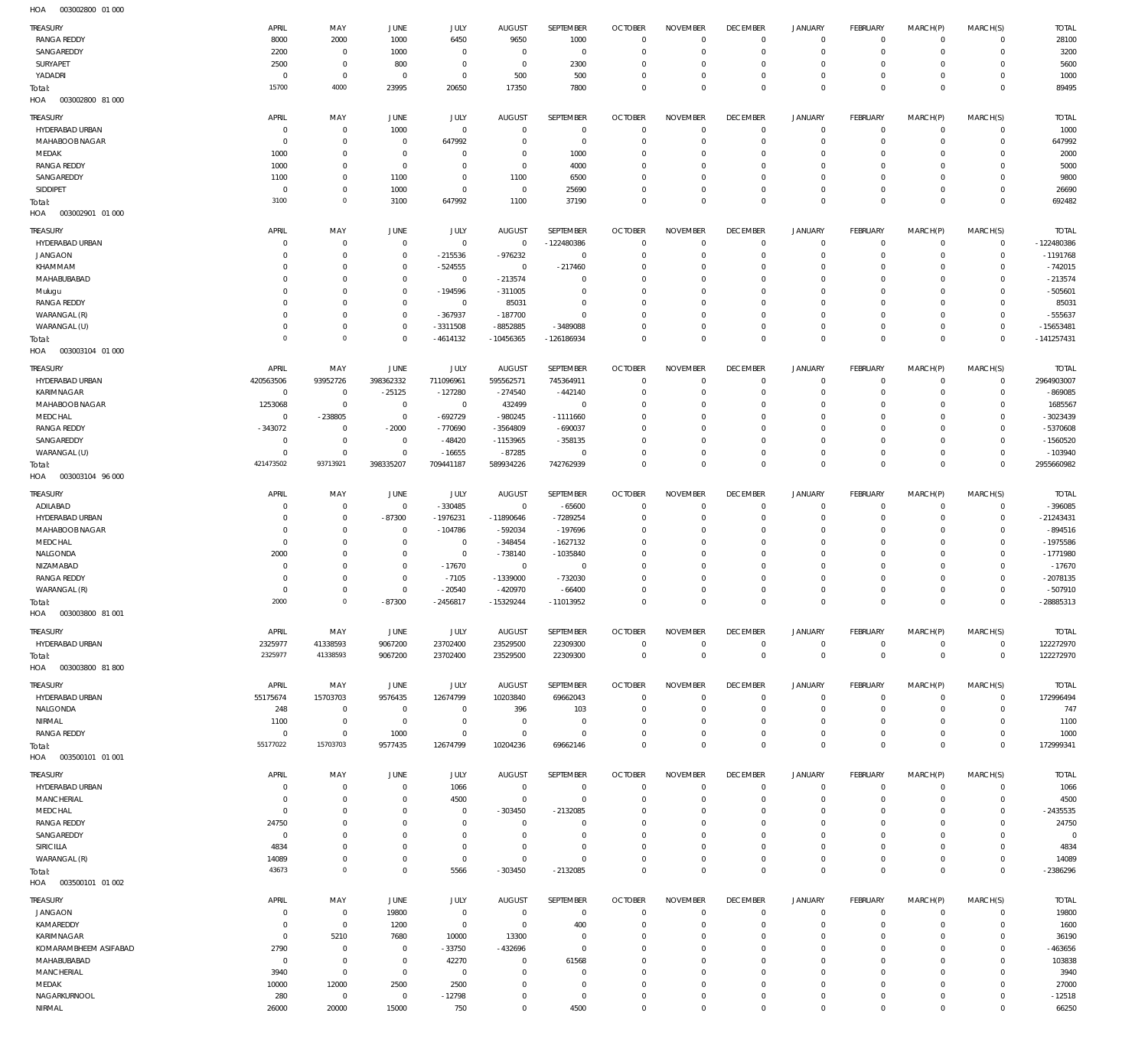003500101 01 002 HOA

| <b>TREASURY</b>                      | APRIL                      | MAY                              | JUNE                     | JULY                      | <b>AUGUST</b>                    | SEPTEMBER                        | <b>OCTOBER</b>             | <b>NOVEMBER</b>                  | <b>DECEMBER</b>                | <b>JANUARY</b>             | FEBRUARY                | MARCH(P)                   | MARCH(S)                   | <b>TOTAL</b>               |
|--------------------------------------|----------------------------|----------------------------------|--------------------------|---------------------------|----------------------------------|----------------------------------|----------------------------|----------------------------------|--------------------------------|----------------------------|-------------------------|----------------------------|----------------------------|----------------------------|
| <b>RANGA REDDY</b><br>SANGAREDDY     | 1609510<br>$\mathbf 0$     | 649000<br>$\overline{0}$         | 30000<br>$\mathbf{0}$    | 2654080<br>$\overline{0}$ | $\overline{0}$<br>210            | $\overline{0}$<br>$\overline{0}$ | $\Omega$<br>$\Omega$       | $\overline{0}$<br>$\Omega$       | $^{\circ}$<br>$\Omega$         | 0<br>$\mathbf 0$           | $\circ$<br>$\circ$      | $\mathbf 0$<br>$\mathbf 0$ | $\mathbf 0$<br>$\mathbf 0$ | 4942590<br>210             |
| SIDDIPET                             | 1439                       | $\overline{0}$                   | $^{\circ}$               | 1050                      | $\mathbf 0$                      | 1012                             | $\Omega$                   | $\overline{0}$                   | $\Omega$                       | $\mathbf 0$                | $\Omega$                | $\Omega$                   | $^{\circ}$                 | 3501                       |
| SURYAPET                             | $\mathbf 0$                | 7500                             | $\mathbf{0}$             | 171090                    | $\Omega$                         | $\overline{0}$                   | $\Omega$                   | $\Omega$                         | $\Omega$                       | $\mathbf 0$                | $\Omega$                | $\mathbf 0$                | $^{\circ}$                 | 178590                     |
| WANAPARTHY                           | 6075                       | $\overline{0}$                   | $\Omega$                 | $\mathbf 0$               | $\mathbf 0$                      | 355                              | $\Omega$                   | $\overline{0}$                   | $\Omega$                       | $\mathbf 0$                | $\Omega$                | $\Omega$                   | $\Omega$                   | 6430                       |
| YADADRI                              | $\mathbf{0}$               | $\overline{0}$                   | $\mathbf{0}$             | $\mathbf 0$               | 1510                             | $\overline{0}$                   | $\Omega$                   | $\Omega$                         | $^{\circ}$                     | $\mathbf 0$                | $\circ$                 | $\mathbf 0$                | $^{\circ}$                 | 1510                       |
| Total:                               | 1660034                    | 693710                           | 76180                    | 2835192                   | $-417676$                        | 67835                            | $\Omega$                   | $\overline{0}$                   | $\Omega$                       | $\mathbb O$                | $\Omega$                | $\mathbf 0$                | $\mathbf 0$                | 4915275                    |
| 003900101 81 000<br>HOA              |                            |                                  |                          |                           |                                  |                                  |                            |                                  |                                |                            |                         |                            |                            |                            |
| TREASURY                             | APRIL                      | MAY                              | <b>JUNE</b>              | JULY                      | <b>AUGUST</b>                    | SEPTEMBER                        | <b>OCTOBER</b>             | <b>NOVEMBER</b>                  | <b>DECEMBER</b>                | <b>JANUARY</b>             | FEBRUARY                | MARCH(P)                   | MARCH(S)                   | <b>TOTAL</b>               |
| <b>BHADRADI KOTHAGUDEM</b><br>Mulugu | $\mathbf 0$<br>$\Omega$    | $\overline{0}$<br>$\overline{0}$ | $^{\circ}$<br>$\Omega$   | $\mathbf 0$<br>$^{\circ}$ | $\mathbf 0$<br>$\mathbf 0$       | 6000<br>1000                     | $\Omega$<br>$\Omega$       | $\overline{0}$<br>$\Omega$       | $\mathbf 0$<br>$\Omega$        | $\mathbf 0$<br>$\mathbf 0$ | $^{\circ}$<br>$\Omega$  | $^{\circ}$<br>$\Omega$     | $\mathbf 0$<br>$\mathbf 0$ | 6000<br>1000               |
| <b>RANGA REDDY</b>                   | $\mathbf{0}$               | $\overline{0}$                   | $\Omega$                 | $^{\circ}$                | 535                              | $\overline{0}$                   | $\Omega$                   | $\overline{0}$                   | $\Omega$                       | $\circ$                    | $\Omega$                | $\Omega$                   | $\mathbf 0$                | 535                        |
| WARANGAL (R)                         | 100                        | $\mathbf{0}$                     | 100                      | $\Omega$                  | $^{\circ}$                       | $\overline{0}$                   | $\Omega$                   | $\Omega$                         | $\Omega$                       | $\mathbf 0$                | $\Omega$                | $\Omega$                   | $^{\circ}$                 | 200                        |
| Total:                               | 100                        | $\circ$                          | 100                      | $\overline{0}$            | 535                              | 7000                             | $\Omega$                   | $\overline{0}$                   | $\overline{0}$                 | $\mathbf 0$                | $\Omega$                | $\Omega$                   | $\Omega$                   | 7735                       |
| HOA<br>003900102 01 000              |                            |                                  |                          |                           |                                  |                                  |                            |                                  |                                |                            |                         |                            |                            |                            |
| TREASURY                             | APRIL                      | MAY                              | JUNE                     | JULY                      | <b>AUGUST</b>                    | SEPTEMBER                        | <b>OCTOBER</b>             | <b>NOVEMBER</b>                  | <b>DECEMBER</b>                | <b>JANUARY</b>             | FEBRUARY                | MARCH(P)                   | MARCH(S)                   | <b>TOTAL</b>               |
| ADILABAD                             | $\mathbf{0}$               | $\overline{0}$                   | $\overline{0}$           | $\mathbf 0$               | 500                              | $\overline{0}$                   | $\Omega$                   | $\overline{0}$                   | $\overline{0}$                 | 0                          | $\circ$                 | $\mathbf 0$                | $\mathbf 0$                | 500                        |
| BHOOPALAPALLY                        | $\Omega$                   | 1000                             | 500                      | $\mathbf 0$               | 500                              | $\mathbf 0$                      | $\Omega$                   | $\Omega$                         | $\Omega$                       | $\mathbf 0$                | $\circ$                 | $\mathbf 0$                | $^{\circ}$                 | 2000                       |
| HYDERABAD URBAN<br><b>JANGAON</b>    | $\mathbf 0$<br>$\mathbf 0$ | 850<br>$\overline{0}$            | $^{\circ}$<br>50         | 500<br>$\mathbf 0$        | $\overline{0}$<br>100            | $\mathbf 0$<br>$\overline{0}$    | $\Omega$<br>$\Omega$       | $\Omega$<br>$\overline{0}$       | $\Omega$<br>$\Omega$           | $\mathbf 0$<br>$\mathbf 0$ | $\Omega$<br>$\Omega$    | $\mathbf 0$<br>$\Omega$    | $^{\circ}$<br>$\Omega$     | 1350<br>150                |
| KAMAREDDY                            | $\mathbf{0}$               | $\overline{0}$                   | $^{\circ}$               | 500                       | 2000                             | 6000                             | $\Omega$                   | $\Omega$                         | $\Omega$                       | $\mathbf 0$                | $\Omega$                | $\mathbf 0$                | $^{\circ}$                 | 8500                       |
| KHAMMAM                              | 100                        | $\overline{0}$                   | $\Omega$                 | $\overline{0}$            | $\overline{0}$                   | $\overline{0}$                   | $\Omega$                   | $\overline{0}$                   | $\Omega$                       | $\mathbf 0$                | $\Omega$                | $\Omega$                   | $\Omega$                   | 100                        |
| MAHABOOB NAGAR                       | 920                        | $\overline{0}$                   | $^{\circ}$               | 650                       | 1926                             | 4667                             | $\Omega$                   | $\overline{0}$                   | $\Omega$                       | $\mathbf 0$                | $\Omega$                | $\mathbf 0$                | $^{\circ}$                 | 8163                       |
| MEDAK                                | $\overline{0}$             | $\overline{0}$                   | $\Omega$                 | 100                       | $\overline{0}$                   | $\overline{0}$                   | $\Omega$                   | $\overline{0}$                   | $\Omega$                       | $\mathbf 0$                | $\Omega$                | $\Omega$                   | $\Omega$                   | 100                        |
| MEDCHAL<br>NAGARKURNOOL              | 1800<br>$\mathbf 0$        | 250<br>50                        | 1500<br>200              | $\overline{0}$<br>350     | 2300<br>$\overline{0}$           | 1900<br>$\overline{0}$           | $\Omega$<br>$\Omega$       | $\overline{0}$<br>$\Omega$       | $\Omega$<br>$\Omega$           | $\circ$<br>$\mathbf 0$     | $\Omega$<br>$\Omega$    | $\mathbf 0$<br>$\Omega$    | $\Omega$<br>$^{\circ}$     | 7750<br>600                |
| NALGONDA                             | 100                        | 2700                             | 50                       | 6950                      | 5700                             | 5400                             | $\Omega$                   | $\overline{0}$                   | $\Omega$                       | $\mathbf 0$                | $\Omega$                | $\Omega$                   | $\Omega$                   | 20900                      |
| NIZAMABAD                            | $\mathbf 0$                | $\overline{0}$                   | $\overline{0}$           | 3775                      | $\overline{0}$                   | $\overline{0}$                   | $\Omega$                   | $\Omega$                         | $\Omega$                       | $\circ$                    | $\Omega$                | $\Omega$                   | $^{\circ}$                 | 3775                       |
| Narayanpet                           | $^{\circ}$                 | $\overline{0}$                   | 625                      | 1670                      | $^{\circ}$                       | $\overline{0}$                   | $\Omega$                   | $\overline{0}$                   | $\Omega$                       | $\mathbf 0$                | $\Omega$                | $\Omega$                   | $\Omega$                   | 2295                       |
| PEDDAPALLY                           | 5305                       | $\overline{0}$                   | $\overline{0}$           | $\mathbf 0$               | 500                              | 50                               | $\Omega$                   | $\overline{0}$                   | $\Omega$                       | $\circ$                    | $\Omega$                | $\mathbf 0$                | $^{\circ}$                 | 5855                       |
| <b>RANGA REDDY</b>                   | 5421                       | 3800                             | 300                      | 5700                      | 950                              | 6300                             | $\Omega$                   | $\overline{0}$                   | $\Omega$<br>$\Omega$           | $\circ$                    | $\Omega$<br>$\Omega$    | $\Omega$<br>$\Omega$       | $\Omega$<br>$\Omega$       | 22471                      |
| SANGAREDDY<br>SIDDIPET               | 500<br>$\mathbf{0}$        | $\overline{0}$<br>$\overline{0}$ | 100<br>6080              | $\overline{0}$<br>50      | $\overline{0}$<br>$\overline{0}$ | $\overline{0}$<br>$\overline{0}$ | $\Omega$<br>$\Omega$       | $\overline{0}$<br>$\Omega$       | $\Omega$                       | $\circ$<br>$\mathbf 0$     | $\Omega$                | $\mathbf 0$                | $\Omega$                   | 600<br>6130                |
| SURYAPET                             | $\mathbf{0}$               | $\overline{0}$                   | 50                       | 3650                      | 1050                             | $\overline{0}$                   | $\Omega$                   | $\overline{0}$                   | $\Omega$                       | $\mathbf 0$                | $\Omega$                | $\Omega$                   | $\Omega$                   | 4750                       |
| VIKARABAD                            | $\mathbf{0}$               | $\mathbb O$                      | 1060                     | 1650                      | 3315                             | 4330                             | $\Omega$                   | $\Omega$                         | $\Omega$                       | $\mathbf 0$                | $\Omega$                | $\Omega$                   | $\Omega$                   | 10355                      |
| WANAPARTHY                           | 110                        | 5340                             | $^{\circ}$               | $\overline{0}$            | 520                              | 1895                             | $\Omega$                   | $\overline{0}$                   | $\Omega$                       | $\mathbf 0$                | $\Omega$                | $\Omega$                   | $^{\circ}$                 | 7865                       |
| YADADRI                              | $\mathbf 0$<br>14256       | $\overline{0}$<br>13990          | $\overline{0}$           | 450                       | $\overline{0}$                   | $\overline{0}$                   | $\Omega$                   | $\overline{0}$                   | $^{\circ}$                     | $\mathsf{O}\xspace$        | $\circ$                 | $\mathbf 0$                | $^{\circ}$                 | 450                        |
| Total:<br>003900102 02 000<br>HOA    |                            |                                  | 10515                    | 25995                     | 19361                            | 30542                            | $\Omega$                   | $\overline{0}$                   | $\mathbf 0$                    | $\mathbb O$                | $\Omega$                | $\mathbf 0$                | $\mathbf 0$                | 114659                     |
|                                      |                            |                                  |                          |                           |                                  |                                  |                            |                                  |                                |                            |                         |                            |                            |                            |
|                                      |                            |                                  |                          |                           |                                  |                                  |                            |                                  |                                |                            |                         |                            |                            |                            |
| <b>TREASURY</b>                      | <b>APRIL</b>               | MAY                              | <b>JUNE</b>              | <b>JULY</b>               | <b>AUGUST</b>                    | SEPTEMBER                        | <b>OCTOBER</b>             | <b>NOVEMBER</b>                  | <b>DECEMBER</b>                | <b>JANUARY</b>             | FEBRUARY                | MARCH(P)                   | MARCH(S)                   | <b>TOTAL</b>               |
| BHOOPALAPALLY                        | $\mathbf 0$<br>$\Omega$    | $\overline{0}$                   | 2000<br>$\Omega$         | $\overline{0}$            | 2000<br>$^{\circ}$               | $^{\circ}$                       | $\Omega$<br>$\Omega$       | $\Omega$<br>$\overline{0}$       | $^{\circ}$<br>$\Omega$         | $\mathbf 0$                | $\circ$<br>$\Omega$     | $^{\circ}$<br>$\Omega$     | $\mathbf 0$<br>$^{\circ}$  | 4000                       |
| HYDERABAD URBAN<br>MEDCHAL           | $\Omega$                   | $\overline{0}$<br>$\overline{0}$ | $\Omega$                 | 2500<br>$^{\circ}$        | $\overline{0}$                   | $\overline{0}$<br>500            | $\Omega$                   | $\overline{0}$                   | $\Omega$                       | $\mathbf 0$<br>$\mathbf 0$ | $\Omega$                | $\Omega$                   | $^{\circ}$                 | 2500<br>500                |
| NALGONDA                             | $\Omega$                   | 50                               | $\Omega$                 | $^{\circ}$                | 100                              | $\mathbf{0}$                     | $\Omega$                   | $\Omega$                         | $\Omega$                       | $\Omega$                   | $\Omega$                | $\Omega$                   | $\Omega$                   | 150                        |
| NIZAMABAD                            | $\Omega$                   | $\mathbf{0}$                     | $\Omega$                 | $^{\circ}$                | 1500                             | $\overline{0}$                   | $\Omega$                   | $\overline{0}$                   | $\Omega$                       | $\Omega$                   | $\Omega$                | $\Omega$                   | $\Omega$                   | 1500                       |
| SIDDIPET                             | $\Omega$                   | $\mathbf{0}$                     | 150                      | 1100                      | $\overline{0}$                   | 250                              | $\Omega$                   | $\Omega$                         | $\Omega$                       | $\Omega$                   | $\Omega$                | $\Omega$                   | $\Omega$                   | 1500                       |
| SURYAPET                             | 650                        | $\Omega$                         | $\Omega$<br>$\mathbf{0}$ | 2050                      | 1350                             | $\Omega$                         | $\Omega$<br>$\Omega$       | $\Omega$<br>$\Omega$             | $\Omega$<br>$\Omega$           | $\Omega$<br>$\circ$        | $\Omega$<br>$\mathbf 0$ | $\Omega$<br>$\mathbf 0$    | $\Omega$<br>$\mathbf 0$    | 4050                       |
| YADADRI<br>Total:                    | 500<br>1150                | $\overline{0}$<br>50             | 2150                     | 2000<br>7650              | 2000<br>6950                     | 12350<br>13100                   | $\Omega$                   | $\overline{0}$                   | $\mathbf 0$                    | $\mathbf 0$                | $\mathbf 0$             | $\mathbf 0$                | $\mathbf 0$                | 16850<br>31050             |
| 003900102 81 000<br>HOA              |                            |                                  |                          |                           |                                  |                                  |                            |                                  |                                |                            |                         |                            |                            |                            |
| <b>TREASURY</b>                      | APRIL                      | MAY                              | <b>JUNE</b>              | JULY                      | <b>AUGUST</b>                    | SEPTEMBER                        | <b>OCTOBER</b>             | <b>NOVEMBER</b>                  | <b>DECEMBER</b>                | <b>JANUARY</b>             | FEBRUARY                | MARCH(P)                   | MARCH(S)                   | <b>TOTAL</b>               |
| ADILABAD                             | $\mathbf 0$                | $\overline{0}$                   | $\mathbf 0$              | $\mathbf 0$               | 1000                             | $\overline{0}$                   | $\overline{0}$             | $\overline{0}$                   | $\overline{0}$                 | $\mathsf{O}\xspace$        | $\mathbf 0$             | $\mathbf 0$                | $\mathbf 0$                | 1000                       |
| <b>JAGTIAL</b>                       | 638000                     | $\overline{0}$                   | $^{\circ}$               | $\mathbf 0$               | $\overline{0}$                   | 12050                            | $\Omega$                   | $\overline{0}$                   | $\Omega$                       | $\mathsf{O}\xspace$        | $\circ$                 | $\mathbf 0$                | $\mathbf 0$                | 650050                     |
| JOGULAMBA GADWAL                     | $\mathbf 0$                | $\overline{0}$                   | $\overline{0}$           | $\overline{0}$            | 865                              | 1500                             | $\Omega$                   | $\overline{0}$                   | $^{\circ}$                     | $\circ$                    | $\circ$                 | $\mathbf 0$                | $^{\circ}$                 | 2365                       |
| KAMAREDDY<br>KHAMMAM                 | 16340<br>$\mathbf 0$       | 2200<br>$\overline{0}$           | 1000<br>$\overline{0}$   | 3000<br>$\mathbf 0$       | 4000<br>500                      | 19000<br>$\overline{0}$          | $\Omega$<br>$\Omega$       | $\overline{0}$<br>$\overline{0}$ | $\Omega$<br>$\Omega$           | $\circ$<br>$\mathbf 0$     | $\Omega$<br>$\Omega$    | $\Omega$<br>$\mathbf 0$    | $^{\circ}$<br>$\mathbf 0$  | 45540<br>500               |
| MAHABOOB NAGAR                       | 3450                       | 2800                             | 350                      | 100                       | 850                              | 3950                             | $\Omega$                   | $\overline{0}$                   | $\Omega$                       | $\circ$                    | $\Omega$                | $\mathbf 0$                | $\mathbf 0$                | 11500                      |
| MAHABUBABAD                          | $\mathbf 0$                | $\overline{0}$                   | $\overline{0}$           | 50                        | 150                              | 1200                             | $\Omega$                   | $\overline{0}$                   | $^{\circ}$                     | $\circ$                    | $\Omega$                | $\mathbf 0$                | $\mathbf 0$                | 1400                       |
| MEDAK                                | 2300                       | 2400                             | 500                      | 600                       | 250                              | 5050                             | $\Omega$                   | $\overline{0}$                   | $\Omega$                       | $\circ$                    | $\Omega$                | $\mathbf 0$                | $^{\circ}$                 | 11100                      |
| MEDCHAL                              | 10200                      | 1500                             | 500                      | 1000                      | 6050                             | 1200                             | $\Omega$                   | $\overline{0}$                   | $\Omega$                       | $\mathbf 0$                | $\Omega$                | $\mathbf 0$                | $\mathbf 0$                | 20450                      |
| NAGARKURNOOL                         | 1500<br>$\mathbf 0$        | 1300                             | 250                      | 500                       | 750<br>$\overline{0}$            | 500                              | $\Omega$<br>$\Omega$       | $\overline{0}$<br>$\overline{0}$ | $\Omega$<br>$^{\circ}$         | $\circ$<br>$\circ$         | $\Omega$<br>$\Omega$    | $\mathbf 0$<br>$\mathbf 0$ | $^{\circ}$<br>$^{\circ}$   | 4800                       |
| NIRMAL<br>NIZAMABAD                  | 1500                       | $\overline{0}$<br>7500           | $\,0\,$<br>1200          | 250<br>12450              | 2100                             | 4000<br>9700                     | $\Omega$                   | $\overline{0}$                   | $\Omega$                       | $\circ$                    | $\Omega$                | $\mathbf 0$                | $^{\circ}$                 | 4250<br>34450              |
| Narayanpet                           | $\mathbf 0$                | 1250                             | 250                      | 1400                      | 250                              | 2650                             | $\Omega$                   | $\overline{0}$                   | $\Omega$                       | $\mathbf 0$                | $\Omega$                | $\mathbf 0$                | $\mathbf 0$                | 5800                       |
| <b>RANGA REDDY</b>                   | 6050                       | 600                              | 1750                     | 3220                      | 2700                             | 2985                             | $\Omega$                   | $\overline{0}$                   | $\Omega$                       | $\circ$                    | $\Omega$                | $\mathbf 0$                | $\mathbf 0$                | 17305                      |
| SANGAREDDY                           | 1100                       | 500                              | 1300                     | 2100                      | 500                              | 500                              | $\Omega$                   | $\overline{0}$                   | $\Omega$                       | $\mathbf 0$                | $\Omega$                | $\mathbf 0$                | $^{\circ}$                 | 6000                       |
| SIDDIPET<br>SIRICILLA                | 50<br>$\mathbf 0$          | $\overline{0}$<br>$\overline{0}$ | 500<br>$\overline{0}$    | 800<br>$\overline{0}$     | 800<br>300                       | 1550<br>$\overline{0}$           | $\Omega$<br>$\Omega$       | $\overline{0}$<br>$\overline{0}$ | $\Omega$<br>$\Omega$           | $\circ$<br>$\mathbf 0$     | $\Omega$<br>$\Omega$    | $\Omega$<br>$\mathbf 0$    | $^{\circ}$<br>$^{\circ}$   | 3700                       |
| SURYAPET                             | $\mathbf{0}$               | $\overline{0}$                   | $\mathbf 0$              | 202                       | $\overline{0}$                   | 353                              | $\Omega$                   | $\overline{0}$                   | $^{\circ}$                     | $\circ$                    | $\Omega$                | $\Omega$                   | $^{\circ}$                 | 300<br>555                 |
| VIKARABAD                            | 500                        | $\overline{0}$                   | 2000                     | 3350                      | 2500                             | 8500                             | $\Omega$                   | $\overline{0}$                   | $\Omega$                       | $\circ$                    | $\Omega$                | $\mathbf 0$                | $^{\circ}$                 | 16850                      |
| WANAPARTHY                           | 50                         | 400                              | $\overline{0}$           | $\mathbf 0$               | 150                              | 900                              | $\Omega$                   | $\overline{0}$                   | $^{\circ}$                     | $\circ$                    | $\Omega$                | $\Omega$                   | $\mathbf 0$                | 1500                       |
| WARANGAL (U)                         | 500                        | $\overline{0}$                   | 500                      | $\overline{0}$            | 500                              | 1000                             | $\Omega$                   | $\overline{0}$                   | $\mathbf 0$                    | $\mathsf{O}\xspace$        | $^{\circ}$              | $\mathbf 0$                | $\mathbf 0$                | 2500                       |
| Total:                               | 681540                     | 20450                            | 10100                    | 29022                     | 24215                            | 76588                            | $\Omega$                   | $\overline{0}$                   | $\mathbf 0$                    | $\mathbf 0$                | $\Omega$                | $\mathbf 0$                | $\mathbf 0$                | 841915                     |
| 003900103 01 000<br>HOA              |                            |                                  |                          |                           |                                  |                                  |                            |                                  |                                |                            |                         |                            |                            |                            |
| <b>TREASURY</b><br>HYDERABAD URBAN   | APRIL<br>1802000000        | MAY<br>1000000000                | JUNE<br>1900000000       | JULY                      | <b>AUGUST</b><br>1602824392      | SEPTEMBER<br>1000465000          | <b>OCTOBER</b><br>$\Omega$ | <b>NOVEMBER</b><br>$\Omega$      | <b>DECEMBER</b><br>$\mathbf 0$ | <b>JANUARY</b><br>$\circ$  | FEBRUARY<br>$^{\circ}$  | MARCH(P)<br>$^{\circ}$     | MARCH(S)<br>$\mathbf 0$    | <b>TOTAL</b><br>9308674892 |
| <b>RANGA REDDY</b>                   | 254448878                  | 131608728                        | 269620063                | 2003385500<br>329220836   | 377055245                        | 384610822                        | $\Omega$                   | $\overline{0}$                   | $\Omega$                       | $\circ$                    | $^{\circ}$              | $\mathbf 0$                | $\mathbf 0$                | 1746564572                 |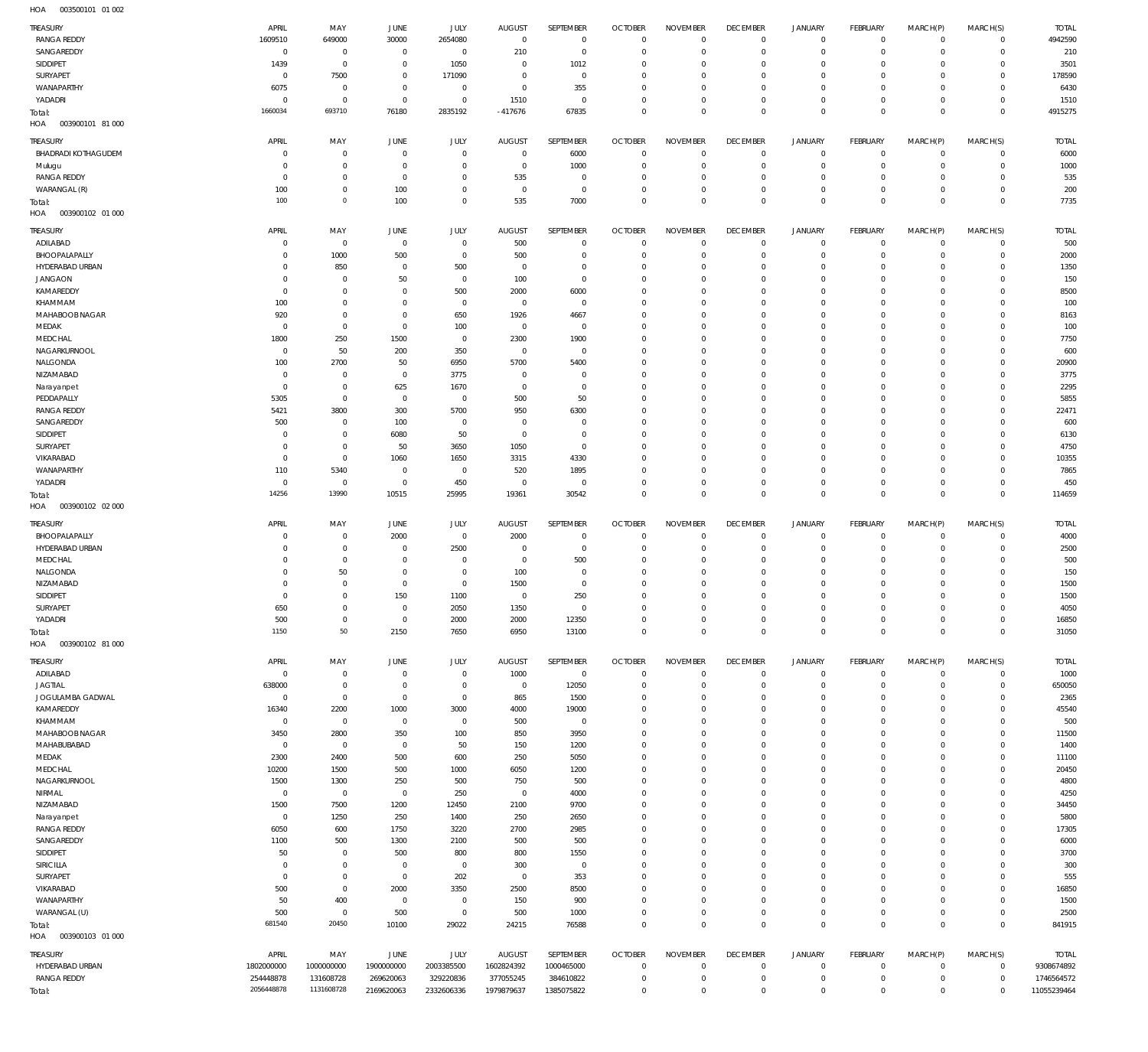| <b>TREASURY</b><br>BHOOPALAPALLY   | APRIL<br>15000           | MAY<br>$^{\circ}$    | JUNE<br>$^{\circ}$    | JULY<br>$^{\circ}$    | <b>AUGUST</b><br>$\mathbf 0$ | SEPTEMBER<br>$\overline{0}$ | <b>OCTOBER</b><br>$\overline{0}$ | <b>NOVEMBER</b><br>$\mathbf 0$ | <b>DECEMBER</b><br>$\mathbf{0}$ | <b>JANUARY</b><br>$\overline{0}$ | <b>FEBRUARY</b><br>$\mathbf{0}$ | MARCH(P)<br>$^{\circ}$ | MARCH(S)<br>$\mathbf 0$ | <b>TOTAL</b><br>15000 |
|------------------------------------|--------------------------|----------------------|-----------------------|-----------------------|------------------------------|-----------------------------|----------------------------------|--------------------------------|---------------------------------|----------------------------------|---------------------------------|------------------------|-------------------------|-----------------------|
| HYDERABAD URBAN                    | 6052312899               | 5004637949           | 6907944079            | 6456614594            | 6355333005                   | 6107657034                  | $\circ$                          | $\mathbf 0$                    | $\overline{0}$                  | $\mathbf 0$                      | $\mathbf{0}$                    | $\Omega$               | $\Omega$                | 36884499560           |
| <b>JANGAON</b>                     | $\overline{0}$           | $\overline{0}$       | 2805000               | $^{\circ}$            | $\mathbf 0$                  | $\mathbf 0$                 | 0                                | 0                              | $\mathbf 0$                     | $\mathbf 0$                      | $^{\circ}$                      | $\Omega$               | $\Omega$                | 2805000               |
| MEDAK                              | $\mathbf 0$              | $\mathbf{0}$         | $^{\circ}$            | $\mathbf 0$           | 2000                         | $\mathbf 0$                 | $\Omega$                         | $\Omega$                       | $\mathbf 0$                     | $\Omega$                         | $\Omega$                        |                        | $\Omega$                | 2000                  |
| MEDCHAL                            | 5000                     | 10000                | $^{\circ}$            | $^{\circ}$            | $\mathbf 0$                  | 1168020                     | 0                                | $\Omega$                       | $\mathbf 0$                     | 0                                | $^{\circ}$                      | $\Omega$               | $\Omega$                | 1183020               |
| NAGARKURNOOL                       | C                        | $\overline{0}$       | $^{\circ}$            | 5000                  | $\mathbf 0$                  | $\mathbf 0$                 | $\Omega$                         | $\Omega$                       | 0                               | $\Omega$                         | $\Omega$                        |                        | $\Omega$                | 5000                  |
| NIZAMABAD                          | C                        | $\mathbf{0}$         | 2300                  | $^{\circ}$            | $\mathbf 0$                  | $\mathbf 0$                 | 0                                | $\Omega$                       | $\mathbf 0$                     | $\mathbf 0$                      | $^{\circ}$                      | $\Omega$               | $\Omega$                | 2300                  |
| <b>RANGA REDDY</b>                 | 860070326                | 1312954775           | 1692110312            | 1482076987            | 2091895129                   | 1622809748                  | $\Omega$                         | 0                              | 0                               | $\Omega$                         | $\Omega$                        |                        | $\Omega$                | 9061917277            |
| SANGAREDDY                         | $\mathbf 0$              | $^{\circ}$           | 0                     | $\mathbf 0$           | 250000                       | $\mathbf 0$                 | 0                                | $\Omega$                       | $\mathbf 0$                     | 0                                | $\mathbf{0}$                    | $\Omega$               | $\Omega$                | 250000                |
| SURYAPET                           | $\mathbf 0$              | $\mathbf{0}$         | 28000                 | $\mathbf 0$           | $\mathbf 0$                  | $\mathbf 0$                 | $\Omega$                         | $\Omega$                       | 0                               | $\Omega$                         | $\mathbf{0}$                    |                        | $\Omega$                | 28000                 |
| YADADRI                            | C                        | $\mathbf 0$          | $^{\circ}$            | 65000                 | $\Omega$                     | $\Omega$                    | 0                                | $\Omega$                       | $\mathbf 0$                     | 0                                | $\mathbf{0}$                    | $\Omega$               | $\Omega$                | 65000                 |
| Total:                             | 6912403225               | 6317602724           | 8602889691            | 7938761581            | 8447480134                   | 7731634802                  | $\mathbf 0$                      | $\Omega$                       | $\mathbf 0$                     | 0                                | $\overline{0}$                  | $\Omega$               | $\Omega$                | 45950772157           |
| HOA<br>003900105 02 000            |                          |                      |                       |                       |                              |                             |                                  |                                |                                 |                                  |                                 |                        |                         |                       |
| <b>TREASURY</b>                    | APRIL                    | MAY                  | JUNE                  | JULY                  | <b>AUGUST</b>                | <b>SEPTEMBER</b>            | <b>OCTOBER</b>                   | <b>NOVEMBER</b>                | <b>DECEMBER</b>                 | <b>JANUARY</b>                   | <b>FEBRUARY</b>                 | MARCH(P)               | MARCH(S)                | <b>TOTAL</b>          |
| ADILABAD                           | $\overline{0}$           | $^{\circ}$           | 42876000              | $\mathbf 0$           | $\mathbf 0$                  | 15700000                    | $\overline{0}$                   | $\mathbf 0$                    | $\mathbf 0$                     | $\circ$                          | $\mathbf{0}$                    | $\Omega$               | $\mathbf 0$             | 58576000              |
| <b>BHADRADI KOTHAGUDEM</b>         | 42350                    | 221260               | 105716636             | 66700                 | 92000                        | 20823400                    | $\circ$                          | 0                              | $\overline{0}$                  | $\mathbf 0$                      | $\mathbf{0}$                    | $\Omega$               | $\mathbf 0$             | 126962346             |
| BHOOPALAPALLY                      | $\mathbf 0$              | 14000                | 45830000              | 25000                 | $\mathbf 0$                  | 4550000                     | $\circ$                          | $\Omega$                       | $\mathbf 0$                     | $^{\circ}$                       | $\mathbf{0}$                    | $\Omega$               | $\Omega$                | 50419000              |
| HYDERABAD URBAN                    | 1234040734               | 1205281425           | 1950850007            | 2225520994            | 2011256741                   | 1980968466                  | $\circ$                          | 0                              | $\mathbf 0$                     | $\mathbf 0$                      | $\mathbf{0}$                    | $\Omega$               | $\mathbf 0$             | 10607918367           |
| <b>JAGTIAL</b>                     | $\mathbf 0$              | 1875000              | 92921990              | 3000                  | $\mathbf 0$                  | 24840000                    | $\circ$                          | $\Omega$                       | $\mathbf 0$                     | $\mathbf 0$                      | $\mathbf{0}$                    |                        | $\mathbf 0$             | 119639990             |
| <b>JANGAON</b>                     | $\overline{0}$           | 1501000              | 57320000              | $^{\circ}$            | 15000                        | 8612500                     | $^{\circ}$                       | 0                              | $\mathbf 0$                     | $\mathbf 0$                      | $\mathbf{0}$                    | $\Omega$               | $\Omega$                | 67448500              |
| JOGULAMBA GADWAL                   | 720000                   | $^{\circ}$           | 34525750              | 200000                | 2000                         | 3270000                     | $\circ$                          | $\Omega$                       | $\mathbf 0$                     | $\mathbf 0$                      | $\mathbf{0}$                    |                        | $\Omega$                | 38717750              |
| KAMAREDDY                          | $^{\circ}$               | $\mathbf 0$          | 59976727              | 4300                  | 1959000                      | 7527000                     | $\mathbf 0$                      | $\Omega$                       | $\mathbf 0$                     | $\Omega$                         | $\Omega$                        | $\Omega$               | $\Omega$                | 69467027              |
| KARIMNAGAR                         | 98755                    | 2500                 | 128570064             | 2435935               | 1628965                      | 44515000                    | $\circ$                          | $\Omega$                       | $\mathbf 0$                     | $\mathbf 0$                      | $\mathbf{0}$                    |                        | $\mathbf 0$             | 177251219             |
| KHAMMAM                            | 405000                   | 2790000              | 130852300             | 1507500               | 5102575                      | 42824800                    | $^{\circ}$                       | $\Omega$                       | $\mathbf 0$                     | $\Omega$                         | $\Omega$                        | $\Omega$               | $\Omega$                | 183482175             |
| KOMARAMBHEEM ASIFABAD              | $^{\circ}$               | $^{\circ}$           | 35500000              | $\mathbf 0$           | $\mathbf 0$                  | 5250000                     | $\circ$                          | $\Omega$                       | $\mathbf 0$                     | $\mathbf 0$                      | $\mathbf{0}$                    | $\Omega$               | $\mathbf 0$             | 40750000              |
| MAHABOOB NAGAR                     | 607000                   | 303700               | 63341500              | 400300                | 921000                       | 5825000                     | $\circ$                          | $\Omega$                       | $\mathbf 0$                     | $\Omega$                         | $\Omega$                        | $\Omega$               | $\Omega$                | 71398500              |
| MAHABUBABAD                        | $\overline{0}$           | $^{\circ}$           | 77357000              | 683185                | 28000                        | 14950000                    | $\circ$                          | $\Omega$                       | $\mathbf 0$                     | $\mathbf 0$                      | $\mathbf{0}$                    |                        | $\mathbf 0$             | 93018185              |
| <b>MANCHERIAL</b>                  | C                        | $\overline{0}$       | 108710000             | 2660000               | 1540100                      | 25495000                    | $^{\circ}$                       | $\Omega$                       | $\mathbf 0$                     | $\Omega$                         | $\mathbf{0}$                    | $\Omega$               | $\Omega$                | 138405100             |
| MEDAK                              | 1000                     | 16000                | 53303100              | 9930                  | 700680                       | 3600000                     | $\circ$                          | $\Omega$                       | $\mathbf 0$                     | $\mathbf 0$                      | $\mathbf{0}$                    | $\Omega$               | $\mathbf 0$             | 57630710              |
| MEDCHAL                            | 14722500                 | 712100               | 465588382             | 11235770              | 3717607                      | 278855978                   | $^{\circ}$                       | $\Omega$                       | $\mathbf 0$                     | $\Omega$                         | $\Omega$                        | $\Omega$               | $\mathbf 0$             | 774832337             |
| Mulugu                             | $^{\circ}$               | $^{\circ}$           | 19045000              | $\mathbf 0$           | 17000                        | $\overline{0}$              | $\circ$                          | $\Omega$                       | $\mathbf 0$                     | $\mathbf 0$                      | $\mathbf{0}$                    |                        | $\mathbf 0$             | 19062000              |
| NAGARKURNOOL                       | 2650000                  | $\mathbf{0}$         | 62250400              | 2636534               | 503000                       | 3300000                     | $^{\circ}$                       | 0                              | $\mathbf 0$                     | $\mathbf 0$                      | $\mathbf{0}$                    | $\Omega$               | $\Omega$                | 71339934              |
| NALGONDA                           | 1000                     | 2000                 | 199335759             | 334960                | 24580                        | 24058100                    | $\circ$                          | $\Omega$                       | $\mathbf 0$                     | $\mathbf 0$                      | $\Omega$                        |                        | $\mathbf 0$<br>$\Omega$ | 223756399             |
| NIRMAL<br>NIZAMABAD                | 1100<br>3364100          | $^{\circ}$           | 51925000              | 2385560               | 1482000                      | 10355000                    | $\circ$<br>$\circ$               | 0<br>$\Omega$                  | $\mathbf 0$<br>$\mathbf 0$      | $\mathbf 0$<br>$\mathbf 0$       | $\mathbf{0}$<br>$\mathbf{0}$    | $\Omega$               | $\Omega$                | 66148660              |
|                                    | 2000                     | 420000<br>$^{\circ}$ | 133163100<br>34710500 | 995950<br>700000      | 2798290<br>1000000           | 28889000<br>3552000         | $^{\circ}$                       | 0                              | $\mathbf 0$                     | $\mathbf 0$                      | $\mathbf{0}$                    | $\Omega$               | $\Omega$                | 169630440<br>39964500 |
| Narayanpet<br>PEDDAPALLY           | 464292                   | 7100                 | 110070655             | 139840                | 508665                       | 18744500                    | $\circ$                          | $\Omega$                       | $\mathbf 0$                     | $\mathbf 0$                      | $\mathbf{0}$                    |                        | $\mathbf 0$             | 129935052             |
| <b>RANGA REDDY</b>                 | 44655807                 | 11040908             | 432153982             | 28734863              | 39771709                     | 400437867                   | $\mathbf 0$                      | $\Omega$                       | $\mathbf 0$                     | $\Omega$                         | $\Omega$                        | $\Omega$               | $\Omega$                | 956795136             |
| SANGAREDDY                         | 1875951                  | 6261250              | 161282775             | 3874700               | 9479000                      | 43561069                    | $\circ$                          | $\Omega$                       | $\mathbf 0$                     | $\mathbf 0$                      | $\mathbf{0}$                    |                        | $\mathbf 0$             | 226334745             |
| <b>SIDDIPET</b>                    | 2452000                  | $^{\circ}$           | 99542000              | 135235                | 877000                       | 13364500                    | $^{\circ}$                       | $\Omega$                       | $\mathbf 0$                     | $\Omega$                         | $\Omega$                        | $\Omega$               | $\Omega$                | 116370735             |
| SIRICILLA                          | 19605                    | $\mathbf{0}$         | 55750000              | 8400                  | 5250                         | 5870000                     | $\circ$                          | $\Omega$                       | $\mathbf 0$                     | $\mathbf 0$                      | $\mathbf{0}$                    | $\Omega$               | $\mathbf 0$             | 61653255              |
| SURYAPET                           | 15000                    | $\mathbf{0}$         | 112895000             | 944500                | $\overline{0}$               | 23051250                    | $\circ$                          | $\Omega$                       | $\mathbf 0$                     | $\Omega$                         | $\Omega$                        | $\Omega$               | $\Omega$                | 136905750             |
| VIKARABAD                          | 4000                     | $\mathbf{0}$         | 67094000              | 4842300               | 546600                       | 4653000                     | $\circ$                          | $\Omega$                       | $\mathbf 0$                     | 0                                | $\mathbf{0}$                    |                        | $\mathbf 0$             | 77139900              |
| WANAPARTHY                         | C                        | 1878000              | 42410000              | 874300                | 1155000                      | 8862761                     | $^{\circ}$                       | $\Omega$                       | $\mathbf 0$                     | $\Omega$                         | $\Omega$                        | $\Omega$               | $\Omega$                | 55180061              |
| WARANGAL (R)                       | $\mathbf 0$              | $^{\circ}$           | 81863000              | $^{\circ}$            | 16700                        | 12114050                    | $\circ$                          | $\Omega$                       | $\mathbf 0$                     | 0                                | $\mathbf{0}$                    | $\Omega$               | $\Omega$                | 93993750              |
| WARANGAL (U)                       | 2871000                  | 719500               | 118992500             | $\mathbf 0$           | $\mathbf 0$                  | 199921510                   | $^{\circ}$                       | 0                              | $\mathbf 0$                     | $\Omega$                         | $\Omega$                        | $\Omega$               | $\Omega$                | 322504510             |
| YADADRI                            | 200                      | 2200                 | 96850700              | 168000                | 3014000                      | 7825400                     | $\Omega$                         | $\Omega$                       | $\Omega$                        | $\Omega$                         | $\Omega$                        | $\Omega$               | $\mathbf 0$             | 107860500             |
| Total:                             | 1309013394               | 1233047943           | 5332573827            | 2291527756            | 2088162462                   | 3296167151                  | $\Omega$                         | $\Omega$                       | $\Omega$                        | $\Omega$                         | $\Omega$                        | $\Omega$               | $\overline{0}$          | 15550492533           |
| HOA<br>003900105 03 000            |                          |                      |                       |                       |                              |                             |                                  |                                |                                 |                                  |                                 |                        |                         |                       |
| TREASURY                           | APRIL                    | MAY                  | <b>JUNE</b>           | JULY                  | <b>AUGUST</b>                | SEPTEMBER                   | <b>OCTOBER</b>                   | <b>NOVEMBER</b>                | <b>DECEMBER</b>                 | <b>JANUARY</b>                   | <b>FEBRUARY</b>                 | MARCH(P)               | MARCH(S)                | <b>TOTAL</b>          |
| MAHABOOB NAGAR                     | 0                        | $^{\circ}$           | $^{\circ}$            | $\mathbf 0$           | 17400                        | $\mathbf 0$                 | $\overline{0}$                   | $\mathbf 0$                    | $^{\circ}$                      | $\circ$                          | $^{\circ}$                      | $^{\circ}$             | $\mathbf 0$             | 17400                 |
| <b>RANGA REDDY</b>                 | 0                        | $\mathbf 0$          | 39130                 | 37190                 | $^{\circ}$                   | $\mathbf 0$                 | $\overline{0}$                   | $\mathbf 0$                    | $\mathbf 0$                     | $\mathbf 0$                      | $\mathbf 0$                     | $^{\circ}$             | $\mathbf 0$             | 76320                 |
| Total:                             | $^{\circ}$               | $\mathbf 0$          | 39130                 | 37190                 | 17400                        | $\mathbf 0$                 | $\overline{0}$                   | $\mathbf 0$                    | $\mathbf 0$                     | $\mathbf 0$                      | $\overline{0}$                  | $^{\circ}$             | $\mathbf 0$             | 93720                 |
| HOA<br>003900106 01 000            |                          |                      |                       |                       |                              |                             |                                  |                                |                                 |                                  |                                 |                        |                         |                       |
|                                    |                          |                      |                       |                       |                              |                             |                                  |                                |                                 |                                  |                                 |                        |                         |                       |
| <b>TREASURY</b>                    | APRIL                    | MAY                  | <b>JUNE</b>           | JULY                  | <b>AUGUST</b>                | SEPTEMBER                   | <b>OCTOBER</b>                   | <b>NOVEMBER</b>                | <b>DECEMBER</b>                 | <b>JANUARY</b>                   | <b>FEBRUARY</b>                 | MARCH(P)               | MARCH(S)                | <b>TOTAL</b>          |
| BHADRADI KOTHAGUDEM                | $\overline{0}$           | 10000                | $\overline{0}$        | $\mathbf 0$           | $\overline{0}$               | $\mathbf 0$                 | $\overline{0}$                   | $\mathbf 0$                    | $\mathbf 0$                     | $\circ$                          | $^{\circ}$                      | $^{\circ}$             | $\mathbf 0$             | 10000                 |
| HYDERABAD URBAN                    | 2465920                  | 1982950              | 1113035               | 1581340               | 1278295                      | 1778170                     | $\circ$                          | 0                              | $\overline{0}$                  | $\mathbf 0$                      | $\mathbf{0}$                    | $\Omega$               | $\mathbf 0$             | 10199710              |
| <b>JAGTIAL</b>                     | 500                      | $^{\circ}$           | $\mathbf 0$           | $\mathbf 0$           | $\overline{0}$               | 450                         | $\mathbf 0$                      | 0                              | $\mathbf 0$                     | $\mathbf 0$                      | $^{\circ}$                      | $\Omega$               | $\mathbf 0$             | 950                   |
| KAMAREDDY                          | 1500                     | $\mathbf 0$          | 500                   | $\mathbf 0$           | $\mathbf{0}$                 | 2000                        | $^{\circ}$                       | 0                              | $\mathbf 0$                     | 0                                | $^{\circ}$                      | $\Omega$               | $\Omega$                | 4000                  |
| <b>KARIMNAGAR</b>                  | 500                      | 20000                | 500                   | 500                   | 20000                        | $\overline{0}$              | $^{\circ}$                       | 0                              | $\mathbf 0$                     | 0                                | $^{\circ}$                      | $\Omega$               | $\mathbf 0$             | 41500                 |
| KHAMMAM                            | $\overline{0}$<br>372775 | $\mathbf 0$          | 1250000               | $\mathbf 0$<br>236450 | 1500000                      | 2250000<br>351710           | $^{\circ}$<br>$^{\circ}$         | 0<br>0                         | $\mathbf 0$<br>$\mathbf 0$      | $\mathbf 0$<br>0                 | $^{\circ}$<br>$^{\circ}$        |                        | $\Omega$<br>$\Omega$    | 5000000<br>1601903    |
| MEDCHAL                            |                          | 252000               | 182195                |                       | 206773                       |                             |                                  |                                |                                 |                                  |                                 |                        |                         |                       |
| NAGARKURNOOL<br><b>RANGA REDDY</b> | 100<br>183800            | $^{\circ}$<br>218200 | $^{\circ}$<br>124200  | $\mathbf 0$<br>297900 | $\overline{0}$<br>259250     | $\overline{0}$<br>187975    | $\mathbf 0$<br>$^{\circ}$        | 0<br>0                         | $\mathbf 0$<br>$\mathbf 0$      | 0<br>0                           | $^{\circ}$<br>$^{\circ}$        | $\Omega$               | $\Omega$<br>$\Omega$    | 100<br>1271325        |
| SANGAREDDY                         | 31500                    | 55000                | 63500                 | 2000                  | 51000                        | 2000                        | $\mathbf 0$                      | $\mathbf 0$                    | $\mathbf 0$                     | 0                                | $^{\circ}$                      | $\Omega$               | $\Omega$                | 205000                |
| SIDDIPET                           | 5100                     | $^{\circ}$           | 10600                 | $\mathbf 0$           | $\overline{0}$               | 5000                        | $^{\circ}$                       | $\Omega$                       | $\mathbf 0$                     | 0                                | $^{\circ}$                      |                        | $\Omega$                | 20700                 |
| WARANGAL (U)                       | 1200                     | $\mathbf 0$          | $^{\circ}$            | $\mathbf 0$           | $\overline{0}$               | 500                         | $\mathbf 0$                      | $\mathbf 0$                    | $\mathbf 0$                     | 0                                | $^{\circ}$                      | $\Omega$               | $\mathbf 0$             | 1700                  |
| YADADRI                            | 600000                   | 610000               | 50100                 | 350000                | 155200                       | 103600                      | $\mathbf 0$                      | $\mathbf 0$                    | $\mathbf 0$                     | $\mathbf 0$                      | $\mathbf{0}$                    | $\Omega$               | $\mathbf 0$             | 1868900               |
| Total:                             | 3662895                  | 3148150              | 2794630               | 2468190               | 3470518                      | 4681405                     | $\overline{0}$                   | $\mathbf 0$                    | $\overline{0}$                  | $\overline{0}$                   | $\,0\,$                         | $^{\circ}$             | $\mathbf 0$             | 20225788              |
| HOA<br>003900107 01 000            |                          |                      |                       |                       |                              |                             |                                  |                                |                                 |                                  |                                 |                        |                         |                       |
|                                    |                          |                      |                       |                       |                              |                             |                                  |                                |                                 |                                  |                                 |                        |                         |                       |
| TREASURY                           | APRIL                    | MAY                  | JUNE                  | JULY                  | <b>AUGUST</b>                | SEPTEMBER                   | <b>OCTOBER</b>                   | <b>NOVEMBER</b>                | <b>DECEMBER</b>                 | <b>JANUARY</b>                   | <b>FEBRUARY</b>                 | MARCH(P)               | MARCH(S)                | <b>TOTAL</b>          |
| MAHABOOB NAGAR                     | 5000                     | $\mathbf 0$          | 5000                  | $\mathbf 0$           | $\overline{0}$               | $\mathbf 0$                 | $\circ$                          | $^{\circ}$                     | $\mathbf 0$                     | $\circ$                          | $^{\circ}$                      | $^{\circ}$             | $\mathbf 0$             | 10000                 |
| NALGONDA                           | $^{\circ}$               | $\mathbf 0$          | $\overline{0}$        | $\mathbf 0$           | 200                          | $\mathbf 0$                 | $\overline{0}$                   | $\mathbf 0$                    | $\mathbf 0$                     | $\mathbf 0$                      | $\mathbf{0}$                    | $^{\circ}$             | $\mathbf 0$             | 200                   |
| Total:                             | 5000                     | $\mathbf 0$          | 5000                  | $^{\circ}$            | 200                          | $\mathbf 0$                 | $\overline{0}$                   | $\mathbf 0$                    | $\mathbf 0$                     | $\mathbf 0$                      | $\overline{0}$                  | $^{\circ}$             | $\mathbf 0$             | 10200                 |
| HOA<br>003900150 01 000            |                          |                      |                       |                       |                              |                             |                                  |                                |                                 |                                  |                                 |                        |                         |                       |
| TREASURY                           | APRIL                    | MAY                  | <b>JUNE</b>           | JULY                  | <b>AUGUST</b>                | SEPTEMBER                   | <b>OCTOBER</b>                   | <b>NOVEMBER</b>                | <b>DECEMBER</b>                 | <b>JANUARY</b>                   | FEBRUARY                        | MARCH(P)               | MARCH(S)                | <b>TOTAL</b>          |
| ADILABAD                           | 325000                   | $\mathbf 0$          | $\mathbf 0$           | 580548                | 100000                       | 120000                      | 0                                | 0                              | $\overline{0}$                  | $\mathbf 0$                      | $^{\circ}$                      | $\Omega$               | $\mathbf 0$             | 1125548               |
| <b>BHADRADI KOTHAGUDEM</b>         | 618840                   | 64700                | 163300                | 613800                | 306000                       | 406300                      | $\overline{0}$                   | $^{\circ}$                     | $\mathbf 0$                     | $\mathbf 0$                      | $^{\circ}$                      | $^{\circ}$             | $\mathbf 0$             | 2172940               |
| BHOOPALAPALLY                      | 122300                   | $\mathbf{0}$         | 144600                | 40000                 | 233900                       | 363600                      | $^{\circ}$                       | $\mathbf 0$                    | $\mathbf 0$                     | $\mathbf 0$                      | $^{\circ}$                      | $\Omega$               | $\mathbf 0$             | 904400                |
| HYDERABAD URBAN                    | 1351764                  | 30000                | 1604560.74            | 1205100               | 654361                       | 1095458                     | $^{\circ}$                       | $\mathbf 0$                    | $\mathbf 0$                     | $\mathbf 0$                      | $\mathbf{0}$                    | $\mathbf 0$            | $\mathbf 0$             | 5941243.74            |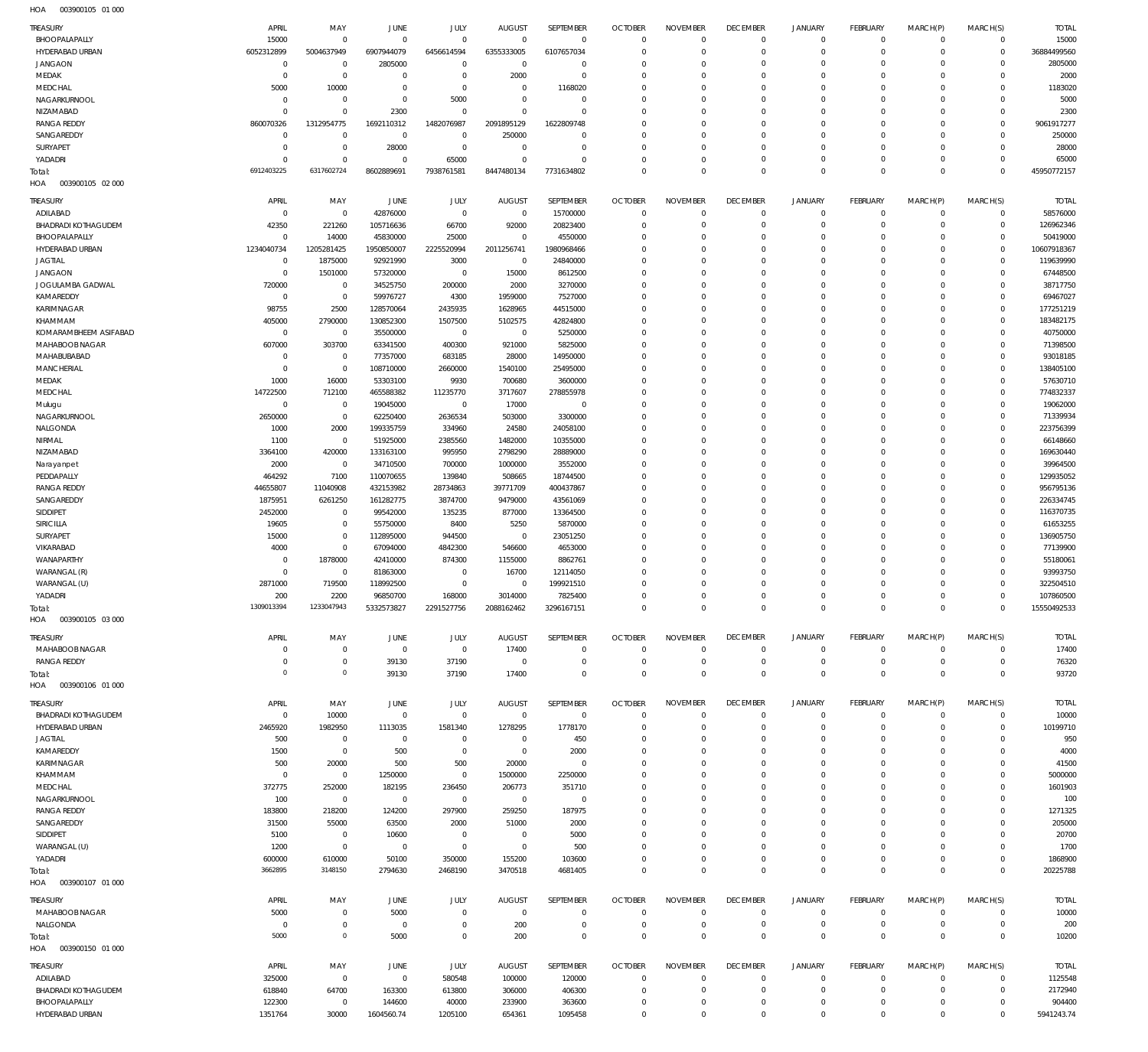| <b>JAGTIAL</b>                          | APRIL<br>130000            | MAY<br>$\overline{0}$      | <b>JUNE</b><br>$\overline{0}$ | JULY<br>188500             | <b>AUGUST</b><br>50000      | SEPTEMBER<br>25000   | <b>OCTOBER</b><br>$\overline{0}$ | <b>NOVEMBER</b><br>$\Omega$   | <b>DECEMBER</b><br>$\overline{0}$ | <b>JANUARY</b><br>$\mathbf 0$ | <b>FEBRUARY</b><br>$\mathbf 0$ | MARCH(P)<br>$\Omega$    | MARCH(S)<br>$\mathbf 0$    | <b>TOTAL</b><br>393500 |
|-----------------------------------------|----------------------------|----------------------------|-------------------------------|----------------------------|-----------------------------|----------------------|----------------------------------|-------------------------------|-----------------------------------|-------------------------------|--------------------------------|-------------------------|----------------------------|------------------------|
| <b>JANGAON</b>                          | 389950                     | 250000                     | 10000                         | 35000                      | 1406500                     | 105000               | $\overline{0}$                   | $\overline{0}$                | $\overline{0}$                    | $\mathbf 0$                   | $\mathbf 0$                    | $\mathbf 0$             | $\mathbf 0$                | 2196450                |
| JOGULAMBA GADWAL                        | 195000                     | $\overline{0}$             | 58000                         | 823900                     | 11500                       | 80000                | $\overline{0}$                   | $\Omega$                      | $\overline{0}$                    | $\mathbf 0$                   | $\mathbf 0$                    | $\Omega$                | $\mathbf 0$                | 1168400                |
| KAMAREDDY                               | 180500                     | $\mathbf{0}$               | 23000                         | 127300                     | 193800                      | 65000                | $\overline{0}$                   | $\Omega$                      | $\overline{0}$                    | $\Omega$                      | $\mathbf 0$                    | $\Omega$                | $\mathbf 0$                | 589600                 |
| KARIMNAGAR                              | 170000                     | 36800                      | 85000                         | 125000                     | $\mathbf 0$                 | 70000                | $\overline{0}$                   | $\Omega$                      | $\overline{0}$                    | $\Omega$                      | $\mathbf 0$                    | $\Omega$                | $\mathbf 0$                | 486800                 |
| KHAMMAM                                 | 1045000                    | 159900                     | 93000                         | 1093847                    | 220000                      | 549700               | $\overline{0}$                   | $\Omega$                      | $\overline{0}$                    | $\Omega$                      | $\Omega$                       | $\Omega$                | $\mathbf 0$                | 3161447                |
| KOMARAMBHEEM ASIFABAD<br>MAHABOOB NAGAR | 160000<br>138500           | $\mathbf 0$<br>$\mathbf 0$ | $\overline{0}$<br>30000       | 200000<br>465000           | 50000<br>561630             | 75000<br>70000       | $\overline{0}$<br>$\overline{0}$ | $\Omega$<br>$\Omega$          | $\overline{0}$<br>$\Omega$        | $\Omega$<br>$\Omega$          | $\mathbf 0$<br>$\Omega$        | $\Omega$<br>$\Omega$    | $\mathbf 0$<br>$\mathbf 0$ | 485000<br>1265130      |
| MAHABUBABAD                             | 275000                     | $\mathbf 0$                | 33000                         | 175000                     | 502680                      | 55000                | $\overline{0}$                   | $\Omega$                      | $\overline{0}$                    | $\Omega$                      | $\mathbf 0$                    | $\Omega$                | $\mathbf 0$                | 1040680                |
| <b>MANCHERIAL</b>                       | 210600                     | 500000                     | $\overline{0}$                | 1389600                    | 166800                      | 462329               | $\overline{0}$                   | $\Omega$                      | $\overline{0}$                    | $\Omega$                      | $\Omega$                       | $\Omega$                | $\mathbf 0$                | 2729329                |
| MEDAK                                   | 667200                     | 10000                      | 49500                         | 120000                     | $\overline{0}$              | 90000                | $\overline{0}$                   | $\Omega$                      | $\overline{0}$                    | $\Omega$                      | $\mathbf 0$                    | $\Omega$                | $\mathbf 0$                | 936700                 |
| MEDCHAL                                 | 886500                     | 11000                      | 200500                        | 584000                     | 629000                      | 109000               | $\overline{0}$                   | $\Omega$                      | $\overline{0}$                    | $\Omega$                      | $\Omega$                       | $\Omega$                | $\mathbf 0$                | 2420000                |
| Mulugu                                  | 640000                     | 330000                     | 135000                        | 87000                      | 228700                      | 455800               | $\overline{0}$                   | $\Omega$                      | $\overline{0}$                    | $\Omega$                      | $\mathbf 0$                    | $\Omega$                | $\mathbf 0$                | 1876500                |
| NAGARKURNOOL                            | 867800                     | 250000                     | 35000                         | 1297187                    | 1555725                     | 1522200              | $\overline{0}$                   | $\mathbf 0$                   | $\overline{0}$                    | $\Omega$                      | $\Omega$                       | $\Omega$                | $\mathbf 0$                | 5527912                |
| NALGONDA<br>NIRMAL                      | 172540<br>145000           | 16000<br>$\overline{0}$    | 336600<br>$\overline{0}$      | 205000<br>55000            | 783256<br>$\mathbf 0$       | 1309500<br>65000     | $\overline{0}$<br>$\overline{0}$ | $\Omega$<br>$\mathbf 0$       | $\overline{0}$<br>$\overline{0}$  | $\Omega$<br>$\Omega$          | $\mathbf 0$<br>$\mathbf 0$     | $\Omega$<br>$\Omega$    | $\mathbf 0$<br>$\mathbf 0$ | 2822896<br>265000      |
| NIZAMABAD                               | 25000                      | $\mathbf{0}$               | 43000                         | 501500                     | 24300                       | 260000               | $\overline{0}$                   | $\Omega$                      | $\overline{0}$                    | $\Omega$                      | $\mathbf 0$                    | $\Omega$                | $\mathbf 0$                | 853800                 |
| Narayanpet                              | 20000                      | 60000                      | 476000                        | 444801                     | 10000                       | 31000                | $\overline{0}$                   | $^{\circ}$                    | $\overline{0}$                    | $\Omega$                      | $\mathbf 0$                    | $\Omega$                | $\mathbf 0$                | 1041801                |
| PEDDAPALLY                              | 245400                     | $\overline{0}$             | 121500                        | 236900                     | 65000                       | 185200               | $\overline{0}$                   | $\Omega$                      | $\overline{0}$                    | $\Omega$                      | $\mathbf 0$                    | $\Omega$                | $\mathbf 0$                | 854000                 |
| <b>RANGA REDDY</b>                      | 4675870                    | 299000                     | 262000                        | 2594350                    | 1022430                     | 1798200              | $\overline{0}$                   | $\Omega$                      | $\overline{0}$                    | $\Omega$                      | $\mathbf 0$                    | $\Omega$                | $\mathbf 0$                | 10651850               |
| SANGAREDDY                              | 461500                     | 25000                      | 55136                         | 135000                     | 23800                       | 768000               | $\overline{0}$                   | $\Omega$                      | $\overline{0}$                    | $\Omega$                      | $\mathbf 0$                    | $\Omega$                | $\mathbf 0$                | 1468436                |
| SIDDIPET                                | 389350                     | 40000                      | 277000                        | 498285                     | 102250                      | 1359400              | $\overline{0}$                   | $\mathbf 0$                   | $\overline{0}$                    | $\Omega$                      | $\Omega$                       | $\Omega$                | $\mathbf 0$                | 2666285                |
| SIRICILLA<br>SURYAPET                   | 125600<br>1843850          | 7000                       | 55500                         | 61900                      | 98800                       | 100000               | $\overline{0}$<br>$\overline{0}$ | $\Omega$<br>$\Omega$          | $\overline{0}$<br>$\Omega$        | $\Omega$<br>$\Omega$          | $\mathbf 0$<br>$\Omega$        | $\Omega$<br>$\Omega$    | $\mathbf 0$<br>$\mathbf 0$ | 448800<br>1232215      |
| VIKARABAD                               | 95000                      | 65000<br>50000             | $-2504500$<br>105000          | 1420400<br>47200           | 222362<br>30000             | 185103<br>51200      | $\overline{0}$                   | $\Omega$                      | $\overline{0}$                    | $\Omega$                      | $\mathbf 0$                    | $\Omega$                | $\mathbf 0$                | 378400                 |
| WANAPARTHY                              | 221200                     | $\overline{0}$             | 15000                         | 1425050                    | 257000                      | 262400               | $\overline{0}$                   | $\Omega$                      | $\overline{0}$                    | $\Omega$                      | $\Omega$                       | $\Omega$                | $\mathbf 0$                | 2180650                |
| WARANGAL (R)                            | 420000                     | $\mathbf{0}$               | 29400                         | 255000                     | 703800                      | 285200               | $\overline{0}$                   | $\Omega$                      | $\overline{0}$                    | $\Omega$                      | $\mathbf 0$                    | $\Omega$                | $\mathbf 0$                | 1693400                |
| WARANGAL (U)                            | 863672                     | 5000                       | 100                           | 395600                     | 126421                      | 306650               | $\overline{0}$                   | $\mathbf 0$                   | $\overline{0}$                    | $\Omega$                      | $\Omega$                       | $\Omega$                | $\mathbf 0$                | 1697443                |
| YADADRI                                 | 255000                     | $\overline{0}$             | $\overline{0}$                | 105000                     | 5000                        | 125000               | $\overline{0}$                   | $\mathbf 0$                   | $\overline{0}$                    | $\mathbf 0$                   | $\mathbf 0$                    | $\Omega$                | $\mathbf 0$                | 490000                 |
| Total:                                  | 18332936                   | 2209400                    | 1936196.74                    | 17531768                   | 10345015                    | 12811240             | $\overline{0}$                   | $\mathbf 0$                   | $\overline{0}$                    | $\Omega$                      | $\overline{0}$                 | $\Omega$                | $\mathbf 0$                | 63166555.74            |
| 003900800 02 001<br>HOA                 |                            |                            |                               |                            |                             |                      |                                  |                               |                                   |                               |                                |                         |                            |                        |
| TREASURY                                | APRIL                      | MAY                        | <b>JUNE</b>                   | JULY                       | <b>AUGUST</b>               | SEPTEMBER            | <b>OCTOBER</b>                   | <b>NOVEMBER</b>               | <b>DECEMBER</b>                   | <b>JANUARY</b>                | <b>FEBRUARY</b>                | MARCH(P)                | MARCH(S)                   | <b>TOTAL</b>           |
| HYDERABAD URBAN<br><b>RANGA REDDY</b>   | 71500<br>$\mathbf 0$       | 54700<br>$\mathbf 0$       | 50500<br>$\overline{0}$       | 55500<br>$\overline{0}$    | 33000<br>200000             | 37000<br>$\mathbf 0$ | $\overline{0}$<br>$\overline{0}$ | $\overline{0}$<br>$\mathbf 0$ | $\overline{0}$<br>$\overline{0}$  | $\mathbf 0$<br>$\mathbf 0$    | $\mathbf 0$<br>$\mathbf 0$     | $\mathbf 0$<br>$\Omega$ | $\mathbf 0$<br>$\mathbf 0$ | 302200<br>200000       |
| Total:                                  | 71500                      | 54700                      | 50500                         | 55500                      | 233000                      | 37000                | $\overline{0}$                   | $\mathbf 0$                   | $\overline{0}$                    | $\mathbf 0$                   | $\mathbf 0$                    | $\Omega$                | $\mathbf 0$                | 502200                 |
| HOA<br>003900800 02 800                 |                            |                            |                               |                            |                             |                      |                                  |                               |                                   |                               |                                |                         |                            |                        |
| <b>TREASURY</b>                         | APRIL                      | MAY                        | <b>JUNE</b>                   | JULY                       | <b>AUGUST</b>               | SEPTEMBER            | <b>OCTOBER</b>                   | <b>NOVEMBER</b>               | <b>DECEMBER</b>                   | <b>JANUARY</b>                | <b>FEBRUARY</b>                | MARCH(P)                | MARCH(S)                   | <b>TOTAL</b>           |
| BHADRADI KOTHAGUDEM                     | 100000                     | 300000                     | $\overline{0}$                | $\mathbf 0$                | $\mathbf 0$                 | 200000               | $\overline{0}$                   | $\mathbf 0$                   | $^{\circ}$                        | $\mathbf 0$                   | $\mathbf 0$                    | $\Omega$                | $\mathbf 0$                | 600000                 |
| BHOOPALAPALLY                           | $\overline{0}$             | $\overline{0}$             | $\overline{0}$                | $\mathbf 0$                | $\overline{0}$              | 300000               | $\overline{0}$                   | $\mathbf 0$                   | $\overline{0}$                    | $\Omega$                      | $\mathbf 0$                    | $\mathbf 0$             | $\mathbf 0$                | 300000                 |
| HYDERABAD URBAN                         | 610000                     | 1265800                    | 110000                        | $\mathbf 0$                | 1380100                     | 31140034             | $\overline{0}$                   | $\Omega$                      | $\overline{0}$                    | $\mathbf 0$                   | $\mathbf 0$                    | $\Omega$                | $\mathbf 0$                | 34505934               |
| <b>JAGTIAL</b>                          | $\overline{0}$             | 200000                     | 400000                        | $\mathbf 0$                | $\overline{0}$              | 2100000              | $\overline{0}$                   | $\Omega$                      | $\overline{0}$                    | $\Omega$                      | $\Omega$                       | $\Omega$                | $\mathbf 0$                | 2700000                |
| JOGULAMBA GADWAL<br>KAMAREDDY           | 300000<br>$\mathbf 0$      | $\mathbf 0$<br>$\mathbf 0$ | 400000<br>$\overline{0}$      | 1200000<br>200000          | $\mathbf 0$<br>400000       | 500000<br>500000     | $\overline{0}$<br>$\overline{0}$ | $\Omega$<br>$\Omega$          | $\overline{0}$<br>$\overline{0}$  | $\Omega$<br>$\Omega$          | $\mathbf 0$<br>$\Omega$        | $\Omega$<br>$\Omega$    | $\mathbf 0$<br>$\mathbf 0$ | 2400000<br>1100000     |
| KARIMNAGAR                              | 100000                     | $\mathbf 0$                | 400000                        | $\overline{0}$             | $\overline{0}$              | 3100000              | $\overline{0}$                   | $\Omega$                      | $\overline{0}$                    | $\Omega$                      | $\mathbf 0$                    | $\Omega$                | $\mathbf 0$                | 3600000                |
| KHAMMAM                                 | 100000                     | $\mathbf 0$                | $\overline{0}$                | 400000                     | $\overline{0}$              | 3700000              | $\overline{0}$                   | $\Omega$                      | $\overline{0}$                    | $\Omega$                      | $\Omega$                       | $\Omega$                | $\mathbf 0$                | 4200000                |
| KOMARAMBHEEM ASIFABAD                   | $\mathbf 0$                | $\mathbf 0$                | $\overline{0}$                |                            |                             |                      |                                  | $\Omega$                      | $\overline{0}$                    | $\Omega$                      |                                |                         |                            |                        |
| MAHABOOB NAGAR                          | $\mathbf 0$                |                            |                               | $\mathbf 0$                | $\overline{0}$              | 300000               | $\overline{0}$                   |                               |                                   |                               | $\mathbf 0$                    | $\Omega$                | $\mathbf 0$                | 300000                 |
| MAHABUBABAD                             |                            | 5000                       | $\overline{0}$                | $\mathbf 0$                | 200000                      | 1000000              | $\overline{0}$                   | $\Omega$                      | $\Omega$                          | $\Omega$                      | $\Omega$                       | $\Omega$                | $\Omega$                   | 1205000                |
| MANCHERIAL                              | 400000                     | 0                          | 400000                        | 0                          | $\circ$                     | 700000               | 0                                |                               |                                   |                               |                                |                         | $\Omega$                   | 1500000                |
|                                         | $\mathbf 0$                | $\mathbf 0$                | $\overline{0}$                | 1400000                    | 600000                      | 1800000              | $\overline{0}$                   | $\mathbf 0$                   | $\overline{0}$                    | $\mathbf 0$                   | $\mathbf 0$                    | $\Omega$                | $\mathbf 0$                | 3800000                |
| MEDAK                                   | $\mathbf 0$                | $\overline{0}$             | $\overline{0}$                | $\overline{0}$             | $\overline{0}$              | 400000               | $\overline{0}$                   | $\mathbf 0$                   | $\overline{0}$                    | $\mathbf 0$                   | $\mathbf 0$                    | $\Omega$                | $\mathbf 0$                | 400000                 |
| MEDCHAL                                 | 1928000<br>$\mathbf 0$     | 220000<br>$\mathbf 0$      | 2126000                       | 300000                     | 202300                      | 22009300             | $\overline{0}$<br>$\overline{0}$ | $\mathbf 0$<br>$\Omega$       | $\overline{0}$<br>$\overline{0}$  | $\Omega$<br>$\Omega$          | $\mathbf 0$<br>$\mathbf 0$     | $\Omega$<br>$\Omega$    | $\mathbf 0$<br>$\mathbf 0$ | 26785600               |
| NAGARKURNOOL<br>NALGONDA                | $\mathbf 0$                | $\mathbf 0$                | $\overline{0}$<br>1515000     | 5000<br>$\overline{0}$     | 200000<br>$\overline{0}$    | 600000<br>2100000    | $\overline{0}$                   | $\mathbf 0$                   | $\overline{0}$                    | $\Omega$                      | $\Omega$                       | $\Omega$                | $\mathbf 0$                | 805000<br>3615000      |
| NIRMAL                                  | $\mathbf 0$                | $\mathbf 0$                | $\overline{0}$                | $\mathbf 0$                | 600000                      | 800000               | $\overline{0}$                   | $\Omega$                      | $\overline{0}$                    | $\Omega$                      | $\mathbf 0$                    |                         | $\mathbf 0$                | 1400000                |
| NIZAMABAD                               | $\mathbf 0$                | $\mathbf 0$                | $\overline{0}$                | 400000                     | 700000                      | 1200000              | $\overline{0}$                   | $\mathbf 0$                   | $\overline{0}$                    | $\Omega$                      | $\Omega$                       | $\Omega$                | $\mathbf 0$                | 2300000                |
| Narayanpet                              | $\mathbf 0$                | $\mathbf 0$                | $\overline{0}$                | $\overline{0}$             | 400000                      | 500000               | $\overline{0}$                   | $\Omega$                      | $\overline{0}$                    | $\Omega$                      | $\mathbf 0$                    | $\Omega$                | $\mathbf 0$                | 900000                 |
| PEDDAPALLY                              | $\mathbf 0$                | $\mathbf 0$                | 1200000                       | 200                        | 200000                      | 1600000              | $\overline{0}$                   | $\Omega$                      | $\overline{0}$                    | $\Omega$                      | $\Omega$                       | $\Omega$                | $\mathbf 0$                | 3000200                |
| RANGA REDDY                             | 44542840<br>$\mathbf 0$    | 33568185<br>$\mathbf 0$    | 41407722<br>$\overline{0}$    | 35814328                   | 39874227                    | 75571927             | $\overline{0}$<br>$\overline{0}$ | $\Omega$<br>$\mathbf 0$       | $\overline{0}$<br>$\overline{0}$  | $\circ$<br>$\Omega$           | $\mathbf 0$<br>$\Omega$        | $\Omega$<br>$\Omega$    | $\mathbf 0$<br>$\mathbf 0$ | 270779229              |
| SANGAREDDY                              | 1000                       | $\mathbf 0$                | $\overline{0}$                | 800000<br>$^{\circ}$       | 1400000                     | 3500000              | $\overline{0}$                   | $\Omega$                      | $\overline{0}$                    | $\Omega$                      | $\mathbf 0$                    | $\Omega$                | $\mathbf 0$                | 5700000                |
| SIDDIPET<br>SIRICILLA                   | $\mathbf 0$                | $\mathbf 0$                | $\overline{0}$                | $\mathbf 0$                | 200000<br>$\overline{0}$    | 1400000<br>600000    | $\overline{0}$                   | $\Omega$                      | $\overline{0}$                    | $\Omega$                      | $\Omega$                       | $\Omega$                | $\mathbf 0$                | 1601000<br>600000      |
| SURYAPET                                | $\mathbf 0$                | $\mathbf 0$                | 300000                        | 200000                     | $\overline{0}$              | 8000                 | $\overline{0}$                   | $\Omega$                      | $\overline{0}$                    | $\Omega$                      | $\mathbf 0$                    | $\Omega$                | $\mathbf 0$                | 508000                 |
| VIKARABAD                               | 400000                     | $\mathbf 0$                | 1000                          | $\mathbf 0$                | 250                         | 600000               | $\overline{0}$                   | $\mathbf 0$                   | $\overline{0}$                    | $\Omega$                      | $\Omega$                       | $\Omega$                | $^{\circ}$                 | 1001250                |
| WANAPARTHY                              | 200000                     | $\mathbf 0$                | 400000                        | $\mathbf 0$                | $\overline{0}$              | 3700000              | $\overline{0}$                   | $\Omega$                      | $\overline{0}$                    | $\Omega$                      | $\Omega$                       | $\Omega$                | $\mathbf 0$                | 4300000                |
| WARANGAL (R)                            | $\mathbf 0$                | $\mathbf 0$                | 200000                        | $\mathbf 0$                | $\overline{0}$              | $^{\circ}$           | $\overline{0}$                   | $\mathbf 0$                   | $\overline{0}$                    | $\Omega$                      | $\Omega$                       | $\Omega$                | $\mathbf 0$                | 200000                 |
| WARANGAL (U)                            | $\mathbf 0$                | $\mathbf 0$                | 1000                          | 250000                     | 50000                       | 300000               | $\overline{0}$                   | $\Omega$                      | $\overline{0}$                    | $\mathbf 0$                   | $\mathbf 0$                    | $\Omega$<br>$\Omega$    | $\mathbf 0$                | 601000                 |
| YADADRI<br>Total:                       | $\mathbf 0$<br>48681840    | $\mathbf 0$<br>35558985    | 200000<br>49060722            | $\mathbf 0$<br>40969528    | $\mathbf{0}$<br>46406877    | 1300000<br>161529261 | $\overline{0}$<br>$\overline{0}$ | $\mathbf 0$<br>$\mathbf 0$    | $\overline{0}$<br>$\mathbb O$     | $\mathbf 0$<br>$\mathbf 0$    | $\mathbf 0$<br>$\Omega$        | $\Omega$                | $\mathbf 0$<br>$\mathbf 0$ | 1500000<br>382207213   |
| HOA<br>003900800 03 000                 |                            |                            |                               |                            |                             |                      |                                  |                               |                                   |                               |                                |                         |                            |                        |
| TREASURY                                | APRIL                      | MAY                        | <b>JUNE</b>                   | JULY                       | <b>AUGUST</b>               | SEPTEMBER            | <b>OCTOBER</b>                   | <b>NOVEMBER</b>               | <b>DECEMBER</b>                   | <b>JANUARY</b>                | <b>FEBRUARY</b>                | MARCH(P)                | MARCH(S)                   | <b>TOTAL</b>           |
| HYDERABAD URBAN                         | 10000000                   | 10000000                   | 10000000                      | 10000000                   | 10000000                    | 10000000             | $\overline{0}$                   | $\mathbf 0$                   | $\overline{0}$                    | $\mathbf 0$                   | $\mathbf 0$                    | $\mathbf 0$             | $\mathbf 0$                | 60000000               |
| Total:                                  | 10000000                   | 10000000                   | 10000000                      | 10000000                   | 10000000                    | 10000000             | $\overline{0}$                   | $\overline{0}$                | $\overline{0}$                    | $\mathbf 0$                   | $\mathbf 0$                    | $\Omega$                | $\mathbf 0$                | 60000000               |
| HOA<br>003900800 80 000                 |                            |                            |                               |                            |                             |                      |                                  |                               |                                   |                               |                                |                         |                            |                        |
| <b>TREASURY</b>                         | APRIL                      | MAY                        | JUNE                          | JULY                       | <b>AUGUST</b>               | SEPTEMBER            | <b>OCTOBER</b>                   | <b>NOVEMBER</b>               | <b>DECEMBER</b>                   | <b>JANUARY</b>                | <b>FEBRUARY</b>                | MARCH(P)                | MARCH(S)                   | <b>TOTAL</b>           |
| HYDERABAD URBAN                         | 184100                     | $\overline{0}$             | $\overline{0}$                | 15200                      | 16500                       | 67930                | $\overline{0}$                   | $\mathbf 0$                   | $^{\circ}$                        | $\mathbf 0$                   | $\mathbf 0$                    | $\mathbf 0$             | $\mathbf 0$                | 283730                 |
| KAMAREDDY                               | 30445                      | 22000                      | 105500                        | 60550                      | $\mathbf 0$                 | $\mathbf 0$          | $\overline{0}$                   | $\mathbf 0$                   | $\overline{0}$                    | $\mathbf 0$                   | $\mathbf 0$                    | $\Omega$                | $\mathbf 0$                | 218495                 |
| KOMARAMBHEEM ASIFABAD                   | $\mathbf 0$<br>$\mathbf 0$ | $\mathbf 0$<br>$\mathbf 0$ | $\overline{0}$                | $\mathbf 0$<br>$\mathbf 0$ | $\mathbf 0$<br>$\mathbf{0}$ | 100<br>0             | $^{\circ}$<br>$\overline{0}$     | $\mathbf 0$<br>$\mathbf 0$    | $\overline{0}$<br>$\overline{0}$  | $\mathbf 0$<br>$\Omega$       | $\mathbf 0$<br>$\Omega$        | $\Omega$<br>$\Omega$    | $\mathbf 0$<br>$\mathbf 0$ | 100                    |
| MEDAK<br>MEDCHAL                        | $\mathbf 0$                | $\mathbf 0$                | 33000<br>$\overline{0}$       | $\mathbf 0$                | 20120                       | 0                    | $^{\circ}$                       | $\mathbf 0$                   | $\overline{0}$                    | $\mathbf 0$                   | $\mathbf 0$                    | $\Omega$                | $\mathbf 0$                | 33000<br>20120         |
| Mulugu                                  | $\mathbf 0$                | $\mathbf 0$                | 32200                         | $\mathbf 0$                | $\overline{0}$              | 0                    | $\overline{0}$                   | $\mathbf 0$                   | $\mathbb O$                       | $\mathbf 0$                   | $\mathbf 0$                    | $\Omega$                | $\mathbf 0$                | 32200                  |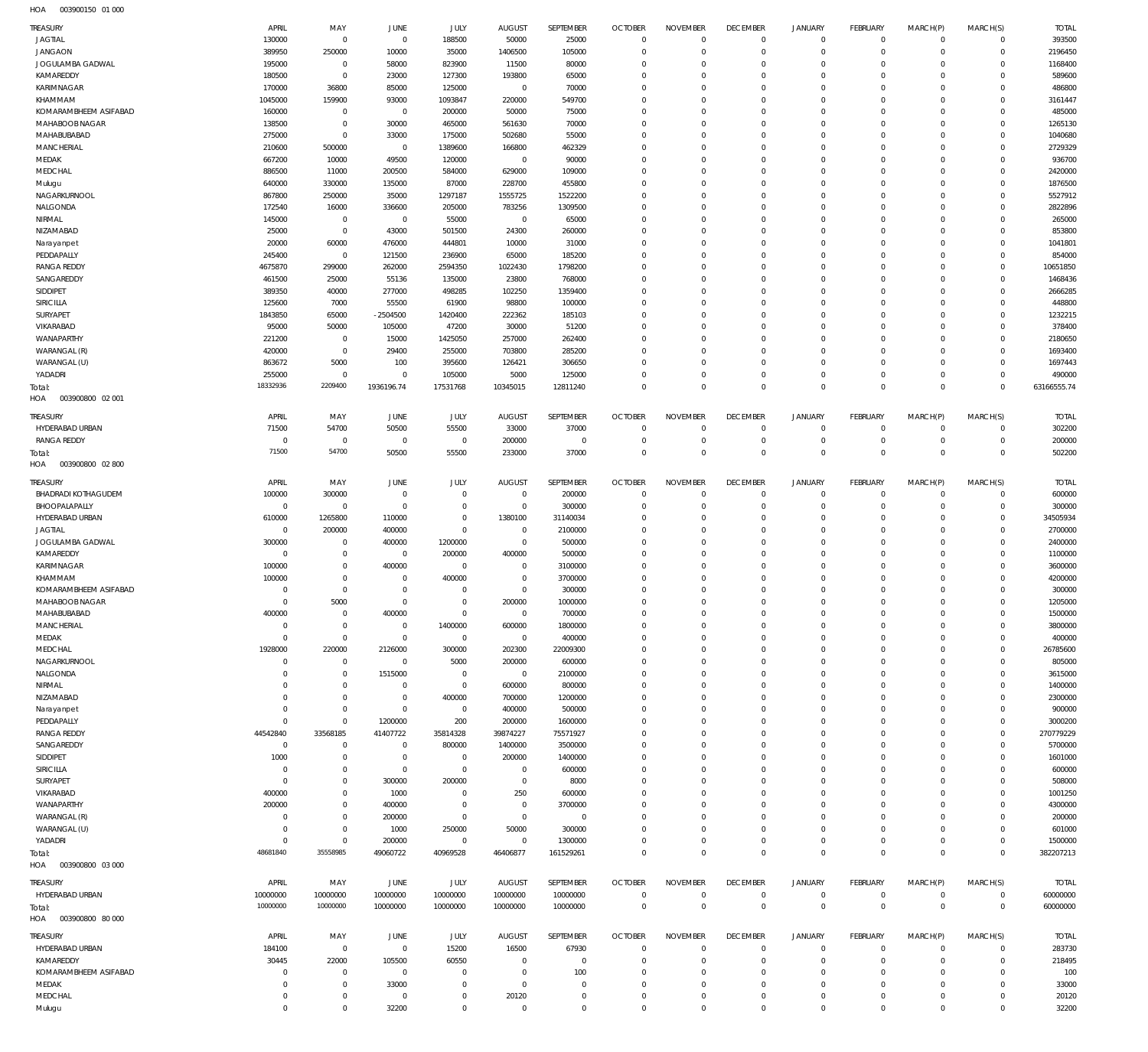003900800 80 000 HOA

| <b>TREASURY</b><br>NIZAMABAD                  | APRIL<br>2270            | MAY<br>$\mathbf 0$         | JUNE<br>$\mathbf{0}$             | JULY<br>10000              | <b>AUGUST</b><br>$\overline{0}$ | SEPTEMBER<br>$\mathbf{0}$   | <b>OCTOBER</b><br>$\overline{0}$ | <b>NOVEMBER</b><br>$\mathbf 0$ | <b>DECEMBER</b><br>$\overline{0}$ | <b>JANUARY</b><br>$^{\circ}$   | <b>FEBRUARY</b><br>$\mathbf 0$ | MARCH(P)<br>$\mathbf 0$    | MARCH(S)<br>$\mathbf 0$    | <b>TOTAL</b><br>12270   |
|-----------------------------------------------|--------------------------|----------------------------|----------------------------------|----------------------------|---------------------------------|-----------------------------|----------------------------------|--------------------------------|-----------------------------------|--------------------------------|--------------------------------|----------------------------|----------------------------|-------------------------|
| <b>RANGA REDDY</b>                            | $^{\circ}$               | $\mathbf 0$                | 32000                            | $\mathbf 0$                | $\overline{0}$                  | $\mathbf 0$                 | $\overline{0}$                   | $\mathbf 0$                    | $\overline{0}$                    | $\mathbf 0$                    | $\mathbf 0$                    | $\mathbf 0$                | $\mathbf 0$                | 32000                   |
| VIKARABAD                                     | $^{\circ}$               | $\mathbf 0$                | $^{\circ}$                       | $\mathbf 0$                | $\overline{0}$                  | 122800                      | $\overline{0}$                   | $\mathbf 0$                    | $\mathbf 0$                       | $\mathbf 0$                    | $\mathbf{0}$                   | $\mathbf 0$                | $\mathbf 0$                | 122800                  |
| Total:<br>HOA<br>003900800 81 001             | 216815                   | 22000                      | 202700                           | 85750                      | 36620                           | 190830                      | $\overline{0}$                   | $\mathbf 0$                    | $\overline{0}$                    | $\mathbf 0$                    | $\overline{0}$                 | $\mathbf 0$                | $\overline{0}$             | 754715                  |
|                                               |                          |                            |                                  |                            |                                 |                             |                                  |                                |                                   |                                |                                |                            |                            |                         |
| TREASURY<br><b>BHADRADI KOTHAGUDEM</b>        | APRIL<br>5904            | MAY<br>$\mathbf 0$         | JUNE<br>308976                   | JULY<br>1479936            | <b>AUGUST</b><br>$\overline{0}$ | SEPTEMBER<br>$\overline{0}$ | <b>OCTOBER</b><br>$\overline{0}$ | <b>NOVEMBER</b><br>$\mathbf 0$ | <b>DECEMBER</b><br>$\overline{0}$ | <b>JANUARY</b><br>$\mathbf{0}$ | FEBRUARY<br>$\mathbf{0}$       | MARCH(P)<br>$\mathbf 0$    | MARCH(S)<br>$\mathbf 0$    | <b>TOTAL</b><br>1794816 |
| HYDERABAD URBAN                               | 8013                     | $\mathbf 0$                | $\overline{0}$                   | 24039                      | 672000                          | 16026                       | $\overline{0}$                   | $\Omega$                       | $\mathbf 0$                       | $\mathbf 0$                    | $\mathbf{0}$                   | 0                          | $\mathbf 0$                | 720078                  |
| KAMAREDDY                                     | 591500                   | $\mathbf 0$                | $\mathbf{0}$                     | 397500                     | 5000                            | 156500                      | $\mathbf 0$                      | $\Omega$                       | $\mathbf 0$                       | 0                              | $\mathbf{0}$                   | 0                          | $\mathbf 0$                | 1150500                 |
| KARIMNAGAR                                    | 500                      | $\mathbf 0$                | 2300                             | 1950                       | 4850                            | 1800                        | $\mathbf 0$                      | $\Omega$                       | $\mathbf 0$                       | 0                              | $\mathbf 0$                    | $\Omega$                   | $\mathbf 0$                | 11400                   |
| NALGONDA                                      | $^{\circ}$               | $\mathbf 0$<br>$\mathbf 0$ | $^{\circ}$                       | $\mathbf 0$                | $^{\circ}$                      | 500                         | $\mathbf 0$<br>$\mathbf 0$       | $\Omega$<br>$\mathbf 0$        | $\mathbf 0$<br>$\mathbf 0$        | 0<br>$\mathbf 0$               | $\mathbf{0}$<br>$\mathbf{0}$   | $\Omega$<br>0              | $\mathbf 0$<br>$\mathbf 0$ | 500<br>1155000          |
| NIZAMABAD<br>Total:                           | 520000<br>1125917        | $\mathbb O$                | 15000<br>326276                  | 325000<br>2228425          | 5000<br>686850                  | 290000<br>464826            | $\overline{0}$                   | $\mathbf 0$                    | $\mathbf 0$                       | $\mathbf 0$                    | $\overline{0}$                 | $\mathbf 0$                | $\overline{0}$             | 4832294                 |
| HOA<br>003900800 81800                        |                          |                            |                                  |                            |                                 |                             |                                  |                                |                                   |                                |                                |                            |                            |                         |
| TREASURY                                      | APRIL                    | MAY                        | <b>JUNE</b>                      | JULY                       | <b>AUGUST</b>                   | SEPTEMBER                   | <b>OCTOBER</b>                   | <b>NOVEMBER</b>                | <b>DECEMBER</b>                   | <b>JANUARY</b>                 | <b>FEBRUARY</b>                | MARCH(P)                   | MARCH(S)                   | <b>TOTAL</b>            |
| ADILABAD                                      | $^{\circ}$               | $\mathbf 0$                | 1000                             | $\mathbf 0$                | $\mathbf 0$                     | $\overline{0}$              | $\overline{0}$                   | $\mathbf 0$                    | $\overline{0}$                    | $^{\circ}$                     | $\mathbf 0$                    | $\mathbf 0$                | $\mathbf 0$                | 1000                    |
| NIZAMABAD                                     | 255000                   | $\mathbf 0$                | $\mathbf 0$                      | 65000                      | $\mathbf 0$                     | 35000                       | $\overline{0}$                   | $\mathbf 0$                    | $\overline{0}$                    | $\mathbf 0$                    | $\overline{0}$                 | $\mathbf 0$                | $\mathbf 0$                | 355000                  |
| Total:                                        | 255000                   | $\mathbb O$                | 1000                             | 65000                      | $\mathbf 0$                     | 35000                       | $\overline{0}$                   | $\overline{0}$                 | $\overline{0}$                    | $\overline{0}$                 | $\overline{0}$                 | $\mathbf 0$                | $\overline{0}$             | 356000                  |
| HOA<br>004000101 01 000                       |                          |                            |                                  |                            |                                 |                             |                                  |                                |                                   |                                |                                |                            |                            |                         |
| TREASURY                                      | APRIL                    | MAY                        | <b>JUNE</b>                      | JULY                       | <b>AUGUST</b>                   | SEPTEMBER                   | <b>OCTOBER</b>                   | <b>NOVEMBER</b>                | <b>DECEMBER</b>                   | <b>JANUARY</b>                 | <b>FEBRUARY</b>                | MARCH(P)                   | MARCH(S)                   | <b>TOTAL</b>            |
| <b>BHADRADI KOTHAGUDEM</b><br>HYDERABAD URBAN | 80292<br>5379524         | $\mathbf 0$<br>869774      | $\overline{0}$                   | $\mathbf 0$                | 120637<br>9805370               | $\overline{0}$              | $\overline{0}$<br>$\overline{0}$ | $\mathbf 0$<br>$\mathbf 0$     | $\mathbf 0$<br>$\mathbf 0$        | $^{\circ}$<br>$\mathbf 0$      | $\mathbf{0}$<br>$\mathbf{0}$   | 0<br>0                     | $\mathbf 0$<br>$\mathbf 0$ | 200929<br>35898735      |
| <b>JAGTIAL</b>                                | $\mathbf 0$              | $^{\circ}$                 | 1038656<br>$^{\circ}$            | 2793392<br>4000            | $^{\circ}$                      | 16012019<br>$\mathbf 0$     | $\mathbf 0$                      | $\Omega$                       | $\mathbf 0$                       | 0                              | $\overline{0}$                 | $\Omega$                   | $\mathbf 0$                | 4000                    |
| <b>JANGAON</b>                                | 23815                    | $\mathbf 0$                | $\overline{0}$                   | $\mathbf 0$                | $\overline{0}$                  | 10084                       | $\mathbf 0$                      | $\Omega$                       | $\mathbf 0$                       | 0                              | $\mathbf 0$                    | $\Omega$                   | $\mathbf 0$                | 33899                   |
| JOGULAMBA GADWAL                              | 21042                    | $\mathbf 0$                | 1450                             | $\mathbf 0$                | 18705                           | 73065                       | $\mathbf 0$                      | $\Omega$                       | $\mathbf 0$                       | 0                              | $\mathbf{0}$                   | $\Omega$                   | $\mathbf 0$                | 114262                  |
| KAMAREDDY                                     | 1460                     | 4733                       | 30334                            | 92518                      | 60129                           | 250                         | $\mathbf 0$                      | $\Omega$                       | $\mathbf 0$                       | 0                              | $\mathbf 0$                    | $\Omega$                   | $\mathbf 0$                | 189424                  |
| KARIMNAGAR                                    | $^{\circ}$               | 1915937                    | $^{\circ}$                       | 22523                      | $\overline{0}$                  | 17176                       | $\mathbf 0$                      | $\Omega$                       | $\mathbf 0$                       | 0                              | $\mathbf{0}$                   | $\Omega$                   | $\mathbf 0$<br>$\Omega$    | 1955636                 |
| KHAMMAM<br>MAHABOOB NAGAR                     | 718410<br>$\mathbf 0$    | 113000<br>$^{\circ}$       | 234464<br>$^{\circ}$             | 449015<br>$\mathbf 0$      | 311459<br>25278                 | 636125<br>113997            | $\mathbf 0$<br>$\mathbf 0$       | $\Omega$<br>$\mathbf 0$        | $\mathbf 0$<br>$\mathbf 0$        | 0<br>0                         | $\mathbf 0$<br>$\mathbf{0}$    | $\Omega$<br>$\Omega$       | $\mathbf 0$                | 2462473<br>139275       |
| MAHABUBABAD                                   | $\mathbf 0$              | 28529                      | $\overline{0}$                   | 22949                      | 63029                           | $\mathbf 0$                 | $\mathbf 0$                      | $\Omega$                       | $\mathbf 0$                       | 0                              | $\mathbf 0$                    | 0                          | $\mathbf 0$                | 114507                  |
| <b>MANCHERIAL</b>                             | 98051                    | $\mathbf 0$                | $^{\circ}$                       | $\mathbf 0$                | 7037                            | $\mathbf 0$                 | $\mathbf 0$                      | $\Omega$                       | $\mathbf 0$                       | 0                              | $\mathbf{0}$                   | $\Omega$                   | $\mathbf 0$                | 105088                  |
| MEDAK                                         | 109225                   | $\mathbf 0$                | $\mathbf 0$                      | 400000                     | 406235                          | $\mathbf 0$                 | $\mathbf 0$                      | $\Omega$                       | $\mathbf 0$                       | 0                              | $\mathbf 0$                    | $\Omega$                   | $\mathbf 0$                | 915460                  |
| MEDCHAL                                       | 4946979                  | 630609                     | 2200607                          | 1730564                    | 1739801                         | 940341                      | $\mathbf 0$                      | $\Omega$                       | $\mathbf 0$                       | 0                              | $\mathbf{0}$                   | $\Omega$                   | $\mathbf 0$                | 12188901                |
| NALGONDA<br>NIZAMABAD                         | 298175<br>125009         | 16188<br>$\mathbf 0$       | 16965711<br>$\overline{0}$       | $\mathbf 0$<br>97306       | 109980<br>79723                 | $\mathbf 0$<br>10746        | $\mathbf 0$<br>$\mathbf 0$       | $\Omega$<br>$\Omega$           | $\mathbf 0$<br>$\mathbf 0$        | 0<br>0                         | $\mathbf{0}$<br>$\mathbf 0$    | $\Omega$<br>$\Omega$       | $\mathbf 0$<br>$\mathbf 0$ | 17390054<br>312784      |
| <b>RANGA REDDY</b>                            | 81462946                 | 54852080                   | 45939294                         | 49902712                   | 69027042                        | 75387501                    | $\mathbf 0$                      | $\Omega$                       | $\mathbf 0$                       | 0                              | $\mathbf 0$                    | $\Omega$                   | $\mathbf 0$                | 376571575               |
| SANGAREDDY                                    | 45302                    | 155                        | 46564                            | 218162                     | 2026487                         | 602025                      | $\mathbf 0$                      | $\Omega$                       | $\mathbf 0$                       | 0                              | $\mathbf{0}$                   | $\Omega$                   | $\mathbf 0$                | 2938695                 |
| SIDDIPET                                      | 119069                   | $\mathbf 0$                | 900                              | 31347                      | 2323                            | $\mathbf 0$                 | $\mathbf 0$                      | $\Omega$                       | $\mathbf 0$                       | 0                              | $\mathbf 0$                    | $\Omega$                   | $\mathbf 0$                | 153639                  |
| SIRICILLA                                     | $\mathbf 0$<br>9374      | $\mathbf 0$<br>55906       | $\overline{0}$<br>76694          | 76164                      | $\overline{0}$                  | $\mathbf 0$                 | $\mathbf 0$<br>$\mathbf 0$       | $\Omega$<br>$\Omega$           | $\mathbf 0$                       | 0                              | $\mathbf{0}$<br>$\mathbf 0$    | $\Omega$<br>$\Omega$       | $\mathbf 0$<br>$\Omega$    | 76164                   |
| <b>SURYAPET</b><br>VIKARABAD                  | $\mathbf 0$              | $\mathbf 0$                | $\overline{0}$                   | 116446<br>$\mathbf 0$      | 56027<br>$^{\circ}$             | 1018169<br>7706             | $\mathbf 0$                      | $\mathbf 0$                    | $\mathbf 0$<br>$\mathbf 0$        | 0<br>0                         | $\mathbf{0}$                   | $\Omega$                   | $\mathbf 0$                | 1332616<br>7706         |
| WARANGAL (R)                                  | $\mathbf 0$              | 48381                      | $\overline{0}$                   | $\mathbf 0$                | 179234                          | 75632                       | $\mathbf 0$                      | $\Omega$                       | $\mathbf 0$                       | 0                              | $\mathbf 0$                    | $\Omega$                   | $\mathbf 0$                | 303247                  |
| WARANGAL (U)                                  | 224622                   | 1231                       | 24120                            | 441311                     | 450735                          | 81124                       | $\mathbf 0$                      | $\mathbf 0$                    | $\mathbf 0$                       | 0                              | $^{\circ}$                     | $\Omega$                   | $\mathbf 0$                | 1223143                 |
| YADADRI                                       | 1018983                  | 1000000                    | $\overline{0}$                   | $\mathbf 0$                | 3896                            | 214213                      | 0                                | 0                              | $\mathbf 0$                       | $\mathbf 0$                    | $\mathbf{0}$                   | 0                          | $\mathbf 0$                | 2237092                 |
| Total:<br>HOA<br>004000101 02 000             | 94682278                 | 59536523                   | 66558794                         | 56398409                   | 84493127                        | 95200173                    | $\overline{0}$                   | $\Omega$                       | $\overline{0}$                    | $\mathbf 0$                    | $\overline{0}$                 | $\Omega$                   | $\Omega$                   | 456869304               |
|                                               |                          |                            |                                  |                            |                                 |                             |                                  |                                |                                   |                                |                                |                            |                            |                         |
| <b>TREASURY</b>                               | APRIL                    | MAY                        | JUNE<br>$\mathbf{0}$             | JULY<br>$\mathbf 0$        | AUGUST<br>$\mathbf 0$           | SEPTEMBER<br>7455           | OCTOBER<br>$\overline{0}$        | NOVEMBER<br>$\mathbf 0$        | <b>DECEMBER</b><br>$\mathbf 0$    | JANUAR\<br>$\mathbf 0$         | FEBRUARY<br>$^{\circ}$         | MARCH(P)<br>$\mathbf 0$    | MARCH(S)<br>$\mathbf 0$    | TOTAL                   |
| HYDERABAD URBAN<br>MEDCHAL                    | 38750<br>$^{\circ}$      | 91894<br>$\mathbf 0$       | $\mathbf 0$                      | 11169                      | $\mathbf 0$                     | $\mathbf{0}$                | $\overline{0}$                   | $\mathbf 0$                    | $\overline{0}$                    | $\mathbf 0$                    | $\overline{0}$                 | $\mathbf 0$                | $\mathsf 0$                | 138099<br>11169         |
| Total:                                        | 38750                    | 91894                      | $\mathbf 0$                      | 11169                      | $\mathbf 0$                     | 7455                        | $\overline{0}$                   | $\mathbf 0$                    | $\overline{0}$                    | $\overline{0}$                 | $\overline{0}$                 | $\mathbf 0$                | $\overline{0}$             | 149268                  |
| 004000101 03 000<br>HOA                       |                          |                            |                                  |                            |                                 |                             |                                  |                                |                                   |                                |                                |                            |                            |                         |
| TREASURY                                      | APRIL                    | MAY                        | JUNE                             | JULY                       | <b>AUGUST</b>                   | SEPTEMBER                   | <b>OCTOBER</b>                   | <b>NOVEMBER</b>                | <b>DECEMBER</b>                   | <b>JANUARY</b>                 | FEBRUARY                       | MARCH(P)                   | MARCH(S)                   | <b>TOTAL</b>            |
| NALGONDA                                      | $^{\circ}$               | $\mathbf 0$                | 50000                            | $\mathbf 0$                | $\mathbf 0$                     | $\mathbf 0$                 | $\overline{0}$                   | $\mathbf 0$                    | $\overline{0}$                    | $\mathbf{0}$                   | $\circ$                        | $\mathbf 0$                | $\mathbf 0$                | 50000                   |
| Total:                                        | $\mathbf 0$              | $\mathbb O$                | 50000                            | $\mathbf 0$                | $\mathbf 0$                     | $\mathbf 0$                 | $\overline{0}$                   | $\mathbf 0$                    | $\overline{0}$                    | $\overline{0}$                 | $\overline{0}$                 | $\mathbf 0$                | $\overline{0}$             | 50000                   |
| 004000102 01 000<br>HOA                       |                          |                            |                                  |                            |                                 |                             |                                  |                                |                                   |                                |                                |                            |                            |                         |
| <b>TREASURY</b>                               | APRIL                    | MAY                        | <b>JUNE</b>                      | JULY                       | <b>AUGUST</b>                   | <b>SEPTEMBER</b>            | <b>OCTOBER</b>                   | <b>NOVEMBER</b>                | <b>DECEMBER</b>                   | <b>JANUARY</b>                 | FEBRUARY                       | MARCH(P)                   | MARCH(S)                   | <b>TOTAL</b>            |
| BHADRADI KOTHAGUDEM                           | 32598                    | $\mathbb O$                | $\mathbf 0$                      | 40644                      | $\mathbf 0$                     | 28134                       | $\overline{0}$                   | $\mathbf 0$                    | $\overline{0}$                    | 0                              | $\circ$                        | $\mathbf 0$                | $\mathbf 0$                | 101376                  |
| HYDERABAD URBAN<br><b>JAGTIAL</b>             | $^{\circ}$<br>3600       | $\mathbf 0$<br>1740        | 11250<br>2030                    | 1340<br>8786               | $\mathbf 0$<br>$\mathbf 0$      | 1000<br>3480                | $\overline{0}$<br>$\overline{0}$ | $\mathbf 0$<br>$\mathbf 0$     | $\mathbf 0$<br>$\mathbf 0$        | $\mathbf 0$<br>0               | $\mathbf{0}$<br>$^{\circ}$     | 0<br>0                     | $\mathbf 0$<br>$\mathbf 0$ | 13590<br>19636          |
| KAMAREDDY                                     | 960                      | $\mathbb O$                | $\overline{0}$                   | $\mathbf 0$                | $\mathbf 0$                     | $\mathbf{0}$                | $\overline{0}$                   | $\mathbf 0$                    | $\mathbf 0$                       | 0                              | $\mathbf{0}$                   | 0                          | $\mathbf 0$                | 960                     |
| KARIMNAGAR                                    | $^{\circ}$               | 75                         | $\overline{0}$                   | $\mathbf 0$                | $\mathbf 0$                     | 285                         | $\overline{0}$                   | $\mathbf 0$                    | $\mathbf 0$                       | 0                              | $\mathbf 0$                    | 0                          | $\mathbf 0$                | 360                     |
| KHAMMAM                                       | $^{\circ}$               | 10782                      | 885                              | 9524                       | $\mathbf 0$                     | 36450                       | $\overline{0}$                   | $\mathbf 0$                    | $\mathbf 0$                       | 0                              | $\mathbf 0$                    | $\Omega$                   | $\mathbf 0$                | 57641                   |
| MANCHERIAL<br>MEDAK                           | $^{\circ}$<br>$^{\circ}$ | $\mathbf 0$<br>$\mathbf 0$ | $\overline{0}$<br>11260          | $\mathbf 0$<br>$\mathbf 0$ | $\mathbf{0}$<br>15995           | 77<br>$\mathbf 0$           | $\overline{0}$<br>$\overline{0}$ | $\mathbf 0$<br>$\mathbf 0$     | $\mathbf 0$<br>$\mathbf 0$        | 0<br>0                         | $\mathbf{0}$<br>$^{\circ}$     | 0<br>0                     | $\mathbf 0$<br>$\mathbf 0$ | 77<br>27255             |
| MEDCHAL                                       | 234                      | $\mathbf 0$                | $^{\circ}$                       | 1307529                    | 3630                            | $\mathbf 0$                 | $\overline{0}$                   | $\mathbf 0$                    | $\mathbf 0$                       | 0                              | $\mathbf 0$                    | 0                          | $\mathbf 0$                | 1311393                 |
| NIZAMABAD                                     | $\circ$                  | 240                        | $\overline{0}$                   | $\mathbf 0$                | $\overline{0}$                  | $\mathbf 0$                 | $\overline{0}$                   | $\mathbf 0$                    | $\mathbf 0$                       | 0                              | $\mathbf{0}$                   | 0                          | $\mathbf 0$                | 240                     |
| RANGA REDDY                                   | 47670                    | $\mathbf 0$                | 5760                             | $\mathbf 0$                | $\mathbf 0$                     | 35730                       | $\overline{0}$                   | $\mathbf 0$                    | $\mathbf 0$                       | 0                              | $\mathbf 0$                    | 0                          | $\mathbf 0$                | 89160                   |
| SANGAREDDY                                    | 2025                     | $\mathbf 0$                | $\overline{0}$                   | $\mathbf 0$                | 2009                            | $\overline{0}$              | $\overline{0}$                   | $\mathbf 0$                    | $\mathbf 0$                       | 0                              | $^{\circ}$                     | $\Omega$                   | $\mathbf 0$                | 4034                    |
| SIDDIPET<br>SURYAPET                          | 175<br>1641132           | $\mathbf 0$<br>1805971     | $\overline{0}$<br>1736375        | 16740<br>1560278           | $\mathbf 0$<br>1408176          | $\mathbf 0$<br>881858       | $\overline{0}$<br>$\overline{0}$ | $\mathbf 0$<br>$\Omega$        | $\mathbf 0$<br>$\mathbf 0$        | 0<br>0                         | $^{\circ}$<br>$^{\circ}$       | 0<br>$\Omega$              | $\mathbf 0$<br>$\mathbf 0$ | 16915<br>9033790        |
| VIKARABAD                                     | $^{\circ}$               | $\mathbf 0$                | 18640                            | $\mathbf 0$                | $\overline{0}$                  | 22200                       | $\overline{0}$                   | $\mathbf 0$                    | $\mathbf 0$                       | 0                              | $^{\circ}$                     | 0                          | $\mathbf 0$                | 40840                   |
| WARANGAL (U)                                  | 52                       | 75                         | $\overline{0}$                   | $\mathbf 0$                | $\mathbf{0}$                    | 278                         | $\mathbf 0$                      | $\mathbf 0$                    | $\mathbf 0$                       | 0                              | $^{\circ}$                     | 0                          | $\mathbf 0$                | 405                     |
| YADADRI                                       | 83962                    | $\mathbf 0$                | $\overline{0}$                   | $\mathbf 0$                | 51286                           | 112350                      | $\overline{0}$                   | $\mathbf 0$                    | $\overline{0}$                    | $\mathbf 0$                    | $\mathbf{0}$                   | $\mathbf 0$                | $\mathbf 0$                | 247598                  |
| Total:                                        | 1812408                  | 1818883                    | 1786200                          | 2944841                    | 1481096                         | 1121842                     | $\overline{0}$                   | $\mathbf 0$                    | $\overline{0}$                    | $\overline{0}$                 | $\overline{0}$                 | $\mathbf 0$                | $\overline{0}$             | 10965270                |
| 004000102 02 000<br>HOA                       |                          |                            |                                  |                            |                                 |                             |                                  |                                |                                   |                                |                                |                            |                            |                         |
| TREASURY                                      | APRIL                    | MAY                        | <b>JUNE</b>                      | JULY                       | <b>AUGUST</b>                   | SEPTEMBER                   | <b>OCTOBER</b>                   | <b>NOVEMBER</b>                | <b>DECEMBER</b>                   | <b>JANUARY</b>                 | <b>FEBRUARY</b>                | MARCH(P)                   | MARCH(S)                   | <b>TOTAL</b>            |
| NAGARKURNOOL<br>SIDDIPET                      | 270<br>$^{\circ}$        | $^{\circ}$<br>763556       | $\overline{0}$<br>$\overline{0}$ | $\mathbf 0$<br>$\mathbf 0$ | $\mathbf 0$<br>$\mathbf 0$      | $\mathbf 0$<br>$\mathbf 0$  | $\overline{0}$<br>$\overline{0}$ | $\mathbf 0$<br>$\mathbf 0$     | $\overline{0}$<br>$\mathbf 0$     | $^{\circ}$<br>$\mathbf 0$      | $^{\circ}$<br>$\circ$          | $\mathbf 0$<br>$\mathbf 0$ | $\mathbf 0$<br>$\mathbf 0$ | 270<br>763556           |
| Total:                                        | 270                      | 763556                     | $\mathbf 0$                      | $\mathbf 0$                | $\mathbf 0$                     | $\mathbf 0$                 | $\overline{0}$                   | $\mathbf 0$                    | $\overline{0}$                    | $\mathbf 0$                    | $\overline{0}$                 | $\mathbf 0$                | $\mathbf{0}$               | 763826                  |
|                                               |                          |                            |                                  |                            |                                 |                             |                                  |                                |                                   |                                |                                |                            |                            |                         |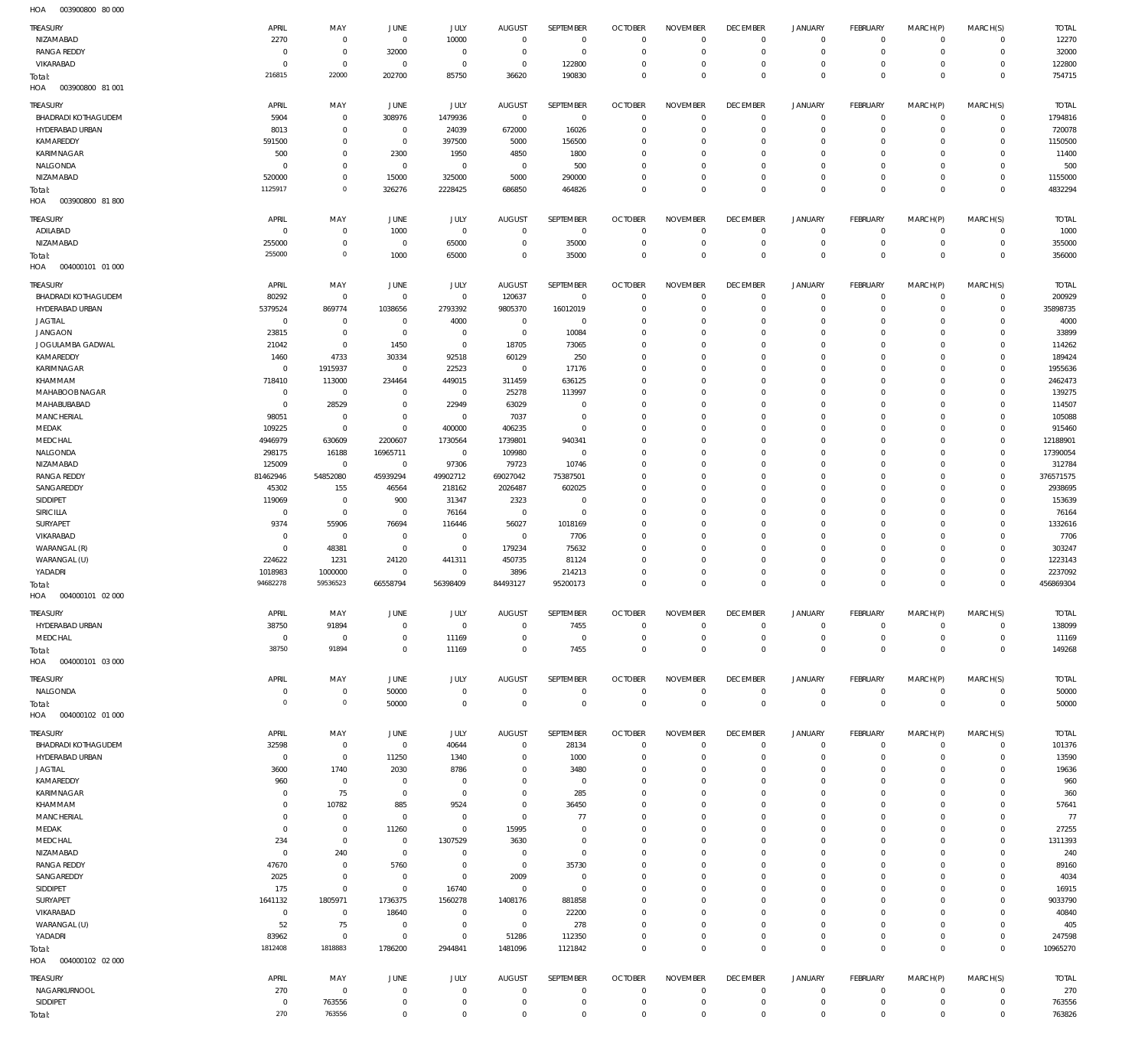004000102 04 000 HOA

| <b>TREASURY</b>                   | APRIL<br>$\Omega$     | MAY                           | JUNE<br>$\overline{0}$    | JULY<br>$^{\circ}$         | <b>AUGUST</b><br>$\mathbf 0$ | SEPTEMBER<br>$\mathbf{0}$   | <b>OCTOBER</b><br>$^{\circ}$ | <b>NOVEMBER</b><br>$\mathbf 0$ | <b>DECEMBER</b><br>$^{\circ}$ | JANUARY<br>$\mathbf 0$  | <b>FEBRUARY</b><br>$\mathbf 0$   | MARCH(P)<br>$\mathbf 0$    | MARCH(S)<br>$\mathbf{0}$   | <b>TOTAL</b><br>4500     |
|-----------------------------------|-----------------------|-------------------------------|---------------------------|----------------------------|------------------------------|-----------------------------|------------------------------|--------------------------------|-------------------------------|-------------------------|----------------------------------|----------------------------|----------------------------|--------------------------|
| HYDERABAD URBAN<br>NALGONDA       | $\Omega$              | 4500<br>157                   | $\overline{0}$            | $\mathbf{0}$               | $\overline{0}$               | $\mathbf{0}$                | $^{\circ}$                   | $^{\circ}$                     | $^{\circ}$                    | $\mathbf 0$             | $\overline{0}$                   | $\mathbf 0$                | $\mathbf{0}$               | 157                      |
| Total:<br>HOA<br>004000102 05 000 | $\Omega$              | 4657                          | $\overline{0}$            | $\mathbf 0$                | $\Omega$                     | $\mathbf 0$                 | $^{\circ}$                   | $\mathbf 0$                    | $\overline{0}$                | $\mathbf 0$             | $\overline{0}$                   | $\mathbf 0$                | $\mathbf 0$                | 4657                     |
| TREASURY                          | APRIL                 | MAY                           | JUNE                      | JULY                       | <b>AUGUST</b>                | SEPTEMBER                   | <b>OCTOBER</b>               | <b>NOVEMBER</b>                | <b>DECEMBER</b>               | <b>JANUARY</b>          | <b>FEBRUARY</b>                  | MARCH(P)                   | MARCH(S)                   | <b>TOTAL</b>             |
| ADILABAD                          | 0                     | 6839                          | 6612                      | 66292                      | 8523                         | 151879                      | $^{\circ}$                   | $^{\circ}$                     | $^{\circ}$                    | $\mathbf 0$             | $^{\circ}$                       | $\mathbf 0$                | $\mathbf 0$                | 240145                   |
| <b>BHADRADI KOTHAGUDEM</b>        | -C                    | 12709                         | $\overline{0}$            | $^{\circ}$                 | $^{\circ}$                   | $\mathbf 0$                 | $^{\circ}$                   | $^{\circ}$                     | $^{\circ}$                    | $\mathbf 0$             | $\mathbf 0$                      | $\Omega$                   | $\mathbf 0$                | 12709                    |
| HYDERABAD URBAN                   | 15382431              | 96757                         | 1633562                   | 2085954                    | 3403972                      | 9147363                     | 0                            | $^{\circ}$                     | $^{\circ}$                    | $\mathbf 0$             | O                                | 0                          | $\mathbf 0$                | 31750039                 |
| <b>JAGTIAL</b>                    | 3600                  | $\overline{0}$                | 1740                      | 4610                       | $^{\circ}$                   | $^{\circ}$                  | 0                            | $^{\circ}$                     | 0                             | $\mathbf 0$             | $\mathbf 0$                      | 0                          | $\mathbf 0$                | 9950                     |
| <b>JANGAON</b>                    | 181573                | $\overline{0}$                | 143600                    | $^{\circ}$                 | $\overline{0}$               | $^{\circ}$                  | 0                            | $^{\circ}$                     | $^{\circ}$                    | $\mathbf 0$             | $\Omega$                         | 0                          | $\mathbf 0$                | 325173                   |
| JOGULAMBA GADWAL                  | 0                     | $\mathbf 0$                   | 9000                      | 86882                      | 46031                        | $^{\circ}$                  | 0                            | $^{\circ}$                     | 0                             | $\mathbf 0$             | $\mathbf 0$                      | 0                          | $\mathbf 0$                | 141913                   |
| KAMAREDDY                         | 5557                  | 226016                        | 68863                     | 14416                      | 764135                       | $^{\circ}$                  | 0                            | $^{\circ}$                     | 0                             | $\mathbf 0$             | $\Omega$                         | 0                          | $\mathbf 0$                | 1078987                  |
| KARIMNAGAR                        | 0                     | 131528                        | 44508                     | 249123                     | 202229                       | 111330                      | $^{\circ}$                   | $^{\circ}$                     | 0                             | $\mathbf 0$             | O                                | 0                          | $\mathbf 0$                | 738718                   |
| KHAMMAM<br>KOMARAMBHEEM ASIFABAD  | 81729<br>0            | $\overline{0}$<br>$\mathbf 0$ | 46174<br>$^{\circ}$       | 161679                     | 2096523                      | 269551                      | 0                            | $^{\circ}$<br>$^{\circ}$       | 0                             | $\mathbf 0$<br>0        | O<br>$\Omega$                    | 0                          | $\mathbf 0$<br>$\Omega$    | 2655656                  |
| MAHABOOB NAGAR                    | 34735                 | 20373                         | $^{\circ}$                | $\mathbf{0}$<br>31857      | 78451<br>139240              | 185619<br>100500            | 0<br>0                       | $^{\circ}$                     | 0<br>0                        | $\mathbf 0$             | $\mathbf 0$                      | 0                          | $\mathbf 0$                | 264070<br>326705         |
| MAHABUBABAD                       | 1200                  | 10776                         | 272                       | $\overline{0}$             | $\overline{0}$               | $^{\circ}$                  | 0                            | 0                              | 0                             | 0                       | $\Omega$                         |                            | $\Omega$                   | 12248                    |
| <b>MANCHERIAL</b>                 | 80070                 | $\overline{0}$                | $\overline{0}$            | $^{\circ}$                 | $^{\circ}$                   | $^{\circ}$                  | 0                            | $^{\circ}$                     | 0                             | $\mathbf 0$             | O                                | 0                          | $\mathbf 0$                | 80070                    |
| MEDAK                             | $\Omega$              | $\mathbf 0$                   | $\overline{0}$            | $\mathbf 0$                | 355                          | $^{\circ}$                  | 0                            | $^{\circ}$                     | 0                             | 0                       | O                                |                            | $\mathbf 0$                | 355                      |
| MEDCHAL                           | 3091785               | 254743                        | 1485242                   | 1234134                    | 2040126                      | 3279326                     | 0                            | $^{\circ}$                     | $^{\circ}$                    | $\mathbf 0$             | O                                | 0                          | $\mathbf 0$                | 11385356                 |
| NAGARKURNOOL                      | 141880                | $\overline{0}$                | $\overline{0}$            | 180900                     | 226980                       | 231884                      | 0                            | $^{\circ}$                     | 0                             | $\mathbf 0$             | O                                | 0                          | $\mathbf 0$                | 781644                   |
| NALGONDA                          | 20000                 | 2320                          | 4168356                   | 15001                      | 593514                       | 109080                      | 0                            | $^{\circ}$                     | $^{\circ}$                    | $\mathbf 0$             | $\Omega$                         | 0                          | $\Omega$                   | 4908271                  |
| NIRMAL                            | $^{\circ}$            | $\overline{0}$                | 31240                     | 599078                     | $^{\circ}$                   | $^{\circ}$                  | 0                            | $^{\circ}$                     | 0                             | $\mathbf 0$             | $\mathbf 0$                      | 0                          | $\mathbf 0$                | 630318                   |
| NIZAMABAD                         | 11861                 | 64000                         | $\overline{0}$            | 38346                      | 6821329                      | 146907                      | 0                            | $^{\circ}$                     | 0                             | $\mathbf 0$             | $\Omega$                         |                            | $\mathbf 0$                | 7082443                  |
| Narayanpet                        | $\Omega$              | $\overline{0}$                | 85680                     | 43860                      | $\overline{0}$               | $^{\circ}$                  | 0                            | $^{\circ}$                     | 0                             | $\mathbf 0$             | $\Omega$                         | 0                          | $\mathbf 0$                | 129540                   |
| PEDDAPALLY                        | $\Omega$              | $\mathbf 0$                   | 16513                     | 13346                      | $\mathbf 0$                  | 8136                        | 0                            | $^{\circ}$                     | 0                             | $\mathbf 0$             | $\Omega$                         | 0                          | $\mathbf 0$                | 37995                    |
| <b>RANGA REDDY</b>                | 10680878864           | 9820274800                    | 9298765640                | 11125296739                | 11898242496                  | 11650956404                 | 0                            | $^{\circ}$                     | 0                             | 0                       | $\Omega$                         |                            | $\mathbf 0$                | 64474414943              |
| SANGAREDDY<br>SIDDIPET            | 59349<br>$\mathsf{C}$ | $\overline{0}$<br>111400      | 568277<br>$\overline{0}$  | 215909<br>3035             | 18652<br>$\overline{0}$      | 88645<br>225839             | 0<br>0                       | $^{\circ}$<br>0                | 0<br>0                        | $\mathbf 0$<br>$\Omega$ | O<br>$\Omega$                    | 0                          | $\mathbf 0$<br>$\Omega$    | 950832<br>340274         |
| SIRICILLA                         | $^{\circ}$            | $\overline{0}$                | $^{\circ}$                | 200000                     | 5460                         | 300000                      | 0                            | $^{\circ}$                     | 0                             | $\mathbf 0$             | O                                | 0                          | $\mathbf 0$                | 505460                   |
| <b>SURYAPET</b>                   | 146560                | 23543                         | 200000                    | 2125                       | $\overline{0}$               | 3750                        | 0                            | $^{\circ}$                     | 0                             | 0                       | $\Omega$                         |                            | $\Omega$                   | 375978                   |
| WANAPARTHY                        | $\Omega$              | $\overline{0}$                | $^{\circ}$                | 112190                     | 29040                        | 18880                       | 0                            | $^{\circ}$                     | $^{\circ}$                    | $\mathbf 0$             | O                                | 0                          | $\mathbf 0$                | 160110                   |
| WARANGAL (R)                      | 100000                | $\overline{0}$                | $\overline{0}$            | 9178                       | $\overline{0}$               | $^{\circ}$                  | 0                            | $^{\circ}$                     | 0                             | $\mathbf 0$             | O                                | 0                          | $\mathbf 0$                | 109178                   |
| WARANGAL (U)                      | 44954                 | $\mathbf 0$                   | $\overline{0}$            | 55880                      | 499684                       | 398185                      | 0                            | $^{\circ}$                     | $^{\circ}$                    | $\mathbf 0$             | O                                | $\Omega$                   | $\mathbf 0$                | 998703                   |
| YADADRI                           | 350                   | 500                           | 500                       | 10125                      | 20250                        | 505586                      | $^{\circ}$                   | $^{\circ}$                     | $^{\circ}$                    | 0                       | $\mathbf 0$                      | $\mathbf 0$                | $\mathbf 0$                | 537311                   |
| Total:                            | 10700266498           | 9821236304                    | 9307275779                | 11130730659                | 11915236990                  | 11666238864                 | $^{\circ}$                   | $\mathbf 0$                    | $\mathbf 0$                   | $\mathbf 0$             | $\mathbf 0$                      | $\Omega$                   | $\Omega$                   | 64540985094              |
| <b>HOA</b><br>004000102 06 000    |                       |                               |                           |                            |                              |                             |                              |                                |                               |                         |                                  |                            |                            |                          |
| <b>TREASURY</b>                   | APRIL                 | MAY                           | JUNE                      | JULY                       | <b>AUGUST</b>                | SEPTEMBER                   | <b>OCTOBER</b>               | <b>NOVEMBER</b>                | <b>DECEMBER</b>               | <b>JANUARY</b>          | <b>FEBRUARY</b>                  | MARCH(P)                   | MARCH(S)                   | <b>TOTAL</b>             |
| HYDERABAD URBAN                   | 8453000000            | 9700000000                    | 10600000000               | 12202780000                | 12000000000                  | 10560000000                 | $^{\circ}$                   | $\mathbf 0$                    | $^{\circ}$                    | $\mathbf 0$             | $\mathbf 0$                      | $\mathbf 0$                | $^{\circ}$                 | 63515780000              |
| MEDCHAL                           | $^{\circ}$            | $\overline{0}$                | $\overline{0}$            | $\mathbf 0$                | $^{\circ}$                   | 834300                      | 0                            | $^{\circ}$                     | $^{\circ}$                    | 0                       | $\mathbf 0$                      | $\mathbf 0$                | $\mathbf{0}$               | 834300                   |
| <b>RANGA REDDY</b>                | 1200                  | $\mathbf 0$                   | 1776000                   | 2085500                    | 2926313                      | 5438401                     | $^{\circ}$                   | $\mathbf 0$                    | $^{\circ}$                    | 0                       | $\mathbf 0$                      | $\mathbf 0$                | $\mathbf{0}$               | 12227414                 |
| Total:                            | 8453001200            | 9700000000                    | 10601776000               | 12204865500                | 12002926313                  | 10566272701                 | $\mathbf 0$                  | $\mathbf 0$                    | $\mathbf 0$                   | $\mathbf 0$             | $\overline{0}$                   | $\mathbf 0$                | $\mathbf 0$                | 63528841714              |
| HOA<br>004000102 81 000           |                       |                               |                           |                            |                              |                             |                              |                                |                               |                         |                                  |                            |                            |                          |
| TREASURY                          | APRIL                 | MAY                           | JUNE                      | JULY                       | <b>AUGUST</b>                | SEPTEMBER                   | <b>OCTOBER</b>               | <b>NOVEMBER</b>                | <b>DECEMBER</b>               | <b>JANUARY</b>          | FEBRUARY                         | MARCH(P)                   | MARCH(S)                   | <b>TOTAL</b>             |
| ADILABAD                          | -C                    | $\overline{0}$                | $\mathbf 0$               | $^{\circ}$                 | 9325                         | $\mathbf 0$                 | $^{\circ}$                   | $^{\circ}$                     | $^{\circ}$                    | $\mathbf 0$             | $\mathbf 0$                      | 0                          | $\mathbf 0$                | 9325                     |
| <b>BHADRADI KOTHAGUDEM</b>        | $\Omega$              | $\overline{0}$                | $\mathbf 0$               | 15590                      | 35720                        | $\mathbf{0}$                | $\mathbf 0$                  | $\mathbf 0$                    | $\mathbf 0$                   | $\mathbf 0$             | $\mathbf 0$                      | $\mathbf 0$                | $\mathbf 0$                | 51310                    |
| HYDERABAD URBAN                   | 1000                  | 1702                          | $\Omega$                  | $\Omega$                   | 30136                        | $\Omega$                    | $\Omega$                     | $\Omega$                       | $\Omega$                      | $\Omega$                | $\Omega$                         | $\Omega$                   | $\Omega$                   | 32838                    |
| JOGULAMBA GADWAL                  | $\Omega$              | $\mathbf 0$                   | 20000                     | 59745                      | 4277                         | $\mathbf{0}$                | $^{\circ}$                   | $^{\circ}$                     | $^{\circ}$                    | 0                       | $\mathbf 0$                      | $\Omega$                   | $\mathbf 0$                | 84022                    |
| KAMAREDDY                         | $\Omega$              | 1463                          | 19497                     | $^{\circ}$                 | 0                            | $\mathbf 0$                 | $^{\circ}$                   | $^{\circ}$                     | $^{\circ}$                    | $\mathbf 0$             | $\mathbf 0$                      | $\Omega$                   | $\circ$                    | 20960                    |
| KARIMNAGAR                        | $\Omega$              | $\overline{0}$                | $\overline{0}$            | 18882                      | 0                            | 6373                        | $^{\circ}$                   | $^{\circ}$                     | $^{\circ}$                    | $\mathbf 0$             | $\mathbf 0$                      | $\Omega$                   | $\circ$                    | 25255                    |
| KHAMMAM                           | $^{\circ}$            | $\overline{0}$                | $^{\circ}$                | 13535                      | 0                            | $\mathbf{0}$                | 0                            | $^{\circ}$                     | $^{\circ}$                    | $\mathbf 0$             | $\mathbf 0$                      | 0                          | $\circ$                    | 13535                    |
| MAHABOOB NAGAR                    | 2946                  | $\mathbf 0$                   | $^{\circ}$                | 87554                      | $\overline{0}$               | $\mathbf{0}$                | $^{\circ}$                   | $^{\circ}$                     | $^{\circ}$                    | $\mathbf 0$             | O                                | $\Omega$                   | $\circ$                    | 90500                    |
| <b>MANCHERIAL</b>                 | $^{\circ}$            | $\mathbf 0$                   | $^{\circ}$                | $\mathbf{0}$               | 13994                        | 31526                       | 0                            | $^{\circ}$                     | $^{\circ}$                    | $\mathbf 0$             | $\mathbf 0$                      | $\Omega$                   | $\circ$                    | 45520                    |
| NIZAMABAD                         | $^{\circ}$            | 63236                         | 88753                     | $\mathbf 0$                | 1074                         | $^{\circ}$                  | $^{\circ}$                   | $^{\circ}$                     | $^{\circ}$                    | $\mathbf 0$             | $\mathbf 0$                      | $\Omega$                   | $\circ$                    | 153063                   |
| Total:                            | 3946                  | 66401                         | 128250                    | 195306                     | 94526                        | 37899                       | $^{\circ}$                   | $\mathbf 0$                    | $\mathbf 0$                   | $\mathbf 0$             | $\overline{0}$                   | $\mathbf 0$                | $\mathbf 0$                | 526328                   |
| 004000102 96 000<br>HOA           |                       |                               |                           |                            |                              |                             |                              |                                |                               |                         |                                  |                            |                            |                          |
| TREASURY                          | APRIL                 | MAY                           | JUNE                      | JULY                       | AUGUST                       | SEPTEMBER                   | <b>OCTOBER</b>               | <b>NOVEMBER</b>                | <b>DECEMBER</b>               | <b>JANUARY</b>          | <b>FEBRUARY</b>                  | MARCH(P)                   | MARCH(S)                   | <b>TOTAL</b>             |
| ADILABAD                          | $^{\circ}$            | $\mathbf 0$                   | $^{\circ}$                | $\mathbf 0$                | $-189086$                    | $\mathbf{0}$                | $^{\circ}$                   | $\mathbf 0$                    | $^{\circ}$                    | $\mathbf 0$             | $\mathbf 0$                      | $\mathbf 0$                | $\mathbf{0}$               | $-189086$                |
| HYDERABAD URBAN                   | $\Omega$              | $\mathbf 0$                   | $-54169765$               | $-7274640$                 | $-296241041$                 | $-82418581$                 | $^{\circ}$                   | $^{\circ}$                     | $^{\circ}$                    | $\mathbf 0$             | $\mathbf 0$                      | $\mathbf 0$                | $\mathbf{0}$               | -440104027               |
| MAHABOOB NAGAR                    | $\Omega$              | $\mathbf 0$                   | $^{\circ}$                | $\mathbf{0}$               | $^{\circ}$                   | $-963755$                   | $^{\circ}$                   | $\mathbf 0$                    | $^{\circ}$                    | 0                       | $\mathbf 0$                      | $\mathbf 0$                | $\mathbf 0$                | $-963755$                |
| MEDAK                             | $\Omega$              | $\mathbf 0$                   | $^{\circ}$                | $\mathbf 0$                | $\overline{0}$               | $-987811$                   | $^{\circ}$                   | $\mathbf 0$                    | $^{\circ}$                    | 0                       | $\mathbf 0$                      | $\Omega$                   | $\circ$                    | $-987811$                |
| NALGONDA                          | $\Omega$              | $\mathbf 0$                   | $-367391$                 | $-423399$                  | $^{\circ}$                   | $\mathbf{0}$<br>$\mathbf 0$ | $^{\circ}$                   | $\mathbf 0$                    | $^{\circ}$                    | 0                       | $\mathbf 0$                      | $\mathbf 0$<br>$\Omega$    | $\mathbf 0$                | $-790790$                |
| NIZAMABAD<br><b>RANGA REDDY</b>   | $\Omega$<br>$\Omega$  | $\overline{0}$<br>$\mathbf 0$ | $^{\circ}$<br>$-494546$   | $-366941$<br>$\mathbf{0}$  | $-1590235$<br>$-1257795$     | $-1392133$                  | $^{\circ}$<br>$^{\circ}$     | $\mathbf 0$<br>$\mathbf 0$     | $^{\circ}$<br>$^{\circ}$      | 0<br>0                  | $\mathbf 0$<br>$\mathbf 0$       | $\Omega$                   | $\mathbf 0$<br>$\mathbf 0$ | $-1957176$<br>$-3144474$ |
| SURYAPET                          | $\Omega$              | $\mathbf 0$                   | $^{\circ}$                | $\mathbf 0$                | $^{\circ}$                   | $-962284$                   | $^{\circ}$                   | $^{\circ}$                     | $^{\circ}$                    | 0                       | $\mathbf 0$                      | $\Omega$                   | $\mathbf 0$                | $-962284$                |
| WARANGAL (R)                      | $\Omega$              | $\mathbf 0$                   | $^{\circ}$                | $\mathbf 0$                | $^{\circ}$                   | $-749826$                   | $^{\circ}$                   | $^{\circ}$                     | $^{\circ}$                    | 0                       | $\mathbf 0$                      | $\Omega$                   | $\mathbf 0$                | $-749826$                |
| WARANGAL (U)                      | $\Omega$              | $\mathbf 0$                   | $^{\circ}$                | $-27039$                   | $-860679$                    | $\mathbf{0}$                | $^{\circ}$                   | $^{\circ}$                     | $^{\circ}$                    | 0                       | $\mathbf 0$                      | $\Omega$                   | $\mathbf 0$                | $-887718$                |
| YADADRI                           | $\Omega$              | $\mathbf 0$                   | $^{\circ}$                | $\mathbf 0$                | $^{\circ}$                   | $-256188$                   | $^{\circ}$                   | $\mathbf 0$                    | $^{\circ}$                    | $\mathbf 0$             | $\mathbf 0$                      | $\mathbf 0$                | $\mathbf{0}$               | $-256188$                |
| Total:                            | $^{\circ}$            | $\mathbb O$                   | $-55031702$               | $-8092019$                 | -300138836                   | $-87730578$                 | $\mathbf 0$                  | $\mathbf 0$                    | $\mathbf 0$                   | $\mathbf 0$             | $\overline{0}$                   | $\mathbf 0$                | $\overline{0}$             | -450993135               |
| 004000107 01 000<br>HOA           |                       |                               |                           |                            |                              |                             |                              |                                |                               |                         |                                  |                            |                            |                          |
| TREASURY                          | APRIL                 | MAY                           | JUNE                      | JULY                       | AUGUST                       | SEPTEMBER                   | <b>OCTOBER</b>               | <b>NOVEMBER</b>                | <b>DECEMBER</b>               | <b>JANUARY</b>          | <b>FEBRUARY</b>                  | MARCH(P)                   | MARCH(S)                   | <b>TOTAL</b>             |
| <b>BHADRADI KOTHAGUDEM</b>        | C                     | $\overline{0}$                | $^{\circ}$                | 42043                      | $^{\circ}$                   | 23095                       | $^{\circ}$                   | $^{\circ}$                     | $\mathbf 0$                   | $\mathbf 0$             | $\mathbf 0$                      | 0                          | $\mathbf 0$                | 65138                    |
| NALGONDA                          | $^{\circ}$            | $\overline{0}$                | $^{\circ}$                | $\mathbf{0}$               | 2500                         | $\mathbf{0}$                | $^{\circ}$                   | $\mathbf 0$                    | $\mathbf 0$                   | $\mathbf 0$             | $\mathbf 0$                      | $\mathbf 0$                | $\mathbf 0$                | 2500                     |
| <b>RANGA REDDY</b>                | 6292                  | 2880                          | $^{\circ}$                | 60904                      | 2101                         | $\mathbf 0$                 | $^{\circ}$                   | $\mathbf 0$                    | $^{\circ}$                    | $\mathbf 0$             | $\mathbf 0$                      | $\mathbf 0$                | $\mathbf 0$                | 72177                    |
| Total:                            | 6292                  | 2880                          | $^{\circ}$                | 102947                     | 4601                         | 23095                       | $\mathbf 0$                  | $\mathbf 0$                    | $\mathbf 0$                   | $\mathbf 0$             | $\mathbf 0$                      | $\mathbf 0$                | $\mathbf 0$                | 139815                   |
| HOA<br>004000800 81 001           |                       |                               |                           |                            |                              |                             |                              |                                |                               |                         |                                  |                            |                            |                          |
|                                   |                       |                               |                           |                            |                              |                             |                              |                                |                               |                         |                                  |                            |                            |                          |
|                                   |                       |                               |                           |                            |                              |                             |                              |                                |                               |                         |                                  |                            |                            |                          |
| TREASURY                          | APRIL                 | MAY                           | JUNE                      | JULY                       | <b>AUGUST</b>                | SEPTEMBER                   | <b>OCTOBER</b>               | <b>NOVEMBER</b>                | <b>DECEMBER</b>               | <b>JANUARY</b>          | <b>FEBRUARY</b>                  | MARCH(P)                   | MARCH(S)                   | <b>TOTAL</b>             |
| ADILABAD<br>HYDERABAD URBAN       | 0<br>$\mathbf 0$      | $\mathbf 0$<br>60728          | $^{\circ}$<br>$\mathbf 0$ | $\mathbf 0$<br>$\mathbb O$ | 900<br>$^{\circ}$            | $\mathbf{0}$<br>$\mathsf 0$ | $^{\circ}$<br>$\mathbf 0$    | $\mathbf 0$<br>$\mathbf 0$     | $^{\circ}$<br>$\mathbf 0$     | 0<br>$\mathbf 0$        | $\overline{0}$<br>$\overline{0}$ | $\mathbf 0$<br>$\mathbf 0$ | $\mathbf 0$<br>$\circ$     | 900<br>60728             |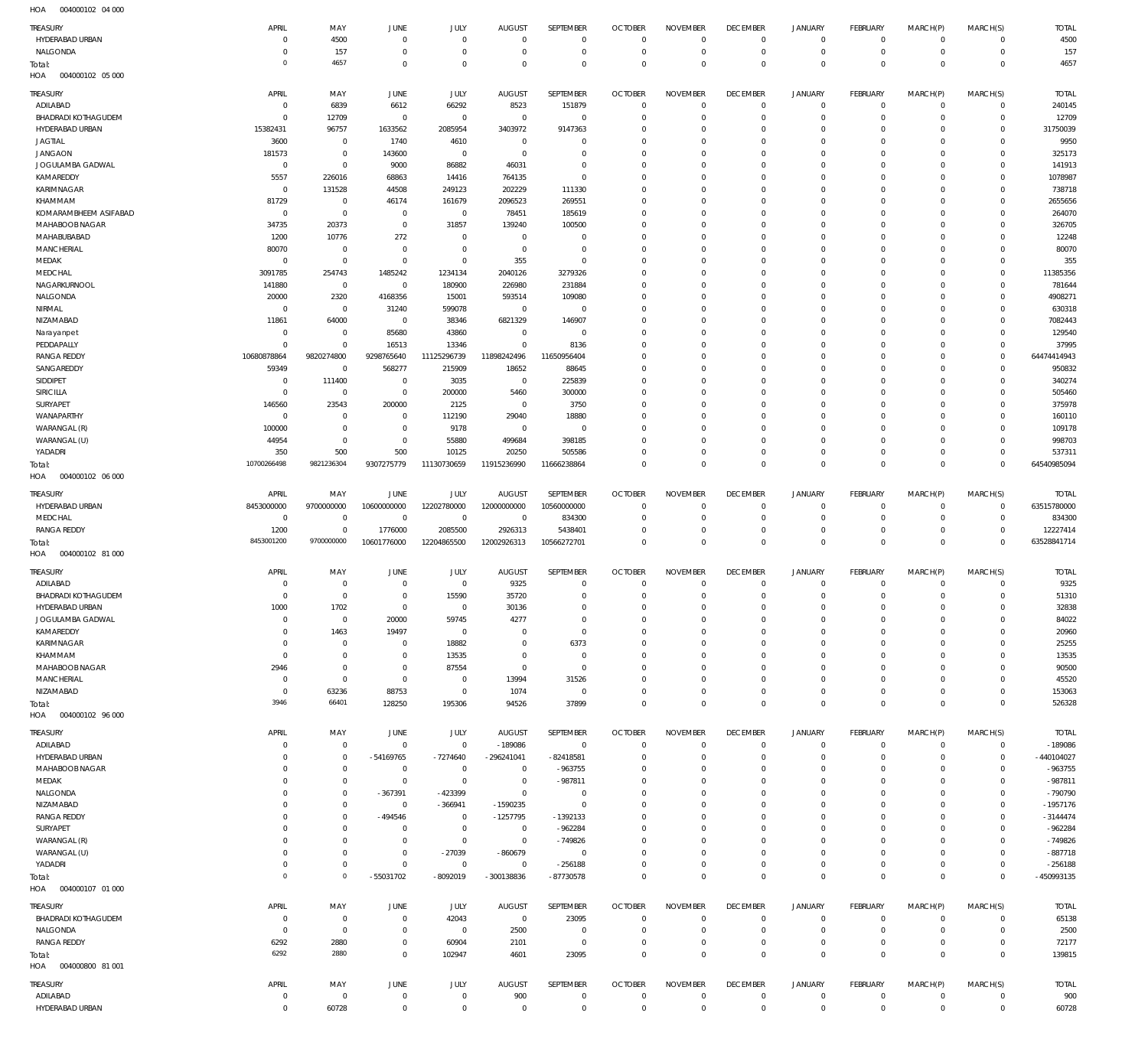004000800 81 001 004000800 81 800 HOA 004100101 01 000 HOA 004100101 02 000 004100101 03 000 HOA 004100101 04 000 HOA HOA HOA  $\Omega$   $\Omega$   $\Omega$   $\Omega$  $\Omega$   $\Omega$   $\overline{0}$  $\Omega$   $\Omega$   $\overline{0}$   $\Omega$   $\Omega$  WARANGAL (U) HYDERABAD URBAN MAHABOOB NAGAR WARANGAL (U) ADILABAD BHADRADI KOTHAGUDEM HYDERABAD URBAN JANGAON KHAMMAM MAHABUBABAD NALGONDA PEDDAPALLY RANGA REDDY SURYAPET VIKARABAD WARANGAL (U) YADADRI ADILABAD BHADRADI KOTHAGUDEM HYDERABAD URBAN SANGAREDDY ADILABAD BHADRADI KOTHAGUDEM BHOOPALAPALLY HYDERABAD URBAN JAGTIAL JANGAON JOGULAMBA GADWAL KAMAREDDY KARIMNAGAR KHAMMAM KOMARAMBHEEM ASIFABAD MAHABOOB NAGAR MAHABUBABAD MANCHERIAL MEDAK MEDCHAL NAGARKURNOOL NALGONDA NIRMAL NIZAMABAD PEDDAPALLY RANGA REDDY SANGAREDDY SIDDIPET **SIRICILLA** SURYAPET VIKARABAD WANAPARTHY WARANGAL (R) WARANGAL (U) YADADRI ADILABAD BHADRADI KOTHAGUDEM BHOOPALAPALLY HYDERABAD URBAN JAGTIAL JANGAON JOGULAMBA GADWAL KAMAREDDY KARIMNAGAR KHAMMAM KOMARAMBHEEM ASIFABAD MAHABOOB NAGAR **TREASURY** TREASURY **TREASURY** TREASURY TREASURY TREASURY  $\overline{0}$   $\Omega$   $\Omega$  $\overline{0}$   $\Omega$   $\Omega$  $\overline{0}$   $\Omega$  $\overline{0}$  APRIL APRIL APRIL APRIL APRIL APRIL  $\Omega$   $\Omega$   $\Omega$  MAY MAY MAY MAY MAY MAY  $\sqrt{0}$   $\Omega$   $\Omega$   $\Omega$   $\Omega$  JUNE JUNE **JUNE** JUNE JUNE JUNE  $\Omega$   $\Omega$  JULY JULY JULY JULY JULY JULY  $\Omega$   $\Omega$   $\Omega$   $\overline{0}$  AUGUST AUGUST **AUGUST** AUGUST AUGUST AUGUST  $\Omega$   $\Omega$  $\overline{0}$   $\Omega$  SEPTEMBER SEPTEMBER **SEPTEMBER** SEPTEMBER SEPTEMBER SEPTEMBER  $\Omega$   $\Omega$   $\Omega$  $\overline{0}$   $\Omega$   $\Omega$   $\Omega$  $\overline{0}$   $\Omega$   $\Omega$   $\Omega$  $\overline{0}$   $\Omega$  $\Omega$  $\Omega$   $\Omega$  $\overline{0}$  $\Omega$  $\Omega$   $\Omega$   $\Omega$  $\Omega$   $\Omega$  $\overline{0}$  $\Omega$  $\Omega$   $\Omega$   $\Omega$  $\overline{0}$   $\Omega$  OCTOBER **OCTOBER OCTOBER** OCTOBER **OCTOBER** OCTOBER  $\Omega$   $\Omega$   $\Omega$   $\Omega$   $\Omega$   $\Omega$   $\Omega$   $\Omega$   $\Omega$   $\Omega$   $\Omega$   $\Omega$   $\Omega$   $\Omega$   $\Omega$   $\Omega$   $\Omega$   $\Omega$  NOVEMBER NOVEMBER NOVEMBER NOVEMBER NOVEMBER NOVEMBER  $\overline{0}$   $\Omega$  $\overline{0}$   $\Omega$   $\Omega$  $\overline{0}$   $\Omega$   $\Omega$   $\Omega$  $\overline{0}$   $\Omega$  $\overline{0}$   $\overline{0}$  $\Omega$   $\Omega$  $\overline{0}$  $\Omega$   $\Omega$   $\Omega$  $\overline{0}$   $\Omega$  $\overline{0}$   $\Omega$  $\overline{0}$   $\overline{0}$  DECEMBER DECEMBER **DECEMBER** DECEMBER DECEMBER DECEMBER  $\Omega$   $\Omega$   $\Omega$   $\Omega$   $\Omega$   $\Omega$   $\Omega$   $\Omega$   $\Omega$   $\Omega$   $\Omega$   $\Omega$   $\Omega$  JANUARY JANUARY JANUARY JANUARY JANUARY JANUARY  $\Omega$   $\overline{0}$   $\Omega$   $\Omega$   $\Omega$  $\overline{0}$   $\Omega$   $\Omega$   $\Omega$   $\Omega$   $\Omega$  FEBRUARY FEBRUARY **FFRRUARY FFBRUARY** FEBRUARY FEBRUARY  $\Omega$   $\Omega$  $\overline{0}$   $\Omega$   $\Omega$   $\Omega$   $\Omega$   $\Omega$   $\Omega$   $\Omega$   $\Omega$   $\Omega$   $\Omega$  MARCH(P) MARCH(P) MARCH(P) MARCH(P) MARCH(P) MARCH(P)  $\Omega$  $\mathbf 0$   $\Omega$   $\Omega$   $\Omega$   $\Omega$   $\Omega$   $\Omega$   $\Omega$   $\Omega$   $\Omega$   $\Omega$   $\Omega$   $\Omega$   $\Omega$   $\Omega$  $\Omega$  MARCH(S) MARCH(S) MARCH(S) MARCH(S) MARCH(S) MARCH(S) TOTAL TOTAL TOTAL TOTAL TOTAL TOTAL Total: Total: Total: Total: Total:

MAHABUBABAD

 $\Omega$ 

 $\Omega$ 

 $\Omega$ 

 $\Omega$ 

 $\Omega$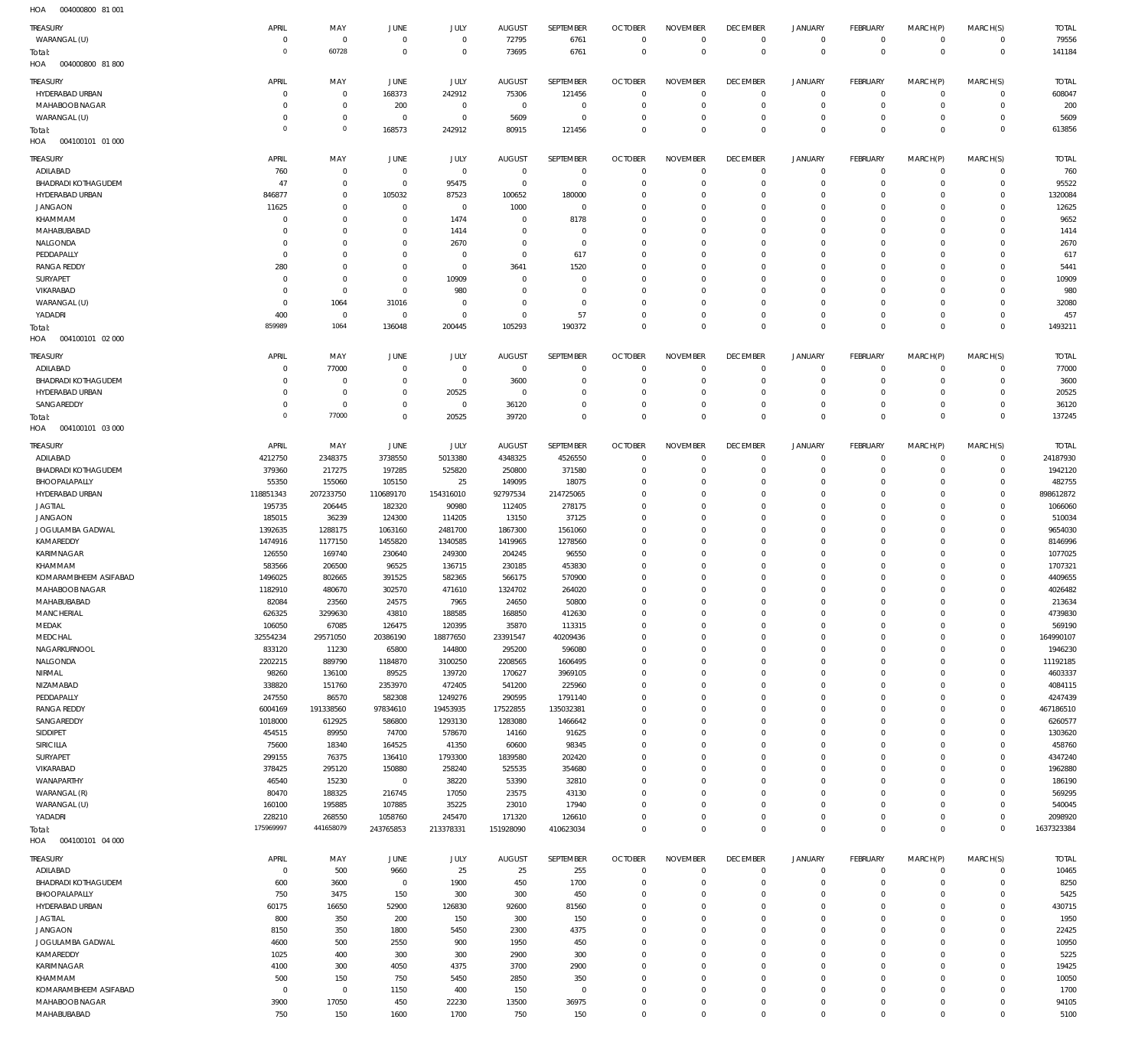004100101 04 000 HOA

| TREASURY                           | APRIL                            | MAY                     | <b>JUNE</b>                   | JULY                   | <b>AUGUST</b>                 | SEPTEMBER              | <b>OCTOBER</b>                   | <b>NOVEMBER</b>            | <b>DECEMBER</b>                  | <b>JANUARY</b>                | <b>FEBRUARY</b>              | MARCH(P)             | MARCH(S)                | <b>TOTAL</b>        |
|------------------------------------|----------------------------------|-------------------------|-------------------------------|------------------------|-------------------------------|------------------------|----------------------------------|----------------------------|----------------------------------|-------------------------------|------------------------------|----------------------|-------------------------|---------------------|
| MANCHERIAL                         | 1900                             | 4745                    | 13885                         | 10300                  | 4020                          | 5600                   | $\overline{0}$                   | $\mathbf 0$                | $\mathbf 0$                      | $\mathbf 0$                   | $\mathbf{0}$                 | $\Omega$             | $\mathbf 0$             | 40450               |
| MEDAK                              | 450                              | 150                     | 600                           | 7700                   | 3200                          | 750                    | $\overline{0}$                   | $\overline{0}$             | $\overline{0}$                   | $\mathbf 0$                   | $\mathbf{0}$                 | $\Omega$             | $\mathbf 0$             | 12850               |
| MEDCHAL<br>NAGARKURNOOL            | 12275<br>1850                    | 2725<br>300             | 19275<br>750                  | 21300                  | 19550                         | 8150                   | $\overline{0}$<br>$\overline{0}$ | $\Omega$<br>$\Omega$       | $\overline{0}$<br>$\overline{0}$ | $^{\circ}$<br>$\overline{0}$  | $\mathbf 0$<br>$\mathbf 0$   | $\Omega$<br>$\Omega$ | $\Omega$<br>$\Omega$    | 83275<br>5225       |
| NALGONDA                           | 7650                             | 2125                    | 5275                          | 1125<br>22725          | 450<br>7725                   | 750<br>5825            | $\overline{0}$                   | $\Omega$                   | $\overline{0}$                   | $^{\circ}$                    | $\mathbf 0$                  | $\Omega$             | $\Omega$                | 51325               |
| NIRMAL                             | 28850                            | $\mathbf 0$             | 12890                         | 49260                  | 8225                          | 6600                   | $\overline{0}$                   | $\mathbf 0$                | $\overline{0}$                   | $^{\circ}$                    | $\mathbf 0$                  | $\Omega$             | $\Omega$                | 105825              |
| NIZAMABAD                          | 1350                             | $\mathbf 0$             | 57370                         | 4800                   | 450                           | 4100                   | $\overline{0}$                   | $\Omega$                   | $\overline{0}$                   | $^{\circ}$                    | $\mathbf 0$                  | $\Omega$             | $\Omega$                | 68070               |
| PEDDAPALLY                         | 1350                             | 150                     | 550                           | 2500                   | 675                           | 975                    | $\overline{0}$                   | $\mathbf 0$                | $\overline{0}$                   | $^{\circ}$                    | $\mathbf 0$                  | $\Omega$             | $\Omega$                | 6200                |
| <b>RANGA REDDY</b>                 | 29375                            | 5150                    | 21450                         | 39850                  | 32115                         | 33635                  | $\overline{0}$                   | $\Omega$                   | $\overline{0}$                   | $^{\circ}$                    | $\mathbf 0$                  |                      | $\Omega$                | 161575              |
| SANGAREDDY<br>SIDDIPET             | 6010<br>1950                     | 4700<br>$\mathbf{0}$    | 14535<br>650                  | 19025<br>3800          | 189850<br>2800                | 32050<br>3900          | $\overline{0}$<br>$\overline{0}$ | $\mathbf 0$<br>$\Omega$    | $\overline{0}$<br>$\overline{0}$ | $^{\circ}$<br>$\mathbf 0$     | $\mathbf{0}$<br>$\mathbf{0}$ | $\Omega$             | $\Omega$<br>$\Omega$    | 266170<br>13100     |
| SIRICILLA                          | 350                              | $\mathbf{0}$            | 200                           | $\mathbf{0}$           | 1500                          | $\mathbf 0$            | $\overline{0}$                   | $\Omega$                   | $\overline{0}$                   | $\overline{0}$                | $\Omega$                     | $\Omega$             | $\Omega$                | 2050                |
| SURYAPET                           | 1050                             | $\mathbf{0}$            | 1235                          | 1300                   | 2500                          | 150                    | $\overline{0}$                   | $\Omega$                   | $\overline{0}$                   | $^{\circ}$                    | $\mathbf{0}$                 | $\Omega$             | $\Omega$                | 6235                |
| VIKARABAD                          | 750                              | 450                     | 1550                          | 2250                   | 1650                          | 8950                   | $\overline{0}$                   | $\Omega$                   | $\overline{0}$                   | $\overline{0}$                | $\Omega$                     | $\Omega$             | $\Omega$                | 15600               |
| WANAPARTHY                         | 3505                             | $\mathbf{0}$            | 1825                          | 5425                   | 1200                          | 1425                   | $\overline{0}$                   | $\Omega$                   | $\overline{0}$                   | $^{\circ}$                    | $\mathbf{0}$                 | $\Omega$             | $\Omega$                | 13380               |
| WARANGAL (R)                       | 1650                             | 2150                    | $\mathbb O$                   | $\mathbf{0}$           | 300                           | 1350                   | $\overline{0}$                   | $\Omega$                   | $\overline{0}$                   | $^{\circ}$                    | $\mathbf{0}$                 | $\Omega$             | $\Omega$                | 5450                |
| WARANGAL (U)<br>YADADRI            | 3225<br>8250                     | 300<br>2650             | 3775<br>3450                  | 24450<br>104100        | 7275<br>4250                  | 2400<br>3000           | $\overline{0}$<br>$\overline{0}$ | $\Omega$<br>$^{\circ}$     | $\overline{0}$<br>$\overline{0}$ | $\mathbf 0$<br>$\overline{0}$ | $\mathbf{0}$<br>$\mathbf{0}$ | $\Omega$<br>$\Omega$ | $\Omega$<br>$\mathbf 0$ | 41425<br>125700     |
| Total:                             | 197140                           | 69070                   | 234825                        | 489920                 | 409510                        | 249225                 | $\overline{0}$                   | $\overline{0}$             | $\mathbb O$                      | $\mathbb O$                   | $\Omega$                     | $\Omega$             | $\mathbf{0}$            | 1649690             |
| HOA<br>004100101 05 000            |                                  |                         |                               |                        |                               |                        |                                  |                            |                                  |                               |                              |                      |                         |                     |
| TREASURY                           | APRIL                            | MAY                     | JUNE                          | JULY                   | <b>AUGUST</b>                 | <b>SEPTEMBER</b>       | <b>OCTOBER</b>                   | <b>NOVEMBER</b>            | <b>DECEMBER</b>                  | <b>JANUARY</b>                | <b>FEBRUARY</b>              | MARCH(P)             | MARCH(S)                | <b>TOTAL</b>        |
| ADILABAD                           | 215575                           | 316190                  | 440575                        | 784520                 | 481100                        | 1202860                | $\overline{0}$                   | $^{\circ}$                 | $\overline{0}$                   | $^{\circ}$                    | $^{\circ}$                   | $\circ$              | $\mathbf 0$             | 3440820             |
| <b>BHADRADI KOTHAGUDEM</b>         | 1632820                          | 687240                  | 8870                          | 853735                 | 573670                        | 425940                 | $\overline{0}$                   | $\overline{0}$             | $\overline{0}$                   | $^{\circ}$                    | $\mathbf 0$                  | $\Omega$             | $\Omega$                | 4182275             |
| BHOOPALAPALLY                      | 28175                            | 42825                   | 60500                         | 69300                  | 39501                         | 19350                  | $\overline{0}$                   | $^{\circ}$                 | $\overline{0}$                   | $^{\circ}$                    | $\mathbf 0$                  |                      | $\Omega$                | 259651              |
| HYDERABAD URBAN                    | 366556943                        | 156361597               | 265826342                     | 315693806              | 379713685                     | 333180199              | $\overline{0}$                   | $\Omega$                   | $\overline{0}$                   | $^{\circ}$                    | $\mathbf 0$                  |                      | $\Omega$                | 1817332572          |
| <b>JAGTIAL</b>                     | 791265                           | 17720                   | 569785                        | 415090                 | 1571770                       | 1060095                | $\overline{0}$                   | $^{\circ}$                 | $\overline{0}$                   | $^{\circ}$                    | $\mathbf 0$                  |                      | $\Omega$                | 4425725             |
| <b>JANGAON</b><br>JOGULAMBA GADWAL | 14105<br>16900                   | 150550<br>2800          | 48000<br>12650                | 199550<br>22620        | 218526<br>37675               | 175215<br>24340        | $\overline{0}$<br>$\overline{0}$ | $^{\circ}$<br>$\Omega$     | $\overline{0}$<br>$\overline{0}$ | $^{\circ}$<br>$^{\circ}$      | $\mathbf 0$<br>$\mathbf 0$   |                      | $\Omega$<br>$\Omega$    | 805946<br>116985    |
| KAMAREDDY                          | 1375086                          | 287095                  | 348900                        | 423230                 | 1204986                       | 667455                 | $\overline{0}$                   | $^{\circ}$                 | $\overline{0}$                   | $\mathbf 0$                   | $\mathbf 0$                  |                      | $\Omega$                | 4306752             |
| KARIMNAGAR                         | 1034168                          | 49850                   | 1086497                       | 448330                 | 2266136                       | 189025                 | $\overline{0}$                   | $\Omega$                   | $\overline{0}$                   | $\mathbf 0$                   | $\mathbf 0$                  |                      | $\Omega$                | 5074006             |
| KHAMMAM                            | 175380                           | 58700                   | 93510                         | 2547108                | 565582                        | 602928                 | $\overline{0}$                   | $\mathbf 0$                | $\overline{0}$                   | $\mathbf 0$                   | $\mathbf 0$                  |                      | $\Omega$                | 4043208             |
| KOMARAMBHEEM ASIFABAD              | 6750                             | 190650                  | 118050                        | 65225                  | 77150                         | 4025                   | $\overline{0}$                   | $\Omega$                   | $\overline{0}$                   | $\mathbf 0$                   | $\mathbf{0}$                 |                      | $\Omega$                | 461850              |
| MAHABOOB NAGAR                     | 119985                           | 1467155                 | 4489190                       | 360855                 | 135160                        | 1074345                | $\overline{0}$                   | $\Omega$                   | $\overline{0}$                   | $\Omega$                      | $\Omega$                     |                      | $\Omega$                | 7646690             |
| MAHABUBABAD                        | 660390                           | 2950                    | 6395                          | 333560                 | 164120                        | 7450                   | $\overline{0}$                   | $\mathbf 0$                | $\overline{0}$                   | $\mathbf 0$                   | $\mathbf{0}$                 |                      | $\Omega$                | 1174865             |
| MANCHERIAL<br>MEDAK                | 1327255<br>17520                 | 344755<br>2143055       | 50091<br>711135               | 382235<br>247515       | 9978575<br>721400             | 278250<br>637205       | $\overline{0}$<br>$\overline{0}$ | $\Omega$<br>$\Omega$       | $\overline{0}$<br>$\overline{0}$ | $\mathbf 0$<br>$\mathbf 0$    | $\Omega$<br>$\mathbf{0}$     |                      | $\Omega$<br>$\Omega$    | 12361161<br>4477830 |
| MEDCHAL                            | 411847                           | 188035                  | 309910                        | 1017030                | 409493                        | 511519                 | $\overline{0}$                   | $\Omega$                   | $\Omega$                         | $\Omega$                      | $\Omega$                     |                      | $\Omega$                | 2847834             |
| NAGARKURNOOL                       | 45780                            | 8500                    | 30675                         | 35975                  | 51025                         | 49875                  | $\overline{0}$                   | $\mathbf 0$                | $\overline{0}$                   | $^{\circ}$                    | $\mathbf{0}$                 |                      | $\Omega$                | 221830              |
| NALGONDA                           | 1788815                          | 2030330                 | 794450                        | 1624615                | 1692460                       | 931826                 | $\overline{0}$                   | $\mathbf 0$                | $\overline{0}$                   | $\mathbf 0$                   | $\mathbf 0$                  |                      | $\Omega$                | 8862496             |
| NIRMAL                             | 809375                           | 17310                   | 811415                        | 663100                 | 57900                         | 853830                 | $\overline{0}$                   | $\Omega$                   | $\overline{0}$                   | $^{\circ}$                    | $\mathbf 0$                  |                      | $\Omega$                | 3212930             |
| NIZAMABAD                          | 2534897                          | 11150                   | 1781760                       | 2011885                | 2055750                       | 2157273                | $\overline{0}$                   | $\mathbf 0$                | $\overline{0}$                   | $\mathbf 0$                   | $\mathbf 0$                  |                      | $\Omega$                | 10552715            |
| PEDDAPALLY<br><b>RANGA REDDY</b>   | 751500<br>520363                 | 392650<br>316050        | 1223180<br>382310             | 1700275<br>596648      | 586121<br>688073              | 770520<br>729249       | $\overline{0}$<br>$\overline{0}$ | $\Omega$<br>$\mathbf 0$    | $\overline{0}$<br>$\overline{0}$ | $\mathbf 0$<br>$\mathbf 0$    | $\mathbf 0$<br>$\mathbf 0$   |                      | $\Omega$<br>$\Omega$    | 5424246<br>3232693  |
| SANGAREDDY                         | 95500                            | 3817955                 | 49595                         | 5035075                | 2434510                       | 71250                  | $\overline{0}$                   | $\Omega$                   | $\overline{0}$                   | $\mathbf 0$                   | $\mathbf 0$                  |                      | $\Omega$                | 11503885            |
| SIDDIPET                           | 38279                            | 19500                   | 5567355                       | 92115                  | 61815                         | 74375                  | $\overline{0}$                   | $\mathbf 0$                | $\overline{0}$                   | $\mathbf 0$                   | $\Omega$                     | $\Omega$             | $\Omega$                | 5853439             |
| SIRICILLA                          | 12650                            | 4950                    | 6600                          | 1207980                | 84895                         | 271895                 | $\overline{0}$                   | $\mathbf 0$                | $\overline{0}$                   | $\mathbf 0$                   | $^{\circ}$                   |                      | $\Omega$                | 1588970             |
| SURYAPET                           | 5264125                          | 28065                   | 1603025                       | 34925                  | 1694750                       | 3451620                | $\overline{0}$                   | $\Omega$                   | $\overline{0}$                   | $\Omega$                      | $\Omega$                     | $\Omega$             | $\Omega$                | 12076510            |
| VIKARABAD                          | 14275                            | 2400                    | 17600                         | 46451                  | 23650                         | 38855                  | $\Omega$                         | $\Omega$                   | $\Omega$                         | $\Omega$                      | $\Omega$                     | $\Omega$             | $\mathbf 0$             | 143231              |
| WANAPARTHY<br>WARANGAL (R)         | 23325<br>64250                   | 5400<br>49775           | 1429905<br>59575              | 31630<br>79157         | 27975<br>55961                | 195100<br>66000        | $\overline{0}$<br>$\overline{0}$ | $\mathbf 0$<br>$\mathbf 0$ | $\overline{0}$<br>$\overline{0}$ | $^{\circ}$<br>$^{\circ}$      | $^{\circ}$<br>$\mathbf 0$    | $\Omega$             | $\Omega$<br>$\Omega$    | 1713335<br>374718   |
| WARANGAL (U)                       | 145950                           | 483395                  | 596735                        | 408727                 | 675045                        | 11178745               | $\overline{0}$                   | $\mathbf 0$                | $\overline{0}$                   | $^{\circ}$                    | $\mathbf 0$                  |                      | $\Omega$                | 13488597            |
| YADADRI                            | 911940                           | 25860                   | 916890                        | 648676                 | 878922                        | 763725                 | $\overline{0}$                   | $\mathbf 0$                | $\mathbf 0$                      | $\mathbf 0$                   | $\mathbf 0$                  | $\Omega$             | $\Omega$                | 4146013             |
| Total:                             | 387405188                        | 169524457               | 289451470                     | 338080943              | 409227381                     | 361664339              | $\overline{0}$                   | $\mathbf 0$                | $\overline{0}$                   | $\mathbf 0$                   | $\mathbf 0$                  | $\Omega$             | $\mathbf 0$             | 1955353778          |
| 004100101 06 000<br>HOA            |                                  |                         |                               |                        |                               |                        |                                  |                            |                                  |                               |                              |                      |                         |                     |
| TREASURY                           | APRIL                            | MAY                     | JUNE                          | JULY                   | <b>AUGUST</b>                 | SEPTEMBER              | <b>OCTOBER</b>                   | <b>NOVEMBER</b>            | <b>DECEMBER</b>                  | <b>JANUARY</b>                | FEBRUARY                     | MARCH(P)             | MARCH(S)                | <b>TOTAL</b>        |
| ADILABAD                           | 1093100                          | 325100                  | 126698                        | 249175                 | 99150                         | 353025                 | $\overline{0}$                   | $\overline{0}$             | $\overline{0}$                   | $^{\circ}$                    | $\mathbf 0$                  | $\Omega$             | $\mathbf 0$             | 2246248             |
| <b>BHADRADI KOTHAGUDEM</b>         | 232650                           | 130200                  | 151500                        | 172430                 | 132450                        | 128550                 | $\overline{0}$                   | $^{\circ}$                 | $\overline{0}$                   | $^{\circ}$                    | $\mathbf 0$                  | $\mathbf 0$          | $\mathbf 0$             | 947780              |
| BHOOPALAPALLY                      | $\overline{0}$                   | 150                     | 150                           | 900                    | $\,0\,$                       | $\mathbf 0$            | $^{\circ}$                       | $\Omega$                   | $\overline{0}$                   | $^{\circ}$                    | $\mathbf 0$                  | $\Omega$             | $\mathbf 0$             | 1200                |
| HYDERABAD URBAN                    | 462485                           | 1513965                 | 408840                        | 860845                 | 459216                        | 441104                 | $\overline{0}$                   | $\mathbf 0$                | $\overline{0}$                   | $^{\circ}$                    | $^{\circ}$                   | $\Omega$             | $\Omega$                | 4146455             |
| <b>JAGTIAL</b><br><b>JANGAON</b>   | $\overline{0}$<br>$\overline{0}$ | $\overline{0}$<br>1000  | $\overline{0}$<br>$\mathbb O$ | 1000<br>$\mathbf{0}$   | $\overline{0}$<br>$\mathbb O$ | $\overline{0}$<br>1000 | $\overline{0}$<br>$\overline{0}$ | $\Omega$<br>$\Omega$       | $\overline{0}$<br>$\overline{0}$ | $^{\circ}$<br>$^{\circ}$      | $\mathbf{0}$<br>$\mathbf{0}$ | $\Omega$             | $\Omega$<br>$\Omega$    | 1000<br>2000        |
| JOGULAMBA GADWAL                   | 312400                           | 138600                  | 142600                        | 282100                 | 275200                        | 255800                 | $\overline{0}$                   | $\Omega$                   | $\overline{0}$                   | $^{\circ}$                    | $\mathbf{0}$                 | $\Omega$             | $\Omega$                | 1406700             |
| KAMAREDDY                          | 48050                            | 42000                   | 70850                         | 58850                  | 58600                         | 62500                  | $\overline{0}$                   | $\Omega$                   | $\overline{0}$                   | $^{\circ}$                    | $\mathbf{0}$                 | $\Omega$             | $\Omega$                | 340850              |
| KARIMNAGAR                         | 50                               | $\overline{0}$          | $\overline{0}$                | 1600                   | 1850                          | 1200                   | $\overline{0}$                   | $\Omega$                   | $\overline{0}$                   | $^{\circ}$                    | $\mathbf{0}$                 | $\Omega$             | $\Omega$                | 4700                |
| KHAMMAM                            | 125450                           | 67000                   | 76500                         | 109100                 | 117750                        | 118600                 | $\overline{0}$                   | $\Omega$                   | $\overline{0}$                   | $^{\circ}$                    | $\mathbf{0}$                 | $\Omega$             | $\Omega$                | 614400              |
| KOMARAMBHEEM ASIFABAD              | 44000                            | 40000                   | 42400                         | 46400                  | 46600                         | 50600                  | $\overline{0}$                   | $\Omega$                   | $\overline{0}$                   | $^{\circ}$                    | $\mathbf{0}$                 | $\Omega$             | $\Omega$                | 270000              |
| MAHABOOB NAGAR                     | 712970                           | 33340<br>$\mathbf{0}$   | 63800                         | 216500<br>$\mathbf{0}$ | 296590                        | 308070                 | $\overline{0}$<br>$\overline{0}$ | $^{\circ}$<br>$\Omega$     | $\overline{0}$<br>$\overline{0}$ | $^{\circ}$                    | $\mathbf{0}$<br>$\mathbf{0}$ | $\Omega$<br>$\Omega$ | $\Omega$<br>$\Omega$    | 1631270             |
| MAHABUBABAD<br>MANCHERIAL          | 105<br>50                        | $\mathbf 0$             | $\overline{0}$<br>1000        | $\overline{0}$         | 2000<br>$\mathbf 0$           | $\overline{0}$<br>125  | $\overline{0}$                   | $^{\circ}$                 | $\overline{0}$                   | $^{\circ}$<br>$^{\circ}$      | $\mathbf 0$                  | $\Omega$             | $\Omega$                | 2105<br>1175        |
| MEDAK                              | $\overline{0}$                   | 50                      | 250                           | 150                    | 2250                          | 150                    | $\overline{0}$                   | $\Omega$                   | $\overline{0}$                   | $^{\circ}$                    | $\mathbf 0$                  |                      | $\Omega$                | 2850                |
| MEDCHAL                            | 16260                            | 13050                   | 12305                         | 27985                  | 26400                         | 45350                  | $\overline{0}$                   | $^{\circ}$                 | $\overline{0}$                   | $^{\circ}$                    | $\mathbf 0$                  | $\Omega$             | $\Omega$                | 141350              |
| NAGARKURNOOL                       | $\overline{0}$                   | $\overline{0}$          | 200                           | 2000                   | $\mathbf 0$                   | 400                    | $\overline{0}$                   | $\Omega$                   | $\overline{0}$                   | $^{\circ}$                    | $\mathbf 0$                  |                      | $\Omega$                | 2600                |
| NALGONDA                           | 217820                           | 127260                  | 134450                        | 224600                 | 239950                        | 279190                 | $\overline{0}$                   | $\Omega$                   | $\overline{0}$                   | $^{\circ}$                    | $\mathbf{0}$                 | $\Omega$             | $\Omega$                | 1223270             |
| NIRMAL                             | 27800                            | 38400                   | 23000                         | 25000                  | 20800                         | 25000                  | $\overline{0}$                   | $\Omega$                   | $\overline{0}$                   | $^{\circ}$                    | $^{\circ}$                   |                      | $\Omega$                | 160000              |
| NIZAMABAD<br>PEDDAPALLY            | 962090<br>1000                   | 55900<br>$\overline{0}$ | 329520<br>1000                | 269530<br>5000         | 106100<br>2400                | 63530<br>4000          | $\overline{0}$<br>$\overline{0}$ | $\Omega$<br>$\Omega$       | $\overline{0}$<br>$\overline{0}$ | $^{\circ}$<br>$^{\circ}$      | $\mathbf 0$<br>$\mathbf 0$   | $\Omega$<br>$\Omega$ | $\Omega$<br>$\mathbf 0$ | 1786670<br>13400    |
| <b>RANGA REDDY</b>                 | 100030                           | 25650                   | 32201                         | 53500                  | 53700                         | 69350                  | $\overline{0}$                   | $\Omega$                   | $\overline{0}$                   | $^{\circ}$                    | $\mathbf 0$                  | $\Omega$             | $\Omega$                | 334431              |
| SANGAREDDY                         | 242650                           | 126100                  | 161200                        | 255700                 | 296150                        | 260600                 | $\overline{0}$                   | $\Omega$                   | $\overline{0}$                   | $\overline{0}$                | $\mathbf 0$                  | $\Omega$             | $\Omega$                | 1342400             |
| SIDDIPET                           | 350                              | 50                      | 250                           | 60                     | 50                            | 450                    | $\overline{0}$                   | $\mathbf 0$                | $\overline{0}$                   | $^{\circ}$                    | $^{\circ}$                   | $\Omega$             | $\Omega$                | 1210                |
| SIRICILLA                          | $\overline{0}$                   | $\mathbf{0}$            | $\overline{0}$                | 100                    | 50                            | 50                     | $\overline{0}$                   | $\mathbf 0$                | $\mathbf 0$                      | $\overline{0}$                | $\mathbf{0}$                 | $\Omega$             | $\mathbf 0$             | 200                 |
| SURYAPET                           | 300150                           | 145200                  | 168400                        | 297450                 | 363850                        | 316400                 | $\mathbb O$                      | $\mathbf 0$                | $\mathbb O$                      | $\mathbf 0$                   | $\overline{0}$               | $\Omega$             | $\mathsf{O}\xspace$     | 1591450             |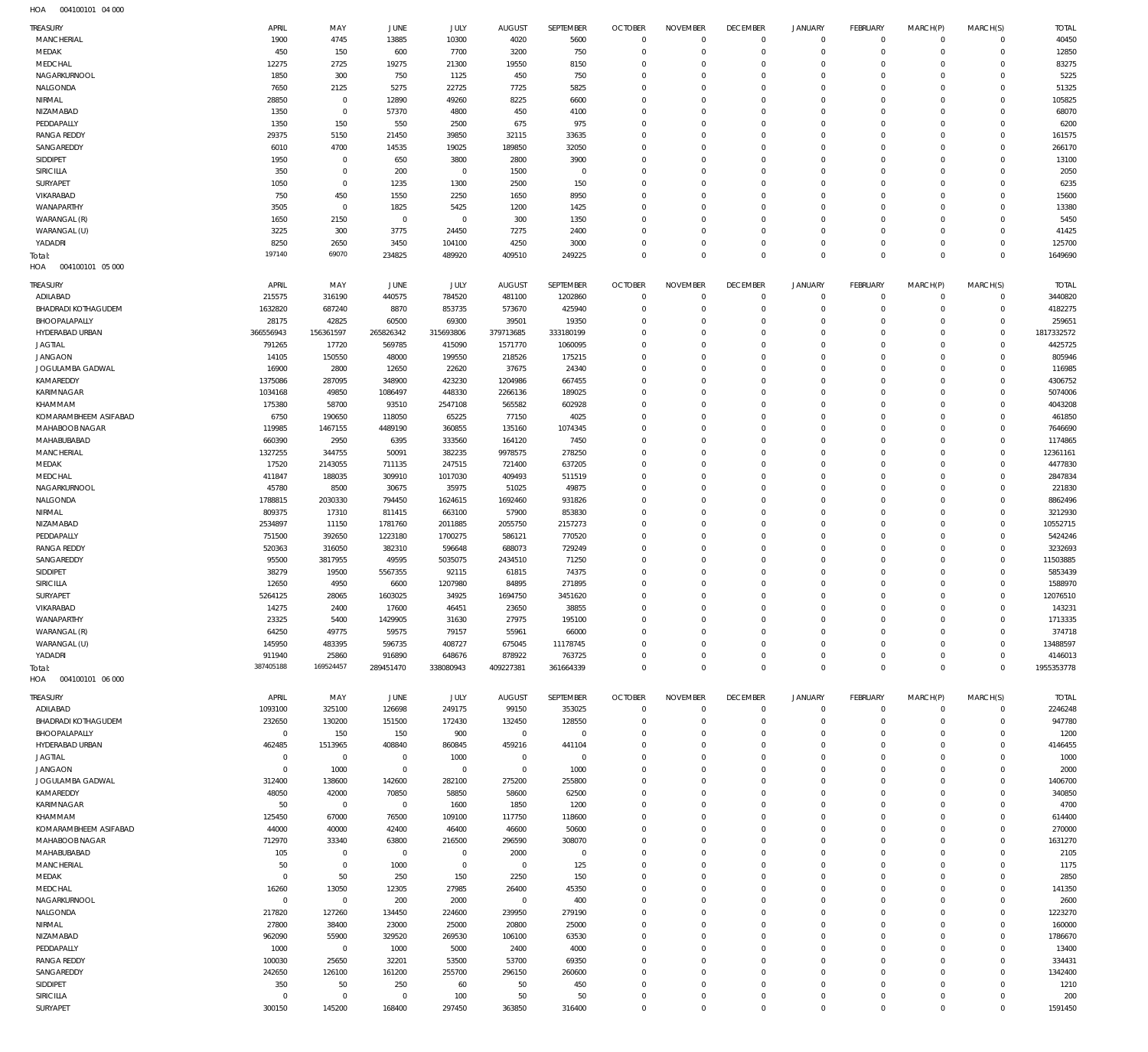004100101 06 000 HOA

| TREASURY                                | APRIL                 | MAY                      | <b>JUNE</b>        | JULY                   | <b>AUGUST</b>           | SEPTEMBER          | <b>OCTOBER</b>             | <b>NOVEMBER</b>               | <b>DECEMBER</b>             | <b>JANUARY</b>                             | FEBRUARY                   | MARCH(P)                   | MARCH(S)                   | <b>TOTAL</b>         |
|-----------------------------------------|-----------------------|--------------------------|--------------------|------------------------|-------------------------|--------------------|----------------------------|-------------------------------|-----------------------------|--------------------------------------------|----------------------------|----------------------------|----------------------------|----------------------|
| VIKARABAD                               | 12550                 | 2730                     | 3250               | 12100                  | 6450                    | 8000               | $\Omega$                   | $\mathbf 0$                   | $^{\circ}$                  | $\mathsf{O}\xspace$                        | $\mathbf 0$                | $\mathbf 0$                | $\mathbf 0$                | 45080                |
| WANAPARTHY                              | $^{\circ}$            | $\overline{0}$           | 800                | $\mathbf 0$            | 2700                    | 1800               | $\Omega$                   | $\mathbf 0$                   | $\mathbf{0}$                | $\mathbf 0$                                | $\mathbf 0$                | $\mathbf 0$                | $\mathbf 0$                | 5300                 |
| WARANGAL (R)                            | 4000                  | 6000                     | 2000               | $^{\circ}$             | $\mathbf{0}$            | $\,0\,$            | $\Omega$                   | $\mathbf 0$                   | $^{\circ}$                  | $\mathsf{O}\xspace$                        | O                          | 0                          | $\mathbf 0$                | 12000                |
| WARANGAL (U)                            | $\circ$               | 1000                     | 450                | 3200                   | $\mathbf 0$             | $\mathbf 0$        | $\Omega$                   | $\mathbf 0$                   | $\Omega$                    | $\mathbf 0$                                | $\Omega$                   | $\mathbf 0$                | $\mathbf 0$                | 4650                 |
| YADADRI                                 | 15400                 | 1450                     | 4150               | 19700                  | 4950                    | 6150               | $\Omega$                   | $\mathbf 0$                   | $\mathbf{0}$                | $\mathsf{O}\xspace$                        | $\Omega$                   | $\mathbf 0$                | $\mathbf 0$                | 51800                |
| Total:                                  | 4931410               | 2834195                  | 1957764            | 3194975                | 2615206                 | 2800994            | $\Omega$                   | $\Omega$                      | $\Omega$                    | $\mathbf 0$                                | $\Omega$                   | $\mathbf 0$                | $\Omega$                   | 18334544             |
| HOA<br>004100101 07 000                 |                       |                          |                    |                        |                         |                    |                            |                               |                             |                                            |                            |                            |                            |                      |
| <b>TREASURY</b>                         | APRIL                 | MAY                      | JUNE               | JULY                   | <b>AUGUST</b>           | SEPTEMBER          | <b>OCTOBER</b>             | <b>NOVEMBER</b>               | <b>DECEMBER</b>             | <b>JANUARY</b>                             | FEBRUARY                   | MARCH(P)                   | MARCH(S)                   | <b>TOTAL</b>         |
| ADILABAD                                | $^{\circ}$            | 662985                   | 136300             | 302250                 | 362865                  | 112300             | $\Omega$                   | $\Omega$                      | $\overline{0}$              | 0                                          | $\mathbf 0$                | $\mathbf 0$                | $\mathbf 0$                | 1576700              |
| <b>BHADRADI KOTHAGUDEM</b>              | 4000                  | 3000                     | 7200               | 4000                   | 1000                    | $\overline{0}$     | $\Omega$                   | $\Omega$                      | $\mathbf{0}$                | $\mathbf 0$                                | 0                          | 0                          | $\mathbf 0$                | 19200                |
| BHOOPALAPALLY<br>HYDERABAD URBAN        | 2000<br>1151550       | $\overline{0}$<br>710310 | 3000<br>917156     | $^{\circ}$<br>1317510  | 2000<br>2702000         | 1000<br>2042000    | $\Omega$<br>$\Omega$       | $\Omega$<br>$\Omega$          | $\Omega$<br>$\Omega$        | $\mathbf 0$<br>$\mathbf 0$                 | $\Omega$<br>$\Omega$       | $\Omega$<br>$\Omega$       | $\Omega$<br>0              | 8000<br>8840526      |
| <b>JAGTIAL</b>                          | 767645                | $\overline{0}$           | 490645             | 499550                 | $\overline{0}$          | 10000              | $\Omega$                   | $\Omega$                      | $\Omega$                    | 0                                          | O                          | $\Omega$                   | $\Omega$                   | 1767840              |
| <b>JANGAON</b>                          | 10000                 | 20000                    | 1000               | 1000                   | 2000                    | 1000               | $\Omega$                   | $\Omega$                      | $\Omega$                    | $\circ$                                    | $\Omega$                   | $\Omega$                   | $\Omega$                   | 35000                |
| JOGULAMBA GADWAL                        | $\Omega$              | 15000                    | 4000               | 13000                  | 13000                   | 1000               | $\Omega$                   | $\Omega$                      | $\Omega$                    | 0                                          | O                          | $\Omega$                   | $\Omega$                   | 46000                |
| KAMAREDDY                               | 314050                | 289850                   | 311800             | 382450                 | 752050                  | 246750             | $\Omega$                   | $\Omega$                      | $\Omega$                    | $\circ$                                    | $\Omega$                   | $\Omega$                   | $\Omega$                   | 2296950              |
| KARIMNAGAR                              | 15000                 | 4000                     | 15070              | 25035                  | 2000                    | 23950              | $\Omega$                   | $\Omega$                      | $\Omega$                    | 0                                          | O                          | $\Omega$                   | $\Omega$                   | 85055                |
| KHAMMAM                                 | 4000                  | 10000                    | 19000              | 7300                   | 6300                    | 10000              | $\Omega$                   | $\Omega$                      | $\Omega$                    | $\mathbf 0$                                | $\Omega$                   | $\Omega$                   | $\Omega$                   | 56600                |
| KOMARAMBHEEM ASIFABAD                   | 2000                  | $\overline{0}$           | 2000               | 7000                   | $\mathbf{0}$            | 87400              | $\Omega$                   | $\Omega$                      | $\Omega$                    | 0                                          | O                          | $\Omega$                   | $\Omega$                   | 98400                |
| MAHABOOB NAGAR                          | 16950                 | 21250                    | 23200              | 22300                  | 8000                    | 41550              | $\Omega$                   | $\Omega$                      | $\Omega$                    | $\mathbf 0$                                | $\Omega$                   | $\Omega$                   | $\Omega$                   | 133250               |
| MAHABUBABAD<br><b>MANCHERIAL</b>        | $\circ$<br>386900     | $^{\circ}$<br>1066770    | $^{\circ}$<br>2000 | 3000                   | 2000<br>4000            | 2000<br>17000      | $\Omega$<br>$\Omega$       | $\Omega$<br>$\Omega$          | $\Omega$<br>$\Omega$        | 0<br>$\mathbf 0$                           | O<br>$\Omega$              | $\Omega$<br>$\Omega$       | $\Omega$<br>$\Omega$       | 7000<br>2397875      |
| MEDAK                                   | 1000                  | $\overline{0}$           | $^{\circ}$         | 921205<br>2000         | 4000                    | 3000               | $\Omega$                   | $\Omega$                      | $\Omega$                    | $\mathbf 0$                                | $\Omega$                   | $\Omega$                   | $\Omega$                   | 10000                |
| MEDCHAL                                 | 70650                 | 7000                     | 10000              | 110625                 | 67150                   | 81500              | $\Omega$                   | $\Omega$                      | $\Omega$                    | $\mathbf 0$                                | $\Omega$                   | $\Omega$                   | $\Omega$                   | 346925               |
| NAGARKURNOOL                            | $\Omega$              | 1000                     | $\Omega$           | $^{\circ}$             | 1000                    | $\overline{0}$     | $\Omega$                   | $\Omega$                      | $\Omega$                    | 0                                          | O                          | $\Omega$                   | $\Omega$                   | 2000                 |
| NALGONDA                                | 17000                 | 8000                     | 14000              | 8220                   | 21500                   | 7000               | $\Omega$                   | $\Omega$                      | $\Omega$                    | $\mathbf 0$                                | $\Omega$                   | $\Omega$                   | $\Omega$                   | 75720                |
| NIRMAL                                  | 11000                 | $^{\circ}$               | 1000               | 1000                   | 5100                    | $\overline{0}$     | $\Omega$                   | $\Omega$                      | $\Omega$                    | 0                                          | O                          | $\Omega$                   | $\Omega$                   | 18100                |
| NIZAMABAD                               | 32000                 | $\overline{0}$           | 62710              | 6000                   | 5000                    | 34000              | $\Omega$                   | $\Omega$                      | $\Omega$                    | $\circ$                                    | $\Omega$                   | $\Omega$                   | $\Omega$                   | 139710               |
| PEDDAPALLY                              | 9000                  | $\mathbf 0$              | 5000               | 3000                   | 5000                    | 100                | $\Omega$                   | $\Omega$                      | $\Omega$                    | 0                                          | O                          | $\Omega$                   | $\Omega$                   | 22100                |
| <b>RANGA REDDY</b>                      | 38400                 | 5300                     | 40000              | 63300                  | 73000                   | 53300              | $\Omega$                   | $\Omega$                      | $\Omega$                    | $\mathbf 0$                                | $\Omega$                   | $\Omega$                   | $\Omega$                   | 273300               |
| SANGAREDDY                              | 11000                 | 2000                     | $^{\circ}$         | 68550                  | 13000                   | 226000             | $\Omega$                   | $\Omega$<br>$\Omega$          | $\Omega$                    | 0                                          | O                          | $\Omega$<br>$\Omega$       | 0                          | 320550               |
| SIDDIPET<br>SIRICILLA                   | 4025<br>$\Omega$      | 10000<br>$\overline{0}$  | 3000<br>$^{\circ}$ | 24320<br>$^{\circ}$    | 13000<br>$\overline{0}$ | 29000<br>10000     | $\Omega$<br>$\Omega$       | $\Omega$                      | $\Omega$<br>$\Omega$        | $\mathbf 0$<br>0                           | $\Omega$<br>O              | $\Omega$                   | $\Omega$<br>$\Omega$       | 83345<br>10000       |
| SURYAPET                                | $\Omega$              | 10000                    | 7000               | 15000                  | 17500                   | 11000              | $\Omega$                   | $\Omega$                      | $\Omega$                    | $\mathbf 0$                                | $\Omega$                   | $\Omega$                   | $\Omega$                   | 60500                |
| VIKARABAD                               | 2000                  | $\overline{0}$           | 4000               | 13000                  | $\mathbf{0}$            | 3000               | $\Omega$                   | $\Omega$                      | $\Omega$                    | 0                                          | $\Omega$                   | $\Omega$                   | $\Omega$                   | 22000                |
| WANAPARTHY                              | $\circ$               | 1000                     | 3000               | 5000                   | 3000                    | 5000               | $\Omega$                   | $\Omega$                      | $\Omega$                    | 0                                          | $\Omega$                   | $\Omega$                   | $\Omega$                   | 17000                |
| WARANGAL (R)                            | 3175                  | 1000                     | $\Omega$           | $^{\circ}$             | 1000                    | $\overline{0}$     | $\Omega$                   | $\Omega$                      | $\Omega$                    | 0                                          | O                          | $\Omega$                   | $\Omega$                   | 5175                 |
| WARANGAL (U)                            | 21000                 | 11000                    | 3000               | 2000                   | 10000                   | 3500               | $\Omega$                   | $\mathbf 0$                   | $\mathbf{0}$                | $\mathbf 0$                                | $\Omega$                   | 0                          | $\mathbf 0$                | 50500                |
| YADADRI                                 | $^{\circ}$            | $\overline{0}$           | 3000               | 15000                  | 2000                    | 5000               | $\Omega$                   | $\mathbf 0$                   | $\mathbf 0$                 | $\mathbf 0$                                | 0                          | 0                          | 0                          | 25000                |
| Total:                                  | 2894345               | 2859465                  | 2088081            | 3842615                | 4098465                 | 3067350            | $\Omega$                   | $\Omega$                      | $\Omega$                    | $\mathbb O$                                | $\Omega$                   | $\mathbf 0$                | $\Omega$                   | 18850321             |
|                                         |                       |                          |                    |                        |                         |                    |                            |                               |                             |                                            |                            |                            |                            |                      |
| HOA<br>004100102 01 000                 |                       |                          |                    |                        |                         |                    |                            |                               |                             |                                            |                            |                            |                            |                      |
| <b>TREASURY</b>                         | APRIL                 | MAY                      | JUNE               | JULY                   | <b>AUGUST</b>           | SEPTEMBER          | <b>OCTOBER</b>             | <b>NOVEMBER</b>               | <b>DECEMBER</b>             | <b>JANUARY</b>                             | <b>FEBRUARY</b>            | MARCH(P)                   | MARCH(S)                   | <b>TOTAL</b>         |
| HYDERABAD URBAN                         | $\circ$               | 231895                   | $\Omega$           | $\Omega$               | $\Omega$                | $\mathbf 0$        | $\Omega$                   | $\mathbf 0$                   | $\mathbf{0}$                | 0                                          | $^{\circ}$                 | $^{\circ}$                 | $\mathbf 0$                | 231895               |
| <b>JAGTIAL</b>                          | $\circ$               | $\mathbf 0$              | 290                | $\Omega$               | $\Omega$                | $\mathbf 0$        | $\mathbf 0$                | $\mathbf 0$                   | $\mathbf{0}$                | $\mathsf{O}\xspace$                        | $^{\circ}$                 | $\mathbf 0$                | $^{\circ}$                 | 290                  |
| Total:                                  | $\Omega$              | 231895                   | 290                | $\Omega$               | $\Omega$                | $\mathbf 0$        | $\Omega$                   | $\mathbf 0$                   | $\mathbf{0}$                | $\mathbf 0$                                | $\Omega$                   | $\mathbf 0$                | $\mathbf 0$                | 232185               |
| 004100102 02 000<br>HOA                 |                       |                          |                    |                        |                         |                    |                            |                               |                             |                                            |                            |                            |                            |                      |
| TREASURY                                | <b>APRII</b>          | MAY                      | JUNE               | JULY.                  | <b>AUGUST</b>           | SEPTEMBER          | <b>OCTOBER</b>             | <b>NOVEMBER</b>               | <b>DECEMBER</b>             | <b>JANUARY</b>                             | <b>FEBRUARY</b>            | MARCH(P)                   | MARCH(S)                   | <b>TOTAL</b>         |
| JOGULAMBA GADWAL                        | 96100                 | 81620                    | 131740             | 254650                 | 415670                  | 359040             | $\Omega$                   | $\Omega$                      | $\Omega$                    | $\mathbf 0$                                | $\Omega$                   | $\Omega$                   | $\mathbf 0$                | 1338820              |
| MAHABUBABAD                             | 43685                 | $\overline{0}$           | $\overline{0}$     | $\overline{0}$         | $\mathbf 0$             | $\overline{0}$     | $\mathbf 0$                | $\mathbf 0$                   | $\overline{0}$              | $\mathsf{O}\xspace$                        | $\Omega$                   | $\mathbf 0$                | $\mathbf 0$                | 43685                |
| MEDCHAL                                 | $\mathbb O$<br>139785 | 530                      | $\mathbf 0$        | $\mathbf 0$            | $\mathbf 0$             | $\mathbf 0$        | $\Omega$<br>$\Omega$       | $\mathbf 0$                   | $\overline{0}$              | $\mathsf{O}\xspace$                        | $\mathbf 0$                | $\mathbf 0$                | $\mathbf 0$                | 530                  |
| Total:<br>HOA<br>004100102 03 000       |                       | 82150                    | 131740             | 254650                 | 415670                  | 359040             |                            | $\mathbf 0$                   | $\mathbb O$                 | $\mathbb O$                                | $\overline{0}$             | $\mathbf 0$                | $\mathbf 0$                | 1383035              |
|                                         |                       |                          |                    |                        |                         |                    |                            |                               |                             |                                            |                            |                            |                            |                      |
| <b>TREASURY</b>                         | APRIL                 | MAY                      | JUNE               | JULY                   | AUGUST                  | SEPTEMBER          | <b>OCTOBER</b>             | <b>NOVEMBER</b>               | <b>DECEMBER</b>             | JANUARY                                    | FEBRUARY                   | MARCH(P)                   | MARCH(S)                   | <b>TOTAL</b>         |
| ADILABAD                                | 3000995               | 2682159                  | 1271930            | 5480770                | 11630090                | 1819065            | $\overline{0}$             | $\overline{0}$                | $\,0\,$                     | $\mathsf{O}\xspace$                        | $\mathbf 0$                | $\mathbf 0$                | $\mathbf 0$                | 25885009             |
| <b>BHADRADI KOTHAGUDEM</b>              | 4159185               | 2776739                  | 1230590            | 4125680<br>$\mathbf 0$ | 16776730                | 2324150            | $\mathbf 0$<br>$\mathbf 0$ | $\mathbf 0$<br>$\mathbf 0$    | $\mathbf 0$<br>$\mathbf{0}$ | $\mathsf{O}\xspace$<br>$\mathbf 0$         | $\mathbf 0$<br>$\mathbf 0$ | $\mathbf 0$<br>$\mathbf 0$ | $\mathbf 0$<br>$\mathbf 0$ | 31393074             |
| BHOOPALAPALLY<br>HYDERABAD URBAN        | 225190<br>110545320   | 329435<br>90887075       | 183370<br>38767335 | 186855200              | 222650<br>461254088     | 93910<br>95073200  | $\mathbf 0$                | $\mathbf 0$                   | $\mathbf 0$                 | $\mathsf{O}\xspace$                        | $\Omega$                   | $\mathbf 0$                | $\mathbf 0$                | 1054555<br>983382218 |
| <b>JAGTIAL</b>                          | 1269300               | 997190                   | 1191980            | 973080                 | 4194240                 | 1313080            | $\mathbf 0$                | $\mathbf 0$                   | $\mathbf{0}$                | $\mathbf 0$                                | $\Omega$                   | $\mathbf 0$                | $^{\circ}$                 | 9938870              |
| <b>JANGAON</b>                          | 761600                | 836515                   | 150840             | 104720                 | 3495660                 | 774860             | $\Omega$                   | $\mathbf 0$                   | $\Omega$                    | $\mathbf 0$                                | $\Omega$                   | $\mathbf 0$                | $\mathbf 0$                | 6124195              |
| JOGULAMBA GADWAL                        | 4029840               | 926570                   | 932420             | 1852655                | 1675260                 | 1591740            | $\Omega$                   | $\mathbf 0$                   | $\mathbf{0}$                | $\mathbf 0$                                | $\Omega$                   | $\mathbf 0$                | $\mathbf 0$                | 11008485             |
| KAMAREDDY                               | 2035105               | 1056565                  | 1360420            | 3135970                | 6972670                 | 2001890            | $\Omega$                   | $\mathbf 0$                   | $\mathbf{0}$                | $\mathbf 0$                                | $\Omega$                   | $\mathbf 0$                | $\mathbf 0$                | 16562620             |
| KARIMNAGAR                              | 1375520               | 525040                   | 2100130            | 1305710                | 21404704                | 173810             | $\mathbf 0$                | $\mathbf 0$                   | $\mathbf 0$                 | $\mathbf 0$                                | $\Omega$                   | $\mathbf 0$                | $\mathbf 0$                | 26884914             |
| KHAMMAM                                 | 2026020               | 777045                   | 797360             | 8727175                | 18925080                | 3437720            | $\Omega$                   | $\mathbf 0$                   | $\mathbf{0}$                | $\mathbf 0$                                | $\Omega$                   | $\mathbf 0$                | $\mathbf 0$                | 34690400             |
| KOMARAMBHEEM ASIFABAD<br>MAHABOOB NAGAR | 1064295               | 923810                   | 1502930            | 1653860                | 3832020                 | 1580420            | $\Omega$<br>$\mathbf 0$    | $\mathbf 0$<br>$\mathbf 0$    | $\Omega$<br>$\mathbf 0$     | $\mathbf 0$                                | $\Omega$<br>$\Omega$       | $\mathbf 0$<br>$\mathbf 0$ | $\mathbf 0$<br>$\mathbf 0$ | 10557335             |
| MAHABUBABAD                             | 1102020<br>1370113    | 10741215<br>82285        | 609850<br>103410   | 3597275<br>1161995     | 837710<br>2234055       | 15906540<br>218650 | $\Omega$                   | $\mathbf 0$                   | $\Omega$                    | $\mathsf{O}\xspace$<br>$\mathbf 0$         | $\Omega$                   | $\mathbf 0$                | $\Omega$                   | 32794610<br>5170508  |
| <b>MANCHERIAL</b>                       | 1989220               | 1870200                  | 299375             | 1168122                | 1808110                 | 1660700            | $\Omega$                   | $\mathbf 0$                   | $\mathbf 0$                 | $\mathbf 0$                                | $\Omega$                   | $\mathbf 0$                | $\mathbf 0$                | 8795727              |
| MEDAK                                   | 231890                | 1278784                  | 1075350            | 405045                 | 719850                  | 3898885            | $\Omega$                   | $\mathbf 0$                   | $\Omega$                    | $\mathbf 0$                                | $\Omega$                   | $\mathbf 0$                | $^{\circ}$                 | 7609804              |
| MEDCHAL                                 | 1919180               | 5686820                  | 679408             | 3897860                | 11165270                | 2432485            | $\Omega$                   | $\mathbf 0$                   | $\mathbf 0$                 | $\mathbf 0$                                | $\Omega$                   | $\mathbf 0$                | $\mathbf 0$                | 25781023             |
| NAGARKURNOOL                            | 393750                | 203050                   | 227950             | 173000                 | 446770                  | 411550             | $\Omega$                   | $\mathbf 0$                   | $\mathbf{0}$                | $\mathbf 0$                                | $\Omega$                   | $\mathbf 0$                | $^{\circ}$                 | 1856070              |
| NALGONDA                                | 9084125               | 4222578                  | 2812885            | 7666110                | 27601098                | 3789015            | $\Omega$                   | $\mathbf 0$                   | $\mathbf{0}$                | $\mathbf 0$                                | $\Omega$                   | $\mathbf 0$                | $\mathbf 0$                | 55175811             |
| NIRMAL                                  | 731760                | 487360                   | 1155295            | 1118900                | 613535                  | 369380             | $\Omega$                   | $\mathbf 0$                   | $\mathbf{0}$                | $\mathbf 0$                                | $\Omega$                   | $\mathbf 0$                | $\mathbf 0$                | 4476230              |
| NIZAMABAD                               | 2255150               | 494465                   | 4591810            | 2800385                | 19467821                | 3333760            | $\Omega$<br>$\mathbf 0$    | $\mathbf 0$<br>$\mathbf 0$    | $\mathbf{0}$<br>$\mathbf 0$ | $\mathbf 0$<br>$\mathbf 0$                 | $\Omega$<br>$\Omega$       | $\mathbf 0$<br>$\mathbf 0$ | $\mathbf 0$<br>$\mathbf 0$ | 32943391             |
| PEDDAPALLY<br><b>RANGA REDDY</b>        | 2161365<br>3229270    | 3406920<br>3956765       | 2615610<br>1368035 | 1695077<br>3419175     | 17150854<br>12353290    | 3200014<br>3564530 | $\Omega$                   | $\mathbf 0$                   | $\mathbf{0}$                | $\mathbf 0$                                | $\Omega$                   | $\mathbf 0$                | $\mathbf 0$                | 30229840<br>27891065 |
| SANGAREDDY                              | 5453455               | 29828995                 | 2350860            | 7571415                | 11283875                | 2292967            | $\Omega$                   | $\mathbf 0$                   | $\Omega$                    | $\mathbf 0$                                | $\Omega$                   | $\mathbf 0$                | $\mathbf 0$                | 58781567             |
| SIDDIPET                                | 912870                | 660645                   | 4885260            | 571060                 | 1320820                 | 348715             | $\Omega$                   | $\mathbf 0$                   | $\mathbf 0$                 | $\mathbf 0$                                | $\Omega$                   | $\mathbf 0$                | $\mathbf 0$                | 8699370              |
| SIRICILLA                               | 204120                | 270480                   | 225870             | 1600035                | 603785                  | 451700             | $\Omega$                   | $\mathbf 0$                   | $\Omega$                    | $\mathbf 0$                                | $\Omega$                   | $\mathbf 0$                | $^{\circ}$                 | 3355990              |
| SURYAPET<br>VIKARABAD                   | 13163705<br>398297    | 1075490<br>173400        | 4232000<br>162645  | 3715035<br>314670      | 4941170<br>281532       | 30473125<br>268760 | $\mathbf 0$<br>$\mathbf 0$ | $\overline{0}$<br>$\mathbb O$ | $\mathbf 0$<br>$\mathbf 0$  | $\mathsf{O}\xspace$<br>$\mathsf{O}\xspace$ | 0<br>$\mathbf 0$           | $\mathbf 0$<br>$\mathbf 0$ | $\mathbf 0$<br>$\mathbf 0$ | 57600525<br>1599304  |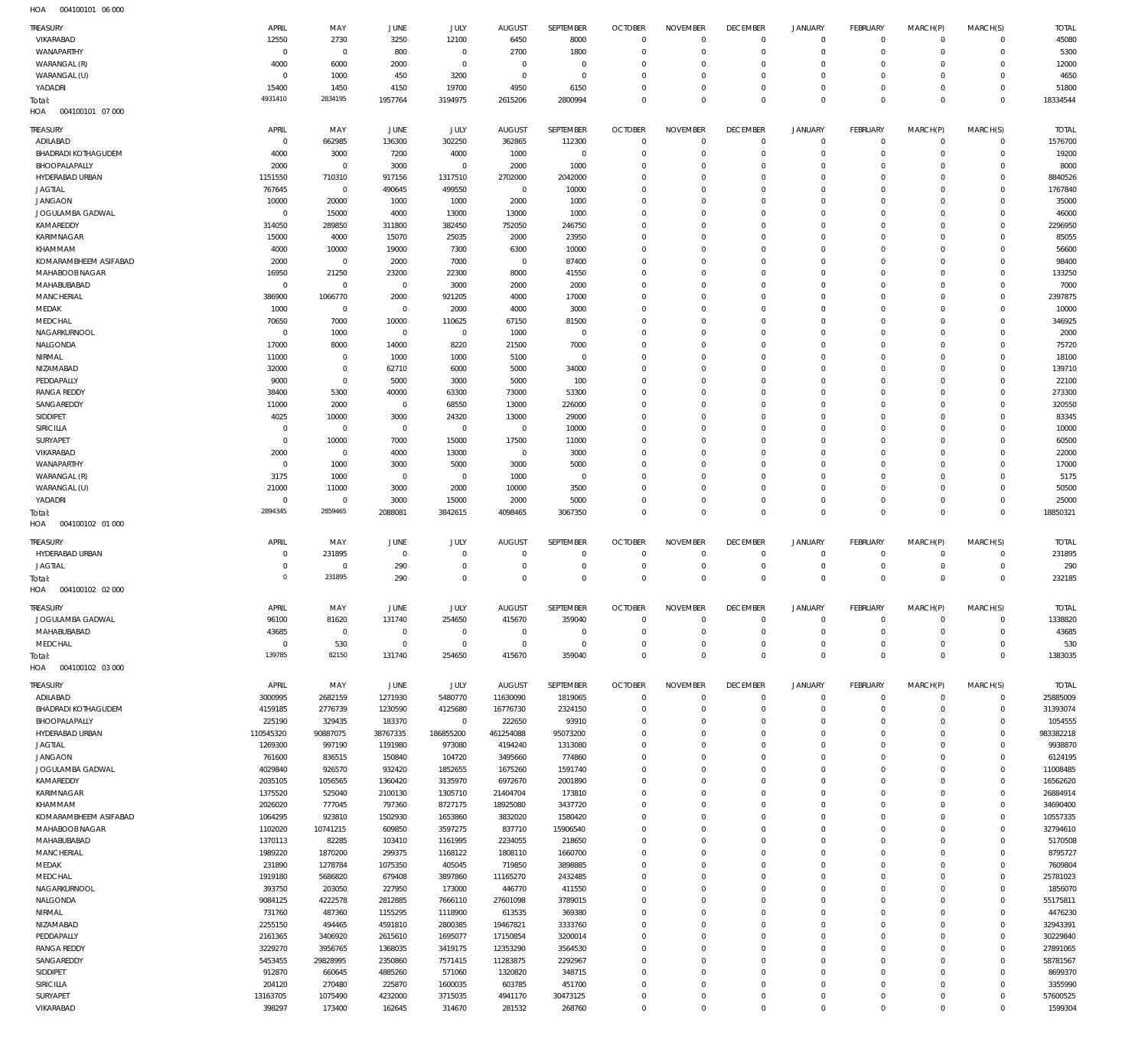004100102 03 000 HOA

| TREASURY                          | APRIL                | MAY                        | JUNE                       | JULY                       | <b>AUGUST</b>              | SEPTEMBER                  | <b>OCTOBER</b>               | <b>NOVEMBER</b>         | <b>DECEMBER</b>            | <b>JANUARY</b>             | <b>FEBRUARY</b>               | MARCH(P)                | MARCH(S)                     | <b>TOTAL</b>        |
|-----------------------------------|----------------------|----------------------------|----------------------------|----------------------------|----------------------------|----------------------------|------------------------------|-------------------------|----------------------------|----------------------------|-------------------------------|-------------------------|------------------------------|---------------------|
| WANAPARTHY                        | 124610               | 7680                       | 3738535                    | 223340                     | 297320                     | 6304287                    | $\overline{0}$               | $\mathbf 0$             | $\mathbf 0$                | $\mathbf 0$                | $\overline{0}$                | $\mathbf 0$             | $\overline{0}$               | 10695772            |
| WARANGAL (R)                      | 275450               | 135520                     | 61890                      | 189115                     | 95435                      | 99100                      | $\mathbf 0$                  | $\mathbf 0$             | $\mathbf 0$                | $\mathbf 0$                | $\overline{0}$                | $\mathbf 0$             | $\circ$                      | 856510              |
| WARANGAL (U)<br>YADADRI           | 826440<br>1265025    | 375270<br>318490           | 3251375<br>2081665         | 515580<br>1202875          | 2263820<br>877400          | 330840<br>1773750          | $\Omega$<br>$\mathbf 0$      | $\Omega$<br>$\mathbf 0$ | $\Omega$<br>$\mathbf 0$    | $\mathbf 0$<br>$\mathbf 0$ | $\Omega$<br>$\mathbf 0$       | $\Omega$<br>$\Omega$    | $\mathbf{0}$<br>$\mathbf{0}$ | 7563325<br>7519205  |
| Total:                            | 177584185            | 167994555                  | 86018383                   | 257220889                  | 666746712                  | 191312598                  | $\Omega$                     | $\Omega$                | $\Omega$                   | $\mathbf 0$                | $\Omega$                      | $\Omega$                | $\Omega$                     | 1546877322          |
| 004100102 04 000<br>HOA           |                      |                            |                            |                            |                            |                            |                              |                         |                            |                            |                               |                         |                              |                     |
| <b>TREASURY</b>                   | APRIL                | MAY                        | JUNE                       | JULY                       | <b>AUGUST</b>              | SEPTEMBER                  | <b>OCTOBER</b>               | <b>NOVEMBER</b>         | <b>DECEMBER</b>            | <b>JANUARY</b>             | <b>FEBRUARY</b>               | MARCH(P)                | MARCH(S)                     | <b>TOTAL</b>        |
| ADILABAD                          | 1623240              | 296710                     | 844025                     | 1866940                    | 2556990                    | 1943925                    | $\mathbf 0$                  | $\mathbf 0$             | $\mathbf 0$                | $\mathbf 0$                | $\overline{0}$                | $\circ$                 | $\mathbf 0$                  | 9131830             |
| BHADRADI KOTHAGUDEM               | 3223285              | 1566120                    | 1190700                    | 3774827                    | 2360855                    | 1651735                    | $\mathbf 0$                  | $\Omega$                | $\Omega$                   | $\mathbf 0$                | $\mathbf 0$                   | $\Omega$                | $\mathbf 0$                  | 13767522            |
| BHOOPALAPALLY                     | 165300               | 680140                     | 313630                     | $\mathbf 0$                | 848458                     | 1878810                    | $\Omega$                     | $\Omega$                | $\Omega$                   | $\mathbf 0$                | $\Omega$                      | $\Omega$                | $\mathbf{0}$                 | 3886338             |
| HYDERABAD URBAN                   | 2708843034           | 1430135013                 | 1911620384                 | 2207780813                 | 2757819829                 | 2212925794                 | $\Omega$                     | $\Omega$                | $\Omega$                   | $\Omega$                   | $\Omega$                      | $\Omega$                | $\mathbf 0$                  | 13229124867         |
| <b>JAGTIAL</b><br><b>JANGAON</b>  | 722280<br>102760     | 399185<br>103910           | 456470<br>396990           | 1372150<br>184130          | 956220<br>204160           | 1021020<br>424491          | $\Omega$<br>$\Omega$         | $\Omega$<br>$\Omega$    | $\Omega$<br>$\Omega$       | $\Omega$<br>$\Omega$       | $\Omega$<br>$\Omega$          | $\Omega$<br>$\Omega$    | $\Omega$<br>$\Omega$         | 4927325<br>1416441  |
| JOGULAMBA GADWAL                  | 1008180              | 460930                     | 2537055                    | 739210                     | 873680                     | 1817804                    | $\Omega$                     | $\Omega$                | $\Omega$                   | $\Omega$                   | $\Omega$                      | $\Omega$                | $\Omega$                     | 7436859             |
| KAMAREDDY                         | 503866               | 162810                     | 161020                     | 269840                     | 553770                     | 903840                     | $\Omega$                     | $\Omega$                | $\Omega$                   | $\Omega$                   | $\Omega$                      | $\Omega$                | $\Omega$                     | 2555146             |
| KARIMNAGAR                        | 3502690              | 2525130                    | 2118375                    | 2997680                    | 4809751                    | 5252438                    | $\Omega$                     | $\Omega$                | $\Omega$                   | $\Omega$                   | $\Omega$                      | $\Omega$                | $\Omega$                     | 21206064            |
| KHAMMAM                           | 2243635              | 837155                     | 1341683                    | 3438820                    | 1731441                    | 2178680                    | $\Omega$                     | $\Omega$                | $\Omega$                   | $\Omega$                   | $\Omega$                      | $\Omega$                | $\Omega$                     | 11771414            |
| KOMARAMBHEEM ASIFABAD             | 197390               | 7450                       | 237940                     | 392510                     | 211130                     | 493000                     | $\Omega$                     | $\Omega$                | $\Omega$                   | $\Omega$                   | $\Omega$                      | $\Omega$                | $\Omega$                     | 1539420             |
| MAHABOOB NAGAR                    | 703530               | 245710                     | 352390                     | 456255                     | 831590                     | 4397170                    | $\Omega$<br>$\Omega$         | $\Omega$<br>$\Omega$    | $\Omega$<br>$\Omega$       | $\Omega$<br>$\Omega$       | $\Omega$<br>$\Omega$          | $\Omega$<br>$\Omega$    | $\Omega$<br>$\Omega$         | 6986645             |
| MAHABUBABAD<br><b>MANCHERIAL</b>  | 278770<br>673980     | 100775<br>488870           | 333050<br>430475           | 336728<br>958656           | 388930<br>1524910          | 326065<br>1635445          | $\Omega$                     | $\Omega$                | $\Omega$                   | $\Omega$                   | $\Omega$                      | $\Omega$                | $\Omega$                     | 1764318<br>5712336  |
| MEDAK                             | 361340               | 126410                     | 267018                     | 209460                     | 388410                     | 563160                     | $\Omega$                     | $\Omega$                | $\Omega$                   | $\Omega$                   | $\Omega$                      | $\Omega$                | $\Omega$                     | 1915798             |
| MEDCHAL                           | 9639572              | 8203057                    | 7717330                    | 10299147                   | 10817837                   | 16155376                   | $\Omega$                     | $\Omega$                | $\Omega$                   | $\Omega$                   | $\Omega$                      | $\Omega$                | $\Omega$                     | 62832319            |
| NAGARKURNOOL                      | 238240               | 135640                     | 294890                     | 317585                     | 515350                     | 386910                     | $\Omega$                     | $\Omega$                | $\Omega$                   | $\Omega$                   | $\Omega$                      | $\Omega$                | $\Omega$                     | 1888615             |
| NALGONDA                          | 1732650              | 1431000                    | 1718100                    | 3274529                    | 3095130                    | 2144930                    | $\Omega$                     | $\Omega$                | $\Omega$                   | $\Omega$                   | $\Omega$                      | $\Omega$                | $\Omega$                     | 13396339            |
| NIRMAL                            | 301170               | 439535                     | 301060                     | 655600                     | 654840                     | 384470                     | $\Omega$                     | $\Omega$                | $\Omega$                   | $\Omega$                   | $\Omega$                      | $\Omega$                | $\Omega$                     | 2736675             |
| NIZAMABAD<br>PEDDAPALLY           | 3967635<br>812510    | 205620<br>190190           | 2960435<br>578164          | 3196173<br>509635          | 2790198<br>807309          | 2804412<br>1696043         | $\Omega$<br>$\Omega$         | $\Omega$<br>$\Omega$    | $\Omega$<br>$\Omega$       | $\Omega$<br>$\Omega$       | $\Omega$<br>$\Omega$          | $\Omega$<br>$\Omega$    | $\Omega$<br>$\Omega$         | 15924473<br>4593851 |
| <b>RANGA REDDY</b>                | 17931113             | 8105172                    | 4738924                    | 14503196                   | 16033316                   | 28599473                   | $\Omega$                     | $\Omega$                | $\Omega$                   | $\Omega$                   | $\Omega$                      | $\Omega$                | $\Omega$                     | 89911194            |
| SANGAREDDY                        | 1705720              | 537180                     | 937326                     | 7058792                    | 2331248                    | 3105078                    | $\Omega$                     | $\Omega$                | $\Omega$                   | $\Omega$                   | $\Omega$                      | $\Omega$                | $\Omega$                     | 15675344            |
| SIDDIPET                          | 285536               | 263080                     | 768405                     | 2732349                    | 491375                     | 488245                     | $\Omega$                     | $\Omega$                | $\Omega$                   | $\Omega$                   | $\Omega$                      | $\Omega$                | $\Omega$                     | 5028990             |
| SIRICILLA                         | 478060               | 130070                     | 176930                     | 1671465                    | 424120                     | 959855                     | $\Omega$                     | $\Omega$                | $\Omega$                   | $\Omega$                   | $\Omega$                      | $\Omega$                | $\Omega$                     | 3840500             |
| SURYAPET                          | 603951               | 224770                     | 441140                     | 1064920                    | 2290260                    | 1381340                    | $\Omega$                     | $\Omega$                | $\Omega$                   | $\Omega$                   | $\Omega$                      | $\Omega$                | $\Omega$                     | 6006381             |
| VIKARABAD<br>WANAPARTHY           | 224000<br>306445     | 6580<br>98836              | 337980<br>256940           | 295440<br>98670            | 437610<br>203034           | 404190<br>167200           | $\Omega$<br>$\Omega$         | $\Omega$<br>$\Omega$    | $\Omega$<br>$\Omega$       | $\Omega$<br>$\Omega$       | $\Omega$<br>$\Omega$          | $\Omega$<br>$\Omega$    | $\Omega$<br>$\Omega$         | 1705800<br>1131125  |
| WARANGAL (R)                      | 106960               | 178140                     | 189010                     | 180210                     | 195510                     | 372770                     | $\Omega$                     | $\Omega$                | $\Omega$                   | $\Omega$                   | $\Omega$                      | $\Omega$                | $\Omega$                     | 1222600             |
| WARANGAL (U)                      | 1810858              | 1655180                    | 3262450                    | 2069000                    | 2896380                    | 1215040                    | $\Omega$                     | $\Omega$                | $\Omega$                   | $\Omega$                   | $\Omega$                      | $\Omega$                | $\Omega$                     | 12908908            |
| YADADRI                           | 358100               | 175100                     | 328820                     | 1836500                    | 9913100                    | 1724850                    | $\Omega$                     | $\Omega$                | $\mathbf 0$                | $\mathbf 0$                | $\Omega$                      | $\Omega$                | $\Omega$                     | 14336470            |
|                                   |                      |                            |                            |                            |                            |                            |                              |                         |                            |                            |                               | $\Omega$                | $\Omega$                     |                     |
| Total:                            | 2764655800           | 1460115468                 | 1947609109                 | 2274541230                 | 2829956741                 | 2299403559                 | $\Omega$                     | $\Omega$                | $\mathbf 0$                | $\mathbf 0$                | $\overline{0}$                |                         |                              | 13576281907         |
| 004100102 05 000<br>HOA           |                      |                            |                            |                            |                            |                            |                              |                         |                            |                            |                               |                         |                              |                     |
| TREASURY                          | APRIL                | MAY                        | JUNE                       | JULY                       | <b>AUGUST</b>              | SEPTEMBER                  | <b>OCTOBER</b>               | <b>NOVEMBER</b>         | <b>DECEMBER</b>            | <b>JANUARY</b>             | <b>FEBRUARY</b>               | MARCH(P)                | MARCH(S)                     | <b>TOTAL</b>        |
| ADILABAD                          | 250                  | $\mathbf 0$                | 750                        | 1250                       | 400                        | 1300                       | $\mathbf 0$                  | $^{\circ}$              | $\mathbf 0$                | $\mathbf 0$                | $\overline{0}$                | $\Omega$                | $\mathbf{0}$                 | 3950                |
| BHADRADI KOTHAGUDEM               | 27200                | 5900                       | $\circ$                    | 21500                      | 12800                      | 6500                       | $\mathbf 0$                  | $\mathbf 0$             | $\mathbf 0$                | $\mathbf 0$                | $\overline{0}$                | $\mathbf 0$<br>$\Omega$ | $\overline{0}$               | 73900               |
| HYDERABAD URBAN<br><b>JAGTIAL</b> | 3827940<br>21600     | 1216450<br>$\mathbf 0$     | 2884750<br>11900           | 3873180<br>12500           | 4960060<br>16150           | 4648400<br>13850           | $\mathbf 0$<br>$^{\circ}$    | $\mathbf 0$<br>$\Omega$ | $\mathbf 0$<br>$\Omega$    | $\mathbf 0$<br>$\Omega$    | $\overline{0}$<br>$\Omega$    | $\Omega$                | $\circ$<br>$\Omega$          | 21410780<br>76000   |
| <b>JANGAON</b>                    | 600                  | 800                        | 200                        | 3700                       | 4525                       | 3150                       | $^{\circ}$                   | $\mathbf 0$             | $\mathbf 0$                | $\mathbf 0$                | $\Omega$                      | $\Omega$                | $\mathbf{0}$                 | 12975               |
| KAMAREDDY                         | 11900                | 9300                       | 15500                      | 14075                      | 29700                      | 14950                      | $\Omega$                     | $\Omega$                | $\Omega$                   | $\Omega$                   | $\Omega$                      | $\Omega$                | $\Omega$                     | 95425               |
| KARIMNAGAR                        | 21700                | $\mathbf 0$                | 8050                       | 14700                      | 46200                      | 700                        | $\Omega$                     | 0                       | -0                         | $\Omega$                   | $\Omega$                      | 0                       | $\Omega$                     | 91350               |
| KHAMMAM                           | $\mathbf 0$          | $\mathbf 0$                | $\mathbf 0$                | 84550                      | 15050                      | 7000                       | $\mathbf 0$                  | $^{\circ}$              | $\mathbf 0$                | $\mathbf 0$                | $\mathbf 0$                   | $\Omega$                | $\mathbf{0}$                 | 106600              |
| KOMARAMBHEEM ASIFABAD             | 1400                 | $\mathbf 0$                | $\mathbf 0$                | $\mathsf{O}$               | $^{\circ}$                 | $\mathbf 0$                | $\mathbf 0$                  | $\Omega$                | $\mathbf 0$                | $\mathbf 0$                | $\overline{0}$                | $\Omega$<br>$\Omega$    | $\mathbf{0}$                 | 1400                |
| MAHABOOB NAGAR<br>MAHABUBABAD     | 250<br>5900          | 6500<br>$\mathbf 0$        | 83660<br>$\circ$           | 3775<br>1500               | $^{\circ}$<br>1650         | $\mathbf 0$<br>$\mathbf 0$ | $\mathbf 0$<br>$\Omega$      | $\mathbf 0$<br>$\Omega$ | $\mathbf 0$<br>$\Omega$    | $\mathbf 0$<br>$\Omega$    | $\mathbf 0$<br>$\Omega$       | $\Omega$                | $\mathbf 0$<br>$\mathbf{0}$  | 94185<br>9050       |
| MANCHERIAL                        | 450                  | 250                        | 2050                       | 600                        | 200                        | 850                        | $^{\circ}$                   | $\Omega$                | $\mathbf 0$                | $\mathbf 0$                | $\mathbf 0$                   | $\Omega$                | $\mathbf 0$                  | 4400                |
| MEDAK                             | $^{\circ}$           | 30550                      | 8150                       | 4400                       | 7850                       | 12100                      | $^{\circ}$                   | $\Omega$                | $\Omega$                   | $\Omega$                   | $\Omega$                      | $\Omega$                | $\mathbf 0$                  | 63050               |
| MEDCHAL                           | 1675                 | 400                        | 2200                       | 3500                       | 2600                       | 500                        | $^{\circ}$                   | $\Omega$                | $\mathbf 0$                | $\mathbf 0$                | $\mathbf 0$                   | $\Omega$                | $\mathbf 0$                  | 10875               |
| NALGONDA                          | 23300                | 18700                      | 13450                      | 20650                      | 22400                      | 6200                       | $^{\circ}$                   | $\Omega$                | $\mathbf 0$                | $\mathbf 0$                | $\mathbf 0$                   | $\Omega$                | $\mathbf 0$                  | 104700              |
| NIRMAL                            | $\mathbf 0$<br>48100 | $\mathbf 0$                | 4750                       | 125                        | 400                        | $\mathbf 0$                | $^{\circ}$<br>$^{\circ}$     | $\Omega$<br>$\Omega$    | $\Omega$<br>$\mathbf 0$    | $\Omega$<br>$\mathbf 0$    | $\Omega$<br>$\mathbf 0$       | $\Omega$<br>$\Omega$    | $\Omega$<br>$\mathbf 0$      | 5275                |
| NIZAMABAD<br>PEDDAPALLY           | 114950               | $\mathbf 0$<br>26000       | 16850<br>44650             | 31350<br>9750              | 44730<br>8450              | 44300<br>5900              | $^{\circ}$                   | $\Omega$                | $\Omega$                   | $\Omega$                   | $\Omega$                      | $\Omega$                | $\Omega$                     | 185330<br>209700    |
| <b>RANGA REDDY</b>                | O                    | $\mathbf 0$                | $\mathbf 0$                | 5050                       | 200                        | 1000                       | $^{\circ}$                   | $\Omega$                | $\mathbf 0$                | $\mathbf 0$                | $\mathbf 0$                   | $\Omega$                | $\mathbf 0$                  | 6250                |
| SANGAREDDY                        | $^{\circ}$           | 76100                      | 750                        | 75850                      | 34750                      | $\mathbf 0$                | $\mathbf 0$                  | $\Omega$                | $\Omega$                   | $\Omega$                   | $\Omega$                      | $\Omega$                | $\Omega$                     | 187450              |
| SIDDIPET                          | 250                  | 200                        | 100100                     | 500                        | 1400                       | 600                        | $^{\circ}$                   | $\Omega$                | $\mathbf 0$                | $\mathbf 0$                | $\mathbf 0$                   | $\Omega$                | $\mathbf{0}$                 | 103050              |
| SIRICILLA                         | $^{\circ}$           | $\mathbf 0$                | $\mathbf 0$                | 67150                      | 900                        | 1000                       | $^{\circ}$                   | $^{\circ}$              | $\mathbf 0$                | $\mathbf 0$                | $\mathbf 0$                   | $\Omega$                | $\mathbf 0$                  | 69050               |
| SURYAPET<br>VIKARABAD             | 54050<br>25          | $\mathbf 0$<br>$\mathbf 0$ | 8300<br>$\overline{0}$     | 200<br>$\mathsf{O}$        | 14950<br>$\mathbf{0}$      | 41300<br>$\mathbf 0$       | $^{\circ}$<br>$^{\circ}$     | $\Omega$<br>$\Omega$    | $\Omega$<br>$\mathbf 0$    | $\Omega$<br>$\mathbf 0$    | $\Omega$<br>$\mathbf 0$       | $\Omega$<br>$\Omega$    | $\mathbf{0}$<br>$\mathbf 0$  | 118800<br>25        |
| WANAPARTHY                        | O                    | $\mathbf 0$                | 13400                      | 1000                       | 200                        | $\mathbf 0$                | $^{\circ}$                   | $\Omega$                | $\Omega$                   | $\Omega$                   | $\Omega$                      | $\Omega$                | $\Omega$                     | 14600               |
| WARANGAL (R)                      | $^{\circ}$           | $\mathbf 0$                | 14525                      | $\mathsf{O}$               | $^{\circ}$                 | 111160                     | $^{\circ}$                   | $^{\circ}$              | $\mathbf 0$                | $\mathbf 0$                | $^{\circ}$                    | $\Omega$                | $\mathbf{0}$                 | 125685              |
| WARANGAL (U)                      | 2050                 | 6600                       | 15650                      | 6350                       | 6500                       | 5900                       | $^{\circ}$                   | $\Omega$                | $\mathbf 0$                | $\mathbf 0$                | $\Omega$                      | $\Omega$                | $\mathbf{0}$                 | 43050               |
| YADADRI                           | 22450                | $\mathbf 0$                | 18000                      | 18250                      | 27250                      | 22100                      | $\mathbf 0$                  | $\mathbf 0$             | $\mathbf 0$                | $\mathbf 0$                | $\overline{0}$                | $\mathbf 0$             | $\mathbf{0}$                 | 108050              |
| Total:                            | 4186040              | 1397750                    | 3267635                    | 4275455                    | 5259315                    | 4948760                    | $\Omega$                     | $\mathbf 0$             | $\mathbf 0$                | $\mathbf 0$                | $\Omega$                      | $\Omega$                | $\Omega$                     | 23334955            |
| 004100800 81 001<br>HOA           |                      |                            |                            |                            |                            |                            |                              |                         |                            |                            |                               |                         |                              |                     |
| TREASURY                          | APRIL                | MAY                        | JUNE                       | JULY                       | <b>AUGUST</b>              | SEPTEMBER                  | <b>OCTOBER</b>               | <b>NOVEMBER</b>         | <b>DECEMBER</b>            | <b>JANUARY</b>             | FEBRUARY                      | MARCH(P)                | MARCH(S)                     | <b>TOTAL</b>        |
| HYDERABAD URBAN<br>MEDCHAL        | $^{\circ}$<br>87520  | $\mathbf 0$<br>$\mathbf 0$ | $\mathbf 0$<br>$\mathbf 0$ | $\mathbf 0$<br>$\mathbf 0$ | $\mathbf 0$<br>$\mathbf 0$ | 105742<br>$\mathbf 0$      | $\overline{0}$<br>$^{\circ}$ | $\Omega$<br>$\Omega$    | $\mathbf 0$<br>$\Omega$    | $\mathbf 0$<br>$\mathbf 0$ | $\overline{0}$<br>$\mathbf 0$ | $\Omega$<br>$\Omega$    | $^{\circ}$<br>$\mathbf 0$    | 105742<br>87520     |
| SANGAREDDY                        | 4692                 | $\mathbf 0$                | $\Omega$                   | $\mathbf 0$                | $\Omega$                   | $\mathbf 0$                | $\Omega$                     | $\Omega$                | $\Omega$                   | $\Omega$                   | $\Omega$                      | $\Omega$                | $\Omega$                     | 4692                |
| SIDDIPET                          | 23425                | 5200                       | 1708400                    | 20150                      | 18250                      | 19425                      | $^{\circ}$                   | $\Omega$                | $\mathbf 0$                | $\mathbf 0$                | $^{\circ}$                    | $\Omega$                | $\mathbf 0$                  | 1794850             |
| VIKARABAD<br>Total:               | 600<br>116237        | 100<br>5300                | 400<br>1708800             | 700<br>20850               | 800<br>19050               | 100<br>125267              | $^{\circ}$<br>$\Omega$       | $^{\circ}$<br>$\Omega$  | $\mathbf 0$<br>$\mathbf 0$ | $\mathbf 0$<br>$\mathbf 0$ | $\Omega$<br>$\Omega$          | $\Omega$<br>$\Omega$    | $\mathbf 0$<br>$\Omega$      | 2700<br>1995504     |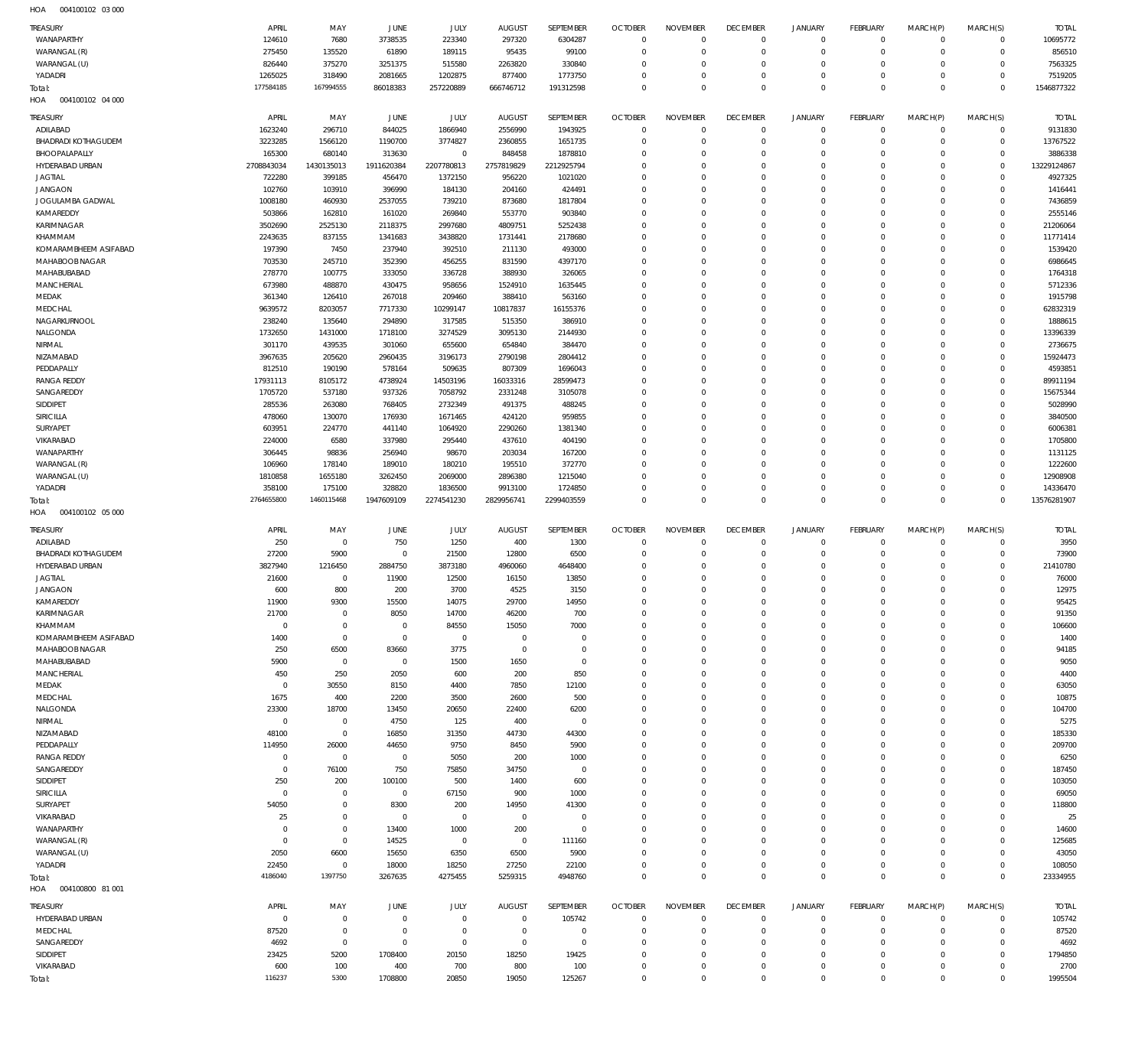004100800 81 800 HOA

|                                               | APRIL                 | MAY                          | JUNE                       | JULY                       | <b>AUGUST</b>            | SEPTEMBER                   | <b>OCTOBER</b>                | <b>NOVEMBER</b>                | <b>DECEMBER</b>                | <b>JANUARY</b>                | FEBRUARY                      | MARCH(P)                   | MARCH(S)                       | <b>TOTAL</b>             |
|-----------------------------------------------|-----------------------|------------------------------|----------------------------|----------------------------|--------------------------|-----------------------------|-------------------------------|--------------------------------|--------------------------------|-------------------------------|-------------------------------|----------------------------|--------------------------------|--------------------------|
| ADILABAD                                      | 124485                | 125585                       | 95090                      | 107180                     | 358300                   | 193445                      | $\overline{0}$                | $\mathbf 0$                    | $\overline{0}$                 | $\mathbf 0$                   | $\mathbf{0}$                  | $\mathbf 0$                | $\mathbf{0}$                   | 1004085                  |
| <b>BHADRADI KOTHAGUDEM</b><br>BHOOPALAPALLY   | 768575<br>5100        | 375545<br>1875               | 170625<br>3250             | 492935<br>4725             | 438075<br>3175           | 257965<br>3600              | $\mathbf 0$<br>$\mathbf 0$    | $\mathbf 0$<br>$\mathbf 0$     | $\mathbf 0$<br>$\mathbf 0$     | $\mathbf 0$<br>$\mathbf 0$    | $\mathbf{0}$<br>$\mathbf{0}$  | $\mathbf 0$<br>$\Omega$    | $\overline{0}$<br>$\mathbf{0}$ | 2503720<br>21725         |
| HYDERABAD URBAN                               | 104685540             | 43158990                     | 80398006                   | 91328580                   | 111618685                | 93320120                    | $\mathbf 0$                   | $\mathbf 0$                    | $\mathbf 0$                    | $\mathbf 0$                   | $\mathbf 0$                   | $\Omega$                   | $\circ$                        | 524509921                |
| <b>JAGTIAL</b>                                | 517820                | 3300                         | 374120                     | 303495                     | 415680                   | 380210                      | $\mathbf 0$                   | 0                              | $\mathbf 0$                    | $\mathbf 0$                   | $\mathbf 0$                   | $\Omega$                   | $\mathbf{0}$                   | 1994625                  |
| <b>JANGAON</b>                                | 98570                 | 63405                        | 19535                      | 12895                      | 101240                   | 72915                       | $\mathbf 0$                   | $\mathbf 0$                    | $\mathbf 0$                    | $\mathbf 0$                   | $\mathbf 0$                   | $\Omega$                   | $\mathbf 0$                    | 368560                   |
| JOGULAMBA GADWAL                              | 406940                | 185665                       | 215585                     | 397825                     | 404735                   | 390580                      | $\mathbf 0$                   | 0                              | $\mathbf 0$                    | $\mathbf 0$                   | $\mathbf{0}$                  | $\Omega$                   | $\mathbf 0$                    | 2001330                  |
| KAMAREDDY<br>KARIMNAGAR                       | 638255<br>358325      | 249145<br>8100               | 325370<br>493655           | 357575<br>168950           | 776345<br>925020         | 322185<br>20100             | $\mathbf 0$<br>$\mathbf 0$    | $\mathbf 0$<br>$\Omega$        | $\mathbf 0$<br>$\mathbf 0$     | $\mathbf 0$<br>$\mathbf 0$    | $\mathbf 0$<br>$\mathbf 0$    | $\Omega$<br>$\Omega$       | $\mathbf 0$<br>$\mathbf 0$     | 2668875<br>1974150       |
| KHAMMAM                                       | 185425                | 87550                        | 107285                     | 810205                     | 434860                   | 302270                      | $\mathbf 0$                   | $\mathbf 0$                    | $\mathbf 0$                    | $\mathbf 0$                   | $\mathbf 0$                   | $\Omega$                   | $\mathbf 0$                    | 1927595                  |
| KOMARAMBHEEM ASIFABAD                         | 55125                 | 105030                       | 94095                      | 79260                      | 111270                   | 89250                       | $\mathbf 0$                   | $\Omega$                       | $\mathbf 0$                    | $\mathbf 0$                   | $\mathbf{0}$                  | $\Omega$                   | $\mathbf 0$                    | 534030                   |
| MAHABOOB NAGAR                                | 74365                 | 474915                       | 1129455                    | 182220                     | 80765                    | 528840                      | $\mathbf 0$                   | $\mathbf 0$                    | $\mathbf 0$                    | $\mathbf 0$                   | $\mathbf 0$                   | $\Omega$                   | $\mathbf 0$                    | 2470560                  |
| MAHABUBABAD                                   | 191620                | 4275                         | 10525                      | 109365                     | 69225                    | 16825                       | $\mathbf 0$                   | $\Omega$                       | $\mathbf 0$                    | $\mathbf 0$                   | $\mathbf 0$                   | $\Omega$                   | $\mathbf 0$                    | 401835                   |
| <b>MANCHERIAL</b><br>MEDAK                    | 131670<br>15375       | 113040<br>686550             | 9570<br>251360             | 108445<br>83315            | 14860<br>227900          | 889135<br>264055            | $\mathbf 0$<br>$\mathbf 0$    | $\mathbf 0$<br>$\Omega$        | $\mathbf 0$<br>$\mathbf 0$     | $\mathbf 0$<br>$\mathbf 0$    | $\mathbf 0$<br>$\mathbf 0$    | $\Omega$<br>$\Omega$       | $\mathbf 0$<br>$\mathbf 0$     | 1266720<br>1528555       |
| MEDCHAL                                       | 55365                 | 14485                        | 29730                      | 88515                      | 51425                    | 54390                       | $\mathbf 0$                   | $\mathbf 0$                    | $\mathbf 0$                    | $\mathbf 0$                   | $\mathbf 0$                   | $\Omega$                   | $\mathbf 0$                    | 293910                   |
| NAGARKURNOOL                                  | 66175                 | 6600                         | 20100                      | 26675                      | 25450                    | 23100                       | $\mathbf 0$                   | 0                              | $\mathbf 0$                    | $\mathbf 0$                   | $\mathbf 0$                   | $\Omega$                   | $\mathbf 0$                    | 168100                   |
| NALGONDA                                      | 910705                | 721590                       | 416780                     | 827105                     | 975750                   | 556945                      | $\mathbf 0$                   | $\mathbf 0$                    | $\mathbf 0$                    | $\mathbf 0$                   | $\mathbf 0$                   | $\Omega$                   | $\mathbf 0$                    | 4408875                  |
| NIRMAL                                        | 124220                | 53600                        | 49895                      | 151005                     | 41335                    | 36690                       | $\mathbf 0$                   | 0                              | $\mathbf 0$                    | $\mathbf 0$                   | $\mathbf 0$                   | $\Omega$                   | $\mathbf 0$                    | 456745                   |
| NIZAMABAD<br>PEDDAPALLY                       | 830055<br>156505      | 39720<br>37190               | 636840<br>771910           | 656170<br>236325           | 889310<br>345220         | 730130<br>35495             | $\mathbf 0$<br>$\mathbf 0$    | $\mathbf 0$<br>$\Omega$        | $\mathbf 0$<br>$\mathbf 0$     | $\mathbf 0$<br>$\mathbf 0$    | $\mathbf 0$<br>$\mathbf 0$    | $\Omega$<br>$\Omega$       | $\mathbf 0$<br>$\mathbf 0$     | 3782225<br>1582645       |
| <b>RANGA REDDY</b>                            | 68430                 | 24160                        | 52840                      | 93720                      | 82130                    | 76295                       | $\mathbf 0$                   | $\mathbf 0$                    | $\mathbf 0$                    | $\mathbf 0$                   | $\mathbf 0$                   | $\Omega$                   | $\mathbf 0$                    | 397575                   |
| SANGAREDDY                                    | 305575                | 1483110                      | 209025                     | 1763930                    | 1074065                  | 320770                      | $\mathbf 0$                   | $\Omega$                       | $\mathbf 0$                    | $\mathbf 0$                   | $\mathbf{0}$                  | $\Omega$                   | $\mathbf 0$                    | 5156475                  |
| SIDDIPET                                      | 35                    | $\overline{0}$               | 13020                      | 105                        | 35                       | 70                          | $\mathbf 0$                   | $\mathbf 0$                    | $\mathbf 0$                    | $\mathbf 0$                   | $\mathbf 0$                   | $\Omega$                   | $\mathbf 0$                    | 13265                    |
| <b>SIRICILLA</b>                              | 7650                  | 5425                         | 4075                       | 348325                     | 29750                    | 101230                      | $\mathbf 0$                   | $\Omega$                       | $\mathbf 0$                    | $\mathbf 0$                   | $\mathbf 0$                   | $\Omega$                   | $\mathbf 0$                    | 496455                   |
| SURYAPET<br>VIKARABAD                         | 1753870<br>6375       | 180990                       | 715930                     | 380295                     | 953620                   | 1638690<br>8685             | $\mathbf 0$<br>$\mathbf 0$    | $\mathbf 0$<br>$\Omega$        | $\mathbf 0$<br>$\mathbf 0$     | $\mathbf 0$<br>$\mathbf 0$    | $\mathbf 0$<br>$\mathbf 0$    | $\Omega$<br>$\Omega$       | $\mathbf 0$<br>$\mathbf 0$     | 5623395<br>46260         |
| WANAPARTHY                                    | 11860                 | 975<br>1875                  | 6225<br>353845             | 18425<br>16310             | 5575<br>9125             | 132695                      | $\mathbf 0$                   | $\mathbf 0$                    | $\mathbf 0$                    | $\mathbf 0$                   | $\mathbf 0$                   | $\Omega$                   | $\mathbf{0}$                   | 525710                   |
| WARANGAL (R)                                  | 14635                 | 9620                         | 19630                      | 10400                      | 8150                     | 12300                       | $\mathbf 0$                   | 0                              | $\mathbf 0$                    | $\mathbf 0$                   | $\circ$                       | $\Omega$                   | $\mathbf 0$                    | 74735                    |
| WARANGAL (U)                                  | 14095                 | 3775                         | 329550                     | 120180                     | 251055                   | 252730                      | $\mathbf 0$                   | $\mathbf 0$                    | $\mathbf 0$                    | $\mathbf 0$                   | $\mathbf 0$                   | $\Omega$                   | $\mathbf{0}$                   | 971385                   |
| YADADRI                                       | 323035                | 4150                         | 15520                      | 237610                     | 409690                   | 278660                      | $\mathbf 0$                   | $\mathbf 0$                    | $\mathbf 0$                    | $\mathbf 0$                   | $\mathbf{0}$                  | $\mathbf 0$                | $\mathbf{0}$                   | 1268665                  |
| Total:                                        | 112905775             | 48230235                     | 87342441                   | 99522065                   | 121131820                | 101310370                   | $\mathbf 0$                   | $\mathbf 0$                    | $\overline{0}$                 | $\mathbf 0$                   | $\overline{0}$                | $\mathbf 0$                | $\overline{0}$                 | 570442706                |
| 004200106 01 000<br>HOA                       |                       |                              |                            |                            |                          |                             |                               |                                |                                |                               |                               |                            |                                |                          |
| TREASURY<br>HYDERABAD URBAN                   | APRIL<br>$\mathbf 0$  | MAY<br>29835470              | <b>JUNE</b><br>$\mathbf 0$ | <b>JULY</b><br>$\mathbf 0$ | <b>AUGUST</b><br>63468   | SEPTEMBER<br>$\mathbf 0$    | <b>OCTOBER</b><br>$\mathbf 0$ | <b>NOVEMBER</b><br>$\mathbf 0$ | <b>DECEMBER</b><br>$\mathbf 0$ | <b>JANUARY</b><br>$\mathbf 0$ | FEBRUARY<br>$\mathbf{0}$      | MARCH(P)<br>$\mathbf 0$    | MARCH(S)<br>$\mathbf{0}$       | <b>TOTAL</b><br>29898938 |
| KHAMMAM                                       | $^{\circ}$            | $^{\circ}$                   | $^{\circ}$                 | $\mathbf 0$                | 50000                    | $\mathbf 0$                 | $\mathbf 0$                   | 0                              | $\mathbf 0$                    | $\mathbf 0$                   | $\circ$                       | $\mathbf 0$                | $\mathbf{0}$                   | 50000                    |
| NIZAMABAD                                     | 378845                | $\mathbf 0$                  | $\mathbf 0$                | $\mathbf 0$                | $\mathbf{0}$             | $\mathbf 0$                 | $\mathbf 0$                   | $\Omega$                       | $\mathbf 0$                    | $\mathbf 0$                   | $\mathbf 0$                   | $\Omega$                   | $\mathbf 0$                    | 378845                   |
| <b>RANGA REDDY</b>                            | 2530278               | 13442087                     | 847265                     | 402846                     | 612266                   | 1964349                     | $\mathbf 0$                   | $\mathbf 0$                    | $\mathbf 0$                    | $\mathbf 0$                   | $\mathbf 0$                   | $\Omega$                   | $\mathbf 0$                    | 19799091                 |
| SANGAREDDY                                    | $\mathbf 0$           | $\mathbf 0$                  | $\mathbf 0$                | $\mathbf 0$                | $\overline{0}$           | 297436                      | $\mathbf 0$                   | $\mathbf 0$                    | $\mathbf 0$                    | $\mathbf 0$                   | $\mathbf 0$                   | $\mathbf 0$                | $\mathbf 0$                    | 297436                   |
| Total:<br>004300101 01 000<br>HOA             | 2909123               | 43277557                     | 847265                     | 402846                     | 725734                   | 2261785                     | $\mathbf 0$                   | $\mathbf 0$                    | $\mathbf 0$                    | $\mathbf 0$                   | $\overline{0}$                | $\Omega$                   | $\overline{0}$                 | 50424310                 |
|                                               |                       |                              |                            |                            |                          |                             |                               |                                |                                |                               |                               |                            |                                |                          |
| <b>TREASURY</b><br><b>BHADRADI KOTHAGUDEM</b> | APRIL<br>833393       | MAY<br>949601                | JUNE<br>842295             | JULY<br>1447334            | <b>AUGUST</b><br>595596  | <b>SEPTEMBER</b><br>1176859 | <b>OCTOBER</b><br>$\mathbf 0$ | <b>NOVEMBER</b><br>$\mathbf 0$ | <b>DECEMBER</b><br>$\mathbf 0$ | <b>JANUARY</b><br>$\mathbf 0$ | FEBRUARY<br>$\mathbf{0}$      | MARCH(P)<br>$\mathbf 0$    | MARCH(S)<br>$\mathbf{0}$       | <b>TOTAL</b><br>5845078  |
| BHOOPALAPALLY                                 | 214644                | 249138                       | 228816                     | 220896                     | 228864                   | 225402                      | $\mathbf 0$                   | $\mathbf 0$                    | $\mathbf 0$                    | $\mathbf 0$                   | $\mathbf{0}$                  | $\mathbf 0$                | $\mathbf{0}$                   | 1367760                  |
| HYDERABAD URBAN                               |                       |                              |                            |                            |                          |                             |                               |                                |                                |                               |                               |                            |                                |                          |
|                                               | 982                   | 1111                         | 60543                      | 921                        | 5022                     | 1841                        | $\mathbf 0$                   | $\mathbf 0$                    | $\mathbf 0$                    | $\mathbf 0$                   | $\mathbf 0$                   | $\Omega$                   | $\mathbf 0$                    | 70420                    |
| <b>MANCHERIAL</b>                             | 862449                | 898962                       | 892604                     | 907734                     | 863771                   | 964721                      | $\mathbf 0$                   | $\Omega$                       | $\mathbf 0$                    | $\mathbf 0$                   | $\mathbf{0}$                  | $\Omega$                   | $\mathbf 0$                    | 5390241                  |
| PEDDAPALLY                                    | 1407318               | 1420313                      | 1409772                    | 1467675                    | 1329744                  | 1388491                     | $\mathbf 0$                   | $\mathbf 0$                    | $\mathbf 0$                    | $\mathbf 0$                   | $\Omega$                      | $\Omega$                   | $\circ$                        | 8423313                  |
| SIRICILLA                                     | $\Omega$              | 0                            | 10951556                   | $\Omega$                   | $\Omega$                 | $\Omega$                    |                               |                                |                                |                               |                               |                            | 0                              | 10951556                 |
| SURYAPET<br>Total:                            | $^{\circ}$<br>3318786 | $\mathbf 0$<br>3519125       | 0<br>14385586              | 1346145<br>5390705         | $^{\circ}$<br>3022997    | $\mathbf 0$<br>3757314      | $\mathbf 0$<br>$\mathbf 0$    | $\mathbf 0$<br>$\mathbf 0$     | $\mathbf 0$<br>$\mathbf 0$     | 0<br>$\mathbf 0$              | $\mathbf 0$<br>$\overline{0}$ | $\mathbf 0$<br>$\mathbf 0$ | $\mathbf{0}$<br>$\mathbf 0$    | 1346145<br>33394513      |
| HOA<br>004300102 01 000                       |                       |                              |                            |                            |                          |                             |                               |                                |                                |                               |                               |                            |                                |                          |
| TREASURY                                      | APRIL                 | MAY                          | <b>JUNE</b>                | JULY                       | <b>AUGUST</b>            | <b>SEPTEMBER</b>            | <b>OCTOBER</b>                | <b>NOVEMBER</b>                | <b>DECEMBER</b>                | <b>JANUARY</b>                | FEBRUARY                      | MARCH(P)                   | MARCH(S)                       | <b>TOTAL</b>             |
| ADILABAD                                      | $\mathbf 0$           | $^{\circ}$                   | $^{\circ}$                 | $\mathbf 0$                | 3600                     | $^{\circ}$                  | $\mathbf 0$                   | $\mathbf 0$                    | $\mathbf 0$                    | $\mathbf 0$                   | $^{\circ}$                    | $\mathbf 0$                | $^{\circ}$                     | 3600                     |
| <b>BHADRADI KOTHAGUDEM</b>                    | 1500                  | 2500                         | 11200                      | 11150                      | 5600                     | 2950                        | $\mathbf 0$                   | 0                              | $\mathbf 0$                    | $\mathbf 0$                   | $\mathbf 0$                   | $\mathbf 0$                | $^{\circ}$                     | 34900                    |
| HYDERABAD URBAN                               | 2711148               | 6317555                      | 5166794                    | 6545413                    | 8352234                  | 7572031                     | 0                             | 0                              | $\mathbf 0$                    | $\mathbf 0$                   | $\mathbf 0$                   | $\Omega$                   | $^{\circ}$                     | 36665175                 |
| KARIMNAGAR<br>KHAMMAM                         | 17900<br>$^{\circ}$   | 3200<br>$\mathbf 0$          | 500<br>$^{\circ}$          | $\mathbf 0$<br>3000        | 5400<br>21300            | $\mathbf 0$<br>$\mathbf 0$  | $\mathbf 0$<br>$\mathbf 0$    | 0<br>$\Omega$                  | $\mathbf 0$<br>$\mathbf 0$     | $\mathbf 0$<br>$\mathbf 0$    | $\mathbf 0$<br>$\mathbf 0$    | 0<br>0                     | $^{\circ}$<br>$^{\circ}$       | 27000<br>24300           |
| MAHABOOB NAGAR                                | 142500                | 547800                       | 472100                     | 401820                     | 487100                   | 407900                      | $\mathbf 0$                   | $\Omega$                       | $\mathbf 0$                    | $\mathbf 0$                   | $\mathbf 0$                   | 0                          | $\mathbf 0$                    | 2459220                  |
| MANCHERIAL                                    | 2000                  | $\mathbf 0$                  | $^{\circ}$                 | $\mathbf 0$                | $\mathbf{0}$             | 3000                        | $\mathbf 0$                   | $\Omega$                       | $\mathbf 0$                    | $\mathbf 0$                   | $\mathbf 0$                   | 0                          | $\mathbf 0$                    | 5000                     |
| MEDAK                                         | $^{\circ}$            | $\mathbf 0$                  | $\mathbf 0$                | $\mathbf 0$                | $\mathbf{0}$             | 80000                       | $\mathbf 0$                   | 0                              | $\mathbf 0$                    | $\mathbf 0$                   | $\mathbf 0$                   | 0                          | $\mathbf 0$                    | 80000                    |
| MEDCHAL                                       | 0                     | $\mathbf 0$                  | $^{\circ}$                 | $\mathbf 0$                | 500                      | $\mathbf 0$                 | $\mathbf 0$                   | 0<br>$\Omega$                  | $\mathbf 0$                    | $\mathbf 0$                   | $\mathbf 0$                   | 0<br>0                     | $\mathbf 0$                    | 500                      |
| NALGONDA<br>NIRMAL                            | 0<br>$^{\circ}$       | 573900<br>5400               | 403800<br>$^{\circ}$       | 225700<br>$\mathbf 0$      | 255200<br>$\mathbf 0$    | 402700<br>$\mathbf 0$       | $\mathbf 0$<br>$\mathbf 0$    | 0                              | $\mathbf 0$<br>$\mathbf 0$     | $\mathbf 0$<br>$\mathbf 0$    | $\mathbf 0$<br>$\mathbf 0$    | 0                          | $\mathbf 0$<br>$\mathbf 0$     | 1861300<br>5400          |
| NIZAMABAD                                     | 145020                | 458700                       | 325400                     | 797100                     | 676611                   | 1136850                     | $\mathbf 0$                   | $\Omega$                       | $\mathbf 0$                    | 0                             | $\mathbf 0$                   |                            | $\Omega$                       | 3539681                  |
| PEDDAPALLY                                    | $\mathbf 0$           | 150000                       | $\mathbf 0$                | 1500                       | $\mathbf{0}$             | $\mathbf 0$                 | $\mathbf 0$                   | 0                              | $\mathbf 0$                    | $\mathbf 0$                   | $\mathbf 0$                   | 0                          | $\mathbf 0$                    | 151500                   |
| <b>RANGA REDDY</b>                            | 0                     | $\mathbf 0$                  | 46200                      | $^{\circ}$                 | $^{\circ}$               | 5400                        | $\mathbf 0$                   | $\Omega$                       | $\mathbf 0$                    | 0                             | $\mathbf 0$                   |                            | $\Omega$                       | 51600                    |
| SANGAREDDY                                    | 0                     | $\mathbf 0$                  | 5200                       | $^{\circ}$                 | $^{\circ}$               | $\mathbf 0$                 | $\mathbf 0$                   | 0                              | $\mathbf 0$                    | $\mathbf 0$                   | $\mathbf 0$                   | 0                          | $\mathbf 0$                    | 5200                     |
| SIRICILLA<br>SURYAPET                         | 10800<br>$^{\circ}$   | $\mathbf 0$<br>8100          | $^{\circ}$<br>$^{\circ}$   | 0<br>$\mathbf 0$           | $^{\circ}$<br>$^{\circ}$ | $\mathbf 0$<br>$\mathbf 0$  | $\mathbf 0$<br>$\mathbf 0$    | 0<br>0                         | $\mathbf 0$<br>$\mathbf 0$     | 0<br>$\mathbf 0$              | $\mathbf 0$<br>$\mathbf 0$    | 0                          | $\mathbf 0$<br>$\mathbf 0$     | 10800<br>8100            |
| WARANGAL (R)                                  | 0                     | $\mathbf 0$                  | $\mathbf 0$                | $\mathbf 0$                | 500                      | $\mathbf 0$                 | $\mathbf 0$                   | $\Omega$                       | $\mathbf 0$                    | $\mathbf 0$                   | $\mathbf 0$                   | 0                          | $\mathbf 0$                    | 500                      |
| WARANGAL (U)                                  | 9100                  | 353600                       | 218600                     | 217600                     | 500100                   | 442500                      | 0                             | 0                              | $\mathbf 0$                    | $\mathbf 0$                   | $\mathbf 0$                   | 0                          | $^{\circ}$                     | 1741500                  |
| YADADRI                                       | $\mathbf 0$           | $\mathbf 0$                  | 26400                      | 5000                       | $\mathbf 0$              | 350                         | $\mathbf 0$                   | $\mathbf 0$                    | $\mathbf 0$                    | $\mathbf 0$                   | $\mathbf 0$                   | $\mathbf 0$                | $^{\circ}$                     | 31750                    |
| Total:<br>HOA<br>004300103 01 000             | 3039968               | 8420755                      | 6676194                    | 8208283                    | 10308145                 | 10053681                    | $\mathbf 0$                   | $\mathbf 0$                    | $\mathbf 0$                    | $\mathbf 0$                   | $\overline{0}$                | $\mathbf 0$                | $\mathbf 0$                    | 46707026                 |
| <b>TREASURY</b>                               | APRIL                 | MAY                          | <b>JUNE</b>                | JULY                       | <b>AUGUST</b>            | SEPTEMBER                   | <b>OCTOBER</b>                | <b>NOVEMBER</b>                | <b>DECEMBER</b>                | <b>JANUARY</b>                | FEBRUARY                      | MARCH(P)                   | MARCH(S)                       | <b>TOTAL</b>             |
| HYDERABAD URBAN                               | 1550                  | 500                          | $\mathbf 0$                | 13250                      | 5500                     | 1000                        | $\mathbf 0$                   | $\mathbf 0$                    | $\mathbf 0$                    | $\mathbf 0$                   | $^{\circ}$                    | $\mathbf 0$                | $\mathbf{0}$                   | 21800                    |
| JOGULAMBA GADWAL                              | $^{\circ}$            | $\mathbf 0$                  | 7500                       | $\mathbf 0$                | $\overline{0}$           | $^{\circ}$                  | $\mathbf 0$                   | $\mathbf 0$                    | $\mathbf 0$                    | $\mathbf 0$                   | $^{\circ}$                    | $\mathbf 0$                | $\mathbf 0$                    | 7500                     |
| KARIMNAGAR<br>MAHABOOB NAGAR                  | 800<br>300            | $\mathbf{0}$<br>$\mathbf{0}$ | $^{\circ}$<br>$^{\circ}$   | $\mathbf 0$<br>8500        | $\overline{0}$<br>7500   | 300<br>12500                | $\mathbf 0$<br>$\mathbf 0$    | $\mathbf 0$<br>$\mathbf 0$     | $\mathbf 0$<br>$\mathbf 0$     | $\mathbf 0$<br>$\mathbf 0$    | $^{\circ}$<br>$^{\circ}$      | $\mathbf 0$<br>0           | $^{\circ}$<br>$^{\circ}$       | 1100<br>28800            |
| MANCHERIAL                                    | $\mathbf 0$           | 7500                         | $\mathbf 0$                | $\mathbf 0$                | $\mathbf 0$              | $\mathbf 0$                 | $\mathbf 0$                   | $\mathbf 0$                    | $\mathbf 0$                    | $\mathbf 0$                   | $\mathbf 0$                   | $\mathbf 0$                | $\circ$                        | 7500                     |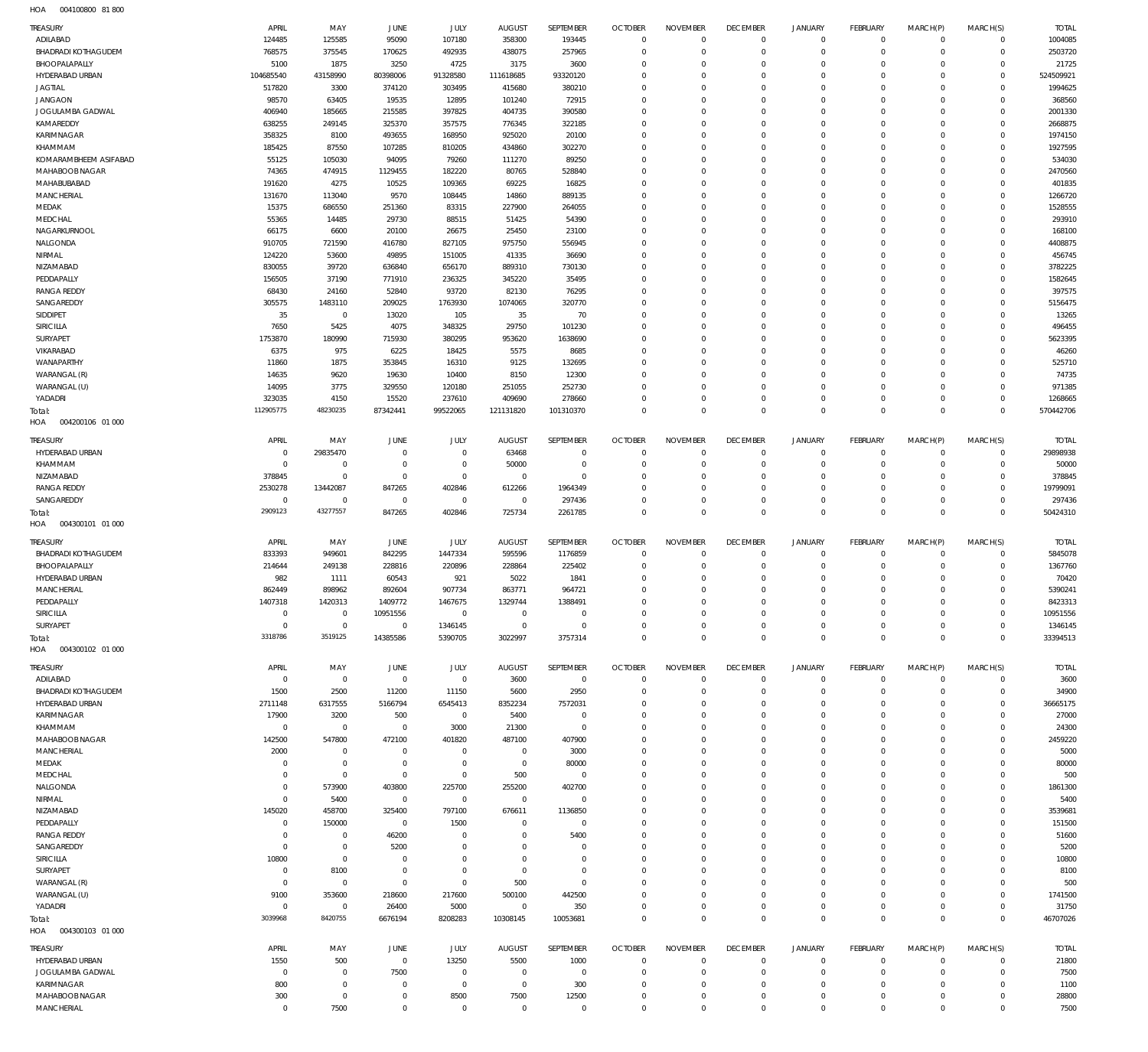| TREASURY                    | APRIL                | MAY                 | JUNE                | JULY                | <b>AUGUST</b>  | SEPTEMBER        | <b>OCTOBER</b>                   | <b>NOVEMBER</b>                | <b>DECEMBER</b>                | <b>JANUARY</b> | <b>FEBRUARY</b>               | MARCH(P)       | MARCH(S)                | <b>TOTAL</b>         |
|-----------------------------|----------------------|---------------------|---------------------|---------------------|----------------|------------------|----------------------------------|--------------------------------|--------------------------------|----------------|-------------------------------|----------------|-------------------------|----------------------|
| NALGONDA                    | 3700                 | $\mathbf 0$         | $\mathbf 0$         | $\mathbf 0$         | $\overline{0}$ | $\overline{0}$   | $\overline{0}$                   | $\mathbf 0$                    | $\mathbf{0}$                   | $\mathbf 0$    | $^{\circ}$                    | $^{\circ}$     | $\Omega$                | 3700                 |
| NIZAMABAD                   | 7500                 | 250                 | $^{\circ}$          | $\mathbf 0$         | 7500           | 9000             | $\overline{0}$                   | 0                              | $\overline{0}$                 | $\mathbf 0$    | $\mathbf{0}$                  | $\Omega$       | $\mathbf 0$             | 24250                |
| SURYAPET                    | $^{\circ}$           | 5000                | $^{\circ}$          | 5000                | $\overline{0}$ | $\mathbf 0$      | $\mathbf 0$                      | 0                              | $^{\circ}$                     | $\mathbf 0$    | $^{\circ}$                    | $\Omega$       | $\Omega$                | 10000                |
| WARANGAL (U)                | 52300                | $\mathbf 0$         | 7750                | 7500                | $\overline{0}$ | $\mathbf 0$      | $\overline{0}$                   | 0                              | $\overline{0}$                 | $\mathbf 0$    | $\mathbf{0}$                  | $\Omega$       | $\Omega$                | 67550                |
| Total:                      | 66150                | 13250               | 15250               | 34250               | 20500          | 22800            | $\overline{0}$                   | $\Omega$                       | $\overline{0}$                 | $\overline{0}$ | $\overline{0}$                | $\Omega$       | $\mathbf{0}$            | 172200               |
| HOA<br>004500101 01 000     |                      |                     |                     |                     |                |                  |                                  |                                |                                |                |                               |                |                         |                      |
|                             |                      |                     |                     |                     |                |                  |                                  |                                |                                |                |                               |                |                         |                      |
| TREASURY                    | APRIL                | MAY                 | <b>JUNE</b>         | JULY                | <b>AUGUST</b>  | SEPTEMBER        | <b>OCTOBER</b>                   | <b>NOVEMBER</b>                | <b>DECEMBER</b>                | <b>JANUARY</b> | <b>FEBRUARY</b>               | MARCH(P)       | MARCH(S)                | <b>TOTAL</b>         |
| VIKARABAD                   | $^{\circ}$           | $\mathbf 0$         | $\mathbf{0}$        | $\mathbf 0$         | 5160           | $\mathbf 0$      | $\overline{0}$                   | $\mathbf 0$                    | $\mathbf 0$                    | $\circ$        | $^{\circ}$                    | $^{\circ}$     | $\mathbf 0$             | 5160                 |
| WARANGAL (U)                | 0                    | $\mathbf 0$         | $^{\circ}$          | 84593               | $\overline{0}$ | $\mathbf 0$      | $\overline{0}$                   | $\mathbf 0$                    | $\overline{0}$                 | $\mathbf 0$    | $\mathbf{0}$                  | $^{\circ}$     | $\mathbf 0$             | 84593                |
| Total:                      | $\circ$              | $\mathbf 0$         | $\mathbf 0$         | 84593               | 5160           | $\mathbf 0$      | $\overline{0}$                   | $\mathbf 0$                    | $\overline{0}$                 | $\overline{0}$ | $\overline{0}$                | $\Omega$       | $\overline{0}$          | 89753                |
| 004500107 01 000<br>HOA     |                      |                     |                     |                     |                |                  |                                  |                                |                                |                |                               |                |                         |                      |
| TREASURY                    | APRIL                | MAY                 | JUNE                | JULY                | <b>AUGUST</b>  | SEPTEMBER        | <b>OCTOBER</b>                   | <b>NOVEMBER</b>                | <b>DECEMBER</b>                | <b>JANUARY</b> | <b>FEBRUARY</b>               | MARCH(P)       | MARCH(S)                | <b>TOTAL</b>         |
| WARANGAL (U)                | 10891                | 54933               | $\mathbf{0}$        | $\mathbf 0$         | $\overline{0}$ | $\mathbf 0$      | $\overline{0}$                   | $\mathbf{0}$                   | $\overline{0}$                 | $\circ$        | $\mathbf{0}$                  | $^{\circ}$     | $\mathbf 0$             | 65824                |
| Total:                      | 10891                | 54933               | $\mathbf{0}$        | $\mathbf 0$         | $\overline{0}$ | $\mathbf 0$      | $\overline{0}$                   | $\mathbf 0$                    | $\mathbb O$                    | $\overline{0}$ | $\overline{0}$                | $\Omega$       | $\mathbf 0$             | 65824                |
| 004500800 02 000<br>HOA     |                      |                     |                     |                     |                |                  |                                  |                                |                                |                |                               |                |                         |                      |
|                             |                      |                     |                     |                     |                |                  |                                  |                                |                                |                |                               |                |                         |                      |
| TREASURY                    | APRIL                | MAY                 | JUNE                | JULY                | <b>AUGUST</b>  | SEPTEMBER        | <b>OCTOBER</b>                   | <b>NOVEMBER</b>                | <b>DECEMBER</b>                | <b>JANUARY</b> | <b>FEBRUARY</b>               | MARCH(P)       | MARCH(S)                | <b>TOTAL</b>         |
| KHAMMAM                     | 401000               | 61500               | 496000              | 854000              | 498500         | 478000           | $\overline{0}$                   | $^{\circ}$                     | $\overline{0}$                 | $\circ$        | $^{\circ}$                    | $^{\circ}$     | $\mathbf 0$             | 2789000              |
| Total:                      | 401000               | 61500               | 496000              | 854000              | 498500         | 478000           | $\overline{0}$                   | $\overline{0}$                 | $\mathbb O$                    | $\,0\,$        | $\overline{0}$                | $\overline{0}$ | $\mathbb O$             | 2789000              |
| 004904195 01 000<br>HOA     |                      |                     |                     |                     |                |                  |                                  |                                |                                |                |                               |                |                         |                      |
| TREASURY                    | APRIL                | MAY                 | <b>JUNE</b>         | JULY                | <b>AUGUST</b>  | SEPTEMBER        | <b>OCTOBER</b>                   | <b>NOVEMBER</b>                | <b>DECEMBER</b>                | <b>JANUARY</b> | <b>FEBRUARY</b>               | MARCH(P)       | MARCH(S)                | <b>TOTAL</b>         |
| MAHABOOB NAGAR              | $^{\circ}$           | $^{\circ}$          | $\overline{0}$      | $\mathbf 0$         | $\overline{0}$ | 284878           | $\overline{0}$                   | $\mathbf 0$                    | $\mathbf 0$                    | $\circ$        | $^{\circ}$                    | $\circ$        | $\mathbf 0$             | 284878               |
| WANAPARTHY                  | 29208                | $\mathbf 0$         | $\overline{0}$      | $\mathbf 0$         | $\mathbf 0$    | $\overline{0}$   | $\overline{0}$                   | $\mathbf 0$                    | $\overline{0}$                 | $\mathbf 0$    | $\mathbf{0}$                  | $^{\circ}$     | $\mathbf 0$             | 29208                |
| Total:                      | 29208                | $\mathsf{O}\xspace$ | $\mathbf{0}$        | $\mathbf 0$         | $\overline{0}$ | 284878           | $\overline{0}$                   | $\mathbf 0$                    | $\mathbb O$                    | $\overline{0}$ | $\mathbb O$                   | $\Omega$       | $\overline{0}$          | 314086               |
| HOA<br>004904800 01 001     |                      |                     |                     |                     |                |                  |                                  |                                |                                |                |                               |                |                         |                      |
|                             |                      |                     |                     |                     |                |                  |                                  |                                |                                |                |                               |                |                         |                      |
| TREASURY                    | APRIL                | MAY                 | <b>JUNE</b>         | JULY                | <b>AUGUST</b>  | <b>SEPTEMBER</b> | <b>OCTOBER</b>                   | <b>NOVEMBER</b>                | <b>DECEMBER</b>                | <b>JANUARY</b> | <b>FEBRUARY</b>               | MARCH(P)       | MARCH(S)                | <b>TOTAL</b>         |
| ADILABAD                    | 79931                | 43274               | 43274               | 55424               | 52074          | 52074            | $\overline{0}$                   | $\mathbf 0$                    | $\mathbf 0$                    | $\circ$        | $^{\circ}$                    | $^{\circ}$     | $\mathbf 0$             | 326051               |
| <b>BHADRADI KOTHAGUDEM</b>  | 6147                 | 175548              | 6147                | 6147                | 6147           | 3936             | $\overline{0}$                   | 0                              | $\overline{0}$                 | $\circ$        | $\mathbf{0}$                  | $\Omega$       | $\mathbf 0$             | 204072               |
| BHOOPALAPALLY               | 9594                 | 4842                | 4842                | 78946               | 4842           | 4842             | $\overline{0}$                   | 0                              | $\overline{0}$                 | $\mathbf 0$    | $\mathbf{0}$                  | $\Omega$       | $\mathbf 0$             | 107908               |
| HYDERABAD URBAN             | 643147               | 493308              | 619692              | 1078768             | 270351         | 1569383          | $\overline{0}$                   | 0                              | $\overline{0}$                 | $\mathbf 0$    | $\mathbf{0}$                  | $\Omega$       | $\Omega$                | 4674649              |
| <b>JAGTIAL</b>              | 11950                | 11950               | 11950               | 78033               | 66735          | 11735            | $\overline{0}$                   | 0                              | $\mathbf 0$                    | $\mathbf 0$    | $^{\circ}$                    | $\Omega$       | $\Omega$                | 192353               |
| <b>JANGAON</b>              | 158917               | 8917                | 8917                | 8917                | 8917           | 76417            | $\overline{0}$                   | $\Omega$                       | $\mathbf 0$                    | $\mathbf 0$    | $\mathbf{0}$                  | $\Omega$       | $\Omega$                | 271002               |
| JOGULAMBA GADWAL            | 8993                 | 8993                | 8993                | 8993                | 8993           | 8993             | $\overline{0}$                   | 0                              | $\mathbf 0$                    | $\mathbf 0$    | $\mathbf{0}$                  | $\Omega$       | $\Omega$                | 53958                |
| KAMAREDDY                   | 5811                 | 5811                | 11449               | 11449               | 5811           | 5811             | $\overline{0}$                   | 0                              | $\mathbf 0$                    | $\mathbf 0$    | $\mathbf{0}$                  |                | $\Omega$                | 46142                |
| KARIMNAGAR                  | 37758                | 37758               | 37758               | 31624               | 23558          | 23558            | $\overline{0}$                   | $\mathbf 0$                    | $\overline{0}$                 | $\mathbf 0$    | $\mathbf{0}$                  | $\Omega$       | $\Omega$                | 192014               |
| KHAMMAM                     | 31346                | 29346               | 33346               | 37001               | 36379          | 33394            | $\overline{0}$                   | 0                              | $\mathbf 0$                    | $\mathbf 0$    | $\mathbf{0}$                  | $\Omega$       | $\Omega$                | 200812               |
| KOMARAMBHEEM ASIFABAD       | 15742                | 15742               | 15742               | 26484               | 15742          | 15742            | $\overline{0}$                   | 0                              | $\overline{0}$                 | $\mathbf 0$    | $\mathbf{0}$                  | $\Omega$       | $\Omega$                | 105194               |
| MAHABOOB NAGAR              | 119977               | 171486              | 39677               | 25571               | 31690          | 1577             | $\overline{0}$                   | 0                              | $\mathbf 0$                    | $\mathbf 0$    | $\mathbf{0}$                  | $\Omega$       | $\mathbf 0$             | 389978               |
| MAHABUBABAD                 | 8200                 | 42694               | 5200                | 32884               | 14371          | 12323            | $\overline{0}$                   | 0                              | $\overline{0}$                 | $\mathbf 0$    | $\mathbf{0}$                  | $\Omega$       | $\Omega$                | 115672               |
| MANCHERIAL                  | 8021                 | 8021                | 8021                | 8021                | 8021           | 8021             | $\overline{0}$                   | 0                              | $\mathbf 0$                    | $\mathbf 0$    | $\mathbf{0}$                  | $\Omega$       | $\mathbf 0$             | 48126                |
| MEDAK                       | $\mathbf 0$          | 10120               | 10120               | 10120               | 10120          | 10120            | $\overline{0}$                   | 0                              | $\overline{0}$                 | $\mathbf 0$    | $\mathbf{0}$                  | $\Omega$       | $\Omega$                | 50600                |
| MEDCHAL                     | 28900                | 13900               | 8000                | 20656               | 16900          | 16900            | $\overline{0}$                   | 0                              | $\mathbb O$                    | $\mathbf 0$    | $\mathbf{0}$                  | $\Omega$       | $\mathbf 0$             | 105256               |
| Mulugu                      | $^{\circ}$           | $\mathbf 0$         | $\overline{0}$      | $\mathbf 0$         | $\overline{0}$ | 11448            | $\mathbf 0$                      | 0                              | $\mathbf 0$                    | $\mathbf 0$    | $\mathbf{0}$                  | $\Omega$       | $\Omega$                | 11448                |
| NAGARKURNOOL                | 10094                | 10094               | 10094               | 10094               | 7094           | 7094             | $\overline{0}$                   | 0                              | $\overline{0}$                 | $\mathbf 0$    | $\mathbf{0}$                  | $\Omega$       | $\mathbf 0$             | 54564                |
| NALGONDA                    | 33641                | 44742               | 57977               | 50477               | 57727          | 79352            | $\overline{0}$                   | 0                              | $\overline{0}$                 | $\mathbf 0$    | $\mathbf{0}$                  | $\Omega$       | $\Omega$                | 323916               |
| NIRMAL                      | 5931                 | 5931                | 45671               | 5931                | 5931           | 5931             | $\overline{0}$                   | $\Omega$                       | $\overline{0}$                 | $\mathbf 0$    | $\mathbf 0$                   | $\Omega$       | $\mathbf 0$             | 75326                |
| NIZAMABAD                   | 75034                | 35470               | 90821               | 88230               | 78689          | 210776           | $\Omega$                         | $\Omega$                       | $\Omega$                       | $\Omega$       | $\circ$                       | $\mathbf{0}$   | $\circ$                 | 579020               |
| PAO - TELANGANA HYDERABAD   | 1457744              | 1395780             | 1342627             | 1259702             | 1229235        | 1319620          | $\overline{0}$                   | 0                              | $\overline{0}$                 | $\mathbf 0$    | $\mathbf{0}$                  | $\Omega$       | $\Omega$                | 8004708              |
| PEDDAPALLY                  | 7012                 | 7012                | 9190                | 29834               | 12012          | 5000             | $\overline{0}$                   | $\mathbf 0$                    | $\mathbf{0}$                   | $\mathbf 0$    | $\mathbf{0}$                  | $^{\circ}$     | $\mathbf 0$             | 70060                |
| PPO - MOTIGALLY (TELANGANA) | $\mathbf 0$          | 149141              | $\overline{0}$      | $\mathbf 0$         | 89476          | $\overline{0}$   | $\overline{0}$                   | $\mathbf 0$                    | $\overline{0}$                 | $\mathbf 0$    | $\mathbf{0}$                  | $\Omega$       | $\Omega$                | 238617               |
| <b>RANGA REDDY</b>          | 12617                | 12617               | 12617               | 25588               | 25584          | 34242            | $\overline{0}$                   | $\mathbf 0$                    | $\overline{0}$                 | $\mathbf 0$    | $\mathbf{0}$                  | $\Omega$       | $\Omega$                | 123265               |
| SANGAREDDY                  | 28007                | 28007               | 30961               | 36708               | 14368          | 9925             | $\overline{0}$                   | $\mathbf 0$                    | $\overline{0}$                 | $\mathbf 0$    | $\mathbf{0}$                  | $\Omega$       | $\Omega$                | 147976               |
| SIDDIPET                    | 28750                | 27500               | 28750               | 31250               | 18000          | 38466            | $\overline{0}$                   | $\mathbf 0$                    | $\overline{0}$                 | $\mathbf 0$    | $\mathbf{0}$                  | $\Omega$       | $\Omega$                | 172716               |
| SURYAPET                    | 13749                | 22484               | 23749               | 13749               | 13749          | 13749            | $\overline{0}$                   | $\mathbf 0$                    | $\mathbf 0$                    | $\mathbf 0$    | $\mathbf{0}$                  |                | $\mathbf 0$             | 101229               |
| VIKARABAD                   | 5000                 | 7663                | 12620               | 7620                | 5000           | 7620             | $\overline{0}$                   | $\mathbf 0$                    | $\overline{0}$                 | $\mathbf 0$    | $\mathbf{0}$                  | $\Omega$       | $\Omega$                | 45523                |
| WANAPARTHY                  | 9177                 | 4167                | 13344               | 14328               | 9177           | 9177             | $\overline{0}$                   | 0                              | $\overline{0}$                 | $\mathbf 0$    | $\mathbf{0}$                  | $\Omega$       | $\mathbf 0$             | 59370                |
| WARANGAL (R)                | 10448                | 23948               | 4948                | 4948                | 3948           | 7073             | $\overline{0}$                   | $\mathbf 0$                    | $\overline{0}$                 | $\mathbf 0$    | $\mathbf{0}$                  | $\Omega$       | $\Omega$                | 55313                |
| WARANGAL (U)                | 89025                | 52921               | 52921               | 48754               | 48088          | 45768            | $\overline{0}$                   | 0                              | $\mathbf 0$                    | $\mathbf 0$    | $\mathbf{0}$                  | $\Omega$       | $\mathbf 0$             | 337477               |
| YADADRI                     | 15419                | 24419               | 24497               | 15419               | 12250          | 81603            | $\overline{0}$                   | $\mathbf 0$                    | $\overline{0}$                 | $\mathbf 0$    | $\circ$                       | $\Omega$       | $\mathbf 0$             | 173607               |
| Total:                      | 2976082              | 2933606             | 2633915             | 3161670             | 2210979        | 3741670          | $\overline{0}$                   | $\Omega$                       | $\mathbb O$                    | $\mathbb O$    | $\mathbb O$                   | $\overline{0}$ | $\mathbb O$             | 17657922             |
| 004904800 01 002<br>HOA     |                      |                     |                     |                     |                |                  |                                  |                                |                                |                |                               |                |                         |                      |
|                             |                      |                     |                     |                     |                |                  |                                  |                                |                                |                |                               |                |                         |                      |
| TREASURY                    | APRIL<br>$\mathbf 0$ | MAY<br>$\mathbf 0$  | JUNE<br>$\mathbf 0$ | JULY<br>$\mathbf 0$ | <b>AUGUST</b>  | SEPTEMBER        | <b>OCTOBER</b><br>$\overline{0}$ | <b>NOVEMBER</b><br>$\mathbf 0$ | <b>DECEMBER</b><br>$\mathbf 0$ | <b>JANUARY</b> | <b>FEBRUARY</b><br>$^{\circ}$ | MARCH(P)       | MARCH(S)<br>$\mathbf 0$ | <b>TOTAL</b><br>5000 |
| ADILABAD                    |                      |                     |                     |                     | $\,0\,$        | 5000             |                                  |                                |                                | $\mathbb O$    |                               | $\circ$        |                         |                      |
| BHADRADI KOTHAGUDEM         | 4200                 | 4200                | 4200                | 4200                | 4200           | 4200             | $\overline{0}$                   | $\mathbf 0$                    | $\mathbf{0}$                   | $\mathbf 0$    | $\mathbf{0}$                  | $\Omega$       | $\mathbf 0$             | 25200                |
| HYDERABAD URBAN             | 1896                 | 23983               | 59411               | 164516              | 169908         | 874097           | $\mathbf 0$                      | 0                              | $\overline{0}$                 | $\mathbf 0$    | $\mathbf{0}$                  | $\Omega$       | $\Omega$                | 1293811              |
| JANGAON                     | 10000                | 10000               | 10000               | 10000               | 10000          | 4000             | $\mathbf 0$                      | 0                              | $\mathbf{0}$                   | $\mathbf 0$    | $\mathbf{0}$                  | $\Omega$       | $\Omega$                | 54000                |
| KARIMNAGAR                  | $\mathbf 0$          | $\mathbf 0$         | 5185                | 5185                | 13577          | 24055            | $\mathbf 0$                      | 0                              | $\mathbf 0$                    | $\mathbf 0$    | $\mathbf{0}$                  | $\Omega$       | $\Omega$                | 48002                |
| KHAMMAM                     | 538                  | 538                 | 538                 | $\mathbf 0$         | $\mathbf 0$    | $\overline{0}$   | $\mathbf 0$                      | $\Omega$                       | $\mathbf 0$                    | $\mathbf 0$    | $\mathbf{0}$                  |                | $\Omega$                | 1614                 |
| MAHABOOB NAGAR              | $\mathbf 0$          | $\mathbf 0$         | $\overline{0}$      | 12645               | $\overline{0}$ | 20000            | $\overline{0}$                   | 0                              | $\mathbf{0}$                   | $\mathbf 0$    | $\mathbf{0}$                  | $\Omega$       | $\Omega$                | 32645                |
| MANCHERIAL                  | 16775                | 16775               | $\mathbf 0$         | $\mathbf 0$         | $\mathbf 0$    | $\mathbf 0$      | $\mathbf 0$                      | $\Omega$                       | $\mathbf 0$                    | $\mathbf 0$    | $\mathbf{0}$                  |                | $\Omega$                | 33550                |
| MEDCHAL                     | $\mathbf 0$          | $\mathbf 0$         | $\mathbf 0$         | $\mathbf 0$         | $\overline{0}$ | 9814             | $\overline{0}$                   | 0                              | $\mathbf{0}$                   | $\mathbf 0$    | $\mathbf{0}$                  | $\Omega$       | $\Omega$                | 9814                 |
| NAGARKURNOOL                | $\mathbf 0$          | $\mathbf 0$         | $\mathbf 0$         | 7550                | 30200          | 7550             | $\overline{0}$                   | $\Omega$                       | $\mathbf 0$                    | $\mathbf 0$    | $\mathbf{0}$                  |                | $\Omega$                | 45300                |
| PAO - TELANGANA HYDERABAD   | 250583               | 219431              | 249942              | 297389              | 373343         | 417402           | $\overline{0}$                   | $\mathbf 0$                    | $\mathbf{0}$                   | $\mathbf 0$    | $\mathbf{0}$                  | $\Omega$       | $\Omega$                | 1808090              |
| PPO - MOTIGALLY (TELANGANA) | $^{\circ}$           | $\mathbf 0$         | $\mathbf 0$         | 8063                | 58163          | $\overline{0}$   | $\mathbf 0$                      | 0                              | $\mathbf 0$                    | $\mathbf 0$    | $\mathbf{0}$                  |                | $\Omega$                | 66226                |
| <b>RANGA REDDY</b>          | $^{\circ}$           | $\mathbf 0$         | $\mathbf 0$         | $\mathbf 0$         | $\overline{0}$ | 2330             | $\overline{0}$                   | $\Omega$                       | $\mathbf{0}$                   | $\mathbf 0$    | $\mathbf{0}$                  | $\Omega$       | $\Omega$                | 2330                 |
| SANGAREDDY                  | $^{\circ}$           | $\mathbf 0$         | $\overline{0}$      | $\mathbf 0$         | $\overline{0}$ | 5592             | $\mathbf 0$                      | $\Omega$                       | $\mathbf 0$                    | $\mathbf 0$    | $\mathbf{0}$                  |                | $\Omega$                | 5592                 |
| SIDDIPET                    | $\mathbf 0$          | $\mathbf 0$         | 10000               | 8000                | 8000           | 8000             | $\overline{0}$                   | $\mathbf 0$                    | $\mathbf{0}$                   | $\mathbf 0$    | $\mathbf{0}$                  | $\Omega$       | $\Omega$                | 34000                |
| <b>SIRICILLA</b>            | 8676                 | $\mathbf 0$         | $\overline{0}$      | $\mathbf 0$         | $\overline{0}$ | $^{\circ}$       | $\overline{0}$                   | $\mathbf 0$                    | $\mathbf{0}$                   | $\mathbf 0$    | $\mathbf{0}$                  | $\Omega$       | $\Omega$                | 8676                 |
| WARANGAL (U)                | $\mathbf 0$          | $\mathbf 0$         | 8717                | 20412               | 20412          | 20412            | $\mathbf 0$                      | $\mathbf 0$                    | $\mathbf{0}$                   | $\mathbf 0$    | $\mathbf{0}$                  | $\Omega$       | $\mathbf 0$             | 69953                |
| Total:                      | 292668               | 274927              | 347993              | 537960              | 687803         | 1402452          | $\overline{0}$                   | $\mathbf 0$                    | $\overline{0}$                 | $\mathbf 0$    | $\mathbb O$                   | $\mathbf 0$    | $\mathbb O$             | 3543803              |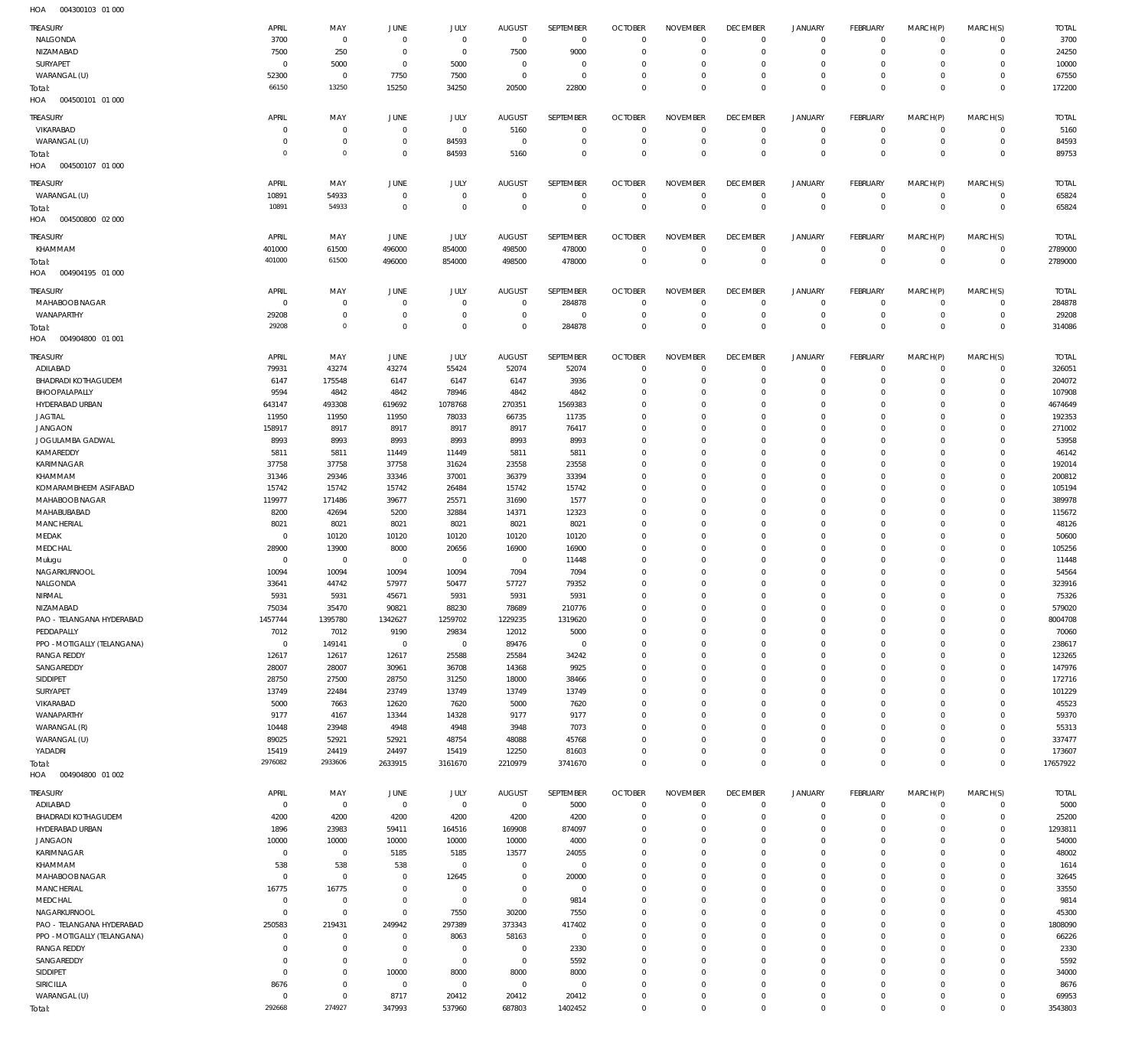004904800 01 003 HOA

| TREASURY                                      | APRIL                            | MAY                     | JUNE                             | JULY                          | <b>AUGUST</b>                    | SEPTEMBER                   | <b>OCTOBER</b>                   | <b>NOVEMBER</b>                   | <b>DECEMBER</b>                   | <b>JANUARY</b>                     | <b>FEBRUARY</b>                   | MARCH(P)                | MARCH(S)                         | <b>TOTAL</b>              |
|-----------------------------------------------|----------------------------------|-------------------------|----------------------------------|-------------------------------|----------------------------------|-----------------------------|----------------------------------|-----------------------------------|-----------------------------------|------------------------------------|-----------------------------------|-------------------------|----------------------------------|---------------------------|
| ADILABAD                                      | $\overline{0}$                   | $\overline{0}$          | $\overline{0}$                   | $\overline{0}$                | $\overline{0}$                   | 10180                       | $\overline{0}$                   | $\overline{0}$                    | $\overline{0}$                    | $\overline{0}$                     | $\overline{0}$                    | $\mathbf 0$             | $\overline{0}$                   | 10180                     |
| <b>BHADRADI KOTHAGUDEM</b><br>HYDERABAD URBAN | 375<br>$\overline{0}$            | 375<br>3312             | 375<br>458                       | 375<br>124840                 | 375<br>$\overline{0}$            | 375<br>22229                | $\overline{0}$<br>$\overline{0}$ | $\mathbf 0$<br>$\Omega$           | $\mathbf{0}$<br>$\mathbf{0}$      | $\mathsf{O}\xspace$<br>$\mathbf 0$ | $\overline{0}$<br>$\mathbf 0$     | $\mathbf 0$<br>$\Omega$ | $\overline{0}$<br>$\overline{0}$ | 2250<br>150839            |
| <b>JAGTIAL</b>                                | 1000                             | 1000                    | 1000                             | 1000                          | 1000                             | 1000                        | $\overline{0}$                   | $\mathbf 0$                       | $\mathbf{0}$                      | 0                                  | $\mathbf 0$                       | $\Omega$                | $\overline{0}$                   | 6000                      |
| KARIMNAGAR                                    | 529                              | 529                     | 529                              | 529                           | 529                              | 1212                        | $\overline{0}$                   | $\Omega$                          | $\mathbf 0$                       | 0                                  | $\mathbf 0$                       | $\Omega$                | $\Omega$                         | 3857                      |
| KHAMMAM                                       | 1696                             | $\overline{0}$          | $\overline{0}$                   | $^{\circ}$                    | 2000                             | $^{\circ}$                  | $\overline{0}$                   | $\Omega$                          | $\mathbf{0}$                      | 0                                  | $\mathbf 0$                       | $\Omega$                | $\mathbf 0$                      | 3696                      |
| KOMARAMBHEEM ASIFABAD<br>MAHABOOB NAGAR       | 5643<br>$\overline{0}$           | 3693<br>$\overline{0}$  | 3694<br>$\overline{0}$           | $\mathbf 0$<br>$\mathbf 0$    | $\overline{0}$<br>1000           | $\mathbf 0$<br>1000         | $\overline{0}$<br>$\overline{0}$ | $\Omega$<br>$\Omega$              | $\mathbf 0$<br>$\mathbf 0$        | 0<br>0                             | $\mathbf 0$<br>$\mathbf 0$        | $\Omega$<br>$\Omega$    | $\Omega$<br>$\mathbf 0$          | 13030<br>2000             |
| MEDAK                                         | 1007                             | 1007                    | 1007                             | $^{\circ}$                    | $\overline{0}$                   | $\overline{0}$              | $\overline{0}$                   | $\mathbf 0$                       | $\mathbf 0$                       | 0                                  | $\mathbf 0$                       | 0                       | $\mathbf 0$                      | 3021                      |
| MEDCHAL                                       | 380                              | 380                     | 380                              | $\mathbf 0$                   | $\overline{0}$                   | $\mathbf 0$                 | $\overline{0}$                   | $\Omega$                          | $\mathbf 0$                       | 0                                  | $\mathbf 0$                       | $\Omega$                | $\mathbf 0$                      | 1140                      |
| NALGONDA                                      | 6638                             | 6496                    | 19042                            | 7193                          | 5496                             | 5496                        | $\overline{0}$                   | $\Omega$                          | $\mathbf 0$                       | 0                                  | $\mathbf 0$                       | $\Omega$                | $\Omega$                         | 50361                     |
| NIZAMABAD                                     | 1000                             | 1000                    | 21697                            | 1000                          | 1000                             | 1000                        | $\overline{0}$                   | $\Omega$                          | $\mathbf 0$                       | 0                                  | $\mathbf 0$                       | $\Omega$                | $\mathbf 0$                      | 26697                     |
| PAO - TELANGANA HYDERABAD                     | 84593                            | 90467                   | 90407                            | 77192                         | 75713                            | 94804                       | $\overline{0}$                   | $\Omega$                          | $\mathbf 0$                       | 0                                  | $\mathbf 0$                       | $\Omega$                | $\Omega$                         | 513176                    |
| PEDDAPALLY<br>PPO - MOTIGALLY (TELANGANA)     | 538<br>$\overline{0}$            | 538<br>$\overline{0}$   | 538<br>$\overline{0}$            | 538<br>$^{\circ}$             | 538<br>$\overline{0}$            | 538<br>1884                 | $\overline{0}$<br>$\overline{0}$ | $\mathbf 0$<br>$\Omega$           | $\mathbf 0$<br>$\mathbf 0$        | 0<br>0                             | $\mathbf 0$<br>$\mathbf 0$        | $\Omega$<br>$\Omega$    | $\mathbf 0$<br>$\Omega$          | 3228<br>1884              |
| <b>RANGA REDDY</b>                            | 2114                             | 2114                    | 2114                             | $\mathbf 0$                   | 750                              | 750                         | $\overline{0}$                   | $\mathbf 0$                       | $\mathbf 0$                       | 0                                  | $\mathbf 0$                       | $\Omega$                | $\mathbf 0$                      | 7842                      |
| SANGAREDDY                                    | 925                              | 6187                    | $\overline{0}$                   | $\mathbf 0$                   | $\overline{0}$                   | $^{\circ}$                  | $\overline{0}$                   | $\mathbf 0$                       | $\mathbf 0$                       | 0                                  | $\mathbf 0$                       | $\Omega$                | $\Omega$                         | 7112                      |
| <b>SIRICILLA</b>                              | $\overline{0}$                   | $\overline{0}$          | 5977                             | $^{\circ}$                    | $\overline{0}$                   | $\mathbf 0$                 | $\overline{0}$                   | $\Omega$                          | $\mathbf 0$                       | 0                                  | $\mathbf 0$                       | $\Omega$                | $\mathbf 0$                      | 5977                      |
| SURYAPET                                      | 876                              | 876                     | 1752                             | 876                           | 876                              | 876                         | $\overline{0}$                   | $\mathbf 0$                       | $\mathbf 0$                       | $\mathbf 0$                        | $\mathbf 0$                       | 0                       | $\overline{0}$                   | 6132                      |
| WARANGAL (U)                                  | 14632<br>121946                  | 1864<br>119838          | 8116                             | 2781                          | 2506                             | 2506                        | $\overline{0}$<br>$\overline{0}$ | $\mathbf 0$<br>$\mathbf 0$        | $\mathbf 0$<br>$\mathbf 0$        | 0<br>$\mathbf 0$                   | $\mathbf 0$<br>$\overline{0}$     | 0<br>$\mathbf 0$        | $\overline{0}$<br>$\mathbf 0$    | 32405                     |
| Total:<br>HOA<br>004904800 01 004             |                                  |                         | 157086                           | 216324                        | 91783                            | 143850                      |                                  |                                   |                                   |                                    |                                   |                         |                                  | 850827                    |
|                                               |                                  |                         |                                  |                               |                                  |                             |                                  |                                   |                                   |                                    |                                   |                         |                                  |                           |
| TREASURY<br><b>BHADRADI KOTHAGUDEM</b>        | APRIL<br>$\overline{0}$          | MAY<br>$\mathbf 0$      | <b>JUNE</b><br>3760              | JULY<br>3760                  | <b>AUGUST</b><br>3760            | SEPTEMBER<br>3760           | <b>OCTOBER</b><br>$\overline{0}$ | <b>NOVEMBER</b><br>$\Omega$       | <b>DECEMBER</b><br>$\mathbf{0}$   | <b>JANUARY</b><br>$\mathbf 0$      | FEBRUARY<br>$\mathbf 0$           | MARCH(P)<br>0           | MARCH(S)<br>$\circ$              | <b>TOTAL</b><br>15040     |
| NALGONDA                                      | 4132                             | 7264                    | 4132                             | 4132                          | 4132                             | 1000                        | $\overline{0}$                   | $\Omega$                          | $\mathbf{0}$                      | $\mathbf 0$                        | $\mathbf 0$                       | $\mathbf 0$             | $\overline{0}$                   | 24792                     |
| PAO - TELANGANA HYDERABAD                     | 34830                            | 40535                   | 38508                            | 30399                         | 32428                            | 58333                       | $\mathbf 0$                      | $\Omega$                          | $\mathbf{0}$                      | 0                                  | $\mathbf 0$                       | $\Omega$                | $\mathbf 0$                      | 235033                    |
| <b>RANGA REDDY</b>                            | 1108                             | 1108                    | 1108                             | 1108                          | 1108                             | $^{\circ}$                  | $\mathbf 0$                      | $\Omega$                          | $\mathbf 0$                       | $\mathbf 0$                        | $\mathbf 0$                       | $\Omega$                | $\Omega$                         | 5540                      |
| SURYAPET                                      | $\overline{0}$                   | $\overline{0}$          | $\overline{0}$                   | $\overline{0}$                | $\overline{0}$                   | 5346                        | $\mathbf 0$                      | $\Omega$                          | $\mathbf 0$                       | $\mathbf 0$                        | $\mathbf 0$                       | $\Omega$                | $\mathbf 0$                      | 5346                      |
| WARANGAL (U)                                  | 1540                             | 1540                    | 1540                             | 1540                          | 1540                             | 1540                        | $\mathbf 0$                      | $\Omega$                          | $\mathbf{0}$                      | $\mathbf 0$                        | $\mathbf 0$                       | $\Omega$                | $\overline{0}$                   | 9240                      |
| Total:<br>HOA<br>004904800 01 005             | 41610                            | 50447                   | 49048                            | 40939                         | 42968                            | 69979                       | $\Omega$                         | $\Omega$                          | $\mathbf{0}$                      | $\mathbf 0$                        | $\overline{0}$                    | $\Omega$                | $\mathbf{0}$                     | 294991                    |
| TREASURY                                      | APRIL                            | MAY                     | <b>JUNE</b>                      | JULY                          | <b>AUGUST</b>                    | SEPTEMBER                   | <b>OCTOBER</b>                   | <b>NOVEMBER</b>                   | <b>DECEMBER</b>                   | <b>JANUARY</b>                     | FEBRUARY                          | MARCH(P)                | MARCH(S)                         | <b>TOTAL</b>              |
| <b>BHADRADI KOTHAGUDEM</b>                    | 1937                             | 1937                    | 1937                             | 1937                          | $\overline{0}$                   | $\overline{0}$              | $\overline{0}$                   | 0                                 | $\mathbf 0$                       | $\mathbf 0$                        | $\overline{0}$                    | $\mathbf 0$             | $\overline{0}$                   | 7748                      |
| HYDERABAD URBAN                               | $\overline{0}$                   | $\overline{0}$          | 12970                            | $\overline{0}$                | $\overline{0}$                   | $\overline{0}$              | $\overline{0}$                   | $\mathbf 0$                       | $\mathbf{0}$                      | $\mathbf 0$                        | $\mathbf 0$                       | 0                       | $\overline{0}$                   | 12970                     |
| MAHABOOB NAGAR                                | 1646                             | 1646                    | 1646                             | 1646                          | 1646                             | 1646                        | $\overline{0}$                   | $\mathbf 0$                       | $\mathbf{0}$                      | 0                                  | $\mathbf 0$                       | 0                       | $\overline{0}$                   | 9876                      |
| PAO - TELANGANA HYDERABAD                     | 30998                            | 16232                   | 13639                            | 12951                         | 12801                            | 18912                       | $\overline{0}$                   | $\mathbf 0$                       | $\mathbf{0}$                      | 0                                  | $\mathbf 0$                       | 0                       | $\overline{0}$                   | 105533                    |
| WARANGAL (U)                                  | 1806                             | $\mathbf 0$             | 5418                             | $^{\circ}$                    | $\overline{0}$                   | $\overline{0}$              | $\overline{0}$                   | $\Omega$                          | $\mathbf{0}$                      | 0                                  | $\mathbf 0$                       | $\Omega$                | $\overline{0}$                   | 7224                      |
| YADADRI<br>Total:                             | $\overline{0}$<br>36387          | $\mathbf 0$<br>19815    | $\overline{0}$<br>35610          | $\overline{0}$<br>16534       | $\overline{0}$<br>14447          | 1566<br>22124               | $\overline{0}$<br>$\overline{0}$ | $\mathbf 0$<br>$\Omega$           | $\mathbf{0}$<br>$\overline{0}$    | $\mathsf{O}\xspace$<br>$\mathbf 0$ | $\overline{0}$<br>$\overline{0}$  | 0<br>$\Omega$           | $\overline{0}$<br>$\overline{0}$ | 1566<br>144917            |
| HOA<br>004904800 21 000                       |                                  |                         |                                  |                               |                                  |                             |                                  |                                   |                                   |                                    |                                   |                         |                                  |                           |
| TREASURY                                      | APRIL                            | MAY                     | JUNE                             | JULY                          | <b>AUGUST</b>                    | SEPTEMBER                   | <b>OCTOBER</b>                   | <b>NOVEMBER</b>                   | <b>DECEMBER</b>                   | <b>JANUARY</b>                     | <b>FEBRUARY</b>                   | MARCH(P)                | MARCH(S)                         | <b>TOTAL</b>              |
| ADILABAD                                      | $\mathbf 0$                      | 0                       | $\overline{0}$                   | $\overline{0}$                | $\overline{0}$                   | 3563                        | $\overline{0}$                   | $\mathbf 0$                       | $\mathbf 0$                       | $\mathbf 0$                        | $\mathbf 0$                       | $\mathbf 0$             | $\overline{0}$                   | 3563                      |
|                                               |                                  |                         |                                  |                               |                                  |                             |                                  |                                   |                                   |                                    |                                   |                         |                                  |                           |
| BHOOPALAPALLY                                 | $\Omega$                         | $\mathbf 0$             | $\overline{0}$                   | 2556                          | $\overline{0}$                   | $\overline{0}$              | $\overline{0}$                   | $\Omega$                          | $\mathbf 0$                       | $\mathbf 0$                        | $\mathbf 0$                       | $\Omega$                | $\overline{0}$                   | 2556                      |
| HYDERABAD URBAN                               | $\mathbf 0$                      | $\mathbf 0$             | 2500                             | $\mathbf 0$                   | 1049                             | 15464                       | $\overline{0}$                   | $\Omega$                          | $\mathbf 0$                       | $\mathbf 0$                        | $\circ$                           | $\Omega$                | $\overline{0}$                   | 19013                     |
| KHAMMAM                                       | $^{\circ}$                       | $\mathbf 0$             | $\overline{0}$                   | $\mathbf 0$                   | $\overline{0}$                   | 12255                       | $\mathbf 0$                      | $\Omega$                          | $\mathbf 0$                       | 0                                  | $\mathbf 0$                       | $\Omega$                | $\mathbf 0$                      | 12255                     |
| MAHABOOB NAGAR                                | $\Omega$                         | $\mathbf 0$             | 9595                             | $\Omega$                      | 32946                            | 41545                       | $\mathbf 0$                      | $\Omega$                          | $\Omega$                          | $\Omega$                           | $\Omega$                          | $\Omega$                | $\Omega$                         | 84086                     |
| MAHABUBABAD                                   | 2285<br>$\overline{0}$           | $\Omega$<br>$\mathbf 0$ | $\overline{0}$<br>$\overline{0}$ | $\Omega$<br>$\mathbf 0$       | $\overline{0}$                   | $\Omega$<br>$\mathbf 0$     | $\Omega$<br>$\overline{0}$       | $\Omega$<br>$\mathbf 0$           | $\Omega$<br>$\mathbf 0$           | $\Omega$<br>$\mathsf{O}\xspace$    | $\overline{0}$                    | $\Omega$<br>0           | $\circ$<br>$\mathbf 0$           | 2285                      |
| NALGONDA<br>Narayanpet                        | 7799                             | $\mathbf 0$             | $\overline{0}$                   | $\mathbf 0$                   | 9708<br>225                      | $\mathbf 0$                 | $\overline{0}$                   | $\mathbf 0$                       | $\mathbf{0}$                      | $\mathsf{O}\xspace$                | $\overline{0}$<br>$\overline{0}$  | 0                       | $\mathbf 0$                      | 9708<br>8024              |
| SIDDIPET                                      | $\overline{0}$                   | $\mathbf 0$             | $\overline{0}$                   | 1266                          | $\overline{0}$                   | $\mathbf 0$                 | $\overline{0}$                   | $\mathbf 0$                       | $\mathbf 0$                       | $\mathsf{O}\xspace$                | $\mathbf 0$                       | 0                       | $\mathbf 0$                      | 1266                      |
| SIRICILLA                                     | $\overline{0}$                   | $\mathbf 0$             | $\overline{0}$                   | $\overline{0}$                | 654                              | $\mathbf 0$                 | $\mathbf 0$                      | $\mathbf 0$                       | $\mathbf 0$                       | $\mathbf 0$                        | $\mathbf 0$                       | $\Omega$                | $\mathbf 0$                      | 654                       |
| WARANGAL (U)                                  | 14408                            | 981                     | $\overline{0}$                   | $\overline{0}$                | $\overline{0}$                   | $\mathbf 0$                 | $\overline{0}$                   | $\mathbf 0$                       | $\mathbf 0$                       | $\mathsf{O}\xspace$                | $\overline{0}$                    | 0                       | $\overline{0}$                   | 15389                     |
| Total:                                        | 24492                            | 981                     | 12095                            | 3822                          | 44582                            | 72827                       | $\overline{0}$                   | $\mathbf 0$                       | $\overline{0}$                    | $\mathbf 0$                        | $\overline{0}$                    | $\mathbf 0$             | $\mathbf{0}$                     | 158799                    |
| HOA   004904800   22 000                      |                                  |                         |                                  |                               |                                  |                             |                                  |                                   |                                   |                                    |                                   |                         |                                  |                           |
| TREASURY                                      | APRIL                            | MAY                     | JUNE                             | JULY                          | <b>AUGUST</b>                    | SEPTEMBER                   | <b>OCTOBER</b>                   | <b>NOVEMBER</b><br>$\mathbf 0$    | <b>DECEMBER</b>                   | <b>JANUARY</b>                     | FEBRUARY                          | MARCH(P)<br>$\mathbf 0$ | MARCH(S)                         | <b>TOTAL</b>              |
| HYDERABAD URBAN<br>RANGA REDDY                | $\overline{0}$<br>$\overline{0}$ | $\overline{0}$<br>3406  | $\overline{0}$<br>235878         | $\overline{0}$<br>$\mathbf 0$ | $\overline{0}$<br>$\overline{0}$ | 231714<br>$\overline{0}$    | $\overline{0}$<br>$\mathbf 0$    | $\overline{0}$                    | $\mathbf 0$<br>$\mathbf 0$        | $\mathbf 0$<br>$\mathbf 0$         | $\overline{0}$<br>$\mathsf 0$     | $\mathbf 0$             | $\overline{0}$<br>$\mathsf 0$    | 231714<br>239284          |
| Total:                                        | $\mathbf 0$                      | 3406                    | 235878                           | $\mathbf 0$                   | $\overline{0}$                   | 231714                      | $\mathbf 0$                      | $\overline{0}$                    | $\mathbf 0$                       | $\bf 0$                            | $\overline{0}$                    | $\mathbf 0$             | $\mathbf 0$                      | 470998                    |
| HOA<br>005000200 02 000                       |                                  |                         |                                  |                               |                                  |                             |                                  |                                   |                                   |                                    |                                   |                         |                                  |                           |
| TREASURY                                      | APRIL                            | MAY                     | <b>JUNE</b>                      | JULY                          | <b>AUGUST</b>                    | SEPTEMBER                   | <b>OCTOBER</b>                   | <b>NOVEMBER</b>                   | <b>DECEMBER</b>                   | <b>JANUARY</b>                     | <b>FEBRUARY</b>                   | MARCH(P)                | MARCH(S)                         | <b>TOTAL</b>              |
| HYDERABAD URBAN                               | $\overline{0}$                   | $\overline{0}$          | $\overline{0}$                   | $\overline{0}$                | 536900                           | $\overline{0}$              | $\overline{0}$                   | $\overline{0}$                    | $\overline{0}$                    | $\overline{0}$                     | $\overline{0}$                    | $\mathbf 0$             | $\mathsf 0$                      | 536900                    |
| Total:                                        | $\mathbf 0$                      | $\mathbf 0$             | $\overline{0}$                   | $\overline{0}$                | 536900                           | $\overline{0}$              | $\mathbf 0$                      | $\overline{0}$                    | $\mathbf 0$                       | $\mathbf 0$                        | $\mathbf 0$                       | $\overline{0}$          | $\mathbf 0$                      | 536900                    |
| HOA   005100105   81   001                    |                                  |                         |                                  |                               |                                  |                             |                                  |                                   |                                   |                                    |                                   |                         |                                  |                           |
| TREASURY                                      | APRIL                            | MAY                     | <b>JUNE</b>                      | JULY                          | <b>AUGUST</b>                    | SEPTEMBER                   | <b>OCTOBER</b>                   | <b>NOVEMBER</b>                   | <b>DECEMBER</b>                   | <b>JANUARY</b>                     | FEBRUARY                          | MARCH(P)                | MARCH(S)                         | <b>TOTAL</b>              |
| HYDERABAD URBAN                               | $\overline{0}$                   | 600                     | 3020                             | 1800                          | 600                              | 8400                        | $\overline{0}$                   | $\mathbf 0$                       | $\overline{0}$                    | $\mathbf 0$                        | $\overline{0}$                    | $\mathbf 0$             | $\mathsf 0$                      | 14420                     |
| Total:<br>HOA<br>005500102 81 001             | $\overline{0}$                   | 600                     | 3020                             | 1800                          | 600                              | 8400                        | $\mathbf 0$                      | $\mathbf 0$                       | $\mathbf 0$                       | $\mathbf 0$                        | $\mathbf 0$                       | $\overline{0}$          | $\mathbf 0$                      | 14420                     |
|                                               |                                  |                         |                                  |                               |                                  |                             |                                  |                                   |                                   |                                    |                                   |                         |                                  |                           |
| TREASURY<br>HYDERABAD URBAN                   | APRIL<br>66755995                | MAY<br>89530277         | JUNE<br>85116293                 | JULY<br>86538896              | AUGUST<br>76829978               | SEPTEMBER<br>41109756       | <b>OCTOBER</b><br>$\overline{0}$ | <b>NOVEMBER</b><br>$\mathbf 0$    | <b>DECEMBER</b><br>$\mathbf 0$    | <b>JANUARY</b><br>$\mathbf 0$      | <b>FEBRUARY</b><br>$\overline{0}$ | MARCH(P)<br>$\mathbf 0$ | MARCH(S)<br>$\mathsf 0$          | <b>TOTAL</b><br>445881195 |
| MEDAK                                         | 19216                            | $\overline{0}$          | 19216                            | $\overline{0}$                | $\overline{0}$                   | 19216                       | $\overline{0}$                   | $\mathbf 0$                       | $\mathbf 0$                       | $\mathsf{O}\xspace$                | $\overline{0}$                    | 0                       | $\mathsf 0$                      | 57648                     |
| NALGONDA                                      | 15939                            | $\mathbf 0$             | 6575                             | 110020                        | $\overline{0}$                   | $\overline{0}$              | $\mathbf 0$                      | $\mathbf 0$                       | $\mathbf 0$                       | $\mathsf{O}\xspace$                | $\mathbf 0$                       | 0                       | $\mathbf 0$                      | 132534                    |
| NIZAMABAD                                     | $\overline{0}$                   | $\mathbf 0$             | 84000                            | $\overline{0}$                | $\overline{0}$                   | 52500                       | $\overline{0}$                   | $\mathbf 0$                       | $\mathbf 0$                       | $\mathsf{O}\xspace$                | $\mathbf 0$                       | 0                       | $\overline{0}$                   | 136500                    |
| SURYAPET                                      | $\overline{0}$                   | $\overline{0}$          | $\overline{0}$                   | $\overline{0}$                | $\overline{0}$                   | 27473                       | $\overline{0}$                   | $\mathbf 0$                       | $\mathbf 0$                       | $\mathsf{O}\xspace$                | $\overline{0}$                    | $\mathbf 0$             | $\mathsf 0$                      | 27473                     |
| Total:<br>HOA<br>005500103 01 001             | 66791150                         | 89530277                | 85226084                         | 86648916                      | 76829978                         | 41208945                    | $\overline{0}$                   | $\mathbf 0$                       | $\overline{0}$                    | $\mathbf 0$                        | $\overline{0}$                    | $\mathbf 0$             | $\mathbf 0$                      | 446235350                 |
|                                               |                                  |                         |                                  |                               |                                  |                             |                                  |                                   |                                   |                                    |                                   |                         |                                  |                           |
| TREASURY<br><b>BHADRADI KOTHAGUDEM</b>        | APRIL<br>$\overline{0}$          | MAY<br>$\overline{0}$   | JUNE<br>$\overline{0}$           | JULY<br>$\overline{0}$        | AUGUST<br>1000                   | SEPTEMBER<br>$\overline{0}$ | <b>OCTOBER</b><br>$\overline{0}$ | <b>NOVEMBER</b><br>$\overline{0}$ | <b>DECEMBER</b><br>$\overline{0}$ | <b>JANUARY</b><br>$\overline{0}$   | FEBRUARY<br>$\overline{0}$        | MARCH(P)<br>$\mathsf 0$ | MARCH(S)<br>$\mathsf 0$          | <b>TOTAL</b><br>1000      |
| NALGONDA                                      | 8200                             | $\,0\,$                 | $\overline{0}$                   | $\overline{0}$                | $\mathbf 0$                      | $\overline{0}$              | $\mathbf 0$                      | $\mathbf 0$                       | $\mathbf 0$                       | $\mathbf 0$                        | $\mathsf 0$                       | $\mathbf 0$             | $\mathsf 0$                      | 8200                      |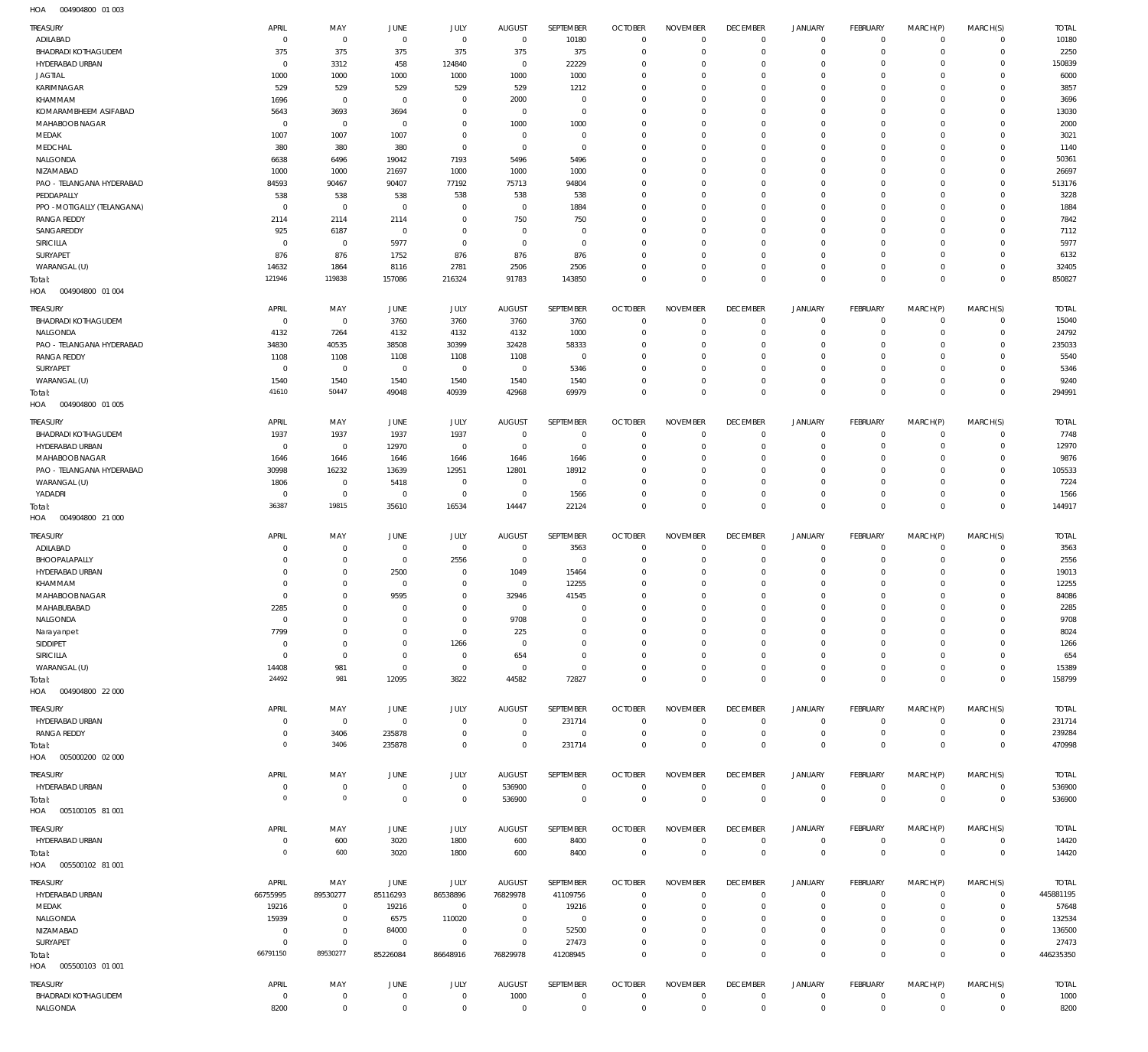005500103 01 001 HOA

| <b>TREASURY</b>            | APRIL      | MAY            | JUNE           | JULY           | <b>AUGUST</b>  | SEPTEMBER      | <b>OCTOBER</b> | <b>NOVEMBER</b> | <b>DECEMBER</b> | <b>JANUARY</b>      | FEBRUARY     | MARCH(P)     | MARCH(S)     | <b>TOTAL</b> |
|----------------------------|------------|----------------|----------------|----------------|----------------|----------------|----------------|-----------------|-----------------|---------------------|--------------|--------------|--------------|--------------|
| NIRMAL                     | $\circ$    | $^{\circ}$     | $^{\circ}$     | $\mathbf 0$    | 100            | $\overline{0}$ | $^{\circ}$     | $\mathbf 0$     | $\overline{0}$  | $\circ$             | $\mathbf 0$  | $\mathbf 0$  | $\mathbf 0$  | 100          |
| <b>RANGA REDDY</b>         | $\Omega$   | $^{\circ}$     | $^{\circ}$     | 25000          | $\Omega$       | $\mathbf 0$    | $\Omega$       | $\Omega$        | $\mathbf{0}$    | $\mathbf 0$         | 0            | $\mathbf 0$  | $\mathbf 0$  | 25000        |
|                            |            |                |                |                |                |                |                |                 |                 |                     |              |              |              |              |
| SANGAREDDY                 | $\circ$    | $^{\circ}$     | $\circ$        | 500            | $\mathbf{0}$   | $\overline{0}$ | $\Omega$       | $\mathbf 0$     | $^{\circ}$      | $\mathbf 0$         | 0            | $\mathbf 0$  | $\mathbf 0$  | 500          |
| SURYAPET                   | $\Omega$   | $^{\circ}$     | $\Omega$       | $^{\circ}$     | $\mathbf 0$    | 72000          | $\Omega$       | $\mathbf 0$     | $\mathbf{0}$    | $\mathbf 0$         | O            | $\mathbf 0$  | $\mathbf 0$  | 72000        |
| Total:                     | 8200       | $\,0\,$        | $\Omega$       | 25500          | 1100           | 72000          | $\Omega$       | $\mathbf 0$     | $^{\circ}$      | $\mathbb O$         | $\Omega$     | $\mathbf 0$  | $\mathbf 0$  | 106800       |
| 005500104 01 000<br>HOA    |            |                |                |                |                |                |                |                 |                 |                     |              |              |              |              |
|                            |            |                |                |                |                |                |                |                 |                 |                     |              |              |              |              |
| TREASURY                   | APRIL      | MAY            | JUNE           | JULY           | <b>AUGUST</b>  | SEPTEMBER      | <b>OCTOBER</b> | <b>NOVEMBER</b> | <b>DECEMBER</b> | <b>JANUARY</b>      | FEBRUARY     | MARCH(P)     | MARCH(S)     | <b>TOTAL</b> |
| MEDAK                      | $\circ$    | $\overline{0}$ | $\overline{0}$ | 1500           | 750            | 1500           | $^{\circ}$     | $\mathbf 0$     | $^{\circ}$      | $\circ$             | $\mathbf 0$  | $\mathbf 0$  | $\mathbf 0$  | 3750         |
| NIZAMABAD                  | $\Omega$   | 2000           | 1500           | 2000           | 6000           | 2000           | $\Omega$       | $\mathbf 0$     | $^{\circ}$      | $\circ$             | O            | $\mathbf 0$  | $\mathbf 0$  | 13500        |
|                            |            |                |                |                |                |                |                |                 |                 |                     |              |              |              |              |
| SANGAREDDY                 | 1500       | 750            | 2250           | 750            | 3000           | 3000           | $\Omega$       | $\mathbf 0$     | $\mathbf{0}$    | $\circ$             | C            | $\mathbf 0$  | $\mathbf 0$  | 11250        |
| SIDDIPET                   | 2500       | 1000           | 7500           | $^{\circ}$     | 3000           | $\overline{0}$ | $\Omega$       | $\mathbf 0$     | $\mathbf{0}$    | $\mathbf 0$         | $\mathbf 0$  | $\mathbf 0$  | $\mathbf 0$  | 14000        |
| Total:                     | 4000       | 3750           | 11250          | 4250           | 12750          | 6500           | $\Omega$       | $\mathbf 0$     | $\mathbf 0$     | $\mathbb O$         | $\mathbf 0$  | $\mathbf 0$  | $\mathbf 0$  | 42500        |
| HOA<br>005500105 04 800    |            |                |                |                |                |                |                |                 |                 |                     |              |              |              |              |
|                            |            |                |                |                |                |                |                |                 |                 |                     |              |              |              |              |
| TREASURY                   | APRIL      | MAY            | JUNE           | JULY           | <b>AUGUST</b>  | SEPTEMBER      | <b>OCTOBER</b> | <b>NOVEMBER</b> | <b>DECEMBER</b> | <b>JANUARY</b>      | FEBRUARY     | MARCH(P)     | MARCH(S)     | <b>TOTAL</b> |
| HYDERABAD URBAN            | 1171906    | 615472         | 979208         | 1604412        | 1185758        | 1179708        | $^{\circ}$     | $\mathbf 0$     | $^{\circ}$      | $\mathbf 0$         | $\mathbf 0$  | $\mathbf 0$  | $\mathbf 0$  | 6736464      |
| Total:                     | 1171906    | 615472         | 979208         | 1604412        | 1185758        | 1179708        | $\mathbf 0$    | $\mathbf 0$     | $\mathbf 0$     | $\mathbb O$         | $^{\circ}$   | $\mathbf 0$  | $\mathbf{0}$ | 6736464      |
| 005500800 01 000           |            |                |                |                |                |                |                |                 |                 |                     |              |              |              |              |
| HOA                        |            |                |                |                |                |                |                |                 |                 |                     |              |              |              |              |
| TREASURY                   | APRIL      | MAY            | JUNE           | JULY           | <b>AUGUST</b>  | SEPTEMBER      | <b>OCTOBER</b> | <b>NOVEMBER</b> | <b>DECEMBER</b> | <b>JANUARY</b>      | FEBRUARY     | MARCH(P)     | MARCH(S)     | <b>TOTAL</b> |
|                            | $\Omega$   | $^{\circ}$     | $^{\circ}$     |                |                |                | 0              | $\mathbf 0$     | $^{\circ}$      |                     | $\mathbf 0$  | $\mathbf 0$  | $\mathbf 0$  | 300          |
| ADILABAD                   |            |                |                | $\overline{0}$ | 300            | $\overline{0}$ |                |                 |                 | $\circ$             |              |              |              |              |
| MEDCHAL                    | $\Omega$   | $^{\circ}$     | $\Omega$       | 12000          | $\overline{0}$ | 12000          | $\Omega$       | $\mathbf 0$     | $\mathbf{0}$    | $\circ$             | O            | $\mathbf 0$  | $\mathbf 0$  | 24000        |
| <b>RANGA REDDY</b>         | $\circ$    | $\mathbf{0}$   | $^{\circ}$     | $^{\circ}$     | $\overline{0}$ | 3500           | $^{\circ}$     | $\mathbf 0$     | $\mathbf{0}$    | $\mathbf 0$         | $\mathbf 0$  | $\mathbf 0$  | $\mathbf 0$  | 3500         |
| Total:                     | $\Omega$   | $\circ$        | $\Omega$       | 12000          | 300            | 15500          | $\Omega$       | $\mathbf 0$     | $\mathbb O$     | $\mathbb O$         | $\Omega$     | $\mathbf 0$  | $\mathbf{0}$ | 27800        |
| HOA<br>005500800 05 001    |            |                |                |                |                |                |                |                 |                 |                     |              |              |              |              |
|                            |            |                |                |                |                |                |                |                 |                 |                     |              |              |              |              |
| <b>TREASURY</b>            | APRIL      | MAY            | JUNE           | JULY           | <b>AUGUST</b>  | SEPTEMBER      | <b>OCTOBER</b> | <b>NOVEMBER</b> | <b>DECEMBER</b> | <b>JANUARY</b>      | FEBRUARY     | MARCH(P)     | MARCH(S)     | <b>TOTAL</b> |
| <b>BHADRADI KOTHAGUDEM</b> | 3000       | 5000           | 2000           | 3000           | 1000           | 11500          | 0              | $\mathbf 0$     | $^{\circ}$      | $\mathbf 0$         | 0            | 0            | $\mathbf 0$  | 25500        |
|                            |            |                |                |                |                |                |                |                 |                 |                     |              |              |              |              |
| HYDERABAD URBAN            | $\Omega$   | 3442600        | 3550218        | 1880688        | 2674064        | 167300         | $\Omega$       | $\Omega$        | $\Omega$        | $\mathbf 0$         | O            | $\mathbf 0$  | $\mathbf 0$  | 11714870     |
| JOGULAMBA GADWAL           | 3362       | 26804          | $^{\circ}$     | 6160           | 17237          | 20152          | $\Omega$       | $\mathbf 0$     | $^{\circ}$      | $\mathbf 0$         | O            | $\mathbf 0$  | $\mathbf 0$  | 73715        |
| KARIMNAGAR                 | $\circ$    | $^{\circ}$     | 8000           | $\Omega$       | $\mathbf{0}$   | $\overline{0}$ | $\Omega$       | $\Omega$        | $\Omega$        | $\mathbf 0$         | O            | $\Omega$     | 0            | 8000         |
| NAGARKURNOOL               | $\Omega$   | $\mathbf{0}$   | $\Omega$       | $^{\circ}$     | $\mathbf{0}$   | 61500          | $\Omega$       | $\mathbf 0$     | $\Omega$        | $\mathbf 0$         | O            | $\mathbf 0$  | 0            | 61500        |
| NALGONDA                   | $\Omega$   | 1000           | $\Omega$       | $\Omega$       | $\Omega$       | $\overline{0}$ | $\Omega$       | $\Omega$        | $\Omega$        | $\mathbf 0$         | O            | $\Omega$     | 0            | 1000         |
|                            |            |                |                |                |                |                |                |                 |                 |                     |              |              |              |              |
| PEDDAPALLY                 | $\Omega$   | $^{\circ}$     | $\Omega$       | $\Omega$       | $\mathbf 0$    | 500            | $\Omega$       | $\Omega$        | $\Omega$        | $\mathbf 0$         | O            | $\mathbf 0$  | 0            | 500          |
| <b>RANGA REDDY</b>         | $\Omega$   | $^{\circ}$     | $\circ$        | $^{\circ}$     | 3097634        | $\overline{0}$ | $\Omega$       | $\Omega$        | $\Omega$        | 0                   | O            | $\mathbf 0$  | 0            | 3097634      |
| SANGAREDDY                 | $\Omega$   | $\mathbf{0}$   | 5000           | $\mathbf{0}$   | $\mathbf 0$    | 32877          | $\Omega$       | $\Omega$        | $\Omega$        | 0                   | O            | $\mathbf 0$  | 0            | 37877        |
| SIRICILLA                  | 4000       | $^{\circ}$     | $\Omega$       | $\mathbf{0}$   | $\overline{0}$ | $\overline{0}$ | $\Omega$       | $\Omega$        | $\Omega$        | 0                   | O            | $\mathbf 0$  | 0            | 4000         |
| WARANGAL (U)               | $^{\circ}$ | $^{\circ}$     | $^{\circ}$     | 13050          | 2610           | $\mathbf 0$    | $\Omega$       | $\mathbf 0$     | $\mathbf{0}$    | $\mathbf 0$         | 0            | 0            | $\mathbf 0$  | 15660        |
|                            |            |                |                |                |                |                |                |                 |                 |                     |              |              |              |              |
| Total:                     | 10362      | 3475404        | 3565218        | 1902898        | 5792545        | 293829         | $\Omega$       | $\Omega$        | $\mathbf{0}$    | $\mathbb O$         | $\mathbf 0$  | $\mathbf 0$  | $\mathbf 0$  | 15040256     |
| HOA   005500800   05 800   |            |                |                |                |                |                |                |                 |                 |                     |              |              |              |              |
|                            |            |                |                |                |                |                |                |                 |                 |                     |              |              |              |              |
| <b>TREASURY</b>            | APRIL      | MAY            | JUNE           | JULY           | <b>AUGUST</b>  | SEPTEMBER      | <b>OCTOBER</b> | <b>NOVEMBER</b> | <b>DECEMBER</b> | <b>JANUARY</b>      | FEBRUARY     | MARCH(P)     | MARCH(S)     | <b>TOTAL</b> |
| ADILABAD                   | $^{\circ}$ | 1000           | 3000           | 176200         | 3500           | 10700          | $\mathsf{C}$   | $^{\circ}$      | $\overline{0}$  | $\mathbf 0$         | O            | $^{\circ}$   | $^{\circ}$   | 194400       |
| <b>BHADRADI KOTHAGUDEM</b> | 2900       | 2000           | 500            | 5509           | 4576           | 35286          | $^{\circ}$     | $\mathbf 0$     | $^{\circ}$      | $\mathbf 0$         | $^{\circ}$   | $\mathbf 0$  | $^{\circ}$   | 50771        |
| BHOOPALAPALLY              | $\circ$    | $\overline{0}$ | 2700           | 33450          | $\overline{0}$ | $\overline{0}$ | 0              | $\mathbf 0$     | $\mathbf{0}$    | $\circ$             | O            | $\mathbf 0$  | $^{\circ}$   | 36150        |
| HYDERABAD URBAN            | $\Omega$   | $\overline{0}$ | 1500           | 202200         | 1500           | $\overline{0}$ | $\Omega$       | $\mathbf 0$     | $\Omega$        | 0                   | O            | $\mathbf 0$  | $\circ$      | 205200       |
|                            |            |                |                |                |                |                |                |                 |                 |                     |              |              |              |              |
| <b>JAGTIAL</b>             | 8660       | 5000           | $\circ$        | 5200           | 14500          | 23900          | $\Omega$       | $\mathbf 0$     | $\Omega$        | $\circ$             | O            | $\mathbf 0$  | $^{\circ}$   | 57260        |
| <b>JANGAON</b>             | $\Omega$   | $^{\circ}$     | $\Omega$       | $^{\circ}$     | $\mathbf 0$    | 2500           | $\Omega$       | $\mathbf 0$     | $\Omega$        | 0                   | O            | 0            | $\circ$      | 2500         |
| JOGULAMBA GADWAL           | $\Omega$   | $\mathbf{0}$   | $\Omega$       | $\mathbf{0}$   | 11970          | $\overline{0}$ | $\Omega$       | $\overline{0}$  | $\Omega$        | $\mathbf 0$         | $\Omega$     | $\circ$      | $\mathbf 0$  | 11970        |
| KAMAREDDY                  | $\Omega$   | 1000           | $\Omega$       | 33000          | $\Omega$       | 2000           | $\Omega$       | $\overline{0}$  | $\Omega$        | $\Omega$            | $\Omega$     | $\mathbf{0}$ | $\Omega$     | 36000        |
| <b>KARIMNAGAR</b>          | 9800       | 3000           | 7925           | 10700          | 4500           | 1155219        | $\Omega$       | $^{\circ}$      | $\Omega$        | $\circ$             | $\mathbf 0$  | $\mathbf 0$  | $^{\circ}$   | 1191144      |
|                            |            |                |                |                |                |                |                |                 |                 |                     |              |              |              |              |
| KHAMMAM                    | 14500      | 16500          | 36500          | 11000          | 10000          | 94452          | $^{\circ}$     | $\mathbf 0$     | $\mathbf{0}$    | $\circ$             | $^{\circ}$   | $\mathbf 0$  | $^{\circ}$   | 182952       |
| KOMARAMBHEEM ASIFABAD      | 3100       | $^{\circ}$     | $\Omega$       | 100            | 1800           | 700            | $\Omega$       | $\mathbf 0$     | $\mathbf{0}$    | $\circ$             | O            | 0            | $^{\circ}$   | 5700         |
| MAHABOOB NAGAR             | 10500      | $\overline{0}$ | $^{\circ}$     | 21000          | $\overline{0}$ | 10500          | $\mathbf 0$    | $\mathbf 0$     | $\mathbf{0}$    | $\circ$             | $\mathbf 0$  | $\mathbf 0$  | $\mathbf 0$  | 42000        |
| MAHABUBABAD                | 50247      | $\overline{0}$ | $^{\circ}$     | 26199          | 63394          | 16000          | $\mathbf 0$    | $\mathbf 0$     | $\mathbf{0}$    | $\circ$             | O            | 0            | $^{\circ}$   | 155840       |
| <b>MANCHERIAL</b>          | 7000       | 5000           | $^{\circ}$     | 7300           | 15700          | 35384          | $\mathbf 0$    | $\mathbf 0$     | $\mathbf{0}$    | $\mathbf 0$         | $\mathbf 0$  | 0            | $^{\circ}$   | 70384        |
|                            |            |                |                |                |                |                |                |                 |                 |                     |              |              |              |              |
| MEDAK                      | 5000       | 5000           | 5000           | 10000          | $\overline{0}$ | 1500           | $\mathbf 0$    | $\mathbf 0$     | $\mathbf{0}$    | $\circ$             | O            | 0            | $^{\circ}$   | 26500        |
| Mulugu                     | $^{\circ}$ | 4084           | 16300          | 24800          | $\overline{0}$ | 2042           | $\mathbf 0$    | $\mathbf 0$     | $\mathbf{0}$    | $\mathbf 0$         | $\mathbf 0$  | 0            | $^{\circ}$   | 47226        |
| NALGONDA                   | 9500       | 100            | $^{\circ}$     | 3400           | 4800           | 6750           | $\mathbf 0$    | $\mathbf 0$     | $\mathbf{0}$    | $\circ$             | O            | 0            | $\mathbf 0$  | 24550        |
| NIRMAL                     | $^{\circ}$ | $\overline{0}$ | $^{\circ}$     | 6900           | 100            | $\mathbf 0$    | $\mathbf 0$    | $\mathbf 0$     | $\mathbf{0}$    | $\mathbf 0$         | O            | 0            | $^{\circ}$   | 7000         |
| NIZAMABAD                  | 15590      | 6000           | 25980          | 32000          | 17298          | 90000          | $\mathbf 0$    | $\mathbf 0$     | $\mathbf{0}$    | $\circ$             | O            | 0            | $\mathbf 0$  | 186868       |
| PEDDAPALLY                 | 7100       | $\overline{0}$ | 7000           | 4500           | 2000           | 3500           | $\mathbf 0$    | $\mathbf 0$     | $\mathbf{0}$    | $\mathbf 0$         | O            | 0            | $\mathbf 0$  | 24100        |
|                            |            |                |                |                |                |                |                |                 |                 |                     |              |              |              |              |
| <b>RANGA REDDY</b>         | 1500       | $\overline{0}$ | $^{\circ}$     | $\overline{0}$ | $\overline{0}$ | $\mathbf 0$    | $\Omega$       | $\mathbf 0$     | $\mathbf{0}$    | $\circ$             | O            | 0            | $\mathbf 0$  | 1500         |
| SANGAREDDY                 | 10000      | 20000          | 10500          | 10000          | 19216          | 39389          | $\mathbf 0$    | $\mathbf 0$     | $\mathbf{0}$    | $\mathbf 0$         | $\mathbf 0$  | 0            | $\mathbf 0$  | 109105       |
| SIDDIPET                   | 20000      | $\overline{0}$ | 16000          | 5000           | 5000           | 46500          | $\Omega$       | $\mathbf 0$     | $\mathbf{0}$    | $\mathbf 0$         | O            | 0            | $\mathbf 0$  | 92500        |
| <b>SIRICILLA</b>           | 3500       | 1500           | 8000           | 300            | 141830         | 1000           | $\mathbf 0$    | $\mathbf 0$     | $\mathbf{0}$    | $\mathbf 0$         | $\mathbf 0$  | $\mathbf 0$  | $\mathbf 0$  | 156130       |
| SURYAPET                   | 700        | $\overline{0}$ | $^{\circ}$     | $\overline{0}$ | 2000           | 1000           | $\mathbf 0$    | $\mathbf 0$     | $\mathbf{0}$    | $\circ$             | O            | 0            | $^{\circ}$   | 3700         |
| VIKARABAD                  | 61530      | $\mathbf 0$    | 1000           | 223290         | 50605          | 29015          | $^{\circ}$     | $\mathbf 0$     | $\mathbf{0}$    | $\mathbf 0$         | $\mathbf 0$  | 0            | $^{\circ}$   | 365440       |
|                            |            |                |                |                |                |                |                |                 |                 |                     |              |              |              |              |
| WANAPARTHY                 | $^{\circ}$ | $\overline{0}$ | $^{\circ}$     | $\overline{0}$ | 8000           | $\mathbf 0$    | $^{\circ}$     | $\mathbf 0$     | $\mathbf{0}$    | $\circ$             | O            | 0            | $^{\circ}$   | 8000         |
| WARANGAL (R)               | 200        | $\overline{0}$ | $^{\circ}$     | $\mathbf 0$    | $\mathbf 0$    | 2500           | $^{\circ}$     | $\mathbf 0$     | $\mathbf{0}$    | $\mathbf 0$         | O            | 0            | $^{\circ}$   | 2700         |
| WARANGAL (U)               | 38538      | 48190          | 133741         | 103651         | 104910         | 169993         | $^{\circ}$     | $\mathbf 0$     | $\mathbf{0}$    | $\circ$             | O            | 0            | $^{\circ}$   | 599023       |
| YADADRI                    | $^{\circ}$ | $\mathbf{0}$   | $^{\circ}$     | 5000           | $\overline{0}$ | 600            | $^{\circ}$     | $\mathbf 0$     | $^{\circ}$      | $\mathbf 0$         | $\mathbf 0$  | $\mathbf 0$  | $^{\circ}$   | 5600         |
|                            | 279865     | 118374         | 275646         |                |                | 1780430        | $\mathbf 0$    | $\mathbb O$     | $\mathbf 0$     | $\mathbb O$         | $\mathbf{0}$ | $\mathbf 0$  | $\mathbf 0$  | 3902213      |
| Total:                     |            |                |                | 960699         | 487199         |                |                |                 |                 |                     |              |              |              |              |
| 005500800 06 001<br>HOA    |            |                |                |                |                |                |                |                 |                 |                     |              |              |              |              |
| <b>TREASURY</b>            | APRIL      | MAY            |                | <b>JULY</b>    | <b>AUGUST</b>  | SEPTEMBER      | <b>OCTOBER</b> |                 |                 | <b>JANUARY</b>      | FEBRUARY     |              |              | <b>TOTAL</b> |
|                            |            |                | JUNE           |                |                |                |                | <b>NOVEMBER</b> | <b>DECEMBER</b> |                     |              | MARCH(P)     | MARCH(S)     |              |
| <b>BHADRADI KOTHAGUDEM</b> | 90200      | 39000          | 48000          | 76000          | 85100          | 66350          | $^{\circ}$     | $^{\circ}$      | $^{\circ}$      | $\mathbf 0$         | $^{\circ}$   | $^{\circ}$   | $\mathbf 0$  | 404650       |
| HYDERABAD URBAN            | 21000      | 10500          | 50000          | 49000          | 29000          | 39000          | $^{\circ}$     | $\overline{0}$  | $\mathbf{0}$    | $\mathbf 0$         | $^{\circ}$   | $^{\circ}$   | $\mathbf 0$  | 198500       |
| <b>JAGTIAL</b>             | 6000       | $\overline{0}$ | 1000           | 8000           | 6000           | 15000          | $\mathbf 0$    | $\mathbf 0$     | $\mathbf{0}$    | $\mathbf 0$         | O            | $\mathbf 0$  | $\mathbf 0$  | 36000        |
| KAMAREDDY                  | 1000       | $\overline{0}$ | $^{\circ}$     | $^{\circ}$     | $\overline{0}$ | 1000           | $\Omega$       | $\Omega$        | $\Omega$        | 0                   | O            | $\Omega$     | $\mathbf 0$  | 2000         |
|                            | 48330      |                | 32050          |                |                | 52500          | $\mathbf 0$    | $\mathbf 0$     | $\mathbf{0}$    |                     | $\Omega$     | 0            | $\mathbf 0$  | 243880       |
| KARIMNAGAR                 |            | 1000           |                | 62000          | 48000          |                |                |                 |                 | $\circ$             |              |              |              |              |
| KHAMMAM                    | $^{\circ}$ | 1000           | $^{\circ}$     | $^{\circ}$     | $\mathbf 0$    | $\overline{0}$ | $\Omega$       | $\mathbf 0$     | $\Omega$        | 0                   | O            | $\mathbf 0$  | $\mathbf 0$  | 1000         |
| <b>MANCHERIAL</b>          | 2000       | $\overline{0}$ | $^{\circ}$     | $\overline{0}$ | $\overline{0}$ | 2000           | $\mathbf 0$    | $\overline{0}$  | $\overline{0}$  | $\circ$             | 0            | 0            | $\mathbf 0$  | 4000         |
|                            |            | 9500           | 9000           | 17000          | 8000           | 5000           | $\mathbf 0$    | $\mathbb O$     | $\mathbb O$     | $\mathsf{O}\xspace$ | 0            | $\mathbf 0$  | $\mathbf 0$  | 211500       |
| PEDDAPALLY                 | 163000     |                |                |                |                |                |                |                 |                 |                     |              |              |              |              |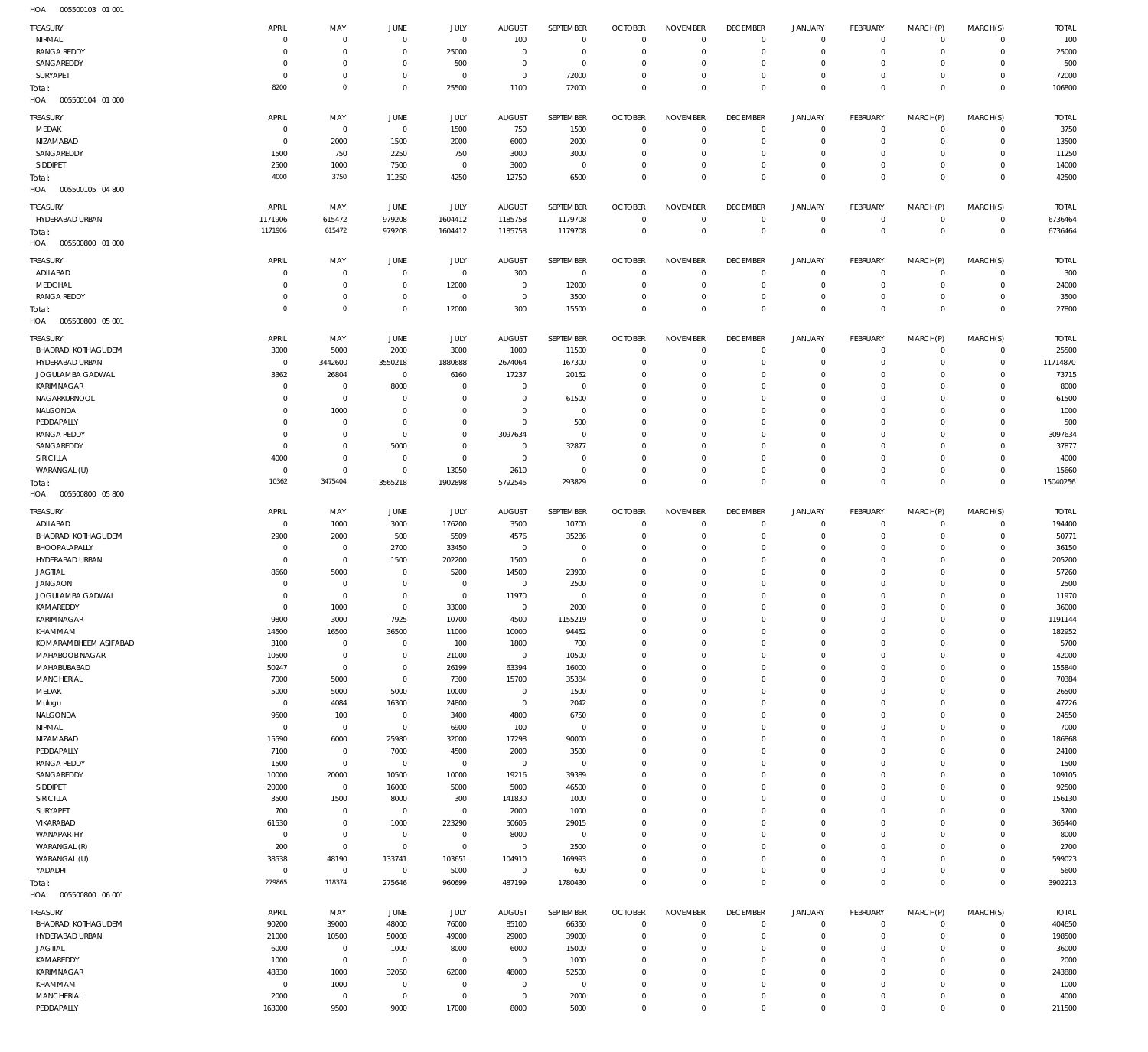005500800 06 001 HOA

| <b>TREASURY</b><br><b>RANGA REDDY</b><br>SIRICILLA<br>SURYAPET | APRIL<br>46160<br>25000<br>$\overline{0}$ | MAY<br>86000<br>2000<br>$\overline{0}$ | JUNE<br>309007<br>12000<br>$\overline{0}$ | JULY<br>535006<br>11000<br>$\overline{0}$ | <b>AUGUST</b><br>543020<br>14000<br>$\overline{0}$ | <b>SEPTEMBER</b><br>620009<br>15000<br>1000 | <b>OCTOBER</b><br>$\overline{0}$<br>$\overline{0}$<br>$\overline{0}$ | <b>NOVEMBER</b><br>$\overline{0}$<br>$\mathbf 0$<br>$\Omega$ | <b>DECEMBER</b><br>$\mathbf 0$<br>$\overline{0}$<br>$\overline{0}$ | JANUARY<br>$\mathbf 0$<br>$^{\circ}$<br>$\mathbf{0}$ | <b>FEBRUARY</b><br>$\circ$<br>$\mathbf 0$<br>$\mathbf 0$ | MARCH(P)<br>$\Omega$<br>$\Omega$<br>$\Omega$ | MARCH(S)<br>$\Omega$<br>$\circ$<br>$\Omega$ | <b>TOTAL</b><br>2139202<br>79000<br>1000 |
|----------------------------------------------------------------|-------------------------------------------|----------------------------------------|-------------------------------------------|-------------------------------------------|----------------------------------------------------|---------------------------------------------|----------------------------------------------------------------------|--------------------------------------------------------------|--------------------------------------------------------------------|------------------------------------------------------|----------------------------------------------------------|----------------------------------------------|---------------------------------------------|------------------------------------------|
| Total:<br>005500800 06 800<br>HOA                              | 402690                                    | 149000                                 | 461057                                    | 758006                                    | 733120                                             | 816859                                      | $\overline{0}$                                                       | $\mathbf 0$                                                  | $\mathbb O$                                                        | $\mathbf 0$                                          | $\mathbf 0$                                              | $\Omega$                                     | $\mathbf 0$                                 | 3320732                                  |
| TREASURY                                                       | APRIL                                     | MAY                                    | JUNE                                      | JULY                                      | <b>AUGUST</b>                                      | SEPTEMBER                                   | <b>OCTOBER</b>                                                       | <b>NOVEMBER</b>                                              | <b>DECEMBER</b>                                                    | <b>JANUARY</b>                                       | FEBRUARY                                                 | MARCH(P)                                     | MARCH(S)                                    | <b>TOTAL</b>                             |
| HYDERABAD URBAN<br>KARIMNAGAR                                  | 1000<br>$^{\circ}$                        | $\mathbf 0$<br>$\mathbf 0$             | $\overline{0}$<br>$\overline{0}$          | $\Omega$<br>$\overline{0}$                | $\mathbf{0}$<br>$^{\circ}$                         | $\overline{0}$<br>1000                      | $\overline{0}$<br>$\overline{0}$                                     | $\Omega$<br>$\Omega$                                         | $\mathbf 0$<br>$\mathbf 0$                                         | $\mathbf 0$<br>$\mathbf{0}$                          | $\Omega$<br>$^{\circ}$                                   | $\Omega$<br>$\Omega$                         | $\Omega$<br>$\Omega$                        | 1000<br>1000                             |
| MANCHERIAL                                                     | $\Omega$                                  | $\mathbf 0$                            | $\overline{0}$                            | 100                                       | $\mathbf 0$                                        | $\mathbf 0$                                 | $\overline{0}$                                                       | $\Omega$                                                     | $\Omega$                                                           | $\Omega$                                             | $\Omega$                                                 | $\Omega$                                     | $\Omega$                                    | 100                                      |
| <b>RANGA REDDY</b>                                             | 13267                                     | $\mathbf 0$                            | $\overline{0}$                            | $\overline{0}$                            | $\mathbf{0}$                                       | $\mathbf{0}$                                | $\mathbf{0}$                                                         | $\Omega$                                                     | $\mathbf 0$                                                        | $\mathbf{0}$                                         | $\mathbf 0$                                              | $\Omega$                                     | $\Omega$                                    | 13267                                    |
| Total:<br>005500800 08 001<br>HOA                              | 14267                                     | $\mathbf 0$                            | $\overline{0}$                            | 100                                       | $\Omega$                                           | 1000                                        | $\Omega$                                                             | $\Omega$                                                     | $\overline{0}$                                                     | $\overline{0}$                                       | $\Omega$                                                 | $\Omega$                                     | $\Omega$                                    | 15367                                    |
| TREASURY                                                       | APRIL                                     | MAY                                    | JUNE                                      | JULY                                      | <b>AUGUST</b>                                      | SEPTEMBER                                   | <b>OCTOBER</b>                                                       | <b>NOVEMBER</b>                                              | <b>DECEMBER</b>                                                    | <b>JANUARY</b>                                       | FEBRUARY                                                 | MARCH(P)                                     | MARCH(S)                                    | <b>TOTAL</b>                             |
| HYDERABAD URBAN<br>Total:<br>005500800 08 800<br>HOA           | $\overline{0}$<br>$\overline{0}$          | $\mathbf 0$<br>$\mathbf 0$             | $\overline{0}$<br>$\mathbf 0$             | $\overline{0}$<br>$\overline{0}$          | 5750<br>5750                                       | $\mathbf 0$<br>$\mathbf 0$                  | $\overline{0}$<br>$\mathbb O$                                        | $^{\circ}$<br>$\mathbf 0$                                    | $\overline{0}$<br>$\,0\,$                                          | $^{\circ}$<br>$\mathbf 0$                            | $\circ$<br>$\mathbb O$                                   | $\Omega$<br>$\mathbf{0}$                     | $\Omega$<br>$\mathbf 0$                     | 5750<br>5750                             |
| <b>TREASURY</b>                                                | APRIL                                     | MAY                                    | JUNE                                      | JULY                                      | <b>AUGUST</b>                                      | SEPTEMBER                                   | <b>OCTOBER</b>                                                       | <b>NOVEMBER</b>                                              | <b>DECEMBER</b>                                                    | <b>JANUARY</b>                                       | FEBRUARY                                                 | MARCH(P)                                     | MARCH(S)                                    | <b>TOTAL</b>                             |
| HYDERABAD URBAN                                                | 43600                                     | $^{\circ}$                             | $\overline{0}$                            | 48300                                     | $\mathbf{0}$                                       | $\mathbf{0}$                                | $\overline{0}$                                                       | $\mathbf 0$                                                  | $\mathbf 0$                                                        | $\mathbf 0$                                          | $\mathbf 0$                                              | $\circ$                                      | $\mathbf 0$                                 | 91900                                    |
| Total:<br>HOA<br>005500800 10 001                              | 43600                                     | $\mathbf 0$                            | $\overline{0}$                            | 48300                                     | $\mathbf{0}$                                       | $\mathbf 0$                                 | $\mathbb O$                                                          | $\mathbf 0$                                                  | $\mathbb O$                                                        | $\mathbf 0$                                          | $\mathbb O$                                              | $\Omega$                                     | $\mathbf{0}$                                | 91900                                    |
| TREASURY                                                       | APRIL                                     | MAY                                    | JUNE                                      | JULY                                      | <b>AUGUST</b>                                      | SEPTEMBER                                   | <b>OCTOBER</b>                                                       | <b>NOVEMBER</b>                                              | <b>DECEMBER</b>                                                    | <b>JANUARY</b>                                       | <b>FEBRUARY</b>                                          | MARCH(P)                                     | MARCH(S)                                    | <b>TOTAL</b>                             |
| MEDCHAL                                                        | 546300                                    | 1271769                                | 531775                                    | 1278228                                   | 487454                                             | 398901                                      | $\overline{0}$                                                       | $\overline{0}$                                               | $\mathbf 0$                                                        | $\mathbf 0$                                          | $\mathbf 0$                                              | $\Omega$                                     | $\Omega$                                    | 4514427                                  |
| <b>RANGA REDDY</b><br>Total:                                   | 369720<br>916020                          | 127500<br>1399269                      | 211700<br>743475                          | 770701<br>2048929                         | 603054<br>1090508                                  | 544601<br>943502                            | $\overline{0}$<br>$\overline{0}$                                     | $^{\circ}$<br>$\mathbf 0$                                    | $\overline{0}$<br>$\overline{0}$                                   | $^{\circ}$<br>$\overline{0}$                         | $\circ$<br>$\overline{0}$                                | $\Omega$<br>$\Omega$                         | $\mathbf 0$<br>$\overline{0}$               | 2627276<br>7141703                       |
| 005500800 80 000<br>HOA                                        |                                           |                                        |                                           |                                           |                                                    |                                             |                                                                      |                                                              |                                                                    |                                                      |                                                          |                                              |                                             |                                          |
| TREASURY                                                       | APRIL                                     | MAY                                    | JUNE                                      | <b>JULY</b>                               | <b>AUGUST</b>                                      | SEPTEMBER                                   | <b>OCTOBER</b>                                                       | <b>NOVEMBER</b>                                              | <b>DECEMBER</b>                                                    | <b>JANUARY</b>                                       | <b>FEBRUARY</b>                                          | MARCH(P)                                     | MARCH(S)                                    | <b>TOTAL</b>                             |
| <b>BHADRADI KOTHAGUDEM</b><br>HYDERABAD URBAN                  | $\overline{0}$<br>$\overline{0}$          | $^{\circ}$<br>711000                   | 319100<br>61757                           | $\overline{0}$<br>9394                    | $\overline{0}$<br>6371                             | 56500<br>2558                               | $\overline{0}$<br>$\overline{0}$                                     | $\Omega$<br>$\Omega$                                         | $\mathbf 0$<br>$\mathbf 0$                                         | $\mathbf 0$<br>$\mathbf 0$                           | $^{\circ}$<br>$\mathbf{0}$                               | $\Omega$<br>$\Omega$                         | $\Omega$<br>$\Omega$                        | 375600<br>791080                         |
| JOGULAMBA GADWAL                                               | 6500                                      | $\overline{0}$                         | $\overline{0}$                            | 195370                                    | $\mathbf 0$                                        | 362150                                      | $^{\circ}$                                                           | $\Omega$                                                     | $\overline{0}$                                                     | $\Omega$                                             | $\Omega$                                                 | $\Omega$                                     | $\Omega$                                    | 564020                                   |
| KHAMMAM                                                        | 17000                                     | 128200                                 | $\overline{0}$                            | 34098                                     | $\mathbf 0$                                        | $^{\circ}$                                  | $^{\circ}$                                                           | $\Omega$                                                     | $\overline{0}$                                                     | $\mathbf{0}$                                         | $\Omega$                                                 | $\Omega$                                     | $\Omega$                                    | 179298                                   |
| KOMARAMBHEEM ASIFABAD<br>MAHABOOB NAGAR                        | $\mathbf 0$                               | $\mathbf 0$<br>$\mathbf 0$             | $\mathbf 0$<br>$\overline{0}$             | 60300<br>$\Omega$                         | $\mathbf 0$<br>$\mathbf 0$                         | 175200<br>$\Omega$                          | $\Omega$<br>$^{\circ}$                                               | $\Omega$<br>$\Omega$                                         | $\Omega$<br>$\overline{0}$                                         | $\Omega$<br>$\mathbf{0}$                             | $\Omega$<br>$\Omega$                                     | $\Omega$<br>$\Omega$                         | $\Omega$<br>$\Omega$                        | 235500                                   |
| MAHABUBABAD                                                    | 370500<br>10500                           | $\mathbf 0$                            | $\overline{0}$                            | $\Omega$                                  | $\Omega$                                           | $\Omega$                                    | $\Omega$                                                             | $\Omega$                                                     | $\Omega$                                                           | $\Omega$                                             | $\Omega$                                                 | $\Omega$                                     | $\Omega$                                    | 370500<br>10500                          |
| MANCHERIAL                                                     | $\mathbf 0$                               | $\mathbf 0$                            | 25200                                     | $\Omega$                                  | $\Omega$                                           | $\Omega$                                    | $\mathbf{0}$                                                         | $\Omega$                                                     | $\overline{0}$                                                     | $\mathbf{0}$                                         | $\Omega$                                                 | $\Omega$                                     | $\Omega$                                    | 25200                                    |
| MEDAK                                                          | 54350                                     | $\mathbf 0$                            | 33200                                     | $\Omega$                                  | $\mathbf{0}$                                       | 34750                                       | $\Omega$                                                             | $\Omega$                                                     | $\Omega$                                                           | $\Omega$                                             | $\Omega$                                                 | $\Omega$                                     | $\Omega$                                    | 122300                                   |
| MEDCHAL<br>Mulugu                                              | $\mathbf 0$<br>$\mathbf 0$                | 310000<br>$\mathbf 0$                  | $\overline{0}$<br>$\overline{0}$          | $\Omega$<br>$\overline{0}$                | $\overline{0}$<br>46500                            | $\Omega$<br>$\Omega$                        | $\Omega$<br>$\overline{0}$                                           | $\Omega$<br>$\Omega$                                         | $\overline{0}$<br>$\Omega$                                         | $\mathbf{0}$<br>$\Omega$                             | $\Omega$<br>$\Omega$                                     | $\Omega$<br>$\Omega$                         | $\Omega$<br>$\Omega$                        | 310000<br>46500                          |
| NALGONDA                                                       | $\Omega$                                  | $\Omega$                               | $\overline{0}$                            | 54600                                     | $\Omega$                                           | $\Omega$                                    | $\Omega$                                                             | $\Omega$                                                     | $\overline{0}$                                                     | $\Omega$                                             | $\Omega$                                                 | $\Omega$                                     | $\Omega$                                    | 54600                                    |
| NIZAMABAD                                                      | $\Omega$                                  | $\mathbf 0$                            | $\overline{0}$                            | 92700                                     | $\mathbf{0}$                                       | $\Omega$                                    | $\Omega$                                                             | $\Omega$                                                     | $\Omega$                                                           | $\Omega$                                             | $\Omega$                                                 | $\Omega$                                     | $\Omega$                                    | 92700                                    |
| Narayanpet                                                     | $\Omega$<br>$\Omega$                      | $\mathbf 0$<br>$\Omega$                | $\overline{0}$<br>$\overline{0}$          | 78200                                     | $\mathbf 0$<br>$\mathbf 0$                         | $\Omega$                                    | $^{\circ}$<br>$\mathbf 0$                                            | $\Omega$<br>$\Omega$                                         | $\overline{0}$<br>$\overline{0}$                                   | $\mathbf{0}$<br>$\Omega$                             | $\Omega$<br>$\Omega$                                     | $\Omega$                                     | $\Omega$<br>$\Omega$                        | 78200                                    |
| <b>RANGA REDDY</b><br>SANGAREDDY                               | $\Omega$                                  | $\mathbf 0$                            | 5000                                      | 375000<br>2100                            | $\mathbf 0$                                        | 3127500<br>$\mathbf 0$                      | $^{\circ}$                                                           | $\Omega$                                                     | $\overline{0}$                                                     | $\Omega$                                             | $\Omega$                                                 | $\Omega$<br>$\Omega$                         | $\Omega$                                    | 3502500<br>7100                          |
| SIDDIPET                                                       | $\Omega$                                  | $\mathbf 0$                            | 22500                                     | $^{\circ}$                                | $\Omega$                                           | $\Omega$                                    | $\Omega$                                                             | $\Omega$                                                     | $\Omega$                                                           | $\Omega$                                             | $\Omega$                                                 | $\Omega$                                     | $\Omega$                                    | 22500                                    |
| <b>SIRICILLA</b>                                               | $\Omega$                                  | 54700                                  | $^{\circ}$                                | 29500                                     | $\Omega$                                           | 0                                           | $^{\circ}$                                                           | $\Omega$                                                     | $\overline{0}$                                                     | $\Omega$                                             | $\Omega$                                                 | $\Omega$                                     | $\Omega$                                    | 84200                                    |
| SURYAPET<br>VIKARABAD                                          | $\Omega$<br>$\Omega$                      | $\mathbf 0$<br>115000                  | $\overline{0}$<br>$\Omega$                | 6800<br>$\Omega$                          | $\Omega$<br>$\Omega$                               | $\Omega$<br>$\Omega$                        | $\Omega$<br>$\Omega$                                                 | $\Omega$<br>$\Omega$                                         | $\overline{0}$<br>$\overline{0}$                                   | $\Omega$<br>$\mathbf{0}$                             | $\Omega$<br>$\Omega$                                     | $\Omega$<br>$\circ$                          | $\Omega$<br>$\circ$                         | 6800<br>115000                           |
| WANAPARTHY                                                     | 6500                                      | $\mathbf 0$                            | $\overline{0}$                            | $\overline{0}$                            | $\mathbf 0$                                        | $\mathbf{0}$                                | $\mathbf 0$                                                          | $\mathbf 0$                                                  | $^{\circ}$                                                         | $\mathbf 0$                                          | $\mathbf 0$                                              | $\mathbf 0$                                  | $\mathbf 0$                                 | 6500                                     |
| Total:                                                         | 465350                                    | 1318900                                | 466757                                    | 938062                                    | 52871                                              | 3758658                                     | $\overline{0}$                                                       | $\mathbf 0$                                                  | $\mathbf 0$                                                        | $\mathbf 0$                                          | $\mathbf 0$                                              | $\overline{0}$                               | $\overline{0}$                              | 7000598                                  |
| 005500800 81 001<br>HOA                                        |                                           |                                        |                                           |                                           |                                                    |                                             |                                                                      |                                                              |                                                                    |                                                      |                                                          |                                              |                                             |                                          |
| TREASURY                                                       | APRIL                                     | MAY                                    | JUNE                                      | JULY                                      | <b>AUGUST</b>                                      | SEPTEMBER                                   | <b>OCTOBER</b>                                                       | <b>NOVEMBER</b><br>$\mathbf 0$                               | <b>DECEMBER</b>                                                    | <b>JANUARY</b>                                       | <b>FEBRUARY</b>                                          | MARCH(P)                                     | MARCH(S)                                    | <b>TOTAL</b>                             |
| ADILABAD<br>BHADRADI KOTHAGUDEM                                | $\overline{0}$<br>4430                    | 188208<br>2856                         | 293582<br>2773                            | 27381<br>5000                             | 26886<br>21086                                     | 13465<br>5000                               | $\overline{0}$<br>$\overline{0}$                                     | $\Omega$                                                     | $\mathbf 0$<br>$\mathbf 0$                                         | 0<br>$^{\circ}$                                      | $\mathbf 0$<br>$\mathbf 0$                               | $\mathbf 0$<br>$\Omega$                      | $\mathbf 0$<br>$\circ$                      | 549522<br>41145                          |
| HYDERABAD URBAN                                                | 3376145                                   | 8233332                                | 2900670                                   | 20702559                                  | 3202966                                            | 4567553                                     | $^{\circ}$                                                           | $^{\circ}$                                                   | $\overline{0}$                                                     | $^{\circ}$                                           | $^{\circ}$                                               | $\Omega$                                     | $\Omega$                                    | 42983225                                 |
| <b>JAGTIAL</b>                                                 | 288000                                    | $\overline{0}$                         | $\overline{0}$                            | 14676                                     | $\overline{0}$                                     | 8600                                        | $\mathbf{0}$                                                         | $\Omega$                                                     | $\mathbf 0$                                                        | $\mathbf 0$                                          | $\mathbf{0}$                                             | $\Omega$                                     | $\Omega$                                    | 311276                                   |
| JOGULAMBA GADWAL<br>KARIMNAGAR                                 | 2500<br>1866000                           | 47500<br>$\overline{0}$                | 23000<br>$\overline{0}$                   | 4000<br>$\overline{0}$                    | 27300<br>$\overline{0}$                            | 23000<br>$\overline{0}$                     | $\mathbf{0}$<br>$\mathbf{0}$                                         | $\Omega$<br>$\Omega$                                         | $\mathbf 0$<br>$\mathbf 0$                                         | $\Omega$<br>$^{\circ}$                               | $\Omega$<br>$^{\circ}$                                   | $\Omega$<br>$\Omega$                         | $\Omega$<br>$\Omega$                        | 127300<br>1866000                        |
| KHAMMAM                                                        | 20000                                     | 30074                                  | 22030                                     | 2291                                      | 46715                                              | 27912                                       | $\mathbf{0}$                                                         | $\Omega$                                                     | $\mathbf 0$                                                        | $\Omega$                                             | $\Omega$                                                 | $\Omega$                                     | $\Omega$                                    | 149022                                   |
| MAHABOOB NAGAR                                                 | 6000                                      | $\overline{0}$                         | 2000                                      | 4500                                      | $\overline{0}$                                     | 8500                                        | $\mathbf{0}$                                                         | $\Omega$                                                     | $\mathbf 0$                                                        | $^{\circ}$                                           | $^{\circ}$                                               | $\Omega$                                     | $\Omega$                                    | 21000                                    |
| MANCHERIAL<br>MEDAK                                            | $\overline{0}$<br>8718                    | $\mathbf 0$<br>$\mathbf 0$             | 4444<br>10885                             | 1971<br>$\overline{0}$                    | $\overline{0}$<br>$\overline{0}$                   | 12613<br>13633                              | $\mathbf{0}$<br>$\mathbf{0}$                                         | $\Omega$<br>$\Omega$                                         | $\overline{0}$<br>$\mathbf 0$                                      | $\Omega$<br>$\mathbf 0$                              | $\Omega$<br>$^{\circ}$                                   | $\Omega$<br>$\Omega$                         | $\Omega$<br>$\Omega$                        | 19028<br>33236                           |
| NAGARKURNOOL                                                   | 2500                                      | $\mathbf 0$                            | 8500                                      | 2500                                      | 2500                                               | 1000                                        | $\mathbf{0}$                                                         | $\mathbf 0$                                                  | $\overline{0}$                                                     | $\Omega$                                             | $\mathbf{0}$                                             | $\Omega$                                     | $\Omega$                                    | 17000                                    |
| NALGONDA                                                       | 29400                                     | 21000                                  | 31282                                     | 32561                                     | 22029                                              | 24000                                       | $\mathbf{0}$                                                         | $\Omega$                                                     | $\mathbf 0$                                                        | $\mathbf{0}$                                         | $\Omega$                                                 | $\Omega$                                     | $\Omega$                                    | 160272                                   |
| NIRMAL                                                         | $\overline{0}$                            | 149624                                 | $\overline{0}$                            | 95100                                     | $\overline{0}$                                     | $\mathbf 0$                                 | $\mathbf 0$                                                          | $\mathbf 0$                                                  | $\overline{0}$                                                     | $\Omega$                                             | $\mathbf{0}$                                             | $\Omega$                                     | $\Omega$                                    | 244724                                   |
| Narayanpet<br>PEDDAPALLY                                       | $\overline{0}$<br>$\overline{0}$          | $\overline{0}$<br>$\overline{0}$       | $\overline{0}$<br>56000                   | 2000<br>$\overline{0}$                    | 4500<br>$\overline{0}$                             | $\mathbf 0$<br>0                            | $\mathbf 0$<br>$\mathbf 0$                                           | $\Omega$<br>$\mathbf 0$                                      | $\mathbf 0$<br>$\mathbf 0$                                         | $\mathbf{0}$<br>$\Omega$                             | $\Omega$<br>$^{\circ}$                                   | $\Omega$<br>$\Omega$                         | $\Omega$<br>$\Omega$                        | 6500<br>56000                            |
| <b>RANGA REDDY</b>                                             | 104767                                    | 4663684                                | 2332200                                   | 135185                                    | 385578                                             | 3259270                                     | $\mathbf 0$                                                          | $\Omega$                                                     | $\mathbf 0$                                                        | $\Omega$                                             | $\mathbf{0}$                                             | $\Omega$                                     | $\Omega$                                    | 10880684                                 |
| SANGAREDDY                                                     | 9500                                      | $\overline{0}$                         | $\overline{0}$                            | 16500                                     | $\overline{0}$                                     | $\mathbf 0$                                 | $\mathbf 0$                                                          | $\Omega$                                                     | $\mathbf 0$                                                        | $\Omega$                                             | $\Omega$                                                 | $\Omega$                                     | $\Omega$                                    | 26000                                    |
| SIDDIPET<br>SIRICILLA                                          | 4484<br>$\overline{0}$                    | 3830<br>$\mathbf 0$                    | 3830<br>$\overline{0}$                    | 3830<br>$\overline{0}$                    | 3830<br>$\overline{0}$                             | 3830<br>2021                                | $\mathbf 0$<br>$\mathbf 0$                                           | $\Omega$<br>$\Omega$                                         | $\mathbf 0$<br>$\mathbf 0$                                         | $^{\circ}$<br>$\Omega$                               | $^{\circ}$<br>$\Omega$                                   | $\Omega$<br>$\Omega$                         | $\Omega$<br>$\Omega$                        | 23634<br>2021                            |
| SURYAPET                                                       | 200                                       | $\mathbf 0$                            | $\overline{0}$                            | $\overline{0}$                            | 500                                                | 2000                                        | $\mathbf 0$                                                          | $\Omega$                                                     | $\mathbf 0$                                                        | $^{\circ}$                                           | $^{\circ}$                                               | $\Omega$                                     | $\Omega$                                    | 2700                                     |
| WANAPARTHY                                                     | 2500                                      | $\mathbf 0$                            | 2600                                      | 4200                                      | 1200                                               | 2900                                        | $\mathbf 0$                                                          | $\mathbf 0$                                                  | $\mathbf 0$                                                        | $\mathbf{0}$                                         | $\mathbf 0$                                              | $\Omega$                                     | $\Omega$                                    | 13400                                    |
| WARANGAL (U)                                                   | 7315                                      | 23208                                  | 5460                                      | 20538                                     | 3899                                               | 27719                                       | $\mathbf 0$                                                          | $\mathbf 0$                                                  | $\mathbf 0$                                                        | $\mathbf 0$                                          | $\mathbf 0$                                              | $\Omega$                                     | $\circ$                                     | 88139                                    |
| Total:<br>005500800 81800<br>HOA                               | 5732459                                   | 13363316                               | 5699256                                   | 21074792                                  | 3748989                                            | 8003016                                     | $\mathbf 0$                                                          | $\mathbf 0$                                                  | $\mathbb O$                                                        | $\mathbf 0$                                          | $\mathbf 0$                                              | $\Omega$                                     | $\mathbb O$                                 | 57621828                                 |
| TREASURY                                                       | APRIL                                     | MAY                                    | JUNE                                      | <b>JULY</b>                               | <b>AUGUST</b>                                      | SEPTEMBER                                   | <b>OCTOBER</b>                                                       | <b>NOVEMBER</b>                                              | <b>DECEMBER</b>                                                    | <b>JANUARY</b>                                       | FEBRUARY                                                 | MARCH(P)                                     | MARCH(S)                                    | <b>TOTAL</b>                             |
| BHOOPALAPALLY                                                  | $\Omega$                                  | 30000                                  | $\overline{0}$                            | $\overline{0}$                            | 10000                                              | $^{\circ}$                                  | $\overline{0}$                                                       | $\Omega$                                                     | $\overline{0}$                                                     | $\mathbf 0$                                          | $^{\circ}$                                               | $\Omega$                                     | $\mathbf 0$                                 | 40000                                    |
| KHAMMAM<br>NALGONDA                                            | $\mathbf 0$<br>$\mathbf 0$                | $\mathbf 0$<br>$\mathbf 0$             | $\overline{0}$<br>$\overline{0}$          | $\mathbf 0$<br>$\mathbf 0$                | 5000<br>100                                        | $\mathbf 0$<br>$\mathbf 0$                  | $^{\circ}$<br>$^{\circ}$                                             | $\mathbf{0}$<br>$\mathbf{0}$                                 | $\mathbf 0$<br>$\mathbf 0$                                         | $\mathbf 0$<br>$\mathbf 0$                           | $\mathbf 0$<br>$\mathbf 0$                               | $\Omega$<br>$\Omega$                         | $\Omega$<br>$\Omega$                        | 5000<br>100                              |
| NIRMAL                                                         | $\mathbf 0$                               | $\mathbf 0$                            | $\mathbf 0$                               | $\mathbf 0$                               | $\mathbf 0$                                        | 645                                         | $\mathbf 0$                                                          | $\mathbf 0$                                                  | $\mathbf 0$                                                        | $\mathbf 0$                                          | $\mathbf 0$                                              | $\Omega$                                     | $\mathbf 0$                                 | 645                                      |
|                                                                |                                           |                                        |                                           |                                           |                                                    |                                             |                                                                      |                                                              |                                                                    |                                                      |                                                          |                                              |                                             |                                          |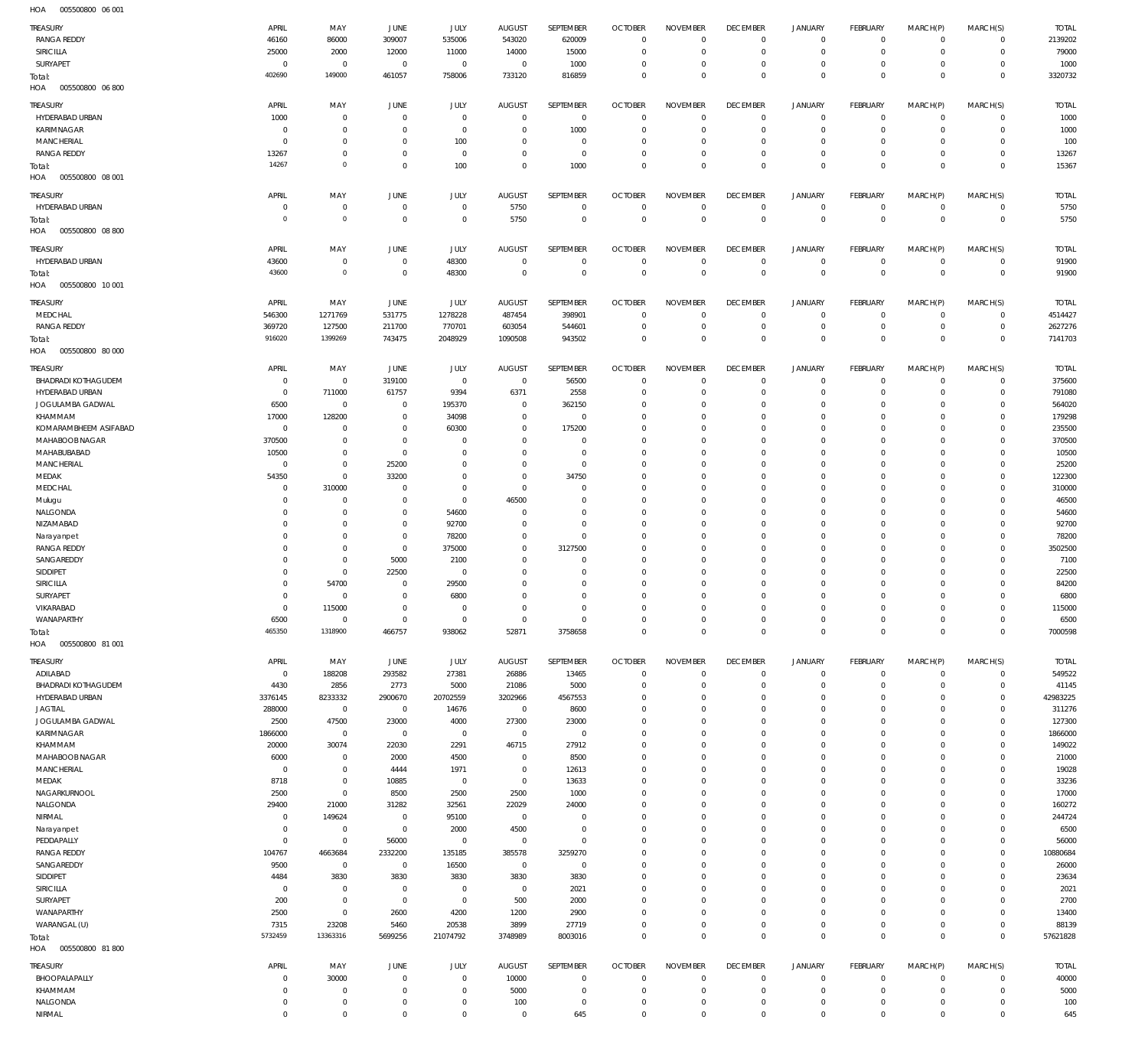005500800 81 800 HOA

| TREASURY<br>PEDDAPALLY            | APRIL<br>- 0        | MAY<br>$\mathbf 0$         | JUNE<br>$\mathbf 0$       | JULY<br>278784             | <b>AUGUST</b><br>$\overline{0}$ | SEPTEMBER<br>$\mathbf 0$ | <b>OCTOBER</b><br>$\overline{0}$ | <b>NOVEMBER</b><br>$\mathbf 0$ | <b>DECEMBER</b><br>$\mathbf 0$ | <b>JANUARY</b><br>$\circ$  | FEBRUARY<br>$\overline{0}$     | MARCH(P)<br>$\mathbf 0$ | MARCH(S)<br>$\mathbf 0$    | <b>TOTAL</b><br>278784 |
|-----------------------------------|---------------------|----------------------------|---------------------------|----------------------------|---------------------------------|--------------------------|----------------------------------|--------------------------------|--------------------------------|----------------------------|--------------------------------|-------------------------|----------------------------|------------------------|
| SIDDIPET                          | - 0                 | $\mathbf 0$                | 19216                     | $\mathbb O$                | 19216                           | 34036                    | $\mathbf 0$                      | $\mathbf 0$                    | $\mathbf 0$                    | $\mathbf 0$                | $\overline{0}$                 | $\mathbf 0$             | $\mathbf 0$                | 72468                  |
| <b>SURYAPET</b>                   | 0                   | $\mathbf 0$                | $\overline{0}$            | $\mathbf 0$                | 700                             | 500                      | $\mathbf 0$                      | $\mathbf 0$                    | $\mathbf 0$                    | 0                          | $\mathbf{0}$                   | 0                       | $\mathbf 0$                | 1200                   |
| WARANGAL (U)                      | 6361                | 2911                       | 2911                      | 3450                       | 5822                            | 6900                     | $\mathbf 0$                      | $\mathbf 0$                    | $\mathbf 0$                    | 0                          | $\mathbf{0}$                   | 0                       | $\mathbf 0$                | 28355                  |
| YADADRI                           | 2200                | $\mathbf 0$                | $\overline{0}$            | 2200                       | 5600                            | 6800                     | $\mathbf 0$                      | $\mathbf 0$                    | $\mathbf 0$                    | 0                          | $\circ$                        | $\mathbf 0$             | $\mathbf 0$                | 16800                  |
| Total:                            | 8561                | 32911                      | 22127                     | 284434                     | 46438                           | 48881                    | $\mathbf 0$                      | $\mathbf 0$                    | $\mathbf 0$                    | $\mathbf 0$                | $\overline{0}$                 | $\mathbf 0$             | $\mathbf 0$                | 443352                 |
| HOA<br>005600800 01 000           |                     |                            |                           |                            |                                 |                          |                                  |                                |                                |                            |                                |                         |                            |                        |
| TREASURY                          | APRIL               | MAY                        | JUNE                      | JULY                       | <b>AUGUST</b>                   | SEPTEMBER                | <b>OCTOBER</b>                   | <b>NOVEMBER</b>                | <b>DECEMBER</b>                | <b>JANUARY</b>             | FEBRUARY                       | MARCH(P)                | MARCH(S)                   | <b>TOTAL</b>           |
| KARIMNAGAR                        | 0                   | $\mathbf{0}$               | 130                       | $^{\circ}$                 | $^{\circ}$                      | $\mathbf 0$              | $\overline{0}$                   | $\Omega$                       | $\mathbf 0$                    | $\mathbf{0}$               | $\overline{0}$                 | $\mathbf 0$             | $\overline{0}$             | 130                    |
| WARANGAL (U)                      | 0                   | 625                        | $\overline{0}$            | $^{\circ}$                 | $^{\circ}$                      | $\mathbf 0$              | $\mathbf 0$                      | $\Omega$                       | $\mathbf 0$                    | $\mathbf 0$                | $\overline{0}$                 | $\mathbf 0$             | $\overline{0}$             | 625                    |
| Total:<br>HOA<br>005600800 81 001 | $^{\circ}$          | 625                        | 130                       | $\mathbf 0$                | $^{\circ}$                      | $\mathbf 0$              | $\mathbf 0$                      | $\Omega$                       | $\mathbf 0$                    | $\mathbf 0$                | $\overline{0}$                 | $\Omega$                | $\mathbf 0$                | 755                    |
|                                   |                     |                            |                           |                            |                                 |                          |                                  |                                |                                |                            |                                |                         |                            |                        |
| TREASURY                          | APRIL               | MAY                        | JUNE                      | <b>JULY</b>                | <b>AUGUST</b>                   | SEPTEMBER                | <b>OCTOBER</b>                   | <b>NOVEMBER</b>                | <b>DECEMBER</b>                | <b>JANUARY</b>             | FEBRUARY                       | MARCH(P)                | MARCH(S)                   | <b>TOTAL</b>           |
| ADILABAD                          | 0                   | $\mathbf 0$                | 400                       | $\mathbb O$                | $\overline{0}$                  | 4101                     | $\mathbf 0$                      | $\mathbf 0$                    | $\mathbf 0$                    | 0                          | $\overline{0}$                 | $^{\circ}$              | $\mathbf 0$                | 4501                   |
| HYDERABAD URBAN<br><b>JAGTIAL</b> | $\Omega$<br>0       | $\mathbf 0$<br>$\mathbf 0$ | 750<br>$\overline{0}$     | 26815<br>1764              | $^{\circ}$<br>0                 | $\mathbf 0$<br>0         | $\mathbf 0$<br>$\mathbf 0$       | $\mathbf 0$<br>$\mathbf 0$     | $\mathbf 0$<br>$\mathbf 0$     | $\mathbf 0$<br>0           | $\overline{0}$<br>$\mathbf{0}$ | $\mathbf 0$<br>0        | $\mathbf 0$<br>$\mathbf 0$ | 27565<br>1764          |
| <b>JANGAON</b>                    | 0                   | $\mathbf 0$                | 517                       | $\mathbf 0$                | $^{\circ}$                      | 0                        | $\mathbf 0$                      | $\mathbf 0$                    | $\mathbf 0$                    | 0                          | $\mathbf{0}$                   | $\Omega$                | $\mathbf 0$                | 517                    |
| KARIMNAGAR                        | 110                 | 795                        | $\circ$                   | 130                        | 110                             | 5780                     | $\mathbf 0$                      | $\mathbf 0$                    | $\mathbf 0$                    | 0                          | $\mathbf{0}$                   | 0                       | $\mathbf 0$                | 6925                   |
| KHAMMAM                           | $\overline{0}$      | $\mathbf 0$                | 8850                      | 900                        | $^{\circ}$                      | 0                        | $\mathbf 0$                      | $\Omega$                       | $\mathbf 0$                    | 0                          | $\mathbf{0}$                   | $\Omega$                | $\Omega$                   | 9750                   |
| MAHABOOB NAGAR                    | 0                   | $\mathbf 0$                | $\overline{0}$            | $^{\circ}$                 | $\overline{0}$                  | 26848                    | $\mathbf 0$                      | $\Omega$                       | $\mathbf 0$                    | 0                          | $\mathbf{0}$                   | $\Omega$                | $\mathbf 0$                | 26848                  |
| MANCHERIAL                        | 0                   | $\mathbf 0$                | 1531                      | $\mathbb O$                | 600                             | $\bf 0$                  | $\mathbf 0$                      | $\mathbf 0$                    | $\mathbf 0$                    | 0                          | $\mathbf{0}$                   | 0                       | $\mathbf 0$                | 2131                   |
| MEDAK                             | $\overline{0}$      | $\mathbf 0$                | 0                         | $\mathbb O$                | 2524                            | $\mathbf 0$              | $\mathbf 0$                      | $\Omega$                       | $\mathbf 0$                    | 0                          | $\mathbf{0}$                   | $\Omega$                | $\mathbf 0$                | 2524                   |
| MEDCHAL                           | 447078              | 32000                      | 28400                     | 40400                      | 232142                          | 132460                   | $\mathbf 0$                      | $\Omega$                       | $\mathbf 0$                    | 0                          | $\mathbf{0}$                   | 0                       | $\mathbf 0$                | 912480                 |
| NALGONDA<br>SANGAREDDY            | 0<br>$\overline{0}$ | 1475<br>1397               | $^{\circ}$<br>$\mathbf 0$ | $\mathbf 0$<br>$\mathbf 0$ | $\overline{0}$<br>383           | 3771<br>0                | $\mathbf 0$<br>$\mathbf 0$       | $\Omega$<br>$\mathbf 0$        | $\mathbf 0$<br>$\mathbf 0$     | 0<br>0                     | $\mathbf{0}$<br>$\mathbf{0}$   | $\Omega$<br>0           | $\mathbf 0$<br>$\mathbf 0$ | 5246<br>1780           |
| SURYAPET                          | 510                 | $\mathbf 0$                | $^{\circ}$                | $\mathbf 0$                | $\overline{0}$                  | $\bf 0$                  | $\mathbf 0$                      | $\Omega$                       | $\mathbf 0$                    | 0                          | $\mathbf{0}$                   | $\Omega$                | $\mathbf 0$                | 510                    |
| WANAPARTHY                        | $\overline{0}$      | $\mathbf 0$                | $^{\circ}$                | $\mathbf 0$                | 500                             | 500                      | $\mathbf 0$                      | $\Omega$                       | $\mathbf 0$                    | $\mathbf 0$                | $\mathbf{0}$                   | 0                       | $\mathbf 0$                | 1000                   |
| WARANGAL (U)                      | 55500               | 5778                       | 1171000                   | $\mathbb O$                | $\overline{0}$                  | $\mathbf 0$              | $\mathbf 0$                      | $\mathbf 0$                    | $\mathbf 0$                    | 0                          | $\circ$                        | 0                       | $\mathbf 0$                | 1232278                |
| Total:                            | 503198              | 41445                      | 1211448                   | 70009                      | 236259                          | 173460                   | $\mathbf 0$                      | $\mathbf 0$                    | $\mathbf 0$                    | $\mathbf 0$                | $\overline{0}$                 | $\mathbf 0$             | $\mathbf{0}$               | 2235819                |
| HOA<br>005800102 01 000           |                     |                            |                           |                            |                                 |                          |                                  |                                |                                |                            |                                |                         |                            |                        |
| TREASURY                          | APRIL               | MAY                        | JUNE                      | JULY                       | <b>AUGUST</b>                   | SEPTEMBER                | <b>OCTOBER</b>                   | <b>NOVEMBER</b>                | <b>DECEMBER</b>                | <b>JANUARY</b>             | FEBRUARY                       | MARCH(P)                | MARCH(S)                   | <b>TOTAL</b>           |
| HYDERABAD URBAN                   | 38250               | 32201                      | 54044                     | 86875                      | 114994                          | 223550                   | $\mathbf 0$                      | $\Omega$                       | $\mathbf 0$                    | $\mathbf 0$                | $^{\circ}$                     | $\mathbf 0$             | $\mathbf 0$                | 549914                 |
| MEDCHAL                           | 550                 | $\mathbf 0$                | 1100                      | $\mathbf 0$                | 1650                            | 2750                     | $\mathbf 0$                      | $\Omega$                       | $\mathbf 0$                    | $\mathbf 0$                | $\mathbf{0}$                   | $\mathbf 0$             | $\mathbf 0$                | 6050                   |
| <b>RANGA REDDY</b>                | 4400                | $\mathbf 0$                | 4950                      | 3300                       | 1650                            | 5550                     | $\mathbf 0$                      | $\mathbf 0$                    | $\mathbf 0$                    | $\mathbf 0$                | $\overline{0}$                 | $\mathbf 0$             | $\mathbf 0$                | 19850                  |
| Total:                            | 43200               | 32201                      | 60094                     | 90175                      | 118294                          | 231850                   | $\mathbf 0$                      | $\Omega$                       | $\mathbf 0$                    | $\mathbf 0$                | $\overline{0}$                 | $\Omega$                | $\mathbf{0}$               | 575814                 |
| HOA<br>005800200 01 000           |                     |                            |                           |                            |                                 |                          |                                  |                                |                                |                            |                                |                         |                            |                        |
| TREASURY                          | APRIL               | MAY                        | JUNE                      | JULY                       | <b>AUGUST</b>                   | SEPTEMBER                | <b>OCTOBER</b>                   | <b>NOVEMBER</b>                | <b>DECEMBER</b>                | <b>JANUARY</b>             | FEBRUARY                       | MARCH(P)                | MARCH(S)                   | <b>TOTAL</b>           |
| MEDAK                             | 0                   | $\mathbf 0$                | $\mathbf 0$               | $\mathbf 0$                | 50                              | 0                        | $\overline{0}$                   | $\mathbf 0$                    | $\overline{0}$                 | $\circ$                    | $\overline{0}$                 | 0                       | $\overline{0}$             | 50                     |
| SANGAREDDY                        | 50                  | $\mathbf 0$                | 0                         | $\mathbf 0$                | $\mathbf 0$                     | $\bf 0$                  | $\mathbf 0$                      | $\mathbf 0$                    | $\mathbf 0$                    | $\mathbf 0$                | $\overline{0}$                 | $\mathbf 0$             | $\overline{0}$             | 50                     |
| Total:                            | 50                  | $\circ$                    | $\mathbf 0$               | $\mathbb O$                | 50                              | $\mathbf 0$              | $\overline{0}$                   | $\mathbf 0$                    | $\overline{0}$                 | $\mathbf 0$                | $\overline{0}$                 | $\mathbf 0$             | $\mathbf{0}$               | 100                    |
| HOA<br>005800800 01 000           |                     |                            |                           |                            |                                 |                          |                                  |                                |                                |                            |                                |                         |                            |                        |
| TREASURY                          | APRIL               | MAY                        | JUNE                      | JULY                       | <b>AUGUST</b>                   | SEPTEMBER                | <b>OCTOBER</b>                   | <b>NOVEMBER</b>                | <b>DECEMBER</b>                | <b>JANUARY</b>             | FEBRUARY                       | MARCH(P)                | MARCH(S)                   | <b>TOTAL</b>           |
| HYDERABAD URBAN                   | 4900                | $\mathbf 0$                | 8985                      | $^{\circ}$                 | 0                               | 388                      | $\overline{0}$                   | $\mathbf 0$                    | $^{\circ}$                     | 0                          | $\circ$                        | $\mathbf 0$             | $\mathbf 0$                | 14273                  |
| Total:                            | 4900                | $\mathbf 0$                | 8985                      | $\mathbf 0$                | $^{\circ}$                      | 388                      | $\overline{0}$                   | $\mathbf 0$                    | $\mathbf 0$                    | $\mathbf 0$                | $\overline{0}$                 | $\mathbf 0$             | $\mathbf 0$                | 14273                  |
| HOA<br>005980011 01 000           |                     |                            |                           |                            |                                 |                          |                                  |                                |                                |                            |                                |                         |                            |                        |
| TREASURY                          | APRIL               | MAY                        | JUNE                      | <b>JULY</b>                | <b>AUGUST</b>                   | SEPTEMBER                | <b>OCTOBER</b>                   | <b>NOVEMBER</b>                | <b>DECEMBER</b>                | <b>JANUARY</b>             | FEBRUARY                       | MARCH(P)                | MARCH(S)                   | <b>TOTAL</b>           |
| HYDERABAD URBAN                   | $\mathbf 0$         | $\mathbf 0$                | 300000                    | 300000                     | $\overline{0}$                  | $\mathbb O$              | $\overline{0}$                   | $\mathbf 0$                    | $\overline{0}$                 | $\circ$                    | $\overline{0}$                 | $\circ$                 | $\overline{0}$             | 600000                 |
| Total:                            | $\overline{0}$      | $\mathsf{O}\xspace$        | 300000                    | 300000                     | $\overline{0}$                  | $\mathbb O$              | $\overline{0}$                   | $\bf 0$                        | $\overline{0}$                 | $\mathbf 0$                | $\overline{0}$                 | $\overline{0}$          | $\mathbf 0$                | 600000                 |
| HOA<br>005980011 02 000           |                     |                            |                           |                            |                                 |                          |                                  |                                |                                |                            |                                |                         |                            |                        |
| TREASURY                          | APRIL               | MAY                        | JUNE                      | JULY                       | AUGUST                          | SEPTEMBER                | <b>OCTOBER</b>                   | <b>NOVEMBER</b>                | <b>DECEMBER</b>                | <b>JANUARY</b>             | FEBRUARY                       | MARCH(P)                | MARCH(S)                   | <b>TOTAL</b>           |
| HYDERABAD URBAN                   | 118000              | 162000                     | 57300                     | 1046313                    | 740000                          | 355800                   | $\overline{0}$                   | $\mathbf 0$                    | $\,0\,$                        | $\overline{0}$             | $\overline{0}$                 | $\mathbf{0}$            | $\overline{0}$             | 2479413                |
| PAO -LEGISLATURE (TELANGANA)      | 618968              | 793000                     | 863000                    | 1223597                    | 888000                          | 1003000                  | $\mathbf 0$                      | $\mathbf 0$                    | $\mathbf 0$                    | $\mathbf 0$                | $\overline{0}$                 | $\mathbf 0$             | $\overline{0}$             | 5389565                |
| Total:                            | 736968              | 955000                     | 920300                    | 2269910                    | 1628000                         | 1358800                  | $\mathbf 0$                      | $\mathbf 0$                    | $\overline{0}$                 | $\overline{0}$             | $\overline{0}$                 | $\mathbf 0$             | $\overline{0}$             | 7868978                |
| HOA<br>005980800 81 000           |                     |                            |                           |                            |                                 |                          |                                  |                                |                                |                            |                                |                         |                            |                        |
| TREASURY                          | APRIL               | MAY                        | JUNE                      | JULY                       | <b>AUGUST</b>                   | SEPTEMBER                | <b>OCTOBER</b>                   | <b>NOVEMBER</b>                | <b>DECEMBER</b>                | <b>JANUARY</b>             | FEBRUARY                       | MARCH(P)                | MARCH(S)                   | <b>TOTAL</b>           |
| HYDERABAD URBAN                   | 41075               | 40525                      | 386965                    | 373058                     | 130525                          | 660525                   | $\overline{0}$                   | $\mathbf 0$                    | $\overline{0}$                 | $\overline{0}$             | $\overline{0}$                 | $\circ$                 | $\overline{0}$             | 1632673                |
| Total:                            | 41075               | 40525                      | 386965                    | 373058                     | 130525                          | 660525                   | $\overline{0}$                   | $\mathbf 0$                    | $\overline{0}$                 | $\mathbf 0$                | $\overline{0}$                 | $\overline{0}$          | $\mathbf 0$                | 1632673                |
| HOA<br>007001102 01 000           |                     |                            |                           |                            |                                 |                          |                                  |                                |                                |                            |                                |                         |                            |                        |
| TREASURY                          | APRIL               | MAY                        | <b>JUNE</b>               | JULY                       | <b>AUGUST</b>                   | SEPTEMBER                | <b>OCTOBER</b>                   | <b>NOVEMBER</b>                | <b>DECEMBER</b>                | <b>JANUARY</b>             | FEBRUARY                       | MARCH(P)                | MARCH(S)                   | <b>TOTAL</b>           |
| ADILABAD                          | 781082              | 13000                      | 25200                     | 914570                     | 48005                           | 612170                   | $\overline{0}$                   | $\mathbf 0$                    | $\overline{0}$                 | $\circ$                    | $\overline{0}$                 | $\mathbf{0}$            | $\overline{0}$             | 2394027                |
| BHADRADI KOTHAGUDEM               | 2367870             | 17012                      | 6900                      | 1828700                    | 89300                           | 1762060                  | $\mathbf 0$                      | $\Omega$                       | $\mathbf 0$                    | $\mathbf 0$                | $\circ$                        | $\mathbf 0$<br>$\Omega$ | $\mathbf 0$                | 6071842                |
| HYDERABAD URBAN<br><b>JAGTIAL</b> | 4578405<br>411700   | 58118785<br>11500          | 13834133<br>19880         | 24558359<br>1048090        | 11262310<br>672130              | 21663585<br>982840       | $\mathbf 0$<br>$\mathbf 0$       | $\mathbf 0$<br>$\Omega$        | $\mathbf 0$<br>$\mathbf 0$     | $\mathbf 0$<br>$\mathbf 0$ | $\mathbf{0}$<br>$\mathbf{0}$   | $\Omega$                | $\mathbf 0$<br>$\mathbf 0$ | 134015577<br>3146140   |
| <b>JANGAON</b>                    | 104160              | $\mathbf 0$                | $\overline{0}$            | 778410                     | 229280                          | 3786869                  | $\mathbf 0$                      | $\Omega$                       | $\mathbf 0$                    | $\mathbf 0$                | $\mathbf{0}$                   | $\Omega$                | $\mathbf 0$                | 4898719                |
| JOGULAMBA GADWAL                  | 141800              | $\mathbf 0$                | 100                       | 436220                     | 357490                          | 2468469                  | $\mathbf 0$                      | $\Omega$                       | $\mathbf 0$                    | $\mathbf 0$                | $\mathbf 0$                    | $\Omega$                | $\mathbf 0$                | 3404079                |
| KAMAREDDY                         | 487440              | 8300                       | 3300                      | 1440460                    | 113560                          | 321640                   | $\mathbf 0$                      | $\Omega$                       | $\mathbf 0$                    | $\mathbf 0$                | $\mathbf{0}$                   | $\Omega$                | $\mathbf 0$                | 2374700                |
| KARIMNAGAR                        | 385310              | 81900                      | 348520                    | 4055775                    | 805565                          | 3290320                  | $\mathbf 0$                      | $\Omega$                       | $\mathbf 0$                    | $\mathbf 0$                | $\mathbf{0}$                   | $\Omega$                | $\mathbf 0$                | 8967390                |
| KHAMMAM                           | 3004350             | 2500                       | 200                       | 2485150                    | 728666                          | 3381210                  | $\mathbf 0$                      | $\Omega$                       | $\mathbf 0$                    | $\mathbf 0$                | $\mathbf{0}$                   | $\Omega$                | $\mathbf 0$                | 9602076                |
| KOMARAMBHEEM ASIFABAD             | 1566460             | 415314                     | 70000                     | 1421833                    | 292330                          | 660126                   | $\mathbf 0$                      | $\Omega$                       | $\mathbf 0$                    | $\mathbf 0$                | $\mathbf{0}$                   | $\Omega$                | $\mathbf 0$                | 4426063                |
| MAHABOOB NAGAR                    | 319710              | 13800                      | 56410                     | 721440                     | 847280                          | 1276930                  | $\mathbf 0$                      | $\Omega$                       | $\mathbf 0$                    | $\mathbf 0$                | $\mathbf{0}$                   | $\Omega$                | $\mathbf 0$                | 3235570                |
| MAHABUBABAD<br>MANCHERIAL         | 10050<br>1908990    | $\mathbf 0$<br>2500        | 280<br>21470              | 1264300<br>1449480         | 19300<br>77658                  | 1706110<br>1680600       | $\mathbf 0$<br>$\mathbf 0$       | $\Omega$<br>$\Omega$           | $\mathbf 0$<br>$\mathbf 0$     | $\mathbf 0$<br>$\mathbf 0$ | $\mathbf 0$<br>$\mathbf{0}$    | $\Omega$<br>$\Omega$    | $\mathbf 0$<br>$\mathbf 0$ | 3000040<br>5140698     |
| MEDAK                             | 597550              | 115780                     | 61310                     | 1530940                    | 150430                          | 381560                   | $\mathbf 0$                      | $\Omega$                       | $\mathbf 0$                    | $\mathbf 0$                | $\mathbf 0$                    | $\Omega$                | $\mathbf 0$                | 2837570                |
| MEDCHAL                           | 3985914             | 161250                     | 1117808                   | 9925015                    | 5984773                         | 7808692                  | $\mathbf 0$                      | $\Omega$                       | $\mathbf 0$                    | $\mathbf 0$                | $\mathbf{0}$                   | $\Omega$                | $\mathbf 0$                | 28983452               |
| Mulugu                            | 102000              | $\mathbf 0$                | $\,0\,$                   | 212200                     | $\overline{0}$                  | 658375                   | $\mathbf 0$                      | $\Omega$                       | $\mathbf 0$                    | $\mathbf 0$                | $\mathbf 0$                    | $\Omega$                | $\mathbf 0$                | 972575                 |
| NAGARKURNOOL                      | 303490              | 3000                       | 42200                     | 602173                     | 969420                          | 2461800                  | $\mathbf 0$                      | $\mathbf 0$                    | $\mathbf 0$                    | $\mathbf 0$                | $\mathbf{0}$                   | $\Omega$                | $\mathbf 0$                | 4382083                |
| NALGONDA                          | 1285800             | 91354                      | 1296960                   | 3112370                    | 992863                          | 2028068                  | 0                                | $\mathbf 0$                    | $\mathbf 0$                    | $\mathbf 0$                | $\circ$                        | $\mathbf 0$             | $\mathbf 0$                | 8807415                |
| NIRMAL                            | 1286790             | 2000                       | 30200                     | 1402840                    | 1127100                         | 1704440                  | $\mathbf 0$                      | $\mathbf 0$                    | $\mathbf 0$                    | $\mathbf 0$                | $\mathbf 0$                    | $\mathbf 0$             | $\mathbf 0$                | 5553370                |
|                                   |                     |                            |                           |                            |                                 |                          |                                  |                                |                                |                            |                                |                         |                            |                        |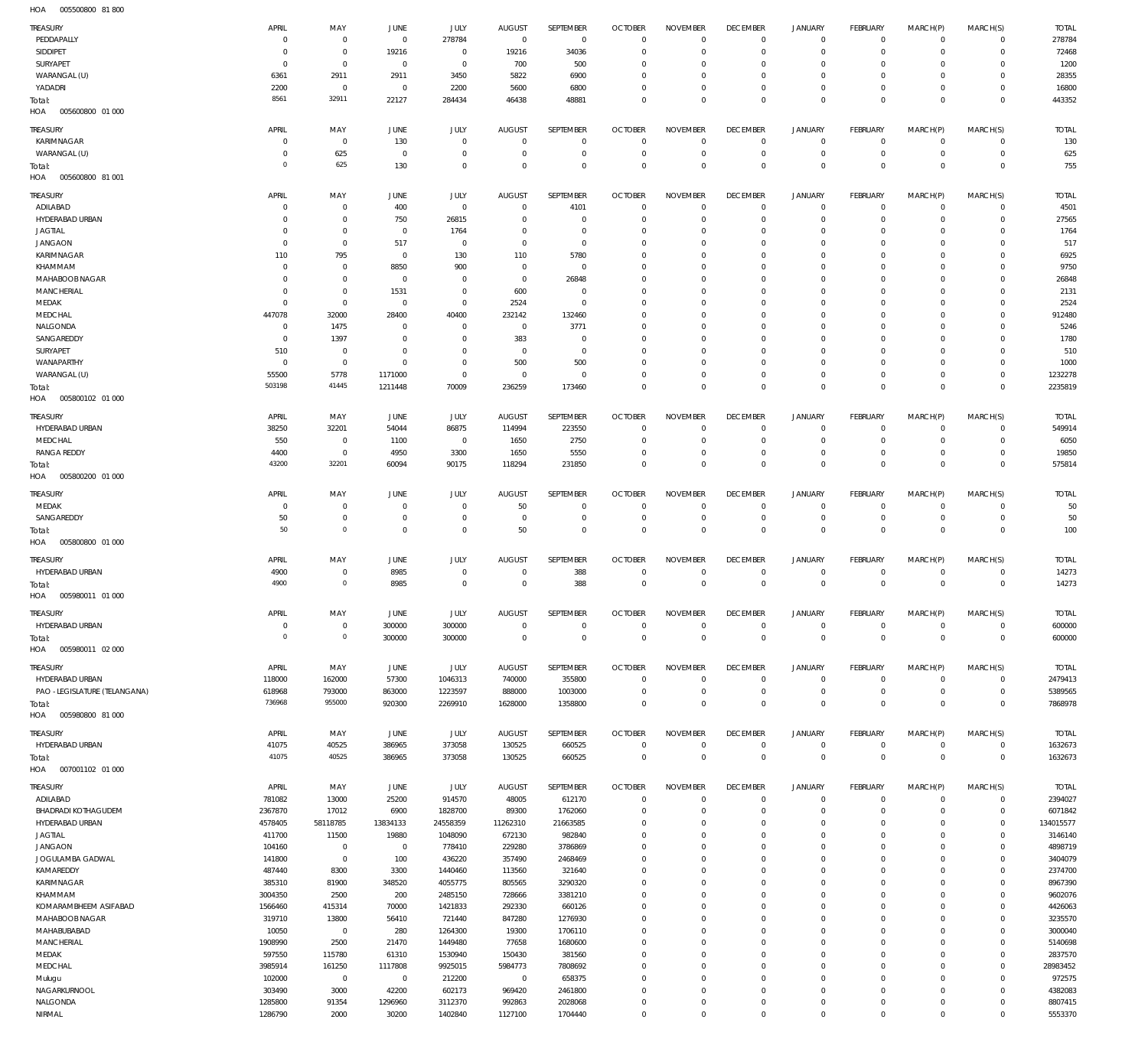| <b>TREASURY</b>             | APRIL               |                |                |                 | <b>AUGUST</b>           | SEPTEMBER        | <b>OCTOBER</b>                   | <b>NOVEMBER</b>            | <b>DECEMBER</b>                  | JANUARY                  | <b>FEBRUARY</b>            |                          |                         | <b>TOTAL</b>   |
|-----------------------------|---------------------|----------------|----------------|-----------------|-------------------------|------------------|----------------------------------|----------------------------|----------------------------------|--------------------------|----------------------------|--------------------------|-------------------------|----------------|
| NIZAMABAD                   | 2893100             | MAY<br>166150  | JUNE<br>167800 | JULY<br>2450750 | 1623000                 | 2377450          | $\overline{0}$                   | $\mathbf 0$                | $\mathbf 0$                      | $\mathbf 0$              | $\circ$                    | MARCH(P)<br>$^{\circ}$   | MARCH(S)<br>$\mathbf 0$ | 9678250        |
| Narayanpet                  | 41200               | $\mathbf 0$    | $\mathbf 0$    | $\mathbf 0$     | 3400                    | 74500            | $\overline{0}$                   | $\mathbf 0$                | $\overline{0}$                   | $^{\circ}$               | $\mathbf 0$                | $\mathbf 0$              | $\mathbf 0$             | 119100         |
| PEDDAPALLY                  | 299070              | 26440          | 65400          | 1172890         | 473820                  | 1843390          | $\mathbf 0$                      | 0                          | $\overline{0}$                   | $^{\circ}$               | $\mathbf 0$                | $\Omega$                 | $\mathbf 0$             | 3881010        |
| <b>RANGA REDDY</b>          | 9309722             | 1473170        | 2685206        | 18610019        | 9596818                 | 7287190          | $\mathbf 0$                      | $\Omega$                   | $\overline{0}$                   | $\Omega$                 | $\Omega$                   | $\Omega$                 | $\mathbf 0$             | 48962125       |
| SANGAREDDY                  | 2160620             | 1500           | 5300           | 4079265         | 564710                  | 1821520          | $\mathbf 0$                      | 0                          | $\overline{0}$                   | $\mathbf 0$              | $\mathbf 0$                | $\Omega$                 | $\mathbf 0$             | 8632915        |
| SIDDIPET                    | 1436560             | 350            | 1200           | 2158170         | 473100                  | 2714750          | $\mathbf 0$                      | 0                          | $^{\circ}$                       | $\Omega$                 | $\Omega$                   | $\Omega$                 | $\mathbf 0$             | 6784130        |
| SIRICILLA                   | 155450              | $\mathbf 0$    | 1200           | 837690          | 64210                   | 749210           | $\mathbf 0$                      | 0                          | $\mathbf 0$                      | $\mathbf 0$              | $\mathbf 0$                | $\Omega$                 | $\mathbf 0$             | 1807760        |
| SURYAPET                    | 18700               | $\mathbf 0$    | 158600         | 434950          | 159270                  | 257010           | $\mathbf 0$                      | $\Omega$                   | $\Omega$                         | $\Omega$                 | $\Omega$                   | $\Omega$                 | $\mathbf 0$             | 1028530        |
| VIKARABAD                   | 736620              | 147600         | 555190         | 2950480         | 342774                  | 594470           | $\mathbf 0$                      | 0                          | $\mathbf 0$                      | $\mathbf 0$              | $\mathbf 0$                | $\Omega$                 | $\mathbf 0$             | 5327134        |
| WANAPARTHY                  | 582106              | 530            | 500            | 678024          | 349992                  | 368922           | $\mathbf 0$                      | 0                          | $^{\circ}$                       | $\Omega$                 | $\Omega$                   | $\Omega$                 | $\mathbf 0$             | 1980074        |
| WARANGAL (R)                | 587490              | $\mathbf 0$    | 11000          | 867230          | 89000                   | 1210030          | $\mathbf 0$                      | 0                          | $\mathbf 0$                      | $\mathbf 0$              | $\mathbf 0$                | $\Omega$                 | $\mathbf 0$             | 2764750        |
| WARANGAL (U)                | 1084640             | 1100           | 20765          | 3193058         | 250000                  | 5331390          | $\mathbf 0$                      | $\Omega$                   | $\Omega$                         | $\Omega$                 | $\Omega$                   | $\Omega$                 | $\mathbf 0$             | 9880953        |
| YADADRI                     | 1505039             | 117300         | 272900         | 1223758         | 945550                  | 1295760          | $\mathbf 0$                      | 0                          | $\mathbf 0$                      | $^{\circ}$               | $\mathbf 0$                | $\Omega$                 | $\mathbf 0$             | 5360307        |
| Total:                      | 44439188            | 60992135       | 20879932       | 97844609        | 39703104                | 84561456         | $\mathbf 0$                      | $\Omega$                   | $\,0\,$                          | $\mathbf 0$              | $\Omega$                   | $\Omega$                 | $\mathbb O$             | 348420424      |
| HOA<br>007001501 01 000     |                     |                |                |                 |                         |                  |                                  |                            |                                  |                          |                            |                          |                         |                |
| <b>TREASURY</b>             | APRIL               | MAY            | JUNE           | JULY            | <b>AUGUST</b>           | SEPTEMBER        | <b>OCTOBER</b>                   | <b>NOVEMBER</b>            | <b>DECEMBER</b>                  | <b>JANUARY</b>           | <b>FEBRUARY</b>            | MARCH(P)                 | MARCH(S)                | <b>TOTAL</b>   |
| HYDERABAD URBAN             | 29465               | $\mathbb O$    | 44923          | 18750           | 7832                    | 66512            | $\overline{0}$                   | $\mathbf 0$                | $\overline{0}$                   | $^{\circ}$               | $\mathbf 0$                | $\mathbf 0$              | $\mathbf 0$             | 167482         |
| KARIMNAGAR                  | 500                 | $\mathbb O$    | $^{\circ}$     | $\mathbf 0$     | $\mathbf 0$             | $\mathbf 0$      | $\overline{0}$                   | $\mathbf 0$                | $\overline{0}$                   | $^{\circ}$               | $\mathbf 0$                | $^{\circ}$               | $\mathbf 0$             | 500            |
| PEDDAPALLY                  | 1000                | $\mathbb O$    | $\overline{0}$ | $\mathbf 0$     | $\mathbf 0$             | $\mathbf 0$      | $\overline{0}$                   | 0                          | $\overline{0}$                   | $^{\circ}$               | $\mathbf 0$                | $\Omega$                 | $\mathbf 0$             | 1000           |
| <b>RANGA REDDY</b>          | 1000                | $\mathbb O$    | 6000           | $\mathbf 0$     | $\mathbf 0$             | 5000             | $\mathbf 0$                      | 0                          | $\overline{0}$                   | $\Omega$                 | $\mathbf 0$                | $\Omega$                 | $\mathbf 0$             | 12000          |
| SANGAREDDY                  | 1000                | $\mathbb O$    | 8000           | 1000            | $\mathbf 0$             | $\mathbf 0$      | $\overline{0}$                   | 0                          | $\mathbf 0$                      | $^{\circ}$               | $\mathbf 0$                | $\Omega$                 | $\mathbf 0$             | 10000          |
| SIDDIPET                    | $^{\circ}$          | 1000           | $\overline{0}$ | 1000            | 1000                    | $\mathbf 0$      | $\mathbf 0$                      | 0                          | $\overline{0}$                   | $\Omega$                 | $\mathbf 0$                | $\Omega$                 | $\mathbf 0$             | 3000           |
| WARANGAL (U)                | $^{\circ}$          | $\mathbb O$    | $\overline{0}$ | 1000            | $\mathbf{0}$            | $\mathbf 0$      | $\overline{0}$                   | 0                          | $\overline{0}$                   | $^{\circ}$               | $\mathbf 0$                | $\mathbf 0$              | $\mathbf 0$             | 1000           |
| Total:                      | 32965               | 1000           | 58923          | 21750           | 8832                    | 71512            | $\overline{0}$                   | 0                          | $\mathbb O$                      | $\mathbf{0}$             | $\Omega$                   | $\Omega$                 | $\mathbf 0$             | 194982         |
| 007001501 02 000<br>HOA     |                     |                |                |                 |                         |                  |                                  |                            |                                  |                          |                            |                          |                         |                |
| TREASURY                    | APRIL               | MAY            | <b>JUNE</b>    | <b>JULY</b>     | <b>AUGUST</b>           | <b>SEPTEMBER</b> | <b>OCTOBER</b>                   | <b>NOVEMBER</b>            | <b>DECEMBER</b>                  | <b>JANUARY</b>           | <b>FEBRUARY</b>            | MARCH(P)                 | MARCH(S)                | <b>TOTAL</b>   |
| WARANGAL (U)                | 4613                | $\mathbb O$    | $\overline{0}$ | 28800           | 9226                    | 4613             | $\overline{0}$                   | $\mathbf 0$                | $\overline{0}$                   | $^{\circ}$               | $\mathbf 0$                | $^{\circ}$               | $\mathbf 0$             | 47252          |
| Total:                      | 4613                | $\mathbb O$    | $^{\circ}$     | 28800           | 9226                    | 4613             | $\overline{0}$                   | $\mathbf{0}$               | $\mathbb O$                      | $\mathbf 0$              | $\mathbb O$                | $\mathbf 0$              | $\mathbb O$             | 47252          |
| 007001501 81 000<br>HOA     |                     |                |                |                 |                         |                  |                                  |                            |                                  |                          |                            |                          |                         |                |
|                             |                     |                |                |                 |                         |                  |                                  |                            |                                  |                          |                            |                          |                         |                |
| TREASURY                    | APRIL               | MAY            | JUNE           | JULY            | <b>AUGUST</b>           | SEPTEMBER        | <b>OCTOBER</b>                   | <b>NOVEMBER</b>            | <b>DECEMBER</b>                  | JANUARY                  | <b>FEBRUARY</b>            | MARCH(P)                 | MARCH(S)                | <b>TOTAL</b>   |
| ADILABAD<br>HYDERABAD URBAN | $^{\circ}$<br>60288 | $\overline{0}$ | 2000<br>88448  | 1000            | $\overline{0}$<br>95821 | $\overline{0}$   | $\overline{0}$<br>$\overline{0}$ | $\mathbf 0$<br>$\mathbf 0$ | $\overline{0}$<br>$\overline{0}$ | $^{\circ}$<br>$^{\circ}$ | $\mathbf 0$<br>$\mathbf 0$ | $^{\circ}$<br>$^{\circ}$ | $\circ$<br>$\mathbf 0$  | 3000<br>521786 |
| <b>JAGTIAL</b>              | 3000                | 73081<br>1000  | 2000           | 112872<br>2000  | 5500                    | 91276<br>1000    | $\overline{0}$                   | $\mathbf 0$                | $\overline{0}$                   | $\Omega$                 | $\mathbf 0$                | $\Omega$                 | $\mathbf 0$             | 14500          |
| KARIMNAGAR                  | 2000                | 1000           | 7300           | 2000            | $\mathbf 0$             | 2000             | $\overline{0}$                   | 0                          | $\overline{0}$                   | $^{\circ}$               | $\mathbf 0$                | $\Omega$                 | $\mathbf 0$             | 14300          |
| KOMARAMBHEEM ASIFABAD       | $^{\circ}$          | $\mathbb O$    | $\overline{0}$ | 2705            | $\mathbf 0$             | $\overline{0}$   | $\mathbf 0$                      | 0                          | $\mathbf 0$                      | $\Omega$                 | $\mathbf 0$                | $\Omega$                 | $\mathbf 0$             | 2705           |
| MAHABOOB NAGAR              | 1000                | $\mathbb O$    | $\overline{0}$ | $^{\circ}$      | $\mathbf 0$             | 1000             | $\overline{0}$                   | 0                          | $\overline{0}$                   | $\mathbf 0$              | $\mathbf 0$                | $\Omega$                 | $\mathbf 0$             | 2000           |
| MANCHERIAL                  | 1000                | $\mathbb O$    | $\overline{0}$ | $\mathbf 0$     | $\mathbf 0$             | $\overline{0}$   | $\overline{0}$                   | 0                          | $\mathbf 0$                      | $\Omega$                 | $\mathbf 0$                | $\Omega$                 | $\mathbf 0$             | 1000           |
| NALGONDA                    | 3000                | $\mathbb O$    | 3000           | 7500            | $\mathbf 0$             | 3000             | $\overline{0}$                   | 0                          | $\overline{0}$                   | $^{\circ}$               | $\mathbf 0$                | $\Omega$                 | $\mathbf 0$             | 16500          |
| NIRMAL                      | $^{\circ}$          | 2000           | 1000           | 1000            | $\mathbf 0$             | 1000             | $\overline{0}$                   | $\mathbf 0$                | $\mathbf 0$                      | $\Omega$                 | $\mathbf 0$                | $\Omega$                 | $\mathbf 0$             | 5000           |
| NIZAMABAD                   | 1000                | 1000           | 2000           | 3000            | 500                     | $\overline{0}$   | $\overline{0}$                   | $\mathbf 0$                | $\overline{0}$                   | $\Omega$                 | $\mathbf 0$                | $\Omega$                 | $\mathbf 0$             | 7500           |
| PEDDAPALLY                  | $^{\circ}$          | 1000           | 9000           | 8000            | 1000                    | 7000             | $\overline{0}$                   | 0                          | $\overline{0}$                   | $\Omega$                 | $\mathbf 0$                | $\Omega$                 | $\mathbf 0$             | 26000          |
| <b>RANGA REDDY</b>          | 5500                | $\overline{0}$ | 5000           | 9000            | 2000                    | 3000             | $\overline{0}$                   | 0                          | $\overline{0}$                   | $\mathbf 0$              | $\mathbf 0$                | $\Omega$                 | $\mathbf 0$             | 24500          |
| SANGAREDDY                  | $^{\circ}$          | $\mathbb O$    | 2000           | $\mathbf 0$     | $\mathbf 0$             | $\mathbf 0$      | $\overline{0}$                   | 0                          | $\overline{0}$                   | $\Omega$                 | $\mathbf 0$                | $\Omega$                 | $\mathbf 0$             | 2000           |
| SIDDIPET                    | 500                 | $\overline{0}$ | 1000           | 2500            | $\mathbf 0$             | $\mathbf 0$      | $\overline{0}$                   | 0                          | $\overline{0}$                   | $\Omega$                 | $\mathbf 0$                | $\Omega$                 | $\mathbf 0$             | 4000           |
| <b>SIRICILLA</b>            | $\Omega$            | $\mathbf 0$    | $\overline{0}$ | 5000            | $\mathbf 0$             | $\mathbf 0$      | $\mathbf 0$                      | 0                          | $\overline{0}$                   | $\Omega$                 | $\mathbf 0$                | $\Omega$                 | $\mathbf 0$             | 5000           |
| VIKARABAD                   | $\Omega$            | $\mathbf 0$    | $^{\circ}$     | 1000            | $\mathbf 0$             | $\mathbf 0$      | $\overline{0}$                   | $\mathbf 0$                | $\,0\,$                          | $\circ$                  | $\Omega$                   | $\Omega$                 | $\mathbf 0$             | 1000           |
| WARANGAL (U)                | $\overline{0}$      | 1000           | $\mathbf{0}$   | $\mathbf{0}$    | $\Omega$                | 1000             | $\Omega$                         | $\Omega$                   | $\mathbf{0}$                     | $\circ$                  | $\Omega$                   | $\Omega$                 | $\mathbf{0}$            | 2000           |
| YADADRI                     | $\overline{0}$      | $\mathbf 0$    | $\mathbf{0}$   | $\mathbf 0$     | $\mathbf 0$             | 1000             | $\overline{0}$                   | $\mathbf 0$                | $^{\circ}$                       | $^{\circ}$               | $\mathbf 0$                | $\mathbf 0$              | $\mathbf 0$             | 1000           |
| Total:                      | 77288               | 80081          | 122748         | 157577          | 104821                  | 111276           | $\overline{0}$                   | $\mathbf 0$                | $\,0\,$                          | $\mathbf 0$              | $\overline{0}$             | $\mathbf 0$              | $\mathbf 0$             | 653791         |
| HOA  007001800  01  000     |                     |                |                |                 |                         |                  |                                  |                            |                                  |                          |                            |                          |                         |                |
| TREASURY                    | APRIL               | MAY            | JUNE           | JULY            | AUGUST                  | SEPTEMBER        | <b>OCTOBER</b>                   | <b>NOVEMBER</b>            | <b>DECEMBER</b>                  | <b>JANUARY</b>           | <b>FEBRUARY</b>            | MARCH(P)                 | MARCH(S)                | <b>TOTAL</b>   |
| <b>BHADRADI KOTHAGUDEM</b>  | $\mathbf 0$         | $\overline{0}$ | $^{\circ}$     | 2000            | $\mathbf 0$             | $\mathbf 0$      | $\overline{0}$                   | $\mathbf{0}$               | $\mathbf 0$                      | $\mathbf 0$              | $\mathbf 0$                | $\mathbf 0$              | $\mathbf 0$             | 2000           |
| HYDERABAD URBAN             | $\Omega$            | $\mathbb O$    | 0              | $\mathbf 0$     | 35749                   | 1475732          | $\overline{0}$                   | 0                          | $\overline{0}$                   | $^{\circ}$               | $\mathbf 0$                | $\mathbf 0$              | $\mathbf 0$             | 1511481        |
| <b>JAGTIAL</b>              | $\mathbf 0$         | $\mathbb O$    | $^{\circ}$     | $\mathbf 0$     | 300                     | 150              | $\mathbf 0$                      | 0                          | $^{\circ}$                       | $^{\circ}$               | $\mathbf 0$                | $\Omega$                 | $\mathbf 0$             | 450            |
| KARIMNAGAR                  | 30                  | $\mathbb O$    | 0              | $\mathbf 0$     | $\mathbf{0}$            | 15               | $\mathbf 0$                      | 0                          | $\mathbf 0$                      | $\mathbf 0$              | $\mathbf 0$                | $\Omega$                 | $\mathbf 0$             | 45             |
| KHAMMAM                     | 134920              | 128100         | $^{\circ}$     | 45450           | 31320                   | 191030           | $\mathbf 0$                      | 0                          | $\mathbf 0$                      | $\Omega$                 | $\Omega$                   | $\Omega$                 | $\mathbf 0$             | 530820         |
| MAHABOOB NAGAR              | 768                 | $\mathbb O$    | 116            | $\mathbf 0$     | $\mathbf{0}$            | $\mathbf 0$      | $\mathbf 0$                      | 0                          | $\mathbf 0$                      | $\mathbf 0$              | $\mathbf 0$                | $\Omega$                 | $\mathbf 0$             | 884            |
| NAGARKURNOOL                | 978                 | 1430           | 20028          | 29178           | 1348                    | 998              | $\mathbf 0$                      | 0                          | $\mathbf 0$                      | $\Omega$                 | $\Omega$                   | $\Omega$                 | $\mathbf 0$             | 53960          |
| NALGONDA                    | $\mathbf 0$         | $\mathbb O$    | $^{\circ}$     | $\mathbf 0$     | 10800                   | $\mathbf 0$      | $\mathbf 0$                      | 0                          | $\mathbf 0$                      | $\mathbf 0$              | $\mathbf 0$                | $\Omega$                 | $\mathbf 0$             | 10800          |
| NIZAMABAD                   | 54380               | 33975          | 326048         | 116260          | 375685                  | 116226           | $\mathbf 0$                      | 0                          | $\mathbf 0$                      | $\Omega$                 | $\Omega$                   | $\Omega$                 | $\mathbf 0$             | 1022574        |
| Narayanpet                  | $\mathbf 0$         | $\overline{0}$ | 2330           | $\mathbf 0$     | $\mathbf 0$             | $\mathbf 0$      | $\mathbf 0$                      | 0                          | $\mathbf 0$                      | $^{\circ}$               | $\mathbf 0$                | $\Omega$                 | $\mathbf 0$             | 2330           |
| <b>RANGA REDDY</b>          | $\Omega$            | $\overline{0}$ | $\overline{0}$ | $\mathbf 0$     | $\mathbf 0$             | 1000             | $\mathbf 0$                      | 0                          | $\mathbf 0$                      | $\Omega$                 | $\Omega$                   | $\Omega$                 | $\mathbf 0$             | 1000           |
| SANGAREDDY                  | $\mathbf{0}$        | $\overline{0}$ | $^{\circ}$     | 81380           | $\mathbf 0$             | 5000             | $\mathbf 0$                      | 0                          | $\mathbf 0$                      | $^{\circ}$               | $\mathbf 0$                | $\Omega$                 | $\mathbf 0$             | 86380          |
| SIRICILLA                   | $\Omega$            | $\mathbb O$    | $^{\circ}$     | 3100            | $\mathbf 0$             | $\overline{0}$   | $\mathbf 0$                      | 0                          | $\mathbf 0$                      | $\Omega$                 | $\Omega$                   | $\epsilon$               | $\mathbf 0$             | 3100           |
| VIKARABAD                   | 3258                | 734            | $^{\circ}$     | 776             | 1615                    | 584              | $\mathbf 0$                      | 0                          | $\overline{0}$                   | $^{\circ}$               | $\mathbf 0$                | $\Omega$                 | $\mathbf 0$             | 6967           |
| WANAPARTHY                  | 656                 | 378            | 110            | 49988           | 16444                   | 1060             | $\mathbf 0$                      | 0                          | $\mathbf 0$                      | $\Omega$                 | $\Omega$                   | $\Omega$                 | $\mathbf 0$             | 68636          |
| YADADRI                     | 66006               | $\mathbb O$    | 5000           | 19960           | 131508                  | $\mathbf 0$      | $\mathbf 0$                      | 0                          | $\mathbf 0$                      | $\mathbf 0$              | $\mathbf 0$                | $^{\circ}$               | $\mathbf 0$             | 222474         |
| Total:                      | 260996              | 164617         | 353632         | 348092          | 604769                  | 1791795          | $\overline{0}$                   | 0                          | $\mathbb O$                      | $\mathbf 0$              | $\overline{0}$             | $\Omega$                 | $\mathbb O$             | 3523901        |
| HOA   007001800   04   000  |                     |                |                |                 |                         |                  |                                  |                            |                                  |                          |                            |                          |                         |                |
| <b>TREASURY</b>             | APRIL               | MAY            | JUNE           | JULY            | <b>AUGUST</b>           | SEPTEMBER        | <b>OCTOBER</b>                   | <b>NOVEMBER</b>            | <b>DECEMBER</b>                  | <b>JANUARY</b>           | <b>FEBRUARY</b>            | MARCH(P)                 | MARCH(S)                | <b>TOTAL</b>   |
| <b>BHADRADI KOTHAGUDEM</b>  | 60500               | $\mathbb O$    | $\mathbf{0}$   | 405434          | 41390                   | 106300           | $\overline{0}$                   | $\mathbf 0$                | $\overline{0}$                   | $^{\circ}$               | $\mathbf 0$                | $^{\circ}$               | $\mathbf 0$             | 613624         |
| KHAMMAM                     | $^{\circ}$          | 165025         | $^{\circ}$     | 185000          | 170401                  | 85350            | $\overline{0}$                   | $\mathbf 0$                | $\overline{0}$                   | $^{\circ}$               | $\mathbf 0$                | $^{\circ}$               | $\mathbf 0$             | 605776         |
| NALGONDA                    | 24334               | 2200           | 23116          | 17200           | 207100                  | 89201            | $\overline{0}$                   | 0                          | $\overline{0}$                   | $\mathbf 0$              | $\mathbf 0$                | $\Omega$                 | $\mathbf 0$             | 363151         |
| SANGAREDDY                  | 117560              | $\mathbb O$    | 500            | 30600           | 19210                   | 57780            | $\overline{0}$                   | 0                          | $\overline{0}$                   | $\Omega$                 | $\Omega$                   | $\Omega$                 | $\mathbf 0$             | 225650         |
| SURYAPET                    | $\overline{0}$      | $\mathbb O$    | 30580          | 46948           | 27619                   | $\overline{0}$   | $\overline{0}$                   | 0                          | $\mathbf 0$                      | $\mathbf 0$              | $\mathbf 0$                | $^{\circ}$               | $\mathbf 0$             | 105147         |
| Total:                      | 202394              | 167225         | 54196          | 685182          | 465720                  | 338631           | $\mathbf 0$                      | 0                          | $\mathbb O$                      | $\mathbf 0$              | $\mathbf{0}$               | $\Omega$                 | $\mathbf 0$             | 1913348        |
|                             |                     |                |                |                 |                         |                  |                                  |                            |                                  |                          |                            |                          |                         |                |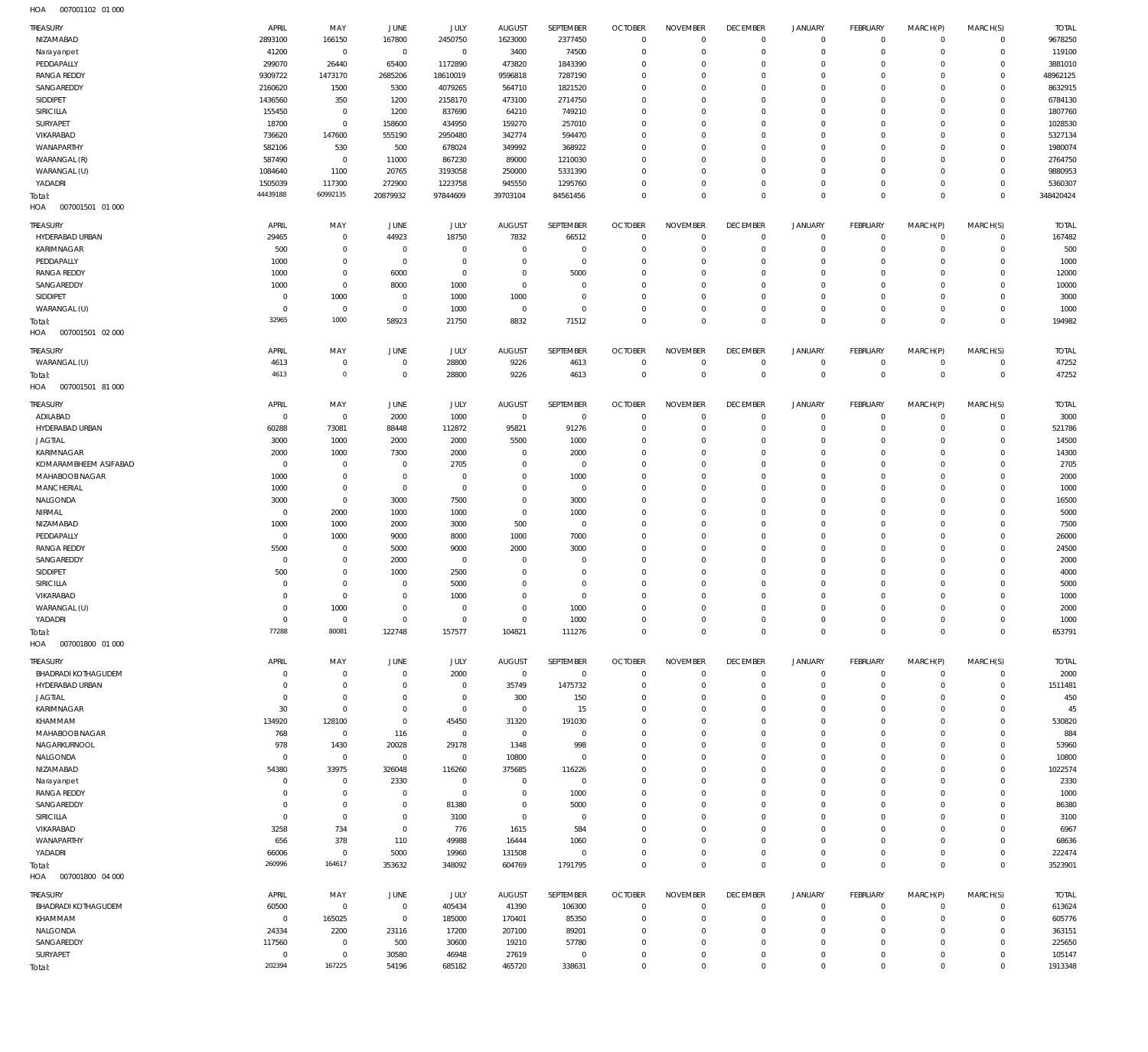007001800 80 000 HOA

| <b>TREASURY</b>                  | APRIL             | MAY                 | JUNE                 | JULY                          | <b>AUGUST</b>           | SEPTEMBER                     | <b>OCTOBER</b>            | <b>NOVEMBER</b>                  | <b>DECEMBER</b>            | <b>JANUARY</b>                             | FEBRUARY                | MARCH(P)                    | MARCH(S)                    | <b>TOTAL</b>     |
|----------------------------------|-------------------|---------------------|----------------------|-------------------------------|-------------------------|-------------------------------|---------------------------|----------------------------------|----------------------------|--------------------------------------------|-------------------------|-----------------------------|-----------------------------|------------------|
| <b>BHADRADI KOTHAGUDEM</b>       | 65760             | $\mathbf 0$         | $^{\circ}$           | 41410                         | $\overline{0}$          | 72350                         | $\Omega$                  | $\overline{0}$                   | $^{\circ}$                 | $\mathbf 0$                                | $^{\circ}$              | $\mathbf 0$                 | $\mathbf 0$                 | 179520           |
| HYDERABAD URBAN                  | $\Omega$          | 7500                | $\overline{0}$       | 61000                         | $\Omega$                | $\mathbf 0$                   | $\Omega$                  | $\overline{0}$                   | $^{\circ}$                 | $\mathsf{O}\xspace$                        | $^{\circ}$              | $\mathbf 0$                 | $\mathbf 0$                 | 68500            |
| KAMAREDDY                        | $\Omega$          | $\overline{0}$      | $\Omega$             | $\overline{0}$                | $\Omega$                | 2140                          | $\Omega$                  | $\Omega$                         | $\Omega$                   | $\mathbf 0$                                | $\Omega$                | $\Omega$                    | 0                           | 2140             |
| KOMARAMBHEEM ASIFABAD            | 50                | $\mathbf 0$         | $\overline{0}$       | $\mathbf 0$                   | $^{\circ}$              | $\mathbf 0$                   | $\Omega$                  | $\mathbf 0$                      | $\overline{0}$             | $\mathbf 0$                                | $\Omega$                | $\mathbf 0$                 | $\mathbf 0$                 | 50               |
| NIZAMABAD                        | $\Omega$          | $\mathbf 0$         | 730                  | $\mathbf 0$                   | 132                     | 2625                          | $\Omega$                  | $\mathbf 0$                      | $^{\circ}$                 | $\mathbf 0$                                | $\Omega$                | $\Omega$                    | $\mathbf 0$                 | 3487             |
| Narayanpet                       | $\Omega$          | $\mathbf 0$         | $\mathbf 0$          | 1176                          | $\overline{0}$          | $\mathbf 0$                   | $\Omega$                  | $\mathbf 0$                      | $\overline{0}$             | $\mathbf 0$                                | $\Omega$                | $\mathbf 0$                 | $\mathbf 0$                 | 1176             |
| Total:                           | 65810             | 7500                | 730                  | 103586                        | 132                     | 77115                         | $\Omega$                  | $\mathbf 0$                      | $\mathbf 0$                | $\mathbb O$                                | $\Omega$                | $\mathbf 0$                 | $^{\circ}$                  | 254873           |
| HOA<br>007001800 81 000          |                   |                     |                      |                               |                         |                               |                           |                                  |                            |                                            |                         |                             |                             |                  |
| TREASURY                         | APRIL             | MAY                 | JUNE                 | JULY                          | <b>AUGUST</b>           | SEPTEMBER                     | <b>OCTOBER</b>            | <b>NOVEMBER</b>                  | <b>DECEMBER</b>            | <b>JANUARY</b>                             | FEBRUARY                | MARCH(P)                    | MARCH(S)                    | <b>TOTAL</b>     |
| ADILABAD                         | 77500             | $\,0\,$             | 32049                | 54470                         | 3343                    | 21785                         | $\overline{0}$            | $\mathbf 0$                      | $^{\circ}$                 | $\mathsf{O}\xspace$                        | $\mathbf 0$             | $\mathbf 0$                 | $\mathbf 0$                 | 189147           |
| <b>BHADRADI KOTHAGUDEM</b>       | 898900            | 11780               | 7950                 | 1015950                       | 21700                   | 791130                        | $\overline{0}$            | $\mathbf 0$                      | $^{\circ}$                 | $\mathsf{O}\xspace$                        | $\mathbf 0$             | $\mathbf 0$                 | $\mathbf 0$                 | 2747410          |
| HYDERABAD URBAN                  | 17864             | 150851              | 24304                | 57448                         | 3245554                 | 921103                        | $\Omega$                  | $\mathbf 0$                      | $^{\circ}$                 | $\mathsf{O}\xspace$                        | $\circ$                 | $\mathbf 0$                 | $\mathbf 0$                 | 4417124          |
| <b>JAGTIAL</b><br>KAMAREDDY      | 73362<br>40130    | $\,0\,$<br>$\,0\,$  | 33200<br>180         | 340740<br>106422              | 150141<br>61780         | 171840<br>199298              | $\Omega$<br>$\Omega$      | $\mathbf 0$<br>$\mathbf 0$       | $\Omega$<br>0              | $\mathbf 0$<br>$\mathsf{O}\xspace$         | $\mathbf 0$<br>$\Omega$ | $\mathbf 0$<br>$\mathbf 0$  | $\mathbf 0$<br>$\mathbf 0$  | 769283<br>407810 |
| KARIMNAGAR                       | 31318             | 2773                | 300508               | 264679                        | 95452                   | 47438                         | $\Omega$                  | $\mathbf 0$                      | $\Omega$                   | $\mathbf 0$                                | $\mathbf 0$             | $\mathbf 0$                 | $\mathbf 0$                 | 742168           |
| KHAMMAM                          | $^{\circ}$        | $\,0\,$             | 50                   | $\overline{0}$                | $\overline{0}$          | $\,0\,$                       | $\Omega$                  | $\mathbf 0$                      | 0                          | $\mathsf{O}\xspace$                        | $\circ$                 | $\mathbf 0$                 | $\mathbf 0$                 | 50               |
| MAHABOOB NAGAR                   | 15078             | 5202                | 12045                | 12878                         | 12109858                | 19282                         | $\Omega$                  | $\mathbf 0$                      | $\Omega$                   | $\mathbf 0$                                | $\Omega$                | $\mathbf 0$                 | $\mathbf 0$                 | 12174343         |
| <b>MANCHERIAL</b>                | 42140             | $\,0\,$             | 4960                 | 17770                         | $\overline{0}$          | $\,0\,$                       | $\Omega$                  | $\mathbf 0$                      | $\circ$                    | $\mathbf 0$                                | $\Omega$                | $\mathbf 0$                 | $\mathbf 0$                 | 64870            |
| MEDAK                            | 1780              | $\mathbf 0$         | $\mathbf 0$          | 142394                        | 201936                  | 13580                         | $\Omega$                  | $\mathbf 0$                      | $\Omega$                   | $\mathbf 0$                                | $\Omega$                | $\mathbf 0$                 | $\mathbf 0$                 | 359690           |
| MEDCHAL                          | $\Omega$          | $\overline{0}$      | $\mathbf 0$          | 11300                         | $\mathbf 0$             | $\,0\,$                       | $\Omega$                  | $\mathbf 0$                      | $\Omega$                   | $\mathbf 0$                                | $\Omega$                | $\mathbf 0$                 | $\mathbf 0$                 | 11300            |
| NAGARKURNOOL                     | 6848              | 3450                | 37809                | 6840                          | 8408                    | 10948                         | $\Omega$                  | $\mathbf 0$                      | $\Omega$                   | $\mathbf 0$                                | $\Omega$                | $\mathbf 0$                 | $\mathbf 0$                 | 74303            |
| NALGONDA                         | - 0               | $\,0\,$             | $\mathbf 0$          | 30400                         | 15000                   | 19800                         | $\Omega$                  | $\mathbb O$                      | $\Omega$                   | $\mathbf 0$                                | $\Omega$                | $\mathbf 0$                 | $\mathbf 0$                 | 65200            |
| NIRMAL<br>NIZAMABAD              | $\Omega$<br>43850 | 50<br>$\,0\,$       | 50<br>$\overline{0}$ | $\overline{0}$<br>46470       | $\overline{0}$<br>37630 | $\mathbb O$<br>14650          | $^{\circ}$<br>$\Omega$    | $\mathbb O$<br>$\mathbb O$       | $\Omega$<br>$\Omega$       | $\mathbf 0$<br>$\mathbf 0$                 | $^{\circ}$<br>$\Omega$  | $\mathbf 0$<br>$\mathbf 0$  | $\mathbf 0$<br>$\mathbf 0$  | 100<br>142600    |
| Narayanpet                       | $\overline{0}$    | $\,0\,$             | $\mathbf 0$          | $\overline{0}$                | $\overline{0}$          | 2696                          | $\Omega$                  | $\mathbb O$                      | $\Omega$                   | $\mathbf 0$                                | $\circ$                 | $\mathbf 0$                 | $\mathbf 0$                 | 2696             |
| PEDDAPALLY                       | 104901            | 23420               | 7130                 | 95440                         | 13065                   | 226006                        | $\Omega$                  | $\mathbb O$                      | $\Omega$                   | $\mathbf 0$                                | $\Omega$                | $\mathbf 0$                 | $\mathbf 0$                 | 469962           |
| <b>RANGA REDDY</b>               | 302000            | $\,0\,$             | 68000                | $\overline{0}$                | 3000                    | $\mathbb O$                   | $\Omega$                  | $\mathbb O$                      | $\Omega$                   | $\mathbf 0$                                | $^{\circ}$              | $\mathbf 0$                 | $\mathbf 0$                 | 373000           |
| SIDDIPET                         | 23958             | $\,0\,$             | 8810                 | 144529                        | 395678                  | 92618                         | $\Omega$                  | $\mathbb O$                      | 0                          | $\mathsf{O}\xspace$                        | $\Omega$                | $\mathbf 0$                 | $\mathbf 0$                 | 665593           |
| SIRICILLA                        | 41820             | $\mathbf 0$         | $^{\circ}$           | 72580                         | 4870                    | 3200                          | $\Omega$                  | $\mathbb O$                      | $\Omega$                   | $\mathbf 0$                                | $\Omega$                | $\mathbf 0$                 | $\mathbf 0$                 | 122470           |
| VIKARABAD                        | 21240             | $\,0\,$             | $\overline{0}$       | $\overline{0}$                | $\overline{0}$          | $\,0\,$                       | $\Omega$                  | $\mathbf 0$                      | $^{\circ}$                 | $\mathsf{O}\xspace$                        | $\circ$                 | $\mathbf 0$                 | $\mathbf 0$                 | 21240            |
| YADADRI                          | $\Omega$          | $\mathbf 0$         | $\overline{0}$       | $\mathbf 0$                   | $\mathbf 0$             | 250                           | $\mathbf{0}$              | $\mathbf 0$                      | $^{\circ}$                 | $\mathsf{O}\xspace$                        | $^{\circ}$              | $\mathbf 0$                 | $\mathbf 0$                 | 250              |
| Total:                           | 1742689           | 197526              | 537045               | 2420310                       | 16367415                | 2555624                       | $\Omega$                  | $\mathbf 0$                      | $\mathbf 0$                | $\mathbb O$                                | $\Omega$                | $\mathbf 0$                 | $\mathbf 0$                 | 23820609         |
| HOA<br>007001900 01 000          |                   |                     |                      |                               |                         |                               |                           |                                  |                            |                                            |                         |                             |                             |                  |
| TREASURY                         | APRIL             | MAY                 | JUNE                 | JULY                          | <b>AUGUST</b>           | SEPTEMBER                     | <b>OCTOBER</b>            | <b>NOVEMBER</b>                  | <b>DECEMBER</b>            | <b>JANUARY</b>                             | FEBRUARY                | MARCH(P)                    | MARCH(S)                    | <b>TOTAL</b>     |
| SURYAPET                         | -48900            | $\overline{0}$      | $^{\circ}$           | $-39676$                      | $-70578$                | $-22004$                      | $^{\circ}$                | $\mathbf 0$                      | $^{\circ}$                 | $\mathbf 0$                                | $^{\circ}$              | $^{\circ}$                  | $\mathbf 0$                 | $-181158$        |
| Total:                           | $-48900$          | $\circ$             | $\mathbf 0$          | $-39676$                      | $-70578$                | $-22004$                      | $\mathbf 0$               | $\mathbb O$                      | $\mathbf 0$                | $\mathbb O$                                | $\mathbf 0$             | $\mathbf 0$                 | $\mathbf 0$                 | $-181158$        |
| HOA<br>007002104 01 000          |                   |                     |                      |                               |                         |                               |                           |                                  |                            |                                            |                         |                             |                             |                  |
| TREASURY                         | APRIL             | MAY                 | JUNE                 | <b>JULY</b>                   | <b>AUGUST</b>           | SEPTEMBER                     | <b>OCTOBER</b>            | <b>NOVEMBER</b>                  | <b>DECEMBER</b>            | <b>JANUARY</b>                             | FEBRUARY                | MARCH(P)                    | MARCH(S)                    | <b>TOTAL</b>     |
| NALGONDA                         | $\Omega$          | 555000              | 270000               | $\mathbf 0$                   | $^{\circ}$              | $\,0\,$                       | $\overline{0}$            | $\mathbf 0$                      | $\mathbf 0$                | $\mathbf 0$                                | $\mathbf 0$             | $\mathbf 0$                 | $\mathbf 0$                 | 825000           |
| Total:                           | $\Omega$          | 555000              | 270000               | $\mathbf 0$                   | $\overline{0}$          | $\mathbb O$                   | $\mathbf 0$               | $\mathbb O$                      | $\mathbf 0$                | $\,0\,$                                    | $\mathbf 0$             | $\mathbf 0$                 | $\mathbf 0$                 | 825000           |
| HOA<br>007002800 81 000          |                   |                     |                      |                               |                         |                               |                           |                                  |                            |                                            |                         |                             |                             |                  |
| TREASURY                         | APRIL             | MAY                 | JUNE                 | JULY                          | <b>AUGUST</b>           | SEPTEMBER                     | <b>OCTOBER</b>            | <b>NOVEMBER</b>                  | <b>DECEMBER</b>            | <b>JANUARY</b>                             | FEBRUARY                | MARCH(P)                    | MARCH(S)                    | <b>TOTAL</b>     |
| HYDERABAD URBAN                  | $\Omega$          | $\overline{0}$      | $^{\circ}$           | $\overline{0}$                | $^{\circ}$              | 100                           | $\overline{0}$            | $^{\circ}$                       | $^{\circ}$                 | $\mathbf 0$                                | $^{\circ}$              | $^{\circ}$                  | $\mathbf 0$                 | 100              |
|                                  |                   |                     |                      |                               |                         |                               |                           |                                  |                            |                                            |                         |                             |                             |                  |
| <b>RANGA REDDY</b>               | $\Omega$          | $\mathbf 0$         | $\Omega$             | $\overline{0}$                | $\Omega$                | 2000                          | $\overline{0}$            | $^{\circ}$                       | $^{\circ}$                 | $\mathsf{O}\xspace$                        | 0                       | $^{\circ}$                  | $\mathbf 0$                 | 2000             |
| Total:                           | $\Omega$          | $\mathbf 0$         | $\Omega$             | $\overline{0}$                | $\Omega$                | 2100                          | $^{\circ}$                | $\mathbf 0$                      | $\overline{0}$             | $\mathbf 0$                                | $^{\circ}$              | $\mathbf 0$                 | $^{\circ}$                  | 2100             |
| HOA<br>007060101 01 000          |                   |                     |                      |                               |                         |                               |                           |                                  |                            |                                            |                         |                             |                             |                  |
| TREASURY                         | APRIL             | MAY                 | JUNE                 | JULY                          | <b>AUGUST</b>           | SEPTEMBER                     | <b>OCTOBER</b>            | <b>NOVEMBER</b>                  | <b>DECEMBER</b>            | <b>JANUARY</b>                             | FEBRUARY                | MARCH(P)                    | MARCH(S)                    | <b>TOTAL</b>     |
| KAMAREDDY                        | $\Omega$          | $\,0\,$             | $\overline{0}$       | $\overline{0}$                | 400                     | 600                           | $\mathbf{0}$              | $\,0\,$                          | $\mathbf 0$                | $\mathsf{O}\xspace$                        | $\mathbf 0$             | $\mathbf 0$                 | $\mathbf 0$                 | 1000             |
| KARIMNAGAR                       | $\Omega$          | $\overline{0}$      | $\overline{0}$       | $\overline{0}$                | $\mathbf 0$             | 500                           | $\mathbf{0}$              | $\mathbf 0$                      | $\overline{0}$             | $\mathsf{O}\xspace$                        | $\mathbf 0$             | $\mathbf 0$                 | $\mathbf 0$                 | 500              |
| MAHABOOB NAGAR                   | $\overline{0}$    | $\,0\,$             | 1500                 | 3000                          | 3000                    | $\,0\,$                       | $\Omega$                  | $\mathbf 0$                      | $\circ$                    | $\mathsf{O}\xspace$                        | $\circ$                 | $\mathbf 0$                 | $\mathbf 0$                 | 7500             |
| NALGONDA                         | 1000              | 2500                | 1000                 | $\mathbf 0$                   | $\overline{0}$          | 16500                         | $^{\circ}$                | $\mathbf 0$                      | $^{\circ}$                 | $\mathbf 0$                                | $\mathbf 0$             | $\mathbf 0$                 | $\mathbf 0$                 | 21000            |
| Narayanpet                       | $\mathbf 0$       | $\,0\,$             | 500                  | $\mathbf 0$                   | $^{\circ}$              | $\,0\,$                       | $^{\circ}$                | $\mathbf 0$                      | $^{\circ}$                 | $\mathsf{O}\xspace$                        | $\mathbf 0$             | $\mathbf 0$                 | $\mathbf 0$                 | 500              |
| YADADRI                          | 222842            | $\,0\,$             | $\overline{0}$       | $\mathbf 0$                   | $\mathbf 0$             | $\,0\,$                       | $\Omega$                  | $\mathbf 0$                      | $^{\circ}$                 | $\mathsf{O}\xspace$                        | $\mathbf 0$             | $\mathbf 0$                 | $\mathbf 0$                 | 222842           |
| Total:                           | 223842            | 2500                | 3000                 | 3000                          | 3400                    | 17600                         | $\Omega$                  | $\mathbb O$                      | $\mathbb O$                | $\mathbb O$                                | $\Omega$                | $\mathbf 0$                 | $\mathbf 0$                 | 253342           |
| HOA<br>007060101 03 000          |                   |                     |                      |                               |                         |                               |                           |                                  |                            |                                            |                         |                             |                             |                  |
| TREASURY                         | APRIL             | MAY                 | JUNE                 | JULY                          | <b>AUGUST</b>           | SEPTEMBER                     | <b>OCTOBER</b>            | <b>NOVEMBER</b>                  | <b>DECEMBER</b>            | JANUARY                                    | FEBRUARY                | MARCH(P)                    | MARCH(S)                    | <b>TOTAL</b>     |
| ADILABAD                         | $\mathbf 0$       | 3500                | 1500                 | 500                           | 500                     | $\,0\,$                       | $\mathbf{0}$              | $\mathbb O$                      | $\,0\,$                    | 0                                          | $\mathbf 0$             | $\mathbf 0$                 | $\mathbf 0$                 | 6000             |
| <b>BHADRADI KOTHAGUDEM</b>       | 1500<br>$\Omega$  | 1650                | 1650                 | 1000                          | 1000                    | 1000                          | $\mathbf{0}$<br>$\Omega$  | $\overline{0}$                   | $\overline{0}$             | $\mathsf{O}\xspace$                        | $\mathbf 0$             | $\mathbf 0$                 | $\mathbf 0$                 | 7800             |
| BHOOPALAPALLY<br>HYDERABAD URBAN | 163800            | $\,0\,$<br>69300    | 1000<br>259300       | $\mathbf 0$<br>249650         | $\mathbf 0$<br>201700   | $\mathbb O$<br>317100         | $\Omega$                  | $\overline{0}$<br>$\overline{0}$ | $\circ$<br>$\overline{0}$  | $\mathbf 0$<br>$\mathbf 0$                 | $\mathbf 0$<br>$\Omega$ | $\mathbf 0$<br>$\Omega$     | $\mathbf 0$<br>$\mathbf 0$  | 1000<br>1260850  |
| <b>JAGTIAL</b>                   | 5000              | $\,0\,$             | $\overline{0}$       | $\overline{0}$                | $\mathbf 0$             | 1500                          | $^{\circ}$                | $\mathbf 0$                      | $\overline{0}$             | $\mathbf 0$                                | $\Omega$                | $\mathbf 0$                 | $\mathbf 0$                 | 6500             |
| JOGULAMBA GADWAL                 | 1000              | $\,0\,$             | $\mathbf 0$          | $\overline{0}$                | 1500                    | $\mathbf 0$                   | $\Omega$                  | $\overline{0}$                   | $\Omega$                   | $\mathbf 0$                                | $\Omega$                | $\Omega$                    | $\mathbf 0$                 | 2500             |
| KAMAREDDY                        | $\overline{0}$    | 1500                | 1000                 | 3500                          | 2500                    | 1500                          | $\Omega$                  | $\mathbf 0$                      | $\overline{0}$             | $\mathbf 0$                                | $\Omega$                | $\mathbf 0$                 | $\mathbf 0$                 | 10000            |
| KARIMNAGAR                       | 3500              | 13000               | 26500                | 8500                          | 18500                   | 17300                         | $\Omega$                  | $\overline{0}$                   | $\Omega$                   | $\mathbf 0$                                | $\Omega$                | $\Omega$                    | $\mathbf 0$                 | 87300            |
| KOMARAMBHEEM ASIFABAD            | $\overline{0}$    | $\,0\,$             | 1500                 | $\overline{0}$                | 3000                    | 1500                          | $\Omega$                  | $\overline{0}$                   | $\mathbf{0}$               | $\mathbf 0$                                | $\Omega$                | $\Omega$                    | $\mathbf 0$                 | 6000             |
| MAHABOOB NAGAR                   | 1500              | $\,0\,$             | $\mathbf 0$          | $\mathbf 0$                   | 1500                    | 3000                          | $\Omega$                  | $\overline{0}$                   | $\Omega$                   | $\mathbf 0$                                | $\Omega$                | $\Omega$                    | $\mathbf 0$                 | 6000             |
| MAHABUBABAD                      | $\overline{0}$    | $\mathbf 0$         | 2000                 | 4000                          | $\overline{0}$          | 4000                          | $\Omega$                  | $\overline{0}$                   | $\mathbf{0}$               | $\mathbf 0$                                | $\Omega$                | $\Omega$                    | $\Omega$                    | 10000            |
| MANCHERIAL                       | 500<br>$\Omega$   | $\,0\,$             | $\mathbf 0$          | 2600                          | $\overline{0}$          | $\mathbb O$                   | $\Omega$<br>$\Omega$      | $\mathbb O$<br>$\overline{0}$    | $^{\circ}$<br>$\mathbf{0}$ | $\mathbf 0$                                | $\Omega$<br>$\Omega$    | $\Omega$<br>$\Omega$        | $\mathbf 0$<br>$\Omega$     | 3100             |
| MEDAK<br>NAGARKURNOOL            | 2500              | $\mathbf 0$<br>500  | 300<br>$\mathbf 0$   | $\overline{0}$<br>$\mathbf 0$ | 600<br>3500             | $\mathbb O$<br>2500           | $\Omega$                  | $\overline{0}$                   | $\Omega$                   | $\mathbf 0$<br>$\mathbf 0$                 | $\Omega$                | $\Omega$                    | $\mathbf 0$                 | 900<br>9000      |
| NALGONDA                         | 7500              | $\mathbf 0$         | 6500                 | 6000                          | 10400                   | 44500                         | $\Omega$                  | $\overline{0}$                   | $\mathbf{0}$               | $\mathbf 0$                                | $\Omega$                | $\Omega$                    | $\mathbf 0$                 | 74900            |
| NIRMAL                           | $\overline{0}$    | $\mathbf 0$         | 1000                 | $\mathbf 0$                   | 500                     | $\mathbb O$                   | $\Omega$                  | $\overline{0}$                   | $\mathbf{0}$               | $\mathbf 0$                                | $\Omega$                | $\Omega$                    | $\mathbf 0$                 | 1500             |
| Narayanpet                       | $\Omega$          | $\mathbf 0$         | $\overline{0}$       | $\mathbf 0$                   | $\overline{0}$          | 1000                          | $^{\circ}$                | $\mathbb O$                      | $\overline{0}$             | $\mathbf 0$                                | $\Omega$                | $\mathbf 0$                 | $\mathbf 0$                 | 1000             |
| PEDDAPALLY                       | 4500              | 7500                | 6100                 | 2500                          | 3600                    | 2500                          | $\Omega$                  | $\overline{0}$                   | $\Omega$                   | $\mathbf 0$                                | $\Omega$                | $\Omega$                    | $\circ$                     | 26700            |
| SANGAREDDY                       | 2500              | $\,0\,$             | 1500                 | 1500                          | 5500                    | 3150                          | $^{\circ}$                | $\mathbb O$                      | $\overline{0}$             | $\mathbf 0$                                | $\Omega$                | $\mathbf 0$                 | $\mathbf 0$                 | 14150            |
| SIRICILLA                        | $\overline{0}$    | $\mathbf 0$         | $\mathbf 0$          | $\overline{0}$                | 7000                    | 3500                          | $\Omega$                  | $\overline{0}$                   | $\Omega$                   | $\mathbf 0$                                | $\Omega$                | $\Omega$                    | $\mathbf 0$                 | 10500            |
| SURYAPET                         | 2500              | 10000               | 2500                 | 11500                         | 1000                    | 5500                          | $\mathbf{0}$              | $\mathbb O$                      | $\overline{0}$             | $\mathbf 0$                                | $\Omega$                | $\mathbf 0$                 | $\mathbf 0$                 | 33000            |
| VIKARABAD<br>WANAPARTHY          | 18500<br>2000     | 5000<br>$\mathbf 0$ | 19000<br>500         | 14500<br>$\mathbf 0$          | 27500<br>$\mathbf 0$    | $\overline{0}$<br>$\mathbb O$ | $^{\circ}$<br>$\mathbb O$ | $\mathbb O$<br>$\mathbb O$       | $^{\circ}$<br>$\mathbb O$  | $\mathsf{O}\xspace$<br>$\mathsf{O}\xspace$ | 0<br>$\mathsf{O}$       | $\mathbf 0$<br>$\mathsf{O}$ | $\mathbf 0$<br>$\mathsf{O}$ | 84500<br>2500    |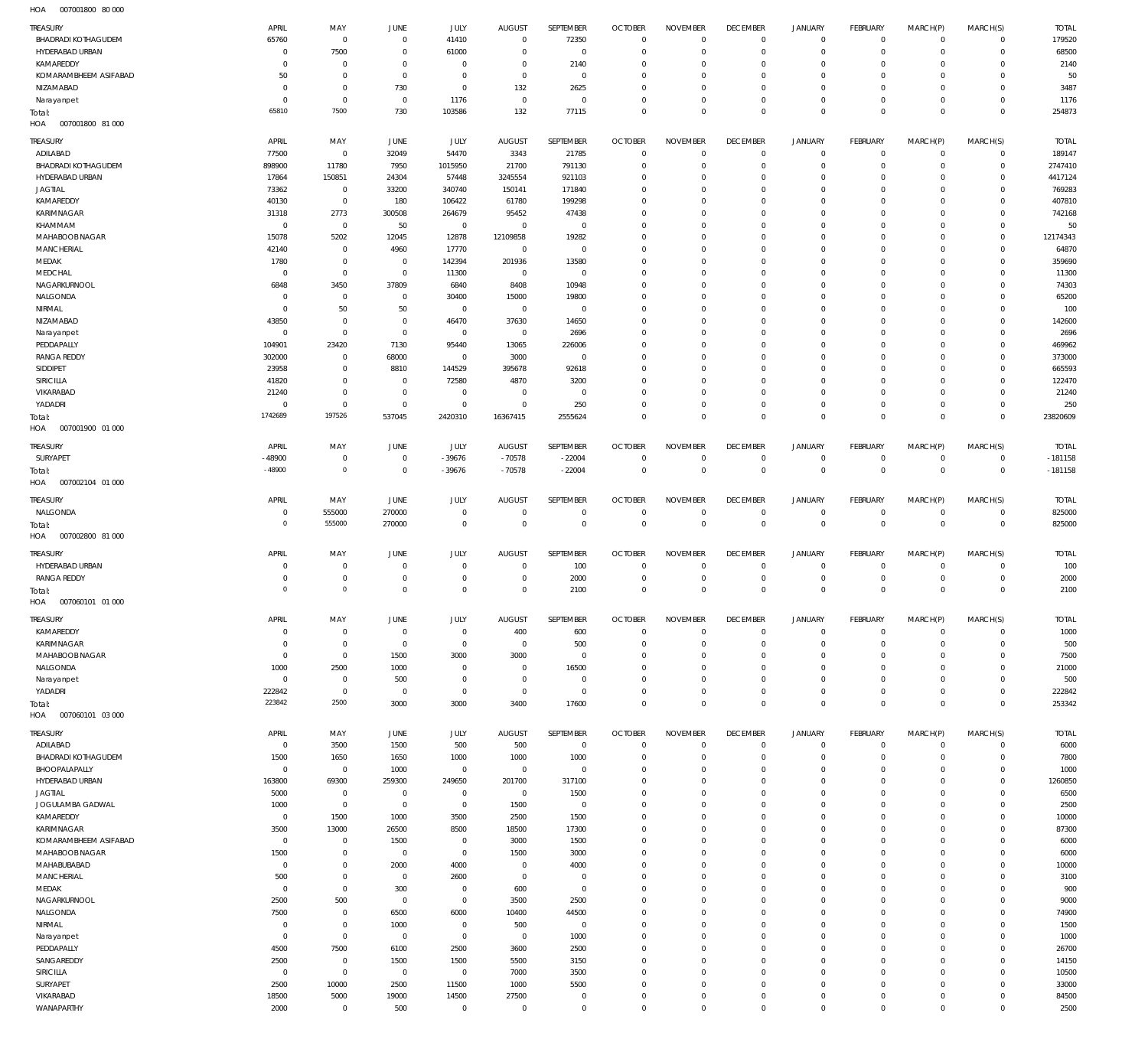| HOA<br>007060101 03 000    |                |                |                |                |                           |                       |                |                 |                 |                  |                |                |                |              |
|----------------------------|----------------|----------------|----------------|----------------|---------------------------|-----------------------|----------------|-----------------|-----------------|------------------|----------------|----------------|----------------|--------------|
| TREASURY                   | APRIL          | MAY            | <b>JUNE</b>    | JULY           | <b>AUGUST</b>             | SEPTEMBER             | <b>OCTOBER</b> | <b>NOVEMBER</b> | <b>DECEMBER</b> | <b>JANUARY</b>   | FEBRUARY       | MARCH(P)       | MARCH(S)       | <b>TOTAL</b> |
| Total:                     | 216800         | 111950         | 331850         | 305750         | 289800                    | 409550                | $\overline{0}$ | $\,0\,$         | $\overline{0}$  | $\,0\,$          | $\overline{0}$ | $\,0\,$        | $\overline{0}$ | 1665700      |
|                            |                |                |                |                |                           |                       |                |                 |                 |                  |                |                |                |              |
| HOA<br>007060101 05 000    |                |                |                |                |                           |                       |                |                 |                 |                  |                |                |                |              |
| TREASURY                   | APRIL          | MAY            | <b>JUNE</b>    | JULY           | <b>AUGUST</b>             | SEPTEMBER             | <b>OCTOBER</b> | <b>NOVEMBER</b> | <b>DECEMBER</b> | <b>JANUARY</b>   | FEBRUARY       | MARCH(P)       | MARCH(S)       | <b>TOTAL</b> |
| <b>BHADRADI KOTHAGUDEM</b> | $\mathbf 0$    | $\mathbf 0$    | 1000           | 4100           | 3000                      | 2000                  | $\overline{0}$ | $\mathbf 0$     | $\overline{0}$  | $\circ$          | $\overline{0}$ | $\mathbf 0$    | $\overline{0}$ | 10100        |
| KAMAREDDY                  | $\overline{0}$ | $\mathbf 0$    | $\overline{0}$ | $\mathbf 0$    | 1000                      | $\mathbf 0$           | $\overline{0}$ | $\mathbf 0$     | $\mathbf 0$     | 0                | $\overline{0}$ | 0              | $\circ$        | 1000         |
| MAHABOOB NAGAR             | 1000           | $\mathbf 0$    | $\overline{0}$ | $\mathbf 0$    | $\overline{0}$            | $\mathbf 0$           | $\mathbf 0$    | $\mathbf 0$     | $\mathbf 0$     | 0                | $\mathbf{0}$   | 0              | $\mathbf{0}$   | 1000         |
| NAGARKURNOOL               | 1000           | $\mathbf 0$    | $\overline{0}$ | $\mathbf 0$    | $\mathbf 0$               | $\mathbf 0$           | $\mathbf 0$    | $\mathbf 0$     | $\mathbf 0$     | 0                | $\mathbf{0}$   | $\Omega$       | $\mathbf{0}$   | 1000         |
| NIRMAL                     | $\overline{0}$ | 230            | $\overline{0}$ | $\mathbf 0$    | $^{\circ}$                | $\mathbf 0$           | $\mathbf 0$    | $\mathbf 0$     | $\mathbf 0$     | 0                | $^{\circ}$     | 0              | $\mathbf{0}$   | 230          |
| Narayanpet                 | 2000           | $\overline{0}$ | $\overline{0}$ | $\mathbf 0$    | $\overline{0}$            | $\mathbf 0$           | $\mathbf 0$    | $\mathbf 0$     | $\mathbf 0$     | 0                | $\mathbf{0}$   | 0              | $\mathbf{0}$   | 2000         |
| VIKARABAD                  | $\overline{0}$ | $\mathbf 0$    | $\overline{0}$ | $\mathbf 0$    | $\overline{0}$            | 5000                  | $\overline{0}$ | $\mathbf 0$     | $\overline{0}$  | $\mathbf 0$      | $\mathbf{0}$   | $\mathbf 0$    | $\mathbf{0}$   | 5000         |
| Total:                     | 4000           | 230            | 1000           | 4100           | 4000                      | 7000                  | $\overline{0}$ | $\mathbf 0$     | $\overline{0}$  | $\mathbf 0$      | $\overline{0}$ | $\mathbf 0$    | $\overline{0}$ | 20330        |
| HOA<br>007060101 07 000    |                |                |                |                |                           |                       |                |                 |                 |                  |                |                |                |              |
|                            |                |                |                |                |                           |                       |                |                 |                 |                  |                |                |                |              |
| TREASURY                   | APRIL          | MAY            | JUNE           | JULY           | <b>AUGUST</b>             | SEPTEMBER             | <b>OCTOBER</b> | <b>NOVEMBER</b> | <b>DECEMBER</b> | <b>JANUARY</b>   | FEBRUARY       | MARCH(P)       | MARCH(S)       | <b>TOTAL</b> |
| HYDERABAD URBAN            | 10000          | $\mathbf 0$    | $\overline{0}$ | 25000          | $\mathbf 0$               | 3635000               | $\mathbf 0$    | $\mathbf 0$     | $\overline{0}$  | $\mathbf 0$      | $\circ$        | $\mathbf 0$    | $\overline{0}$ | 3670000      |
| Total:                     | 10000          | $\mathbf 0$    | $\overline{0}$ | 25000          | $\overline{0}$            | 3635000               | $\overline{0}$ | $\mathbf 0$     | $\overline{0}$  | $\overline{0}$   | $\overline{0}$ | $\overline{0}$ | $\overline{0}$ | 3670000      |
| HOA<br>007060103 00 000    |                |                |                |                |                           |                       |                |                 |                 |                  |                |                |                |              |
| TREASURY                   | APRIL          | MAY            | <b>JUNE</b>    | JULY           | <b>AUGUST</b>             | SEPTEMBER             | <b>OCTOBER</b> | <b>NOVEMBER</b> | <b>DECEMBER</b> | <b>JANUARY</b>   | FEBRUARY       | MARCH(P)       | MARCH(S)       | <b>TOTAL</b> |
| SANGAREDDY                 | $\overline{0}$ | $\mathbf 0$    | $\overline{0}$ | $\mathbf 0$    | $\overline{0}$            | 1000                  | $\overline{0}$ | $\mathbf 0$     | $\overline{0}$  | $\circ$          | $\overline{0}$ | $\mathbf 0$    | $\overline{0}$ | 1000         |
| Total:                     | $\mathbf 0$    | $\mathbf 0$    | $\overline{0}$ | $\mathbf 0$    | $\overline{0}$            | 1000                  | $\overline{0}$ | $\mathbf 0$     | $\overline{0}$  | $\mathbf 0$      | $\overline{0}$ | $\mathbf 0$    | $\overline{0}$ | 1000         |
| HOA<br>007060109 01 800    |                |                |                |                |                           |                       |                |                 |                 |                  |                |                |                |              |
|                            |                |                |                |                |                           |                       |                |                 |                 |                  |                |                |                |              |
| TREASURY                   | APRIL          | MAY            | <b>JUNE</b>    | JULY           | <b>AUGUST</b>             | SEPTEMBER             | <b>OCTOBER</b> | <b>NOVEMBER</b> | <b>DECEMBER</b> | <b>JANUARY</b>   | FEBRUARY       | MARCH(P)       | MARCH(S)       | <b>TOTAL</b> |
| HYDERABAD URBAN            | 45000          | $\mathbf 0$    | 92510          | $\mathbf 0$    | $\overline{0}$            | 43320                 | $\overline{0}$ | $\mathbf 0$     | $\mathbf 0$     | 0                | $\mathbf{0}$   | $\mathbf 0$    | $\circ$        | 180830       |
| MEDCHAL                    | 2500           | $\mathbf 0$    | 2500           | $\mathbf 0$    | $\overline{0}$            | $\mathbf 0$           | $\mathbf 0$    | $\mathbf 0$     | $\mathbf 0$     | $\mathbf 0$      | $\mathbf{0}$   | $\mathbf 0$    | $\mathbf{0}$   | 5000         |
| NIRMAL                     | $^{\circ}$     | $\mathbf 0$    | $\overline{0}$ | 283000         | $\overline{0}$            | $\overline{0}$        | $\mathbf 0$    | $\mathbf 0$     | $\mathbf 0$     | 0                | $\mathbf 0$    | 0              | $\mathbf 0$    | 283000       |
| <b>RANGA REDDY</b>         | 94880          | 13120          | 184400         | 83440          | 170240                    | 51140                 | $^{\circ}$     | $\mathbf 0$     | $\mathbf 0$     | $\mathbf 0$      | $\mathbf{0}$   | 0              | $\circ$        | 597220       |
| Total:                     | 142380         | 13120          | 279410         | 366440         | 170240                    | 94460                 | $\overline{0}$ | $\mathbf 0$     | $\overline{0}$  | $\mathbf 0$      | $\overline{0}$ | $\mathbf 0$    | $\overline{0}$ | 1066050      |
| HOA<br>007060109 02 001    |                |                |                |                |                           |                       |                |                 |                 |                  |                |                |                |              |
| TREASURY                   | APRIL          | MAY            | <b>JUNE</b>    | JULY           | <b>AUGUST</b>             | SEPTEMBER             | <b>OCTOBER</b> | <b>NOVEMBER</b> | <b>DECEMBER</b> | <b>JANUARY</b>   | FEBRUARY       | MARCH(P)       | MARCH(S)       | <b>TOTAL</b> |
| HYDERABAD URBAN            | $\overline{0}$ | $\overline{0}$ | $\overline{0}$ | $\overline{0}$ | 10000                     | $\overline{0}$        | $\overline{0}$ | $\mathbf 0$     | $\mathbf 0$     | $\mathbf 0$      | $\overline{0}$ | $\mathbf 0$    | $\overline{0}$ | 10000        |
| KHAMMAM                    | $\overline{0}$ | $\mathbf 0$    | 10000          | $\mathbf 0$    | $\overline{0}$            | $\mathbf 0$           | $\overline{0}$ | $\mathbf 0$     | $\overline{0}$  | $\mathbf 0$      | $\overline{0}$ | $\mathbf 0$    | $\overline{0}$ | 10000        |
| <b>RANGA REDDY</b>         | 30008534       | 28404134       | 18100639       | 38458434       | 24288173                  | 23982731              | $\overline{0}$ | $\mathbf 0$     | $\overline{0}$  | $\mathbf 0$      | $\overline{0}$ | $\mathbf 0$    | $\overline{0}$ | 163242645    |
| Total:                     | 30008534       | 28404134       | 18110639       | 38458434       | 24298173                  | 23982731              | $\overline{0}$ | $\mathbf 0$     | $\overline{0}$  | $\mathbf 0$      | $\overline{0}$ | $\mathbf 0$    | $\overline{0}$ | 163262645    |
| HOA<br>007060109 81 000    |                |                |                |                |                           |                       |                |                 |                 |                  |                |                |                |              |
|                            |                |                |                |                |                           |                       |                |                 |                 |                  |                |                |                |              |
| TREASURY                   | APRIL          | MAY            | <b>JUNE</b>    | JULY           | <b>AUGUST</b>             | SEPTEMBER             | <b>OCTOBER</b> | <b>NOVEMBER</b> | <b>DECEMBER</b> | <b>JANUARY</b>   | FEBRUARY       | MARCH(P)       | MARCH(S)       | <b>TOTAL</b> |
| <b>RANGA REDDY</b>         | 5000           | 10000          | 12500          | 2500           | 11000                     | 44500                 | $\overline{0}$ | $\mathbf 0$     | $\overline{0}$  | $\circ$          | $\overline{0}$ | $\mathbf 0$    | $\circ$        | 85500        |
| YADADRI                    | $\overline{0}$ | $\mathbf 0$    | $\overline{0}$ | 100            | 100                       | 400                   | $\overline{0}$ | $\mathbf 0$     | $\mathbf 0$     | $\mathbf 0$      | $\overline{0}$ | $\mathbf 0$    | $\overline{0}$ | 600          |
| Total:                     | 5000           | 10000          | 12500          | 2600           | 11100                     | 44900                 | $\overline{0}$ | $\mathbf 0$     | $\overline{0}$  | $\mathbf 0$      | $\overline{0}$ | $\mathbf 0$    | $\overline{0}$ | 86100        |
| HOA   007060110   01   000 |                |                |                |                |                           |                       |                |                 |                 |                  |                |                |                |              |
| TREASURY                   | APRIL          | MAY            | <b>JUNE</b>    | JULY           | <b>AUGUST</b>             | SEPTEMBER             | <b>OCTOBER</b> | <b>NOVEMBER</b> | <b>DECEMBER</b> | <b>JANUARY</b>   | FEBRUARY       | MARCH(P)       | MARCH(S)       | <b>TOTAL</b> |
| ADILABAD                   | 487523         | 75000          | 136168         | $\overline{0}$ | $\overline{0}$            | 587368                | $\overline{0}$ | $\mathbf 0$     | $\overline{0}$  | $\mathbf 0$      | $\overline{0}$ | $\mathbf 0$    | $\circ$        | 1286059      |
| <b>BHADRADI KOTHAGUDEM</b> | 298800         | $\overline{0}$ | $\overline{0}$ | 53259          | $\overline{0}$            | $\overline{0}$        | $\overline{0}$ | $\mathbf 0$     | $\overline{0}$  | 0                | $\overline{0}$ | $\mathbf 0$    | $\circ$        |              |
|                            |                |                |                | $^{\circ}$     |                           |                       | $\overline{0}$ | $\mathbf 0$     | $\overline{0}$  |                  | $^{\circ}$     |                | $\mathbf{0}$   | 352059       |
| HYDERABAD URBAN            | $\overline{0}$ | 538505         | 49209          | $\mathbf 0$    | 2038018<br>$\overline{0}$ | 421763<br>$\mathbf 0$ | $\mathbf 0$    | $\mathbf 0$     | $\overline{0}$  | 0<br>$\mathbf 0$ | $\mathbf{0}$   | 0<br>$\Omega$  | $\mathbf{0}$   | 3047495      |
| <b>JAGTIAL</b>             | 54342          | 77180          | 73517          |                |                           | $\mathbf 0$           |                |                 |                 |                  | $\mathbf 0$    |                | $\mathbf 0$    | 205039       |
| <b>JANGAON</b>             | $\mathbf 0$    | 45331          | $\overline{0}$ | 0              | 0                         |                       | 0              | 0               | 0               | 0                |                | 0              |                | 45331        |
| JOGULAMBA GADWAL           | $\overline{0}$ | 362949         | $\overline{0}$ | $\mathbf 0$    | $\overline{0}$            | $\mathbb O$           | $\overline{0}$ | $\mathbf 0$     | $\overline{0}$  | 0                | $\circ$        | 0              | $\mathbf{0}$   | 362949       |
| KAMAREDDY                  | 183277         | $\overline{0}$ | $\overline{0}$ | $\mathbf 0$    | $\overline{0}$            | 132676                | $\overline{0}$ | $\mathbf 0$     | $\mathbf 0$     | 0                | $\circ$        | 0              | $\circ$        | 315953       |
| KARIMNAGAR                 | 805755         | 29660          | 109872         | 216486         | 101914                    | 44799                 | $\overline{0}$ | $\mathbf 0$     | $\mathbf 0$     | $\mathbf 0$      | $\mathbf{0}$   | $\Omega$       | $\mathbf{0}$   | 1308486      |
| KHAMMAM                    | 116846         | 47344          | 74026          | 152443         | 246093                    | 1107371               | $\mathbf 0$    | $\mathbf 0$     | $\mathbf 0$     | 0                | $\mathbf{0}$   | 0              | $\mathbf{0}$   | 1744123      |
| KOMARAMBHEEM ASIFABAD      | 25345          | $\overline{0}$ | $\overline{0}$ | $\mathbf 0$    | $\overline{0}$            | $\mathbf 0$           | $\mathbf 0$    | $\mathbf 0$     | $\mathbf 0$     | $\mathbf 0$      | $\mathbf{0}$   | $\Omega$       | $\mathbf{0}$   | 25345        |
| MAHABOOB NAGAR             | $\overline{0}$ | 19511          | $\overline{0}$ | $\mathbf 0$    | $\overline{0}$            | $\mathbf 0$           | $\overline{0}$ | $\mathbf 0$     | $\mathbf 0$     | 0                | $\mathbf{0}$   | 0              | $\mathbf{0}$   | 19511        |
| MANCHERIAL                 | 110570         | 118851         | $\overline{0}$ | $\mathbf 0$    | $\mathbf 0$               | $\mathbf 0$           | $\mathbf 0$    | $\mathbf 0$     | $\mathbf 0$     | $\mathbf 0$      | $\mathbf 0$    | $\Omega$       | $\mathbf 0$    | 229421       |
| MEDAK                      | 116816         | $\overline{0}$ | $\overline{0}$ | $\mathbf 0$    | $\mathbf 0$               | 60202                 | $\overline{0}$ | $\mathbf 0$     | $\mathbf 0$     | 0                | $\mathbf{0}$   | $\Omega$       | $\mathbf{0}$   | 177018       |
| NAGARKURNOOL               | $\overline{0}$ | 44625          | $\overline{0}$ | $\mathbf 0$    | $\mathbf 0$               | $\mathbf 0$           | $\mathbf 0$    | $\mathbf 0$     | $\mathbf 0$     | 0                | $\mathbf{0}$   | 0              | $\mathbf{0}$   | 44625        |
| NALGONDA                   | 326816         | 618675         | 73550          | 48572          | $\overline{0}$            | $\mathbf 0$           | $\mathbf 0$    | $\mathbf 0$     | $\mathbf 0$     | 0                | $\mathbf{0}$   | $\Omega$       | $\mathbf{0}$   | 1067613      |
| NIRMAL                     | $\overline{0}$ | 148160         | $\overline{0}$ | $\mathbf 0$    | $\overline{0}$            | $\mathbf 0$           | $\mathbf 0$    | $\mathbf 0$     | $\mathbf 0$     | 0                | $\mathbf{0}$   | 0              | $\mathbf{0}$   | 148160       |
| NIZAMABAD                  | 211064         | 235467         | 20999          | 127092         | 708053                    | $\mathbf 0$           | $\mathbf 0$    | $\mathbf 0$     | $\mathbf 0$     | 0                | $\mathbf{0}$   | $\Omega$       | $\mathbf{0}$   | 1302675      |
| PEDDAPALLY                 | $\overline{0}$ | $\overline{0}$ | $\overline{0}$ | $\mathbf 0$    | 10193                     | $\mathbf 0$           | $\overline{0}$ | $\mathbf 0$     | $\mathbf 0$     | $\mathbf 0$      | $\mathbf{0}$   | $\Omega$       | $\mathbf{0}$   | 10193        |
| <b>RANGA REDDY</b>         | 652763         | 364985         | 51863          | 282373         | 79141                     | 619830                | $\mathbf 0$    | $\mathbf 0$     | $\mathbf 0$     | 0                | $\mathbf{0}$   | 0              | $\mathbf 0$    | 2050955      |
| SANGAREDDY                 | 540105         | 148596         | 89557          | $\mathbf 0$    | $\overline{0}$            | 219630                | $\mathbf 0$    | $\mathbf 0$     | $\mathbf 0$     | $\mathbf 0$      | $\mathbf 0$    | $\Omega$       | $\mathbf 0$    | 997888       |
| SIDDIPET                   | $\overline{0}$ | 874959         | $\overline{0}$ | $\mathbf 0$    | $\overline{0}$            | $\mathbf 0$           | $\overline{0}$ | $\mathbf 0$     | $\mathbf 0$     | 0                | $\mathbf{0}$   | 0              | $\mathbf{0}$   | 874959       |
| SIRICILLA                  | 105006         | $\mathbf 0$    | $\overline{0}$ | $\mathbf 0$    | 88000                     | $\mathbf 0$           | $\mathbf 0$    | $\mathbf 0$     | $\mathbf 0$     | $\mathbf 0$      | $\mathbf 0$    | $\Omega$       | $\mathbf 0$    | 193006       |
| SURYAPET                   | 59701          | $\overline{0}$ | $\overline{0}$ | $\mathbf 0$    | $\overline{0}$            | $\mathbf 0$           | $\overline{0}$ | $\mathbf 0$     | $\mathbf 0$     | 0                | $\mathbf{0}$   | $\Omega$       | $\mathbf{0}$   | 59701        |
| VIKARABAD                  |                |                |                | $\mathbf 0$    | $\overline{0}$            | $\mathbf 0$           | $\mathbf 0$    | $\mathbf 0$     | $\mathbf 0$     | 0                | $\mathbf{0}$   | 0              | $\mathbf 0$    | 263047       |
|                            | 62981          | 200066         | $\overline{0}$ |                |                           |                       | $\mathbf 0$    | $\mathbf 0$     | $\mathbf 0$     | 0                | $\mathbf{0}$   | $\Omega$       | $\mathbf{0}$   | 399755       |
| WANAPARTHY                 | 216557         | $\overline{0}$ | $\overline{0}$ | $\mathbf 0$    | $\overline{0}$            | 183198                |                |                 |                 |                  |                |                |                |              |
| WARANGAL (R)               | $\overline{0}$ | $\overline{0}$ | 132878         | $\mathbf 0$    | $\overline{0}$            | $\overline{0}$        | $\overline{0}$ | $\mathbf 0$     | $\overline{0}$  | 0                | $\mathbf{0}$   | 0              | $\mathbf{0}$   | 132878       |
| WARANGAL (U)               | 2907           | 66369          | $\overline{0}$ | 128721         | 820833                    | 610894                | $\mathbf 0$    | $\mathbf 0$     | $\overline{0}$  | 0                | $\circ$        | 0              | $\circ$        | 1629724      |
| Total:                     | 4377174        | 4016233        | 811639         | 1008946        | 4092245                   | 3987731               | $\overline{0}$ | $\mathbf 0$     | $\overline{0}$  | $\mathbf 0$      | $\overline{0}$ | $\mathbf 0$    | $\overline{0}$ | 18293968     |
| HOA<br>007060115 01 800    |                |                |                |                |                           |                       |                |                 |                 |                  |                |                |                |              |
|                            |                |                |                |                |                           |                       |                |                 |                 |                  |                |                |                |              |
| TREASURY                   | APRIL          | MAY            | JUNE           | JULY           | <b>AUGUST</b>             | SEPTEMBER             | <b>OCTOBER</b> | <b>NOVEMBER</b> | <b>DECEMBER</b> | <b>JANUARY</b>   | FEBRUARY       | MARCH(P)       | MARCH(S)       | <b>TOTAL</b> |
| PAO - TS NEW DELHI         | 82000          | 15900<br>15900 | 821312         | 244041         | 412489                    | 233700                | $\overline{0}$ | $\mathbf 0$     | $\overline{0}$  | $\circ$          | $\overline{0}$ | $\mathbf 0$    | $\overline{0}$ | 1809442      |
| Total:                     | 82000          |                | 821312         | 244041         | 412489                    | 233700                | $\overline{0}$ | $\overline{0}$  | $\overline{0}$  | $\overline{0}$   | $\overline{0}$ | $\overline{0}$ | $\overline{0}$ | 1809442      |
| 007060117 01 000<br>HOA    |                |                |                |                |                           |                       |                |                 |                 |                  |                |                |                |              |
| TREASURY                   | APRIL          | MAY            | JUNE           | JULY           | <b>AUGUST</b>             | SEPTEMBER             | <b>OCTOBER</b> | <b>NOVEMBER</b> | <b>DECEMBER</b> | <b>JANUARY</b>   | FEBRUARY       | MARCH(P)       | MARCH(S)       | <b>TOTAL</b> |
| HYDERABAD URBAN            | 500            | 600            | 300            | 200            | 100                       | 300                   | $\overline{0}$ | $\mathbf 0$     | $\overline{0}$  | $\circ$          | $\overline{0}$ | $\circ$        | $\overline{0}$ | 2000         |
| <b>RANGA REDDY</b>         | $\overline{0}$ | $\overline{0}$ | $\overline{0}$ | $\mathbf 0$    | $\overline{0}$            | 50                    | $\overline{0}$ | $\mathbf 0$     | $\overline{0}$  | 0                | $\circ$        | 0              | $\circ$        | 50           |
| Total:                     | 500            | 600            | 300            | 200            | 100                       | 350                   | $\overline{0}$ | $\mathbf 0$     | $\overline{0}$  | $\boldsymbol{0}$ | $\overline{0}$ | $\mathbf 0$    | $\overline{0}$ | 2050         |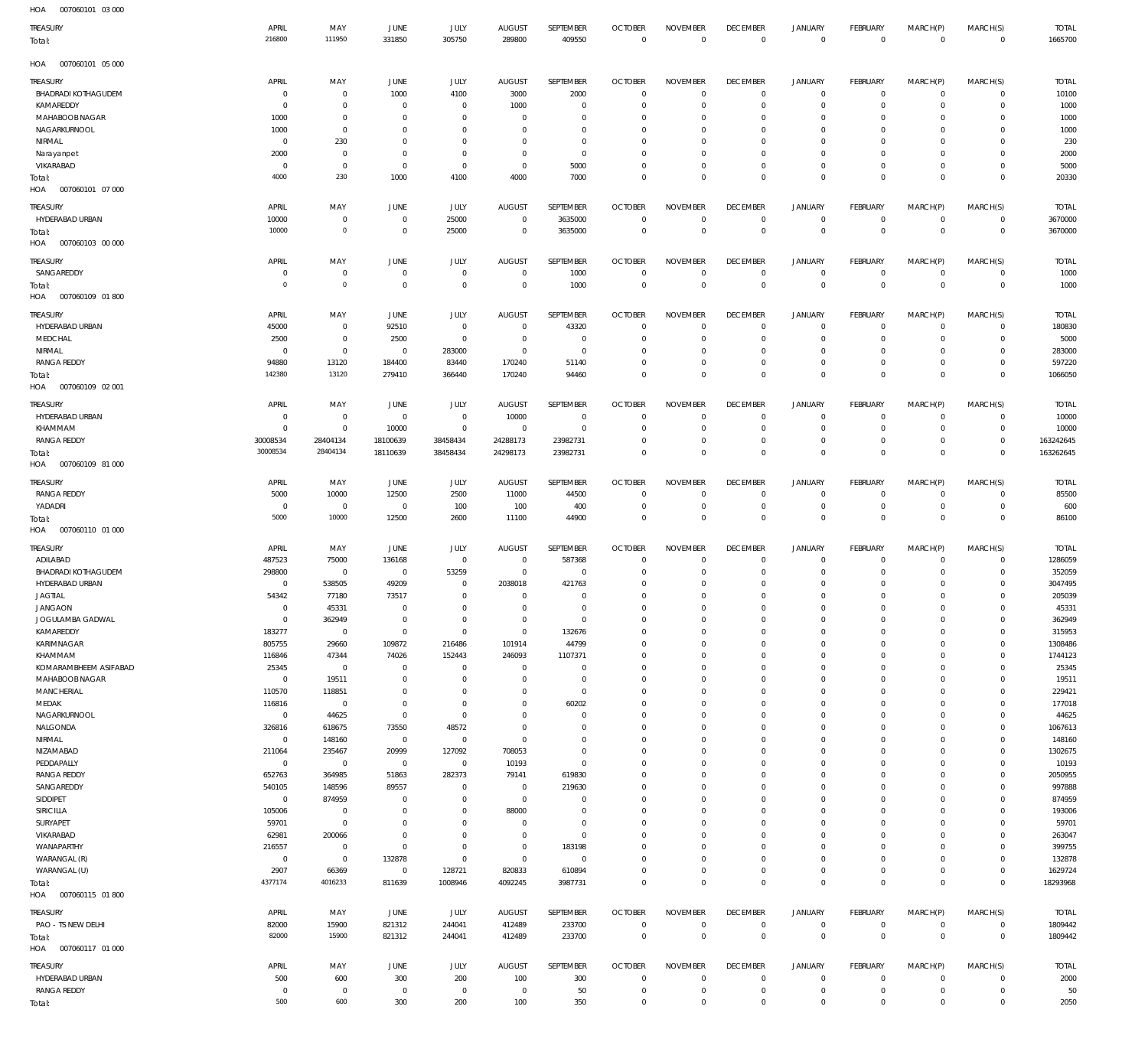| TREASURY                            |                |                  |                |                  |                 |                 |                             |                            |                               |                            |                        |                         |                        |                  |
|-------------------------------------|----------------|------------------|----------------|------------------|-----------------|-----------------|-----------------------------|----------------------------|-------------------------------|----------------------------|------------------------|-------------------------|------------------------|------------------|
|                                     | APRIL          | MAY              | JUNE           | <b>JULY</b>      | <b>AUGUST</b>   | SEPTEMBER       | <b>OCTOBER</b>              | <b>NOVEMBER</b>            | <b>DECEMBER</b>               | <b>JANUARY</b>             | FEBRUARY               | MARCH(P)                | MARCH(S)               | <b>TOTAL</b>     |
| HYDERABAD URBAN                     | 12700          | 400              | 2100           | 1500             | 3800            | 2900            | $\overline{0}$              | $\mathbf 0$                | $\overline{0}$                | $\overline{0}$             | $\circ$                | $\Omega$                | $\circ$                | 23400            |
| <b>RANGA REDDY</b>                  | $^{\circ}$     | $\overline{0}$   | $\overline{0}$ | 1500             | $\circ$         | 1000            | $^{\circ}$                  | $\mathbf 0$                | $\overline{0}$                | $\mathbf 0$                | $\mathbf 0$            | $\mathbf 0$             | $\mathbf 0$            | 2500             |
| Total:                              | 12700          | 400              | 2100           | 3000             | 3800            | 3900            | $\overline{0}$              | $\mathbf 0$                | $\overline{0}$                | $\mathbf{0}$               | $\mathbf 0$            | $\Omega$                | $\mathbf{0}$           | 25900            |
| HOA<br>007060117 01 800             |                |                  |                |                  |                 |                 |                             |                            |                               |                            |                        |                         |                        |                  |
|                                     |                |                  |                |                  |                 |                 |                             |                            |                               |                            |                        |                         |                        |                  |
| TREASURY                            | APRIL          | MAY              | JUNE           | <b>JULY</b>      | <b>AUGUST</b>   | SEPTEMBER       | <b>OCTOBER</b>              | <b>NOVEMBER</b>            | <b>DECEMBER</b>               | <b>JANUARY</b>             | FEBRUARY               | MARCH(P)                | MARCH(S)               | <b>TOTAL</b>     |
| HYDERABAD URBAN                     | 5000           | 1000             | 2000           | 1500             | 1500            | $\mathbf 0$     | $\mathbf 0$                 | $\mathbf 0$                | $\overline{0}$                | $\mathbf 0$                | 0                      | $\Omega$                | $\mathbf 0$            | 11000            |
| <b>JAGTIAL</b>                      | 3500           | $\overline{0}$   | $\Omega$       | $\mathbf 0$      | $^{\circ}$      | $\mathbf 0$     | $^{\circ}$                  | $\mathbf 0$                | $\overline{0}$                | $\mathbf 0$                | $\mathbb O$            | $\Omega$                | $\mathbf 0$            | 3500             |
| KAMAREDDY                           | 500            | $\overline{0}$   | $\Omega$       | $\mathbf 0$      | $^{\circ}$      | $\mathbf 0$     | $^{\circ}$                  | $\mathbf 0$                | $\mathbf 0$                   | 0                          | $\mathbf{0}$           | $\Omega$                | $\Omega$               | 500              |
| KARIMNAGAR                          | 500            | $\overline{0}$   | $\overline{0}$ | $\overline{0}$   | 500             | $\mathbb O$     | $^{\circ}$                  | $\mathbf 0$                | $\overline{0}$                | $\mathbf 0$                | $\mathbf 0$            | $\Omega$                | $\mathbf 0$            | 1000             |
| KHAMMAM                             | 7000           | $\,0\,$          | 7000           | 20000            | 24100           | 44000           | $^{\circ}$                  | $\Omega$                   | $\mathbf 0$                   | 0                          | $\mathbf 0$            | $\Omega$                | $\Omega$               | 102100           |
| MEDCHAL                             | $\mathbf 0$    | $\mathbf 0$      | $\Omega$       | $\mathbf 0$      | 500             | 200             | $^{\circ}$                  | $\mathbf 0$                | $\mathbf 0$                   | $\mathbf 0$                | $\mathbf 0$            | $\Omega$                | $\Omega$               | 700              |
|                                     |                | $\overline{0}$   | $\Omega$       |                  |                 | $\mathbb O$     | $^{\circ}$                  | $\Omega$                   | $\mathbf 0$                   | 0                          | $\mathbf{0}$           |                         | $\Omega$               | 1000             |
| NAGARKURNOOL                        | $\overline{0}$ |                  |                | $\overline{0}$   | 1000            |                 |                             |                            |                               |                            |                        |                         |                        |                  |
| NIZAMABAD                           | 5500           | $\overline{0}$   | $\Omega$       | 500              | $^{\circ}$      | $\mathbb O$     | $^{\circ}$                  | $\mathbf 0$                | $\mathbf 0$                   | 0                          | $\mathbf{0}$           | $\Omega$                | $\Omega$               | 6000             |
| PEDDAPALLY                          | 1500           | 500              | $\Omega$       | $\mathbf 0$      | $^{\circ}$      | $\mathbb O$     | $^{\circ}$                  | $\Omega$                   | $\mathbf 0$                   | 0                          | $\mathbf{0}$           | $\Omega$                | $\Omega$               | 2000             |
| <b>RANGA REDDY</b>                  | 27500          | 54500            | 43502          | 39506            | 58507           | 68509           | $^{\circ}$                  | $\Omega$                   | $\mathbf 0$                   | $\mathbf 0$                | $\mathbf{0}$           | $\Omega$                | $\Omega$               | 292024           |
| SIDDIPET                            | 500            | $\overline{0}$   | $^{\circ}$     | $\mathbf 0$      | $\mathbf 0$     | $\mathbf 0$     | $^{\circ}$                  | $\mathbf 0$                | $\mathbf 0$                   | 0                          | $\mathbf 0$            | $\Omega$                | $\Omega$               | 500              |
| SIRICILLA                           | 500            | 2000             | $\overline{0}$ | 500              | 1000            | $\mathbb O$     | $^{\circ}$                  | $\mathbf 0$                | $\overline{0}$                | $\mathbf 0$                | $\mathbf 0$            | $\Omega$                | $\circ$                | 4000             |
| Total:                              | 52000          | 58000            | 52502          | 62006            | 87107           | 112709          | $\overline{0}$              | $\mathbf 0$                | $\overline{0}$                | $\mathbf 0$                | $\,0\,$                | $\Omega$                | $\Omega$               | 424324           |
| 007060118 01 000<br>HOA             |                |                  |                |                  |                 |                 |                             |                            |                               |                            |                        |                         |                        |                  |
| TREASURY                            | APRIL          | MAY              | JUNE           | JULY             | <b>AUGUST</b>   | SEPTEMBER       | <b>OCTOBER</b>              | <b>NOVEMBER</b>            | <b>DECEMBER</b>               | <b>JANUARY</b>             | FEBRUARY               | MARCH(P)                | MARCH(S)               | <b>TOTAL</b>     |
|                                     |                |                  |                |                  |                 |                 |                             |                            |                               |                            |                        |                         |                        |                  |
| HYDERABAD URBAN                     | 22290          | 14275            | 65301          | 55457            | 11268           | 12791           | $\overline{0}$              | $\mathbf 0$                | $\overline{0}$<br>$\mathbf 0$ | $\mathsf 0$                | $\circ$                | $\Omega$                | $\circ$                | 181382           |
| MEDCHAL                             | $^{\circ}$     | $\overline{0}$   | $\Omega$       | 60               | $\circ$         | $\mathbf 0$     | $^{\circ}$                  | $\mathbf 0$                |                               | $\mathbf 0$                | $^{\circ}$             | $\Omega$                | $\mathbf 0$            | 60               |
| NAGARKURNOOL                        | 1500           | $\overline{0}$   | $\Omega$       | $\overline{0}$   | $\circ$         | $\mathbf 0$     | $^{\circ}$                  | $\mathbf 0$                | $\mathbf 0$                   | $\mathbf 0$                | $\circ$                | $\Omega$                | $\Omega$               | 1500             |
| NALGONDA                            | - 0            | $\overline{0}$   | $\Omega$       | $\mathbf 0$      | 1000            | $\mathbf 0$     | $^{\circ}$                  | $\Omega$                   | $\mathbf 0$                   | 0                          | $^{\circ}$             | $\Omega$                | $\Omega$               | 1000             |
| <b>RANGA REDDY</b>                  | $\overline{0}$ | $\overline{0}$   | $\Omega$       | $\overline{0}$   | 190             | $\mathbf 0$     | $^{\circ}$                  | $\mathbf 0$                | $\mathbf 0$                   | $\mathbf 0$                | $\mathbf 0$            | $\Omega$                | $\Omega$               | 190              |
| SIDDIPET                            | $\mathbf 0$    | 2060             | $\Omega$       | $\mathbf 0$      | $\circ$         | 50              | 0                           | $\mathbf 0$                | $\mathbf 0$                   | 0                          | $^{\circ}$             | $\Omega$                | $\Omega$               | 2110             |
| SURYAPET                            | $\mathbf 0$    | $\overline{0}$   | 1000           | $\mathbf 0$      | $\circ$         | $\mathbf 0$     | $^{\circ}$                  | $\mathbf 0$                | $\mathbf 0$                   | $\mathbf 0$                | $\mathbf 0$            | $\Omega$                | $\circ$                | 1000             |
| Total:                              | 23790          | 16335            | 66301          | 55517            | 12458           | 12841           | $\overline{0}$              | $\mathbf 0$                | $\mathbf 0$                   | $\mathbf 0$                | $\mathbf 0$            | $\Omega$                | $\mathbf{0}$           | 187242           |
| HOA<br>007060118 25 000             |                |                  |                |                  |                 |                 |                             |                            |                               |                            |                        |                         |                        |                  |
|                                     |                |                  |                |                  |                 |                 |                             |                            |                               |                            |                        |                         |                        |                  |
| TREASURY                            | APRIL          | MAY              | JUNE           | <b>JULY</b>      | <b>AUGUST</b>   | SEPTEMBER       | <b>OCTOBER</b>              | <b>NOVEMBER</b>            | <b>DECEMBER</b>               | <b>JANUARY</b>             | <b>FEBRUARY</b>        | MARCH(P)                | MARCH(S)               | <b>TOTAL</b>     |
| HYDERABAD URBAN                     | 850            | 8096             | 2478           | 545              | 3398            | 1872            | $\overline{0}$              | $\mathbf 0$                | $\overline{0}$                | $\overline{0}$             | 0                      | $\Omega$                | $\mathbf 0$            | 17239            |
| MAHABOOB NAGAR                      | - 0            | $^{\circ}$       | 448            | $\overline{0}$   | 0               | $\mathbb O$     | $\overline{0}$              | $\mathbf 0$                | $\overline{0}$                | $\mathbf 0$                | $\mathbf{0}$           | $\Omega$                | $\mathbf 0$            | 448              |
| MEDCHAL                             | $\overline{0}$ | $\overline{0}$   | $\Omega$       | $\mathbf 0$      | $^{\circ}$      | 500             | $^{\circ}$                  | $\mathbf 0$                | $\overline{0}$                | $\mathbf 0$                | $\mathbf 0$            | $\Omega$                | $\circ$                | 500              |
| NIZAMABAD                           | 0              | $\mathbf 0$      | $\Omega$       | 500              | 550             | $\mathbf 0$     | $^{\circ}$                  | $\Omega$                   | $\mathbf 0$                   | 0                          | $\mathbf{0}$           | $\Omega$                | $\Omega$               | 1050             |
| Narayanpet                          | $\overline{0}$ | $\overline{0}$   | $\Omega$       | $\overline{0}$   | $^{\circ}$      | 12              | $^{\circ}$                  | $\mathbf 0$                | $\overline{0}$                | $\mathbf 0$                | $\mathbf 0$            | $\Omega$                | $\Omega$               | 12               |
| <b>RANGA REDDY</b>                  | 180            | $\mathbf 0$      | $\Omega$       | $\mathbf 0$      | 0               | $\mathbf 0$     | $^{\circ}$                  | $\mathbf 0$                | $\mathbf 0$                   | 0                          | $^{\circ}$             | $\Omega$                | $\Omega$               | 180              |
| SANGAREDDY                          | $\overline{0}$ | $\overline{0}$   | $\overline{0}$ | 1676             | $^{\circ}$      | $\mathbf 0$     | $^{\circ}$                  | $\mathbf 0$                | $\mathbf 0$                   | 0                          | $\mathbf 0$            | $\Omega$                | $\Omega$               | 1676             |
| SIRICILLA                           | 868            | $\overline{0}$   | 788            | 788              | 6274            | 4121            | $^{\circ}$                  | $\mathbf 0$                | $\mathbf 0$                   | $\mathbf 0$                | $\mathbf 0$            | $\Omega$                | $\Omega$               | 12839            |
| WARANGAL (U)                        | $\mathbf 0$    | $\overline{0}$   | 122            | $\overline{0}$   | $\mathbf 0$     | 732             | $^{\circ}$                  | $\mathbf 0$                | $\overline{0}$                | $\mathbf 0$                | $\overline{0}$         | $\Omega$                | $\mathbf 0$            | 854              |
| Total:                              | 1898           | 8096             | 3836           | 3509             | 10222           | 7237            | $\overline{0}$              | $\mathbf 0$                | $\overline{0}$                | $\mathbf 0$                | $\mathbf 0$            | $^{\circ}$              | $\mathbf{0}$           | 34798            |
|                                     |                |                  |                |                  |                 |                 |                             |                            |                               |                            |                        |                         |                        |                  |
|                                     |                |                  |                |                  |                 |                 |                             |                            |                               |                            |                        |                         |                        |                  |
| HOA<br>007060800 01 000             |                |                  |                |                  |                 |                 |                             |                            |                               |                            |                        |                         |                        |                  |
| TREASURY                            | APRIL          | MAY              | JUNE           | JULY             | <b>AUGUST</b>   | SEPTEMBER       | <b>OCTOBER</b>              | <b>NOVEMBER</b>            | <b>DECEMBER</b>               | <b>JANUARY</b>             | <b>FEBRUARY</b>        | MARCH(P)                | MARCH(S)               | <b>TOTAL</b>     |
| HYDERABAD URBAN                     | 70754          | 105008           | 20702          | 34576            | 726502          | 43729           | $^{\circ}$                  | $\mathbf 0$                | $\overline{0}$                | $\mathbf 0$                | $^{\circ}$             | $\Omega$                | $\circ$                | 1001271          |
| MAHABOOB NAGAR                      | 550            | $\Omega$         | $\Omega$       | $\overline{0}$   | $\Omega$        | $\mathbf 0$     | $^{\circ}$                  | $\mathbf 0$                | $\overline{0}$                | $\mathbf 0$                | $^{\circ}$             | $\Omega$                | $\Omega$               | 550              |
| MEDCHAL                             | $\Omega$       | $\overline{0}$   | $\Omega$       | $\mathbf 0$      | $\mathbf{0}$    | 600             | $\mathbf 0$                 | $\mathbf 0$                | $\overline{0}$                | $\mathbf 0$                | $\mathbf 0$            | $\Omega$                | $\circ$                | 600              |
| NALGONDA                            | 2475           | $\,0\,$          | $\Omega$       | $\overline{0}$   | $\mathbf{0}$    | $\Omega$        | $\Omega$                    | $\Omega$                   | $\mathbf 0$                   | $\mathsf{O}\xspace$        | $\mathbb O$            | 0                       | $\mathbf 0$            | 2475             |
| PAO - TS NEW DELHI                  | $\overline{0}$ | $\overline{0}$   | $\overline{0}$ | $\mathbf 0$      | $\mathbf 0$     | $\mathbf 0$     | $\mathbf 0$                 | $\Omega$                   | $\mathbf 0$                   | $\mathbf 0$                | $\mathbf 0$            | $\Omega$                | $\Omega$               | $\overline{0}$   |
|                                     |                |                  | $\Omega$       | $\mathbf 0$      | $\mathbf{0}$    | $\mathbf 0$     | $\mathbf{0}$                | $\mathbf 0$                | $\mathbf 0$                   | $\mathbf 0$                | $\mathbf 0$            | $\Omega$                | $\Omega$               |                  |
| PPO - MOTIGALLY (TELANGANA)         | $\overline{0}$ | 1282753          |                |                  |                 |                 | $^{\circ}$                  | $\Omega$                   | $\mathbf 0$                   | $\mathbf 0$                |                        | $\Omega$                | $\Omega$               | 1282753          |
| SIDDIPET                            | 150            | 100              | 350            | 150              | 250             | 350             |                             |                            |                               |                            | $\mathbf 0$            | $\Omega$                |                        | 1350             |
| WANAPARTHY                          | $\mathbf 0$    | $\overline{0}$   | $\overline{0}$ | 50               | $\mathbf{0}$    | 50              | $^{\circ}$                  | $\mathbf 0$                | $\overline{0}$                | $\mathbf 0$                | $\mathbf 0$            |                         | $\circ$                | 100              |
| Total:                              | 73929          | 1387861          | 21052          | 34776            | 726752          | 44729           | $\mathbf 0$                 | $\mathbf 0$                | $\overline{0}$                | $\overline{0}$             | $\,0\,$                | $\overline{0}$          | $\overline{0}$         | 2289099          |
| HOA<br>007060800 02 000             |                |                  |                |                  |                 |                 |                             |                            |                               |                            |                        |                         |                        |                  |
| <b>TREASURY</b>                     | APRIL          | MAY              | JUNE           | JULY             | <b>AUGUST</b>   | SEPTEMBER       | <b>OCTOBER</b>              | <b>NOVEMBER</b>            | <b>DECEMBER</b>               | JANUARY                    | FEBRUARY               | MARCH(P)                | MARCH(S)               | TOTAL            |
| HYDERABAD URBAN                     | $\mathbf 0$    | $\overline{0}$   | $\overline{0}$ | 5000             | $\mathbf 0$     | $\mathbf 0$     | $\mathbf 0$                 | $\mathbf 0$                | $\overline{0}$                | $\overline{0}$             | 0                      | $\Omega$                | $\Omega$               | 5000             |
| MEDCHAL                             | $\mathbf 0$    | $\overline{0}$   | $\overline{0}$ | 5100             | $^{\circ}$      | $\mathbf 0$     | $\overline{0}$              | $\mathbf 0$                | $\mathbf 0$                   | $\mathsf 0$                | $\overline{0}$         | $\circ$                 | $\mathbf 0$            | 5100             |
| <b>RANGA REDDY</b>                  | $\mathbf 0$    | $\overline{0}$   | $\Omega$       | 5000             | $^{\circ}$      | $\mathbf 0$     | $\mathbf 0$                 | $\mathbf 0$                | $\overline{0}$                | $\mathbf 0$                | $\mathbb O$            | $\circ$                 | $\mathbf 0$            | 5000             |
| Total:                              | $^{\circ}$     | $\circ$          | $\overline{0}$ | 15100            | $\mathbf{0}$    | $\mathbf 0$     | $\mathbf 0$                 | $\mathbf 0$                | $\overline{0}$                | $\mathbf 0$                | $\,0\,$                | $^{\circ}$              | $\mathbf 0$            | 15100            |
| HOA<br>007060800 08 000             |                |                  |                |                  |                 |                 |                             |                            |                               |                            |                        |                         |                        |                  |
|                                     |                |                  |                |                  |                 |                 |                             |                            |                               |                            |                        |                         |                        |                  |
| TREASURY                            | APRIL          | MAY              | JUNE           | JULY             | <b>AUGUST</b>   | SEPTEMBER       | <b>OCTOBER</b>              | <b>NOVEMBER</b>            | <b>DECEMBER</b>               | JANUARY                    | FEBRUARY               | MARCH(P)                | MARCH(S)               | <b>TOTAL</b>     |
| SIDDIPET                            | $\overline{0}$ | $\overline{0}$   | $\overline{0}$ | $\overline{0}$   | $\mathbf 0$     | 100             | $\mathbf 0$                 | $\mathbf 0$                | $\overline{0}$                | $\mathsf 0$                | $\overline{0}$         | $\mathbf 0$             | $\circ$                | 100              |
| Total:                              | $\mathbf{0}$   | $\circ$          | $\overline{0}$ | $\overline{0}$   | $\mathbf 0$     | 100             | $\overline{0}$              | $\overline{0}$             | $\overline{0}$                | $\mathbb O$                | $\overline{0}$         | $\overline{0}$          | $\mathbf 0$            | 100              |
| 007060800 14 000<br>HOA             |                |                  |                |                  |                 |                 |                             |                            |                               |                            |                        |                         |                        |                  |
|                                     |                |                  |                |                  |                 |                 |                             |                            |                               |                            |                        |                         |                        |                  |
| TREASURY                            | APRIL          | MAY              | JUNE           | JULY             | AUGUST          | SEPTEMBER       | <b>OCTOBER</b>              | <b>NOVEMBER</b>            | <b>DECEMBER</b>               | <b>JANUARY</b>             | FEBRUARY               | MARCH(P)                | MARCH(S)               | TOTAL            |
| HYDERABAD URBAN                     | 12750          | 4500             | 10212          | 20710            | 10500           | 17550           | $\mathbf 0$                 | $\overline{0}$             | $\overline{0}$                | $\mathsf 0$                | $\overline{0}$         | $\mathbf 0$             | $\mathbf 0$            | 76222            |
| Total:                              | 12750          | 4500             | 10212          | 20710            | 10500           | 17550           | $\overline{0}$              | $\mathbf 0$                | $\mathbf 0$                   | $\mathbf 0$                | $\overline{0}$         | $\mathbf 0$             | $\mathbf 0$            | 76222            |
| 007060800 16 000<br>HOA             |                |                  |                |                  |                 |                 |                             |                            |                               |                            |                        |                         |                        |                  |
| TREASURY                            | APRIL          | MAY              | JUNE           | JULY             | <b>AUGUST</b>   | SEPTEMBER       | <b>OCTOBER</b>              | <b>NOVEMBER</b>            | <b>DECEMBER</b>               | <b>JANUARY</b>             | <b>FEBRUARY</b>        |                         |                        | <b>TOTAL</b>     |
|                                     |                |                  |                |                  |                 | $\mathbf 0$     | $\overline{0}$              | $\mathbf 0$                |                               |                            |                        | MARCH(P)<br>$\mathbf 0$ | MARCH(S)               |                  |
| ADILABAD                            | $\mathbf 0$    | $\overline{0}$   | $\mathbf 0$    | 991              | $\mathbf 0$     |                 |                             | $\mathbf 0$                | $\overline{0}$<br>$\mathbf 0$ | $\mathsf 0$                | $\circ$                | $\Omega$                | $\circ$<br>$\mathbf 0$ | 991              |
| HYDERABAD URBAN                     | 29577          | 1265822          | 25792          | 1812375          | 194649          | 112106          | $\overline{0}$              |                            |                               | $\mathbf 0$                | $\mathbb O$            |                         |                        | 3440321          |
| KARIMNAGAR                          | $\overline{0}$ | $\overline{0}$   | $\overline{0}$ | $\overline{0}$   | 810             | $\mathbf 0$     | $\mathbf{0}$                | $\mathbf 0$                | $\overline{0}$                | $\mathbf 0$                | $\mathbf 0$            | $\Omega$                | $\circ$                | 810              |
| MAHABOOB NAGAR                      | 250            | $\overline{0}$   | 250            | $\overline{0}$   | $\mathbf 0$     | 250             | $^{\circ}$                  | $\Omega$                   | $\mathbf 0$                   | $\mathbf 0$                | $\mathbf 0$            | $\Omega$                | $\Omega$               | 750              |
| NIRMAL                              | 250            | 250              | 250            | 250              | 250             | 250             | $\mathbf{0}$                | $\mathbf 0$                | $\overline{0}$                | $\mathbf 0$                | $\mathbf 0$            | $\Omega$                | $\circ$                | 1500             |
| Narayanpet                          | 250            | 250              | 250            | 250              | 250             | 250             | $^{\circ}$                  | $\mathbf 0$                | $\mathbf 0$                   | $\mathsf{O}\xspace$        | $\mathbf 0$            | $\Omega$                | $\Omega$               | 1500             |
| PAO - TELANGANA HYDERABAD<br>Total: | 10865<br>41192 | 11091<br>1277413 | 10615<br>37157 | 10865<br>1824731 | 10615<br>206574 | 10615<br>123471 | $\mathbf{0}$<br>$\mathbf 0$ | $\mathbf 0$<br>$\mathbf 0$ | $\overline{0}$<br>$\mathbf 0$ | $\mathbf 0$<br>$\mathbf 0$ | $\mathbb O$<br>$\,0\,$ | $\Omega$<br>$\mathbf 0$ | $\circ$<br>$\mathbf 0$ | 64666<br>3510538 |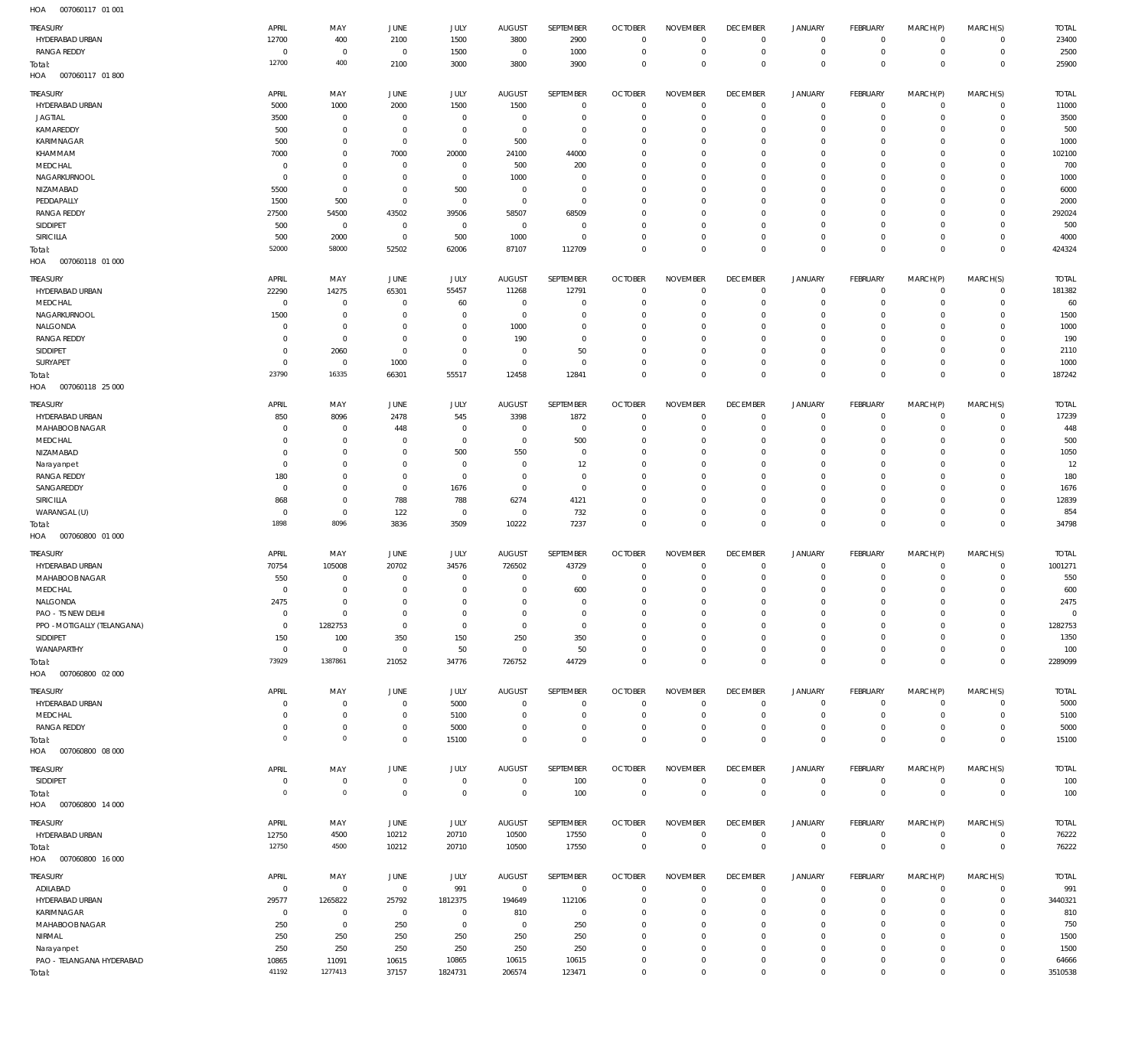007060800 20 000 HOA

| TREASURY                               | APRIL                            | MAY                        | JUNE                      | <b>JULY</b>                | <b>AUGUST</b>              | SEPTEMBER                     | <b>OCTOBER</b>                   | <b>NOVEMBER</b>               | <b>DECEMBER</b>                  | <b>JANUARY</b>           | FEBRUARY                   | MARCH(P)                | MARCH(S)                   | TOTAL                  |
|----------------------------------------|----------------------------------|----------------------------|---------------------------|----------------------------|----------------------------|-------------------------------|----------------------------------|-------------------------------|----------------------------------|--------------------------|----------------------------|-------------------------|----------------------------|------------------------|
| HYDERABAD URBAN                        | $\overline{0}$                   | $\mathbf 0$                | $\circ$                   | 5000                       | 11200                      | $\overline{0}$                | $\overline{0}$                   | $\mathbf 0$                   | $\overline{0}$                   | 0                        | $\circ$                    | $\Omega$                | $\mathbf 0$                | 16200                  |
| KARIMNAGAR                             | $\Omega$                         | $\mathbf 0$                | $\mathbf 0$               | $\mathbb O$                | $\mathbf 0$                | 18000                         | $\overline{0}$                   | $\mathbf 0$                   | $\overline{0}$                   | $\mathbf 0$              | $\circ$                    | $\Omega$                | $\mathbf 0$                | 18000                  |
| MANCHERIAL                             | $\Omega$                         | 1000                       | $^{\circ}$                | $\mathbf 0$                | 0                          | $\overline{0}$                | $\overline{0}$                   | $\mathbf 0$                   | $\overline{0}$                   | $\circ$                  | $\mathbf 0$                | $\Omega$                | $\mathbf 0$                | 1000                   |
| MEDCHAL                                | $\Omega$                         | $\mathbf 0$                | $\mathbf 0$               | $\mathbf 0$                | $\mathbf 0$                | 7100                          | $\overline{0}$                   | $\mathbf 0$                   | $\overline{0}$                   | $\circ$                  | $\mathbf 0$                | $\Omega$                | $\circ$                    | 7100                   |
| NALGONDA<br>NIZAMABAD                  | $\mathbf 0$<br>$\Omega$          | $\mathbf 0$<br>$\mathbf 0$ | $\mathbf 0$<br>2000       | $\mathbf 0$<br>$\mathbf 0$ | 4000<br>3320               | $\overline{0}$<br>3000        | $\overline{0}$<br>$\overline{0}$ | $\Omega$<br>$\mathbf 0$       | $\mathbf 0$<br>$\mathbf 0$       | $^{\circ}$<br>$\circ$    | $\mathbf 0$<br>$\mathbf 0$ | $\Omega$<br>$\Omega$    | $\Omega$<br>$\circ$        | 4000<br>8320           |
| PEDDAPALLY                             | $\overline{0}$                   | $\mathbf 0$                | 0                         | $\mathbb O$                | $\mathbf 0$                | 3500                          | $\overline{0}$                   | $\mathbf 0$                   | $\mathbf{0}$                     | $\circ$                  | $\mathbf 0$                | $\Omega$                | $\mathbf 0$                | 3500                   |
| <b>RANGA REDDY</b>                     | 3000                             | $\mathbf 0$                | $\overline{0}$            | $\mathbf 0$                | 13000                      | $\overline{0}$                | $\overline{0}$                   | $\mathbf 0$                   | $\overline{0}$                   | $\mathbf 0$              | $\mathbf 0$                | $\Omega$                | $\mathbf 0$                | 16000                  |
| Total:                                 | 3000                             | 1000                       | 2000                      | 5000                       | 31520                      | 31600                         | $\overline{0}$                   | $\mathbf 0$                   | $\mathbb O$                      | $\mathbf 0$              | $\overline{0}$             | $\Omega$                | $\mathbf 0$                | 74120                  |
| HOA<br>007060800 25 000                |                                  |                            |                           |                            |                            |                               |                                  |                               |                                  |                          |                            |                         |                            |                        |
| TREASURY                               | APRIL                            | MAY                        | JUNE                      | JULY                       | <b>AUGUST</b>              | SEPTEMBER                     | <b>OCTOBER</b>                   | <b>NOVEMBER</b>               | <b>DECEMBER</b>                  | <b>JANUARY</b>           | FEBRUARY                   | MARCH(P)                | MARCH(S)                   | <b>TOTAL</b>           |
| MAHABUBABAD                            | $\Omega$                         | $\mathbf 0$                | $^{\circ}$                | $^{\circ}$                 | 50                         | 100                           | $\overline{0}$                   | $\mathbf{0}$                  | $\overline{0}$                   | 0                        | $\circ$                    | $\Omega$                | $\circ$                    | 150                    |
| NALGONDA                               | $\Omega$                         | $\mathbf 0$                | $^{\circ}$                | $\mathbf 0$                | 2106                       | $\overline{0}$                | $\overline{0}$                   | $\Omega$                      | $\overline{0}$                   | $\circ$                  | $\mathbf 0$                | $\Omega$                | $\mathbf 0$                | 2106                   |
| WARANGAL (U)<br>YADADRI                | $\Omega$<br>0                    | $\mathbf 0$<br>$\mathbf 0$ | $^{\circ}$<br>$^{\circ}$  | $\mathbf 0$<br>320         | $\mathbf 0$<br>$\mathbf 0$ | 74<br>$\overline{0}$          | $\mathbf 0$<br>$\mathbf 0$       | $\mathbf 0$<br>$\mathbf 0$    | $\overline{0}$<br>$\overline{0}$ | $\circ$<br>0             | $\mathbf 0$<br>$\circ$     | $\Omega$<br>$\Omega$    | $\circ$<br>$\mathbf 0$     | 74<br>320              |
| Total:                                 | $^{\circ}$                       | $\circ$                    | $\mathbf 0$               | 320                        | 2156                       | 174                           | $\overline{0}$                   | $\Omega$                      | $\overline{0}$                   | $\mathbf 0$              | $\overline{0}$             | $\Omega$                | $\overline{0}$             | 2650                   |
| HOA<br>007060800 25 001                |                                  |                            |                           |                            |                            |                               |                                  |                               |                                  |                          |                            |                         |                            |                        |
| TREASURY                               | APRIL                            | MAY                        | JUNE                      | JULY                       | <b>AUGUST</b>              | SEPTEMBER                     | <b>OCTOBER</b>                   | <b>NOVEMBER</b>               | <b>DECEMBER</b>                  | <b>JANUARY</b>           | FEBRUARY                   | MARCH(P)                | MARCH(S)                   | <b>TOTAL</b>           |
| BHOOPALAPALLY                          | 80                               | $\mathbf 0$                | $\mathbf 0$               | $\mathbb O$                | $\mathbf 0$                | 100                           | $\overline{0}$                   | $\mathbf 0$                   | $\overline{0}$                   | 0                        | $\circ$                    | $\Omega$                | $\mathbf 0$                | 180                    |
| HYDERABAD URBAN                        | 1120                             | $\mathbf 0$                | 1370                      | 2820                       | 0                          | 80                            | $\overline{0}$                   | $\mathbf 0$                   | $\overline{0}$                   | $\circ$                  | $\circ$                    | $\Omega$                | $\mathbf 0$                | 5390                   |
| <b>JAGTIAL</b>                         | $\overline{0}$                   | $\mathbf 0$                | 20                        | $\mathbf 0$                | 10                         | $\overline{0}$                | $\overline{0}$                   | $\mathbf 0$                   | $\overline{0}$                   | $\circ$                  | $\mathbf 0$                | $\Omega$                | $\circ$                    | 30                     |
| KARIMNAGAR                             | $\Omega$                         | $\mathbf 0$                | $\circ$                   | $^{\circ}$                 | $\mathbf 0$                | 27                            | $\overline{0}$                   | $\Omega$                      | $\overline{0}$                   | $\circ$                  | $\mathbf 0$                | $\Omega$                | $\circ$                    | 27                     |
| KHAMMAM<br>MAHABOOB NAGAR              | $\Omega$<br>$\Omega$             | $\mathbf 0$<br>3060        | $\mathbf 0$<br>$^{\circ}$ | $\mathbf 0$<br>$\mathbf 0$ | $\mathbf 0$<br>$\mathbf 0$ | $\overline{2}$<br>$\mathbf 0$ | $\overline{0}$<br>$\overline{0}$ | $\mathbf 0$<br>$\Omega$       | $\mathbf{0}$<br>$\mathbf{0}$     | $^{\circ}$<br>$^{\circ}$ | $\mathbf 0$<br>$\Omega$    | $\Omega$<br>$\Omega$    | $\mathbf 0$<br>$\Omega$    | $\overline{2}$<br>3060 |
| MANCHERIAL                             | $\Omega$                         | 50                         | $\mathbf 0$               | $\mathbf 0$                | 10                         | $\mathbf 0$                   | $\overline{0}$                   | $\mathbf 0$                   | $\mathbf{0}$                     | $\circ$                  | $\mathbf 0$                | $\Omega$                | $\circ$                    | 60                     |
| MEDCHAL                                | 10                               | $\mathbf 0$                | $^{\circ}$                | 10                         | $\mathbf 0$                | $\mathbf 0$                   | $\mathbf 0$                      | $\Omega$                      | $\mathbf{0}$                     | $^{\circ}$               | $\Omega$                   | $\Omega$                | $\circ$                    | 20                     |
| NAGARKURNOOL                           | $\overline{0}$                   | 102                        | $\mathbf 0$               | $\mathbf 0$                | $\mathbf{0}$               | $\mathbf 0$                   | $\overline{0}$                   | $\mathbf 0$                   | $\mathbf{0}$                     | $\Omega$                 | $\Omega$                   | $\Omega$                | $\mathbf 0$                | 102                    |
| NALGONDA                               | 460                              | 758                        | 3950                      | 7662                       | 1700                       | 3050                          | $\mathbf 0$                      | $\Omega$                      | $\mathbf{0}$                     | $^{\circ}$               | $\mathbf 0$                |                         | $\Omega$                   | 17580                  |
| NIRMAL                                 | $\overline{0}$                   | $\mathbf 0$                | $^{\circ}$                | 600                        | $\mathbf 0$                | $\overline{0}$                | $\overline{0}$                   | $\mathbf 0$                   | $\mathbf{0}$                     | $\circ$                  | $\mathbf 0$                | $\Omega$                | $\circ$                    | 600                    |
| NIZAMABAD                              | $^{\circ}$                       | 320                        | $^{\circ}$                | 30                         | $\mathbf 0$                | 110                           | $\mathbf 0$                      | $\Omega$                      | $\mathbf{0}$                     | $^{\circ}$               | $\mathbf 0$                | $\Omega$                | $\Omega$                   | 460                    |
| PEDDAPALLY<br><b>RANGA REDDY</b>       | 65<br>$\overline{0}$             | $\mathbf 0$<br>$\mathbf 0$ | $\mathbf 0$<br>370        | $\mathbf 0$<br>$\mathbf 0$ | $\mathbf 0$<br>$\mathbf 0$ | $\mathbf 0$<br>$\mathbf 0$    | $\overline{0}$<br>$\overline{0}$ | $\Omega$<br>$\mathbf 0$       | $\mathbf{0}$<br>$\mathbf{0}$     | $\Omega$<br>$\circ$      | $\Omega$<br>$\mathbf 0$    | $\Omega$<br>$\Omega$    | $\circ$<br>$\Omega$        | 65<br>370              |
| <b>SIRICILLA</b>                       | 1200                             | $\mathbf 0$                | 0                         | $\mathbf 0$                | $\mathbf 0$                | 3100                          | $\overline{0}$                   | $\mathbf 0$                   | $\mathbf{0}$                     | $\Omega$                 | $\Omega$                   | $\Omega$                | $\circ$                    | 4300                   |
| SURYAPET                               | 700                              | $\mathbf 0$                | 1050                      | $\mathbf 0$                | $\mathbf 0$                | $\overline{0}$                | $\overline{0}$                   | $\mathbf 0$                   | $\mathbf{0}$                     | $\circ$                  | $\mathbf 0$                | $\Omega$                | $\mathbf 0$                | 1750                   |
| VIKARABAD                              | 492                              | $\mathbf 0$                | $^{\circ}$                | $\mathbf 0$                | $\mathbf 0$                | 130                           | $\overline{0}$                   | $\Omega$                      | $\mathbf{0}$                     | $\circ$                  | $\circ$                    | $\Omega$                | $\circ$                    | 622                    |
| WANAPARTHY                             | $\overline{0}$                   | $\mathbf 0$                | $\mathbf 0$               | $\mathbb O$                | $\mathbf 0$                | 350                           | $\overline{0}$                   | $\mathbf 0$                   | $\overline{0}$                   | $\mathbf 0$              | $\circ$                    | $\Omega$                | $\mathbf 0$                | 350                    |
| Total:                                 | 4127                             | 4290                       | 6760                      | 11122                      | 1720                       | 6949                          | $\overline{0}$                   | $\mathbf 0$                   | $\overline{0}$                   | $\mathbf 0$              | $\mathbb O$                | $\Omega$                | $\mathbf 0$                | 34968                  |
| HOA<br>007060800 80 000                |                                  |                            |                           |                            |                            |                               |                                  |                               |                                  |                          |                            |                         |                            |                        |
|                                        |                                  |                            |                           |                            |                            |                               |                                  |                               |                                  |                          |                            |                         |                            |                        |
| TREASURY                               | APRIL                            | MAY                        | <b>JUNE</b>               | <b>JULY</b>                | <b>AUGUST</b>              | SEPTEMBER                     | <b>OCTOBER</b>                   | <b>NOVEMBER</b>               | <b>DECEMBER</b>                  | <b>JANUARY</b>           | FEBRUARY                   | MARCH(P)                | MARCH(S)                   | <b>TOTAL</b>           |
| <b>BHADRADI KOTHAGUDEM</b>             | $\overline{0}$                   | $\mathbf 0$                | $\mathbf 0$               | 3640                       | $\mathbf 0$                | $\overline{0}$                | $\overline{0}$                   | $\mathbf 0$                   | $\mathbf 0$                      | $\circ$                  | $\mathbf 0$                | $\Omega$                | $\circ$                    | 3640                   |
| HYDERABAD URBAN                        | 18382                            | $\mathbf 0$                | 200                       | 6750                       | $\mathbf 0$                | 405                           | $\overline{0}$                   | $\mathbf 0$                   | $\overline{0}$                   | $\mathbf 0$              | $\circ$                    | $\Omega$                | $\circ$                    | 25737                  |
| KHAMMAM                                | 60060<br>$\Omega$                | $\mathbf 0$                | $\mathbf 0$               | $\mathbf 0$<br>$\mathbf 0$ | $\mathbf 0$                | $\mathbf 0$<br>$\mathbf 0$    | $\mathbf 0$<br>$\mathbf 0$       | $\mathbf 0$<br>$\Omega$       | $\overline{0}$<br>$\mathbf{0}$   | $\circ$<br>$\circ$       | $\mathbf 0$<br>$\Omega$    | $\Omega$<br>$\Omega$    | $\mathbf 0$<br>$\Omega$    | 60060                  |
| MAHABOOB NAGAR<br>NALGONDA             | 2834013                          | $\mathbf 0$<br>$\mathbf 0$ | 2724<br>$\mathbf 0$       | $^{\circ}$                 | 26840<br>$\mathbf 0$       | $\mathbf 0$                   | $\mathbf 0$                      | $\Omega$                      | $\mathbf{0}$                     | $\circ$                  | $\mathbf 0$                | $\Omega$                | $\mathbf 0$                | 29564<br>2834013       |
| PEDDAPALLY                             | $\Omega$                         | $\mathbf 0$                | 36400                     | $^{\circ}$                 | $\Omega$                   | $\mathbf 0$                   | $\mathbf 0$                      | $\Omega$                      | $\mathbf{0}$                     | $\Omega$                 | $\Omega$                   | $\Omega$                | $\Omega$                   | 36400                  |
| <b>RANGA REDDY</b>                     | $\mathbf{0}$                     | $\mathbf 0$                | $\mathbf{0}$              | 6370                       | $\mathbf 0$                | $\mathbf 0$                   | $\overline{0}$                   | $\Omega$                      | $\overline{0}$                   | $\circ$                  | $\circ$                    | $\Omega$                | $\mathbf 0$                | 6370                   |
| SANGAREDDY                             | 490                              | $\mathbf{0}$               | $\Omega$                  | $\Omega$                   | $\mathsf{O}\xspace$        | $\Omega$                      | $\Omega$                         | $\Omega$                      | $\mathbf 0$                      | $\mathbb O$              | $\mathsf{O}\xspace$        | $\Omega$                | $\mathbb O$                | 490                    |
| SIDDIPET                               | $\mathbf 0$                      | $\mathbf 0$                | $\mathbb O$               | $\mathbb O$                | $\,0\,$                    | 100                           | $\overline{0}$                   | $\mathbf 0$                   | $\overline{0}$                   | $\mathbb O$              | $\circ$                    | $\Omega$                | $\mathbf 0$                | 100                    |
| Total:<br>HOA<br>007060800 81 000      | 2912945                          | $\circ$                    | 39324                     | 16760                      | 26840                      | 505                           | $\overline{0}$                   | $\mathbf 0$                   | $\mathbf 0$                      | $\,0\,$                  | $\overline{0}$             | $\mathbf 0$             | $\mathbf 0$                | 2996374                |
|                                        |                                  |                            |                           |                            |                            |                               |                                  |                               |                                  |                          |                            |                         |                            |                        |
| TREASURY                               | APRIL                            | MAY                        | JUNE                      | JULY                       | <b>AUGUST</b>              | SEPTEMBER                     | <b>OCTOBER</b>                   | <b>NOVEMBER</b>               | <b>DECEMBER</b>                  | <b>JANUARY</b>           | FEBRUARY                   | MARCH(P)<br>$\mathbf 0$ | MARCH(S)                   | <b>TOTAL</b>           |
| ADILABAD<br><b>BHADRADI KOTHAGUDEM</b> | 6000<br>50                       | 50<br>$\mathbf 0$          | $\mathbf 0$<br>300        | 26375<br>900               | 6930<br>100                | $\overline{0}$<br>2290        | $\overline{0}$<br>$\overline{0}$ | $\overline{0}$<br>$\mathbf 0$ | $\overline{0}$<br>$\overline{0}$ | $\overline{0}$<br>0      | $\circ$<br>$\circ$         | $\Omega$                | $\mathbb O$<br>$\mathbb O$ | 39355<br>3640          |
| HYDERABAD URBAN                        | 852100                           | 100150                     | 44300                     | 156049                     | 2531660                    | 35930                         | $\overline{0}$                   | $\mathbf 0$                   | $\overline{0}$                   | 0                        | $\mathsf{O}\xspace$        | $\Omega$                | $\mathbf 0$                | 3720189                |
| <b>JAGTIAL</b>                         | $\overline{0}$                   | $\mathbf 0$                | $\mathbf 0$               | $\mathbb O$                | 50                         | $\overline{0}$                | $\overline{0}$                   | $\mathbf 0$                   | $\overline{0}$                   | 0                        | $\mathbf 0$                | $\Omega$                | $\mathbf 0$                | 50                     |
| JANGAON                                | $\overline{0}$                   | $\mathbf 0$                | $\mathbb O$               | $\mathbf 0$                | $\overline{0}$             | 140                           | $\overline{0}$                   | $\mathbf 0$                   | $\overline{0}$                   | $\circ$                  | $\mathbf 0$                | $\Omega$                | $\mathbf 0$                | 140                    |
| JOGULAMBA GADWAL                       | $\overline{0}$                   | $\mathbf 0$                | $\mathbf 0$               | 102                        | 10                         | $\overline{0}$                | $\overline{0}$                   | $\mathbf 0$                   | $\overline{0}$                   | 0                        | $\mathbf 0$                | $\Omega$<br>$\Omega$    | $\mathbf 0$                | 112                    |
| KAMAREDDY<br>KARIMNAGAR                | $\overline{0}$<br>$\overline{0}$ | 14259                      | $\mathbb O$<br>365700     | $\mathbb O$<br>100         | 100<br>$\mathbf 0$         | 50<br>$\mathbf 0$             | $\overline{0}$<br>$\overline{0}$ | $\mathbf 0$<br>$\mathbf 0$    | $\overline{0}$<br>$\overline{0}$ | $\circ$<br>0             | $\mathbf 0$<br>$\mathbf 0$ | $\Omega$                | $\mathbf 0$<br>$\mathbf 0$ | 14409                  |
| KHAMMAM                                | 50                               | 50<br>$\mathbf 0$          | 150                       | 200                        | 50                         | 250                           | $\overline{0}$                   | $\mathbf 0$                   | $\overline{0}$                   | $\circ$                  | $\mathbf 0$                | $\Omega$                | $\mathbf 0$                | 365850<br>700          |
| KOMARAMBHEEM ASIFABAD                  | 50                               | $\mathbf 0$                | $\mathbf 0$               | $\mathbb O$                | 14687                      | $\mathbf 0$                   | $\overline{0}$                   | $\mathbf 0$                   | $\overline{0}$                   | 0                        | $\mathbf 0$                | $\Omega$                | $\mathbf 0$                | 14737                  |
| MAHABUBABAD                            | 2000                             | $\mathbf 0$                | 50                        | $\mathbf 0$                | 113581                     | $\mathbf 0$                   | $\overline{0}$                   | $\mathbf 0$                   | $\overline{0}$                   | $\circ$                  | $\mathbf 0$                | $\Omega$                | $\mathbf 0$                | 115631                 |
| MANCHERIAL                             | 47178                            | 40061                      | 21976                     | $\mathbf 0$                | 50                         | $\bf 0$                       | $\overline{0}$                   | $\mathbf 0$                   | $\overline{0}$                   | 0                        | $\mathbf 0$                | $\Omega$                | $\mathbf 0$                | 109265                 |
| MEDCHAL                                | 11719                            | 4356                       | 10526                     | 19710                      | 16614                      | 19780                         | $\overline{0}$                   | $\mathbf 0$                   | $\mathbf 0$                      | $\circ$                  | $\mathbf 0$                | $\Omega$                | $\mathbf 0$                | 82705                  |
| NAGARKURNOOL<br>NALGONDA               | 100<br>50                        | $\mathbf 0$<br>$\mathbf 0$ | 305<br>$\mathbb O$        | 204<br>50                  | $\mathbf 0$<br>50          | $\overline{0}$<br>1768        | $\overline{0}$<br>$\overline{0}$ | $\mathbf 0$<br>$\mathbf 0$    | $\overline{0}$<br>$\overline{0}$ | 0<br>$\circ$             | $\mathbf 0$<br>$\mathbf 0$ | $\Omega$<br>$\Omega$    | $\mathbf 0$<br>$\mathbf 0$ | 609<br>1918            |
| NIRMAL                                 | 12550                            | $\mathbf 0$                | 22050                     | $\mathbb O$                | 100                        | 50                            | $\overline{0}$                   | $\mathbf 0$                   | $\overline{0}$                   | $\circ$                  | $\mathbf 0$                | $\Omega$                | $\mathbf 0$                | 34750                  |
| NIZAMABAD                              | 776                              | 771                        | 9424                      | 3675                       | 36929                      | 17905                         | $\overline{0}$                   | $\mathbf 0$                   | $\mathbf 0$                      | $\circ$                  | $\mathbf 0$                | $\Omega$                | $\mathbf 0$                | 69480                  |
| Narayanpet                             | $\overline{0}$                   | $\mathbf 0$                | 100                       | 100                        | 106612                     | 50                            | $\overline{0}$                   | $\mathbf 0$                   | $\overline{0}$                   | 0                        | $\mathbf 0$                | $\Omega$                | $\mathbf 0$                | 106862                 |
| PEDDAPALLY                             | 150                              | $\mathbf 0$                | $\mathbb O$               | 50                         | $\overline{0}$             | 827                           | $\overline{0}$                   | $\mathbf 0$                   | $\overline{0}$                   | 0                        | $\mathbf 0$                | $\Omega$                | $\mathbf 0$                | 1027                   |
| <b>RANGA REDDY</b>                     | 4956                             | 1934                       | 41338                     | 53067                      | 38074                      | 126625                        | $\overline{0}$                   | $\mathbf 0$                   | $\overline{0}$                   | 0                        | $\mathbf 0$                | $\Omega$<br>$\Omega$    | $\mathbf 0$                | 265994                 |
| SANGAREDDY                             | 922900                           | $\mathbf 0$                | $\mathbb O$               | $\mathbf 0$                | $\overline{0}$             | $\overline{0}$                | $\overline{0}$<br>$\overline{0}$ | $\mathbf 0$<br>$\mathbf 0$    | $\overline{0}$                   | $\circ$                  | $\mathbf 0$<br>$\mathbf 0$ | $\Omega$                | $\mathbf 0$<br>$\mathbf 0$ | 922900                 |
| SIDDIPET<br><b>SIRICILLA</b>           | 1300<br>$\overline{0}$           | 400<br>$\mathbf 0$         | 2200<br>$\mathbb O$       | 194050<br>$\mathbf 0$      | 69000<br>$\mathbf 0$       | 3200<br>50                    | $\overline{0}$                   | $\mathbf 0$                   | $\overline{0}$<br>$\overline{0}$ | 0<br>$\circ$             | $\mathbf 0$                | $\Omega$                | $\mathbf 0$                | 270150<br>50           |
| SURYAPET                               | 50                               | 50                         | 410                       | 300                        | 100                        | 75670                         | $\overline{0}$                   | $\mathbf 0$                   | $\overline{0}$                   | $\circ$                  | $\mathbf 0$                | $\Omega$                | $\mathbf 0$                | 76580                  |
| WARANGAL (U)                           | 777757                           | $\mathbf 0$                | 700                       | 100                        | 400                        | 900                           | $\overline{0}$                   | $\mathbf 0$                   | $\overline{0}$                   | $\mathbf 0$              | $\mathbf 0$                | $\Omega$                | $\mathbf 0$                | 779857                 |
| YADADRI<br>Total:                      | $\,0\,$<br>2639736               | $\mathbf 0$<br>162081      | 150<br>519679             | 50<br>455082               | $\mathbf 0$<br>2935097     | 56100<br>341585               | $\overline{0}$<br>$\overline{0}$ | $\bf 0$<br>$\mathbf 0$        | $\overline{0}$<br>$\mathbf 0$    | $\mathbb O$<br>$\,0\,$   | $\circ$<br>$\,0\,$         | $\Omega$<br>$\mathbf 0$ | $\mathbb O$<br>$\mathbf 0$ | 56300<br>7053260       |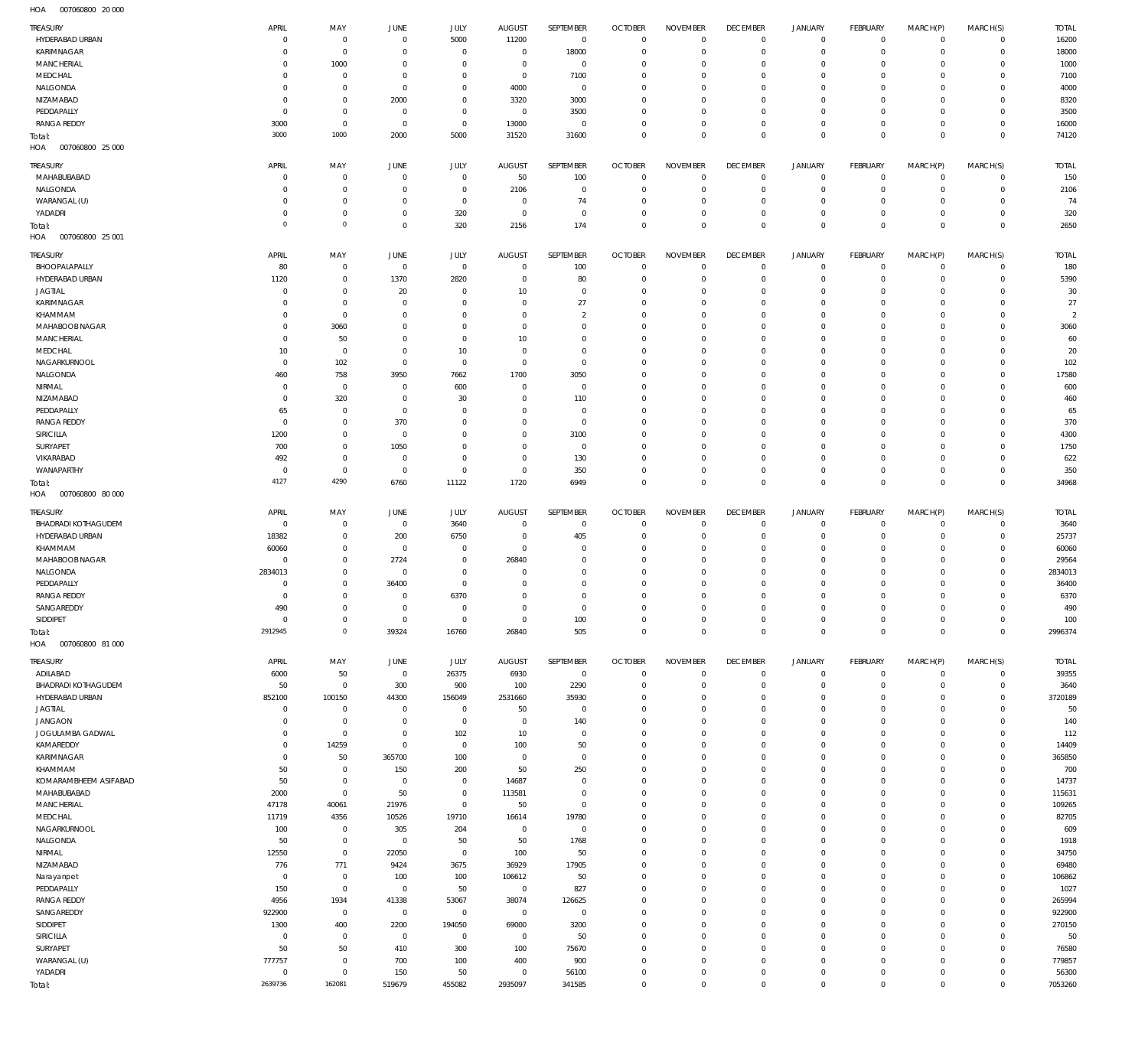| TREASURY                          | APRIL               | MAY                         | JUNE                             | JULY                          | <b>AUGUST</b>                 | SEPTEMBER                     | <b>OCTOBER</b>                 | <b>NOVEMBER</b>                | <b>DECEMBER</b>               | <b>JANUARY</b>             | <b>FEBRUARY</b>          | MARCH(P)                | MARCH(S)                 | <b>TOTAL</b>    |
|-----------------------------------|---------------------|-----------------------------|----------------------------------|-------------------------------|-------------------------------|-------------------------------|--------------------------------|--------------------------------|-------------------------------|----------------------------|--------------------------|-------------------------|--------------------------|-----------------|
| HYDERABAD URBAN                   | 353621              | 284439                      | 1556018                          | 348762                        | 1691987                       | 4640306                       | $\mathbf{0}$                   | $^{\circ}$                     | $^{\circ}$                    | $\mathbf 0$                | $^{\circ}$               | $\mathbf 0$             | $\mathbf 0$              | 8875133         |
| KARIMNAGAR                        | $^{\circ}$          | 153636                      | $\mathbf{0}$                     | $\mathbf 0$                   | $\mathbf 0$                   | 381384                        | $^{\circ}$                     | $\mathbf{0}$                   | $^{\circ}$                    | $\mathbf 0$                | $^{\circ}$               | $\mathbf 0$             | $\mathbf 0$              | 535020          |
| KHAMMAM                           | $^{\circ}$          | 236256                      | $\mathbf{0}$                     | $\mathbf 0$                   | $\overline{0}$                | 149088                        | 0                              | $^{\circ}$                     | 0                             | $\mathbf 0$                | $^{\circ}$               | $\mathbf 0$             | $\mathbf 0$              | 385344          |
| NIZAMABAD                         | $\circ$             | 68219                       | $\mathbf{0}$                     | 84970                         | $^{\circ}$                    | $\overline{0}$                | 0                              | $\mathbf 0$                    | $\mathbf 0$                   | $\mathbf 0$                | $^{\circ}$               | $\mathbf 0$             | $\mathbf 0$              | 153189          |
| SANGAREDDY                        | $^{\circ}$          | 208512                      | $\overline{0}$                   | $\overline{0}$                | $\overline{0}$                | $\mathbf 0$                   | 0                              | $\mathbf 0$                    | $\circ$                       | $\mathbf 0$                | $^{\circ}$               | $\mathbf 0$             | $\mathbf 0$              | 208512          |
| SIRICILLA                         | $\Omega$            | $\overline{0}$              | 329594                           | $\mathbf 0$                   | $^{\circ}$                    | $\overline{0}$                | $\circ$                        | $\mathbf 0$                    | $^{\circ}$                    | $\mathbf 0$                | $^{\circ}$               | $\mathbf 0$             | $\mathbf 0$              | 329594          |
| Total:                            | 353621              | 951062                      | 1885612                          | 433732                        | 1691987                       | 5170778                       | $\Omega$                       | $\mathbb O$                    | $\mathbf 0$                   | $\mathsf 0$                | $\mathbf 0$              | $\mathbf 0$             | $\mathbf 0$              | 10486792        |
| HOA<br>007101101 81 000           |                     |                             |                                  |                               |                               |                               |                                |                                |                               |                            |                          |                         |                          |                 |
| TREASURY                          | APRIL               | MAY                         | JUNE                             | JULY                          | AUGUST                        | SEPTEMBER                     | <b>OCTOBER</b>                 | <b>NOVEMBER</b>                | <b>DECEMBER</b>               | <b>JANUARY</b>             | <b>FEBRUARY</b>          | MARCH(P)                | MARCH(S)                 | <b>TOTAL</b>    |
| ADILABAD                          | $\circ$             | $\mathbf 0$                 | $\mathbf 0$                      | $\mathbf 0$                   | $\mathbf 0$                   | 138231                        | $\overline{0}$                 | $^{\circ}$                     | $^{\circ}$                    | 0                          | $^{\circ}$               | $^{\circ}$              | $\mathbf 0$              | 138231          |
| NIRMAL                            | $\Omega$            | 50838                       | $\mathbf{0}$                     | $\mathbf 0$                   | 0                             | $\mathbb O$                   | $\overline{0}$                 | $\mathbb O$                    | $^{\circ}$                    | $\mathbf 0$                | $\circ$                  | $\mathbf 0$             | $\circ$                  | 50838           |
| Total:                            | $\Omega$            | 50838                       | $\mathbf 0$                      | $\mathbf 0$                   | $\mathbf 0$                   | 138231                        | $^{\circ}$                     | $\mathbb O$                    | $\mathbf{0}$                  | $\mathsf 0$                | $\mathbf 0$              | $\mathbf 0$             | $\mathbf 0$              | 189069          |
| 007500101 01 000<br>HOA           |                     |                             |                                  |                               |                               |                               |                                |                                |                               |                            |                          |                         |                          |                 |
| TREASURY                          | APRIL               | MAY                         | JUNE                             | JULY                          | AUGUST                        | SEPTEMBER                     | <b>OCTOBER</b>                 | <b>NOVEMBER</b>                | <b>DECEMBER</b>               | <b>JANUARY</b>             | <b>FEBRUARY</b>          | MARCH(P)                | MARCH(S)                 | <b>TOTAL</b>    |
| KARIMNAGAR                        | $\Omega$            | $\overline{0}$              | $\overline{0}$                   | $-26116$                      | $-657392$                     | -589704                       | $\mathbf{0}$                   | $^{\circ}$                     | $^{\circ}$                    | $\mathbf 0$                | $^{\circ}$               | $\mathbf 0$             | $\mathbf 0$              | $-1273212$      |
| NIRMAL                            | $\circ$             | $\mathbf 0$                 | 30349                            | $\overline{0}$                | $\overline{0}$                | 78570                         | $^{\circ}$                     | $\mathbf{0}$                   | $^{\circ}$                    | $\mathbf 0$                | $^{\circ}$               | $\mathbf 0$             | $\mathbf 0$              | 108919          |
| PEDDAPALLY                        | $\circ$             | $\mathbf{0}$                | $\overline{0}$                   | $\mathbf 0$                   | $^{\circ}$                    | $-559198$                     | $\circ$                        | $\mathbb O$                    | $^{\circ}$                    | $\mathbf 0$                | $^{\circ}$               | $\mathbf 0$             | $\mathbf 0$              | $-559198$       |
| SIRICILLA                         | $\circ$             | $\mathbf 0$                 | $\overline{0}$                   | $\mathbf 0$                   | $\overline{0}$                | $-89250$                      | $^{\circ}$                     | $\mathbb O$                    | $^{\circ}$                    | $\mathbf 0$                | $\mathbf 0$              | $\mathbf 0$             | $\mathbf 0$              | $-89250$        |
| Total:                            | $\Omega$            | $\circ$                     | 30349                            | $-26116$                      | $-657392$                     | $-1159582$                    | $^{\circ}$                     | $\mathbb O$                    | $\mathbf{0}$                  | $\mathsf 0$                | $\mathbf 0$              | $\mathbf 0$             | $\mathbf 0$              | $-1812741$      |
| HOA<br>007500105 01 000           |                     |                             |                                  |                               |                               |                               |                                |                                |                               |                            |                          |                         |                          |                 |
| TREASURY                          | APRIL               | MAY                         | JUNE                             | JULY                          | AUGUST                        | SEPTEMBER                     | <b>OCTOBER</b>                 | <b>NOVEMBER</b>                | <b>DECEMBER</b>               | <b>JANUARY</b>             | FEBRUARY                 | MARCH(P)                | MARCH(S)                 | <b>TOTAL</b>    |
| <b>BHADRADI KOTHAGUDEM</b>        | 12873               | 46882                       | $\mathbf 0$                      | 1478                          | 31512                         | 165125                        | $\mathbf{0}$                   | $\mathbf{0}$                   | $^{\circ}$                    | $\mathbf 0$                | $^{\circ}$               | $\mathbf 0$             | $\mathbf 0$              | 257870          |
| HYDERABAD URBAN                   | 478458              | $\mathbf 0$                 | $\overline{0}$                   | 8083122000                    | $^{\circ}$                    | 1820368370                    | C                              | $^{\circ}$                     | 0                             | $\mathbf 0$                | $^{\circ}$               | $^{\circ}$              | $\circ$                  | 9903968828      |
| MEDCHAL                           | $^{\circ}$          | $\mathbf 0$                 | 39000                            | 391450                        | 12569250                      | 241000                        | 0                              | $^{\circ}$                     | 0                             | $\mathbf 0$                | $^{\circ}$               | $\mathbf 0$             | $\mathbf 0$              | 13240700        |
| NIZAMABAD                         | $^{\circ}$          | $\mathbf 0$                 | 67500                            | $\mathbf 0$                   | $\overline{0}$                | $\overline{0}$                | 0                              | $\overline{0}$                 | $^{\circ}$                    | $\mathbf 0$                | $^{\circ}$               | $\mathbf 0$             | $\mathbf 0$              | 67500           |
| <b>RANGA REDDY</b>                | 484000              | 1100000                     | $\overline{0}$                   | $\mathbf 0$                   | $\overline{0}$                | $\mathbf 0$                   | 0                              | $\overline{0}$                 | 0                             | $\mathbf 0$                | $\mathbf 0$              | $\mathbf 0$             | $\mathbf 0$              | 1584000         |
| Total:                            | 975331              | 1146882                     | 106500                           | 8083514928                    | 12600762                      | 1820774495                    | $\mathbf 0$                    | $\mathbb O$                    | $\mathbf 0$                   | $\mathsf 0$                | $\mathbf 0$              | $\mathbf 0$             | $\mathbf 0$              | 9919118898      |
| HOA<br>007500105 01 001           |                     |                             |                                  |                               |                               |                               |                                |                                |                               |                            |                          |                         |                          |                 |
| TREASURY                          | APRIL               | MAY                         | JUNE                             | JULY                          | <b>AUGUST</b>                 | SEPTEMBER                     | <b>OCTOBER</b>                 | <b>NOVEMBER</b>                | <b>DECEMBER</b>               | <b>JANUARY</b>             | <b>FEBRUARY</b>          | MARCH(P)                | MARCH(S)                 | <b>TOTAL</b>    |
| <b>BHADRADI KOTHAGUDEM</b>        | 30552               | 241581                      | 85603                            | 44409                         | 106919                        | 137608                        | $^{\circ}$                     | $^{\circ}$                     | $^{\circ}$                    | $\mathbf 0$                | $^{\circ}$               | $^{\circ}$              | $\mathbf 0$              | 646672          |
| HYDERABAD URBAN                   | 42817907            | $\overline{0}$              | 5000                             | 3000                          | 12000                         | 4000                          | $\overline{0}$                 | $\mathbf 0$                    | $^{\circ}$                    | $\mathbf 0$                | $^{\circ}$               | $\mathbf 0$             | $^{\circ}$               | 42841907        |
| MANCHERIAL                        | $^{\circ}$          | $\mathbf 0$                 | $\overline{0}$                   | $\mathbf 0$                   | 6525                          | $\mathbf 0$                   | $\circ$                        | $\mathbf 0$                    | $^{\circ}$                    | $\mathbf 0$                | 0                        | $^{\circ}$              | $^{\circ}$               | 6525            |
| MEDCHAL                           | 2364630             | $\mathbf 0$                 | 295937                           | 12029913                      | 11354640                      | 1989069                       | 0                              | $\mathbf 0$                    | 0                             | $\mathbf 0$                | $^{\circ}$               | $^{\circ}$              | $^{\circ}$               | 28034189        |
| <b>RANGA REDDY</b>                | 1224262             | $\mathbf 0$                 | 14676832                         | 780000                        | 1237500                       | $\overline{0}$                | $^{\circ}$                     | $\mathbf 0$                    | $\mathbf{0}$                  | $\mathbf 0$                | $^{\circ}$               | $\mathbf 0$             | $\mathbf 0$              | 17918594        |
| Total:                            | 46437351            | 241581                      | 15063372                         | 12857322                      | 12717584                      | 2130677                       | $\Omega$                       | $\mathbf 0$                    | $\mathbf 0$                   | $\mathsf 0$                | $\mathbf 0$              | $\mathbf 0$             | $\mathbf 0$              | 89447887        |
| HOA<br>007500800 14 000           |                     |                             |                                  |                               |                               |                               |                                |                                |                               |                            |                          |                         |                          |                 |
| TREASURY                          | APRIL               | MAY                         | JUNE                             | JULY                          | AUGUST                        | SEPTEMBER                     | <b>OCTOBER</b>                 | <b>NOVEMBER</b>                | <b>DECEMBER</b>               | <b>JANUARY</b>             | FEBRUARY                 | MARCH(P)                | MARCH(S)                 | <b>TOTAL</b>    |
| HYDERABAD URBAN                   | $\circ$             | $\mathbf 0$                 | 425000                           | $\mathbf 0$                   | 4168125                       | $\,0\,$                       | $\overline{0}$                 | $^{\circ}$                     | $^{\circ}$                    | 0                          | $^{\circ}$               | 0                       | $\mathbf 0$              | 4593125         |
| MEDCHAL                           | 3180838             | $\mathbf 0$                 | $\overline{0}$                   | $\mathbb O$                   | $\mathbf 0$                   | 708750                        | $\overline{0}$                 | $\mathbf{0}$                   | $^{\circ}$                    | $\mathbf 0$                | $\overline{0}$           | $^{\circ}$              | $\mathbf 0$              | 3889588         |
| <b>RANGA REDDY</b>                | 1099250             | 7411500                     | 31500                            | 11542000                      | 450000                        | $\mathbf 0$                   | $\mathbf 0$                    | $\mathbf 0$                    | $^{\circ}$                    | $\mathbf 0$                | $^{\circ}$               | $\mathbf 0$             | $\mathbf 0$              | 20534250        |
| Total:                            | 4280088             | 7411500                     | 456500                           | 11542000                      | 4618125                       | 708750                        | $^{\circ}$                     | $\mathbf 0$                    | $\mathbf{0}$                  | $\mathsf 0$                | $\mathbf 0$              | $\mathbf 0$             | $\mathbf 0$              | 29016963        |
| HOA<br>007500800 79 000           |                     |                             |                                  |                               |                               |                               |                                |                                |                               |                            |                          |                         |                          |                 |
| TREASURY                          | APRIL               | MAY                         | JUNE                             | JULY                          | <b>AUGUST</b>                 | SEPTEMBER                     | <b>OCTOBER</b>                 | <b>NOVEMBER</b>                | <b>DECEMBER</b>               | <b>JANUARY</b>             | FEBRUARY                 | MARCH(P)                | MARCH(S)                 | <b>TOTAL</b>    |
| NALGONDA                          | $\circ$             | $^{\circ}$                  | $^{\circ}$                       | 109848                        | $\mathbf 0$                   | $\overline{0}$                | $^{\circ}$                     | $^{\circ}$                     | $\overline{0}$                | 0                          | $^{\circ}$               | $^{\circ}$              | $^{\circ}$               | 109848          |
| Total:                            | $\Omega$            | $\circ$                     | $\mathbf 0$                      | 109848                        | $\mathbf 0$                   | $\mathbb O$                   | $\mathbf 0$                    | $\mathbb O$                    | $\mathbf 0$                   | $\mathsf 0$                | $\mathbf 0$              | $\mathbf 0$             | $\mathbf 0$              | 109848          |
| 007500800 81 000<br>HOA           |                     |                             |                                  |                               |                               |                               |                                |                                |                               |                            |                          |                         |                          |                 |
| TREASURY                          | APRIL               | MAY                         | JUNE                             | JULY                          | <b>AUGUST</b>                 | SEPTEMBER                     | <b>OCTOBER</b>                 | <b>NOVEMBER</b>                | <b>DECEMBER</b>               | <b>JANUARY</b>             | FEBRUARY                 | MARCH(P)                | MARCH(S)                 | <b>TOTAL</b>    |
| <b>BHADRADI KOTHAGUDEM</b>        | $\circ$             | $\mathbf 0$                 | $\overline{0}$                   | 10657                         | $\overline{0}$                | $\mathbf 0$                   | $\mathbf{0}$                   | $\mathbf{0}$                   | $\overline{0}$                | 0                          | $^{\circ}$               | 0                       | $^{\circ}$               | 10657           |
| BHOOPALAPALLY                     | $\circ$             | $\mathbf 0$                 | 596625                           | $\overline{0}$                | $^{\circ}$                    | $\overline{0}$                | 0                              | $^{\circ}$                     | 0                             | 0                          | 0                        | $\mathbf 0$             | $\mathbf 0$              | 596625          |
| HYDERABAD URBAN                   | $\circ$             | 15552000                    | 2700                             | 6064                          | 23696                         | $\mathbf 0$                   | C                              | $^{\circ}$                     | 0                             | $\mathbf 0$                | 0                        | 0                       | 0                        | 15584460        |
| <b>JAGTIAL</b>                    | $\Omega$            | $^{\circ}$                  | $\Omega$                         | 11856                         | 0                             | $\overline{0}$                | 0                              | $\overline{0}$                 | 0                             | $\mathbf 0$                | 0                        | 0                       | $\mathbf 0$              | 11856           |
| KARIMNAGAR                        | $\circ$             | $\mathbf{0}$                | $^{\circ}$                       | 8157                          | 0                             | $\overline{0}$                | 0                              | $^{\circ}$                     | 0                             | $\mathbf 0$                | 0                        | 0                       | $^{\circ}$               | 8157            |
| MEDAK                             |                     | $^{\circ}$                  | $\Omega$                         | $\overline{0}$                | 0                             | 1047                          | 0                              | $\overline{0}$                 | 0                             | $\mathbf 0$                | 0                        | $\mathbf 0$             | $^{\circ}$               | 1047            |
| NALGONDA                          | $\Omega$            | $^{\circ}$                  | $^{\circ}$                       | 140                           | $\Omega$                      | $\overline{0}$                | 0                              | $^{\circ}$                     | 0                             | $\mathbf 0$                | 0                        | 0                       | 0                        | 140             |
| NIRMAL                            |                     | $^{\circ}$<br>$\Omega$      | $^{\circ}$<br>$\Omega$           | 195688                        | 0<br>$\Omega$                 | $\mathbb O$                   | 0                              | $\overline{0}$<br>$^{\circ}$   | 0                             | $\mathbf 0$<br>$\mathbf 0$ | 0                        | 0<br>$\mathbf 0$        | $^{\circ}$<br>$^{\circ}$ | 195688<br>21972 |
| NIZAMABAD<br>PEDDAPALLY           | $\Omega$<br>$\circ$ | $\overline{0}$              | $^{\circ}$                       | $\overline{0}$<br>365         | 0                             | 21972<br>$\overline{0}$       | 0<br>0                         | $^{\circ}$                     | 0<br>0                        | $\mathbf 0$                | $^{\circ}$<br>$^{\circ}$ | 0                       | $^{\circ}$               | 365             |
| <b>RANGA REDDY</b>                | $\circ$             | $\mathbf 0$                 | 17                               | 1963055                       | $\Omega$                      | $\overline{0}$                | 0                              | $^{\circ}$                     | 0                             | $\mathbf 0$                | $^{\circ}$               | $\mathbf 0$             | $^{\circ}$               | 1963072         |
| SANGAREDDY                        | $\circ$             | $\mathbf 0$                 | $\overline{0}$                   | 2501                          | - 0                           | $\mathbb O$                   | 0                              | $\overline{0}$                 | $\circ$                       | $\mathbf 0$                | $^{\circ}$               | $\mathbf 0$             | $\mathbf 0$              | 2501            |
| Total:                            | $\Omega$            | 15552000                    | 599342                           | 2198483                       | 23696                         | 23019                         | $^{\circ}$                     | $\mathbb O$                    | $^{\circ}$                    | $\mathsf 0$                | $\mathbf 0$              | $\mathbf 0$             | $\mathbf 0$              | 18396540        |
| 020201101 01 000<br>HOA           |                     |                             |                                  |                               |                               |                               |                                |                                |                               |                            |                          |                         |                          |                 |
|                                   |                     |                             |                                  |                               |                               |                               |                                |                                |                               |                            |                          |                         |                          |                 |
| TREASURY                          | APRIL               | MAY                         | JUNE                             | JULY                          | <b>AUGUST</b>                 | SEPTEMBER                     | <b>OCTOBER</b><br>$\mathbf{0}$ | <b>NOVEMBER</b><br>$\mathbb O$ | <b>DECEMBER</b><br>$^{\circ}$ | <b>JANUARY</b>             | FEBRUARY<br>$^{\circ}$   | MARCH(P)<br>$\mathbf 0$ | MARCH(S)<br>$\mathbf 0$  | <b>TOTAL</b>    |
| WARANGAL (R)                      | 300<br>300          | $\overline{0}$<br>$\circ$   | $\overline{0}$<br>$\overline{0}$ | $\overline{0}$<br>$\mathbf 0$ | $\overline{0}$<br>$\mathbf 0$ | $\overline{0}$<br>$\mathbb O$ | $^{\circ}$                     | $\mathbf{0}$                   | $\overline{0}$                | 0<br>$\mathsf 0$           | $\mathbf 0$              | $\mathbf 0$             | $^{\circ}$               | 300<br>300      |
| Total:<br>020201101 81 001<br>HOA |                     |                             |                                  |                               |                               |                               |                                |                                |                               |                            |                          |                         |                          |                 |
|                                   |                     |                             |                                  |                               |                               |                               |                                |                                |                               |                            |                          |                         |                          |                 |
| TREASURY                          | APRIL               | MAY                         | JUNE                             | <b>JULY</b>                   | <b>AUGUST</b>                 | SEPTEMBER                     | <b>OCTOBER</b>                 | <b>NOVEMBER</b>                | <b>DECEMBER</b>               | <b>JANUARY</b>             | FEBRUARY                 | MARCH(P)                | MARCH(S)                 | <b>TOTAL</b>    |
| ADILABAD                          | $\circ$             | $\mathbf 0$                 | $\overline{0}$                   | $\mathbf 0$                   | $\mathbf 0$                   | 1500000                       | $\mathbf{0}$                   | $\mathbf{0}$                   | $\overline{0}$                | $\mathbf 0$                | $^{\circ}$               | $\mathbf 0$             | $^{\circ}$               | 1500000         |
| BHOOPALAPALLY                     | 5000                | $\overline{0}$              | 5000                             | $\mathbf 0$                   | 0                             | $\mathbf 0$                   | C                              | $^{\circ}$                     | 0                             | 0                          | $^{\circ}$               | 0                       | $^{\circ}$               | 10000           |
| HYDERABAD URBAN                   | $\circ$             | $\mathbf{0}$                | $^{\circ}$                       | $\overline{0}$                | 0                             | 199811                        | 0                              | $^{\circ}$                     | 0                             | $\mathbf 0$                | $^{\circ}$               | 0                       | 0                        | 199811          |
| <b>JAGTIAL</b><br><b>JANGAON</b>  | 300<br>900          | $\mathbf 0$<br>$\mathbf{0}$ | 300<br>1200                      | 600<br>900                    | $\overline{0}$<br>2000        | 600<br>3800                   | 0<br>0                         | $^{\circ}$<br>$^{\circ}$       | 0<br>0                        | $\mathbf 0$<br>$\mathbf 0$ | $^{\circ}$<br>$^{\circ}$ | 0<br>$\mathbf 0$        | 0<br>$^{\circ}$          | 1800<br>8800    |
| JOGULAMBA GADWAL                  | $\circ$             | $\mathbf 0$                 | 1548670                          | 233053                        | 7500                          | $\overline{0}$                | 0                              | $\overline{0}$                 | 0                             | $\mathbf 0$                | $^{\circ}$               | 0                       | $\mathbf 0$              | 1789223         |
| KAMAREDDY                         | $\circ$             | $\mathbf{0}$                | 0                                | 3046470                       | $^{\circ}$                    | $\overline{0}$                | 0                              | $^{\circ}$                     | 0                             | $\mathbf 0$                | $^{\circ}$               | 0                       | 0                        | 3046470         |
| KARIMNAGAR                        | 100                 | $\mathbf 0$                 | $^{\circ}$                       | 600                           | 900                           | $\overline{0}$                | 0                              | $\overline{0}$                 | 0                             | $\mathbf 0$                | 0                        | $\mathbf 0$             | $^{\circ}$               | 1600            |
| KOMARAMBHEEM ASIFABAD             | $\circ$             | $\mathbf 0$                 | $\overline{0}$                   | 649092                        | 0                             | $\overline{0}$                | 0                              | $^{\circ}$                     | 0                             | $\mathbf 0$                | 0                        | 0                       | $^{\circ}$               | 649092          |
| MAHABOOB NAGAR                    | $^{\circ}$          | $\mathbf 0$                 | 1232844                          | $\overline{0}$                | 0                             | $\mathbf 0$                   | 0                              | $\mathbf 0$                    | 0                             | $\mathbf 0$                | 0                        | $\mathbf 0$             | $^{\circ}$               | 1232844         |
| MAHABUBABAD                       | $\circ$             | 300                         | $\overline{0}$                   | 1500                          | 900                           | 1200                          | $\circ$                        | $\overline{0}$                 | $\circ$                       | 0                          | 0                        | $\mathbf 0$             | 0                        | 3900            |
| MEDAK                             | 890571              | 2500                        | 2500                             | $\mathbf 0$                   | $^{\circ}$                    | 2650                          | $\mathbf 0$                    | $\mathbf 0$                    | $\mathbf 0$                   | $\mathsf{O}\xspace$        | $^{\circ}$               | $\mathbf 0$             | $\mathbf 0$              | 898221          |
|                                   |                     |                             |                                  |                               |                               |                               |                                |                                |                               |                            |                          |                         |                          |                 |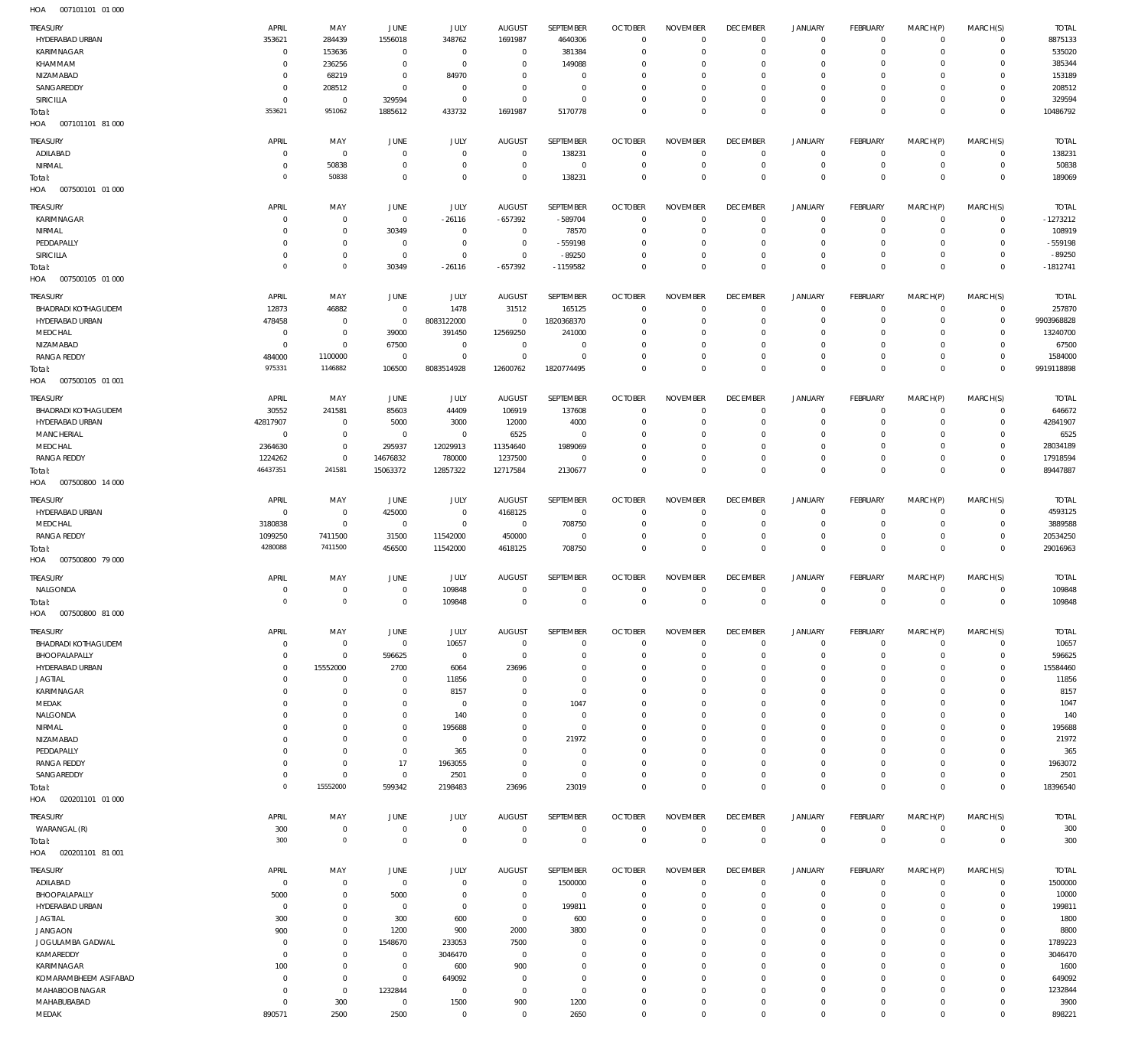020201101 81 001 HOA

| TREASURY                                     | APRIL                | MAY                           | JUNE                 | <b>JULY</b>              | <b>AUGUST</b>            | SEPTEMBER               | <b>OCTOBER</b>                   | <b>NOVEMBER</b>            | <b>DECEMBER</b>                  | <b>JANUARY</b>                             | <b>FEBRUARY</b>             | MARCH(P)                  | MARCH(S)                   | <b>TOTAL</b>      |
|----------------------------------------------|----------------------|-------------------------------|----------------------|--------------------------|--------------------------|-------------------------|----------------------------------|----------------------------|----------------------------------|--------------------------------------------|-----------------------------|---------------------------|----------------------------|-------------------|
| MEDCHAL                                      | C                    | $\,0\,$                       | 1924594              | $\mathbf 0$              | $\overline{0}$           | $\bf 0$                 | $\overline{0}$                   | $\mathbf 0$                | $\overline{0}$                   | $\mathbf 0$                                | $\mathbf{0}$                | $^{\circ}$                | $\mathbf 0$                | 1924594           |
| Mulugu                                       | 0                    | $\,0\,$                       | $^{\circ}$           | 10000                    | 2500                     | $\mathbf 0$             | $\overline{0}$                   | 0                          | $\overline{0}$                   | 0                                          | $\mathbf{0}$                | $\circ$                   | $\mathbf 0$                | 12500             |
| NAGARKURNOOL<br>NALGONDA                     | 258438<br>0          | 2000<br>$\overline{0}$        | 6000<br>0            | 4000<br>$\mathbf 0$      | 4000<br>2696032          | 34121<br>$\mathbf 0$    | $\mathbf 0$<br>$\mathbf 0$       | 0<br>0                     | $^{\circ}$<br>$\mathbf 0$        | 0<br>0                                     | $^{\circ}$<br>$^{\circ}$    | $\Omega$<br>$\Omega$      | $\mathbf 0$<br>$\mathbf 0$ | 308559<br>2696032 |
| NIRMAL                                       | C                    | $\mathbf 0$                   | 0                    | $\mathbf 0$              | 350000                   | 400000                  | $\mathbf 0$                      | 0                          | $^{\circ}$                       | 0                                          | $^{\circ}$                  |                           | $\Omega$                   | 750000            |
| NIZAMABAD                                    | 35000                | $\mathbf 0$                   | 0                    | $\mathbf 0$              | $\mathbf 0$              | 54959                   | $\mathbf 0$                      | $\Omega$                   | $\mathbf 0$                      | 0                                          | $^{\circ}$                  | $\Omega$                  | $\Omega$                   | 89959             |
| Narayanpet                                   | 492000               | $\overline{0}$                | 0                    | $\mathbf 0$              | $\overline{0}$           | 0                       | $\mathbf 0$                      | 0                          | $^{\circ}$                       | 0                                          | $^{\circ}$                  | $\Omega$                  | $\Omega$                   | 492000            |
| PEDDAPALLY                                   | $^{\circ}$           | $\mathbf 0$                   | 0                    | $\mathbf{0}$             | 15900                    | 500                     | $\mathbf 0$                      | 0                          | $\mathbf 0$                      | 0                                          | $^{\circ}$                  | $\Omega$                  | $\Omega$                   | 16400             |
| <b>RANGA REDDY</b>                           | 0                    | $\,0\,$                       | 0                    | $\mathbf 0$              | 3520398                  | 0                       | $\mathbf 0$                      | 0                          | $^{\circ}$                       | 0                                          | $^{\circ}$                  | $\Omega$                  | $\Omega$                   | 3520398           |
| SANGAREDDY                                   | 2500                 | 12500                         | 10000                | $\mathbf 0$              | 7500                     | 25000                   | $\mathbf 0$                      | 0                          | $\mathbf 0$                      | 0                                          | $^{\circ}$                  | $\Omega$                  | $\Omega$                   | 57500             |
| SIDDIPET<br>SIRICILLA                        | 2500<br>300          | $\,0\,$<br>$\mathbf 0$        | 5000<br>0            | $\mathbf 0$<br>300       | 2500<br>$^{\circ}$       | 15000<br>400            | $\mathbf 0$<br>$\mathbf 0$       | 0<br>0                     | $^{\circ}$<br>$\mathbf 0$        | 0<br>0                                     | $^{\circ}$<br>$^{\circ}$    | $\Omega$<br>0             | $\Omega$<br>$\Omega$       | 25000<br>1000     |
| SURYAPET                                     | 0                    | $\mathbf 0$                   | 1373984              | $\mathbf 0$              | 0                        | $\mathbf 0$             | $\mathbf 0$                      | 0                          | $^{\circ}$                       | 0                                          | $^{\circ}$                  | $\Omega$                  | $\Omega$                   | 1373984           |
| VIKARABAD                                    | 3269250              | $\mathbf 0$                   | $\overline{0}$       | $\mathbf 0$              | 0                        | $\mathbf 0$             | $\mathbf 0$                      | 0                          | $\mathbf 0$                      | 0                                          | $^{\circ}$                  | 0                         | $\Omega$                   | 3269250           |
| WANAPARTHY                                   | 1280000              | $\mathbf 0$                   | 156120               | $\mathbf 0$              | $\mathbf 0$              | $\mathbf 0$             | $\mathbf 0$                      | 0                          | $^{\circ}$                       | 0                                          | $^{\circ}$                  | $\Omega$                  | $\Omega$                   | 1436120           |
| WARANGAL (R)                                 | $^{\circ}$           | 2500                          | 600                  | 600                      | 700                      | 5000                    | $\mathbf 0$                      | 0                          | $^{\circ}$                       | 0                                          | $^{\circ}$                  | 0                         | $\mathbf 0$                | 9400              |
| WARANGAL (U)                                 | 7100                 | 300                           | 5300                 | 5000                     | 1259714                  | 5000                    | $\mathbf 0$                      | 0                          | $^{\circ}$                       | 0                                          | $^{\circ}$                  | $\Omega$                  | $\Omega$                   | 1282414           |
| YADADRI                                      | C<br>6243959         | $\,0\,$                       | 1640368              | $\mathbb O$              | $\mathbf 0$              | 0                       | $\mathbf 0$                      | $\mathbf 0$                | $\mathbf 0$                      | 0                                          | $\mathbf{0}$                | 0                         | $\mathbf 0$                | 1640368           |
| Total:<br>020201102 01 000<br>HOA            |                      | 20100                         | 7912480              | 3952115                  | 7870544                  | 2248041                 | $\overline{0}$                   | $\mathbf 0$                | $\overline{0}$                   | $\mathbf 0$                                | $\overline{0}$              | $^{\circ}$                | $\mathbf 0$                | 28247239          |
|                                              |                      |                               |                      |                          |                          |                         |                                  |                            |                                  |                                            |                             |                           |                            |                   |
| TREASURY                                     | APRIL                | MAY                           | JUNE                 | JULY                     | <b>AUGUST</b>            | SEPTEMBER               | <b>OCTOBER</b>                   | <b>NOVEMBER</b>            | <b>DECEMBER</b>                  | <b>JANUARY</b>                             | <b>FEBRUARY</b>             | MARCH(P)                  | MARCH(S)                   | <b>TOTAL</b>      |
| <b>BHADRADI KOTHAGUDEM</b><br><b>JANGAON</b> | C<br>0               | $\mathbf 0$<br>$\overline{0}$ | 2500<br>$^{\circ}$   | 2800<br>$\mathbf 0$      | 300<br>0                 | 7500<br>7500            | $\overline{0}$<br>$\overline{0}$ | $\mathbf 0$<br>$\mathbf 0$ | $\overline{0}$<br>$\overline{0}$ | $\mathbf 0$<br>$\mathbf 0$                 | $^{\circ}$<br>$\mathbf{0}$  | $^{\circ}$<br>$\circ$     | $\mathbf 0$<br>$\mathbf 0$ | 13100<br>7500     |
| KHAMMAM                                      | 2100                 | $\overline{0}$                | 300                  | 300                      | 0                        | 300                     | $\mathbf 0$                      | 0                          | $^{\circ}$                       | 0                                          | $^{\circ}$                  | $\Omega$                  | $\mathbf 0$                | 3000              |
| MEDAK                                        | 0                    | $\mathbf 0$                   | $\overline{0}$       | $\mathbf 0$              | 0                        | 300                     | $\mathbf 0$                      | $\mathbf 0$                | $\mathbf 0$                      | 0                                          | $^{\circ}$                  | $\Omega$                  | $\Omega$                   | 300               |
| Mulugu                                       | 0                    | $\,0\,$                       | 2500                 | $^{\circ}$               | 0                        | $\mathbf 0$             | 0                                | 0                          | $^{\circ}$                       | 0                                          | $^{\circ}$                  | $\Omega$                  | $\mathbf 0$                | 2500              |
| NAGARKURNOOL                                 | $\Omega$             | 8000                          | 0                    | 8000                     | 0                        | $\mathbf 0$             | $\mathbf 0$                      | $\mathbf 0$                | $\mathbf 0$                      | 0                                          | $^{\circ}$                  | $\Omega$                  | $\Omega$                   | 16000             |
| SANGAREDDY                                   | 10000                | $\mathbf 0$                   | 0                    | 0                        | 0                        | 300                     | $\mathbf 0$                      | 0                          | $^{\circ}$                       | 0                                          | $^{\circ}$                  | $\Omega$                  | $\mathbf 0$                | 10300             |
| SIDDIPET                                     | 0                    | $\mathbf 0$                   | $^{\circ}$           | $\mathbf 0$              | $^{\circ}$               | 5000                    | $\mathbf 0$                      | $\mathbf 0$                | $\overline{0}$                   | $\mathbf 0$                                | $\mathbf{0}$                | $^{\circ}$                | $\mathbf 0$                | 5000              |
| Total:<br>HOA<br>020201102 02 000            | 12100                | 8000                          | 5300                 | 11100                    | 300                      | 20900                   | $\overline{0}$                   | $\mathbf 0$                | $\overline{0}$                   | $\mathbf 0$                                | $\,0\,$                     | $\overline{0}$            | $\mathbf 0$                | 57700             |
| TREASURY                                     | APRIL                | MAY                           | JUNE                 | JULY                     | <b>AUGUST</b>            | SEPTEMBER               | <b>OCTOBER</b>                   | <b>NOVEMBER</b>            | <b>DECEMBER</b>                  | <b>JANUARY</b>                             | <b>FEBRUARY</b>             | MARCH(P)                  | MARCH(S)                   | <b>TOTAL</b>      |
| HYDERABAD URBAN                              | C                    | $\overline{0}$                | 0                    | $\mathbf 0$              | $\overline{0}$           | 500                     | $\overline{0}$                   | 0                          | $\overline{0}$                   | $\mathbf 0$                                | $^{\circ}$                  | $\circ$                   | $\circ$                    | 500               |
| KAMAREDDY                                    | 0                    | $\mathbf 0$                   | 0                    | 300                      | 0                        | $\mathbf 0$             | $\overline{0}$                   | 0                          | $\overline{0}$                   | $\mathbf 0$                                | $\mathbf{0}$                | $\circ$                   | $\mathbf 0$                | 300               |
| NALGONDA                                     | $\Omega$<br>$\Omega$ | $\,0\,$<br>$\mathbb O$        | 0<br>$^{\circ}$      | $^{\circ}$<br>300        | $^{\circ}$<br>$^{\circ}$ | 346000<br>346500        | $\overline{0}$<br>$\overline{0}$ | $\mathbf 0$<br>$\mathbf 0$ | $\overline{0}$<br>$\overline{0}$ | $\mathbf 0$<br>$\mathbf 0$                 | $\mathbf 0$<br>$\mathbf 0$  | 0<br>$^{\circ}$           | $\mathbf 0$<br>$\mathbf 0$ | 346000<br>346800  |
| Total:<br>020201102 05 800<br>HOA            |                      |                               |                      |                          |                          |                         |                                  |                            |                                  |                                            |                             |                           |                            |                   |
| TREASURY                                     | APRIL                | MAY                           | JUNE                 | JULY                     | <b>AUGUST</b>            | SEPTEMBER               | <b>OCTOBER</b>                   | <b>NOVEMBER</b>            | <b>DECEMBER</b>                  | JANUARY                                    | <b>FEBRUARY</b>             | MARCH(P)                  | MARCH(S)                   | <b>TOTAL</b>      |
| HYDERABAD URBAN                              | 245000               | 46000                         | 299886               | 860271                   | 299252                   | 12844115                | $\overline{0}$                   | 0                          | $\overline{0}$                   | $\mathbf 0$                                | $^{\circ}$                  | $^{\circ}$                | $\mathbf 0$                | 14594524          |
| <b>JAGTIAL</b>                               | 5000                 | $\mathbf 0$                   | 0                    | $\mathbf 0$              | $^{\circ}$               | $^{\circ}$              | $\overline{0}$                   | $\mathbf 0$                | $\overline{0}$                   | $\mathbf 0$                                | $^{\circ}$                  | $\circ$                   | $\mathbf 0$                | 5000              |
|                                              |                      |                               |                      |                          |                          |                         |                                  |                            |                                  |                                            |                             |                           |                            |                   |
| JOGULAMBA GADWAL                             | $^{\circ}$           | $\,0\,$                       | $^{\circ}$           | $\mathbf 0$              | $\overline{0}$           | 250                     | $\overline{0}$                   | $\mathbf 0$                | $\overline{0}$                   | $\mathbf 0$                                | $\mathbf{0}$                | $^{\circ}$                | $\mathbf 0$                | 250               |
| Total:                                       | 250000               | 46000                         | 299886               | 860271                   | 299252                   | 12844365                | $\overline{0}$                   | $\mathbf 0$                | $\overline{0}$                   | $\overline{0}$                             | $\,0\,$                     | $\mathbf 0$               | $\mathbf 0$                | 14599774          |
| HOA<br>020201102 06 001                      |                      |                               |                      |                          |                          |                         |                                  |                            |                                  |                                            |                             |                           |                            |                   |
| TREASURY                                     | APRIL                | MAY                           | JUNE                 | JULY                     | <b>AUGUST</b>            | SEPTEMBER               | <b>OCTOBER</b>                   | <b>NOVEMBER</b>            | <b>DECEMBER</b>                  | <b>JANUARY</b>                             | <b>FEBRUARY</b>             | MARCH(P)                  | MARCH(S)                   | <b>TOTAL</b>      |
| <b>BHADRADI KOTHAGUDEM</b>                   | 600                  | $\mathbf 0$                   | $\overline{0}$       | $^{\circ}$               | $^{\circ}$               | $\mathbf 0$             | $\overline{0}$                   | $\mathbf 0$                | $\overline{0}$                   | $\mathbf 0$                                | $^{\circ}$                  | $^{\circ}$                | $\mathbf 0$                | 600               |
| KARIMNAGAR                                   | 250                  | $\mathbf 0$<br>$\cap$         | $^{\circ}$<br>$\cap$ | $\mathbf{0}$<br>$\Omega$ | $^{\circ}$               | $\mathbf 0$<br>$\Omega$ | $\overline{0}$<br>$\cap$         | $\mathbf 0$                | $\overline{0}$                   | $\mathbf 0$                                | $\mathbf 0$<br>$\cap$       | $^{\circ}$                | $\mathbf 0$<br>$\cap$      | 250               |
| NALGONDA<br><b>RANGA REDDY</b>               | $\overline{0}$       | $\,0\,$                       | 250                  | 330                      | 7625<br>80               | $\mathsf{O}\xspace$     | $\overline{0}$                   | $\mathbf 0$                | $\overline{0}$                   | 0                                          | $\mathbf{0}$                | 0                         | $\mathbf 0$                | 7625<br>660       |
| SANGAREDDY                                   | 8150                 | 6450                          | 6300                 | 6300                     | 4800                     | 6550                    | $\overline{0}$                   | $\mathbf 0$                | $\overline{0}$                   | $\mathbf 0$                                | $\mathsf 0$                 | $\mathbf 0$               | $\mathbf 0$                | 38550             |
| Total:                                       | 9000                 | 6450                          | 6550                 | 6630                     | 12505                    | 6550                    | $\overline{0}$                   | $\overline{0}$             | $\overline{0}$                   | $\overline{0}$                             | $\mathbb O$                 | $\mathbf 0$               | $\mathbb O$                | 47685             |
| HOA<br>020201102 06 800                      |                      |                               |                      |                          |                          |                         |                                  |                            |                                  |                                            |                             |                           |                            |                   |
| TREASURY                                     | APRIL                | MAY                           | JUNE                 | JULY                     | AUGUST                   | SEPTEMBER               | <b>OCTOBER</b>                   | <b>NOVEMBER</b>            | <b>DECEMBER</b>                  | JANUARY                                    | FEBRUARY                    | MARCH(P)                  | MARCH(S)                   | <b>TOTAL</b>      |
| ADILABAD                                     | 8100                 | 200                           | 1000                 | 62150                    | 18780                    | 3150                    | $\overline{0}$                   | $\overline{0}$             | $\mathbf 0$                      | $\mathsf 0$                                | $\mathbf 0$                 | $\mathbf 0$               | $\mathbf 0$                | 93380             |
| <b>BHADRADI KOTHAGUDEM</b>                   | 10300                | 8700                          | 8500                 | 30400                    | 35780                    | 15630                   | $\overline{0}$                   | $\mathbf 0$                | $\overline{0}$                   | $\mathbf 0$                                | $\mathbb O$                 | $^{\circ}$                | $\mathbf 0$                | 109310            |
| BHOOPALAPALLY                                | 5500                 | 250                           | 250                  | 550                      | 19400                    | 6150                    | $\overline{0}$                   | $\mathbf 0$                | $\overline{0}$                   | $\mathbf 0$                                | $\mathbf{0}$                | $^{\circ}$                | $\mathbf 0$                | 32100             |
| HYDERABAD URBAN                              | 165714               | 434819                        | 49450                | 182930                   | 91565                    | 139950                  | $\overline{0}$                   | $\mathbf 0$                | $\overline{0}$                   | $\mathbf 0$                                | $\mathbf 0$                 | $\mathbf 0$               | $\mathbf 0$                | 1064428           |
| <b>JAGTIAL</b>                               | 2260                 | 1500                          | 1700                 | 7175                     | 8900                     | 4075                    | $\overline{0}$<br>$\overline{0}$ | $\mathbf 0$<br>$\mathbf 0$ | $\overline{0}$<br>$\overline{0}$ | $\mathbf 0$<br>$\mathbf 0$                 | $\mathbf 0$                 | $\Omega$<br>$\Omega$      | $\mathbf 0$                | 25610             |
| <b>JANGAON</b><br>JOGULAMBA GADWAL           | 3050<br>2850         | 400<br>$\mathbb O$            | 5300<br>250          | 2300<br>5250             | 14100<br>8560            | 1300<br>580             | $\mathbf 0$                      | $\mathbf 0$                | $\overline{0}$                   | $\mathbf 0$                                | $\mathbf 0$<br>$\mathbf 0$  | $\mathbf 0$               | $\mathbf 0$<br>$\mathbf 0$ | 26450<br>17490    |
| KAMAREDDY                                    | 12250                | $\,0\,$                       | 19400                | 28825                    | 2875                     | 5600                    | $\overline{0}$                   | $\mathbf 0$                | $\overline{0}$                   | $\mathbf 0$                                | $\mathbf 0$                 | $\Omega$                  | $\mathbf 0$                | 68950             |
| <b>KARIMNAGAR</b>                            | 21243                | 3375                          | 4925                 | 41900                    | 99277                    | 14580                   | $\overline{0}$                   | $\mathbf 0$                | $\overline{0}$                   | $\mathbf 0$                                | $\mathbf 0$                 | $^{\circ}$                | $\mathbf 0$                | 185300            |
| KHAMMAM                                      | 11275                | 24000                         | 24630                | 56100                    | 74492                    | 17980                   | $\mathbf 0$                      | $\mathbf 0$                | $\overline{0}$                   | $\mathbf 0$                                | $\mathbf{0}$                | $\Omega$                  | $\mathbf 0$                | 208477            |
| KOMARAMBHEEM ASIFABAD                        | 4875                 | $\mathbb O$                   | 2500                 | 1150                     | 12050                    | 12600                   | $\overline{0}$                   | $\mathbf 0$                | $\overline{0}$                   | $\mathbf 0$                                | $\mathbf 0$                 | $\mathbf 0$               | $\mathbf 0$                | 33175             |
| MAHABOOB NAGAR                               | 2830                 | $\mathbb O$                   | 700                  | 38850                    | 49125                    | 4110                    | $\mathbf 0$                      | $\mathbf 0$                | $\overline{0}$                   | $\mathbf 0$                                | $\mathbf 0$                 | $\Omega$                  | $\mathbf 0$                | 95615             |
| MAHABUBABAD                                  | 3650                 | $\mathbb O$                   | 1600                 | 10160                    | 11250                    | 22750                   | $\overline{0}$                   | $\mathbf 0$                | $\overline{0}$                   | $\mathbf 0$                                | $\mathbf 0$                 | $^{\circ}$<br>$\Omega$    | $\mathbf 0$                | 49410             |
| MANCHERIAL<br>MEDAK                          | 9850<br>1000         | 9327<br>$\mathbb O$           | 4425<br>1000         | 21935<br>39150           | 15800<br>2325            | 6050<br>1250            | $\mathbf 0$<br>$\overline{0}$    | $\mathbf 0$<br>$\mathbf 0$ | $\overline{0}$<br>$\overline{0}$ | $\mathbf 0$<br>$\mathbf 0$                 | $\mathbf{0}$<br>$\mathbf 0$ | $^{\circ}$                | $\mathbf 0$<br>$\mathbf 0$ | 67387<br>44725    |
| MEDCHAL                                      | 5380                 | 350                           | 5500                 | 51475                    | 114580                   | 4180                    | $\mathbf 0$                      | $\mathbf 0$                | $\overline{0}$                   | $\mathbf 0$                                | $\mathbf{0}$                | $\Omega$                  | $\mathbf 0$                | 181465            |
| Mulugu                                       | 750                  | $\mathbb O$                   | 5100                 | 1150                     | 1450                     | 650                     | $\overline{0}$                   | $\mathbf 0$                | $\overline{0}$                   | $\mathbf 0$                                | $\mathbf 0$                 | $^{\circ}$                | $\mathbf 0$                | 9100              |
| NAGARKURNOOL                                 | 4750                 | 4250                          | 3450                 | 9350                     | 16635                    | 3680                    | $\mathbf 0$                      | $\mathbf 0$                | $\overline{0}$                   | $\mathbf 0$                                | $\mathbf{0}$                | $\Omega$                  | $\mathbf 0$                | 42115             |
| NALGONDA                                     | 7475                 | 2900                          | 1780                 | 29655                    | 16000                    | 8050                    | $\overline{0}$                   | $\mathbf 0$                | $\overline{0}$                   | $\mathbf 0$                                | $\mathbf 0$                 | $^{\circ}$                | $\mathbf 0$                | 65860             |
| NIRMAL                                       | 2250                 | 250                           | 1800                 | 20125                    | 2000                     | 1000                    | $\mathbf 0$                      | $\mathbf 0$                | $\overline{0}$                   | $\mathbf 0$                                | $\mathbf{0}$                | $\mathbf 0$               | $\mathbf 0$                | 27425             |
| NIZAMABAD                                    | 6900                 | 1000                          | 26900                | 82085                    | 16275                    | 9680                    | $\overline{0}$                   | $\mathbf 0$                | $\overline{0}$                   | $\mathbf 0$                                | $\mathbf 0$                 | $\Omega$                  | $\mathbf 0$                | 142840            |
| Narayanpet                                   | 1200                 | $\mathbb O$                   | $\mathbf 0$          | 13525                    | 5125                     | 500                     | $\mathbf 0$<br>$\overline{0}$    | $\mathbf 0$<br>$\mathbf 0$ | $\overline{0}$<br>$\overline{0}$ | 0<br>$\mathbf 0$                           | $\mathbf{0}$                | $\mathbf 0$<br>$\Omega$   | $\mathbf 0$<br>$\mathbf 0$ | 20350             |
| PEDDAPALLY<br><b>RANGA REDDY</b>             | 2050<br>17275        | 1050<br>11350                 | 3600<br>350          | 21475<br>41575           | 15275<br>10770           | 22075<br>7080           | $\overline{0}$                   | $\mathbf 0$                | $\overline{0}$                   | $\mathbf 0$                                | $\mathbf 0$<br>$\mathbf 0$  | $\mathbf 0$               | $\mathbf 0$                | 65525<br>88400    |
| SANGAREDDY                                   | 3680                 | 7750                          | $\mathbf 0$          | 34375                    | 4100                     | 4650                    | $\overline{0}$                   | $\mathbf 0$                | $\overline{0}$                   | $\mathbf 0$                                | $\mathbf 0$                 | $\Omega$                  | $\mathbf 0$                | 54555             |
| SIDDIPET                                     | 4600                 | 3100                          | 2950                 | 22200                    | 4750                     | 4225                    | $\overline{0}$                   | $\mathbf 0$                | $\overline{0}$                   | $\mathbf 0$                                | $\mathbf 0$                 | $\mathbf 0$               | $\mathbf 0$                | 41825             |
| SIRICILLA<br>SURYAPET                        | 3800<br>18130        | $\mathbb O$<br>17100          | 3500<br>3100         | 18475<br>13230           | 680<br>12800             | 3785<br>3700            | $\mathbf 0$<br>$\mathbf{0}$      | $\mathbf 0$<br>$\mathbf 0$ | $\mathbf 0$<br>$\overline{0}$    | $\mathsf{O}\xspace$<br>$\mathsf{O}\xspace$ | $\mathbf 0$<br>$\mathbb O$  | $^{\circ}$<br>$\mathbf 0$ | $\mathbf 0$<br>$\mathbf 0$ | 30240<br>68060    |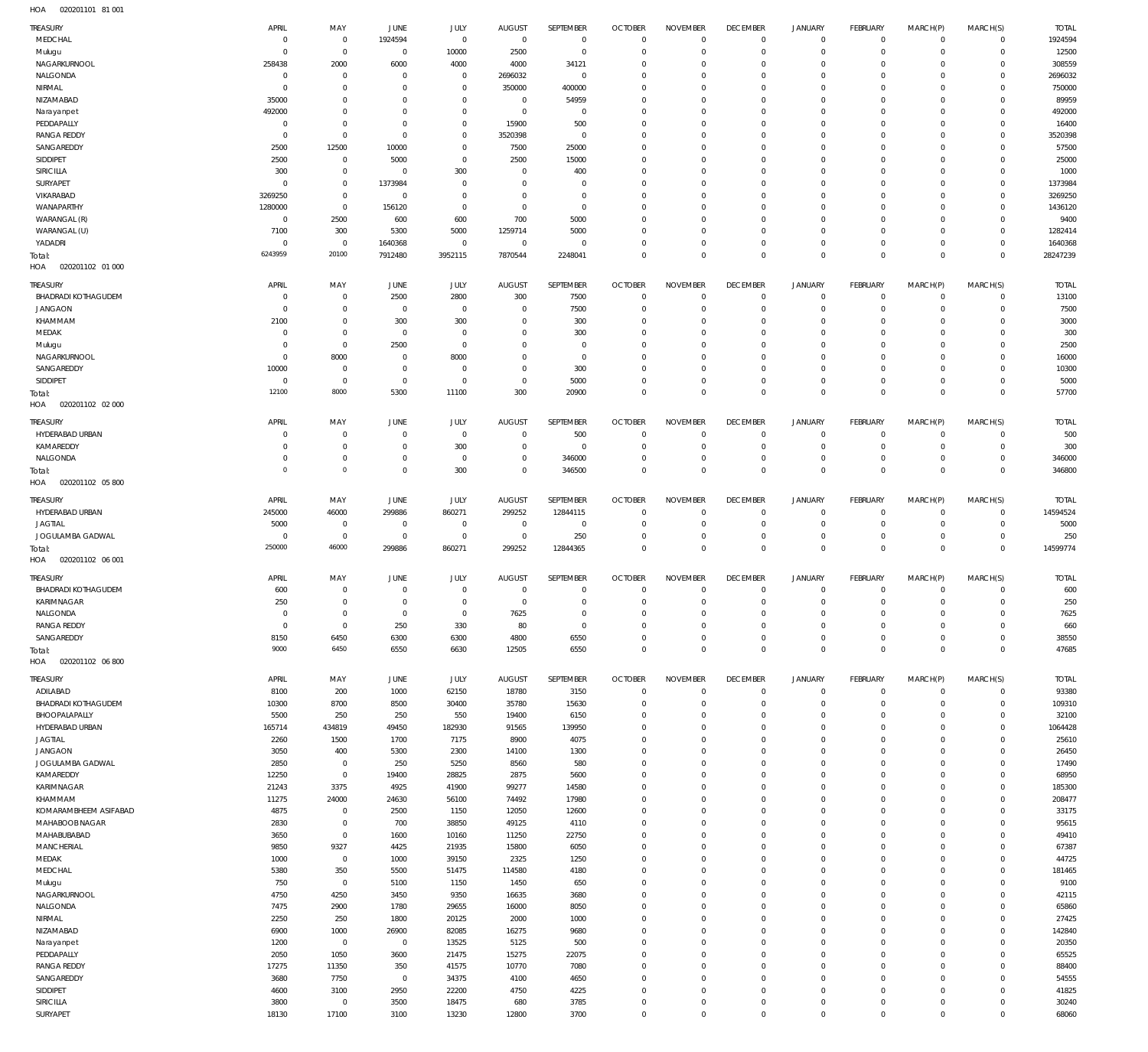020201102 06 800 HOA

| <b>TREASURY</b><br>VIKARABAD           | APRIL<br>23225           | MAY<br>2600                | JUNE<br>2850             | JULY<br>80450              | <b>AUGUST</b><br>13500      | SEPTEMBER<br>4350          | <b>OCTOBER</b><br>$\overline{0}$ | <b>NOVEMBER</b><br>$\mathbf 0$ | <b>DECEMBER</b><br>$\mathbf 0$ | <b>JANUARY</b><br>$\mathbf 0$ | FEBRUARY<br>$\mathbf{0}$       | MARCH(P)<br>$\mathbf 0$    | MARCH(S)<br>$\mathbf{0}$     | <b>TOTAL</b><br>126975 |
|----------------------------------------|--------------------------|----------------------------|--------------------------|----------------------------|-----------------------------|----------------------------|----------------------------------|--------------------------------|--------------------------------|-------------------------------|--------------------------------|----------------------------|------------------------------|------------------------|
| WANAPARTHY                             | 18700                    | $\mathbf 0$                | 650                      | 36975                      | 5525                        | 4350                       | $\mathbf 0$                      | $\mathbf 0$                    | $\mathbf 0$                    | $\mathbf 0$                   | $\mathbf{0}$                   | $\mathbf 0$                | $\mathbf{0}$                 | 66200                  |
| WARANGAL (R)                           | 3600                     | 5500                       | 14650                    | 22475                      | 18625                       | 10500                      | $\mathbf 0$                      | $\mathbf 0$                    | $\mathbf 0$                    | $\mathbf 0$                   | $\mathbf 0$                    | $\Omega$                   | $\mathbf 0$                  | 75350                  |
| WARANGAL (U)                           | 17650                    | 5800                       | 28050                    | 56980                      | 40075                       | 37330                      | $\mathbf 0$                      | $\mathbf 0$                    | $\mathbf 0$                    | $\mathbf 0$                   | $\mathbf{0}$                   | $\mathbf 0$                | $\mathbf{0}$                 | 185885                 |
| YADADRI                                | 1450<br>407612           | 250<br>545821              | 100<br>229960            | 580<br>1084980             | 16225<br>778669             | 250<br>385790              | $\mathbf 0$<br>$\mathbf 0$       | $\mathbf 0$<br>$\mathbf 0$     | $\mathbf 0$<br>$\mathbf 0$     | $\mathbf 0$<br>$\mathbf 0$    | $\mathbf{0}$<br>$\overline{0}$ | $\mathbf 0$<br>$\mathbf 0$ | $\mathbf{0}$<br>$\mathbf 0$  | 18855<br>3432832       |
| Total:<br>020201102 81 000<br>HOA      |                          |                            |                          |                            |                             |                            |                                  |                                |                                |                               |                                |                            |                              |                        |
|                                        |                          |                            |                          |                            |                             |                            |                                  |                                |                                |                               |                                |                            |                              |                        |
| TREASURY<br><b>BHADRADI KOTHAGUDEM</b> | APRIL<br>$^{\circ}$      | MAY<br>$\mathbf 0$         | <b>JUNE</b><br>5000      | <b>JULY</b><br>$\mathbf 0$ | <b>AUGUST</b><br>$^{\circ}$ | SEPTEMBER<br>$\mathbf 0$   | <b>OCTOBER</b><br>$\mathbf 0$    | <b>NOVEMBER</b><br>$\mathbf 0$ | <b>DECEMBER</b><br>$\mathbf 0$ | <b>JANUARY</b><br>$\mathbf 0$ | FEBRUARY<br>$\mathbf{0}$       | MARCH(P)<br>$\mathbf 0$    | MARCH(S)<br>$\mathbf{0}$     | <b>TOTAL</b><br>5000   |
| BHOOPALAPALLY                          | 0                        | $\mathbf 0$                | 0                        | $\mathbf 0$                | $^{\circ}$                  | 600                        | $\mathbf 0$                      | $\mathbf 0$                    | $\mathbf 0$                    | $\mathbf 0$                   | $\mathbf 0$                    | $\mathbf 0$                | $\mathbf 0$                  | 600                    |
| HYDERABAD URBAN                        | $^{\circ}$               | $\mathbf 0$                | 3885                     | $\mathbf 0$                | $^{\circ}$                  | $\mathbf 0$                | $\mathbf 0$                      | $\mathbf 0$                    | $\mathbf 0$                    | $\mathbf 0$                   | $\mathbf 0$                    | $\mathbf 0$                | $\mathbf 0$                  | 3885                   |
| KAMAREDDY                              | $^{\circ}$               | $\mathbf 0$                | 18000                    | $\mathbf 0$                | 8970                        | $\mathbf 0$                | $\mathbf 0$                      | $\mathbf 0$                    | $\mathbf 0$                    | $\mathbf 0$                   | $\mathbf 0$                    | $\Omega$                   | $\mathbf 0$                  | 26970                  |
| KHAMMAM                                | 3600                     | 600                        | 1800                     | 3000                       | 600                         | 8700                       | $\mathbf 0$                      | $\Omega$                       | $\mathbf 0$                    | $\mathbf 0$                   | $\mathbf 0$                    | $\Omega$                   | $\mathbf 0$                  | 18300                  |
| KOMARAMBHEEM ASIFABAD                  | $^{\circ}$               | $\mathbf 0$                | 0                        | 2500                       | $^{\circ}$                  | $\mathbf 0$                | $\mathbf 0$                      | $\mathbf 0$                    | $\mathbf 0$                    | $\mathbf 0$                   | $\mathbf 0$                    | $\Omega$                   | $\mathbf 0$                  | 2500                   |
| MEDAK                                  | $^{\circ}$               | $\mathbf 0$                | $^{\circ}$               | $\mathbf 0$                | 4800                        | 1500                       | $\mathbf 0$                      | $\Omega$                       | $\mathbf 0$                    | $\mathbf 0$                   | $\mathbf 0$                    | $\Omega$                   | $\mathbf 0$                  | 6300                   |
| NAGARKURNOOL                           | 1000                     | 1000                       | 1000                     | 1000                       | 1000                        | 1000                       | $\mathbf 0$                      | $\mathbf 0$                    | $\mathbf 0$                    | $\mathbf 0$                   | $\mathbf 0$                    | $\Omega$                   | $\mathbf 0$                  | 6000                   |
| NIZAMABAD                              | 74000                    | $\mathbf 0$                | 41000                    | 60000                      | 55000                       | 161000                     | $\mathbf 0$                      | $\Omega$                       | $\mathbf 0$                    | $\mathbf 0$                   | $\mathbf 0$                    | $\Omega$                   | $\mathbf 0$                  | 391000                 |
| <b>RANGA REDDY</b>                     | $\mathbf 0$              | $\mathbf 0$                | $^{\circ}$               | 2500                       | $\mathbf{0}$                | $\mathbf{0}$               | $\mathbf 0$                      | $\mathbf 0$                    | $\mathbf 0$                    | $\mathbf 0$                   | $\mathbf 0$                    | $\Omega$                   | $\mathbf 0$                  | 2500                   |
| SANGAREDDY                             | 900                      | $\mathbf 0$                | 5300                     | 8300                       | 16900                       | 67500                      | $\mathbf 0$                      | 0                              | $\mathbf 0$                    | $\mathbf 0$                   | $\mathbf 0$                    | $\Omega$                   | $\mathbf 0$                  | 98900                  |
| SIDDIPET                               | 20000                    | $\mathbf 0$                | $^{\circ}$               | 7500                       | $^{\circ}$                  | 20300                      | $\mathbf 0$                      | $\mathbf 0$                    | $\mathbf 0$                    | $\mathbf 0$                   | $\mathbf 0$                    | $\Omega$                   | $\mathbf 0$                  | 47800                  |
| <b>SURYAPET</b>                        | $^{\circ}$               | 10000                      | $^{\circ}$               | $\mathbf 0$                | $\mathbf{0}$                | $\mathbf 0$<br>$\mathbf 0$ | $\mathbf 0$                      | $\mathbf 0$                    | $\mathbf 0$                    | $\mathbf 0$<br>$\mathbf 0$    | $\mathbf 0$                    | $\Omega$<br>$\Omega$       | $\mathbf 0$<br>$\mathbf 0$   | 10000                  |
| VIKARABAD<br>WARANGAL (U)              | 5000<br>$^{\circ}$       | 2500<br>$^{\circ}$         | $^{\circ}$<br>$^{\circ}$ | 5000<br>900                | 12500<br>$^{\circ}$         | $\mathbf 0$                | $\mathbf 0$<br>$\mathbf 0$       | $\mathbf 0$<br>$\mathbf 0$     | $\mathbf 0$<br>$\mathbf 0$     | $\mathbf 0$                   | $\mathbf 0$<br>$\mathbf 0$     | $\mathbf 0$                | $\mathbf 0$                  | 25000<br>900           |
| Total:                                 | 104500                   | 14100                      | 75985                    | 90700                      | 99770                       | 260600                     | $\mathbf 0$                      | $\mathbf 0$                    | $\mathbf 0$                    | $\mathbf 0$                   | $\overline{0}$                 | $\Omega$                   | $\mathbf 0$                  | 645655                 |
| 020201103 01 000<br>HOA                |                          |                            |                          |                            |                             |                            |                                  |                                |                                |                               |                                |                            |                              |                        |
|                                        |                          |                            |                          |                            |                             |                            |                                  |                                |                                |                               |                                |                            |                              |                        |
| <b>TREASURY</b>                        | APRIL                    | MAY                        | <b>JUNE</b>              | JULY                       | <b>AUGUST</b>               | SEPTEMBER                  | <b>OCTOBER</b>                   | <b>NOVEMBER</b>                | <b>DECEMBER</b>                | <b>JANUARY</b>                | FEBRUARY                       | MARCH(P)                   | MARCH(S)                     | <b>TOTAL</b>           |
| <b>BHADRADI KOTHAGUDEM</b>             | $^{\circ}$               | 10000                      | $^{\circ}$               | $\mathbf 0$                | $^{\circ}$                  | $\mathbf 0$                | $\mathbf 0$                      | $\mathbf 0$                    | $\mathbf 0$                    | $\mathbf 0$                   | $\mathbf{0}$                   | $\mathbf 0$                | $\mathbf{0}$                 | 10000                  |
| KHAMMAM                                | $^{\circ}$               | $\mathbf 0$                | 10000                    | $^{\circ}$                 | $^{\circ}$                  | $\mathbf 0$                | $\mathbf 0$                      | $\mathbf 0$                    | $\mathbf 0$                    | $\mathbf 0$                   | $\mathbf{0}$                   | $\mathbf 0$                | $\mathbf{0}$                 | 10000                  |
| SIDDIPET<br>SURYAPET                   | $^{\circ}$<br>$^{\circ}$ | $\mathbf 0$<br>$\mathbf 0$ | 10000<br>10000           | $^{\circ}$<br>$\mathbf 0$  | $^{\circ}$<br>$^{\circ}$    | $\mathbf 0$<br>$\mathbf 0$ | $\mathbf 0$<br>$\mathbf 0$       | $\mathbf 0$<br>$\mathbf 0$     | $\mathbf 0$<br>$\mathbf 0$     | $\mathbf 0$<br>$\mathbf 0$    | $\mathbf{0}$<br>$\mathbf{0}$   | $\mathbf 0$<br>$\mathbf 0$ | $\mathbf{0}$<br>$\mathbf{0}$ | 10000<br>10000         |
|                                        | $\overline{0}$           | 10000                      | 30000                    | $\mathbf 0$                | $\mathbf 0$                 | $\mathbf 0$                | $\mathbf 0$                      | $\mathbf 0$                    | $\overline{0}$                 | $\mathbf 0$                   | $\overline{0}$                 | $\mathbf 0$                | $\overline{0}$               | 40000                  |
| Total:<br>020201103 02 000<br>HOA      |                          |                            |                          |                            |                             |                            |                                  |                                |                                |                               |                                |                            |                              |                        |
|                                        |                          |                            |                          |                            |                             |                            |                                  |                                |                                |                               |                                |                            |                              |                        |
| TREASURY                               | APRIL                    | MAY                        | <b>JUNE</b>              | <b>JULY</b>                | <b>AUGUST</b>               | SEPTEMBER                  | <b>OCTOBER</b>                   | <b>NOVEMBER</b>                | <b>DECEMBER</b>                | <b>JANUARY</b>                | FEBRUARY                       | MARCH(P)                   | MARCH(S)                     | <b>TOTAL</b>           |
| <b>BHADRADI KOTHAGUDEM</b>             | $^{\circ}$               | $^{\circ}$                 | $^{\circ}$               | 500                        | 22500                       | $\mathbf 0$                | $\mathbf 0$                      | $\mathbf 0$                    | $\mathbf 0$                    | $\mathbf 0$                   | $\mathbf{0}$                   | $\mathbf 0$                | $^{\circ}$                   | 23000                  |
| HYDERABAD URBAN<br><b>JANGAON</b>      | 0<br>0                   | $\mathbf 0$<br>$\mathbf 0$ | $^{\circ}$<br>594000     | 622000<br>$^{\circ}$       | $^{\circ}$<br>$^{\circ}$    | $\mathbf 0$<br>$\mathbf 0$ | $\mathbf 0$<br>$\mathbf 0$       | $\mathbf 0$<br>$\mathbf 0$     | $\mathbf 0$<br>$\mathbf 0$     | $\mathbf 0$<br>$\mathbf 0$    | $\mathbf 0$<br>$\mathbf 0$     | $\mathbf 0$<br>$\Omega$    | $\mathbf 0$<br>$\mathbf 0$   | 622000<br>594000       |
| KAMAREDDY                              | $^{\circ}$               | $\mathbf 0$                | 237500                   | $\mathbf 0$                | $\mathbf{0}$                | 76500                      | $\mathbf 0$                      | $\mathbf 0$                    | $\mathbf 0$                    | $\mathbf 0$                   | $\mathbf 0$                    | $\Omega$                   | $\mathbf 0$                  | 314000                 |
| KHAMMAM                                | 145780                   | $\mathbf 0$                | 254570                   | 4500                       | 2500                        | 259570                     | $\mathbf 0$                      | $\mathbf 0$                    | $\mathbf 0$                    | $\mathbf 0$                   | $\mathbf 0$                    | $\Omega$                   | $\mathbf 0$                  | 666920                 |
| MAHABOOB NAGAR                         | $\mathbf 0$              | $\mathbf 0$                | $^{\circ}$               | 2000                       | $^{\circ}$                  | 50                         | $\mathbf 0$                      | $\mathbf 0$                    | $\mathbf 0$                    | $\mathbf 0$                   | $\mathbf 0$                    | $\mathbf 0$                | $\mathbf 0$                  | 2050                   |
| MAHABUBABAD                            | 1070                     | $\mathbf 0$                | $^{\circ}$               | $^{\circ}$                 | $^{\circ}$                  | 500                        | $\mathbf 0$                      | $\Omega$                       | $\mathbf 0$                    | $\mathbf 0$                   | $\mathbf 0$                    | $\Omega$                   | $\mathbf 0$                  | 1570                   |
| <b>MANCHERIAL</b>                      | $^{\circ}$               | $\mathbf 0$                | 125000                   | $\mathbf 0$                | $\mathbf{0}$                | $\mathbf 0$                | $\mathbf 0$                      | $\mathbf 0$                    | $\mathbf 0$                    | $\mathbf 0$                   | $\mathbf 0$                    | $\mathbf 0$                | $\mathbf 0$                  | 125000                 |
| NIZAMABAD                              | 802410                   | $\mathbf 0$                | $^{\circ}$               | $\mathbf 0$                | $\mathbf{0}$                | $\mathbf 0$                | $\mathbf 0$                      | $\mathbf 0$                    | $\mathbf 0$                    | $\mathbf 0$                   | $\mathbf 0$                    | $\mathbf 0$                | $\mathbf 0$                  | 802410                 |
| Total:                                 | 949260                   | $\mathbb O$                | 1211070                  | 629000                     | 25000                       | 336620                     | $\mathbf 0$                      | $\mathbf 0$                    | $\mathbf 0$                    | $\mathbf 0$                   | $\overline{0}$                 | $\mathbf 0$                | $\mathbf 0$                  | 3150950                |
| HOA<br>020201103 05 800                |                          |                            |                          |                            |                             |                            |                                  |                                |                                |                               |                                |                            |                              |                        |
| <b>TREASURY</b>                        | APRIL                    | MAY                        | <b>JUNE</b>              | JULY                       | <b>AUGUST</b>               | <b>SEPTEMBER</b>           | <b>OCTOBER</b>                   | <b>NOVEMBER</b>                | <b>DECEMBER</b>                | <b>JANUARY</b>                | FEBRUARY                       | MARCH(P)                   | MARCH(S)                     | <b>TOTAL</b>           |
| <b>JAGTIAL</b>                         | 2860                     | $\mathbf 0$                | $\mathbf 0$              | $\mathbf 0$                | $\mathbf 0$                 | $\mathbf 0$                | $\mathbf 0$                      | $\mathbf 0$                    | $\overline{0}$                 | $\mathbf 0$                   | $\mathbf{0}$                   | $\mathbf 0$                | $\overline{0}$               | 2860                   |
| Total:                                 | 286C                     | 0                          | $\overline{0}$           | 0                          | $^{\circ}$                  | $^{\circ}$                 | 0                                | 0                              | 0                              | 0                             | 0                              | $^{\circ}$                 | 0                            | 2860                   |
| HOA<br>020201103 06 800                |                          |                            |                          |                            |                             |                            |                                  |                                |                                |                               |                                |                            |                              |                        |
| TREASURY                               | APRIL                    | MAY                        | JUNE                     | JULY                       | <b>AUGUST</b>               | SEPTEMBER                  | <b>OCTOBER</b>                   | <b>NOVEMBER</b>                | <b>DECEMBER</b>                | JANUARY                       | FEBRUARY                       | MARCH(P)                   | MARCH(S)                     | <b>TOTAL</b>           |
| <b>BHADRADI KOTHAGUDEM</b>             | 7000                     | $\mathbf 0$                | $^{\circ}$               | $\mathbf 0$                | $^{\circ}$                  | $\mathbf 0$                | $\overline{0}$                   | $\mathbf 0$                    | $\mathbf 0$                    | $^{\circ}$                    | $^{\circ}$                     | $\mathbf 0$                | $^{\circ}$                   | 7000                   |
| HYDERABAD URBAN                        | $^{\circ}$               | $\mathbf 0$                | $\mathbf 0$              | 250                        | $^{\circ}$                  | $\mathbf 0$                | $\mathbf 0$                      | $\mathbf 0$                    | $\mathbf 0$                    | $\mathbf 0$                   | $\mathbf 0$                    | $\mathbf 0$                | $^{\circ}$                   | 250                    |
| <b>JANGAON</b>                         | $^{\circ}$               | $\mathbf 0$                | $\mathbf 0$              | 300                        | $^{\circ}$                  | $\mathbf 0$                | 0                                | $\mathbf 0$                    | $\mathbf 0$                    | $\mathbf 0$                   | $\mathbf 0$                    | 0                          | $\mathbf 0$                  | 300                    |
| KARIMNAGAR                             | 125                      | $\mathbf 0$                | $^{\circ}$               | $^{\circ}$                 | 341970                      | $\mathbf 0$                | $\mathbf 0$                      | 0                              | $\mathbf 0$                    | $\mathbf 0$                   | $\mathbf 0$                    | 0                          | $\mathbf 0$                  | 342095                 |
| KHAMMAM                                | 2500                     | $\mathbf 0$                | $^{\circ}$               | $\mathbf 0$                | $\mathbf{0}$                | $\mathbf 0$                | $\mathbf 0$                      | $\mathbf 0$                    | $\mathbf 0$                    | $\mathbf 0$                   | $\mathbf 0$                    | $\mathbf 0$                | $\mathbf 0$                  | 2500                   |
| Total:                                 | 9625                     | $\mathbf 0$                | $^{\circ}$               | 550                        | 341970                      | $\mathbf 0$                | $\mathbf 0$                      | $\mathbf 0$                    | $\mathbf 0$                    | $\mathbf 0$                   | $\overline{0}$                 | $\mathbf 0$                | $\mathbf 0$                  | 352145                 |
| HOA  020201103  81  000                |                          |                            |                          |                            |                             |                            |                                  |                                |                                |                               |                                |                            |                              |                        |
| TREASURY                               | APRIL                    | MAY                        | JUNE                     | <b>JULY</b>                | <b>AUGUST</b>               | SEPTEMBER                  | <b>OCTOBER</b>                   | <b>NOVEMBER</b>                | <b>DECEMBER</b>                | <b>JANUARY</b>                | FEBRUARY                       | MARCH(P)                   | MARCH(S)                     | <b>TOTAL</b>           |
| HYDERABAD URBAN                        | 5550                     | 17800                      | $\overline{0}$           | 250                        | $\mathbf{0}$                | 13250                      | $\overline{0}$                   | $\mathbf 0$                    | $\mathbf 0$                    | $^{\circ}$                    | $\mathbf{0}$                   | $\mathbf 0$                | $^{\circ}$                   | 36850                  |
| JAGTIAL                                | $^{\circ}$               | $\mathbf{0}$               | 10000                    | $\mathbf 0$                | $^{\circ}$                  | $\mathbf 0$                | $\overline{0}$                   | $\mathbf 0$                    | $\mathbf 0$                    | $\mathbf 0$                   | $^{\circ}$                     | $\mathbf 0$                | $\mathbf{0}$                 | 10000                  |
| MEDCHAL                                | $^{\circ}$               | $\mathbf{0}$               | 10000                    | $^{\circ}$                 | $\mathbf{0}$                | $\mathbf 0$                | $\mathbf 0$                      | $\mathbf 0$                    | $\mathbf 0$                    | $\mathbf 0$                   | $\mathbf 0$                    | $\mathbf 0$                | $\mathbf 0$                  | 10000                  |
| NALGONDA                               | $^{\circ}$               | $\mathbf{0}$               | $\overline{0}$           | $\mathbf 0$                | 1000                        | $\mathbf 0$                | $\mathbf 0$                      | $\mathbf 0$                    | $\mathbf 0$                    | $\mathbf 0$                   | $\mathbf 0$                    | $\mathbf 0$                | $\mathbf 0$                  | 1000                   |
| <b>RANGA REDDY</b>                     | 10000                    | $\mathbf 0$                | 10000                    | $\mathbf 0$                | $^{\circ}$                  | $\mathbf 0$                | $\mathbf 0$                      | $\mathbf 0$                    | $\mathbf 0$                    | $\mathbf 0$                   | $\mathbf 0$                    | 0                          | $\mathbf 0$                  | 20000                  |
| SANGAREDDY                             | 300                      | $\mathbf{0}$               | 600                      | 1400                       | 600                         | 100                        | $\mathbf 0$                      | $\mathbf 0$                    | $\mathbf 0$                    | 0                             | $\mathbf 0$                    | $\mathbf 0$                | $\mathbf 0$                  | 3000                   |
| SIRICILLA                              | $^{\circ}$               | $\mathbf 0$                | $\overline{0}$           | 10000                      | $^{\circ}$                  | $\overline{0}$             | $\mathbf 0$                      | $\mathbf 0$                    | $\mathbf 0$                    | $\mathbf 0$                   | $\mathbf{0}$                   | $\mathbf 0$                | $\mathbf{0}$                 | 10000                  |
| Total:                                 | 15850                    | 17800                      | 30600                    | 11650                      | 1600                        | 13350                      | $\mathbf 0$                      | $\mathbf 0$                    | $\mathbf 0$                    | $\mathbf 0$                   | $\overline{0}$                 | $\mathbf 0$                | $\mathbf 0$                  | 90850                  |
| HOA<br>020201600 04 800                |                          |                            |                          |                            |                             |                            |                                  |                                |                                |                               |                                |                            |                              |                        |
| TREASURY                               | APRIL                    | MAY                        | JUNE                     | JULY                       | <b>AUGUST</b>               | SEPTEMBER                  | <b>OCTOBER</b>                   | <b>NOVEMBER</b>                | <b>DECEMBER</b>                | <b>JANUARY</b>                | FEBRUARY                       | MARCH(P)                   | MARCH(S)                     | <b>TOTAL</b>           |
| HYDERABAD URBAN                        | 0                        | $\mathbf 0$                | $\overline{0}$           | 7150                       | $^{\circ}$                  | $\mathbf 0$                | $\mathbf 0$                      | $\mathbf 0$                    | $\mathbf 0$                    | $\mathbf 0$                   | $\mathbf 0$                    | $\mathbf 0$                | $\mathbf 0$                  | 7150                   |
| JOGULAMBA GADWAL                       | 0                        | $\mathbf 0$                | 4050                     | $^{\circ}$                 | $^{\circ}$                  | $\mathbf 0$                | $\mathbf 0$                      | $\mathbf 0$                    | $\mathbf 0$                    | $\mathbf 0$                   | $\mathbf 0$                    | $\mathbf 0$                | $\mathbf 0$                  | 4050                   |
| NIZAMABAD                              | 0                        | $\mathbf{0}$               | 1000                     | $^{\circ}$                 | 0                           | $\mathbf 0$                | $\mathbf 0$                      | $\mathbf 0$                    | $\mathbf 0$                    | $\mathbf 0$                   | $\mathbf 0$                    | 0                          | $\mathbf 0$                  | 1000                   |
| WARANGAL (U)                           | $^{\circ}$               | $\mathbf 0$                | $\overline{0}$           | 150                        | $^{\circ}$                  | $\mathbf 0$                | $\mathbf 0$                      | $\mathbf 0$                    | $\mathbf 0$                    | $\mathbf 0$                   | $\mathbf 0$                    | $\mathbf 0$                | $\mathbf 0$                  | 150                    |
| Total:                                 | $\overline{0}$           | $\mathsf{O}\xspace$        | 5050                     | 7300                       | $\mathbf{0}$                | $\mathbf 0$                | $\mathbf 0$                      | $\mathbf 0$                    | $\mathbf 0$                    | $\mathbf 0$                   | $\overline{0}$                 | $\mathbf 0$                | $\mathbf 0$                  | 12350                  |
| HOA  020201600  81 001                 |                          |                            |                          |                            |                             |                            |                                  |                                |                                |                               |                                |                            |                              |                        |
| TREASURY                               | APRIL                    | MAY                        | JUNE                     | JULY                       | <b>AUGUST</b>               | SEPTEMBER                  | <b>OCTOBER</b>                   | <b>NOVEMBER</b>                | <b>DECEMBER</b>                | <b>JANUARY</b>                | FEBRUARY                       | MARCH(P)                   | MARCH(S)                     | <b>TOTAL</b>           |
| ADILABAD                               | $^{\circ}$               | 10000                      | 10000                    | 7500                       | 7500                        | 17500                      | $\overline{0}$                   | $\mathbf 0$                    | $\mathbf 0$                    | $^{\circ}$                    | $\mathbf{0}$                   | $\mathbf 0$                | $^{\circ}$                   | 52500                  |
| <b>BHADRADI KOTHAGUDEM</b>             | 600                      | 2500                       | $\overline{0}$           | 900                        | 177250                      | $^{\circ}$                 | $\mathbf 0$                      | $\mathbf 0$                    | $\mathbf 0$                    | $\mathbf 0$                   | $^{\circ}$                     | $\mathbf 0$                | $\mathbf{0}$                 | 181250                 |
| HYDERABAD URBAN                        | 21000                    | 43060                      | 95560                    | 96940                      | 258390                      | 207500                     | $\mathbf 0$                      | $\mathbf 0$                    | $\mathbf 0$                    | $\mathbf 0$                   | $^{\circ}$                     | $\mathbf 0$                | $^{\circ}$                   | 722450                 |
| <b>JAGTIAL</b>                         | 6200                     | 22800                      | 17050                    | 14400                      | 52800                       | 122100                     | $\mathbf 0$                      | $\mathbf 0$                    | $\mathbf 0$                    | $\mathbf 0$                   | $\mathbf 0$                    | $\mathbf 0$                | $\mathbf{0}$                 | 235350                 |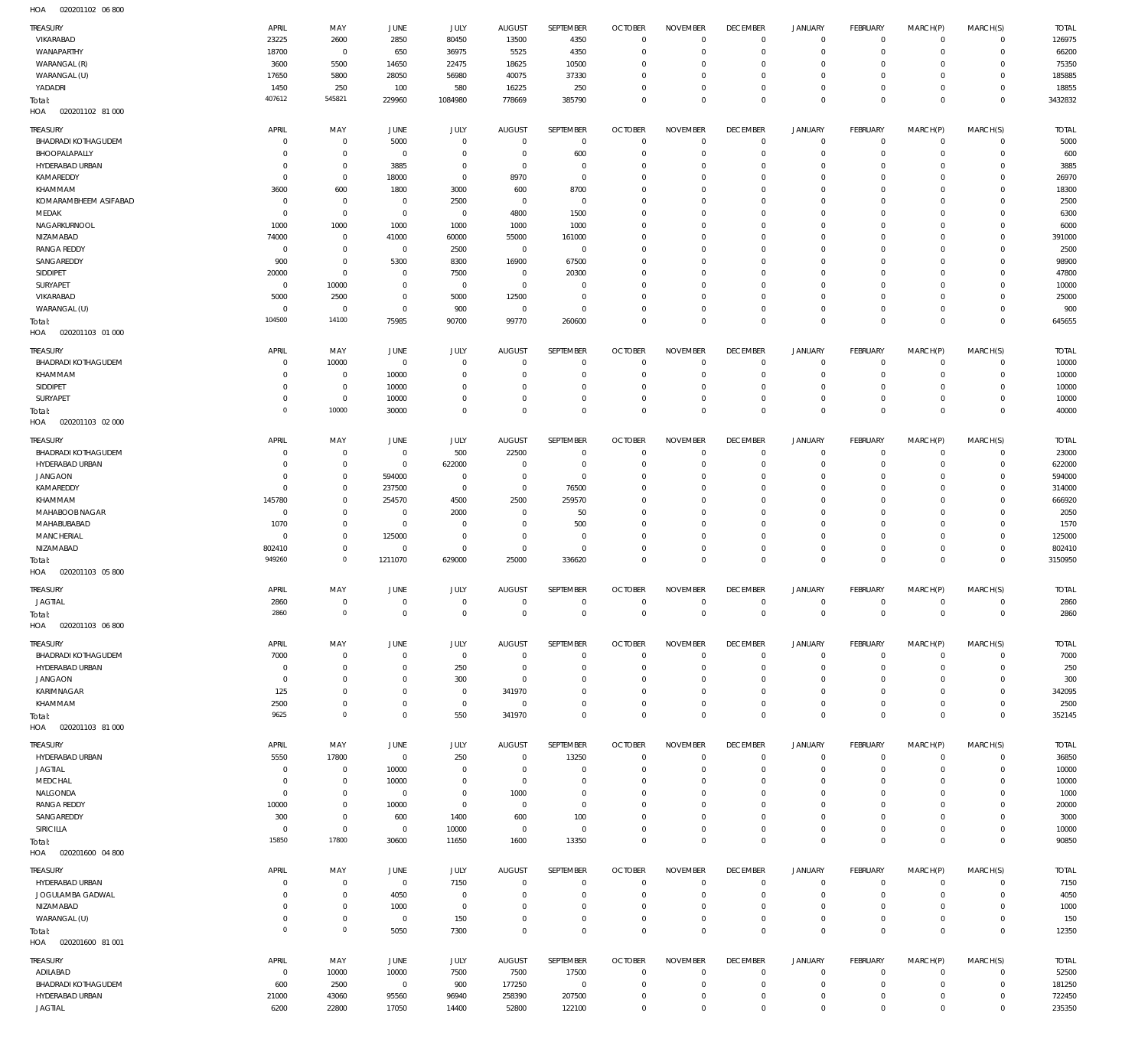020201600 81 001 HOA

| TREASURY                          | APRIL                            | MAY                        | JUNE                     | <b>JULY</b>                | <b>AUGUST</b>           | SEPTEMBER                  | <b>OCTOBER</b>                   | <b>NOVEMBER</b>            | <b>DECEMBER</b>            | <b>JANUARY</b>             | <b>FEBRUARY</b>               | MARCH(P)                | MARCH(S)                     | <b>TOTAL</b>     |
|-----------------------------------|----------------------------------|----------------------------|--------------------------|----------------------------|-------------------------|----------------------------|----------------------------------|----------------------------|----------------------------|----------------------------|-------------------------------|-------------------------|------------------------------|------------------|
| JOGULAMBA GADWAL                  | $\overline{0}$                   | $\mathbf 0$                | 2800                     | $\mathbf 0$                | 600                     | 10000                      | $\overline{0}$                   | $\mathbf 0$                | $\bf 0$                    | $\mathbf 0$                | $\overline{0}$                | $\mathbf 0$             | $\mathbf{0}$                 | 13400            |
| KAMAREDDY<br>KARIMNAGAR           | 3300                             | 300                        | 37900                    | 8700                       | 5800                    | 7700                       | $\overline{0}$                   | $\Omega$<br>$\Omega$       | $\mathbf 0$                | $\mathbf 0$                | $\mathbf 0$                   | $\Omega$                | $\mathbf 0$                  | 63700            |
| KHAMMAM                           | 6700<br>$\Omega$                 | $\mathbf 0$<br>300         | 22500<br>$\overline{0}$  | 16500<br>$^{\circ}$        | 13100<br>$\mathbf 0$    | 16500<br>$\mathbf 0$       | $^{\circ}$<br>$^{\circ}$         | $\Omega$                   | $\mathbf 0$<br>$\mathbf 0$ | $\mathbf 0$<br>$\mathbf 0$ | $\mathbf 0$<br>$\Omega$       | $\Omega$<br>$\Omega$    | $\mathbf 0$<br>$\Omega$      | 75300<br>300     |
| KOMARAMBHEEM ASIFABAD             | $\Omega$                         | $\mathbf 0$                | $^{\circ}$               | $\mathbf 0$                | 2500                    | 5300                       | $^{\circ}$                       | $\Omega$                   | $\Omega$                   | $\Omega$                   | $\Omega$                      | $\Omega$                | $\Omega$                     | 7800             |
| MAHABOOB NAGAR                    | $\Omega$                         | $\mathbf 0$                | 12500                    | 7500                       | 100000                  | $\mathbf 0$                | $^{\circ}$                       | $\Omega$                   | $\mathbf 0$                | $\Omega$                   | $\Omega$                      | $\Omega$                | $\mathbf 0$                  | 120000           |
| MAHABUBABAD                       | $\Omega$                         | $\mathbf 0$                | 300                      | $\mathbf 0$                | $\mathbf 0$             | 300                        | $\Omega$                         | $\Omega$                   | $\Omega$                   | $\Omega$                   | $\Omega$                      | $\Omega$                | $\Omega$                     | 600              |
| MANCHERIAL                        | 9075                             | $\mathbf 0$                | 5075                     | 2500                       | 2500                    | 5075                       | $^{\circ}$                       | $\Omega$                   | $\mathbf 0$                | $\mathbf 0$                | $\Omega$                      | $\Omega$                | $\mathbf 0$                  | 24225            |
| MEDAK                             | $^{\circ}$                       | $\mathbf 0$                | $\overline{0}$           | 5000                       | $^{\circ}$              | $\mathbf 0$                | $\Omega$                         | $\Omega$                   | $\Omega$                   | $\Omega$                   | $\Omega$                      | $\Omega$                | $\Omega$                     | 5000             |
| MEDCHAL                           | 27500                            | 30000                      | 27500                    | 52500                      | 30000                   | 160000                     | $^{\circ}$                       | $\Omega$                   | $\Omega$                   | $\Omega$                   | $\Omega$                      | $\Omega$                | $\mathbf 0$                  | 327500           |
| NAGARKURNOOL                      | 2500                             | $\mathbf 0$                | 10000                    | 22500                      | 2500                    | 7500                       | $\Omega$                         | $\Omega$<br>$\Omega$       | $\Omega$                   | $\Omega$<br>$\Omega$       | $\Omega$<br>$\Omega$          | $\Omega$                | $\Omega$<br>$\Omega$         | 45000            |
| NALGONDA<br>NIRMAL                | 9600<br>300                      | 22800<br>$\mathbf 0$       | 8500<br>3400             | 25200<br>5000              | 29400<br>20000          | 39400<br>10000             | $\Omega$<br>$^{\circ}$           | $\Omega$                   | $\Omega$<br>$\mathbf 0$    | $\Omega$                   | $\Omega$                      | $\Omega$<br>$\Omega$    | $\mathbf 0$                  | 134900<br>38700  |
| NIZAMABAD                         | 6500                             | $\mathbf 0$                | 63900                    | 27400                      | 31700                   | 74100                      | $\Omega$                         | $\Omega$                   | $\Omega$                   | $\Omega$                   | $\Omega$                      | $\Omega$                | $\Omega$                     | 203600           |
| Narayanpet                        | 5000                             | 10000                      | 5000                     | 2500                       | 10000                   | $\mathbf 0$                | $^{\circ}$                       | $\Omega$                   | $\Omega$                   | $\Omega$                   | $\Omega$                      | $\Omega$                | $\mathbf 0$                  | 32500            |
| PEDDAPALLY                        | 3200                             | 900                        | $\overline{0}$           | 4900                       | 400                     | 2950                       | $^{\circ}$                       | $\Omega$                   | $\Omega$                   | $\Omega$                   | $\Omega$                      | $\Omega$                | $\Omega$                     | 12350            |
| <b>RANGA REDDY</b>                | 15000                            | 12500                      | 65000                    | 75300                      | 70000                   | 162580                     | $\Omega$                         | $\Omega$                   | $\Omega$                   | $\Omega$                   | $\Omega$                      | $\Omega$                | $\Omega$                     | 400380           |
| SIDDIPET                          | 1500                             | 900                        | 4200                     | 4500                       | 10800                   | 11000                      | $^{\circ}$                       | $\Omega$                   | $\mathbf 0$                | $\Omega$                   | $\Omega$                      | $\Omega$                | $\Omega$                     | 32900            |
| <b>SIRICILLA</b>                  | 1200                             | $\mathbf{0}$               | $\overline{0}$           | 7500                       | 8100                    | 2800                       | $\Omega$                         | $\Omega$                   | $\Omega$                   | $\Omega$                   | $\Omega$                      | $\Omega$                | $\Omega$                     | 19600            |
| SURYAPET<br>VIKARABAD             | $\overline{0}$<br>$\overline{0}$ | $\mathbf 0$<br>$\mathbf 0$ | 2500<br>$\overline{0}$   | 3100<br>9600               | 5600<br>900             | 53400<br>300               | $^{\circ}$<br>$\Omega$           | $\Omega$<br>$\Omega$       | $\mathbf 0$<br>$\Omega$    | $\mathbf 0$<br>$\Omega$    | $\Omega$<br>$\Omega$          | $\Omega$<br>$\Omega$    | $\mathbf 0$<br>$\Omega$      | 64600<br>10800   |
| WANAPARTHY                        | 2500                             | $\mathbf 0$                | 5000                     | 7500                       | 10300                   | 10000                      | $^{\circ}$                       | $\Omega$                   | $\mathbf 0$                | $\mathbf 0$                | $\Omega$                      | $\Omega$                | $\mathbf 0$                  | 35300            |
| YADADRI                           | 2500                             | $\mathbf 0$                | $\overline{0}$           | 2500                       | 10000                   | 7500                       | $\overline{0}$                   | $\Omega$                   | $\mathbf 0$                | $\mathbf 0$                | $\mathbf 0$                   | $\Omega$                | $\mathbf 0$                  | 22500            |
| Total:                            | 124175                           | 156060                     | 398685                   | 409940                     | 860140                  | 933505                     | $\Omega$                         | $\Omega$                   | $\Omega$                   | $\Omega$                   | $\Omega$                      | $\Omega$                | $\Omega$                     | 2882505          |
| HOA<br>020202101 01 000           |                                  |                            |                          |                            |                         |                            |                                  |                            |                            |                            |                               |                         |                              |                  |
| TREASURY                          | APRIL                            | MAY                        | JUNE                     | JULY                       | <b>AUGUST</b>           | SEPTEMBER                  | <b>OCTOBER</b>                   | <b>NOVEMBER</b>            | <b>DECEMBER</b>            | <b>JANUARY</b>             | <b>FEBRUARY</b>               | MARCH(P)                | MARCH(S)                     | <b>TOTAL</b>     |
| ADILABAD                          | 372100                           | $\overline{0}$             | $\overline{0}$           | $\mathbf 0$                | 2000                    | 176000                     | $\mathbf 0$                      | $\mathbf 0$                | $\mathbf 0$                | $\mathbf 0$                | $\overline{0}$                | $\mathbf 0$             | $\overline{0}$               | 550100           |
| HYDERABAD URBAN                   | $\mathbf 0$                      | 1407500                    | $\overline{0}$           | 114                        | 124000                  | 28300                      | $\overline{0}$                   | $\overline{0}$             | $\mathbf 0$                | $\mathbf 0$                | $\overline{0}$                | $\mathbf 0$             | $\mathbf{0}$                 | 1559914          |
| <b>JAGTIAL</b>                    | 8000                             | $\mathbf 0$                | 4000                     | $\mathbf 0$                | 180000                  | 94000                      | $\overline{0}$                   | $\mathbf 0$                | $\mathbf 0$                | $\mathbf 0$                | $\mathbf 0$                   | $\mathbf 0$             | $\mathbf{0}$                 | 286000           |
| <b>JANGAON</b>                    | 66000                            | $\mathbf 0$                | $\overline{0}$           | $\mathbf 0$                | $\mathbb O$             | $\mathbf 0$                | $\overline{0}$                   | $\mathbf 0$                | $\mathbf 0$                | $\mathbf 0$                | $\mathbf 0$                   | $\Omega$                | $\mathbf{0}$                 | 66000            |
| JOGULAMBA GADWAL<br>KARIMNAGAR    | 6000                             | $\mathbf 0$                | $\overline{0}$           | $\mathbf 0$<br>$\mathbf 0$ | 34100                   | $\mathbb O$                | $\overline{0}$<br>$\overline{0}$ | $\mathbf 0$<br>$\mathbf 0$ | $\mathbf 0$<br>$\mathbf 0$ | $\mathbf 0$<br>$\mathbf 0$ | $\mathbf 0$<br>$\mathbf 0$    | $\Omega$<br>$\Omega$    | $\mathbf{0}$<br>$\mathbf 0$  | 40100            |
| KHAMMAM                           | C<br>38000                       | $\mathbf 0$<br>$\mathbf 0$ | 14000<br>$\overline{0}$  | $\mathbf 0$                | 8000<br>$^{\circ}$      | 22000<br>$\mathbb O$       | $\overline{0}$                   | $\Omega$                   | $\mathbf 0$                | $\mathbf 0$                | $\mathbf 0$                   | $\Omega$                | $\mathbf{0}$                 | 44000<br>38000   |
| MANCHERIAL                        | $\overline{0}$                   | $\mathbf 0$                | $\overline{0}$           | 29176                      | 20000                   | 3670                       | $\overline{0}$                   | $\mathbf 0$                | $\mathbf 0$                | $\mathbf 0$                | $\mathbf 0$                   | $\Omega$                | $\mathbf 0$                  | 52846            |
| MEDCHAL                           | $\overline{0}$                   | $\mathbf 0$                | $\overline{0}$           | $\mathbf 0$                | 214000                  | $\mathbb O$                | $\overline{0}$                   | $\mathbf 0$                | $\mathbf 0$                | $\mathbf 0$                | $\mathbf 0$                   | $\Omega$                | $\Omega$                     | 214000           |
| NALGONDA                          | $\Omega$                         | $\mathbf 0$                | $\overline{0}$           | 20000                      | $\mathbb O$             | 4000                       | $\overline{0}$                   | $\mathbf 0$                | $\mathbf 0$                | $\mathbf 0$                | $\mathbf 0$                   | $\Omega$                | $\mathbf{0}$                 | 24000            |
| NIRMAL                            | 2100                             | $\mathbf 0$                | $\overline{0}$           | 5000                       | 10000                   | 15000                      | $\overline{0}$                   | $\mathbf 0$                | $\mathbf 0$                | $\mathbf 0$                | $\mathbf 0$                   | $\Omega$                | $\mathbf 0$                  | 32100            |
| NIZAMABAD                         | 944900                           | $\mathbf 0$                | 2000                     | $\mathbf 0$                | $\mathbf 0$             | $\mathbf 0$                | $\overline{0}$                   | $\mathbf 0$                | $\mathbf 0$                | $\mathbf 0$                | $\mathbf 0$                   | $\Omega$                | $\mathbf{0}$                 | 946900           |
| Narayanpet                        | 146000                           | $\mathbf 0$                | 0                        | $\mathbf 0$<br>$\mathbf 0$ | $\mathbf 0$<br>$\Omega$ | $\mathbb O$<br>$\mathbf 0$ | $\overline{0}$<br>$\overline{0}$ | $\mathbf 0$<br>$\Omega$    | $\mathbf 0$<br>$\mathbf 0$ | $\mathbf 0$<br>$\mathbf 0$ | $\mathbf 0$<br>$\mathbf 0$    | $\Omega$<br>$\Omega$    | $\mathbf 0$<br>$\mathbf{0}$  | 146000           |
| SANGAREDDY<br>SIDDIPET            | 415900<br>61000                  | $\mathbf 0$<br>$\mathbf 0$ | 161500<br>$\overline{0}$ | $\mathbf 0$                | $\mathbf 0$             | 752000                     | $\overline{0}$                   | $\mathbf 0$                | $\mathbf 0$                | $\mathbf 0$                | $\mathbf 0$                   | $\Omega$                | $\mathbf 0$                  | 577400<br>813000 |
| SIRICILLA                         | $\overline{0}$                   | $\mathbf 0$                | $\mathbf{0}$             | 21708                      | $\mathbf 0$             | $\mathbf 0$                | $\overline{0}$                   | $\mathbf 0$                | $\mathbf 0$                | $\mathbf 0$                | $\Omega$                      | $\Omega$                | $\mathbf 0$                  | 21708            |
| SURYAPET                          | $^{\circ}$                       | $\mathbf 0$                | 154000                   | $\mathbb O$                | $\mathbb O$             | $\mathbb O$                | $\overline{0}$                   | $\mathbf 0$                | $\mathbf 0$                | $\mathbf 0$                | $\mathbf 0$                   | $\Omega$                | $\mathbf{0}$                 | 154000           |
| WANAPARTHY                        | 292600                           | $\mathbf 0$                | 0                        | $\mathbf 0$                | 30200                   | 36100                      | $\overline{0}$                   | $\mathbf 0$                | $\mathbf 0$                | $\mathbf 0$                | $\mathbf 0$                   | $\Omega$                | $\mathbf 0$                  | 358900           |
| WARANGAL (R)                      | $\overline{0}$                   | 26400                      | $\overline{0}$           | $\mathbf 0$                | $\mathbf 0$             | 106000                     | $^{\circ}$                       | $\mathbf 0$                | $\mathbf 0$                | $\mathbf 0$                | $\mathbf 0$                   | $\Omega$                | $\mathbf{0}$                 | 132400           |
| WARANGAL (U)                      | 8000                             | 264600                     | 2000                     | 344000                     | 946000                  | $\mathbf 0$                | $^{\circ}$                       | $\mathbf 0$                | $\mathbf 0$                | $\mathbf 0$                | $\mathbf 0$                   | $\Omega$                | $\mathbf 0$                  | 1564600          |
| Total:<br>HOA<br>020202800 01 000 | 2360600                          | 1698500                    | 337500                   | 419998                     | 1568300                 | 1237070                    | $\mathbf 0$                      | $\mathbf 0$                | $\mathbf 0$                | $\mathbf 0$                | $\overline{0}$                | $\mathbf 0$             | $\overline{0}$               | 7621968          |
|                                   |                                  |                            |                          |                            |                         |                            |                                  |                            |                            |                            |                               |                         |                              |                  |
| TREASURY                          | APRIL                            | MAY                        | JUNE                     | <b>JULY</b>                | <b>AUGUST</b>           | SEPTEMBER                  | <b>OCTOBER</b>                   | <b>NOVEMBER</b>            | <b>DECEMBER</b>            | <b>JANUARY</b>             | <b>FEBRUARY</b>               | MARCH(P)                | MARCH(S)                     | <b>TOTAL</b>     |
| <b>BHADRADI KOTHAGUDEM</b>        | $\Omega$                         | $\mathbf{0}$               | $^{\circ}$               | 5000                       | $\mathbf 0$<br>$\Omega$ | $\mathbf 0$                | $\overline{0}$                   | $\Omega$<br>$\Omega$       | $\mathbf 0$                | $\mathbf 0$<br>$\mathbf 0$ | $\mathbf 0$<br>$\mathbf 0$    | $\mathbf 0$<br>$\Omega$ | $\mathbf{0}$<br>$\mathbf 0$  | 5000             |
| WARANGAL (R)<br>WARANGAL (U)      | $\Omega$<br>$\Omega$             | $\mathbf 0$<br>3595        | $^{\circ}$<br>7690       | $\mathbf 0$<br>$\mathbf 0$ | $\Omega$                | 32<br>$\mathbf 0$          | $^{\circ}$<br>$^{\circ}$         | $^{\circ}$                 | $\mathbf 0$<br>$\mathbf 0$ | $\mathbf 0$                | $\mathbf 0$                   | $\mathbf 0$             | $\mathbf 0$                  | 32<br>11285      |
| Total:                            | $\circ$                          | 3595                       | 7690                     | 5000                       | $\Omega$                | 32                         | $\Omega$                         | $\Omega$                   | $\mathbf 0$                | $\mathbf 0$                | $\mathbf 0$                   | $\Omega$                | $\mathbf 0$                  | 16317            |
| HOA  020202800  81  001           |                                  |                            |                          |                            |                         |                            |                                  |                            |                            |                            |                               |                         |                              |                  |
| TREASURY                          | APRIL                            | MAY                        | JUNE                     | JULY                       | <b>AUGUST</b>           | SEPTEMBER                  | <b>OCTOBER</b>                   | <b>NOVEMBER</b>            | <b>DECEMBER</b>            | <b>JANUARY</b>             | <b>FEBRUARY</b>               | MARCH(P)                | MARCH(S)                     | <b>TOTAL</b>     |
| HYDERABAD URBAN                   | $^{\circ}$                       | 3000                       | 1000                     | 4150                       | $\overline{0}$          | 31192                      | $\overline{0}$                   | $\mathbf 0$                | $\mathbf 0$                | $\overline{0}$             | $\overline{0}$                | $\mathbf 0$             | $\overline{0}$               | 39342            |
| KARIMNAGAR                        | 2730                             | $\mathbf 0$                | 5460                     | $\mathbb O$                | 5960                    | 1050                       | $^{\circ}$                       | $\overline{0}$             | $\mathbf 0$                | $\mathbf 0$                | $\overline{0}$                | $\mathbf 0$             | $\circ$                      | 15200            |
| NALGONDA                          | $\overline{0}$                   | $\mathbf 0$                | $\mathbf 0$              | 1340                       | $\mathbf 0$             | 5508                       | $^{\circ}$                       | $^{\circ}$                 | $\mathbf 0$                | $\mathbf 0$                | $\overline{0}$                | $\Omega$                | $\mathbf{0}$                 | 6848             |
| PEDDAPALLY                        | $\Omega$                         | $\mathbf 0$                | 2500                     | $\mathbf 0$                | $\mathbf 0$             | $\overline{0}$             | $^{\circ}$                       | $\mathbf{0}$               | $\mathbf 0$                | $\mathbf 0$                | $\mathbf 0$                   | $\Omega$                | $\mathbf{0}$                 | 2500             |
| <b>RANGA REDDY</b>                | $\Omega$                         | $\mathbf 0$                | $\overline{0}$           | $\mathbf 0$                | $\Omega$                | 2022                       | $^{\circ}$                       | $\mathbf{0}$               | $\mathbf 0$                | $\Omega$                   | $\mathbf 0$                   | $\Omega$                | $\mathbf 0$                  | 2022             |
| SIDDIPET                          | $\Omega$                         | 3730                       | $\overline{0}$           | $\mathbf 0$                | $\Omega$                | $\mathbf 0$                | $^{\circ}$                       | $\mathbf{0}$               | $\mathbf 0$                | $\mathbf 0$<br>$\Omega$    | $\mathbf 0$                   | $\Omega$                | $\mathbf{0}$                 | 3730             |
| SIRICILLA<br>VIKARABAD            | 19608<br>222200                  | $\mathbf 0$<br>$\mathbf 0$ | $^{\circ}$<br>$^{\circ}$ | 50875<br>$\mathbf 0$       | $\Omega$<br>$\Omega$    | $\mathbf 0$<br>$\mathbf 0$ | $^{\circ}$<br>$\Omega$           | $\mathbf{0}$<br>$\Omega$   | $\mathbf 0$<br>$\Omega$    | $\mathbf 0$                | $\mathbf 0$<br>$\overline{0}$ | $\Omega$<br>$\Omega$    | $\mathbf{0}$<br>$\mathbf{0}$ | 70483<br>222200  |
| WANAPARTHY                        | 4169                             | $\mathbf 0$                | $\overline{0}$           | $\mathbb O$                | $^{\circ}$              | 672                        | $\overline{0}$                   | $\mathbf 0$                | $\mathbf 0$                | $\mathbf 0$                | $\mathbf 0$                   | $\circ$                 | $\mathbf{0}$                 | 4841             |
| Total:                            | 248707                           | 6730                       | 8960                     | 56365                      | 5960                    | 40444                      | $\overline{0}$                   | $\mathbf 0$                | $\mathbf 0$                | $\mathbf 0$                | $\overline{0}$                | $\Omega$                | $\overline{0}$               | 367166           |
| 020202800 81 800<br>HOA           |                                  |                            |                          |                            |                         |                            |                                  |                            |                            |                            |                               |                         |                              |                  |
| TREASURY                          | APRIL                            | MAY                        | JUNE                     | JULY                       | <b>AUGUST</b>           | SEPTEMBER                  | <b>OCTOBER</b>                   | <b>NOVEMBER</b>            | <b>DECEMBER</b>            | <b>JANUARY</b>             | <b>FEBRUARY</b>               | MARCH(P)                | MARCH(S)                     | <b>TOTAL</b>     |
| <b>BHADRADI KOTHAGUDEM</b>        | 0                                | 5000                       | $^{\circ}$               | $^{\circ}$                 | $\mathbf 0$             | $\mathbf 0$                | $\overline{0}$                   | $^{\circ}$                 | $\mathbf 0$                | $\mathbf 0$                | $\overline{0}$                | $\circ$                 | $\mathbf{0}$                 | 5000             |
| KHAMMAM                           | $\Omega$                         | $\mathbf{0}$               | $^{\circ}$               | $\mathbf 0$                | $^{\circ}$              | 2500                       | $\overline{0}$                   | $\overline{0}$             | $\mathbf 0$                | $\mathbf 0$                | $\overline{0}$                | $\mathbf 0$             | $\circ$                      | 2500             |
| Total:                            | $^{\circ}$                       | 5000                       | $\mathbf 0$              | $\mathbf 0$                | $\mathbf 0$             | 2500                       | $\mathbf 0$                      | $\mathbf 0$                | $\mathbf 0$                | $\mathbf 0$                | $\overline{0}$                | $\mathbf 0$             | $\mathbf 0$                  | 7500             |
| HOA<br>020203101 02 000           |                                  |                            |                          |                            |                         |                            |                                  |                            |                            |                            |                               |                         |                              |                  |
| TREASURY                          | APRIL                            | MAY                        | JUNE                     | JULY                       | <b>AUGUST</b>           | SEPTEMBER                  | <b>OCTOBER</b>                   | <b>NOVEMBER</b>            | <b>DECEMBER</b>            | <b>JANUARY</b>             | <b>FEBRUARY</b>               | MARCH(P)                | MARCH(S)                     | <b>TOTAL</b>     |
| HYDERABAD URBAN                   | 38771                            | $\mathbf 0$                | $\mathbf 0$              | 301823                     | $\mathbf 0$             | 9623                       | $\overline{0}$                   | $\mathbf 0$                | $\mathbf 0$                | $\mathbf 0$                | $\overline{0}$                | $\mathbf 0$             | $\overline{0}$               | 350217           |
| Total:                            | 38771                            | $\mathsf{O}\xspace$        | $\mathbf 0$              | 301823                     | $\mathbf 0$             | 9623                       | $\overline{0}$                   | $\mathbf 0$                | $\mathbf 0$                | $\,0\,$                    | $\overline{0}$                | $\mathbf 0$             | $\overline{0}$               | 350217           |
| 020204101 01 001<br>HOA           |                                  |                            |                          |                            |                         |                            |                                  |                            |                            |                            |                               |                         |                              |                  |
| TREASURY                          | APRIL                            | MAY                        | JUNE                     | JULY                       | <b>AUGUST</b>           | SEPTEMBER                  | <b>OCTOBER</b>                   | <b>NOVEMBER</b>            | <b>DECEMBER</b>            | <b>JANUARY</b>             | <b>FEBRUARY</b>               | MARCH(P)                | MARCH(S)                     | <b>TOTAL</b>     |
| HYDERABAD URBAN                   | 19496                            | $\mathbf 0$                | $\mathbf 0$              | 6202                       | 21466                   | 6853                       | $^{\circ}$                       | $^{\circ}$                 | 0                          | 0                          | $^{\circ}$                    | $\circ$                 | $\mathbf{0}$                 | 54017            |
| Total:                            | 19496                            | $\mathsf{O}\xspace$        | $\mathbf 0$              | 6202                       | 21466                   | 6853                       | $\mathbf 0$                      | $\mathbf 0$                | $\mathbf 0$                | $\mathbf 0$                | $\overline{0}$                | $\mathbf 0$             | $\overline{0}$               | 54017            |
|                                   |                                  |                            |                          |                            |                         |                            |                                  |                            |                            |                            |                               |                         |                              |                  |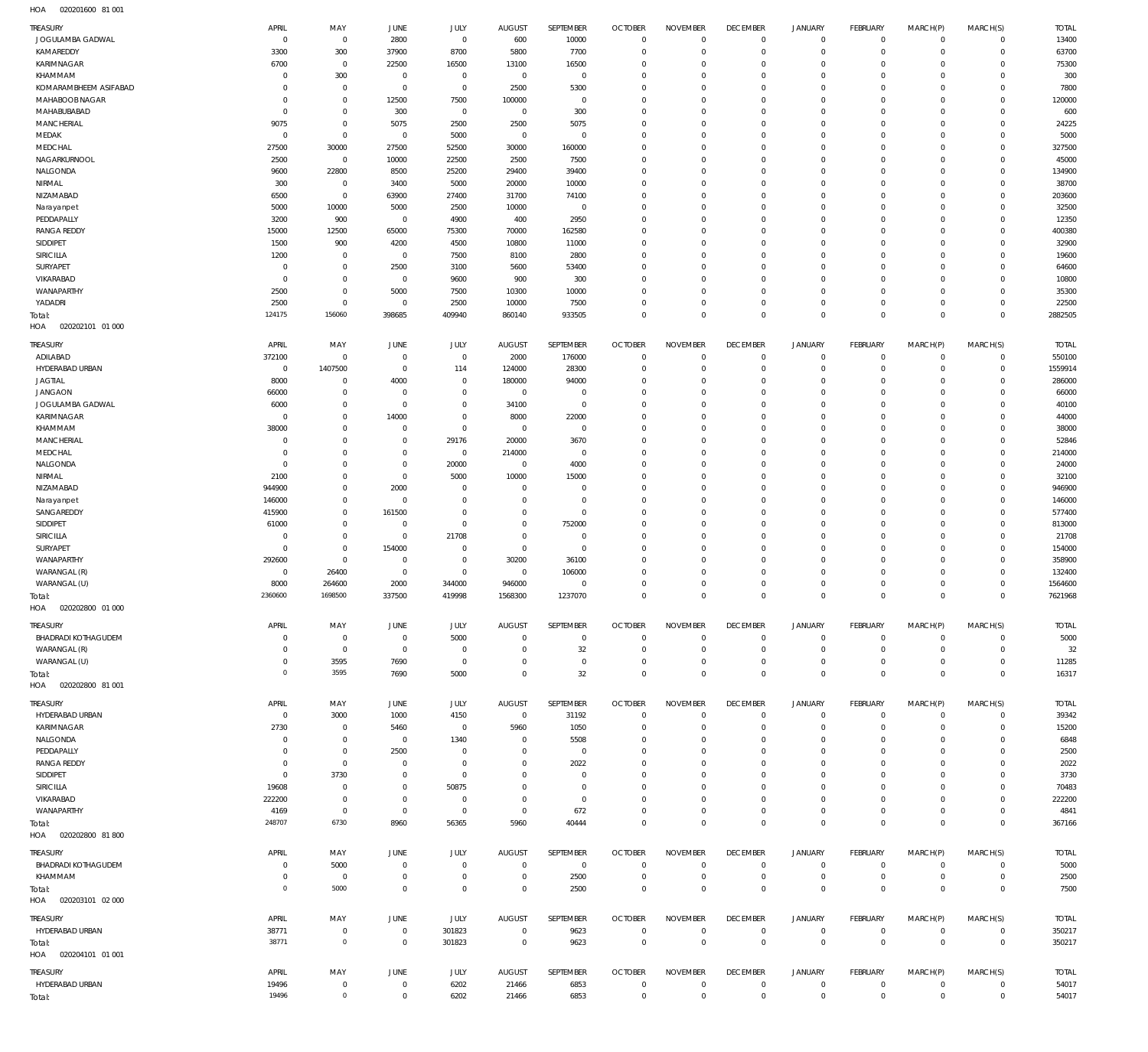020204101 81 000 HOA

| ,,,,,<br><b>ULULUTIUI</b>  |                |                     |                |                     |                |             |                |                 |                 |                |                |              |                |              |
|----------------------------|----------------|---------------------|----------------|---------------------|----------------|-------------|----------------|-----------------|-----------------|----------------|----------------|--------------|----------------|--------------|
| TREASURY                   | APRIL          | MAY                 | <b>JUNE</b>    | JULY                | <b>AUGUST</b>  | SEPTEMBER   | <b>OCTOBER</b> | <b>NOVEMBER</b> | <b>DECEMBER</b> | <b>JANUARY</b> | FEBRUARY       | MARCH(P)     | MARCH(S)       | <b>TOTAL</b> |
| HYDERABAD URBAN            | $\overline{0}$ | $\bf 0$             | $\mathbf 0$    | $\mathbf 0$         | $\mathbf 0$    | 167950      | $\overline{0}$ | $\mathbf 0$     | $\overline{0}$  | $\circ$        | $\overline{0}$ | $\mathbf{0}$ | $\overline{0}$ | 167950       |
| Total:                     | $\mathbf 0$    | $\mathbf 0$         | $\overline{0}$ | $\mathbf 0$         | $\mathbf 0$    | 167950      | $\overline{0}$ | $\overline{0}$  | $\mathbf 0$     | $\mathbf 0$    | $\overline{0}$ | $\mathbf 0$  | $\overline{0}$ | 167950       |
| HOA  020204102  01  000    |                |                     |                |                     |                |             |                |                 |                 |                |                |              |                |              |
|                            |                |                     |                |                     |                |             |                |                 |                 |                |                |              |                |              |
| TREASURY                   | APRIL          | MAY                 | <b>JUNE</b>    | JULY                | <b>AUGUST</b>  | SEPTEMBER   | <b>OCTOBER</b> | <b>NOVEMBER</b> | <b>DECEMBER</b> | <b>JANUARY</b> | FEBRUARY       | MARCH(P)     | MARCH(S)       | <b>TOTAL</b> |
| HYDERABAD URBAN            | 1777           | 113                 | $\overline{0}$ | 313                 | $\overline{0}$ | 1256        | $\overline{0}$ | $\mathbf 0$     | $\overline{0}$  | $\circ$        | $\overline{0}$ | 0            | $\overline{0}$ | 3459         |
| Total:                     | 1777           | 113                 | $\overline{0}$ | 313                 | $\overline{0}$ | 1256        | $\overline{0}$ | $\mathbf 0$     | $\overline{0}$  | $\mathbf 0$    | $\overline{0}$ | $\mathbf 0$  | $\overline{0}$ | 3459         |
| HOA<br>020204800 01 001    |                |                     |                |                     |                |             |                |                 |                 |                |                |              |                |              |
|                            |                |                     |                |                     |                |             |                |                 |                 |                |                |              |                |              |
| TREASURY                   | APRIL          | MAY                 | <b>JUNE</b>    | JULY                | <b>AUGUST</b>  | SEPTEMBER   | <b>OCTOBER</b> | <b>NOVEMBER</b> | <b>DECEMBER</b> | <b>JANUARY</b> | FEBRUARY       | MARCH(P)     | MARCH(S)       | <b>TOTAL</b> |
| HYDERABAD URBAN            | 37581          | 0                   | $\mathbf 0$    | 25401               | 11088          | $\mathbf 0$ | $\overline{0}$ | $\Omega$        | $\overline{0}$  | $\mathbf 0$    | $\overline{0}$ | $\mathbf 0$  | $\mathbf{0}$   | 74070        |
| JOGULAMBA GADWAL           | $\mathbf 0$    | $\mathsf{O}\xspace$ | 250            | 671                 | 510            | $\mathbf 0$ | $\overline{0}$ | $\Omega$        | $\mathbf 0$     | $\mathbf 0$    | $\mathbf{0}$   | $\Omega$     | $\mathbf{0}$   | 1431         |
|                            |                |                     |                |                     |                |             |                |                 |                 |                |                |              |                |              |
| KARIMNAGAR                 | 0              | $\mathsf{O}\xspace$ | $\mathbf 0$    | 37000               | 0              | $\mathbf 0$ | $\mathbf 0$    | $\Omega$        | $\mathbf 0$     | $\mathbf 0$    | $^{\circ}$     | $\Omega$     | $\mathbf 0$    | 37000        |
| MAHABOOB NAGAR             | 0              | $\mathbf 0$         | $\overline{0}$ | 976                 | $\overline{0}$ | $\mathbf 0$ | $\overline{0}$ | $\Omega$        | $\overline{0}$  | $\mathbf 0$    | $\mathbf{0}$   | $\mathbf 0$  | $\mathbf{0}$   | 976          |
| Total:                     | 37581          | $\mathbf 0$         | 250            | 64048               | 11598          | $\mathbf 0$ | $\mathbf 0$    | $\Omega$        | $\mathbf 0$     | $\mathbf 0$    | $\overline{0}$ | $\mathbf 0$  | $\mathbf 0$    | 113477       |
| HOA<br>020204800 01 800    |                |                     |                |                     |                |             |                |                 |                 |                |                |              |                |              |
|                            |                |                     |                |                     |                |             |                |                 |                 |                |                |              |                |              |
| <b>TREASURY</b>            | APRIL          | MAY                 | JUNE           | JULY                | <b>AUGUST</b>  | SEPTEMBER   | <b>OCTOBER</b> | <b>NOVEMBER</b> | <b>DECEMBER</b> | <b>JANUARY</b> | FEBRUARY       | MARCH(P)     | MARCH(S)       | <b>TOTAL</b> |
| HYDERABAD URBAN            | 132315         | 10190               | 36515          | 138920              | 221815         | 189356      | $\overline{0}$ | $\mathbf 0$     | $\overline{0}$  | 0              | $\overline{0}$ | $\circ$      | $\circ$        | 729111       |
| JOGULAMBA GADWAL           | 7635           | 1745                | 210            | 6985                | 4315           | 7505        | $\overline{0}$ | $\mathbf 0$     | $\overline{0}$  | $\mathbf 0$    | $\overline{0}$ | $\mathbf 0$  | $\overline{0}$ | 28395        |
| KARIMNAGAR                 | 10280          | 3075                | 290            | 15550               | 23095          | 15090       | $\overline{0}$ | $\mathbf 0$     | $\mathbf 0$     | 0              | $\mathbf{0}$   | $\Omega$     | $\mathbf{0}$   | 67380        |
| NALGONDA                   | 4985           | 1150                | 160            | 520                 | 2900           | 1810        | $\overline{0}$ | $\mathbf 0$     | $\overline{0}$  | $\circ$        | $^{\circ}$     | $\circ$      | $\mathbf{0}$   | 11525        |
| WARANGAL (U)               | 265            | $\mathbb O$         | $\overline{0}$ | $\mathbf 0$         | 615            | 610         | $\mathbf 0$    | $\mathbf 0$     | $\overline{0}$  | 0              | $\mathbf{0}$   | $\mathbf 0$  | $\mathbf{0}$   | 1490         |
|                            |                |                     |                |                     |                |             |                |                 |                 |                |                |              |                |              |
| YADADRI                    | 22280          | 5860                | 2675           | 48395               | 62930          | 51535       | $\overline{0}$ | $\mathbf 0$     | $\overline{0}$  | $\mathbf 0$    | $\circ$        | $\mathbf 0$  | $\mathbf{0}$   | 193675       |
| Total:                     | 177760         | 22020               | 39850          | 210370              | 315670         | 265906      | $\overline{0}$ | $\mathbf 0$     | $\overline{0}$  | $\mathbf 0$    | $\overline{0}$ | $\mathbf 0$  | $\overline{0}$ | 1031576      |
| HOA<br>020204800 81 000    |                |                     |                |                     |                |             |                |                 |                 |                |                |              |                |              |
|                            |                |                     |                |                     |                |             |                |                 |                 |                |                |              |                |              |
| TREASURY                   | APRIL          | MAY                 | <b>JUNE</b>    | JULY                | <b>AUGUST</b>  | SEPTEMBER   | <b>OCTOBER</b> | <b>NOVEMBER</b> | <b>DECEMBER</b> | <b>JANUARY</b> | FEBRUARY       | MARCH(P)     | MARCH(S)       | <b>TOTAL</b> |
| NIZAMABAD                  | 0              | 0                   | $\mathbf 0$    | $\mathbf 0$         | $\mathbf 0$    | 42000       | $\overline{0}$ | $\mathbf 0$     | $\overline{0}$  | 0              | $^{\circ}$     | $\mathbf 0$  | $\mathbf{0}$   | 42000        |
| WARANGAL (U)               | 0              | $\mathsf{O}\xspace$ | $\overline{0}$ | $\mathbf 0$         | 34500          | 12820       | $\overline{0}$ | $\mathbf 0$     | $\overline{0}$  | $\mathbf 0$    | $\overline{0}$ | $\mathbf 0$  | $\circ$        | 47320        |
| Total:                     | $\mathbf 0$    | $\mathbf 0$         | $\overline{0}$ | $\mathsf{O}\xspace$ | 34500          | 54820       | $\overline{0}$ | $\mathbf 0$     | $\overline{0}$  | $\mathbf 0$    | $\overline{0}$ | $\mathbf 0$  | $\overline{0}$ | 89320        |
| HOA<br>021001101 01 000    |                |                     |                |                     |                |             |                |                 |                 |                |                |              |                |              |
|                            |                |                     |                |                     |                |             |                |                 |                 |                |                |              |                |              |
| TREASURY                   | APRIL          | MAY                 | <b>JUNE</b>    | JULY                | <b>AUGUST</b>  | SEPTEMBER   | <b>OCTOBER</b> | <b>NOVEMBER</b> | <b>DECEMBER</b> | <b>JANUARY</b> | FEBRUARY       | MARCH(P)     | MARCH(S)       | <b>TOTAL</b> |
| HYDERABAD URBAN            | $\mathbf 0$    | 0                   | 1625645565     | $\bf 0$             | $\overline{0}$ | 0           | $\overline{0}$ | $\mathbf 0$     | $\overline{0}$  | 0              | $\overline{0}$ | $\mathbf 0$  | $\overline{0}$ | 1625645565   |
| KOMARAMBHEEM ASIFABAD      | 0              | 3550                | $\mathbf 0$    | 0                   | $\mathbf 0$    | $\mathbf 0$ | $\overline{0}$ | $\mathbf 0$     | $\overline{0}$  | $\mathbf 0$    | $\overline{0}$ | $\mathbf 0$  | $\overline{0}$ | 3550         |
|                            |                |                     |                |                     |                |             |                |                 |                 |                |                |              |                |              |
| SANGAREDDY                 | $\mathbf 0$    | $\mathbf 0$         | $\overline{0}$ | 12500               | $\mathbf 0$    | $\mathbf 0$ | $\overline{0}$ | $\mathbf 0$     | $\overline{0}$  | $\mathbf 0$    | $\overline{0}$ | $\mathbf 0$  | $\overline{0}$ | 12500        |
| Total:                     | $\overline{0}$ | 3550                | 1625645565     | 12500               | $\mathbf 0$    | $\mathbf 0$ | $\overline{0}$ | $\mathbf 0$     | $\overline{0}$  | $\bf 0$        | $\overline{0}$ | $\mathbf 0$  | $\overline{0}$ | 1625661615   |
| HOA<br>021003101 01 000    |                |                     |                |                     |                |             |                |                 |                 |                |                |              |                |              |
|                            |                |                     |                |                     |                |             |                |                 |                 |                |                |              |                |              |
| <b>TREASURY</b>            | APRIL          | MAY                 | JUNE           | JULY                | <b>AUGUST</b>  | SEPTEMBER   | <b>OCTOBER</b> | <b>NOVEMBER</b> | <b>DECEMBER</b> | <b>JANUARY</b> | FEBRUARY       | MARCH(P)     | MARCH(S)       | <b>TOTAL</b> |
| HYDERABAD URBAN            | 0              | 0                   | 179191         | $\mathbf 0$         | $\mathbf 0$    | $\mathbf 0$ | $\overline{0}$ | $\mathbf 0$     | $\overline{0}$  | 0              | $\mathbf 0$    | $\mathbf 0$  | $\circ$        | 179191       |
| WARANGAL (U)               | 0              | $\mathsf{O}\xspace$ | 176841         | $\mathbf 0$         | $\mathbf 0$    | $\mathbf 0$ | $\overline{0}$ | $\mathbf 0$     | $\overline{0}$  | $\mathbf 0$    | $\overline{0}$ | $\mathbf 0$  | $\circ$        | 176841       |
| Total:                     | $\overline{0}$ | $\mathbf 0$         | 356032         | $\mathbf 0$         | $\overline{0}$ | $\mathbf 0$ | $\overline{0}$ | $\mathbf 0$     | $\overline{0}$  | $\overline{0}$ | $\overline{0}$ | $\mathbf 0$  | $\overline{0}$ | 356032       |
| HOA<br>021003103 81 000    |                |                     |                |                     |                |             |                |                 |                 |                |                |              |                |              |
|                            |                |                     |                |                     |                |             |                |                 |                 |                |                |              |                |              |
| <b>TREASURY</b>            | APRIL          | MAY                 | JUNE           | JULY                | <b>AUGUST</b>  | SEPTEMBER   | <b>OCTOBER</b> | <b>NOVEMBER</b> | <b>DECEMBER</b> | <b>JANUARY</b> | FEBRUARY       | MARCH(P)     | MARCH(S)       | <b>TOTAL</b> |
| HYDERABAD URBAN            | 10             | $\bf 0$             | $\overline{0}$ | $\mathsf{O}\xspace$ | 100000         | 20          | $\overline{0}$ | $\mathbf 0$     | $\overline{0}$  | $\circ$        | $\overline{0}$ | $\mathbf 0$  | $\overline{0}$ | 100030       |
| Total:                     | 10             | $\mathbf 0$         | $\overline{0}$ | $\mathsf{O}\xspace$ | 100000         | 20          | $\overline{0}$ | $\overline{0}$  | $\overline{0}$  | $\mathbf 0$    | $\overline{0}$ | $\mathbf 0$  | $\overline{0}$ | 100030       |
|                            |                |                     |                |                     |                |             |                |                 |                 |                |                |              |                |              |
| HOA<br>021003105 01 000    |                |                     |                |                     |                |             |                |                 |                 |                |                |              |                |              |
| <b>TREASURY</b>            | APRIL          | MAY                 | <b>JUNE</b>    | JULY                | <b>AUGUST</b>  | SEPTEMBER   | <b>OCTOBER</b> | <b>NOVEMBER</b> | <b>DECEMBER</b> | <b>JANUARY</b> | FEBRUARY       | MARCH(P)     | MARCH(S)       | <b>TOTAL</b> |
| HYDERABAD URBAN            | 356052         | 352533              | 743556         | 344761              | 52786          | 84461       | $\mathbf 0$    | $\mathbf 0$     | $\mathbf 0$     | 0              | $\mathbf 0$    | $\mathbf 0$  | $\circ$        | 1934149      |
|                            |                |                     |                |                     |                |             | $\mathbf 0$    | $\Omega$        |                 |                | $\mathbf{0}$   | $\Omega$     | $\mathbf 0$    |              |
| <b>JANGAON</b>             | $\mathbf 0$    | $\bf 0$             | $\overline{0}$ | $\bf 0$             | 7000           | $\mathbf 0$ |                |                 | $\mathbf 0$     | $\mathbf 0$    |                |              |                | 7000         |
| KARIMNAGAR                 | $\mathbf 0$    | $\mathsf{O}\xspace$ | $\overline{0}$ | $\mathsf{O}\xspace$ | $\overline{0}$ | 7000        | $\mathbf 0$    | $\mathbf 0$     | $\mathbf 0$     | $\mathbf 0$    | $\mathbf 0$    | $\mathbf 0$  | $\mathbf 0$    | 7000         |
| NIZAMABAD                  | 91000          | $\mathsf{O}\xspace$ | 7000           | 77000               | 178500         | 521500      | $\mathbf 0$    | $\Omega$        | $\mathbf 0$     | $\mathbf 0$    | $\mathbf 0$    | $\Omega$     | $\mathbf 0$    | 875000       |
| SIRICILLA                  | $^{\circ}$     | $\mathsf{O}\xspace$ | $\overline{0}$ | $\mathsf{O}\xspace$ | $\overline{0}$ | 7000        | $\mathbf 0$    | $\mathbf 0$     | $\overline{0}$  | $\mathbf 0$    | $^{\circ}$     | $\Omega$     | $\mathbf{0}$   | 7000         |
| WARANGAL (U)               | 21000          | $\bf 0$             | $\mathbf 0$    | 1582250             | 826500         | 182000      | $\mathbf 0$    | $\mathbf 0$     | $\mathbf 0$     | $\mathbf 0$    | $\circ$        | $\mathbf 0$  | $\mathbf 0$    | 2611750      |
| Total:                     | 468052         | 352533              | 750556         | 2004011             | 1064786        | 801961      | $\overline{0}$ | $\mathbf 0$     | $\overline{0}$  | $\mathbf 0$    | $\overline{0}$ | $\mathbf 0$  | $\overline{0}$ | 5441899      |
| HOA<br>021003105 81 001    |                |                     |                |                     |                |             |                |                 |                 |                |                |              |                |              |
|                            |                |                     |                |                     |                |             |                |                 |                 |                |                |              |                |              |
| TREASURY                   | APRIL          | MAY                 | JUNE           | <b>JULY</b>         | <b>AUGUST</b>  | SEPTEMBER   | <b>OCTOBER</b> | <b>NOVEMBER</b> | <b>DECEMBER</b> | <b>JANUARY</b> | FEBRUARY       | MARCH(P)     | MARCH(S)       | <b>TOTAL</b> |
| <b>BHADRADI KOTHAGUDEM</b> | $\mathbf 0$    | $\bf 0$             | $\overline{0}$ | $\mathsf{O}\xspace$ | 8400           | 3000        | $\overline{0}$ | $\mathbf 0$     | $\overline{0}$  | $\circ$        | $\overline{0}$ | $\mathbf 0$  | $\overline{0}$ | 11400        |
| HYDERABAD URBAN            | 29600          | 21000               | 59600          | 84750               | 354050         | 92400       | $\overline{0}$ | $\mathbf 0$     | $\mathbf 0$     | $\mathbf 0$    | $\circ$        | $\mathbf 0$  | $\circ$        | 641400       |
|                            |                |                     |                |                     |                |             |                |                 |                 |                |                |              |                |              |
| KAMAREDDY                  | 0              | $\bf 0$             | $\mathbf 0$    | $\mathsf{O}\xspace$ | $\overline{0}$ | 200         | $\overline{0}$ | $\mathbf 0$     | $\overline{0}$  | $\mathbf 0$    | $\circ$        | $\mathbf 0$  | $\mathbf{0}$   | 200          |
| KARIMNAGAR                 | 0              | $\bf 0$             | $\mathbf 0$    | 1450                | 14000          | 2000        | $\overline{0}$ | $\mathbf 0$     | $\mathbf 0$     | $\mathbf 0$    | $\circ$        | $\mathbf 0$  | $\mathbf{0}$   | 17450        |
| KHAMMAM                    | 0              | $\mathsf{O}\xspace$ | $\mathbf 0$    | $\mathsf{O}\xspace$ | 23600          | $\mathbf 0$ | $\overline{0}$ | $\mathbf 0$     | $\overline{0}$  | $\mathbf 0$    | $\mathbf{0}$   | $\Omega$     | $\mathbf{0}$   | 23600        |
| MAHABOOB NAGAR             | 0              | $\mathsf{O}\xspace$ | 0              | 500                 | 58450          | $\bf 0$     | $\overline{0}$ | $\mathbf 0$     | $\overline{0}$  | 0              | $\circ$        | $\mathbf 0$  | $\circ$        | 58950        |
| MANCHERIAL                 | $\mathbf 0$    | $\bf 0$             | $\mathbf 0$    | $\bf 0$             | 1400           | $\mathbf 0$ | $\mathbf 0$    | $\mathbf 0$     | $\mathbf 0$     | $\mathbf 0$    | $\mathbf{0}$   | $\Omega$     | $\mathbf{0}$   | 1400         |
| NAGARKURNOOL               | $\mathbf 0$    | $\mathsf{O}\xspace$ | 0              | 0                   | 5250           | $\mathbf 0$ | $\overline{0}$ | $\mathbf 0$     | $\overline{0}$  | $\mathbf 0$    | $\mathbf{0}$   | $\mathbf 0$  | $\mathbf{0}$   | 5250         |
| NALGONDA                   | $\mathbf 0$    | $\bf 0$             | 0              | $\bf 0$             | 22400          | $\mathbf 0$ | $\overline{0}$ | $\mathbf 0$     | $\mathbf 0$     | $\mathbf 0$    | $\mathbf{0}$   | $\mathbf 0$  | $\mathbf{0}$   |              |
|                            |                |                     |                |                     |                |             |                |                 |                 |                |                |              |                | 22400        |
| NIRMAL                     | $\mathbf 0$    | $\bf 0$             | $\mathbf 0$    | $\mathbf 0$         | 6650           | $\mathbf 0$ | $\overline{0}$ | $\mathbf 0$     | $\mathbf 0$     | $\mathbf 0$    | $\mathbf{0}$   | $\mathbf 0$  | $\mathbf{0}$   | 6650         |
| NIZAMABAD                  | $\mathbf 0$    | $\bf 0$             | $\mathbf 0$    | $\mathsf{O}\xspace$ | 23100          | $\mathbf 0$ | $\overline{0}$ | $\mathbf 0$     | $\overline{0}$  | $\mathbf 0$    | $\mathbf{0}$   | $\mathbf 0$  | $\mathbf{0}$   | 23100        |
| PEDDAPALLY                 | $\mathbf 0$    | $\bf 0$             | $\mathbf 0$    | $\mathsf{O}\xspace$ | 1750           | $\mathbf 0$ | $\mathbf 0$    | $\mathbf 0$     | $\mathbf 0$     | $\mathbf 0$    | $\mathbf{0}$   | $\Omega$     | $\mathbf{0}$   | 1750         |
| SANGAREDDY                 | 0              | $\mathsf{O}\xspace$ | $\mathbf 0$    | $\mathsf{O}\xspace$ | 10500          | $\mathbf 0$ | $\overline{0}$ | $\mathbf 0$     | $\overline{0}$  | $\mathbf 0$    | $\mathbf{0}$   | $\mathbf 0$  | $\mathbf{0}$   | 10500        |
| SIDDIPET                   | $\mathbf 0$    | $\bf 0$             | 0              | $\mathsf{O}\xspace$ | 2800           | $\bf 0$     | $\mathbf 0$    | $\mathbf 0$     | $\mathbf 0$     | 0              | $\mathbf{0}$   | $\mathbf 0$  | $\mathbf{0}$   | 2800         |
| SURYAPET                   | 1900           | $\mathsf{O}\xspace$ | $\mathbf 0$    | 4100                | 15750          | $\mathbf 0$ | $\mathbf 0$    | $\mathbf 0$     | $\overline{0}$  | $\mathbf 0$    | $\mathbf{0}$   | $\mathbf 0$  | $\mathbf{0}$   | 21750        |
|                            |                |                     |                |                     |                |             |                |                 |                 |                |                |              |                |              |
| WANAPARTHY                 | 0              | $\mathsf{O}\xspace$ | 0              | $\mathsf{O}\xspace$ | 15750          | $\mathbf 0$ | $\overline{0}$ | $\mathbf 0$     | $\overline{0}$  | $\mathbf 0$    | $\mathbf{0}$   | $\mathbf 0$  | $\mathbf{0}$   | 15750        |
| WARANGAL (U)               | 0              | $\mathsf{O}\xspace$ | $\overline{0}$ | 100                 | 22950          | $\mathbf 0$ | $\overline{0}$ | $\mathbf 0$     | $\overline{0}$  | $\mathbf 0$    | $\mathbf{0}$   | $\mathbf 0$  | $\mathbf{0}$   | 23050        |
| YADADRI                    | $\mathbf 0$    | $\mathbf 0$         | $\overline{0}$ | $\mathsf{O}\xspace$ | 700            | $\bf 0$     | $\overline{0}$ | $\mathbf 0$     | $\overline{0}$  | $\mathbf 0$    | $\overline{0}$ | $\mathbf 0$  | $\circ$        | 700          |
| Total:                     | 31500          | 21000               | 59600          | 90900               | 587500         | 97600       | $\overline{0}$ | $\bf 0$         | $\overline{0}$  | $\mathbf 0$    | $\overline{0}$ | $\mathbf 0$  | $\overline{0}$ | 888100       |
| HOA<br>021003200 81 001    |                |                     |                |                     |                |             |                |                 |                 |                |                |              |                |              |
|                            |                |                     |                |                     |                |             |                |                 |                 |                |                |              |                |              |
| <b>TREASURY</b>            | APRIL          | MAY                 | JUNE           | JULY                | <b>AUGUST</b>  | SEPTEMBER   | <b>OCTOBER</b> | <b>NOVEMBER</b> | <b>DECEMBER</b> | <b>JANUARY</b> | FEBRUARY       | MARCH(P)     | MARCH(S)       | <b>TOTAL</b> |
| HYDERABAD URBAN            | 11400          | 4750                | 29200          | 12250               | 27800          | 8550        | $\overline{0}$ | $\mathbf 0$     | $\overline{0}$  | $\circ$        | $\overline{0}$ | $\mathbf 0$  | $\circ$        | 93950        |
| KHAMMAM                    | 0              | $\bf 0$             | $\mathbf 0$    | $\bf 0$             | 250            | 0           | $\mathbf 0$    | $\mathbf 0$     | $\overline{0}$  | $\mathbf 0$    | $\circ$        | 0            | $\circ$        | 250          |
| MEDCHAL                    | $\mathbf 0$    | $\mathsf{O}\xspace$ | $\bf 0$        | 1000                | $^{\circ}$     | $\bf 0$     | $\mathbf 0$    | $\mathbf 0$     | $\mathbf 0$     | $\mathbf 0$    | $\mathbf 0$    | $\mathbf 0$  | $\mathbf 0$    | 1000         |
|                            |                |                     |                |                     |                |             |                |                 |                 |                |                |              |                |              |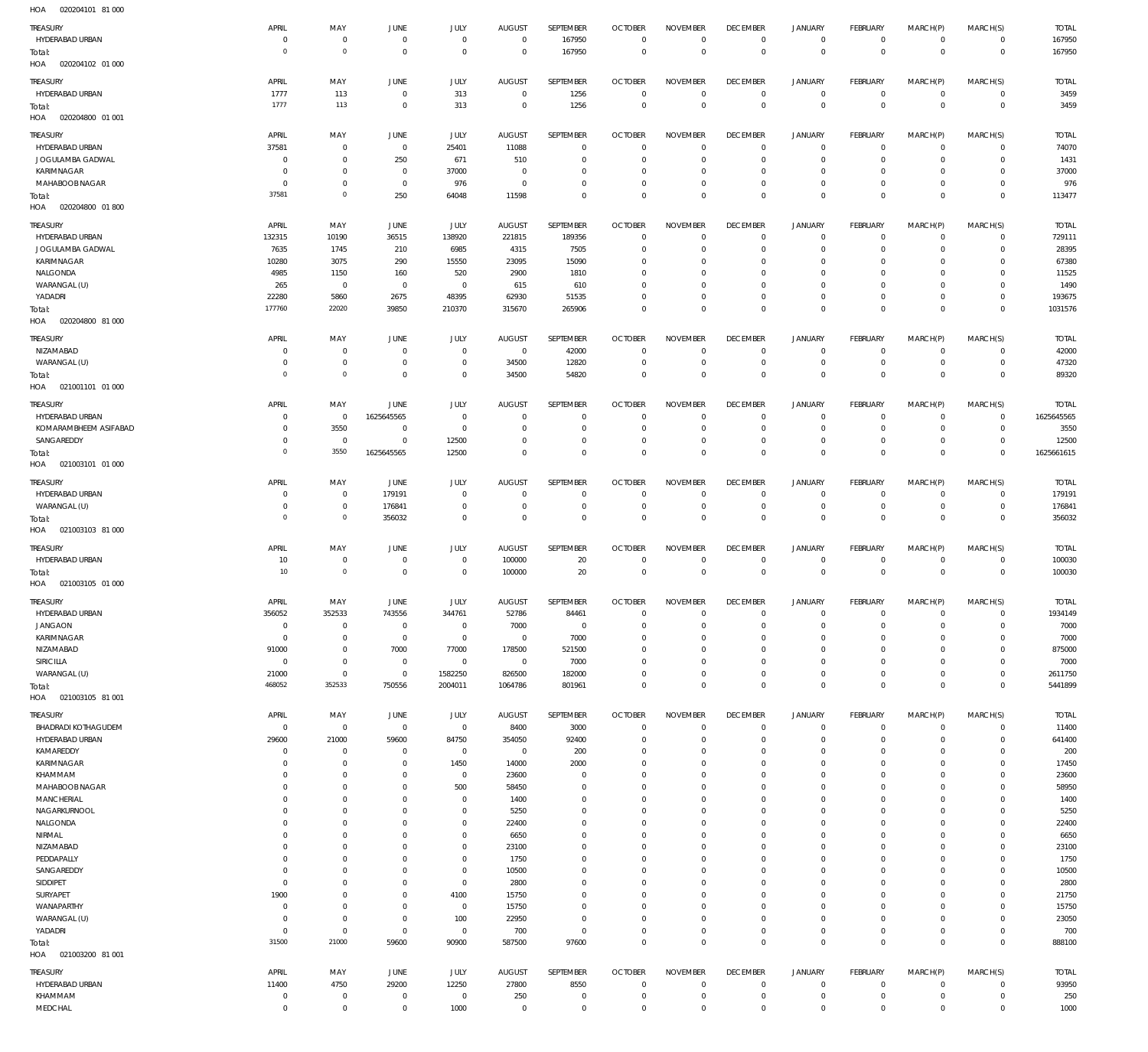| HOA |  |
|-----|--|

| HOA<br>021003200 81 001                |                           |                        |                                  |                            |                            |                         |                               |                      |                                |                            |                                            |                            |                            |                |
|----------------------------------------|---------------------------|------------------------|----------------------------------|----------------------------|----------------------------|-------------------------|-------------------------------|----------------------|--------------------------------|----------------------------|--------------------------------------------|----------------------------|----------------------------|----------------|
| TREASURY                               | APRIL                     | MAY                    | JUNE                             | JULY                       | <b>AUGUST</b>              | SEPTEMBER               | <b>OCTOBER</b>                | <b>NOVEMBER</b>      | <b>DECEMBER</b>                | <b>JANUARY</b>             | FEBRUARY                                   | MARCH(P)                   | MARCH(S)                   | <b>TOTAL</b>   |
| Total:                                 | 11400                     | 4750                   | 29200                            | 13250                      | 28050                      | 8550                    | $\mathbf 0$                   | $\overline{0}$       | $\mathbb O$                    | $\mathbb O$                | $\mathbb O$                                | $\mathbf 0$                | $\mathbf 0$                | 95200          |
|                                        |                           |                        |                                  |                            |                            |                         |                               |                      |                                |                            |                                            |                            |                            |                |
| HOA<br>021004104 01 000                |                           |                        |                                  |                            |                            |                         |                               |                      |                                |                            |                                            |                            |                            |                |
| TREASURY                               | APRIL                     | MAY                    | JUNE                             | <b>JULY</b>                | <b>AUGUST</b>              | SEPTEMBER               | <b>OCTOBER</b>                | <b>NOVEMBER</b>      | <b>DECEMBER</b>                | <b>JANUARY</b>             | <b>FEBRUARY</b>                            | MARCH(P)                   | MARCH(S)                   | <b>TOTAL</b>   |
| ADILABAD                               | $\circ$                   | $\circ$                | 7500                             | $\overline{0}$             | $\Omega$                   | $\overline{0}$          | $\mathbf 0$                   | $\Omega$             | $\overline{0}$                 | $\mathbf 0$                | $\mathbf 0$                                | $\mathbf 0$                | $\mathbf 0$                | 7500           |
| <b>BHADRADI KOTHAGUDEM</b>             | $\Omega$<br>$\Omega$      | $^{\circ}$             | $\overline{0}$                   | 6600                       | $\overline{0}$             | $\overline{0}$          | $\mathbf 0$                   | $\Omega$             | $\overline{0}$                 | $\circ$                    | $\mathbf 0$                                | 0                          | $\mathbf 0$                | 6600           |
| BHOOPALAPALLY<br>HYDERABAD URBAN       | 112300                    | 7500<br>64700          | $\overline{0}$<br>114300         | $\Omega$<br>104900         | $\overline{0}$<br>243000   | $\mathbf{0}$<br>145900  | $\mathbf 0$<br>$\mathbf 0$    | $\Omega$<br>$\Omega$ | $\mathbf 0$<br>$\Omega$        | $\circ$<br>$\Omega$        | $\circ$<br>$\circ$                         | 0<br>$\Omega$              | $\mathbf 0$<br>$\mathbf 0$ | 7500<br>785100 |
| <b>JAGTIAL</b>                         | 10560                     | $\circ$                | $\overline{0}$                   | 7800                       | $\overline{0}$             | 450                     | $\mathbf 0$                   | $\Omega$             | $\mathbf{0}$                   | $\Omega$                   | $\circ$                                    | 0                          | $\mathbf 0$                | 18810          |
| KAMAREDDY                              | 6780                      | 50                     | 230                              | 3760                       | 6920                       | $\Omega$                | $\mathbf 0$                   | $\Omega$             | $\Omega$                       | $\Omega$                   | $\circ$                                    | C                          | $\mathbf 0$                | 17740          |
| KARIMNAGAR                             | 300                       | 3000                   | $\overline{0}$                   | 7500                       | $\overline{0}$             | 7500                    | $\overline{0}$                | $\Omega$             | $\mathbf{0}$                   | $\Omega$                   | $\mathbf 0$                                | O                          | $\mathbf 0$                | 18300          |
| KHAMMAM                                | $\Omega$                  | $^{\circ}$             | $\overline{0}$                   | 6720                       | 14220                      | 13620                   | $\overline{0}$                | $\Omega$             | $\overline{0}$                 | $\Omega$                   | $\circ$                                    | $\Omega$                   | $\mathbf 0$                | 34560          |
| MAHABOOB NAGAR                         | $\Omega$                  | 8500                   | $\overline{0}$                   | $\Omega$                   | $\overline{0}$             | $\mathbf{0}$            | $\mathbf 0$                   | $\Omega$             | $\Omega$                       | $\Omega$                   | $\mathbf 0$                                | C                          | $\mathbf 0$                | 8500           |
| <b>MANCHERIAL</b>                      | $^{\circ}$                | 8000                   | $\overline{0}$                   | $\overline{0}$             | 3060                       | $\mathbf{0}$            | $\overline{0}$                | $\Omega$             | $\overline{0}$                 | $\circ$                    | $\circ$                                    | $\Omega$                   | $\mathbf 0$                | 11060          |
| MEDCHAL                                | 600                       | 1800                   | 8000                             | 1000                       | 500                        | 10500                   | $\mathbf 0$                   | $\Omega$             | $\Omega$                       | $\Omega$                   | $\mathbf 0$                                | C                          | 0                          | 22400          |
| NALGONDA                               | 500                       | 4100                   | 1500                             | $\Omega$                   | $\mathbf{0}$               | 2500                    | $\overline{0}$                | $\Omega$             | $\overline{0}$                 | $\Omega$                   | $\circ$                                    | $\Omega$                   | $\mathbf 0$                | 8600           |
| NIRMAL                                 | $\Omega$                  | 980                    | 300                              | $\Omega$                   | $\mathbf{0}$               | 240                     | $\mathbf 0$                   | $\Omega$             | $\Omega$                       | $\Omega$                   | $\mathbf 0$                                | C                          | $\mathbf 0$                | 1520           |
| NIZAMABAD                              | 3660                      | 600                    | 10180                            | 150                        | $\Omega$                   | 3460                    | $^{\circ}$                    | $\Omega$             | $\mathbf{0}$                   | $\Omega$                   | $\circ$                                    | $\Omega$                   | $\mathbf 0$                | 18050          |
| <b>RANGA REDDY</b>                     | 4188986                   | 3517954                | 4416558                          | 4675751                    | 4421870                    | 4368060                 | $\mathbf 0$                   | $\Omega$             | $\Omega$                       | $\Omega$                   | $\mathbf 0$                                | C                          | $\mathbf 0$                | 25589179       |
| SANGAREDDY                             | $\Omega$                  | $\overline{0}$         | 7800                             | $\Omega$                   | $\Omega$                   | $\Omega$                | $^{\circ}$                    | $\Omega$             | $\mathbf{0}$                   | $\Omega$                   | $\circ$                                    | $\Omega$                   | $\mathbf 0$                | 7800           |
| SIDDIPET                               | 3500                      | 7800                   | $\overline{0}$                   | 7500                       | $\mathbf{0}$               | $\mathbf{0}$            | $\overline{0}$                | $\Omega$             | $\mathbf{0}$                   | $\Omega$                   | $\circ$                                    | C                          | $\mathbf 0$                | 18800          |
| SIRICILLA                              | $\circ$                   | $^{\circ}$             | $^{\circ}$                       | $\Omega$                   | $\Omega$                   | 7500                    | $\mathbf 0$                   | $\Omega$             | $\Omega$                       | $\Omega$                   | $\mathbf 0$                                | C                          | $\mathbf 0$                | 7500           |
| SURYAPET                               | $\Omega$                  | $\overline{0}$         | $\overline{0}$                   | 3240                       | $\mathbf{0}$               | $\mathbf{0}$            | $\overline{0}$                | $\Omega$             | $\mathbf{0}$                   | $\Omega$                   | $\mathbf 0$                                | O                          | $\mathbf 0$                | 3240           |
| WARANGAL (R)                           | $\Omega$                  | $^{\circ}$             | $\overline{0}$                   | $\Omega$                   | $\overline{0}$             | 1600                    | $\mathbf 0$                   | $\Omega$             | $\overline{0}$                 | $\circ$                    | $\circ$                                    | $\Omega$                   | $\mathbf 0$                | 1600           |
| WARANGAL (U)                           | 1000<br>4328186           | 3300<br>3628284        | $\overline{0}$                   | $\overline{0}$             | 600                        | $\overline{0}$          | $\overline{0}$                | 0<br>$\Omega$        | $\overline{0}$                 | $\circ$                    | $\mathsf{O}\xspace$                        | 0                          | $\mathbf 0$                | 4900           |
| Total:<br>HOA<br>021004105 01 000      |                           |                        | 4566368                          | 4824921                    | 4690170                    | 4561330                 | $\mathbf 0$                   |                      | $\mathbb O$                    | $\mathbb O$                | $\mathbb O$                                | $^{\circ}$                 | $\mathbf 0$                | 26599259       |
|                                        |                           |                        |                                  |                            |                            |                         |                               |                      |                                |                            |                                            |                            |                            |                |
| TREASURY                               | APRIL                     | MAY                    | JUNE                             | JULY                       | <b>AUGUST</b>              | SEPTEMBER               | <b>OCTOBER</b>                | <b>NOVEMBER</b>      | <b>DECEMBER</b>                | <b>JANUARY</b>             | <b>FEBRUARY</b>                            | MARCH(P)                   | MARCH(S)                   | <b>TOTAL</b>   |
| <b>BHADRADI KOTHAGUDEM</b>             | 2000                      | $\circ$                | $\overline{0}$                   | $\Omega$                   | $\mathbf 0$                | $\overline{0}$          | $\overline{0}$                | $\Omega$             | $\mathbb O$                    | 0                          | $\mathbf 0$                                | $^{\circ}$                 | $\mathbf 0$                | 2000           |
| HYDERABAD URBAN                        | 12200                     | $\circ$                | $\overline{0}$                   | 14080                      | 2100                       | 2000                    | $\mathbf 0$                   | 0                    | $\overline{0}$                 | 0                          | 0                                          | O                          | $\mathbf 0$                | 30380          |
| <b>JAGTIAL</b>                         | $\circ$                   | $\Omega$               | 36000                            | $\overline{0}$             | $\Omega$                   | $\Omega$                | $\mathbf 0$                   | $\Omega$             | $\overline{0}$                 | $\Omega$                   | $\circ$                                    | O                          | $\mathbf 0$                | 36000          |
| <b>JANGAON</b>                         | 3400                      | $\circ$                | $\overline{0}$                   | 2000                       | $\overline{0}$             | $\Omega$                | $\overline{0}$                | $\Omega$             | $\overline{0}$                 | $\Omega$                   | $\circ$                                    | -0                         | $\mathbf 0$                | 5400           |
| JOGULAMBA GADWAL                       | $\Omega$                  | $\Omega$               | $\overline{0}$                   | 2000                       | $\overline{0}$             | $\mathbf{0}$            | $\mathbf 0$                   | $\Omega$             | $\overline{0}$                 | $\Omega$                   | $\mathbf 0$                                | O                          | $\mathbf 0$                | 2000           |
| KAMAREDDY                              | $\Omega$                  | $\Omega$               | $\overline{0}$<br>$\mathbf{0}$   | $\Omega$                   | 2000                       | 2000                    | $\overline{0}$                | $\Omega$             | $\overline{0}$                 | $\Omega$                   | $\mathbf 0$                                | -0                         | $\mathbf 0$                | 4000           |
| KARIMNAGAR<br>KHAMMAM                  | $\circ$<br>2100           | $\Omega$<br>$\circ$    | $\overline{0}$                   | $\overline{0}$<br>$\Omega$ | 2000<br>$\Omega$           | $\mathbf 0$<br>$\Omega$ | $\mathbf 0$<br>$\overline{0}$ | $\Omega$<br>$\Omega$ | $\overline{0}$<br>$\mathbf{0}$ | $\Omega$<br>$\Omega$       | $\mathbf 0$<br>$\mathbf 0$                 | 0<br>-0                    | $\mathbf 0$<br>$\mathbf 0$ | 2000<br>2100   |
| <b>MANCHERIAL</b>                      | $^{\circ}$                | $\Omega$               | $\mathbf 0$                      | 2000                       | $\overline{0}$             | $\mathbf{0}$            | $\mathbf 0$                   | $\Omega$             | $\overline{0}$                 | $\Omega$                   | $\mathbf 0$                                | 0                          | $\mathbf 0$                | 2000           |
| MEDCHAL                                | 500                       | $\circ$                | $\overline{0}$                   | 2000                       | $\Omega$                   | 2000                    | $\overline{0}$                | $\Omega$             | $\overline{0}$                 | $\Omega$                   | $\circ$                                    | O                          | $\mathbf 0$                | 4500           |
| NALGONDA                               | $\circ$                   | $\circ$                | 100000                           | - 0                        | $\Omega$                   | 31080                   | $\overline{0}$                | $\Omega$             | $\overline{0}$                 | $\Omega$                   | $\mathbf 0$                                | 0                          | $\mathbf 0$                | 131080         |
| NIRMAL                                 | $\circ$                   | 200                    | $\overline{0}$                   | $\Omega$                   | $\overline{0}$             | $\overline{0}$          | $\mathbf 0$                   | $\Omega$             | $\overline{0}$                 | 0                          | 0                                          | O                          | $\mathbf 0$                | 200            |
| PEDDAPALLY                             | $\Omega$                  | $^{\circ}$             | $\overline{0}$                   | $\Omega$                   | $\overline{0}$             | 4000                    | $\mathbf 0$                   | $\Omega$             | $\mathbf{0}$                   | $\Omega$                   | $\mathbf 0$                                | -0                         | $\mathbf 0$                | 4000           |
| SURYAPET                               | $^{\circ}$                | $\overline{0}$         | 4000                             | $\Omega$                   | $\mathbf 0$                | $\overline{0}$          | $\overline{0}$                | -0                   | $\overline{0}$                 | $\circ$                    | 0                                          | 0                          | $\mathbf 0$                | 4000           |
| WARANGAL (U)                           | 2000                      | 3490                   | 7540                             | $^{\circ}$                 | 11210                      | 32910                   | $\mathbf 0$                   | 0                    | $\mathbb O$                    | $\circ$                    | $\mathsf{O}\xspace$                        | $^{\circ}$                 | $\mathbf 0$                | 57150          |
| Total:                                 | 22200                     | 3690                   | 147540                           | 22080                      | 17310                      | 73990                   | $\mathbf 0$                   | $^{\circ}$           | $\mathbb O$                    | $\mathbb O$                | $\,0\,$                                    | $^{\circ}$                 | $\mathbf 0$                | 286810         |
| HOA<br>021004800 01 000                |                           |                        |                                  |                            |                            |                         |                               |                      |                                |                            |                                            |                            |                            |                |
| TREASURY                               | APRIL                     | MAY                    | <b>JUNE</b>                      | JULY                       | <b>AUGUST</b>              | SEPTEMBER               | <b>OCTOBER</b>                | <b>NOVEMBER</b>      | <b>DECEMBER</b>                | <b>JANUARY</b>             | <b>FEBRUARY</b>                            | MARCH(P)                   | MARCH(S)                   | <b>TOTAL</b>   |
| HYDERABAD URBAN                        | 500                       | $\mathbb O$            | $\overline{0}$                   | $\Omega$                   | $\Omega$                   | $\overline{0}$          | $\mathbf 0$                   | $\overline{0}$       | $\overline{0}$                 | 0                          | $\mathsf{O}\xspace$                        | $\circ$                    | $\circ$                    | 500            |
| <b>RANGA REDDY</b>                     | $\overline{0}$            | $\mathbb O$            | $\overline{0}$                   | $\Omega$                   | $\mathbf 0$                | 2000                    | $\overline{0}$                | $\mathbf 0$          | $\mathbb O$                    | 0                          | $\mathsf{O}\xspace$                        | $\circ$                    | $\mathbf 0$                | 2000           |
| Total:                                 | 500                       | $\mathbf 0$            | $\overline{0}$                   | $\Omega$                   | $\overline{0}$             | 2000                    | $\mathbb O$                   | $\mathbf 0$          | $\mathbb O$                    | $\mathbb O$                | $\,0\,$                                    | $\mathbf 0$                | $\mathbf 0$                | 2500           |
| HOA<br>021004800 81 001                |                           |                        |                                  |                            |                            |                         |                               |                      |                                |                            |                                            |                            |                            |                |
|                                        |                           |                        |                                  |                            |                            |                         |                               |                      |                                |                            |                                            |                            |                            |                |
| TREASURY                               | APRIL                     | MAY                    | JUNE                             | <b>JULY</b>                | <b>AUGUST</b>              | SEPTEMBER               | <b>OCTOBER</b>                | <b>NOVEMBER</b>      | <b>DECEMBER</b>                | JANUARY                    | FEBRUARY                                   | MARCH(P)                   | MARCH(S)                   | <b>TOTAL</b>   |
| ADILABAD<br><b>BHADRADI KOTHAGUDEM</b> | $\,0\,$<br>$\overline{0}$ | $\overline{0}$<br>1000 | $\overline{0}$<br>$\overline{0}$ | 500<br>$\mathbf 0$         | $\mathbf 0$<br>$\mathbf 0$ | $\,0\,$<br>$\mathbf 0$  | $\mathbf 0$<br>$\overline{0}$ | $\overline{0}$<br>0  | $\,0\,$<br>$\mathbb O$         | $\mathbf 0$<br>$\mathbf 0$ | $\mathsf{O}\xspace$<br>$\mathsf{O}\xspace$ | $\mathbf 0$<br>$\mathbf 0$ | $\mathbf 0$<br>$\mathbf 0$ | 500<br>1000    |
| HYDERABAD URBAN                        | 81800                     | 18200                  | 26700                            | 30100                      | 63900                      | 38200                   | $\mathbf 0$                   | $\Omega$             | $\mathbb O$                    | $\circ$                    | $\mathsf{O}\xspace$                        | $\mathbf 0$                | $\mathbf 0$                | 258900         |
| MAHABOOB NAGAR                         | $\overline{0}$            | $\mathbf 0$            | $\overline{0}$                   | 53000                      | $\,0\,$                    | $\overline{0}$          | $\mathbf 0$                   | 0                    | $\mathbf 0$                    | $\circ$                    | $\mathsf{O}\xspace$                        | 0                          | $\mathbf 0$                | 53000          |
| MANCHERIAL                             | $^{\circ}$                | $^{\circ}$             | $\overline{0}$                   | $\,0\,$                    | 50                         | $\overline{0}$          | $\mathbf 0$                   | $\mathbf 0$          | $\mathbf 0$                    | 0                          | $\mathbf 0$                                | 0                          | $\mathbf 0$                | 50             |
| MEDCHAL                                | $^{\circ}$                | $\overline{0}$         | 200                              | 11700                      | 34800                      | 14500                   | $\mathbf 0$                   | $\Omega$             | $\mathbf 0$                    | $\circ$                    | $\mathbf 0$                                | $\Omega$                   | $\mathbf 0$                | 61200          |
| NAGARKURNOOL                           | $\mathbf 0$               | 3500                   | $\overline{0}$                   | $\mathbf 0$                | $\overline{0}$             | $\,0\,$                 | $\mathbf 0$                   | $\Omega$             | $\mathbf 0$                    | $\mathbf 0$                | $\mathbf 0$                                | $\mathbf 0$                | $\mathbf 0$                | 3500           |
| <b>RANGA REDDY</b>                     | 468500                    | 748510                 | 1054800                          | 1476650                    | 1379650                    | 606903                  | $\mathbf 0$                   | $\Omega$             | $\mathbf 0$                    | $\mathbf 0$                | $\mathsf{O}\xspace$                        | 0                          | $\mathbf 0$                | 5735013        |
| WARANGAL (U)                           | 500                       | $\overline{0}$         | $\overline{0}$                   | $\mathbf 0$                | $\overline{0}$             | $\overline{0}$          | $\mathbf 0$                   | $\overline{0}$       | $\mathbb O$                    | 0                          | $\mathsf{O}\xspace$                        | $\mathbf 0$                | $\mathbf 0$                | 500            |
| Total:                                 | 550800                    | 771210                 | 1081700                          | 1571950                    | 1478400                    | 659603                  | $\mathbb O$                   | $\mathbf 0$          | $\mathbb O$                    | $\mathbb O$                | $\,0\,$                                    | $\mathbf 0$                | $\mathbf 0$                | 6113663        |
| HOA  021080800  01  000                |                           |                        |                                  |                            |                            |                         |                               |                      |                                |                            |                                            |                            |                            |                |
| TREASURY                               | APRIL                     | MAY                    | JUNE                             | JULY                       | <b>AUGUST</b>              | SEPTEMBER               | <b>OCTOBER</b>                | <b>NOVEMBER</b>      | <b>DECEMBER</b>                | <b>JANUARY</b>             | <b>FEBRUARY</b>                            | MARCH(P)                   | MARCH(S)                   | <b>TOTAL</b>   |
| HYDERABAD URBAN                        | $^{\circ}$                | $\mathbb O$            | 43950                            | $\overline{0}$             | $\overline{0}$             | 2733                    | $\mathbf 0$                   | $\mathbf 0$          | $\mathbb O$                    | $\mathsf{O}\xspace$        | $\mathsf{O}\xspace$                        | $\mathbf 0$                | 0                          | 46683          |
| Total:                                 | $\circ$                   | $\mathbf 0$            | 43950                            | $\mathbf 0$                | $\mathbf 0$                | 2733                    | $\overline{0}$                | $\mathbf 0$          | $\mathbb O$                    | $\mathbb O$                | $\,0\,$                                    | $\mathbf 0$                | $\mathbf 0$                | 46683          |
| HOA  021080800  80  000                |                           |                        |                                  |                            |                            |                         |                               |                      |                                |                            |                                            |                            |                            |                |
|                                        |                           |                        |                                  |                            |                            |                         |                               |                      |                                |                            |                                            |                            |                            |                |
| TREASURY                               | APRIL                     | MAY                    | JUNE                             | <b>JULY</b>                | <b>AUGUST</b>              | SEPTEMBER               | <b>OCTOBER</b>                | <b>NOVEMBER</b>      | <b>DECEMBER</b>                | <b>JANUARY</b>             | FEBRUARY                                   | MARCH(P)                   | MARCH(S)                   | <b>TOTAL</b>   |
| HYDERABAD URBAN                        | $\mathbf 0$               | $\mathbf 0$            | 4436                             | $\overline{0}$             | $\mathbf 0$                | $\overline{0}$          | $\overline{0}$                | $\overline{0}$       | $\mathbb O$                    | $\mathbf 0$                | $\mathsf{O}\xspace$                        | $\mathbf 0$                | $\mathbf 0$                | 4436           |
| Total:                                 | $\overline{0}$            | $\overline{0}$         | 4436                             | $\overline{0}$             | $\,0\,$                    | $\,0\,$                 | $\,0\,$                       | $\overline{0}$       | $\,0\,$                        | $\,0\,$                    | $\,0\,$                                    | $\mathbf 0$                | $\mathbf 0$                | 4436           |
| HOA<br>021080800 81 000                |                           |                        |                                  |                            |                            |                         |                               |                      |                                |                            |                                            |                            |                            |                |
| TREASURY                               | APRIL                     | MAY                    | JUNE                             | JULY                       | <b>AUGUST</b>              | SEPTEMBER               | <b>OCTOBER</b>                | <b>NOVEMBER</b>      | <b>DECEMBER</b>                | JANUARY                    | FEBRUARY                                   | MARCH(P)                   | MARCH(S)                   | <b>TOTAL</b>   |
| HYDERABAD URBAN                        | 13835                     | 10736                  | 90761                            | 13193                      | 1372                       | 34969                   | $\mathbf 0$                   | $\overline{0}$       | $\mathbf 0$                    | $\circ$                    | 0                                          | $\mathbf 0$                | $\mathbf 0$                | 164866         |
| NALGONDA                               | $^{\circ}$                | 900                    | 450                              | 1200                       | 150                        | $\overline{0}$          | $\mathbf 0$                   | $\overline{0}$       | $\mathbf 0$                    | $\circ$                    | $\mathsf{O}\xspace$                        | $\mathbf 0$                | $\mathbf 0$                | 2700           |
| WARANGAL (U)                           | $\mathbf{0}$              | $\overline{0}$         | 312                              | 400                        | 340                        | $\overline{0}$          | $\mathbf 0$                   | $\overline{0}$       | $\,0\,$                        | 0                          | $\mathsf{O}\xspace$                        | 0                          | $\mathbf 0$                | 1052           |
| Total:                                 | 13835                     | 11636                  | 91523                            | 14793                      | 1862                       | 34969                   | $\mathbf 0$                   | $\mathbf 0$          | $\mathbf 0$                    | $\mathbf 0$                | $\mathbb O$                                | $\mathbf 0$                | $\mathbf 0$                | 168618         |
|                                        |                           |                        |                                  |                            |                            |                         |                               |                      |                                |                            |                                            |                            |                            |                |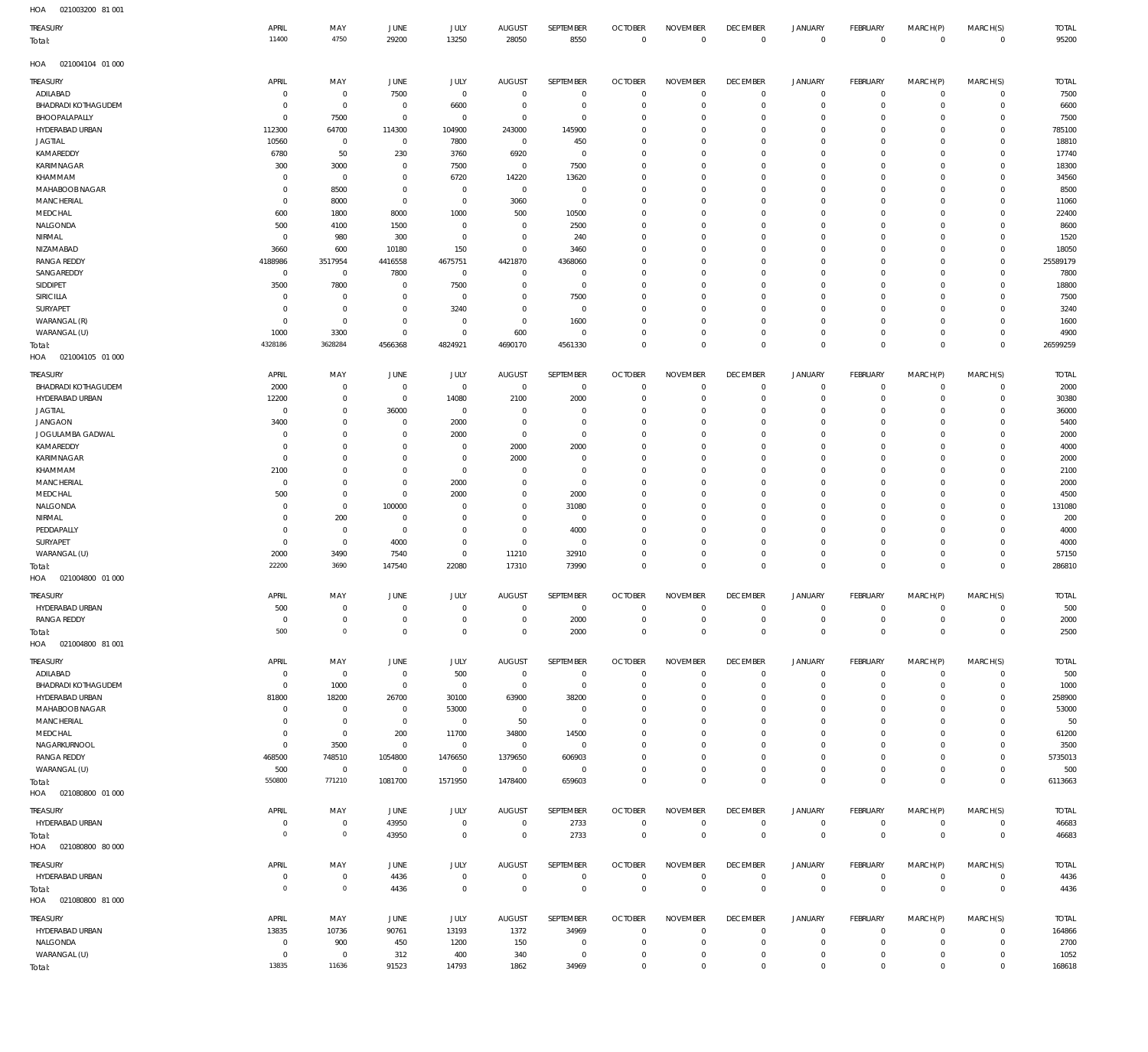| <b>TREASURY</b>                         |                      |                         |                  |                      |                      |                         |                                  |                             |                               |                               |                                  |                         |                         |                      |
|-----------------------------------------|----------------------|-------------------------|------------------|----------------------|----------------------|-------------------------|----------------------------------|-----------------------------|-------------------------------|-------------------------------|----------------------------------|-------------------------|-------------------------|----------------------|
|                                         | APRIL                | MAY                     | JUNE             | JULY                 | <b>AUGUST</b>        | SEPTEMBER               | <b>OCTOBER</b>                   | <b>NOVEMBER</b>             | <b>DECEMBER</b>               | <b>JANUARY</b>                | <b>FEBRUARY</b>                  | MARCH(P)                | MARCH(S)                | <b>TOTAL</b>         |
| HYDERABAD URBAN                         | $\Omega$<br>$\Omega$ | $\mathbf 0$             | 126294           | $\mathbf{0}$         | $\mathbf 0$          | 54796                   | $\overline{0}$                   | $\mathbf 0$                 | $\overline{0}$                | $\mathbf 0$                   | $\mathbf 0$                      | $\mathbf 0$             | $\mathbf 0$             | 181090               |
| Total:                                  |                      | $\mathbf{0}$            | 126294           | $\mathbf{0}$         | $\mathbf 0$          | 54796                   | $\overline{0}$                   | $\mathbf 0$                 | $\overline{0}$                | $\mathbf 0$                   | $\mathbf 0$                      | $\Omega$                | $\mathbf 0$             | 181090               |
| 021100800 81 000<br>HOA                 |                      |                         |                  |                      |                      |                         |                                  |                             |                               |                               |                                  |                         |                         |                      |
| TREASURY                                | APRIL                | MAY                     | JUNE             | JULY                 | <b>AUGUST</b>        | SEPTEMBER               | <b>OCTOBER</b>                   | <b>NOVEMBER</b>             | <b>DECEMBER</b>               | <b>JANUARY</b>                | <b>FEBRUARY</b>                  | MARCH(P)                | MARCH(S)                | <b>TOTAL</b>         |
| ADILABAD                                | $\Omega$             | $\mathbf 0$             | $^{\circ}$       | $\mathbf{0}$         | $\mathbf 0$          | 64120                   | $\overline{0}$                   | $\Omega$                    | $\overline{0}$                | $\mathbf 0$                   | $\circ$                          | $^{\circ}$              | $\mathbf 0$             | 64120                |
| HYDERABAD URBAN                         | - 0                  | 1160                    | $^{\circ}$       | $\mathbf{0}$         | $^{\circ}$           | $\overline{0}$          | $\overline{0}$                   | $\mathbf 0$                 | $\overline{0}$                | $\mathsf{O}\xspace$           | $\mathbf 0$                      | $^{\circ}$              | $\mathbf 0$             | 1160                 |
| Total:                                  | $\Omega$             | 1160                    | $\Omega$         | $\mathbf 0$          | $\Omega$             | 64120                   | $\overline{0}$                   | $\Omega$                    | $\overline{0}$                | $\mathbf 0$                   | $\overline{0}$                   | $\Omega$                | $\mathbf{0}$            | 65280                |
| 021501102 01 000<br>HOA                 |                      |                         |                  |                      |                      |                         |                                  |                             |                               |                               |                                  |                         |                         |                      |
| TREASURY                                | APRIL                | MAY                     | JUNE             | JULY                 | <b>AUGUST</b>        | SEPTEMBER               | <b>OCTOBER</b>                   | <b>NOVEMBER</b>             | <b>DECEMBER</b>               | <b>JANUARY</b>                | <b>FEBRUARY</b>                  | MARCH(P)                | MARCH(S)                | <b>TOTAL</b>         |
| PEDDAPALLY                              | 10000                | $\overline{0}$          | $^{\circ}$       | $^{\circ}$           | $^{\circ}$           | $\mathbf 0$             | $\mathbf 0$                      | $\mathbf 0$                 | $\overline{0}$                | 0                             | $\circ$                          | $^{\circ}$              | $\mathbf 0$             | 10000                |
| Total:                                  | 10000                | $\mathbf 0$             | $\mathbf{0}$     | $\mathbf 0$          | $\mathbf 0$          | $\mathbf 0$             | $\overline{0}$                   | $\mathbf 0$                 | $\overline{0}$                | $\mathbf{0}$                  | $\,0\,$                          | $\mathbf 0$             | $\mathbf 0$             | 10000                |
| HOA<br>021601106 01 000                 |                      |                         |                  |                      |                      |                         |                                  |                             |                               |                               |                                  |                         |                         |                      |
|                                         | APRIL                |                         |                  |                      | <b>AUGUST</b>        | SEPTEMBER               |                                  |                             | <b>DECEMBER</b>               |                               | <b>FEBRUARY</b>                  |                         |                         |                      |
| TREASURY<br>ADILABAD                    | 541                  | MAY<br>541              | JUNE<br>639      | <b>JULY</b><br>1750  | 1995                 | 1670                    | <b>OCTOBER</b><br>$\overline{0}$ | <b>NOVEMBER</b><br>$\Omega$ | $\overline{0}$                | <b>JANUARY</b><br>$\mathbf 0$ | $\mathbf 0$                      | MARCH(P)<br>$^{\circ}$  | MARCH(S)<br>$\mathbf 0$ | <b>TOTAL</b><br>7136 |
| <b>BHADRADI KOTHAGUDEM</b>              | 581                  | 581                     | 581              | 528                  | 634                  | 581                     | $\overline{0}$                   | $\mathbf 0$                 | $\overline{0}$                | 0                             | $\mathbf 0$                      | $\Omega$                | $\circ$                 | 3486                 |
| HYDERABAD URBAN                         | 341050               | 1130459                 | 895790           | 959176               | 354246               | 1177012                 | $\mathbf 0$                      | $\mathbf 0$                 | $\mathbf 0$                   | 0                             | $\mathbf 0$                      | $\Omega$                | $\mathbf 0$             | 4857733              |
| <b>JAGTIAL</b>                          | 352                  | 352                     | 352              | 352                  | 352                  | 352                     | $\mathbf 0$                      | $\Omega$                    | $\mathbf 0$                   | 0                             | $\overline{0}$                   | $\Omega$                | $\Omega$                | 2112                 |
| JOGULAMBA GADWAL                        | 13205                | 13473                   | 13545            | 13545                | 13493                | 17317                   | $\mathbf 0$                      | $\Omega$                    | $\mathbf 0$                   | 0                             | $\overline{0}$                   | $\Omega$                | $\Omega$                | 84578                |
| KAMAREDDY                               | 529                  | 652                     | 529              | 529                  | 529                  | 529                     | $\mathbf 0$                      | $\Omega$                    | $\mathbf 0$                   | 0                             | $\overline{0}$                   | $\Omega$                | $\Omega$                | 3297                 |
| KARIMNAGAR                              | 90                   | 90                      | 90               | 90                   | 2276                 | 2276                    | $\mathbf 0$                      | $\Omega$                    | $\mathbf 0$                   | 0                             | $\mathbf 0$                      | $\Omega$                | $\Omega$                | 4912                 |
| KHAMMAM                                 | 21109                | 10239                   | 14335            | 16631                | 12745                | 1039                    | $\mathbf 0$                      | $\Omega$                    | $\Omega$                      | $\Omega$                      | $\Omega$                         | $\Omega$                | $\Omega$                | 76098                |
| KOMARAMBHEEM ASIFABAD                   | 1107                 | 1107                    | 1107             | 1050                 | 4599                 | 8091                    | $\mathbf 0$                      | $\Omega$                    | $\mathbf 0$                   | 0                             | $\overline{0}$                   | $\Omega$                | $\Omega$                | 17061                |
| <b>MAHABOOB NAGAR</b>                   | 1859                 | 1829                    | 1811             | 1705                 | 1705                 | 1855                    | $\mathbf 0$                      | $\Omega$                    | $\mathbf 0$                   | 0                             | $\overline{0}$                   | $\Omega$                | $\Omega$                | 10764                |
| MAHABUBABAD                             | 355                  | 320                     | 320              | 320                  | 320                  | 320                     | $\mathbf 0$                      | $\Omega$                    | $\mathbf 0$                   | 0                             | $\mathbf 0$                      | $\Omega$                | $\Omega$                | 1955                 |
| MANCHERIAL                              | 8430                 | 8773                    | 8015             | 11979                | 12962                | 13119                   | $\mathbf 0$                      | $\Omega$                    | $\mathbf 0$                   | $\Omega$                      | $\Omega$                         | $\Omega$                | $\Omega$                | 63278                |
| MEDCHAL                                 | 989                  | 895                     | 895              | 1655                 | 1229                 | 1113                    | $\mathbf 0$                      | $\Omega$                    | $\mathbf 0$                   | 0                             | $\overline{0}$                   | $\Omega$                | $\Omega$                | 6776                 |
| Mulugu                                  | 887                  | 887                     | 887              | 887                  | 887                  | 887                     | $\mathbf 0$                      | $\Omega$                    | $\mathbf 0$                   | 0                             | $\overline{0}$                   | $\Omega$                | $\Omega$                | 5322                 |
| NAGARKURNOOL                            | 50                   | 50                      | 50               | 50                   | 50                   | 50                      | $\mathbf 0$                      | $\Omega$                    | $\mathbf 0$                   | 0                             | $\mathbf 0$                      | $\Omega$                | $\Omega$                | 300                  |
| NALGONDA                                | 3950                 | 10255                   | 13000            | 12654                | 8506                 | 3017                    | $\mathbf 0$                      | $\Omega$                    | $\mathbf 0$                   | 0                             | $\overline{0}$                   | $\Omega$                | $\Omega$                | 51382                |
| NIRMAL                                  | 15258                | 7629                    | 7629             | 7629                 | 7629                 | 7629                    | $\mathbf 0$                      | $\Omega$                    | $\mathbf 0$                   | 0                             | $\mathbf 0$                      | $\Omega$                | $\Omega$                | 53403                |
| NIZAMABAD                               | 1163                 | 1091                    | 1091             | 1091                 | 427811               | 1091                    | $\mathbf 0$                      | $\Omega$                    | $\mathbf 0$                   | 0                             | $\overline{0}$                   | $\Omega$                | $\Omega$                | 433338               |
| Narayanpet                              | 45                   | 45                      | 45               | 45                   | $\mathbf 0$          | $\overline{0}$          | $\mathbf 0$                      | $\Omega$                    | $\mathbf 0$                   | 0                             | $\mathbf 0$                      | $\Omega$                | $\Omega$                | 180                  |
| PAO - TELANGANA HYDERABAD               | 97492                | 97972                   | 96940            | 93218                | 100540               | 102397                  | $\mathbf 0$                      | $\Omega$                    | $\mathbf 0$                   | 0                             | $\overline{0}$                   | $\Omega$                | $\Omega$                | 588559               |
| PPO - MOTIGALLY (TELANGANA)             | 10000                | 10000                   | 10000            | 10000                | 10000                | 10000                   | $\mathbf 0$                      | $\Omega$                    | $\mathbf 0$                   | 0                             | $\overline{0}$                   | $\Omega$                | $\Omega$                | 60000                |
| <b>RANGA REDDY</b>                      | 15189                | 14972                   | 8831             | 4132                 | 3982                 | 3642                    | $\mathbf 0$                      | $\Omega$                    | $\mathbf 0$                   | 0                             | $\overline{0}$                   | $\Omega$                | $\Omega$                | 50748                |
| SANGAREDDY                              | 10687                | 472                     | 472              | 10472                | 472                  | 472                     | $\mathbf 0$                      | $\Omega$                    | $\mathbf 0$                   | 0                             | $\mathbf 0$                      | $\Omega$                | $\Omega$                | 23047                |
| SIDDIPET                                | 380                  | 380                     | 380              | 380                  | 380                  | 320                     | $\mathbf 0$                      | $\Omega$                    | $\mathbf 0$                   | 0                             | $\overline{0}$                   | $\Omega$                | $\Omega$                | 2220                 |
| <b>SURYAPET</b>                         | 150                  | 493                     | 493              | 493                  | 493                  | 493                     | $\mathbf 0$                      | $\Omega$<br>$\Omega$        | $\mathbf 0$                   | 0                             | $\overline{0}$                   | $\Omega$                | $\Omega$<br>$\Omega$    | 2615                 |
| VIKARABAD                               | 62                   | 62                      | 62               | 62                   | 62                   | 62                      | $\mathbf 0$<br>$\mathbf 0$       | $\Omega$                    | $\mathbf 0$<br>$\mathbf 0$    | 0<br>0                        | $\overline{0}$<br>$\overline{0}$ | $\Omega$<br>$\Omega$    | $\Omega$                | 372                  |
| WANAPARTHY                              | 452                  | 452                     | 452              | 109<br>4842          | 109<br>4014          | 109<br>3816             | $\mathbf 0$                      | $\Omega$                    | $\overline{0}$                | 0                             | $\mathbf 0$                      | $\Omega$                | $\circ$                 | 1683                 |
| WARANGAL (U)<br>YADADRI                 | 3364<br>6329         | 49252<br>679            | 3514<br>10679    | 4243                 | 6323                 | 16323                   | $\mathbf 0$                      | $\mathbf 0$                 | $\overline{0}$                | $\mathsf{O}\xspace$           | $\mathbf 0$                      | $\Omega$                | $\mathbf 0$             | 68802<br>44576       |
| Total:                                  | 555655               | 1364002                 | 1092534          | 1159617              | 978343               | 1375582                 | $\mathbf 0$                      | $\mathbf 0$                 | $\overline{0}$                | $\mathbf 0$                   | $\mathbf 0$                      | $\mathbf 0$             | $\mathbf 0$             | 6525733              |
| 021601106 81 000<br>HOA                 |                      |                         |                  |                      |                      |                         |                                  |                             |                               |                               |                                  |                         |                         |                      |
|                                         |                      |                         |                  |                      |                      |                         |                                  |                             |                               |                               |                                  |                         |                         |                      |
| TREASURY                                | APRIL                | MAY                     | JUNE             |                      | <b>AUGUST</b>        | SEPTEMBER               | <b>OCTOBER</b>                   | <b>NOVEMBER</b>             | <b>DECEMBER</b>               | <b>JANUARY</b>                | <b>FEBRUARY</b>                  | MARCH(P)                | MARCH(S)                | <b>TOTAL</b>         |
|                                         |                      |                         |                  | JULY                 |                      |                         |                                  |                             |                               |                               |                                  |                         |                         |                      |
| HYDERABAD URBAN                         | 17395                | 8139                    | 18631            | 62965                | 2674                 | 9770                    | $\overline{0}$                   | $\mathbf 0$                 | $\overline{0}$                | $\mathbf 0$                   | $\mathbf 0$                      | $\mathbf 0$             | $\mathbf 0$             | 119574               |
| Total:                                  | 17395                | 8139                    | 18631            | 62965                | 2674                 | 9770                    | $\mathbf 0$                      | $\mathbf 0$                 | $\overline{0}$                | $\,0\,$                       | $\,0\,$                          | $\mathbf 0$             | $\mathbb O$             | 119574               |
| 021760800 01 000<br>HOA                 |                      |                         |                  |                      |                      |                         |                                  |                             |                               |                               |                                  |                         |                         |                      |
| TREASURY                                | APRIL                | MAY                     | JUNE             | JULY                 | <b>AUGUST</b>        | <b>SEPTEMBER</b>        | <b>OCTOBER</b>                   | <b>NOVEMBER</b>             | <b>DECEMBER</b>               | <b>JANUARY</b>                | <b>FEBRUARY</b>                  | MARCH(P)                | MARCH(S)                | <b>TOTAL</b>         |
| ADILABAD                                | $\Omega$             | 6000                    | $\,0\,$          | $\mathbf 0$          | $\mathbf 0$          | $\mathbf 0$             | $\overline{0}$                   | $\mathbf 0$                 | $\overline{0}$                | $\mathbf 0$                   | $\mathbf 0$                      | $\mathbf 0$             | $\mathbf 0$             | 6000                 |
| <b>BHADRADI KOTHAGUDEM</b>              | $\overline{0}$       | $\mathbf 0$             | 20000            | $\mathbf{0}$         | $\mathbf 0$          | $\mathbf 0$             | $\overline{0}$                   | $\Omega$                    | $\mathbf 0$                   | 0                             | $\mathbf 0$                      | $\Omega$                | $\mathbf 0$             | 20000                |
| <b>JAGTIAL</b>                          | 10000                | $\mathbf 0$             | $^{\circ}$       | $\mathbf{0}$         | $\mathbf 0$          | $\mathbf 0$             | $\mathbf 0$                      | $\mathbf 0$                 | $\mathbf 0$                   | 0                             | $\overline{0}$                   | $\Omega$                | $\mathbf 0$             | 10000                |
| KAMAREDDY                               | $\Omega$             | 18000                   | $\overline{0}$   | $\mathbf{0}$         | 18000                | $\mathbf 0$             | $\mathbf 0$                      | $\Omega$                    | $\overline{0}$                | 0                             | $\mathbf 0$                      | $\Omega$                | $\Omega$                | 36000                |
| KARIMNAGAR                              | $\Omega$             | $\mathbf 0$             | $\overline{0}$   | $\mathbf{0}$         | $\mathbf 0$          | 10000                   | $\mathbf 0$                      | $\mathbf 0$                 | $\mathbf 0$                   | 0                             | $\overline{0}$                   | $\Omega$                | $\Omega$                | 10000                |
| MAHABUBABAD                             | 20000                | $\mathbf 0$             | $\Omega$         | $\mathbf{0}$         | $\Omega$             | $\mathbf 0$             | $\mathbf 0$                      | $\Omega$                    | $\mathbf 0$                   | 0                             | $\mathbf 0$                      | $\Omega$                | $\circ$                 | 20000                |
| MANCHERIAL                              | $\Omega$             | 6000                    | $^{\circ}$       | $^{\circ}$           | $\Omega$             | $\mathbf 0$             | $\mathbf 0$                      | $\mathbf 0$                 | $\mathbf 0$                   | 0                             | $\overline{0}$                   | $\Omega$                | $\Omega$                | 6000                 |
| NIRMAL                                  | $\Omega$             | $\mathbf 0$             | 6000             | $\mathbf{0}$         | $\Omega$             | 12000                   | $\mathbf 0$                      | $\Omega$                    | $\mathbf 0$                   | 0                             | $\mathbf 0$                      | $\Omega$                | $\circ$                 | 18000                |
| NIZAMABAD                               | 12000                | 10000                   | $^{\circ}$       | $\mathbf 0$          | $\mathbf 0$          | $\mathbf 0$             | $\mathbf 0$                      | $\Omega$                    | $\mathbf 0$                   | 0                             | $\mathbf 0$                      | $\Omega$                | $\circ$                 | 22000                |
| PEDDAPALLY                              | 7000                 | $\mathbf 0$             | $\mathbb O$      | 1400                 | 5900                 | 18000                   | $\mathbf 0$                      | $\Omega$                    | $\mathbf 0$                   | 0                             | $\mathbf 0$                      | $\Omega$                | $\circ$                 | 32300                |
| SIRICILLA                               | $\overline{0}$       | $\mathbf 0$             | 10000            | $\mathbf 0$          | $\mathbf 0$          | $\mathbf 0$             | $\mathbf 0$                      | $\mathbf 0$                 | $\overline{0}$                | $\mathsf{O}\xspace$           | $\mathbf 0$                      | $^{\circ}$              | $\mathbf 0$             | 10000                |
| Total:                                  | 49000                | 40000                   | 36000            | 1400                 | 23900                | 40000                   | $\mathbf 0$                      | $\mathbf 0$                 | $\overline{0}$                | $\mathbf 0$                   | $\mathbb O$                      | $\Omega$                | $\mathbb O$             | 190300               |
| 021760800 79 000<br>HOA                 |                      |                         |                  |                      |                      |                         |                                  |                             |                               |                               |                                  |                         |                         |                      |
| TREASURY                                | APRIL                | MAY                     | JUNE             | JULY                 | <b>AUGUST</b>        | SEPTEMBER               | <b>OCTOBER</b>                   | <b>NOVEMBER</b>             | <b>DECEMBER</b>               | <b>JANUARY</b>                | <b>FEBRUARY</b>                  | MARCH(P)                | MARCH(S)                | <b>TOTAL</b>         |
| KHAMMAM                                 | $\Omega$             | $\mathbf 0$             | $\mathbf 0$      | 3413866              | $\mathbf 0$          | $\mathbf 0$             | $\overline{0}$                   | $\mathbf 0$                 | $\overline{0}$                | $\mathbf 0$                   | $\mathbf 0$                      | $^{\circ}$              | $\circ$                 | 3413866              |
| Total:<br>HOA  021760800  81  000       | $\Omega$             | $\mathbf 0$             | $\mathbb O$      | 3413866              | $\mathbf 0$          | $\mathbf 0$             | $\overline{0}$                   | $\mathbf 0$                 | $\overline{0}$                | $\mathbf 0$                   | $\mathbf 0$                      | $\mathbf 0$             | $\mathbf 0$             | 3413866              |
|                                         |                      |                         |                  |                      |                      |                         |                                  |                             |                               |                               |                                  |                         |                         |                      |
| <b>TREASURY</b>                         | APRIL                | MAY                     | JUNE             | JULY                 | <b>AUGUST</b>        | SEPTEMBER               | <b>OCTOBER</b><br>$\overline{0}$ | <b>NOVEMBER</b><br>0        | <b>DECEMBER</b>               | JANUARY                       | <b>FEBRUARY</b>                  | MARCH(P)<br>$\circ$     | MARCH(S)<br>$\mathbf 0$ | <b>TOTAL</b>         |
| ADILABAD<br><b>BHADRADI KOTHAGUDEM</b>  | 52000<br>38000       | 16000                   | 73000            | 18000                | 12000                | 36000                   | $\overline{0}$                   | $\mathbf 0$                 | $\mathbf 0$<br>$\overline{0}$ | 0<br>$\mathbf 0$              | 0<br>$\mathbf 0$                 | $^{\circ}$              | $\mathbf 0$             | 207000               |
| BHOOPALAPALLY                           | 10000                | 46000<br>$\mathbf 0$    | 60000<br>$\,0\,$ | 18000<br>$\mathbf 0$ | 34000<br>$\mathbb O$ | 36000<br>$\overline{0}$ | $\mathbf 0$                      | $\mathbf 0$                 | $\overline{0}$                | 0                             | $\mathbf 0$                      | $\Omega$                | $\mathbf 0$             | 232000<br>10000      |
| HYDERABAD URBAN                         | 349000               | 246500                  | 306540           | 304400               | 253919               | 403752                  | $\mathbf 0$                      | $\Omega$                    | $\mathbf 0$                   | 0                             | $\mathbf 0$                      | $\Omega$                | $\Omega$                | 1864111              |
| <b>JAGTIAL</b>                          | 63335                | 52000                   | 83000            | 100776               | 49000                | 42649                   | $\mathbf 0$                      | $\Omega$                    | $\mathbf 0$                   | 0                             | $\mathbf 0$                      | $\Omega$                | $\circ$                 | 390760               |
| <b>JANGAON</b>                          | $\overline{0}$       | $\mathbf 0$             | $\,0\,$          | 12000                | 6000                 | 7200                    | $\mathbf 0$                      | $\Omega$                    | $\mathbf 0$                   | $\mathbf 0$                   | $\mathbf 0$                      | $\Omega$                | $\Omega$                | 25200                |
| JOGULAMBA GADWAL                        | 98000                | 60000                   | 52000            | 54000                | 36000                | 36000                   | $\mathbf 0$                      | $\Omega$                    | $\overline{0}$                | 0                             | $\mathbf 0$                      | $\Omega$                | $\Omega$                | 336000               |
| KAMAREDDY                               | 130000               | 61000                   | 12100            | 35000                | 37400                | 26100                   | $\mathbf 0$                      | $\Omega$                    | $\mathbf 0$                   | 0                             | $\overline{0}$                   | $\Omega$                | $\Omega$                | 301600               |
| KARIMNAGAR                              | 165865               | 42000                   | 60000            | 106000               | 50000                | 20000                   | $\mathbf 0$                      | $\Omega$                    | $\mathbf 0$                   | 0                             | $\mathbf 0$                      | $\Omega$                | $\circ$                 | 443865               |
| KHAMMAM                                 | 112000               | 90000                   | 70000            | 36000                | 11000                | 36000                   | $\mathbf 0$                      | $\mathbf 0$                 | $\mathbf 0$                   | 0                             | $\overline{0}$                   | $\Omega$                | $\Omega$                | 355000               |
| KOMARAMBHEEM ASIFABAD<br>MAHABOOB NAGAR | 12000<br>62010       | $\overline{0}$<br>54000 | 18000<br>106000  | $\mathbf 0$<br>84000 | 5000<br>94200        | 12400<br>98500          | $\mathbf 0$<br>$\mathbf 0$       | $\mathbf 0$<br>$\bf 0$      | $\overline{0}$<br>$\mathbf 0$ | 0<br>$\mathbf 0$              | $\mathbf 0$<br>$\mathbf 0$       | $\Omega$<br>$\mathbf 0$ | $\circ$<br>$\mathbf 0$  | 47400<br>498710      |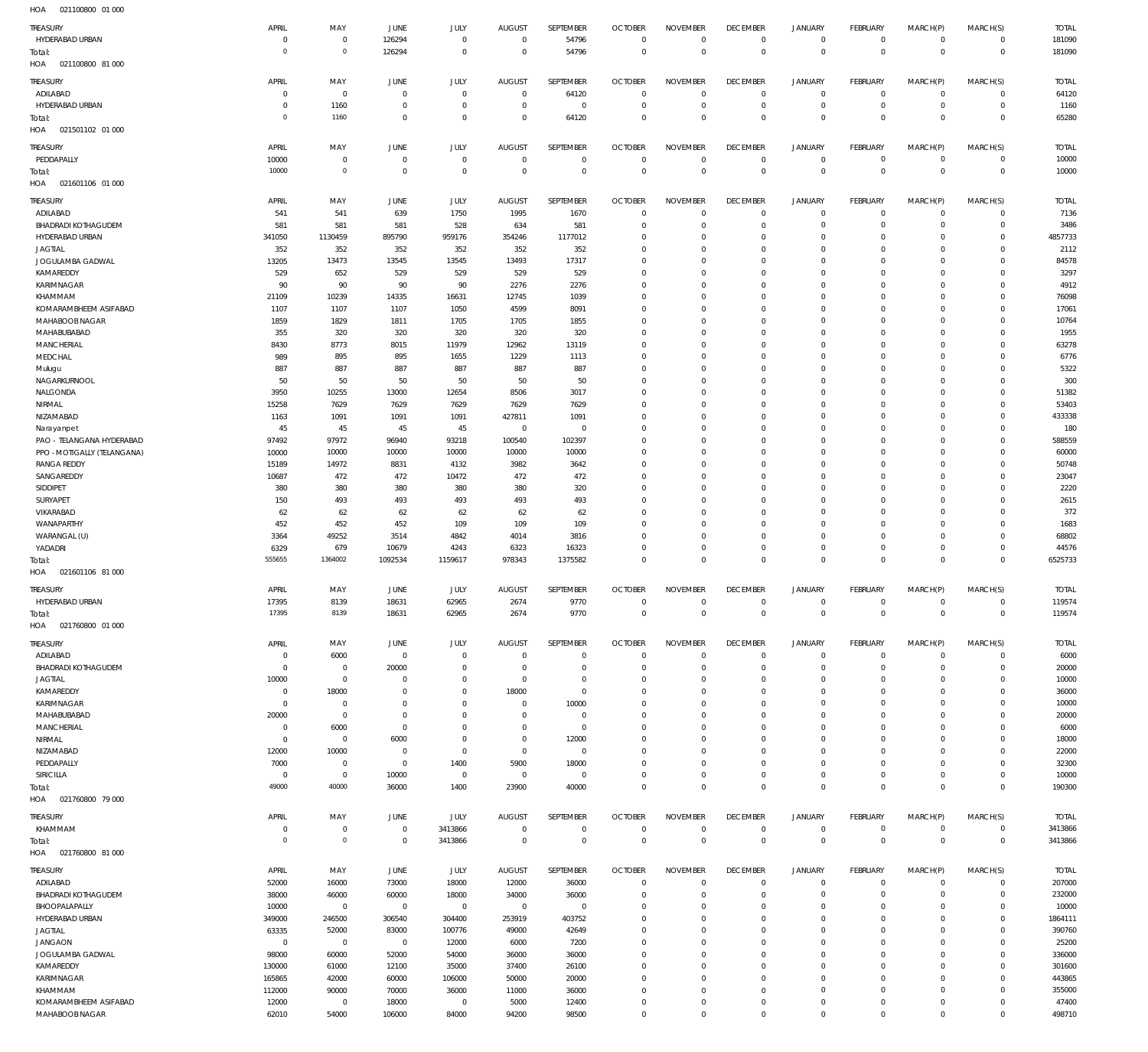021760800 81 000 HOA

| TREASURY                          | APRIL                     | MAY                                | <b>JUNE</b>             | JULY                  | <b>AUGUST</b>   | SEPTEMBER               | <b>OCTOBER</b>                   | <b>NOVEMBER</b>               | <b>DECEMBER</b>               | <b>JANUARY</b>       | <b>FEBRUARY</b>            | MARCH(P)             | MARCH(S)                | <b>TOTAL</b>     |
|-----------------------------------|---------------------------|------------------------------------|-------------------------|-----------------------|-----------------|-------------------------|----------------------------------|-------------------------------|-------------------------------|----------------------|----------------------------|----------------------|-------------------------|------------------|
| MAHABUBABAD                       | 32000                     | 6000                               | 32000                   | 24000                 | 12100           | 12000                   | $\overline{0}$                   | $\mathbf{0}$                  | $\mathbf{0}$                  | $\circ$              | $\mathbf{0}$               | $^{\circ}$           | $\mathbf 0$             | 118100           |
| <b>MANCHERIAL</b>                 | 48582                     | 22000                              | 30000                   | $\mathbf 0$           | 18000           | 22000                   | $\overline{0}$                   | $\Omega$                      | $\mathbf{0}$                  | $\mathbf 0$          | $\mathbf 0$                | $\Omega$             | $\Omega$                | 140582           |
| MEDAK                             | 44811                     | 12000                              | 22000                   | 31000                 | 12000           | 36000                   | $\mathbf 0$                      | $\Omega$                      | $\mathbf 0$                   | $\mathbf 0$          | $\mathbf{0}$               | $\Omega$             | $\Omega$                | 157811           |
| Mulugu                            | $\mathbf 0$               | $\mathbf 0$                        | 12000                   | $\mathbf 0$           | $\overline{0}$  | $\overline{0}$          | $\mathbf 0$                      | $\Omega$                      | $\Omega$                      | $\Omega$             | $\Omega$                   | $\Omega$             | $\Omega$                | 12000            |
| NAGARKURNOOL                      | 12000                     | 59044                              | 54000                   | 12000                 | 54000           | 44800                   | $\mathbf 0$                      | $\Omega$                      | $\Omega$                      | $\Omega$             | $\Omega$                   | $\Omega$             | $\Omega$                | 235844           |
| NALGONDA<br>NIRMAL                | 114800<br>84000           | 69600<br>44841                     | 38000<br>24122          | 46800<br>36000        | 42700<br>24000  | 155300<br>24741         | $\mathbf 0$<br>$\mathbf 0$       | $\Omega$<br>$\Omega$          | $\Omega$<br>$\Omega$          | $\Omega$<br>$\Omega$ | $\Omega$<br>$\Omega$       | $\Omega$<br>$\Omega$ | $\Omega$<br>$\Omega$    | 467200<br>237704 |
| NIZAMABAD                         | 181000                    | 110000                             | 62000                   | 154000                | 42000           | 60000                   | $\mathbf 0$                      | $\Omega$                      | $\mathbf 0$                   | $\Omega$             | $\Omega$                   | $\Omega$             | $\Omega$                | 609000           |
| PEDDAPALLY                        | 63000                     | 26000                              | 32339                   | 24000                 | 6000            | 21000                   | $\mathbf 0$                      | $\Omega$                      | $\Omega$                      | $\Omega$             | $\Omega$                   | $\Omega$             | $\Omega$                | 172339           |
| <b>RANGA REDDY</b>                | 18638                     | $\overline{0}$                     | $\mathbf 0$             | 7000                  | 7000            | 14000                   | $\mathbf 0$                      | $\Omega$                      | $\mathbf 0$                   | $\Omega$             | $^{\circ}$                 | $\Omega$             | $\Omega$                | 46638            |
| SANGAREDDY                        | 73940                     | 16000                              | 93000                   | 18000                 | 24500           | 66000                   | $\Omega$                         | $\Omega$                      | $\Omega$                      | $\Omega$             | $\Omega$                   | $\Omega$             | $\Omega$                | 291440           |
| SIDDIPET                          | 71200                     | 42000                              | 38000                   | 46000                 | 32000           | 48000                   | $\overline{0}$                   | $\Omega$                      | $\mathbf 0$                   | $\Omega$             | $\Omega$                   | $\Omega$             | $\Omega$                | 277200           |
| SIRICILLA                         | 12000                     | 6000                               | 20000                   | 18000                 | 10000           | 24000                   | $\mathbf 0$                      | $\Omega$                      | $\Omega$                      | $\Omega$             | $\Omega$                   | $\Omega$             | $\Omega$                | 90000            |
| SURYAPET                          | 68000                     | 34000                              | 46000                   | 26000                 | 14000           | 30000                   | $\overline{0}$                   | $\Omega$                      | $\mathbf 0$                   | $\Omega$             | $\Omega$                   | $\Omega$             | $\Omega$                | 218000           |
| VIKARABAD                         | 12800                     | 6000                               | 36417                   | 12000                 | 24000           | 12000                   | $\mathbf 0$                      | $\Omega$                      | $\Omega$                      | $\Omega$             | $\Omega$                   | $\Omega$             | $\Omega$                | 103217           |
| WANAPARTHY                        | 42000                     | 18000                              | 18000                   | 72100                 | 60000           | 36000                   | $\overline{0}$                   | $\Omega$                      | $\Omega$                      | $\Omega$             | $\Omega$                   | $\Omega$             | $\Omega$                | 246100           |
| WARANGAL (R)                      | 16000                     | 22000                              | 68000                   | 24000                 | 26000           | 16000                   | $\mathbf 0$                      | $\Omega$                      | $\Omega$                      | $\Omega$             | $\Omega$                   | $\Omega$             | $\Omega$                | 172000           |
| WARANGAL (U)                      | 6000                      | $\overline{0}$                     | 10000                   | 16000                 | 6000            | $\mathbf 0$             | $\mathbf 0$                      | $\Omega$                      | $\mathbf 0$                   | $\Omega$             | $\circ$                    | $\Omega$             | $\Omega$                | 38000            |
| YADADRI                           | 62000                     | 30000                              | 12000                   | 36000                 | 18000           | 7510                    | $\mathbf 0$                      | $\Omega$                      | $\mathbf{0}$<br>$\Omega$      | $\mathbf 0$          | $\mathbf{0}$<br>$\Omega$   | $\Omega$             | $\Omega$                | 165510           |
| Total:<br>HOA<br>022060113 02 000 | 2054981                   | 1190985                            | 1488518                 | 1371076               | 1020819         | 1383952                 | $\Omega$                         | $\Omega$                      |                               | $\Omega$             |                            | $\Omega$             | $\overline{0}$          | 8510331          |
|                                   |                           |                                    |                         |                       |                 |                         |                                  |                               |                               |                      |                            |                      |                         |                  |
| TREASURY                          | APRIL                     | MAY                                | <b>JUNE</b>             | JULY                  | <b>AUGUST</b>   | SEPTEMBER               | <b>OCTOBER</b>                   | <b>NOVEMBER</b>               | <b>DECEMBER</b>               | <b>JANUARY</b>       | <b>FEBRUARY</b>            | MARCH(P)             | MARCH(S)                | <b>TOTAL</b>     |
| HYDERABAD URBAN                   | 880                       | $\mathbb O$                        | $\overline{0}$          | $\bf 0$               | $\overline{0}$  | $\mathbf 0$             | $\overline{0}$                   | $\mathbf 0$                   | $\overline{0}$                | 0                    | $\mathbf 0$                | $^{\circ}$           | $\mathbf 0$             | 880              |
| Total:                            | 880                       | $\mathbb O$                        | $\overline{0}$          | $\mathbf 0$           | $\overline{0}$  | $\overline{0}$          | $\overline{0}$                   | $\overline{0}$                | $\mathbb O$                   | $\mathbb O$          | $\mathbb O$                | $\overline{0}$       | $\mathbb O$             | 880              |
| HOA<br>022060800 81 000           |                           |                                    |                         |                       |                 |                         |                                  |                               |                               |                      |                            |                      |                         |                  |
| TREASURY                          | <b>APRIL</b>              | MAY                                | <b>JUNE</b>             | JULY                  | <b>AUGUST</b>   | SEPTEMBER               | <b>OCTOBER</b>                   | <b>NOVEMBER</b>               | <b>DECEMBER</b>               | <b>JANUARY</b>       | <b>FEBRUARY</b>            | MARCH(P)             | MARCH(S)                | <b>TOTAL</b>     |
| HYDERABAD URBAN                   | 1000                      | $^{\circ}$                         | $\mathbf 0$             | $\mathbf 0$           | $\overline{0}$  | $\mathbf 0$             | $\overline{0}$                   | $^{\circ}$                    | $\mathbf 0$                   | $\circ$              | $\mathbf 0$                | $\Omega$             | $\mathbf 0$             | 1000             |
| VIKARABAD                         | $^{\circ}$                | $\mathbf 0$                        | $\mathbf 0$             | $\mathbf 0$           | 1240            | $\mathbf 0$             | $\overline{0}$                   | $\mathbf 0$                   | $\mathbf 0$                   | $\mathbf 0$          | $\mathbf 0$                | $^{\circ}$           | $\mathbf 0$             | 1240             |
| Total:                            | 1000                      | $\mathbb O$                        | $\mathbf 0$             | $\mathbf 0$           | 1240            | $\mathbf 0$             | $\overline{0}$                   | $\mathbf 0$                   | $\overline{0}$                | $\overline{0}$       | $\mathbf{0}$               | $\Omega$             | $\Omega$                | 2240             |
| HOA<br>023000101 01 001           |                           |                                    |                         |                       |                 |                         |                                  |                               |                               |                      |                            |                      |                         |                  |
| TREASURY                          | APRIL                     | MAY                                | JUNE                    | JULY                  | <b>AUGUST</b>   | SEPTEMBER               | <b>OCTOBER</b>                   | <b>NOVEMBER</b>               | <b>DECEMBER</b>               | <b>JANUARY</b>       | <b>FEBRUARY</b>            | MARCH(P)             | MARCH(S)                | <b>TOTAL</b>     |
| ADILABAD                          | 600                       | 505                                | $\overline{0}$          | 150                   | 4500            | 100                     | $\overline{0}$                   | $\mathbf 0$                   | $\mathbf{0}$                  | $\circ$              | $\mathbf 0$                | $\Omega$             | $\Omega$                | 5855             |
| <b>BHADRADI KOTHAGUDEM</b>        | $^{\circ}$                | 8466                               | 3579                    | 8600                  | 300             | $\overline{0}$          | $\overline{0}$                   | $\mathbf 0$                   | $\mathbf{0}$                  | $\mathbf 0$          | $\mathbf 0$                | $\Omega$             | $\mathbf 0$             | 20945            |
| HYDERABAD URBAN                   | 1714                      | 41177845                           | 550                     | 22100400              | $\overline{0}$  | 20108640                | $\overline{0}$                   | $\mathbf 0$                   | $\mathbf{0}$                  | $\mathbf 0$          | $\mathbf{0}$               | $\Omega$             | $\circ$                 | 83389149         |
| <b>JAGTIAL</b>                    | 36345                     | 67213                              | 11400                   | 21534                 | 12390           | 31838                   | $\overline{0}$                   | $\Omega$                      | $\mathbf{0}$                  | $\circ$              | $\mathbf 0$                | $\Omega$             | $\Omega$                | 180720           |
| <b>JANGAON</b>                    | $\circ$                   | $\overline{0}$                     | 600                     | $\mathbf 0$           | $\overline{0}$  | $\mathbf 0$             | $\overline{0}$                   | $\mathbf 0$                   | $\mathbf 0$                   | $\Omega$             | $\mathbf{0}$               | $\Omega$             | $\Omega$                | 600              |
| JOGULAMBA GADWAL                  | $\circ$                   | 100                                | $\overline{0}$          | $\mathbf 0$           | $\overline{0}$  | $\mathbf 0$             | $\overline{0}$                   | $\Omega$                      | $\mathbf{0}$                  | $\mathbf 0$          | $\mathbf 0$                | $\Omega$             | $\Omega$                | 100              |
| KAMAREDDY                         | 3300                      | 2100                               | $\overline{0}$          | 1200                  | $\overline{0}$  | $\mathbf 0$             | $\overline{0}$                   | $\mathbf 0$                   | $\mathbf 0$                   | $\mathbf 0$          | $\mathbf{0}$               | $\Omega$             | $\Omega$                | 6600             |
| KARIMNAGAR                        | 500                       | 7200                               | $\overline{0}$          | $\mathbf 0$           | 250             | 150                     | $\overline{0}$                   | $\Omega$                      | $\mathbf 0$                   | $\Omega$             | $\mathbf 0$                | $\Omega$             | $\Omega$                | 8100             |
| KHAMMAM                           | 100                       | 200                                | 200                     | $\mathbf 0$           | 200             | 300                     | $\overline{0}$                   | $\mathbf 0$                   | $\mathbf{0}$                  | $\Omega$             | $\mathbf{0}$               | $\Omega$             | $\Omega$                | 1000             |
| MAHABOOB NAGAR                    | 500                       | 2700                               | 600                     | 350                   | 2050            | 1700                    | $\overline{0}$                   | $\Omega$                      | $\mathbf 0$                   | $\mathbf 0$          | $\mathbf{0}$               | $\Omega$             | $\Omega$                | 7900             |
| MEDCHAL                           | 10000                     | $\mathbb O$                        | $\overline{0}$          | $\mathbf 0$           | 10000           | $\overline{0}$          | $\overline{0}$                   | $\mathbf 0$                   | $\mathbf 0$                   | $\Omega$             | $\mathbf{0}$               | $\Omega$             | $\Omega$                | 20000            |
| NAGARKURNOOL                      | $\circ$                   | $\mathbb O$                        | $\overline{0}$          | $\mathbf 0$           | 100             | $\mathbf 0$             | $\overline{0}$                   | $\Omega$                      | $\mathbf 0$                   | $\mathbf 0$          | $\mathbf 0$                | $\Omega$             | $\Omega$                | 100              |
| NALGONDA                          | 250                       | $\mathbf 0$                        | 50                      | 450                   | 550             | 100                     | $\overline{0}$                   | $\Omega$                      | $\mathbf 0$                   | $^{\circ}$           | $\mathbf{0}$               | $\Omega$             | $\Omega$                | 1400             |
| NIRMAL                            | 2150                      | 3600                               | 6850                    | 3050                  | 1800            | 1500                    | $\overline{0}$                   | $\mathbf 0$                   | $\mathbf 0$                   | $\mathbf 0$          | $\mathbf{0}$               | $\Omega$             | $\Omega$                | 18950            |
| NIZAMABAD<br><b>RANGA REDDY</b>   | 40650<br>388747           | 5100<br>83935                      | 9000<br>525001          | $\mathbf 0$<br>320121 | 1200<br>1193839 | 1250<br>1490135         | $\Omega$<br>$\Omega$             | $\Omega$<br>$\Omega$          | $\Omega$<br>$\Omega$          | $\Omega$<br>$\Omega$ | $\Omega$<br>$\mathbf 0$    | $\Omega$<br>$\Omega$ | $\Omega$<br>$\mathbf 0$ | 57200<br>4001778 |
| SANGAREDDY                        | 1000                      | 100                                | 15100                   | 200                   | 700             | 100                     | $\overline{0}$                   | $\mathbf 0$                   | $^{\circ}$                    | $\mathbf 0$          | $\mathbf 0$                | $\Omega$             | $\Omega$                | 17200            |
| SIDDIPET                          | $\circ$                   | $\overline{0}$                     | $\overline{0}$          | 1200                  | 600             | $\mathbf 0$             | $\overline{0}$                   | $\mathbf 0$                   | $\mathbf{0}$                  | $\mathbf 0$          | $\mathbf 0$                | $\Omega$             | $\Omega$                | 1800             |
| SIRICILLA                         | 1200                      | $\mathbb O$                        | 600                     | $\mathbf 0$           | $\overline{0}$  | $\mathbf 0$             | $\mathbf 0$                      | $\mathbf 0$                   | $\mathbf 0$                   | $\mathbf 0$          | $\mathbf 0$                | $\Omega$             | $\Omega$                | 1800             |
| WANAPARTHY                        | $\mathbf 0$               | $\mathbf 0$                        | $\overline{0}$          | 36000                 | $\overline{0}$  | $\mathbf 0$             | $\overline{0}$                   | $\mathbf 0$                   | $\mathbf{0}$                  | $\circ$              | $\mathbf 0$                | $\Omega$             | $\Omega$                | 36000            |
| WARANGAL (U)                      | 1500                      | $\mathbb O$                        | 1528                    | 200                   | 200             | 357                     | $\mathbf 0$                      | $\bf 0$                       | $\mathbf 0$                   | $\mathbf 0$          | $\mathbf 0$                | $\Omega$             | $\Omega$                | 3785             |
| Total:                            | 488556                    | 41359064                           | 575058                  | 22493455              | 1228679         | 21636170                | $\overline{0}$                   | $\mathbf 0$                   | $\overline{0}$                | $\mathbf 0$          | $\mathbb O$                | $\Omega$             | $\overline{0}$          | 87780982         |
| HOA  023000103  01  000           |                           |                                    |                         |                       |                 |                         |                                  |                               |                               |                      |                            |                      |                         |                  |
| TREASURY                          | APRIL                     | MAY                                | JUNE                    | JULY                  | <b>AUGUST</b>   | SEPTEMBER               | <b>OCTOBER</b>                   | <b>NOVEMBER</b>               | <b>DECEMBER</b>               | <b>JANUARY</b>       | <b>FEBRUARY</b>            | MARCH(P)             | MARCH(S)                | <b>TOTAL</b>     |
| HYDERABAD URBAN                   | $\mathbf 0$               | $\mathbf 0$                        | $\overline{0}$          | 17945270              | $\overline{0}$  | $\overline{0}$          | $\overline{0}$                   | $\mathbf 0$                   | $\mathbf 0$                   | $\mathbb O$          | $\mathbf 0$                | $\Omega$             | $\circ$                 | 17945270         |
| MAHABOOB NAGAR                    | $\mathbf 0$               | $\mathbf 0$                        | $\overline{0}$          | $\mathbf 0$           | 1000            | $\overline{0}$          | $\overline{0}$                   | $\mathbf 0$                   | $\mathbf{0}$                  | $\circ$              | $\mathbf 0$                | $\Omega$             | $\mathbf 0$             | 1000             |
| RANGA REDDY                       | 680088                    | 656206                             | 1273611                 | 1750487               | 921281          | 659758                  | $\overline{0}$                   | $\mathbf 0$                   | $\mathbf 0$                   | $\mathbf 0$          | $\mathbf 0$                | $\Omega$             | $\Omega$                | 5941431          |
| Total:                            | 680088                    | 656206                             | 1273611                 | 19695757              | 922281          | 659758                  | $\overline{0}$                   | $\mathbf 0$                   | $\overline{0}$                | $\mathbf 0$          | $\mathbf 0$                | $\Omega$             | $\mathbf 0$             | 23887701         |
| HOA  023000104  01  000           |                           |                                    |                         |                       |                 |                         |                                  |                               |                               |                      |                            |                      |                         |                  |
|                                   |                           |                                    |                         |                       |                 |                         |                                  |                               |                               |                      |                            |                      |                         |                  |
| TREASURY                          | APRIL                     | MAY                                | JUNE                    | <b>JULY</b>           | <b>AUGUST</b>   | SEPTEMBER               | <b>OCTOBER</b>                   | <b>NOVEMBER</b>               | <b>DECEMBER</b>               | <b>JANUARY</b>       | <b>FEBRUARY</b>            | MARCH(P)             | MARCH(S)                | <b>TOTAL</b>     |
| HYDERABAD URBAN<br>MAHABOOB NAGAR | 8937337<br>$\mathbf 0$    | 44508<br>$\overline{0}$            | 70000<br>$\overline{0}$ | 138904<br>$\mathbf 0$ | 141750<br>1000  | 62476<br>$\overline{0}$ | $\overline{0}$<br>$\overline{0}$ | $\mathbf 0$<br>$\mathbf 0$    | $\mathbf 0$<br>$\mathbf{0}$   | 0<br>$\circ$         | $\mathbf 0$<br>$\mathbf 0$ | $\Omega$<br>$\Omega$ | $\Omega$<br>$\circ$     | 9394975<br>1000  |
| NIZAMABAD                         | $\mathbf 0$               | 2000                               | 1000                    | $\mathsf{O}\xspace$   | 1000            | $\overline{0}$          | $\overline{0}$                   | $\mathbf 0$                   | $\mathbf 0$                   | $\circ$              | $\mathbf 0$                | $\Omega$             | $\Omega$                | 4000             |
| <b>RANGA REDDY</b>                | 2951514                   | 2444298                            | 3550248                 | 4280081               | 4140224         | 4720709                 | $\overline{0}$                   | $\mathbf 0$                   | $\mathbf 0$                   | $\mathbf 0$          | $\mathbf 0$                | $\Omega$             | $\circ$                 | 22087074         |
| Total:                            | 11888851                  | 2490806                            | 3621248                 | 4418985               | 4283974         | 4783185                 | $\overline{0}$                   | $\mathbf 0$                   | $\overline{0}$                | $\mathbf 0$          | $\mathbb O$                | $\Omega$             | $\mathbb O$             | 31487049         |
| HOA  023000800  02  000           |                           |                                    |                         |                       |                 |                         |                                  |                               |                               |                      |                            |                      |                         |                  |
|                                   |                           |                                    |                         |                       |                 |                         |                                  |                               |                               |                      |                            |                      |                         |                  |
| TREASURY                          | APRIL                     | MAY                                | <b>JUNE</b>             | JULY                  | <b>AUGUST</b>   | SEPTEMBER               | <b>OCTOBER</b>                   | <b>NOVEMBER</b>               | <b>DECEMBER</b>               | <b>JANUARY</b>       | <b>FEBRUARY</b>            | MARCH(P)             | MARCH(S)                | <b>TOTAL</b>     |
| HYDERABAD URBAN                   | $^{\circ}$<br>$\mathbf 0$ | $\mathbf 0$<br>$\mathsf{O}\xspace$ | 3100                    | $\mathbf 0$           | 144             | 3016                    | $\overline{0}$                   | $\mathbf 0$<br>$\overline{0}$ | $\mathbf 0$                   | $\mathbb O$          | 0<br>$\mathbb O$           | $^{\circ}$           | $\mathbf 0$             | 6260             |
| Total:<br>HOA  023000800  04  000 |                           |                                    | 3100                    | $\bf 0$               | 144             | 3016                    | $\mathbf 0$                      |                               | $\mathbf 0$                   | $\,0\,$              |                            | $\mathbf 0$          | $\,0\,$                 | 6260             |
|                                   |                           |                                    |                         |                       |                 |                         |                                  |                               |                               |                      |                            |                      |                         |                  |
| TREASURY                          | APRIL                     | MAY                                | <b>JUNE</b>             | JULY                  | <b>AUGUST</b>   | SEPTEMBER               | <b>OCTOBER</b>                   | <b>NOVEMBER</b>               | <b>DECEMBER</b>               | <b>JANUARY</b>       | <b>FEBRUARY</b>            | MARCH(P)             | MARCH(S)                | <b>TOTAL</b>     |
| <b>BHADRADI KOTHAGUDEM</b>        | 45128                     | $\mathbb O$                        | $\overline{0}$          | $\mathbf 0$           | $\overline{0}$  | $\overline{0}$          | $\overline{0}$                   | $\mathbf 0$                   | $\mathbf 0$                   | 0                    | $\mathbf 0$                | $\Omega$             | $\Omega$                | 45128            |
| HYDERABAD URBAN                   | $^{\circ}$                | $\mathbf 0$                        | $\mathbf{0}$            | $\mathbf 0$           | $\overline{0}$  | 9350                    | $\overline{0}$                   | $\mathbf 0$                   | $\mathbf{0}$                  | $\circ$              | $\mathbf 0$                | $\Omega$             | $\Omega$                | 9350             |
| MEDCHAL                           | 100                       | $\mathbb O$                        | $\mathbf 0$             | $\mathbf 0$           | $\overline{0}$  | $\mathbf 0$             | $\overline{0}$                   | $\mathbf 0$                   | $\mathbf 0$                   | $\circ$              | $\mathbf 0$                | $\Omega$             | $\Omega$                | 100              |
| Mulugu                            | $\mathbf 0$               | $\mathbf 0$                        | $\mathbf 0$             | 101796                | $\overline{0}$  | $\overline{0}$          | $\overline{0}$                   | $\mathbf 0$                   | $\mathbf 0$                   | $\circ$              | $\mathbf 0$                | $\Omega$             | $\Omega$                | 101796           |
| NIZAMABAD                         | 6000                      | 6000                               | 6000                    | 6000                  | 6000            | 6050                    | $\overline{0}$                   | $\mathbf 0$                   | $\mathbf 0$                   | $\circ$              | $\mathbf 0$                | $\Omega$             | $\mathbf 0$             | 36050            |
| PEDDAPALLY                        | 50                        | $\mathbb O$                        | $\mathbf 0$             | $\mathbf 0$           | $\overline{0}$  | $\mathbf 0$             | $\overline{0}$<br>$\overline{0}$ | $\bf 0$                       | $\mathbf 0$<br>$\overline{0}$ | $\mathbf 0$          | $\mathbf 0$                | $\Omega$             | $\Omega$                | 50               |
| <b>RANGA REDDY</b>                | $\mathbf 0$               | $\mathbf 0$                        | $\mathbf 0$             | $\mathsf{O}\xspace$   | 15500           | $\mathbf 0$             |                                  | $\mathbf 0$                   |                               | $\mathbf 0$          | $\mathbb O$                | $\Omega$             | $\mathbf 0$             | 15500            |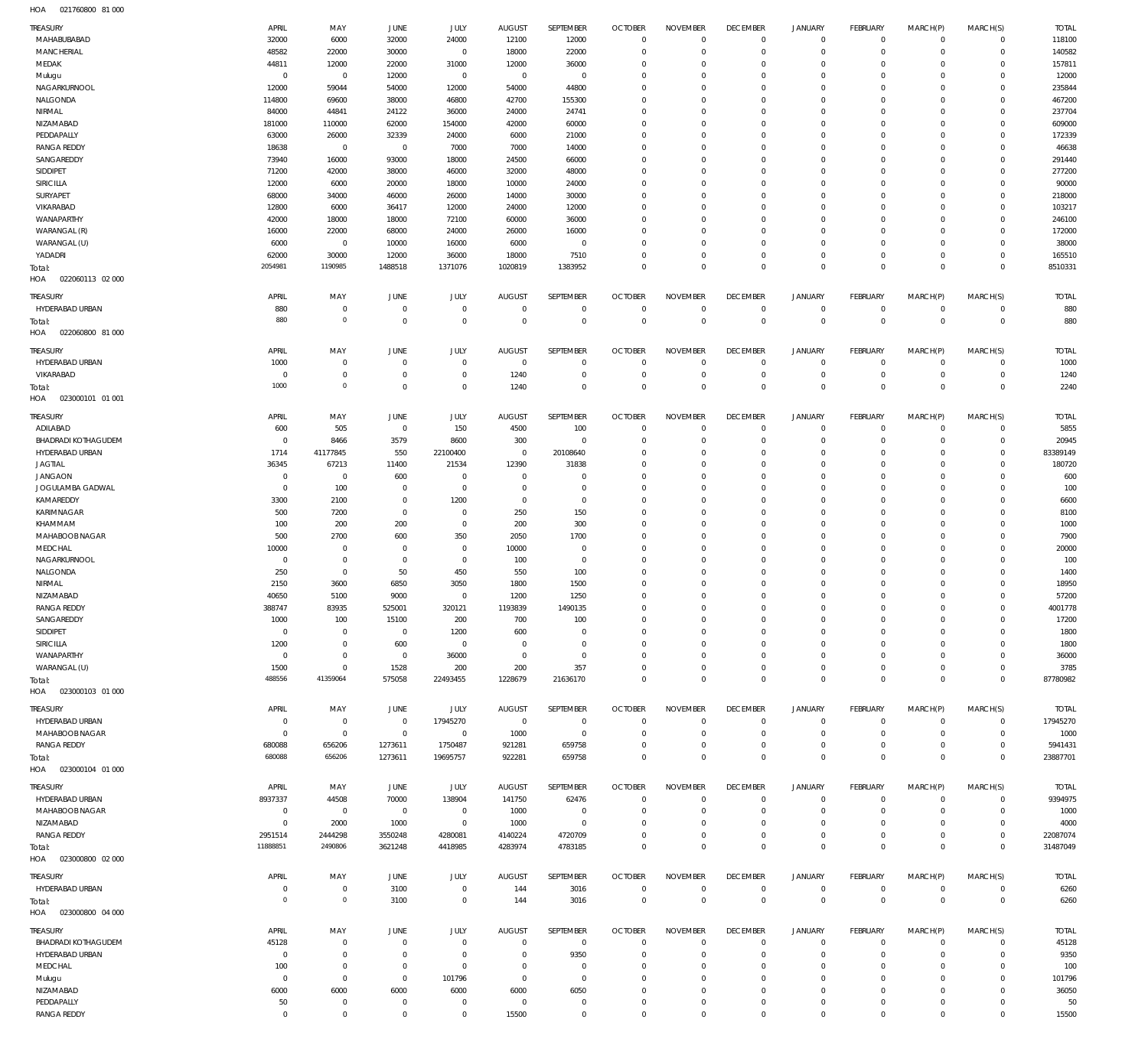023000800 81 000 HOA 023560800 01 000 HOA 025000102 01 000 HOA 025000102 01 001 HOA 025000102 02 001 HOA 025000102 03 001 HOA 025000800 81 001 HOA 040100104 01 000 HOA 040100107 01 000 HOA  $\overline{0}$   $\Omega$   $\Omega$   $\Omega$   $\Omega$   $\Omega$   $\Omega$  $\Omega$   $\Omega$   $\Omega$  $\Omega$   $\Omega$  $\overline{0}$  $\overline{0}$   $\Omega$   $\Omega$   $\Omega$   $\boldsymbol{0}$  $\boldsymbol{0}$   $\Omega$   $\Omega$   $\Omega$  $\Omega$   $\Omega$  SANGAREDDY WARANGAL (U) HYDERABAD URBAN ADILABAD BHADRADI KOTHAGUDEM BHOOPALAPALLY HYDERABAD URBAN KOMARAMBHEEM ASIFABAD MAHABOOB NAGAR MANCHERIAL NALGONDA NIRMAL Narayanpet **SANGAREDDY** SIDDIPET WARANGAL (R) WARANGAL (U) HYDERABAD URBAN RANGA REDDY HYDERABAD URBAN NIZAMABAD RANGA REDDY NIZAMABAD KAMAREDDY NIZAMABAD RANGA REDDY WARANGAL (U) JOGULAMBA GADWAL KAMAREDDY MAHABOOB NAGAR NAGARKURNOOL WANAPARTHY BHADRADI KOTHAGUDEM MEDAK ADILABAD BHADRADI KOTHAGUDEM BHOOPALAPALLY HYDERABAD URBAN JAGTIAL JANGAON JOGULAMBA GADWAL KARIMNAGAR KHAMMAM KOMARAMBHEEM ASIFABAD MAHABOOB NAGAR MAHABUBABAD **MANCHERIAL** MEDAK MEDCHAL Mulugu TREASURY TREASURY TREASURY TREASURY **TREASURY TREASURY** TREASURY **TREASURY TREASURY** TREASURY  $\overline{0}$   $\overline{0}$   $\overline{0}$   $\Omega$   $\Omega$  $\overline{0}$   $\Omega$   $\Omega$  $\overline{0}$   $\Omega$   $\overline{0}$  APRIL APRIL APRIL APRIL APRIL APRIL APRIL APRIL APRIL APRIL  $\Omega$   $\Omega$   $\Omega$   $\Omega$   $\Omega$  MAY MAY MAY MAY MAY MAY MAY MAY MAY MAY  $\sqrt{0}$   $\Omega$   $\Omega$   $\Omega$  JUNE JUNE JUNE JUNE **JUNE** JUNE JUNE JUNE **JUNE** JUNE  $\Omega$  JULY JULY JULY JULY JULY JULY JULY JULY JULY JULY  $\Omega$   $\Omega$   $\Omega$   $\Omega$   $\Omega$  AUGUST AUGUST AUGUST AUGUST **AUGUST** AUGUST AUGUST AUGUST AUGUST AUGUST  $\Omega$   $\Omega$   $\Omega$   $\Omega$   $\Omega$   $\Omega$  SEPTEMBER **SEPTEMBER** SEPTEMBER SEPTEMBER **SEPTEMBER SEPTEMBER** SEPTEMBER **SEPTEMBER SEPTEMBER** SEPTEMBER  $\Omega$   $\Omega$   $\Omega$  $\overline{0}$   $\Omega$   $\Omega$   $\Omega$   $\Omega$  $\Omega$   $\Omega$   $\Omega$   $\Omega$   $\Omega$  $\overline{0}$   $\Omega$   $\Omega$  OCTOBER OCTOBER OCTOBER OCTOBER **OCTOBER OCTOBER** OCTOBER **OCTOBER OCTOBER** OCTOBER  $\Omega$   $\Omega$   $\Omega$   $\Omega$   $\Omega$   $\Omega$   $\Omega$   $\Omega$   $\Omega$   $\Omega$  NOVEMBER NOVEMBER NOVEMBER NOVEMBER NOVEMBER NOVEMBER NOVEMBER NOVEMBER NOVEMBER NOVEMBER  $\Omega$   $\overline{0}$   $\Omega$  $\overline{0}$   $\Omega$   $\Omega$  $\overline{0}$   $\Omega$   $\overline{0}$   $\Omega$  $\overline{0}$   $\Omega$   $\Omega$   $\overline{0}$   $\Omega$  $\overline{0}$   $\overline{0}$  DECEMBER **DECEMBER** DECEMBER DECEMBER **DECEMBER DECEMBER** DECEMBER **DECEMBER DECEMBER** DECEMBER  $\Omega$   $\Omega$   $\Omega$   $\Omega$   $\Omega$   $\Omega$   $\Omega$   $\Omega$   $\Omega$  JANUARY JANUARY JANUARY JANUARY JANUARY **JANUARY** JANUARY JANUARY JANUARY JANUARY  $\Omega$   $\Omega$   $\Omega$  $\overline{0}$   $\Omega$   $\Omega$   $\Omega$   $\Omega$  FEBRUARY **FFBRUARY** FEBRUARY **FFBRUARY FFBRUARY FFBRUARY** FEBRUARY **FFRRUARY FFBRUARY** FEBRUARY  $\Omega$   $\Omega$  $\overline{0}$   $\Omega$   $\Omega$   $\Omega$  $\Omega$  $\overline{0}$   $\Omega$   $\Omega$   $\Omega$  MARCH(P) MARCH(P) MARCH(P) MARCH(P) MARCH(P) MARCH(P) MARCH(P) MARCH(P) MARCH(P) MARCH(P)  $\Omega$   $\Omega$   $\Omega$   $\Omega$   $\Omega$   $\Omega$   $\Omega$   $\Omega$   $\Omega$   $\Omega$   $\Omega$  $\Omega$  MARCH(S) MARCH(S) MARCH(S) MARCH(S) MARCH(S) MARCH(S) MARCH(S) MARCH(S) MARCH(S) MARCH(S) TOTAL TOTAL TOTAL TOTAL TOTAL TOTAL TOTAL TOTAL TOTAL TOTAL Total: Total: Total: Total: Total: Total: Total: Total: Total:

023000800 04 000 HOA

NAGARKURNOOL

 $\Omega$ 

 $\Omega$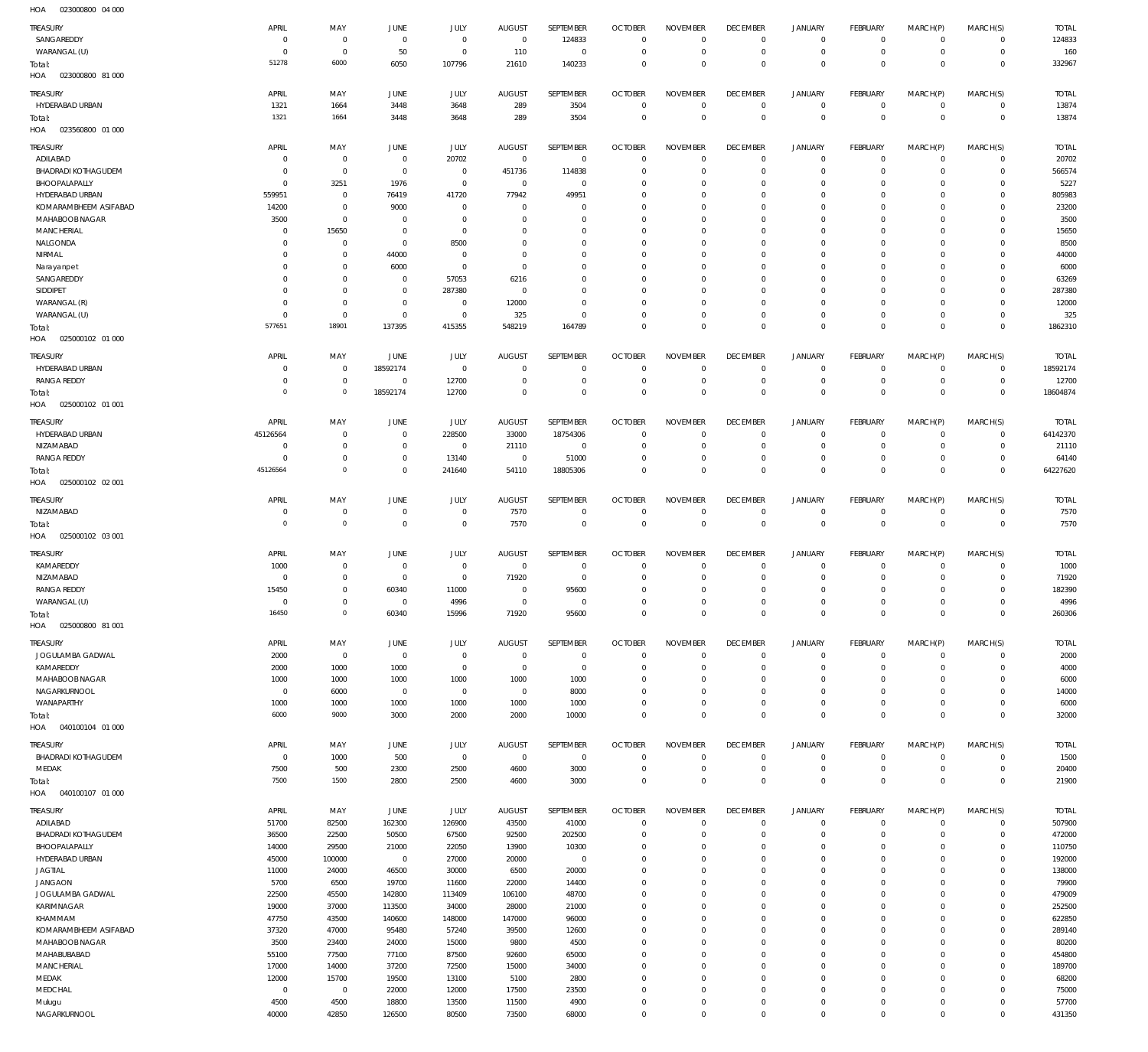| HOA | 040100107 01 000 |  |
|-----|------------------|--|

| TREASURY                   | APRIL          | MAY            | JUNE           | JULY           | <b>AUGUST</b>  | SEPTEMBER      | <b>OCTOBER</b>            | <b>NOVEMBER</b>            | <b>DECEMBER</b>    | <b>JANUARY</b>           | FEBRUARY                                   | MARCH(P)                   | MARCH(S)                           | <b>TOTAL</b>     |
|----------------------------|----------------|----------------|----------------|----------------|----------------|----------------|---------------------------|----------------------------|--------------------|--------------------------|--------------------------------------------|----------------------------|------------------------------------|------------------|
| NALGONDA                   | 58150          | 59050          | 127700         | 79800          | 55000          | 212000         | $\overline{0}$            | $\overline{0}$             | $\mathbf 0$        | $\mathbf 0$              | $\mathsf{O}\xspace$                        | $^{\circ}$                 | $\mathbf 0$                        | 591700           |
| NIRMAL                     | 28000          | 29500          | 77600          | 29000          | 35500          | 9700           | $\mathbf 0$               | $^{\circ}$                 | $\mathbf 0$        | $\mathbf 0$              | $\mathsf{O}\xspace$                        | $^{\circ}$                 | $\mathbf 0$                        | 209300           |
|                            |                |                |                |                |                |                |                           |                            |                    |                          |                                            |                            |                                    |                  |
| Narayanpet                 | 2500           | 12500          | 9300           | 16250          | 45000          | 8000           | $\mathbf 0$               | $\Omega$                   | $\mathbf 0$        | 0                        | $\mathsf{O}\xspace$                        | O                          | $\mathbf 0$                        | 93550            |
| PEDDAPALLY                 | 16000          | 14000          | 43000          | 27000          | 40000          | 62200          | $\mathbf 0$               | $\Omega$                   | $\mathbf 0$        | $\Omega$                 | $\mathbf 0$                                | $\Omega$                   | $\mathbf 0$                        | 202200           |
| <b>RANGA REDDY</b>         | 47500          | 5500           | 54502          | 136602         | 34000          | 62000          | $\mathbf 0$               | $\Omega$                   | $\mathbb O$        | 0                        | $\mathsf{O}\xspace$                        | O                          | $\mathbf 0$                        | 340104           |
| SANGAREDDY                 | 49500          | 27700          | 70900          | 84500          | 65200          | 38400          | $\mathbf 0$               | $\Omega$                   | $\mathbf 0$        | $\Omega$                 | $\mathbf 0$                                | $\Omega$                   | $\mathbf 0$                        | 336200           |
|                            |                |                |                |                |                |                |                           | $\Omega$                   |                    |                          |                                            |                            |                                    |                  |
| SIDDIPET                   | 78200          | 34200          | 211550         | 124600         | 19300          | 20200          | $\mathbf 0$               |                            | $\mathbb O$        | $\Omega$                 | $\mathbf 0$                                | O                          | $\mathbf 0$                        | 488050           |
| SIRICILLA                  | 12000          | 14000          | 24450          | 29000          | 10800          | 5500           | $\mathbf 0$               | $\Omega$                   | $\mathbf 0$        | $\Omega$                 | $\mathbf 0$                                | $\Omega$                   | $\mathbf 0$                        | 95750            |
| SURYAPET                   | 27150          | 47050          | 69300          | 80850          | 133150         | 63600          | $\mathbf 0$               | $\Omega$                   | $\mathbb O$        | $\Omega$                 | $\mathbf 0$                                | O                          | $\mathbf 0$                        | 421100           |
| VIKARABAD                  | 2500           | 1500           | 3500           | 4000           | 8500           | 5000           | $\mathbf 0$               | $\Omega$                   | $\mathbf 0$        | $\Omega$                 | $\mathbf 0$                                | $\Omega$                   | $\mathbf 0$                        | 25000            |
|                            |                |                |                |                |                |                |                           |                            |                    |                          |                                            |                            |                                    |                  |
| WANAPARTHY                 | 17500          | 8500           | 23500          | 29000          | 24000          | 11500          | $\mathbf 0$               | $\Omega$                   | $\mathbb O$        | $\Omega$                 | $\mathbf 0$                                | O                          | $\mathbf 0$                        | 114000           |
| WARANGAL (R)               | 26100          | 22700          | 69500          | 75300          | 29000          | 54500          | $\mathbf 0$               | $\Omega$                   | $\mathbb O$        | $\Omega$                 | $\mathbf 0$                                | $\Omega$                   | $\mathbf 0$                        | 277100           |
| WARANGAL (U)               | 46700          | 23000          | 45600          | 66100          | 24000          | 27600          | $\mathbf 0$               | $\Omega$                   | $\mathbf 0$        | 0                        | $\mathbf 0$                                | O                          | $\mathbf 0$                        | 233000           |
|                            |                |                |                |                |                |                | $\mathbf 0$               |                            |                    |                          |                                            |                            |                                    |                  |
| YADADRI                    | 14000          | 9500           | 66000          | 43000          | 25500          | 10500          |                           | $^{\circ}$                 | $\mathbb O$        | 0                        | $\mathsf{O}\xspace$                        | $^{\circ}$                 | $\mathbf 0$                        | 168500           |
| Total:                     | 848370         | 924650         | 2013882        | 1756801        | 1292950        | 1259900        | $\mathbb O$               | $\Omega$                   | $\mathbb O$        | $\mathbb O$              | $\mathbb O$                                | $\Omega$                   | $\mathbf 0$                        | 8096553          |
| HOA<br>040100800 01 000    |                |                |                |                |                |                |                           |                            |                    |                          |                                            |                            |                                    |                  |
|                            |                |                |                |                |                |                |                           |                            |                    |                          |                                            |                            |                                    |                  |
| TREASURY                   | APRIL          | MAY            | JUNE           | JULY           | <b>AUGUST</b>  | SEPTEMBER      | <b>OCTOBER</b>            | <b>NOVEMBER</b>            | <b>DECEMBER</b>    | <b>JANUARY</b>           | <b>FEBRUARY</b>                            | MARCH(P)                   | MARCH(S)                           | <b>TOTAL</b>     |
| ADILABAD                   | $\Omega$       | $^{\circ}$     | 2500           | $\overline{0}$ | $\overline{0}$ | 1000           | $\mathbf 0$               | $\mathbf 0$                | $\mathbb O$        | $\circ$                  | 0                                          | $\mathbf 0$                | $\mathbf 0$                        | 3500             |
| <b>BHADRADI KOTHAGUDEM</b> | 17000          | 24000          | 15000          | 20500          | 9500           | 1000           | $\mathbf 0$               | $^{\circ}$                 | $\mathbf 0$        | $\circ$                  | $\mathsf{O}\xspace$                        | $^{\circ}$                 | $\mathbf 0$                        | 87000            |
|                            |                |                |                |                |                |                |                           |                            |                    |                          |                                            |                            |                                    |                  |
| BHOOPALAPALLY              | $\Omega$       | 2500           | $^{\circ}$     | 3000           | $\Omega$       | $\Omega$       | $\mathbf 0$               | $\Omega$                   | $\mathbf 0$        | 0                        | $\mathbf 0$                                | $\Omega$                   | $\mathbf 0$                        | 5500             |
| HYDERABAD URBAN            | 3000           | $^{\circ}$     | 4000           | $\Omega$       | $\Omega$       | $\Omega$       | $\mathbf 0$               | $\Omega$                   | $\Omega$           | $\Omega$                 | $\circ$                                    | 0                          | $\mathbf 0$                        | 7000             |
| <b>JAGTIAL</b>             | $^{\circ}$     | $^{\circ}$     | 2500           | $\Omega$       | $\Omega$       | $\Omega$       | $\Omega$                  | $\Omega$                   | $\Omega$           | $\Omega$                 | $\mathbf 0$                                | $\Omega$                   | $\mathbf 0$                        | 2500             |
|                            | $\mathbf{0}$   |                |                | $\Omega$       | $\Omega$       | $\Omega$       | $\mathbf 0$               | $\Omega$                   | $\Omega$           |                          |                                            |                            |                                    |                  |
| <b>JANGAON</b>             |                | $\mathbf 0$    | 2500           |                |                |                |                           |                            |                    | $\Omega$                 | $\circ$                                    | $\Omega$                   | $\mathbf 0$                        | 2500             |
| JOGULAMBA GADWAL           | 500            | 2250           | 3500           | 2500           | $\Omega$       | 500            | $\mathbf 0$               | $\Omega$                   | $\Omega$           | $\Omega$                 | $\mathbf 0$                                | $\Omega$                   | $\mathbf 0$                        | 9250             |
| KAMAREDDY                  | $\Omega$       | 1100           | 100            | 700            | 1500           | $\Omega$       | $\mathbf 0$               | $\Omega$                   | $\Omega$           | $\Omega$                 | $\mathbf 0$                                | O                          | $\mathbf 0$                        | 3400             |
| KARIMNAGAR                 | $\Omega$       | 1500           | $\overline{0}$ | $\Omega$       | $\mathbf{0}$   | $\Omega$       | $\mathbf 0$               | $\Omega$                   | $\overline{0}$     | $\Omega$                 | $\mathbf 0$                                | $\Omega$                   | $\mathbf 0$                        | 1500             |
|                            |                |                |                |                |                |                |                           |                            |                    |                          |                                            |                            |                                    |                  |
| KHAMMAM                    | 2000           | 8000           | 10000          | $\Omega$       | $\mathbf{0}$   | $\Omega$       | $\mathbf 0$               | $\Omega$                   | $\Omega$           | $\Omega$                 | 0                                          | O                          | $\mathbf 0$                        | 20000            |
| KOMARAMBHEEM ASIFABAD      | 1500           | 13500          | 17000          | $\Omega$       | 4500           | 5000           | $\mathbf 0$               | $\Omega$                   | $\mathbf 0$        | $\Omega$                 | $\mathbf 0$                                | $\Omega$                   | $\mathbf 0$                        | 41500            |
| MAHABOOB NAGAR             | $\Omega$       | $^{\circ}$     | 500            | $\Omega$       | 500            | $\Omega$       | $\mathbf 0$               | $\Omega$                   | $\Omega$           | $\Omega$                 | 0                                          | O                          | $\mathbf 0$                        | 1000             |
|                            |                |                |                |                |                |                |                           |                            |                    |                          |                                            |                            |                                    |                  |
| MAHABUBABAD                | 1000           | $\mathbf 0$    | $\overline{0}$ | $\Omega$       | $\Omega$       | $\Omega$       | $\mathbf 0$               | $\Omega$                   | $\overline{0}$     | $\Omega$                 | $\mathbf 0$                                | $\Omega$                   | $\mathbf 0$                        | 1000             |
| Mulugu                     | $\circ$        | $^{\circ}$     | 2500           | 2500           | $\Omega$       | $\Omega$       | $\mathbf 0$               | $\Omega$                   | $\Omega$           | $\Omega$                 | 0                                          | O                          | $\mathbf 0$                        | 5000             |
| NAGARKURNOOL               | $\Omega$       | $\mathbf 0$    | 3000           | $\Omega$       | $\Omega$       | $\Omega$       | $\mathbf 0$               | $\Omega$                   | $\Omega$           | $\Omega$                 | $\mathbf 0$                                | $\Omega$                   | $\mathbf 0$                        | 3000             |
|                            | $^{\circ}$     |                |                | 2500           | $\Omega$       |                | $\mathbf 0$               | $\Omega$                   | $\Omega$           | $\Omega$                 | $\mathbf 0$                                | O                          | $\mathbf 0$                        | 7785             |
| NALGONDA                   |                | $\overline{0}$ | 500            |                |                | 4785           |                           |                            |                    |                          |                                            |                            |                                    |                  |
| NIRMAL                     | 1000           | $\mathbb O$    | $\overline{0}$ | $\Omega$       | $\Omega$       | $\mathbf 0$    | $\mathbf 0$               | $\Omega$                   | $\Omega$           | $\Omega$                 | $\mathbf 0$                                | $\Omega$                   | $\mathbf 0$                        | 1000             |
| NIZAMABAD                  | $^{\circ}$     | $\overline{0}$ | $\overline{0}$ | 4000           | $\mathbf{0}$   | 1050           | $\mathbf 0$               | $\Omega$                   | $\Omega$           | $\Omega$                 | $\circ$                                    | $\Omega$                   | $\mathbf 0$                        | 5050             |
| Narayanpet                 | 4000           | $^{\circ}$     | 13000          | 2500           | 500            | 3000           | $\mathbf 0$               | $\Omega$                   | $\Omega$           | $\Omega$                 | $\mathbf 0$                                | $\Omega$                   | $\mathbf 0$                        | 23000            |
|                            |                |                |                |                |                |                |                           |                            |                    |                          |                                            |                            |                                    |                  |
| <b>RANGA REDDY</b>         | 50             | 1550           | 19500          | 8500           | 2000           | $\mathbf 0$    | $\mathbf 0$               | $\Omega$                   | $\Omega$           | $\Omega$                 | $\mathbf 0$                                | O                          | $\mathbf 0$                        | 31600            |
| SANGAREDDY                 | $\Omega$       | 5500           | $\overline{0}$ | 6000           | $\overline{0}$ | 2500           | $\mathbf 0$               | $\Omega$                   | $\mathbf 0$        | $\Omega$                 | $\mathbf 0$                                | $\Omega$                   | $\mathbf 0$                        | 14000            |
| SIDDIPET                   | 7500           | 3500           | 2850           | $\Omega$       | 1550           | 1000           | $\mathbf 0$               | $\Omega$                   | $\Omega$           | $\Omega$                 | 0                                          | O                          | $\mathbf 0$                        | 16400            |
|                            |                |                |                | 500            |                | $\Omega$       | $\mathbf 0$               | $\Omega$                   | $\mathbb O$        | $\Omega$                 | $\mathbf 0$                                | $\Omega$                   | $\mathbf 0$                        | 13500            |
| <b>SIRICILLA</b>           | 6000           | 2500           | 4000           |                | 500            |                |                           |                            |                    |                          |                                            |                            |                                    |                  |
| SURYAPET                   | $\Omega$       | 1000           | $\overline{0}$ | 2000           | $\Omega$       | $\Omega$       | $\Omega$                  | $\Omega$                   | $\Omega$           | $\Omega$                 | 0                                          | O                          | $\mathbf 0$                        | 3000             |
| VIKARABAD                  | $\Omega$       | 1000           | $\overline{0}$ | $\Omega$       | 4000           | $\Omega$       | $\mathbf 0$               | $\Omega$                   | $\overline{0}$     | $\Omega$                 | $\mathbf 0$                                | $\Omega$                   | $\mathbf 0$                        | 5000             |
| WANAPARTHY                 | $\mathbf{0}$   | $\mathbf 0$    | 5500           | $^{\circ}$     | $\mathbf{0}$   | $\Omega$       | $\mathbf 0$               | $\Omega$                   | $\mathbf 0$        | 0                        | $\mathbf 0$                                | $\Omega$                   | 0                                  | 5500             |
|                            |                |                |                |                |                |                |                           |                            |                    |                          |                                            |                            |                                    |                  |
| YADADRI                    | 500            | 11000          | 2000           | 1500           | $\overline{0}$ | $\Omega$       | $\mathbf 0$               | $\mathbf 0$                | $\mathbb O$        | $\circ$                  | $\mathbf 0$                                | $\mathbf 0$                | $\mathbf 0$                        | 15000            |
| Total:                     | 44050          | 78900          | 110450         | 56700          | 24550          | 19835          | $\mathbf 0$               | $\Omega$                   | $\mathbb O$        | $\mathbb O$              | $\mathbb O$                                | $\mathbf{0}$               | $\mathbf 0$                        | 334485           |
| HOA<br>040100800 02 001    |                |                |                |                |                |                |                           |                            |                    |                          |                                            |                            |                                    |                  |
|                            |                |                |                |                |                |                |                           |                            |                    |                          |                                            |                            |                                    |                  |
| TREASURY                   | APRIL          | MAY            | JUNE           | JULY           | <b>AUGUST</b>  | SEPTEMBER      | <b>OCTOBER</b>            | <b>NOVEMBER</b>            | <b>DECEMBER</b>    | <b>JANUARY</b>           | FEBRUARY                                   | MARCH(P)                   | MARCH(S)                           | <b>TOTAL</b>     |
| <b>BHADRADI KOTHAGUDEM</b> | 225            | 0              | $\mathbf{0}$   | - 0            | $\Omega$       |                | $\Omega$                  |                            | $\Omega$           | $\Omega$                 | $\mathbf 0$                                | - 0                        | $\mathbf 0$                        | 225              |
|                            |                |                |                |                |                |                |                           |                            |                    |                          |                                            |                            |                                    |                  |
| KHAMMAM                    | 1555           | $\mathbb O$    | $\overline{0}$ | 4970           | $\mathbf 0$    | $\Omega$       | $\overline{0}$            | $\mathbf 0$                | $\mathbb O$        | 0                        | $\mathsf{O}\xspace$                        | $\mathbf 0$                | $\mathbf 0$                        | 6525             |
| Total:                     | 1780           | $\mathbf{0}$   | $\overline{0}$ | 4970           | $\Omega$       | $\Omega$       | $\mathbb O$               | $\overline{0}$             | $\mathbb O$        | $\mathbb O$              | $\,0\,$                                    | $\mathbf 0$                | $\mathbf 0$                        | 6750             |
| HOA<br>040100800 02 800    |                |                |                |                |                |                |                           |                            |                    |                          |                                            |                            |                                    |                  |
|                            |                |                |                |                |                |                |                           |                            |                    |                          |                                            |                            |                                    |                  |
| TREASURY                   | APRIL          | MAY            | JUNE           | JULY           | <b>AUGUST</b>  | SEPTEMBER      | <b>OCTOBER</b>            | <b>NOVEMBER</b>            | <b>DECEMBER</b>    | <b>JANUARY</b>           | FEBRUARY                                   | MARCH(P)                   | MARCH(S)                           | <b>TOTAL</b>     |
| <b>BHADRADI KOTHAGUDEM</b> | 40000          | 42500          | 42150          | 26500          | 16000          | 34500          |                           |                            |                    |                          |                                            |                            |                                    |                  |
|                            | 9100           |                |                |                |                |                |                           |                            |                    |                          |                                            |                            |                                    |                  |
| KARIMNAGAR                 |                |                |                |                |                |                | $\mathbf 0$               | $\mathbf 0$                | $\mathbb O$        | $\mathsf{O}\xspace$      | $\mathsf{O}\xspace$                        | $\mathbf 0$                | $\mathbf 0$                        | 201650           |
| KHAMMAM                    |                | $\overline{0}$ | $\overline{0}$ | 1555           | $\overline{0}$ | $\mathbf 0$    | $\mathbf 0$               | $\Omega$                   | $\mathbb O$        | $\mathbf 0$              | $\mathsf{O}\xspace$                        | $\mathbf 0$                | $\mathbf 0$                        | 10655            |
|                            | 34100          | 76300          | 56600          | 21100          | 15600          | 8550           | $\mathbf 0$               | $\Omega$                   | $\mathbb O$        | $\mathbf 0$              | $\mathbf 0$                                | $\Omega$                   | $\mathbf 0$                        | 212250           |
| MAHABOOB NAGAR             | 575            | $\overline{0}$ | 615            | $\mathbf 0$    | 2100           | $\overline{0}$ | $\mathbf 0$               | $\Omega$                   | $\mathbb O$        | $\mathbf 0$              | $\mathbf 0$                                | 0                          | $\mathbf 0$                        | 3290             |
| NIZAMABAD                  | 200            | $\mathbb O$    | 3200           | $\mathbf 0$    | $\overline{0}$ | $\Omega$       | $\mathbf 0$               | $\Omega$                   | $\mathbb O$        | $\Omega$                 | $\mathbf 0$                                | $\Omega$                   | $\mathbf 0$                        | 3400             |
|                            |                |                |                |                |                |                |                           |                            |                    |                          |                                            |                            |                                    |                  |
| <b>RANGA REDDY</b>         | 7150           | 3405           | 480            | 6250           | 11220          | 5215           | $\mathbf 0$               | $\Omega$                   | $\Omega$           | $\Omega$                 | $\mathbf 0$                                | $\Omega$                   | $\mathbf 0$                        | 33720            |
| SANGAREDDY                 | 590            | $\,0\,$        | $\overline{0}$ | $^{\circ}$     | $\overline{0}$ | 1813           | $\mathbf 0$               | $\Omega$                   | $\mathbb O$        | $\mathbf 0$              | $\mathbf 0$                                | $\Omega$                   | $\mathbf 0$                        | 2403             |
| WARANGAL (R)               | $\mathbb O$    | $\mathbb O$    | 2280           | $\mathbf 0$    | 540            | 190            | $\mathbf 0$               | $\mathbf 0$                | $\mathbb O$        | $\circ$                  | $\mathsf{O}\xspace$                        | $\mathbf 0$                | $\mathbf 0$                        | 3010             |
|                            | 91715          | 122205         |                |                |                |                |                           | $\Omega$                   |                    |                          |                                            | $\mathbf{0}$               |                                    |                  |
| Total:                     |                |                | 105325         | 55405          | 45460          | 50268          | $\mathbf 0$               |                            | $\mathbb O$        | $\mathbb O$              | $\mathbb O$                                |                            | $\mathbf 0$                        | 470378           |
| HOA<br>040100800 81 000    |                |                |                |                |                |                |                           |                            |                    |                          |                                            |                            |                                    |                  |
|                            |                |                |                |                |                |                |                           |                            |                    |                          |                                            |                            |                                    |                  |
| Treasury                   | APRIL          | MAY            | JUNE           | JULY           | <b>AUGUST</b>  | SEPTEMBER      | <b>OCTOBER</b>            | <b>NOVEMBER</b>            | <b>DECEMBER</b>    | JANUARY                  | FEBRUARY                                   | MARCH(P)                   | MARCH(S)                           | <b>TOTAL</b>     |
| ADILABAD                   | 125000         | 203050         | 154400         | 46500          | 31500          | 31500          | $\mathbf 0$               | $\mathbf 0$                | $\mathbb O$        | $\mathbf 0$              | $\mathsf{O}\xspace$                        | $\mathbf 0$                | $\mathbf 0$                        | 591950           |
| <b>BHADRADI KOTHAGUDEM</b> | 64550          | 147300         | 132850         | 121800         | 122500         | 105500         | $\overline{0}$            | $^{\circ}$                 | $\mathbb O$        | $\circ$                  | $\mathsf{O}\xspace$                        | $\mathbf 0$                | $\mathbf 0$                        | 694500           |
| BHOOPALAPALLY              | 41100          | 68850          | 105550         | 77700          | 46500          | 25200          | $\mathbf 0$               | $\Omega$                   | $\mathbb O$        | $\mathbf 0$              | $\mathbf 0$                                | $\mathbf 0$                | $\mathbf 0$                        | 364900           |
|                            |                |                |                |                |                |                |                           | $\Omega$                   |                    | $\mathbf 0$              |                                            | $\Omega$                   | $\mathbf 0$                        |                  |
| HYDERABAD URBAN            | 125700         | 54350          | 132100         | 77300          | 65850          | 93800          | $\mathbf 0$               |                            | $\mathbb O$        |                          | $\mathbf 0$                                |                            |                                    | 549100           |
| <b>JAGTIAL</b>             | 48000          | 83500          | 166500         | 76000          | 21000          | 43500          | $\mathbf 0$               | $\Omega$                   | $\mathbb O$        | $\Omega$                 | $\mathbf 0$                                | $\Omega$                   | $\mathbf 0$                        | 438500           |
| <b>JANGAON</b>             | 19300          | 56500          | 121600         | 37693          | 30000          | 31000          | $\mathbf 0$               | $\Omega$                   | $\mathbb O$        | $\mathbf 0$              | $\mathbf 0$                                | $\Omega$                   | $\mathbf 0$                        | 296093           |
|                            |                |                |                |                |                |                | $\mathbf 0$               | $\Omega$                   | $\mathbb O$        | $\mathbf 0$              | $\mathbf 0$                                | $\mathbf 0$                | $\mathbf 0$                        |                  |
| JOGULAMBA GADWAL           | 71100          | 132000         | 179000         | 108550         | 59600          | 318380         |                           |                            |                    |                          |                                            |                            |                                    | 868630           |
| KAMAREDDY                  | 87000          | 117200         | 165400         | 82800          | 56000          | 54600          | $\mathbf 0$               | $\Omega$                   | $\mathbf 0$        | $\Omega$                 | $\mathbf 0$                                | $\Omega$                   | $\mathbf 0$                        | 563000           |
| KARIMNAGAR                 | 91000          | 117100         | 153250         | 81950          | 40000          | 40100          | $\mathbf 0$               | $\Omega$                   | $\mathbf 0$        | $\mathbf 0$              | $\mathbf 0$                                | $\mathbf 0$                | $\mathbf 0$                        | 523400           |
| KHAMMAM                    | 61050          | 127150         | 384700         | 236800         | 86500          | 76000          | $\mathbf 0$               | $\Omega$                   | $\mathbf 0$        | $\mathbf 0$              | $\mathbf 0$                                | $\Omega$                   | $\mathbf 0$                        | 972200           |
|                            |                |                |                |                |                |                |                           |                            |                    |                          |                                            |                            |                                    |                  |
| KOMARAMBHEEM ASIFABAD      | 147000         | 144000         | 225500         | 69450          | 22050          | 20000          | $\mathbf 0$               | $\Omega$                   | $\mathbf 0$        | $\mathbf 0$              | $\mathbf 0$                                | $\mathbf 0$                | $\mathsf{O}$                       | 628000           |
| MAHABOOB NAGAR             | 42200          | 63550          | 83200          | 34500          | 21715294       | 16700          | $\mathbf 0$               | $\Omega$                   | $\mathbf 0$        | $\mathbf 0$              | $\mathbf 0$                                | $\Omega$                   | $\mathbf 0$                        | 21955444         |
| MAHABUBABAD                | 128500         | 112000         | 329000         | 147000         | 71000          | 47000          | $\mathbf 0$               | $\Omega$                   | $\mathbf 0$        | $\Omega$                 | $\mathbf 0$                                | $\Omega$                   | $\mathsf{O}$                       | 834500           |
|                            |                |                |                |                |                |                | $\mathbf 0$               | $\Omega$                   | $\mathbf 0$        | $\mathbf 0$              |                                            | $\Omega$                   | $\mathbf 0$                        |                  |
| <b>MANCHERIAL</b>          | 35500          | 72500          | 106050         | 87200          | 41600          | 35200          |                           |                            |                    |                          | $\mathsf{O}\xspace$                        |                            |                                    | 378050           |
| MEDAK                      | 46000          | 32500          | 68050          | 49100          | 34300          | 17650          | $\mathbf 0$               | $\Omega$                   | $\mathbf 0$        | $\mathbf 0$              | $\mathbf 0$                                | $\mathbf 0$                | $\mathbf 0$                        | 247600           |
| MEDCHAL<br>Mulugu          | 33750<br>13500 | 29050<br>43250 | 51200<br>74950 | 65350<br>59100 | 31350<br>27500 | 15500<br>21000 | $\overline{0}$<br>$\,0\,$ | $\mathbf 0$<br>$\mathbb O$ | $\,0\,$<br>$\,0\,$ | 0<br>$\mathsf{O}\xspace$ | $\mathsf{O}\xspace$<br>$\mathsf{O}\xspace$ | $\mathbf 0$<br>$\mathbf 0$ | $\mathbf 0$<br>$\mathsf{O}\xspace$ | 226200<br>239300 |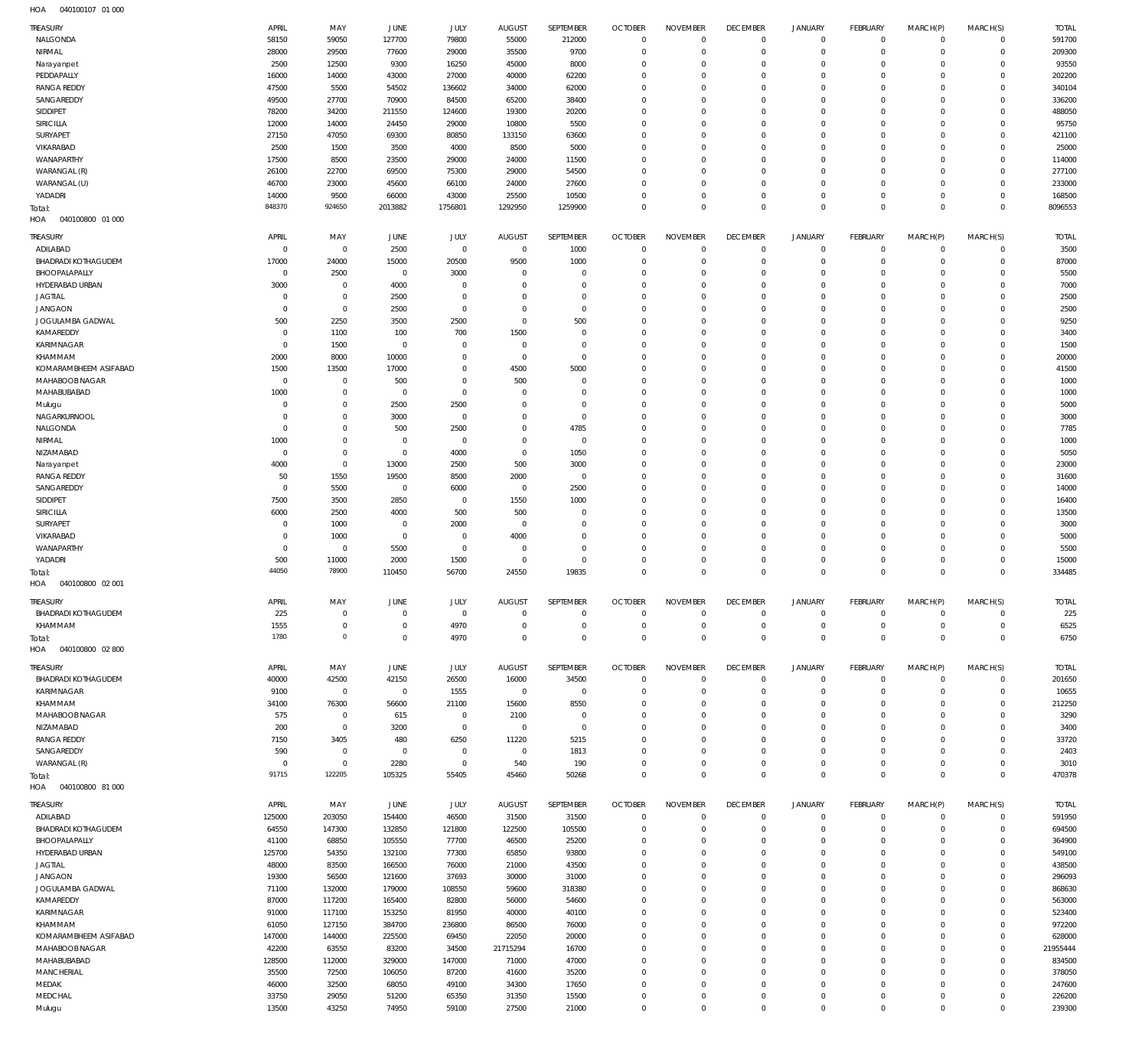040100800 81 000 HOA

| <b>TREASURY</b>                             | APRIL                | MAY                  | JUNE                 | JULY                       | <b>AUGUST</b>                    | SEPTEMBER                   | <b>OCTOBER</b>                | <b>NOVEMBER</b>            | <b>DECEMBER</b>               | <b>JANUARY</b>         | <b>FEBRUARY</b>            |                          | MARCH(S)                           | <b>TOTAL</b>     |
|---------------------------------------------|----------------------|----------------------|----------------------|----------------------------|----------------------------------|-----------------------------|-------------------------------|----------------------------|-------------------------------|------------------------|----------------------------|--------------------------|------------------------------------|------------------|
| NAGARKURNOOL                                | 72200                | 107500               | 211650               | 86250                      | 35750                            | 30650                       | $\mathbb O$                   | $\Omega$                   | $\overline{0}$                | $\mathbf 0$            | $\circ$                    | MARCH(P)<br>$\mathbf{0}$ | $\circ$                            | 544000           |
| NALGONDA                                    | 174150               | 251500               | 316800               | 226450                     | 120600                           | 91000                       | $\overline{0}$                | $\mathbf 0$                | $\overline{0}$                | $\Omega$               | $\mathbf 0$                | $^{\circ}$               | $\mathbf 0$                        | 1180500          |
|                                             |                      |                      |                      |                            |                                  |                             | $\overline{0}$                | $\mathbf 0$                | $^{\circ}$                    |                        | $\mathbf 0$                |                          | 0                                  | 438400           |
| NIRMAL<br>NIZAMABAD                         | 64500                | 96100                | 149800               | 52200                      | 48200                            | 27600                       | $\overline{0}$                | $\mathbf 0$                | $\overline{0}$                | $\circ$<br>$\Omega$    | $\mathbf 0$                | 0<br>$\Omega$            | $\mathbf 0$                        | 634800           |
|                                             | 77600<br>31500       | 131800<br>38600      | 166200<br>62000      | 145500<br>45000            | 54600<br>23500                   | 59100<br>35150              | $\overline{0}$                | 0                          | $^{\circ}$                    | $\circ$                | $\mathbf 0$                | 0                        | 0                                  | 235750           |
| Narayanpet<br>PEDDAPALLY                    |                      |                      |                      |                            |                                  |                             | $\overline{0}$                | $\mathbf 0$                | $\overline{0}$                | $\Omega$               | $\mathbf 0$                | $\Omega$                 | $\mathbf 0$                        |                  |
| <b>RANGA REDDY</b>                          | 38800                | 29700                | 82500                | 88600                      | 33500                            | 31000                       | $\overline{0}$                | $\Omega$                   | $\overline{0}$                |                        |                            |                          | $\mathbf 0$                        | 304100           |
|                                             | 274750               | 172900               | 572900               | 213749                     | 437591                           | 93150                       |                               |                            |                               | $\Omega$               | $\mathbf 0$                | 0                        |                                    | 1765040          |
| SANGAREDDY                                  | 123500               | 132600               | 164600               | 55600                      | 37500                            | 45100                       | $\overline{0}$                | $\mathbf 0$                | $\overline{0}$                | $\Omega$               | $\mathbf 0$                | $\Omega$                 | $\mathbf 0$                        | 558900           |
| SIDDIPET                                    | 69250                | 99200                | 189500               | 66300                      | 18250                            | 40150                       | $\overline{0}$                | $\mathbf 0$                | $\overline{0}$                | $\circ$                | $\mathbf 0$                | 0                        | 0                                  | 482650           |
| SIRICILLA                                   | 39500                | 65000                | 73000                | 29000                      | 19000                            | 27000                       | $\overline{0}$                | $\mathbf 0$                | $\overline{0}$                | $\Omega$               | $\mathbf 0$                | $\Omega$                 | 0                                  | 252500           |
| SURYAPET                                    | 50950                | 136850               | 261800               | 139650                     | 75100                            | 77900                       | $\overline{0}$                | $\Omega$                   | $\overline{0}$                | $\Omega$               | $\mathbf 0$                | 0                        | $\mathbf 0$                        | 742250           |
| VIKARABAD                                   | 122500               | 135650               | 192100               | 71029                      | 62200                            | 21000                       | $\overline{0}$                | $\mathbf 0$                | $\overline{0}$                | $\Omega$               | $\mathbf 0$                | 0                        | 0                                  | 604479           |
| WANAPARTHY                                  | 70500                | 44000                | 98500                | 93600                      | 59000                            | 21000                       | $\overline{0}$                | $\Omega$                   | $\overline{0}$                | $\Omega$               | $\mathbf 0$                | $\Omega$                 | 0                                  | 386600           |
| WARANGAL (R)                                | 102200               | 84800                | 144950               | 126950                     | 38200                            | 57200                       | $\overline{0}$                | $\mathbf 0$                | $\overline{0}$                | $\Omega$               | $\mathbf 0$                | 0                        | 0                                  | 554300           |
| WARANGAL (U)                                | 51700                | 30400                | 116400               | 61300                      | 18500                            | 27300                       | $\overline{0}$                | $\Omega$                   | $\overline{0}$                | $\Omega$               | $\mathbf 0$                | $\Omega$                 | $\mathbf 0$                        | 305600           |
| YADADRI                                     | 38550                | 42000                | 102550               | 36000                      | 25750                            | 12500                       | $\overline{0}$                | $\mathbf 0$                | $\overline{0}$                | $\mathbf 0$            | $\mathbf 0$                | 0                        | $\mathbf 0$                        | 257350           |
| Total:                                      | 2582400              | 3202450              | 5538550              | 2995971                    | 23609785                         | 1689430                     | $\overline{0}$                | $\Omega$                   | $\mathbb O$                   | $\mathbb O$            | $\mathbf 0$                | $\Omega$                 | $\mathbb O$                        | 39618586         |
| HOA<br>040300501 01800                      |                      |                      |                      |                            |                                  |                             |                               |                            |                               |                        |                            |                          |                                    |                  |
| TREASURY                                    | APRIL                | MAY                  | JUNE                 | JULY                       | <b>AUGUST</b>                    | SEPTEMBER                   | <b>OCTOBER</b>                | <b>NOVEMBER</b>            | <b>DECEMBER</b>               | <b>JANUARY</b>         | <b>FEBRUARY</b>            | MARCH(P)                 | MARCH(S)                           | <b>TOTAL</b>     |
| HYDERABAD URBAN                             | 244899               | 201372               | 149498               | $\mathbf 0$                | 586154                           | 226440                      | $\overline{0}$                | $\mathbf 0$                | $^{\circ}$                    | $\circ$                | $\mathbf 0$                | $^{\circ}$               | 0                                  | 1408363          |
|                                             | 244899               | 201372               | 149498               | $\mathbf 0$                |                                  |                             | $\mathbb O$                   | $\mathbf 0$                | $\overline{0}$                | $\mathbf{0}$           | $\mathbb O$                | $\overline{0}$           | $\mathbb O$                        | 1408363          |
| Total:                                      |                      |                      |                      |                            | 586154                           | 226440                      |                               |                            |                               |                        |                            |                          |                                    |                  |
| HOA<br>040300800 01 000                     |                      |                      |                      |                            |                                  |                             |                               |                            |                               |                        |                            |                          |                                    |                  |
| TREASURY                                    | APRIL                | MAY                  | JUNE                 | JULY                       | <b>AUGUST</b>                    | SEPTEMBER                   | <b>OCTOBER</b>                | <b>NOVEMBER</b>            | <b>DECEMBER</b>               | <b>JANUARY</b>         | <b>FEBRUARY</b>            | MARCH(P)                 | MARCH(S)                           | <b>TOTAL</b>     |
| HYDERABAD URBAN                             | 13580                | $\mathbf 0$          | 340730               | $\mathbf 0$                | $\overline{0}$                   | $\overline{0}$              | $\overline{0}$                | $\mathbf 0$                | $^{\circ}$                    | $\mathbf 0$            | $\circ$                    | $^{\circ}$               | $\mathbf 0$                        | 354310           |
| <b>RANGA REDDY</b>                          | 0                    | 11200                | $\mathbf 0$          | $\mathbf 0$                | $\overline{0}$                   | 9100                        | $\overline{0}$                | $^{\circ}$                 | $\overline{0}$                | $\mathbf 0$            | $\mathbf 0$                | $^{\circ}$               | $\mathbf 0$                        | 20300            |
| Total:                                      | 13580                | 11200                | 340730               | $\mathbf 0$                | $\overline{0}$                   | 9100                        | $\mathbb O$                   | $\mathbf 0$                | $\mathbb O$                   | $\mathbb O$            | $\mathbf 0$                | $^{\circ}$               | $\mathbb O$                        | 374610           |
| HOA<br>040300800 81 001                     |                      |                      |                      |                            |                                  |                             |                               |                            |                               |                        |                            |                          |                                    |                  |
|                                             |                      |                      |                      |                            |                                  |                             |                               |                            |                               |                        |                            |                          |                                    |                  |
| TREASURY                                    | APRIL                | MAY                  | <b>JUNE</b>          | JULY                       | <b>AUGUST</b>                    | SEPTEMBER                   | <b>OCTOBER</b>                | <b>NOVEMBER</b>            | <b>DECEMBER</b>               | <b>JANUARY</b>         | <b>FEBRUARY</b>            | MARCH(P)                 | MARCH(S)                           | <b>TOTAL</b>     |
| KARIMNAGAR                                  | 0                    | $\mathbf 0$          | $\overline{0}$       | 21735                      | $\overline{0}$                   | $\overline{0}$              | $\overline{0}$                | $\mathbf 0$                | $^{\circ}$                    | $\mathbf 0$            | $\circ$                    | $^{\circ}$               | $\mathbf 0$                        | 21735            |
| KHAMMAM                                     | 166                  | 170                  | $\mathbf 0$          | $\mathbf 0$                | $\overline{0}$                   | 425                         | $\overline{0}$                | $\overline{0}$             | $\overline{0}$                | $\mathbf 0$            | $\mathbf 0$                | $^{\circ}$               | $\mathsf{O}\xspace$                | 761              |
| Total:                                      | 166                  | 170                  | $\mathbf{0}$         | 21735                      | $\overline{0}$                   | 425                         | $\mathbb O$                   | $\mathbf 0$                | $\overline{0}$                | $\mathbf{0}$           | $\mathbb O$                | $\Omega$                 | $\mathbb O$                        | 22496            |
| HOA<br>040300800 81 002                     |                      |                      |                      |                            |                                  |                             |                               |                            |                               |                        |                            |                          |                                    |                  |
| TREASURY                                    | APRIL                | MAY                  | JUNE                 | JULY                       | <b>AUGUST</b>                    | SEPTEMBER                   | <b>OCTOBER</b>                | <b>NOVEMBER</b>            | <b>DECEMBER</b>               | <b>JANUARY</b>         | <b>FEBRUARY</b>            | MARCH(P)                 | MARCH(S)                           | <b>TOTAL</b>     |
| VIKARABAD                                   | 0                    | 850                  | $\mathbf 0$          | $\mathbf 0$                | $\mathbf 0$                      | $\mathbf 0$                 | $\overline{0}$                | $^{\circ}$                 | $\overline{0}$                | $\mathbf 0$            | $\circ$                    | $^{\circ}$               | $\circ$                            | 850              |
|                                             | $\circ$              | 850                  | $\overline{0}$       | $\mathbf 0$                | $\overline{0}$                   | $\overline{0}$              | $\mathbb O$                   | $\mathbb O$                | $\mathbb O$                   | $\mathbb O$            | $\mathbf 0$                | $\mathbf 0$              | $\mathbb O$                        | 850              |
| Total:                                      |                      |                      |                      |                            |                                  |                             |                               |                            |                               |                        |                            |                          |                                    |                  |
| HOA<br>040300800 81 003                     |                      |                      |                      |                            |                                  |                             |                               |                            |                               |                        |                            |                          |                                    |                  |
| TREASURY                                    | APRIL                | MAY                  | <b>JUNE</b>          | JULY                       | <b>AUGUST</b>                    | SEPTEMBER                   | <b>OCTOBER</b>                | <b>NOVEMBER</b>            | <b>DECEMBER</b>               | <b>JANUARY</b>         | <b>FEBRUARY</b>            | MARCH(P)                 | MARCH(S)                           | <b>TOTAL</b>     |
| HYDERABAD URBAN                             | 945                  | $\mathbf 0$          | $\mathbf 0$          | $\mathbf 0$                | $\mathbf 0$                      | $\mathbf 0$                 | $\overline{0}$                | $\mathbf 0$                | $\overline{0}$                | $\circ$                | $\mathbf 0$                | $^{\circ}$               | 0                                  | 945              |
| Total:                                      | 945                  | $\circ$              | $\overline{0}$       | $\overline{0}$             | $\overline{0}$                   | $\overline{0}$              | $\mathbb O$                   | $\mathbb O$                | $\overline{0}$                | $\mathbf{0}$           | $\mathbb O$                | $\overline{0}$           | $\mathbb O$                        | 945              |
| HOA<br>040500011 01 000                     |                      |                      |                      |                            |                                  |                             |                               |                            |                               |                        |                            |                          |                                    |                  |
|                                             |                      |                      |                      |                            |                                  |                             |                               |                            |                               |                        |                            |                          |                                    |                  |
| TREASURY                                    | APRIL                | MAY                  | <b>JUNE</b>          | JULY                       | <b>AUGUST</b>                    | SEPTEMBER                   | <b>OCTOBER</b>                | <b>NOVEMBER</b>            | <b>DECEMBER</b>               | <b>JANUARY</b>         | <b>FEBRUARY</b>            | MARCH(P)                 | MARCH(S)                           | <b>TOTAL</b>     |
|                                             |                      |                      |                      |                            |                                  |                             |                               |                            |                               |                        |                            |                          |                                    |                  |
| ADILABAD                                    | 18892                | $\mathbf 0$          | 69866                | 31727                      | 46347                            | 8438                        | $\overline{0}$                | $^{\circ}$                 | $^{\circ}$                    | $\mathbf 0$            | $\mathbf 0$                | $^{\circ}$               | $\mathbf 0$                        | 175270           |
| BHADRADI KOTHAGUDEM                         | 6824                 | $\mathbf{0}$         | 17093                | $\mathbf{0}$               | $\overline{0}$                   | 7529                        | $^{\circ}$                    | $^{\circ}$                 | $\overline{0}$                | $\mathbf 0$            | $\circ$                    | $\circ$                  | $\circ$                            | 31446            |
| BHOOPALAPALLY                               | 5200                 | $\mathbf 0$          | 14845                | 15080                      | 1323                             | 6588                        | $\overline{0}$                | 0                          | $^{\circ}$                    | $\circ$                | $\mathbf 0$                | 0                        | 0                                  | 43036            |
| HYDERABAD URBAN                             | $\mathbf{0}$         | $\mathbf 0$          | 28550                | $\mathbf 0$                | $\overline{0}$                   | $\mathbf 0$                 | $\Omega$                      | $\Omega$                   | $\Omega$                      | $\Omega$               | $\Omega$                   | $\Omega$                 | $\Omega$                           | 28550            |
| JAGTIAL                                     | 3901                 | 0                    | 199883               | 12734                      | 7380                             | 0                           |                               |                            |                               |                        |                            |                          |                                    | 259008           |
| <b>JANGAON</b>                              | 0                    | $\mathbf 0$          | 236101               | 52622                      | 19258                            | 40093                       | $\mathbf 0$                   | $^{\circ}$                 | $^{\circ}$                    | $\Omega$               | $\mathbf 0$                | $\mathbf 0$              | 0                                  | 348074           |
| JOGULAMBA GADWAL                            | $\mathbf 0$          | 4072                 | 12714                | 92121                      | $\overline{0}$                   | $\overline{0}$              | $\overline{0}$                | $\mathbf 0$                | $^{\circ}$                    | $\circ$                | $\mathbf 0$                | $^{\circ}$               | $\mathbf 0$                        | 108907           |
| KARIMNAGAR                                  | 40702                | $\mathbb O$          | 43658                | 54323                      | $\mathbf 0$                      | 3850                        | $\mathbf 0$                   | $\mathbf 0$                | $\overline{0}$                | $\Omega$               | $\mathbf 0$                | $\Omega$                 | $\mathbf 0$                        | 142533           |
| KHAMMAM                                     | 57672                | 108517               | 110123               | 7022                       | $\mathbf 0$                      | 2684                        | $\mathbf{0}$                  | $\mathbf 0$                | $\overline{0}$                | $\circ$                | $\mathbf 0$                | 0                        | 0                                  | 286018           |
| KOMARAMBHEEM ASIFABAD                       |                      | $\mathbb O$          |                      | $\mathbf 0$                | $\overline{0}$                   |                             | $\mathbf{0}$                  | $\mathbf 0$                | $\mathbf 0$                   | $\Omega$               | $\mathbf 0$                | $\Omega$                 | $\mathbf 0$                        |                  |
| MAHABOOB NAGAR                              | 30514<br>$\mathbf 0$ | $\mathbb O$          | 115773               |                            |                                  | 33072<br>$\mathbf{0}$       | $\overline{0}$                | $\mathbf 0$                | $\overline{0}$                | $\circ$                | $\mathbf 0$                | 0                        | 0                                  | 179359           |
|                                             |                      |                      | 6405                 | 6805<br>$\mathbf 0$        | 795<br>$\overline{0}$            | $\mathbf 0$                 | $\mathbf{0}$                  | $\mathbf 0$                |                               | $\Omega$               | $\mathbf 0$                | $\Omega$                 | 0                                  | 14005            |
| MAHABUBABAD<br>MANCHERIAL                   | 77566<br>41098       | 36512<br>14303       | 11672<br>277796      | 68796                      | 9244                             | 43961                       | $\overline{0}$                | $\mathbf 0$                | $\mathbf 0$<br>$\mathbf 0$    | $\mathbf 0$            | $\mathbf 0$                | 0                        | 0                                  | 125750<br>455198 |
|                                             |                      |                      |                      |                            |                                  |                             |                               |                            |                               | $\Omega$               |                            | $\Omega$                 |                                    |                  |
| MEDAK                                       | 31903                | 3801                 | 75966                | 27457                      | 9824                             | $\mathbf{0}$<br>$\mathbf 0$ | $\mathbf{0}$<br>$\mathbf{0}$  | $\mathbf 0$<br>$\mathbf 0$ | $\mathbf 0$                   | $\mathbf 0$            | $\mathbf 0$<br>$\mathbf 0$ | 0                        | $\mathbf 0$<br>0                   | 148951           |
| MEDCHAL                                     | 1148<br>$^{\circ}$   | 482                  | 22111                | 9630                       | $\overline{0}$                   | 0                           | $\overline{0}$                | $\mathbf 0$                | $\mathbf 0$                   | $\mathbf 0$            | $\mathbf 0$                | 0                        | 0                                  | 33371            |
| Mulugu                                      |                      | $\mathbf 0$          | 30603                | 6085<br>$\mathbf 0$        | 1982                             | $\mathbf 0$                 | $\mathbf{0}$                  | $\mathbf 0$                | $\mathbf 0$                   | $\mathbf 0$            | $\mathbf 0$                | 0                        | $\mathbf 0$                        | 38670            |
| NAGARKURNOOL                                | 23284                | 66885                | 247909               |                            | $\overline{0}$                   |                             |                               |                            | $\mathbf 0$                   | $\Omega$               |                            |                          |                                    | 338078           |
| NALGONDA                                    | 405264               | 92503                | 136217               | 118950                     | 795369                           | 3988                        | $\overline{0}$                | $\mathbf 0$                | $\mathbf 0$                   |                        | $\mathbf 0$                | 0                        | $\mathbf 0$                        | 1552291          |
| NIRMAL                                      | 71700                | 92020                | 54406                | 115032                     | 79281                            | 90492                       | $\overline{0}$                | $\mathbf 0$                | $\mathbf 0$                   | $\mathbf 0$            | $\mathbf 0$                | 0                        | $\mathbf 0$                        | 502931           |
| NIZAMABAD                                   | 55418                | 49260                | 140572               | 655                        | $\overline{0}$                   | 20286                       | $\mathbf{0}$                  | $\mathbf 0$                | $\overline{0}$                | $\mathbf 0$            | $\mathbf 0$                | 0                        | 0                                  | 266191           |
| Narayanpet                                  | 31659                | $\mathbb O$          | 25610                | 3528                       | 4083                             | $\mathbf{0}$                | $\mathbf{0}$                  | $\Omega$                   | $\mathbf 0$                   | $\Omega$               | $\mathbf 0$                | $\Omega$                 | 0                                  | 64880            |
| PEDDAPALLY                                  | $\mathbf{0}$         | 5945                 | 296263               | 288566                     | 331542                           | 65177                       | $\mathbf{0}$                  | $^{\circ}$                 | $\mathbf 0$                   | $\mathbf 0$            | $\mathbf 0$                | 0                        | 0                                  | 987493           |
| <b>RANGA REDDY</b>                          | 9040                 | 3079                 | 42020                | 57603                      | 20635                            | 25812                       | $\overline{0}$                | $\mathbf 0$                | $\mathbf 0$                   | $\mathbf 0$            | $\mathbf 0$                | $\Omega$                 | $\mathbf 0$                        | 158189           |
| SANGAREDDY                                  | 8232                 | $\mathbf 0$          | 72304                | 1410                       | 1670                             | $^{\circ}$                  | $\mathbf{0}$                  | $^{\circ}$                 | $\overline{0}$                | $\mathbf 0$            | $\mathbf 0$                | 0                        | 0                                  | 83616            |
| SIDDIPET                                    | $^{\circ}$           | $\mathbb O$          | $\mathbf 0$          | $\bf 0$                    | 31056                            | $\mathbf{0}$                | $\overline{0}$                | $\Omega$                   | $\mathbf 0$                   | $\Omega$               | $\mathbf 0$                | 0                        | 0                                  | 31056            |
| SIRICILLA                                   | $^{\circ}$           | $\mathbf 0$          | 26589                | 85294                      | $\overline{0}$                   | 1497                        | $\mathbf{0}$                  | $^{\circ}$                 | $\mathbf 0$                   | $\mathbf 0$            | $\mathbf 0$                | 0                        | $\mathbf 0$                        | 113380           |
| SURYAPET                                    | 35828                | 128703               | 119424               | 39048                      | 83881                            | 36240                       | $\overline{0}$                | $\mathbf 0$                | $\overline{0}$                | $\circ$                | $\mathbf 0$                | 0                        | 0                                  | 443124           |
| VIKARABAD                                   | 23254                | 6965                 | 91526                | 57670                      | $\overline{0}$                   | $\mathbf{0}$                | $\mathbf{0}$                  | $^{\circ}$                 | $\mathbf 0$                   | $\mathbf 0$            | $\mathbf 0$                | 0                        | 0                                  | 179415           |
| WANAPARTHY                                  | 26693                | $\mathbf 0$          | 76580                | 17460                      | 1200                             | 36238                       | $\overline{0}$                | $\mathbf 0$                | $\overline{0}$                | $\circ$                | $\mathbf 0$                | 0                        | 0                                  | 158171           |
| WARANGAL (R)                                | 10632                | $\mathbf 0$          | 26724                | 121606                     | 15402                            | $^{\circ}$                  | $\mathbf{0}$                  | $\mathbf 0$                | $\mathbf 0$                   | $\Omega$               | $\mathbf 0$                | $\Omega$                 | $\mathbf 0$                        | 174364           |
| WARANGAL (U)                                | 2335                 | $\mathbb O$          | 88791                | 271686                     | $\overline{0}$                   | 27900                       | $\overline{0}$                | $\mathbf 0$                | $\overline{0}$                | $\circ$                | $\mathbf 0$                | 0                        | 0                                  | 390712           |
| YADADRI                                     | 101410               | 41675                | 137585               | 117387                     | 69344                            | 51283                       | $\mathbf 0$                   | $\mathbf 0$                | $\mathbf 0$                   | $\mathbf 0$            | $\circ$                    | 0                        | $\mathbf 0$                        | 518684           |
| Total:                                      | 1155279              | 654722               | 2855679              | 1680297                    | 1529616                          | 505128                      | $\mathbb O$                   | $\mathbf 0$                | $\mathbb O$                   | $\mathbb O$            | $\mathbb O$                | $\mathbf 0$              | $\mathbb O$                        | 8380721          |
| HOA<br>040500102 01 000                     |                      |                      |                      |                            |                                  |                             |                               |                            |                               |                        |                            |                          |                                    |                  |
|                                             |                      |                      |                      |                            |                                  |                             |                               |                            |                               |                        |                            |                          |                                    |                  |
| TREASURY                                    | APRIL                | MAY                  | JUNE                 | JULY                       | <b>AUGUST</b>                    | SEPTEMBER                   | <b>OCTOBER</b>                | <b>NOVEMBER</b>            | <b>DECEMBER</b>               | JANUARY                | <b>FEBRUARY</b>            | MARCH(P)                 | MARCH(S)                           | <b>TOTAL</b>     |
| ADILABAD                                    | 21165                | $\overline{0}$       | $\overline{0}$       | $\mathbf 0$                | $\overline{0}$                   | $\overline{0}$              | $\overline{0}$                | $^{\circ}$                 | $^{\circ}$                    | $\mathbf 0$            | $\circ$                    | $^{\circ}$               | 0                                  | 21165            |
| <b>BHADRADI KOTHAGUDEM</b><br>BHOOPALAPALLY | 27700<br>1275        | 46600<br>$\mathbb O$ | 19000<br>$\mathbf 0$ | $\mathbf 0$<br>$\mathbf 0$ | $\overline{0}$<br>$\overline{0}$ | 800<br>9690                 | $\overline{0}$<br>$\mathbf 0$ | $\,0\,$<br>$\mathbf 0$     | $\overline{0}$<br>$\mathbb O$ | $\circ$<br>$\mathbf 0$ | $\mathbf 0$<br>$\mathbb O$ | $^{\circ}$<br>$\Omega$   | $\mathsf{O}\xspace$<br>$\mathbf 0$ | 94100<br>10965   |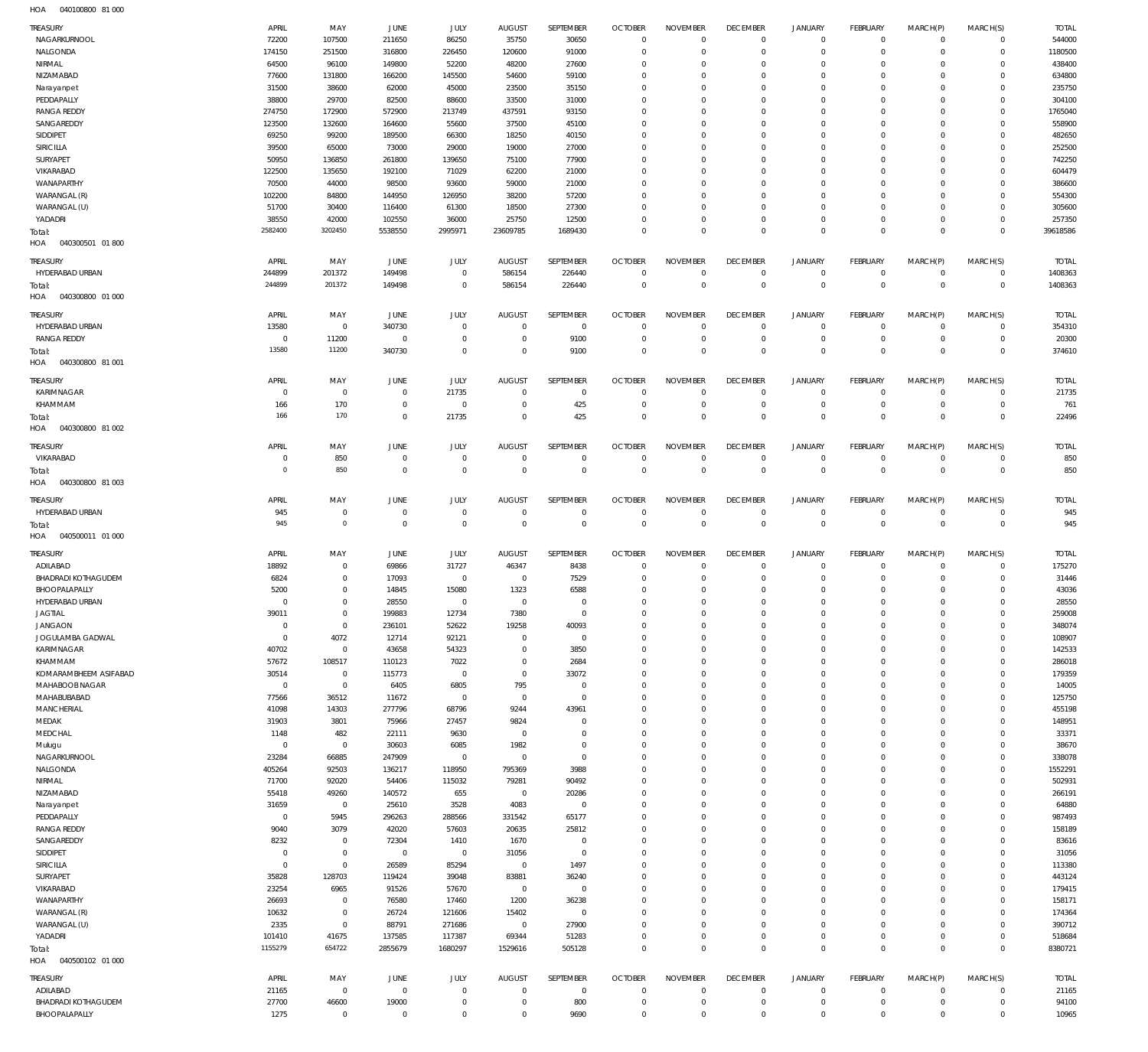| TREASURY                                | APRIL                    | MAY                         | JUNE              | JULY                       | <b>AUGUST</b>            | <b>SEPTEMBER</b>           | <b>OCTOBER</b>             | <b>NOVEMBER</b>            | <b>DECEMBER</b>            | <b>JANUARY</b>             | FEBRUARY                   | MARCH(P)                   | MARCH(S)                   | <b>TOTAL</b>    |
|-----------------------------------------|--------------------------|-----------------------------|-------------------|----------------------------|--------------------------|----------------------------|----------------------------|----------------------------|----------------------------|----------------------------|----------------------------|----------------------------|----------------------------|-----------------|
| <b>JAGTIAL</b>                          | 9700                     | $\mathbf 0$                 | 29955             | 500                        | $\mathbf 0$              | 6745                       | $\overline{0}$             | $\mathbf 0$                | $\mathbf 0$                | $\mathbf 0$                | $\mathbf{0}$               | $\circ$                    | $\mathbf{0}$               | 46900           |
| <b>JANGAON</b>                          | $^{\circ}$               | $\mathbf 0$                 | 2800              | $\mathbf 0$                | $^{\circ}$               | $\mathbf 0$                | $\mathbf 0$                | $\mathbf 0$                | $\mathbf 0$                | $\mathbf 0$                | $\mathbf{0}$               | $\circ$                    | $\mathbf{0}$               | 2800            |
| JOGULAMBA GADWAL                        | $^{\circ}$               | 69130                       | 12710             | $\mathbf 0$                | $^{\circ}$               | 541570                     | $\mathbf 0$                | $\mathbf 0$                | $\mathbf 0$                | $\mathbf 0$                | $\mathbf 0$                | $\mathbf 0$                | $\mathbf 0$                | 623410          |
| KAMAREDDY                               | 7790                     | $\mathbf 0$                 | 9430              | 14555                      | $^{\circ}$               | $\mathbf 0$                | $\mathbf 0$                | $\mathbf 0$                | $\mathbf 0$                | $\mathbf 0$                | $\mathbf 0$                | $\circ$                    | $\mathbf 0$                | 31775           |
| KARIMNAGAR                              | 28670                    | $\mathbf 0$                 | - 0               | $^{\circ}$                 | $^{\circ}$               | $\mathbf 0$                | $\mathbf 0$                | $\mathbf 0$                | $\mathbf 0$                | $\mathbf 0$                | $\mathbf 0$                | $\Omega$                   | $\mathbf 0$                | 28670           |
| KHAMMAM                                 | 76500                    | $\mathbf 0$                 | $^{\circ}$        | $\mathbf 0$                | $^{\circ}$               | $\mathbf 0$                | $\mathbf 0$                | $\mathbf 0$                | $\mathbf 0$                | $\mathbf 0$                | $\mathbf 0$                | $\Omega$                   | $\mathbf 0$                | 76500           |
| KOMARAMBHEEM ASIFABAD<br>MAHABOOB NAGAR | 3740<br>600              | $\mathbf{0}$<br>$\mathbf 0$ | 500<br>$^{\circ}$ | 1500<br>2400               | $^{\circ}$<br>$^{\circ}$ | 21410<br>$\mathbf 0$       | $\mathbf 0$<br>$\mathbf 0$ | $\mathbf 0$<br>$\mathbf 0$ | $\mathbf 0$<br>$\mathbf 0$ | $\mathbf 0$<br>$\mathbf 0$ | $\mathbf 0$<br>$\mathbf 0$ | $\circ$<br>$\Omega$        | $\mathbf 0$<br>$\mathbf 0$ | 27150<br>3000   |
| MANCHERIAL                              | $^{\circ}$               | 6375                        | $^{\circ}$        | $^{\circ}$                 | $^{\circ}$               | $\mathbf 0$                | $\mathbf 0$                | $\mathbf 0$                | $\mathbf 0$                | $\mathbf 0$                | $\mathbf 0$                | $\Omega$                   | $\mathbf 0$                | 6375            |
| MEDAK                                   | 12095                    | $\mathbf 0$                 | 15785             | $^{\circ}$                 | $^{\circ}$               | 7790                       | $\mathbf 0$                | $\mathbf 0$                | $\mathbf 0$                | $\mathbf 0$                | $^{\circ}$                 | $\Omega$                   | $\mathbf 0$                | 35670           |
| Mulugu                                  | 500                      | 2800                        | 0                 | 4800                       | $^{\circ}$               | $\mathbf 0$                | $\mathbf 0$                | $\mathbf 0$                | $\mathbf 0$                | $\mathbf 0$                | $\mathbf 0$                | $\Omega$                   | $\mathbf 0$                | 8100            |
| NAGARKURNOOL                            | $^{\circ}$               | 6200                        | - 0               | $^{\circ}$                 | $^{\circ}$               | $\mathbf 0$                | $\mathbf 0$                | $\mathbf 0$                | $\mathbf 0$                | $\mathbf 0$                | $^{\circ}$                 | $\circ$                    | $\mathbf 0$                | 6200            |
| NALGONDA                                | 51260                    | $\mathbf 0$                 | 29480             | $^{\circ}$                 | $^{\circ}$               | $\mathbf 0$                | $\mathbf 0$                | $\mathbf 0$                | $\mathbf 0$                | $\mathbf 0$                | $^{\circ}$                 | $\Omega$                   | $\mathbf 0$                | 80740           |
| NIRMAL                                  | $^{\circ}$               | $\mathbf{0}$                | 310               | $\mathbf 0$                | $^{\circ}$               | $\mathbf 0$                | $\mathbf 0$                | $\mathbf 0$                | $\mathbf 0$                | $\mathbf 0$                | $^{\circ}$                 | $\mathbf 0$                | $\mathbf 0$                | 310             |
| NIZAMABAD                               | 6865                     | 7085                        | 12385             | $\mathbf 0$                | $^{\circ}$               | $\mathbf 0$                | $\mathbf 0$                | $\mathbf 0$                | $\mathbf 0$                | $\mathbf 0$                | $\mathbf 0$                | $\Omega$                   | $\mathbf 0$                | 26335           |
| Narayanpet                              | $^{\circ}$               | $\mathbf{0}$                | 0                 | $\mathbf 0$                | $\mathbf{0}$             | 51150                      | $\mathbf 0$                | $\mathbf 0$                | $\mathbf 0$                | $\mathbf 0$                | $^{\circ}$                 | $\mathbf 0$                | $\mathbf 0$                | 51150           |
| PEDDAPALLY<br>SANGAREDDY                | $^{\circ}$<br>$^{\circ}$ | $\mathbf{0}$<br>$\mathbf 0$ | 20590<br>77695    | $\mathbf 0$<br>$\mathbf 0$ | $^{\circ}$<br>$^{\circ}$ | $\mathbf 0$<br>$\mathbf 0$ | $\mathbf 0$<br>$\mathbf 0$ | $\mathbf 0$<br>$\mathbf 0$ | $\mathbf 0$<br>$\mathbf 0$ | $\mathbf 0$<br>$\mathbf 0$ | $^{\circ}$<br>$^{\circ}$   | $\Omega$<br>$\Omega$       | $\mathbf 0$<br>$\mathbf 0$ | 20590<br>77695  |
| SIDDIPET                                | $^{\circ}$               | 6355                        | 10250             | $\mathbf 0$                | $^{\circ}$               | $\mathbf 0$                | $\mathbf 0$                | $\mathbf 0$                | $\mathbf 0$                | $\mathbf 0$                | $\mathbf 0$                | $\mathbf 0$                | $\mathbf 0$                | 16605           |
| SIRICILLA                               | 74195                    | $\mathbf 0$                 | $^{\circ}$        | $\mathbf 0$                | $^{\circ}$               | $\mathbf 0$                | $\mathbf 0$                | $\mathbf 0$                | $\mathbf 0$                | $\mathbf 0$                | $^{\circ}$                 | $\Omega$                   | $\mathbf 0$                | 74195           |
| SURYAPET                                | 1100                     | $\mathbf{0}$                | 0                 | $\mathbf 0$                | $^{\circ}$               | 64460                      | $\mathbf 0$                | $\mathbf 0$                | $\mathbf 0$                | $\mathbf 0$                | $^{\circ}$                 | $\Omega$                   | $\mathbf 0$                | 65560           |
| VIKARABAD                               | 4450                     | $\mathbf 0$                 | 0                 | 4200                       | $^{\circ}$               | $\mathbf 0$                | $\mathbf 0$                | $\mathbf 0$                | $\mathbf 0$                | $\mathbf 0$                | $\circ$                    | $\mathbf 0$                | $\mathbf 0$                | 8650            |
| WANAPARTHY                              | $^{\circ}$               | $\mathbf 0$                 | 310               | $\mathbf 0$                | $\mathbf{0}$             | 51150                      | $\mathbf 0$                | $\mathbf 0$                | $\mathbf 0$                | $\mathbf 0$                | $\mathbf{0}$               | $\mathbf 0$                | $\mathbf 0$                | 51460           |
| WARANGAL (U)                            | $^{\circ}$               | $\mathbf 0$                 | $^{\circ}$        | 1000                       | 500                      | $\mathbf 0$                | $\mathbf 0$                | $\mathbf 0$                | $\mathbf 0$                | $\mathbf 0$                | $\mathbf 0$                | $\mathbf 0$                | $\mathbf{0}$               | 1500            |
| Total:                                  | 327605                   | 144545                      | 241200            | 28955                      | 500                      | 754765                     | $\mathbf 0$                | $\mathbf 0$                | $\mathbf 0$                | $\mathbf 0$                | $\overline{0}$             | $\Omega$                   | $\overline{0}$             | 1497570         |
| 040500800 01800<br>HOA                  |                          |                             |                   |                            |                          |                            |                            |                            |                            |                            |                            |                            |                            |                 |
| TREASURY                                | APRIL                    | MAY                         | <b>JUNE</b>       | JULY                       | <b>AUGUST</b>            | SEPTEMBER                  | <b>OCTOBER</b>             | <b>NOVEMBER</b>            | <b>DECEMBER</b>            | JANUARY                    | FEBRUARY                   | MARCH(P)                   | MARCH(S)                   | <b>TOTAL</b>    |
| KAMAREDDY                               | 8996                     | $\mathbf 0$                 | 72737             | 19986                      | $^{\circ}$               | 2212                       | $\mathbf 0$                | $\mathbf 0$                | $\mathbf 0$                | $\mathbf 0$                | $^{\circ}$                 | $\mathbf 0$                | $^{\circ}$                 | 103931          |
| Total:                                  | 8996                     | $\mathbb O$                 | 72737             | 19986                      | $^{\circ}$               | 2212                       | $\overline{0}$             | $\mathbf 0$                | $\overline{0}$             | $\mathbf 0$                | $\overline{0}$             | $\mathbf 0$                | $\mathbf 0$                | 103931          |
| HOA<br>040500800 81800                  |                          |                             |                   |                            |                          |                            |                            |                            |                            |                            |                            |                            |                            |                 |
| TREASURY                                | APRIL                    | MAY                         | <b>JUNE</b>       | <b>JULY</b>                | <b>AUGUST</b>            | SEPTEMBER                  | <b>OCTOBER</b>             | <b>NOVEMBER</b>            | <b>DECEMBER</b>            | <b>JANUARY</b>             | FEBRUARY                   | MARCH(P)                   | MARCH(S)                   | <b>TOTAL</b>    |
| KHAMMAM                                 | $^{\circ}$               | $\mathbf 0$                 | $\circ$           | 100                        | $^{\circ}$               | $\mathbf 0$                | $\overline{0}$             | $\mathbf 0$                | $\mathbf 0$                | $\mathbf 0$                | $\mathbf{0}$               | $\mathbf 0$                | $\mathbf{0}$               | 100             |
| Total:                                  | $\circ$                  | $\mathbb O$                 | $\circ$           | 100                        | $^{\circ}$               | $\mathbf 0$                | $\overline{0}$             | $\mathbf 0$                | $\overline{0}$             | $\mathbf 0$                | $\overline{0}$             | $\mathbf 0$                | $\overline{0}$             | 100             |
| 042500101 01 000<br>HOA                 |                          |                             |                   |                            |                          |                            |                            |                            |                            |                            |                            |                            |                            |                 |
| TREASURY                                | APRIL                    | MAY                         | <b>JUNE</b>       | <b>JULY</b>                | <b>AUGUST</b>            | SEPTEMBER                  | <b>OCTOBER</b>             | <b>NOVEMBER</b>            | <b>DECEMBER</b>            | <b>JANUARY</b>             | FEBRUARY                   | MARCH(P)                   | MARCH(S)                   | <b>TOTAL</b>    |
| ADILABAD                                | 214600                   | 1200                        | 1600              | $\mathbf 0$                | $^{\circ}$               | 29105                      | $\mathbf 0$                | $\mathbf 0$                | $\mathbf 0$                | $\mathbf 0$                | $^{\circ}$                 | $\mathbf 0$                | $\mathbf 0$                | 246505          |
| <b>BHADRADI KOTHAGUDEM</b>              | 2800                     | $^{\circ}$                  | 200               | 1316                       | 800                      | 500                        | $\mathbf 0$                | $\mathbf 0$                | $\mathbf 0$                | $\mathbf 0$                | $^{\circ}$                 | $\mathbf 0$                | $\mathbf 0$                | 5616            |
| HYDERABAD URBAN                         | 81963                    | 2100                        | 4700              | 5700                       | 7100                     | 22061                      | $\mathbf 0$                | $\mathbf 0$                | $\mathbf 0$                | $\mathbf 0$                | $^{\circ}$                 | $\Omega$                   | $\mathbf 0$                | 123624          |
| <b>JAGTIAL</b>                          | 7200                     | $^{\circ}$                  | 3600              | 1600                       | $\mathbf{0}$             | $\mathbf 0$                | $\mathbf 0$                | $\mathbf 0$                | $\mathbf 0$                | $\mathbf 0$                | $\mathbf 0$                | $\mathbf 0$                | $\mathbf 0$                | 12400           |
| KAMAREDDY                               | 4800                     | 400                         | 3800              | 3000                       | 800                      | 3600                       | $\mathbf 0$                | $\Omega$                   | $\mathbf 0$                | $\mathbf 0$                | $\mathbf 0$                | $\Omega$                   | $\mathbf 0$                | 16400           |
| KARIMNAGAR                              | 18350                    | 800                         | 600               | $^{\circ}$                 | $\mathbf{0}$             | 800                        | $\mathbf 0$                | $\mathbf 0$                | $\mathbf 0$                | $\mathbf 0$                | $\mathbf 0$                | $\mathbf 0$                | $\mathbf 0$                | 20550           |
| KHAMMAM<br>KOMARAMBHEEM ASIFABAD        | 16800<br>$^{\circ}$      | 2000<br>$^{\circ}$          | 1600<br>1900      | 4600<br>$^{\circ}$         | 200<br>$^{\circ}$        | 500<br>$\mathbf 0$         | $\mathbf 0$<br>$\mathbf 0$ | 0<br>$\mathbf 0$           | $\mathbf 0$<br>$\mathbf 0$ | $\mathbf 0$<br>$\mathbf 0$ | $\mathbf 0$<br>$\mathbf 0$ | $\Omega$<br>$\mathbf 0$    | $\mathbf 0$<br>$\mathbf 0$ | 25700<br>1900   |
| MANCHERIAL                              | 2600                     | $\mathbf 0$                 | 400               | 200                        | $\mathbf{0}$             | $\mathbf 0$                | $\mathbf 0$                | $\mathbf 0$                | $\mathbf 0$                | $\mathbf 0$                | $\mathbf 0$                | $\Omega$                   | $\mathbf 0$                | 3200            |
| NALGONDA                                | 6200                     | 400                         | 2800              | 200                        | 600                      | $\mathbf 0$                | $\mathbf 0$                | $\mathbf 0$                | $\mathbf 0$                | $\mathbf 0$                | $\mathbf 0$                | $\Omega$                   | $\mathbf 0$                | 10200           |
| NIRMAL                                  | 49870                    | 257524                      | 404199            | 400                        | $\mathbf{0}$             | 1000                       | $\mathbf 0$                | $\mathbf 0$                | $\mathbf 0$                | $\mathbf 0$                | $\mathbf 0$                | $\mathbf 0$                | $\mathbf 0$                | 712993          |
| NIZAMABAD                               | 400                      | $\mathbf 0$                 | 6800              | 3200                       | 400                      | 400                        | $\Omega$                   | $\Omega$                   | $\Omega$                   | $\Omega$                   | $\Omega$                   | $\Omega$                   | $\Omega$                   | 11200           |
| PEDDAPALLY                              | 5800                     | 2600                        | 253587            | $^{\circ}$                 | $\mathbf{0}$             | $\mathbf 0$                | $\mathbf 0$                | $\mathbf 0$                | $\mathbf 0$                | $\mathbf 0$                | $\mathbf 0$                | $\mathbf 0$                | $\mathbf 0$                | 261987          |
| SANGAREDDY                              | $^{\circ}$               | $\mathbf 0$                 | $^{\circ}$        | $^{\circ}$                 | 1150                     | $\mathbf 0$                | $\mathbf 0$                | $\mathbf 0$                | $\mathbf 0$                | $\mathbf 0$                | $\mathbf 0$                | $\mathbf 0$                | $\mathbf 0$                | 1150            |
| SIDDIPET                                | $^{\circ}$               | $\mathbf 0$                 | 400               | $\mathbf 0$                | $\mathbf{0}$             | $\mathbf 0$                | $\mathbf 0$                | $\mathbf 0$                | $\mathbf 0$                | $\mathbf 0$                | $\mathbf 0$                | $\Omega$                   | $\mathbf 0$                | 400             |
| SIRICILLA                               | 6400                     | 200                         | 200               | $\mathbf 0$                | 50000<br>$\mathbf{0}$    | 114395                     | $\mathbf 0$<br>$\mathbf 0$ | $\mathbf 0$<br>$\mathbf 0$ | $\mathbf 0$<br>$\mathbf 0$ | $\mathbf 0$<br>$\mathbf 0$ | $\mathbf 0$<br>$\mathbf 0$ | 0<br>0                     | $\mathbf 0$<br>$\mathbf 0$ | 171195<br>8550  |
| SURYAPET<br>WANAPARTHY                  | 5050<br>600              | 2400<br>$\mathbf 0$         | 800<br>600        | 100<br>$\mathbf 0$         | $\mathbf{0}$             | 200<br>$\mathbf 0$         | $\mathbf 0$                | $\mathbf 0$                | $\mathbf 0$                | $\mathbf 0$                | $\mathbf 0$                | 0                          | $\mathbf 0$                | 1200            |
| YADADRI                                 | 5400                     | $\mathbf 0$                 | 400               | $\mathbf 0$                | 500                      | $\mathbf 0$                | $\mathbf 0$                | $\mathbf 0$                | $\mathbf 0$                | $\mathbf 0$                | $\mathbf 0$                | $\mathbf 0$                | $\mathbf 0$                | 6300            |
| Total:                                  | 428833                   | 269624                      | 688186            | 20316                      | 61550                    | 172561                     | $\mathbf 0$                | $\mathbf 0$                | $\mathbf 0$                | $\mathbf 0$                | $\overline{0}$             | $\mathbf 0$                | $\mathbf 0$                | 1641070         |
| 042500800 01 000<br>HOA                 |                          |                             |                   |                            |                          |                            |                            |                            |                            |                            |                            |                            |                            |                 |
| TREASURY                                | APRIL                    | MAY                         | JUNE              | JULY                       | <b>AUGUST</b>            | SEPTEMBER                  | <b>OCTOBER</b>             | <b>NOVEMBER</b>            | <b>DECEMBER</b>            | <b>JANUARY</b>             | FEBRUARY                   | MARCH(P)                   | MARCH(S)                   | <b>TOTAL</b>    |
| ADILABAD                                | $^{\circ}$               | 4300                        | 15250             | 14550                      | 800                      | 77082                      | $\overline{0}$             | $\mathbf 0$                | $\mathbf 0$                | $\mathbf 0$                | $\circ$                    | $\mathbf 0$                | $\circ$                    | 111982          |
| HYDERABAD URBAN                         | 163727                   | 96041                       | 139468            | 176921                     | 254725                   | 606054                     | $\mathbf 0$                | $\mathbf 0$                | $\mathbf 0$                | $\mathbf 0$                | $\mathbf{0}$               | $\mathbf 0$                | $\mathbf{0}$               | 1436936         |
| KARIMNAGAR                              | $\mathbf 0$              | $\mathbf 0$                 | $\overline{0}$    | $\mathbf 0$                | $\mathbf 0$              | 1843091                    | $\mathbf 0$                | $\mathbf 0$                | $\mathbf 0$                | $\mathbf 0$                | $\mathbf 0$                | $\mathbf 0$                | $\mathbf{0}$               | 1843091         |
| KHAMMAM                                 | 2000                     | $\mathbf 0$                 | 1000              | $\mathbf 0$                | $^{\circ}$               | $\mathbf 0$                | $\mathbf 0$                | $\mathbf 0$                | $\mathbf 0$                | $\mathbf 0$                | $\mathbf 0$                | $\mathbf 0$                | $\mathbf 0$                | 3000            |
| MAHABOOB NAGAR                          | $\mathbf 0$              | $\mathbf 0$                 | $\mathbf 0$       | 200                        | $^{\circ}$               | $\mathbf 0$                | $\mathbf 0$                | $\mathbf 0$                | $\mathbf 0$                | $\mathbf 0$                | $\mathbf 0$                | $\mathbf 0$                | $\mathbf 0$                | 200             |
| MEDAK                                   | 400                      | $\mathbf 0$                 | 0                 | $\mathbf 0$                | $\mathbf{0}$             | $\mathbf 0$                | $\mathbf 0$                | $\mathbf 0$                | $\mathbf 0$                | $\mathbf 0$                | $\mathbf 0$                | 0                          | $\mathbf 0$                | 400             |
| Mulugu                                  | $^{\circ}$               | $\mathbf 0$                 | $^{\circ}$        | $\mathbf 0$                | 2850                     | $\mathbf 0$                | $\mathbf 0$                | $\mathbf 0$                | $\mathbf 0$                | $\mathbf 0$                | $\mathbf 0$                | $\mathbf 0$                | $\mathbf 0$                | 2850            |
| NALGONDA                                | $^{\circ}$               | $\mathbf 0$                 | 200               | 1000                       | $^{\circ}$               | $\mathbf 0$                | $\mathbf 0$                | $\mathbf 0$                | $\mathbf 0$                | $\mathbf 0$                | $\mathbf 0$                | 0                          | $\mathbf 0$                | 1200            |
| NIRMAL<br>NIZAMABAD                     | $^{\circ}$<br>$^{\circ}$ | 54612<br>47109              | 0<br>1000         | $\mathbf 0$<br>56938       | $^{\circ}$<br>$^{\circ}$ | $\mathbf 0$<br>$\mathbf 0$ | $\mathbf 0$<br>$\mathbf 0$ | $\mathbf 0$<br>$\mathbf 0$ | $\mathbf 0$<br>$\mathbf 0$ | $\mathbf 0$<br>$\mathbf 0$ | $\mathbf 0$<br>$\mathbf 0$ | $\mathbf 0$<br>$\mathbf 0$ | $\mathbf 0$<br>$\mathbf 0$ | 54612<br>105047 |
| PEDDAPALLY                              | 200                      | $\mathbf 0$                 | $^{\circ}$        | $\mathbb O$                | $\mathbf{0}$             | $\mathbf 0$                | $\mathbf 0$                | $\mathbf 0$                | $\mathbf 0$                | $\mathbf 0$                | $\mathbf 0$                | $\mathbf 0$                | $\mathbf 0$                | 200             |
| <b>RANGA REDDY</b>                      | 20600                    | $\mathbf 0$                 | 100               | 1900                       | 6700                     | 6750                       | $\mathbf 0$                | $\mathbf 0$                | $\mathbf 0$                | $\mathbf 0$                | $\mathbf 0$                | $\mathbf 0$                | $\mathbf 0$                | 36050           |
| SANGAREDDY                              | 11600                    | 149184                      | 5100              | 400                        | 800                      | 200                        | $\mathbf 0$                | $\mathbf 0$                | $\mathbf 0$                | $\mathbf 0$                | $\mathbf 0$                | $\mathbf 0$                | $\mathbf 0$                | 167284          |
| SIDDIPET                                | 400                      | 1800                        | 200               | $^{\circ}$                 | 200                      | $\mathbf 0$                | $\mathbf 0$                | $\mathbf 0$                | $\mathbf 0$                | $\mathbf 0$                | $\mathbf 0$                | $\mathbf 0$                | $\mathbf 0$                | 2600            |
| SURYAPET                                | $^{\circ}$               | $\mathbf 0$                 | 1000              | $\mathbf 0$                | $^{\circ}$               | $\mathbf 0$                | $\mathbf 0$                | $\mathbf 0$                | $\mathbf 0$                | $\mathbf 0$                | $\mathbf 0$                | $\mathbf 0$                | $\mathbf{0}$               | 1000            |
| WARANGAL (U)                            | $^{\circ}$               | $\mathbf 0$                 | 1000              | 1000                       | $\mathbf 0$              | $\mathbf 0$                | $\mathbf 0$                | $\mathbf 0$                | $\mathbf 0$                | $\mathbf 0$                | $\mathbf{0}$               | $\mathbf 0$                | $\mathbf{0}$               | 2000            |
| Total:                                  | 198927                   | 353046                      | 164318            | 252909                     | 266075                   | 2533177                    | $\mathbf 0$                | $\mathbf 0$                | $\mathbf 0$                | $\mathbf 0$                | $\overline{0}$             | $\mathbf 0$                | $\overline{0}$             | 3768452         |
| 042500800 02 000<br>HOA                 |                          |                             |                   |                            |                          |                            |                            |                            |                            |                            |                            |                            |                            |                 |
| TREASURY                                | APRIL                    | MAY                         | JUNE              | JULY                       | <b>AUGUST</b>            | SEPTEMBER                  | <b>OCTOBER</b>             | <b>NOVEMBER</b>            | <b>DECEMBER</b>            | <b>JANUARY</b>             | FEBRUARY                   | MARCH(P)                   | MARCH(S)                   | <b>TOTAL</b>    |
| <b>BHADRADI KOTHAGUDEM</b>              | $^{\circ}$               | $^{\circ}$                  | 16270             | $\mathbf 0$                | 12950                    | 2200                       | $\mathbf 0$                | $\mathbf 0$                | $\mathbf 0$                | $\mathbf 0$                | $\mathbf 0$                | $\mathbf 0$                | $\mathbf 0$                | 31420           |
| HYDERABAD URBAN                         | 11900                    | $\mathbf 0$                 | 4200              | 1000                       | 3500                     | 3750                       | $\mathbf 0$                | $\mathbf 0$                | $\mathbf 0$                | $\mathbf 0$                | $^{\circ}$                 | $\mathbf 0$                | $\mathbf{0}$               | 24350           |
| KAMAREDDY                               | 400                      | $\mathbb O$                 | $\mathbf 0$       | 7000                       | $\mathbf 0$              | 0                          | 0                          | $\mathbf 0$                | 0                          | $\mathbf 0$                | $\circ$                    | $\mathbf 0$                | $\mathbf 0$                | 7400            |
| KARIMNAGAR                              | $\mathbf 0$              | $\mathsf 0$                 | $\mathbf 0$       | 16650                      | 24950                    | $\mathbf 0$                | $\mathbf 0$                | $\mathbf 0$                | $\mathbf 0$                | $\mathbf 0$                | $\mathbf 0$                | $\mathbf 0$                | $\mathbf 0$                | 41600           |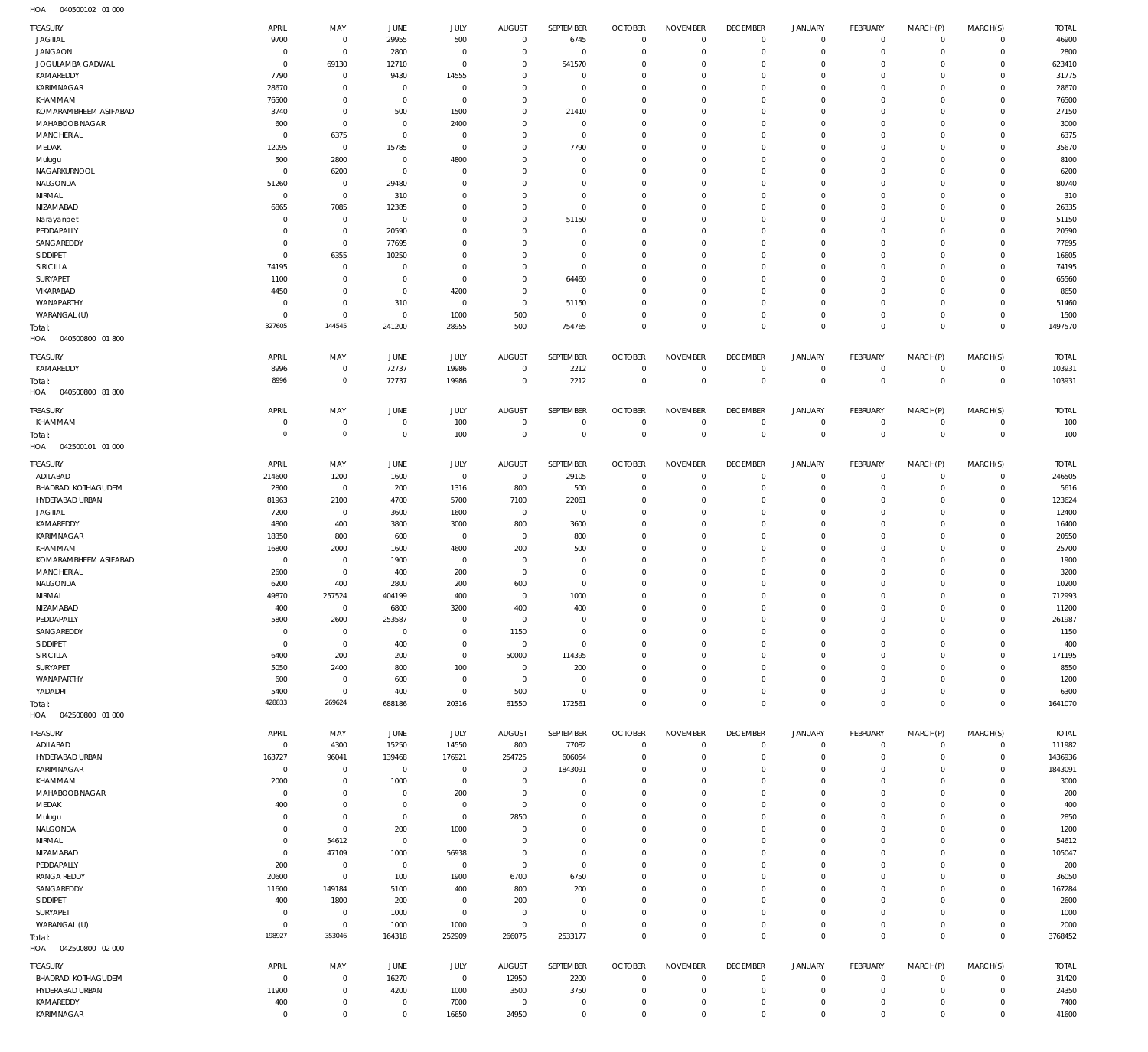042500800 02 000 HOA

| TREASURY                                    | APRIL                      | MAY                        | <b>JUNE</b>                   | JULY                       | <b>AUGUST</b>                    | SEPTEMBER              | <b>OCTOBER</b>                   | <b>NOVEMBER</b>            | <b>DECEMBER</b>                  | <b>JANUARY</b>                | <b>FEBRUARY</b>                | MARCH(P)                | MARCH(S)                           | <b>TOTAL</b>           |
|---------------------------------------------|----------------------------|----------------------------|-------------------------------|----------------------------|----------------------------------|------------------------|----------------------------------|----------------------------|----------------------------------|-------------------------------|--------------------------------|-------------------------|------------------------------------|------------------------|
| KHAMMAM                                     | 47300                      | $\mathbf 0$                | $\mathbf 0$                   | 1400                       | 54805                            | 31400                  | $\overline{0}$                   | $\mathbf 0$                | $^{\circ}$                       | $\circ$                       | $^{\circ}$                     | $^{\circ}$              | $\mathbf 0$                        | 134905                 |
| MAHABOOB NAGAR                              | $^{\circ}$                 | $\mathbf 0$                | $\mathbf 0$                   | 6050                       | 64300                            | 2200                   | $\overline{0}$                   | 0                          | $\mathbf 0$                      | $\mathbf 0$                   | $^{\circ}$                     | $\Omega$                | $\mathbf 0$                        | 72550                  |
| MEDCHAL<br>NALGONDA                         | 0<br>0                     | $\mathbf 0$<br>1100        | $\mathbf 0$<br>2750           | $\mathbf 0$<br>$\mathbf 0$ | $\mathbf 0$<br>$\mathbf 0$       | 26000<br>9427          | $\mathbf 0$<br>$\mathbf 0$       | $\Omega$<br>0              | $\mathbf 0$<br>$\mathbf 0$       | $\mathbf 0$<br>$\mathbf 0$    | $^{\circ}$<br>$^{\circ}$       | $\Omega$                | $\Omega$<br>$\Omega$               | 26000<br>13277         |
| NIZAMABAD                                   | 0                          | $\mathbf 0$                | $\mathbf 0$                   | 550                        | $\mathbf 0$                      | 1100                   | $^{\circ}$                       | $\Omega$                   | $\mathbf 0$                      | $\mathbf 0$                   | $^{\circ}$                     |                         |                                    | 1650                   |
| <b>RANGA REDDY</b>                          | 4000                       | $\mathbf 0$                | $\overline{0}$                | $\mathbf 0$                | $\overline{0}$                   | 3000                   | $\mathbf 0$                      | $\mathbf 0$                | $\mathbf 0$                      | $\mathbf 0$                   | $^{\circ}$                     | $\Omega$                | $\Omega$                           | 7000                   |
| SURYAPET                                    | $^{\circ}$                 | $\mathbf 0$                | 1000                          | 6600                       | 18123                            | $\mathbf 0$            | $^{\circ}$                       | $\Omega$                   | 0                                | $\Omega$                      | $\Omega$                       |                         | $\Omega$                           | 25723                  |
| VIKARABAD<br>YADADRI                        | 39500<br>0                 | $\mathbf 0$<br>$\mathbf 0$ | $\mathbf 0$<br>$\overline{0}$ | $\mathbf 0$<br>13750       | $\overline{0}$<br>$\overline{0}$ | $\mathbf 0$<br>2200    | $\mathbf 0$<br>$\overline{0}$    | 0<br>0                     | $\mathbf 0$<br>$\mathbf 0$       | $\mathbf 0$<br>$\mathbf 0$    | $^{\circ}$<br>$\mathbf{0}$     | $\Omega$<br>$\Omega$    | $\Omega$<br>$\Omega$               | 39500<br>15950         |
| Total:                                      | 103100                     | 1100                       | 24220                         | 53000                      | 178628                           | 81277                  | $\overline{0}$                   | $\mathbf 0$                | $\overline{0}$                   | $\mathbf 0$                   | $\mathbb O$                    | $\Omega$                | $\Omega$                           | 441325                 |
| HOA<br>042500800 03 000                     |                            |                            |                               |                            |                                  |                        |                                  |                            |                                  |                               |                                |                         |                                    |                        |
| TREASURY                                    | APRIL                      | MAY                        | <b>JUNE</b>                   | JULY                       | <b>AUGUST</b>                    | <b>SEPTEMBER</b>       | <b>OCTOBER</b>                   | <b>NOVEMBER</b>            | <b>DECEMBER</b>                  | <b>JANUARY</b>                | <b>FEBRUARY</b>                | MARCH(P)                | MARCH(S)                           | <b>TOTAL</b>           |
| KHAMMAM                                     | $^{\circ}$                 | $\mathbf 0$                | $\mathbf 0$                   | $\mathbf 0$                | $\overline{0}$                   | 5200                   | $\overline{0}$                   | $\mathbf 0$                | $\overline{0}$                   | $^{\circ}$                    | $^{\circ}$                     | $^{\circ}$              | $\mathbf 0$                        | 5200                   |
| Total:<br>042500800 04 000<br>HOA           | $\circ$                    | $\mathbb O$                | $\mathbf{0}$                  | $\mathbf 0$                | $\overline{0}$                   | 5200                   | $\overline{0}$                   | $\mathbf{0}$               | $\mathbb O$                      | $\mathbf 0$                   | $\mathbb O$                    | $\overline{0}$          | $\mathbb O$                        | 5200                   |
|                                             |                            |                            |                               |                            |                                  |                        |                                  |                            |                                  |                               |                                |                         |                                    |                        |
| TREASURY<br><b>BHADRADI KOTHAGUDEM</b>      | APRIL<br>94583             | MAY<br>$\mathbf 0$         | <b>JUNE</b><br>$\mathbf 0$    | JULY<br>22894              | <b>AUGUST</b><br>93587           | SEPTEMBER<br>20185     | <b>OCTOBER</b><br>$^{\circ}$     | <b>NOVEMBER</b><br>0       | <b>DECEMBER</b><br>$\mathbf 0$   | <b>JANUARY</b><br>$\circ$     | <b>FEBRUARY</b><br>$^{\circ}$  | MARCH(P)<br>$\circ$     | MARCH(S)<br>$\mathbf 0$            | <b>TOTAL</b><br>231249 |
| HYDERABAD URBAN                             | 4200                       | 1000                       | 32440                         | 8800                       | 8000                             | 11900                  | $\overline{0}$                   | 0                          | $\overline{0}$                   | $\mathbf 0$                   | $\mathbf{0}$                   | $\Omega$                | $\Omega$                           | 66340                  |
| KAMAREDDY                                   | $^{\circ}$                 | $\mathbf 0$                | $\mathbf 0$                   | 57000                      | $\overline{0}$                   | 7000                   | $\mathbf 0$                      | 0                          | $\mathbf 0$                      | $\mathbf 0$                   | $^{\circ}$                     | $\Omega$                | $\Omega$                           | 64000                  |
| KARIMNAGAR                                  | $^{\circ}$                 | $\mathbf 0$                | $\mathbf{0}$                  | $\mathbf 0$                | $\overline{0}$                   | 8800                   | $\overline{0}$                   | $\Omega$                   | $\mathbf 0$                      | $\mathbf 0$                   | $^{\circ}$                     |                         | $\Omega$                           | 8800                   |
| KHAMMAM<br>MAHABOOB NAGAR                   | 86410<br>0                 | 7995<br>$^{\circ}$         | 91550<br>5000                 | 320965<br>113583           | 527962<br>348915                 | 249073<br>157865       | $\mathbf 0$<br>$\overline{0}$    | 0<br>$\Omega$              | $\mathbf 0$<br>$\Omega$          | $\mathbf 0$<br>$\Omega$       | $^{\circ}$<br>$\Omega$         | $\Omega$                | $\Omega$<br>$\Omega$               | 1283955<br>625363      |
| MEDCHAL                                     | 0                          | $\mathbf 0$                | $\overline{0}$                | 44610                      | $\overline{0}$                   | 90450                  | $\mathbf 0$                      | 0                          | $\mathbf 0$                      | $\mathbf 0$                   | $^{\circ}$                     | $\Omega$                | $\Omega$                           | 135060                 |
| NAGARKURNOOL                                | 0                          | $\mathbf 0$                | $\overline{0}$                | $\mathbf 0$                | 52840                            | $\mathbf 0$            | $^{\circ}$                       | $\Omega$                   | $\mathbf 0$                      | $\mathbf 0$                   | $^{\circ}$                     |                         |                                    | 52840                  |
| NALGONDA                                    | 800                        | 200                        | 8780                          | 1836                       | 911                              | $\mathbf 0$            | $^{\circ}$                       | $\Omega$                   | $\mathbf 0$                      | $\mathbf 0$                   | $^{\circ}$                     | $\Omega$                | $\Omega$                           | 12527                  |
| NIZAMABAD<br><b>RANGA REDDY</b>             | 15000<br>221130            | $^{\circ}$<br>$\mathbf 0$  | $\mathbf 0$<br>$\mathbf 0$    | $\mathbf 0$<br>261462      | 10485<br>$\overline{0}$          | 6000<br>329614         | $\overline{0}$<br>$^{\circ}$     | $\Omega$<br>$\Omega$       | 0<br>$\mathbf 0$                 | $\mathbf 0$<br>0              | $^{\circ}$<br>$^{\circ}$       |                         | $\Omega$<br>$\Omega$               | 31485<br>812206        |
| SURYAPET                                    | 1000                       | $\mathbf 0$                | $\mathbf 0$                   | 1000                       | 1000                             | 6530                   | $^{\circ}$                       | $\Omega$                   | $\mathbf 0$                      | $\mathbf 0$                   | $^{\circ}$                     |                         | $\Omega$                           | 9530                   |
| VIKARABAD                                   | 143440                     | 200                        | $\mathbf 0$                   | 46390                      | $\overline{0}$                   | 119130                 | $^{\circ}$                       | $\Omega$                   | $\mathbf 0$                      | 0                             | $^{\circ}$                     |                         | $\Omega$                           | 309160                 |
| YADADRI                                     | 1992                       | 1709                       | $\mathbf 0$                   | 4400                       | 1000                             | 3613                   | $\overline{0}$                   | 0                          | $\mathbf 0$                      | $\mathbf 0$                   | $\mathbf{0}$                   | $\Omega$                | $\mathbf 0$                        | 12714                  |
| Total:<br>042500800 05 000                  | 568555                     | 11104                      | 137770                        | 882940                     | 1044700                          | 1010160                | $\overline{0}$                   | $\Omega$                   | $\overline{0}$                   | $\mathbf 0$                   | $\overline{0}$                 | $\Omega$                | $\Omega$                           | 3655229                |
| HOA                                         |                            |                            |                               |                            |                                  |                        |                                  |                            |                                  |                               |                                |                         |                                    |                        |
| <b>TREASURY</b>                             | APRIL                      | MAY                        | JUNE                          | JULY                       | <b>AUGUST</b><br>$\overline{0}$  | SEPTEMBER              | <b>OCTOBER</b>                   | <b>NOVEMBER</b>            | <b>DECEMBER</b>                  | <b>JANUARY</b>                | <b>FEBRUARY</b>                | MARCH(P)                | MARCH(S)                           | <b>TOTAL</b>           |
| ADILABAD<br>HYDERABAD URBAN                 | $^{\circ}$<br>1323348      | $\mathbf 0$<br>873103      | $\overline{0}$<br>1200428     | $\mathbf 0$<br>1549822     | 2321662                          | 624155<br>5287848      | $^{\circ}$<br>$\overline{0}$     | $\mathbf 0$<br>0           | $^{\circ}$<br>$\mathbf 0$        | $\circ$<br>$\mathbf 0$        | $^{\circ}$<br>$^{\circ}$       | $^{\circ}$<br>$\Omega$  | $\mathbf 0$<br>$\mathbf 0$         | 624155<br>12556211     |
| <b>KARIMNAGAR</b>                           | $^{\circ}$                 | 1545202                    | $\mathbf 0$                   | $\mathbf 0$                | $\overline{0}$                   | $\mathbf 0$            | $^{\circ}$                       | $\mathbf 0$                | $\overline{0}$                   | $\mathbf 0$                   | $^{\circ}$                     | $\Omega$                | $\Omega$                           | 1545202                |
| NIRMAL                                      | $^{\circ}$                 | 498474                     | $\overline{0}$                | $\mathbf 0$                | $\overline{0}$                   | $\mathbf 0$            | $^{\circ}$                       | 0                          | $\overline{0}$                   | $\mathbf 0$                   | $^{\circ}$                     | $\Omega$                | $\Omega$                           | 498474                 |
| NIZAMABAD                                   | $^{\circ}$                 | 428264                     | $\overline{0}$                | 517620                     | $\overline{0}$                   | $\mathbf 0$            | $^{\circ}$                       | 0                          | $\overline{0}$                   | $\mathbf 0$                   | $^{\circ}$                     | $\Omega$                | $\Omega$                           | 945884                 |
| SIRICILLA<br>Total:                         | $^{\circ}$<br>1323348      | $\mathbf 0$<br>3345043     | 2564979<br>3765407            | $\mathbf 0$<br>2067442     | $\overline{0}$<br>2321662        | $\mathbf 0$<br>5912003 | $\mathbf 0$<br>$\overline{0}$    | 0<br>$\mathbf 0$           | $\mathbf 0$<br>$\overline{0}$    | $\mathbf 0$<br>$\overline{0}$ | $\mathbf{0}$<br>$\overline{0}$ | $\Omega$<br>$\Omega$    | $\mathbf 0$<br>$\mathbb O$         | 2564979<br>18734905    |
| 042500800 06 001<br>HOA                     |                            |                            |                               |                            |                                  |                        |                                  |                            |                                  |                               |                                |                         |                                    |                        |
| <b>TREASURY</b>                             | APRIL                      | MAY                        | <b>JUNE</b>                   | JULY                       | <b>AUGUST</b>                    | SEPTEMBER              | <b>OCTOBER</b>                   | <b>NOVEMBER</b>            | <b>DECEMBER</b>                  | <b>JANUARY</b>                | <b>FEBRUARY</b>                | MARCH(P)                | MARCH(S)                           | <b>TOTAL</b>           |
| KHAMMAM                                     | 4000000                    | $\mathbf 0$                | $\mathbf 0$                   | $\mathbf 0$                | $\mathbf 0$                      | $^{\circ}$             | $^{\circ}$                       | $\mathbf 0$                | $^{\circ}$                       | $\circ$                       | $^{\circ}$                     | $\circ$                 | $\circ$                            | 4000000                |
| MAHABOOB NAGAR                              |                            |                            |                               |                            |                                  |                        | $\mathbf 0$                      | $\mathbf 0$                | $^{\circ}$                       | $\mathbf 0$                   | $^{\circ}$                     | $\Omega$                |                                    | 1768750                |
|                                             | 0                          | $\mathbf 0$                | $\mathbf 0$                   | $\mathbf 0$                | $\mathbf 0$                      | 1768750                |                                  |                            |                                  |                               |                                |                         | $\mathbf 0$                        |                        |
| Total:                                      | 4000000                    | $\mathbf 0$                | $\mathbf 0$                   | $\mathbf 0$                | $\mathbf 0$                      | 1768750                | $\overline{0}$                   | $\mathbf 0$                | $\mathbf{0}$                     | $\mathbf 0$                   | $\overline{0}$                 | $\Omega$                | $^{\circ}$                         | 5768750                |
| HOA<br>042500800 81 001                     |                            |                            |                               |                            |                                  |                        |                                  |                            |                                  |                               |                                |                         |                                    |                        |
| TREASURY                                    | APRIL                      | MAY                        | <b>JUNE</b>                   | <b>JULY</b>                | <b>AUGUST</b>                    | SEPTEMBER              | <b>OCTOBER</b>                   | <b>NOVEMBER</b>            | <b>DECEMBER</b>                  | <b>JANUARY</b>                | <b>FEBRUARY</b>                | MARCH(P)                | MARCH(S)                           | <b>TOTAL</b>           |
| ADILABAD                                    | $\mathbf 0$                | 4300                       | 2100                          | 2050                       | 50                               | $\overline{0}$         | $\overline{0}$                   | $\mathbf 0$                | $\overline{0}$                   | $\circ$                       | $\mathbf{0}$                   | $^{\circ}$              | $\mathbf 0$                        | 8500                   |
| <b>BHADRADI KOTHAGUDEM</b><br>BHOOPALAPALLY | 3750<br>$\mathbf 0$        | 3450<br>$\mathbb O$        | 5000<br>$\mathbf{0}$          | 14350<br>6450              | 16050<br>8100                    | 3950<br>4650           | $\overline{0}$<br>$\overline{0}$ | $\mathbf 0$<br>$\mathbf 0$ | $\mathbb O$<br>$\mathbf{0}$      | $\mathbf 0$<br>$\mathbf 0$    | $\mathbb O$<br>$\mathbf{0}$    | $^{\circ}$<br>$\Omega$  | $\mathsf{O}\xspace$<br>$\mathbf 0$ | 46550<br>19200         |
| HYDERABAD URBAN                             | 23250                      | 5800                       | 5400                          | 14841                      | 21750                            | 28250                  | $\overline{0}$                   | $\mathbf 0$                | $\overline{0}$                   | $\mathbf 0$                   | $\circ$                        | $\Omega$                | $\mathbf 0$                        | 99291                  |
| <b>JAGTIAL</b>                              | 3200                       | $\mathbb O$                | $\mathbf{0}$                  | 19000                      | 10950                            | 1100                   | $\overline{0}$                   | $\mathbf 0$                | $\overline{0}$                   | $\mathbf 0$                   | $\circ$                        | $\Omega$                | $\mathbf 0$                        | 34250                  |
| <b>JANGAON</b>                              | 1000                       | $\mathbf 0$                | $\overline{0}$                | $\mathbf 0$                | 1700                             | 700                    | $\overline{0}$                   | $\mathbf 0$                | $\overline{0}$                   | $\mathbf 0$                   | $\mathbb O$                    | $\Omega$                | $\Omega$                           | 3400                   |
| JOGULAMBA GADWAL                            | 2850                       | $\mathbf 0$                | 750                           | 1900                       | 1750                             | 500                    | $\overline{0}$                   | $\mathbf 0$                | $\overline{0}$                   | $\mathbf 0$                   | $\circ$                        | $\Omega$                | $\mathbf 0$                        | 7750                   |
| KAMAREDDY<br>KARIMNAGAR                     | $\mathbf 0$<br>6250        | $\mathbf 0$<br>50          | 2450<br>450                   | 19100<br>7600              | 21900<br>16750                   | 4900<br>3750           | $\overline{0}$<br>$\overline{0}$ | $\mathbf 0$<br>$\mathbf 0$ | $\overline{0}$<br>$\overline{0}$ | $\mathbf 0$<br>$\mathbf 0$    | $\mathbb O$<br>$\mathbb O$     | $\Omega$<br>$\Omega$    | $\Omega$<br>$\mathbf 0$            | 48350<br>34850         |
| KHAMMAM                                     | 1000                       | $\mathbf 0$                | $\overline{0}$                | 22400                      | 5400                             | 600                    | $\overline{0}$                   | $\mathbf 0$                | $\overline{0}$                   | $\mathbf 0$                   | $\mathbb O$                    | $\Omega$                | $\Omega$                           | 29400                  |
| KOMARAMBHEEM ASIFABAD                       | 1000                       | $\mathbf 0$                | $\mathbf{0}$                  | 6250                       | 5800                             | 15950                  | $\overline{0}$                   | $\mathbf 0$                | $\overline{0}$                   | $\mathbf 0$                   | $\mathbb O$                    | $\Omega$                | $\mathbf 0$                        | 29000                  |
| MAHABOOB NAGAR                              | 5100                       | 150                        | 2150                          | 7850                       | 7650                             | 3950                   | $\overline{0}$                   | $\mathbf 0$                | $\overline{0}$                   | $\mathbf 0$                   | $\circ$                        | $\Omega$                | $\Omega$                           | 26850                  |
| MAHABUBABAD                                 | 1400                       | 2000                       | $\mathbf 0$                   | 10550                      | 17750                            | 8250                   | $\overline{0}$                   | $\mathbf 0$                | $\overline{0}$                   | $\mathbf 0$                   | $\mathbb O$                    | $\Omega$                | $\mathbf 0$                        | 39950                  |
| MANCHERIAL<br>MEDAK                         | 1000<br>3300               | 1100<br>$\mathbf 0$        | 2500<br>500                   | 4650<br>4350               | 13500<br>22150                   | 1200<br>27750          | $\overline{0}$<br>$\overline{0}$ | $\mathbf 0$<br>$\mathbf 0$ | $\overline{0}$<br>$\overline{0}$ | $\mathbf 0$<br>$\mathbf 0$    | $\mathbb O$<br>$\mathbb O$     | $\Omega$<br>$\Omega$    | $\mathbf 0$<br>$\mathbf 0$         | 23950<br>58050         |
| MEDCHAL                                     | 18300                      | 7600                       | 11300                         | 26350                      | 53050                            | 9300                   | $\overline{0}$                   | $\mathbf 0$                | $\overline{0}$                   | $\mathbf 0$                   | $\circ$                        | $\Omega$                | $\mathbf 0$                        | 125900                 |
| Mulugu                                      | 23100                      | 3100                       | 400                           | 4700                       | 14650                            | 4350                   | $\overline{0}$                   | $\mathbf 0$                | $\overline{0}$                   | $\mathbf 0$                   | $\mathbb O$                    | $\Omega$                | $\mathbf 0$                        | 50300                  |
| NAGARKURNOOL                                | 4000                       | 1000                       | 10850                         | 14150                      | 15400                            | 2100                   | $\overline{0}$                   | $\mathbf 0$                | $\overline{0}$                   | $\mathbf 0$                   | $\mathbb O$                    | $\Omega$                | $\mathbf 0$                        | 47500                  |
| NALGONDA                                    | 16100                      | 1000                       | 1100                          | 24200                      | 15550                            | 60200                  | $\overline{0}$                   | $\mathbf 0$                | $\overline{0}$                   | $\mathbf 0$                   | $\circ$                        | $\Omega$                | $\mathbf 0$                        | 118150                 |
| NIRMAL<br>NIZAMABAD                         | $\mathbf 0$<br>$\mathbf 0$ | $\mathbf 0$<br>$\mathbf 0$ | $\overline{0}$<br>3700        | 6200<br>7150               | 2100<br>42100                    | 50<br>26050            | $\overline{0}$<br>$\overline{0}$ | $\mathbf 0$<br>$\mathbf 0$ | $\overline{0}$<br>$\overline{0}$ | $\mathbf 0$<br>$\mathbf 0$    | $\mathbb O$<br>$\circ$         | $\Omega$<br>$\Omega$    | $\mathbf 0$<br>$\mathbf 0$         | 8350<br>79000          |
| Narayanpet                                  | 1200                       | 1000                       | 1500                          | 3750                       | 1000                             | 8900                   | $\overline{0}$                   | $\mathbf 0$                | $\overline{0}$                   | $\mathbf 0$                   | $\mathbb O$                    | $\Omega$                | $\Omega$                           | 17350                  |
| PEDDAPALLY                                  | $\mathbf 0$                | 1400                       | 500                           | 1500                       | 4105                             | 20900                  | $\overline{0}$                   | $\mathbf 0$                | $\overline{0}$                   | $\mathbf 0$                   | $\circ$                        | $\Omega$                | $\mathbf 0$                        | 28405                  |
| <b>RANGA REDDY</b>                          | 10750                      | 8600                       | 14312                         | 16251                      | 91934                            | 76450                  | $\overline{0}$                   | $\mathbf 0$                | $\overline{0}$                   | $\mathbf 0$                   | $\mathbb O$                    | $\Omega$                | $\Omega$                           | 218297                 |
| SANGAREDDY                                  | 9950                       | 1032314                    | 6200                          | 14200                      | 9400                             | 12250                  | $\overline{0}$<br>$\overline{0}$ | $\mathbf 0$<br>$\mathbf 0$ | $\overline{0}$<br>$\overline{0}$ | $\mathbf 0$<br>$\mathbf 0$    | $\mathbb O$                    | $\Omega$<br>$\Omega$    | $\mathbf 0$<br>$\Omega$            | 1084314                |
| SIDDIPET<br>SIRICILLA                       | 4500<br>3800               | 100<br>400                 | 4150<br>100                   | 34100<br>7700              | 2550<br>11000                    | 1250<br>$\overline{0}$ | $\overline{0}$                   | $\mathbf 0$                | $\overline{0}$                   | $\mathbf 0$                   | $\mathbb O$<br>$\mathbb O$     | $\Omega$                | $\mathbf 0$                        | 46650<br>23000         |
| SURYAPET                                    | 50                         | $\mathbf 0$                | $\mathbf{0}$                  | 1800                       | $\overline{0}$                   | 49750                  | $\overline{0}$                   | $\mathbf 0$                | $\overline{0}$                   | $\mathbf 0$                   | $\circ$                        | $\Omega$                | $\Omega$                           | 51600                  |
| VIKARABAD                                   | 4050                       | $\mathbf 0$                | $\mathbf{0}$                  | 25800                      | 23350                            | 5750                   | $\overline{0}$                   | $\mathbf 0$                | $\overline{0}$                   | $\mathbf 0$                   | $\mathbb O$                    | $\Omega$                | $\mathbf 0$                        | 58950                  |
| WANAPARTHY                                  | 1200                       | $\mathbf 0$                | 2450                          | 7350                       | 11100                            | 2200                   | $\overline{0}$                   | $\mathbf 0$                | $\overline{0}$                   | $\mathbf 0$                   | $\mathbb O$                    | $\Omega$                | $\Omega$                           | 24300                  |
| WARANGAL (R)                                | 3550                       | 400                        | 2000                          | 3650                       | 10650                            | 14500                  | $\overline{0}$                   | $\mathbf 0$<br>$\mathbf 0$ | $\overline{0}$                   | $\mathbf 0$<br>$\mathbf 0$    | $\mathbb O$<br>$\mathbf{0}$    | $\Omega$<br>$\mathbf 0$ | $\mathbf 0$<br>$\mathbf 0$         | 34750                  |
| WARANGAL (U)<br>YADADRI                     | 23400<br>1000              | 2000<br>$\mathbf 0$        | 16171<br>3950                 | 17644<br>18850             | 66291<br>24350                   | 10250<br>1300          | $\overline{0}$<br>$\overline{0}$ | $\mathbf 0$                | $\mathbf 0$<br>$\mathbf 0$       | $\mathbb O$                   | $\mathsf 0$                    | $\Omega$                | $\mathsf{O}\xspace$                | 135756<br>49450        |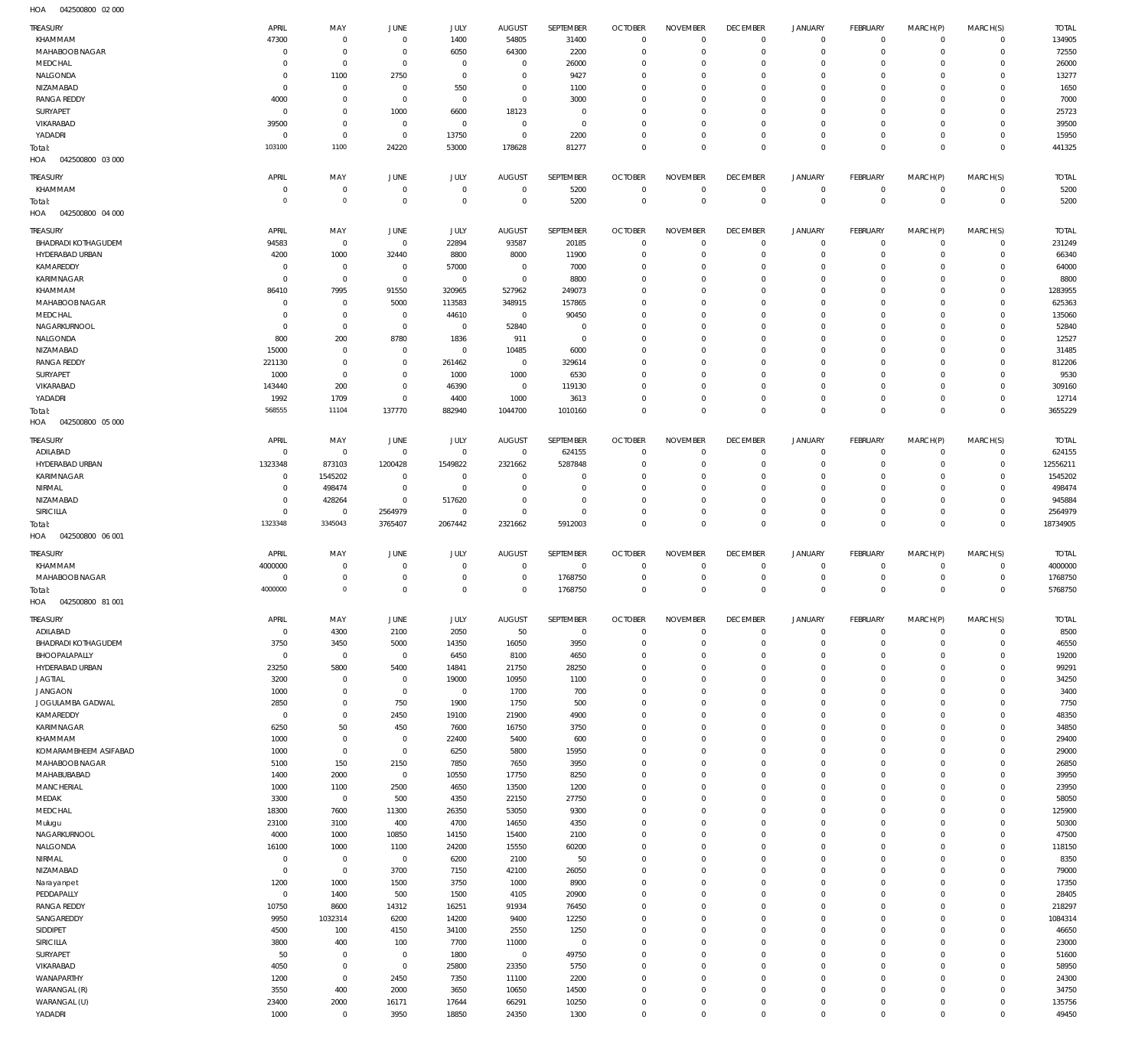042500800 81 001 HOA

| $\cdots$<br><b>DODOCT-O</b><br>.<br>TREASURY | APRIL                   | MAY                        | JUNE                           | <b>JULY</b>            | <b>AUGUST</b>           | SEPTEMBER            | <b>OCTOBER</b>                | <b>NOVEMBER</b>                  | <b>DECEMBER</b>            | <b>JANUARY</b>             | FEBRUARY                   | MARCH(P)                      | MARCH(S)                   | <b>TOTAL</b>     |
|----------------------------------------------|-------------------------|----------------------------|--------------------------------|------------------------|-------------------------|----------------------|-------------------------------|----------------------------------|----------------------------|----------------------------|----------------------------|-------------------------------|----------------------------|------------------|
| Total:                                       | 178050                  | 1075764                    | 99983                          | 376686                 | 569830                  | 411050               | $\overline{0}$                | $\mathbf 0$                      | $\mathbf 0$                | $\mathbf 0$                | $\overline{0}$             | $\overline{0}$                | $\Omega$                   | 2711363          |
| HOA<br>042500800 81800                       |                         |                            |                                |                        |                         |                      |                               |                                  |                            |                            |                            |                               |                            |                  |
| TREASURY                                     | APRIL                   | MAY                        | JUNE                           | <b>JULY</b>            | <b>AUGUST</b>           | SEPTEMBER            | <b>OCTOBER</b>                | <b>NOVEMBER</b>                  | <b>DECEMBER</b>            | <b>JANUARY</b>             | <b>FEBRUARY</b>            | MARCH(P)                      | MARCH(S)                   | <b>TOTAL</b>     |
| ADILABAD                                     | $\overline{0}$          | $\mathbb O$                | $\mathbf 0$                    | 2200                   | $\overline{0}$          | 7800                 | 0                             | $\mathbf 0$                      | $\mathbf 0$                | $\mathbb O$                | $^{\circ}$                 | $\mathbf 0$                   | $\mathbf 0$                | 10000            |
| BHADRADI KOTHAGUDEM                          | 0                       | $\mathbb O$                | $^{\circ}$                     | 3265                   | 6300                    | 1600                 | 0                             | $\mathbf 0$                      | $^{\circ}$                 | $\mathbf 0$                | $\mathbf 0$                | $\mathbf 0$                   | $\mathbf 0$                | 11165            |
| BHOOPALAPALLY                                | 1000                    | $\mathbb O$                | $^{\circ}$                     | 2100                   | 3000                    | 21600                | $\Omega$                      | $\Omega$                         | $\Omega$                   | $\mathbf 0$                | $\Omega$                   | $\Omega$                      | $\Omega$                   | 27700            |
| <b>JAGTIAL</b><br><b>JANGAON</b>             | $\mathbf 0$<br>300      | $\mathbb O$<br>$\mathbb O$ | $\overline{0}$<br>$\mathbf{0}$ | 100<br>7250            | $\mathbf 0$<br>15150    | 100<br>4100          | $\Omega$<br>$\Omega$          | $\overline{0}$<br>$\mathbf 0$    | $\Omega$<br>$\Omega$       | $\mathbf 0$<br>$\mathbf 0$ | $\Omega$<br>$\Omega$       | $\Omega$<br>$\Omega$          | $\Omega$<br>$\Omega$       | 200<br>26800     |
| JOGULAMBA GADWAL                             | 10500                   | $\mathbb O$                | 5300                           | 4300                   | 3550                    | 1600                 | $\Omega$                      | $\Omega$                         | $\Omega$                   | $\mathbf 0$                | $\Omega$                   | $\Omega$                      | $\Omega$                   | 25250            |
| KARIMNAGAR                                   | $^{\circ}$              | $\mathbb O$                | $\mathbf 0$                    | 1950                   | 1650                    | 50                   | $\Omega$                      | $\mathbf 0$                      | $\Omega$                   | $\mathbf 0$                | $\Omega$                   | $\Omega$                      | $\Omega$                   | 3650             |
| KHAMMAM                                      | $\Omega$                | $\mathbb O$                | $^{\circ}$                     | 23809                  | 21100                   | 16100                | $\Omega$                      | $\Omega$                         | $\Omega$                   | $\mathbf 0$                | $\Omega$                   | $\Omega$                      | $\Omega$                   | 61009            |
| MAHABUBABAD                                  | 0                       | 600                        | $^{\circ}$                     | 1000                   | $\overline{0}$          | $\mathbf 0$          | $\Omega$                      | $\overline{0}$                   | $\Omega$                   | $\mathbf 0$                | $\Omega$                   | $\Omega$                      | $\Omega$                   | 1600             |
| MANCHERIAL                                   | 50                      | $\mathbb O$                | $^{\circ}$                     | 1150                   | 3750                    | $\mathbf 0$          | $\Omega$                      | $\Omega$                         | $\Omega$                   | $\mathbf 0$                | $\Omega$                   | $\Omega$                      | $\Omega$                   | 4950             |
| MEDCHAL<br>Mulugu                            | $\mathbf 0$<br>$\Omega$ | $\mathbb O$<br>$\mathbf 0$ | $\mathbf{0}$<br>$^{\circ}$     | 4500<br>$\,0\,$        | 4550<br>2150            | $\mathbf 0$<br>2100  | $\Omega$<br>$\Omega$          | $\Omega$<br>$\mathbf 0$          | $\Omega$<br>$\Omega$       | $\mathbf 0$<br>$\mathbf 0$ | $\Omega$<br>$\Omega$       | $\Omega$<br>$\Omega$          | $\Omega$<br>$\Omega$       | 9050<br>4250     |
| NAGARKURNOOL                                 | $\Omega$                | $\,0\,$                    | $^{\circ}$                     | 1800                   | 1750                    | 2555                 | $\Omega$                      | $\Omega$                         | $\Omega$                   | $\mathbf 0$                | $\Omega$                   | $\Omega$                      | $\Omega$                   | 6105             |
| NALGONDA                                     | $\Omega$                | $\mathbf 0$                | $\mathbf{0}$                   | $\,0\,$                | $\overline{0}$          | 5800                 | $\Omega$                      | $\Omega$                         | $\Omega$                   | $\mathbf 0$                | $\Omega$                   | $\Omega$                      | $\Omega$                   | 5800             |
| NIRMAL                                       | 0                       | $\,0\,$                    | 4350                           | 14650                  | 4550                    | 700                  | $\Omega$                      | $\mathbf 0$                      | $\Omega$                   | $\mathbf 0$                | $\Omega$                   | $\Omega$                      | $\Omega$                   | 24250            |
| SANGAREDDY                                   | $\Omega$                | $\mathbf 0$                | $\mathbf{0}$                   | 1550                   | 2050                    | $\mathbf 0$          | $\Omega$                      | $\Omega$                         | $\Omega$                   | $\mathbf 0$                | $\Omega$                   | $\Omega$                      | $\Omega$                   | 3600             |
| SIDDIPET                                     | 50                      | $\,0\,$                    | 700                            | $\mathbf 0$            | $\mathbf 0$             | $\mathbf 0$          | $\Omega$                      | $\overline{0}$                   | $\Omega$                   | $\mathbf 0$                | $\Omega$                   | $\Omega$                      | $\Omega$                   | 750              |
| SIRICILLA<br>SURYAPET                        | 50<br>$\overline{0}$    | $\,0\,$<br>$\,0\,$         | $\overline{0}$<br>$^{\circ}$   | 800<br>$\,0\,$         | 2350<br>2300            | $\mathbf 0$<br>4500  | $\Omega$<br>$\Omega$          | $\Omega$<br>$\Omega$             | $\Omega$<br>$\Omega$       | $\mathbf 0$<br>$\mathbf 0$ | $\Omega$<br>$\Omega$       | $\Omega$<br>$\Omega$          | $\Omega$<br>$\Omega$       | 3200<br>6800     |
| WARANGAL (R)                                 | 12400                   | 1200                       | 1400                           | 700                    | 3150                    | 4300                 | $\Omega$                      | $\mathbf 0$                      | $\Omega$                   | $\mathbf 0$                | $\Omega$                   | $\Omega$                      | $\Omega$                   | 23150            |
| WARANGAL (U)                                 | 3300                    | 600                        | 500                            | $\mathbf 0$            | $^{\circ}$              | 50                   | $\Omega$                      | $\mathbf 0$                      | $\Omega$                   | $\mathbf 0$                | $\Omega$                   | $\Omega$                      | $\Omega$                   | 4450             |
| YADADRI                                      | $\overline{0}$          | $\,0\,$                    | $\mathbf{0}$                   | $\mathbf 0$            | $\overline{0}$          | 100                  | $\Omega$                      | $\mathbf 0$                      | $\Omega$                   | $\mathbf 0$                | $\Omega$                   | $\Omega$                      | $\Omega$                   | 100              |
| Total:                                       | 27650                   | 2400                       | 12250                          | 71124                  | 77350                   | 73055                | $\Omega$                      | $\mathbf 0$                      | $\Omega$                   | $\,0\,$                    | $\Omega$                   | $\Omega$                      | $\Omega$                   | 263829           |
| HOA<br>050600800 81 001                      |                         |                            |                                |                        |                         |                      |                               |                                  |                            |                            |                            |                               |                            |                  |
| TREASURY                                     | APRIL                   | MAY                        | JUNE                           | JULY                   | <b>AUGUST</b>           | SEPTEMBER            | <b>OCTOBER</b>                | <b>NOVEMBER</b>                  | <b>DECEMBER</b>            | <b>JANUARY</b>             | FEBRUARY                   | MARCH(P)                      | MARCH(S)                   | <b>TOTAL</b>     |
| ADILABAD                                     | 5980                    | 1460                       | 6252                           | 5910                   | 9760                    | 9482                 | $\Omega$                      | $\Omega$                         | $\mathbf 0$                | $\circ$                    | $\Omega$                   | $\Omega$                      | $\mathbf 0$                | 38844            |
| <b>BHADRADI KOTHAGUDEM</b>                   | 1050                    | $\,0\,$                    | 410                            | 1400                   | $\overline{0}$          | $\mathbf 0$          | $\Omega$                      | $\Omega$                         | $\Omega$                   | $\mathbf 0$                | $\Omega$                   | $\Omega$                      | $\Omega$                   | 2860             |
| BHOOPALAPALLY<br>HYDERABAD URBAN             | 7085<br>750             | 3000<br>$\,0\,$            | 6300<br>$\mathbf{0}$           | 6325<br>$\overline{0}$ | 16000<br>$\overline{0}$ | 8675<br>300          | $\Omega$<br>$\Omega$          | $\mathbf 0$<br>$\Omega$          | $\Omega$<br>$\Omega$       | $\mathbf 0$<br>$\circ$     | $\Omega$<br>$\Omega$       | $\Omega$<br>$\Omega$          | $\Omega$<br>$\Omega$       | 47385<br>1050    |
| <b>JANGAON</b>                               | 20475                   | 6150                       | 18200                          | 22250                  | 13275                   | 9550                 | $\Omega$                      | $\Omega$                         | $\Omega$                   | $\mathbf 0$                | $\Omega$                   | $\Omega$                      | $\Omega$                   | 89900            |
| KOMARAMBHEEM ASIFABAD                        | 360                     | $\,0\,$                    | 1080                           | $\mathbf 0$            | $\overline{0}$          | 800                  | $\Omega$                      | $\Omega$                         | $\Omega$                   | $\mathbf 0$                | $\Omega$                   | $\Omega$                      | $\Omega$                   | 2240             |
| MANCHERIAL                                   | 35575                   | 14530                      | 19400                          | 27430                  | 19565                   | 10290                | $\Omega$                      | $\Omega$                         | $\Omega$                   | $\mathbf 0$                | $\Omega$                   | $\Omega$                      | $\Omega$                   | 126790           |
| MEDAK                                        | 5600                    | 3500                       | 11550                          | 6650                   | 4200                    | 2800                 | $\Omega$                      | $\Omega$                         | $\Omega$                   | $\circ$                    | $\Omega$                   | $\Omega$                      | $\Omega$                   | 34300            |
| Mulugu                                       | 750                     | $\mathbf 0$                | 2675                           | 1125                   | 1175                    | 2591                 | $\Omega$                      | $\Omega$                         | $\Omega$                   | $\mathbf 0$                | $\Omega$                   | $\Omega$                      | $\Omega$                   | 8316             |
| NAGARKURNOOL                                 | 19600                   | 4350                       | 23000                          | 9750                   | 3700                    | 1850                 | $\Omega$                      | $\Omega$<br>$\Omega$             | $\Omega$                   | $\mathbf 0$                | $\Omega$                   | $\Omega$<br>$\Omega$          | $\Omega$                   | 62250            |
| NALGONDA<br>NIRMAL                           | 375<br>17040            | 550<br>6460                | 275<br>31170                   | $\,0\,$<br>23490       | 300<br>21830            | $\mathbf 0$<br>12680 | $\Omega$<br>$\Omega$          | $\Omega$                         | $\Omega$<br>$\Omega$       | $\mathbf 0$<br>$\circ$     | $\Omega$<br>$\Omega$       | $\Omega$                      | $\Omega$<br>$\Omega$       | 1500<br>112670   |
| <b>RANGA REDDY</b>                           | $\overline{0}$          | $\mathbf 0$                | $\mathbf 0$                    | 700                    | $\overline{0}$          | $\overline{0}$       | $\Omega$                      | $\overline{0}$                   | $\Omega$                   | $\mathbf 0$                | $\Omega$                   | $\Omega$                      | $\Omega$                   | 700              |
| SANGAREDDY                                   | C                       | $\,0\,$                    | $\,0\,$                        | 100                    | $\overline{0}$          | $\mathbf 0$          | $\Omega$                      | $\Omega$                         | $\Omega$                   | $\mathbf 0$                | $\Omega$                   | $\Omega$                      | $\Omega$                   | 100              |
| SIDDIPET                                     | 2700                    | 1000                       | 4200                           | 1500                   | 4200                    | 2500                 | $\Omega$                      | $^{\circ}$                       | $\Omega$                   | $\mathbf 0$                | $\Omega$                   | $\Omega$                      | $\Omega$                   | 16100            |
| SIRICILLA                                    | 3290                    | 1800                       | 770                            | 5040                   | 1440                    | 1440                 | $\Omega$                      | $\Omega$                         | $\Omega$                   | $\mathbf 0$                | $\Omega$                   | $\Omega$                      | $\Omega$                   | 13780            |
| SURYAPET                                     | 750                     | $^{\circ}$                 | $^{\circ}$                     | $\overline{0}$         | $\Omega$                | $\mathbf 0$          | $\Omega$                      | $\Omega$                         | $\Omega$                   | $\Omega$                   | $\Omega$                   | $\Omega$                      | $\Omega$                   | 750              |
| WARANGAL (R)<br>WARANGAL (U)                 | 4725<br>24220           | 2175<br>6750               | 13450<br>25500                 | 12950<br>30810         | 5325<br>38824           | 5725<br>25380        | $\Omega$<br>$\overline{0}$    | $\overline{0}$<br>$\mathbf 0$    | $\Omega$<br>$\mathbf 0$    | $\circ$<br>$\mathbb O$     | $\Omega$<br>$\mathbf 0$    | $\circ$<br>$\mathbf 0$        | $\Omega$<br>$\circ$        | 44350<br>151484  |
| YADADRI                                      | 250                     | $\,0\,$                    | $\,0\,$                        | $\,0\,$                | $\overline{0}$          | 375                  | $\mathbf 0$                   | $\mathbf 0$                      | $\overline{0}$             | $\mathbb O$                | $\mathbf 0$                | $\mathbf 0$                   | $\mathbf 0$                | 625              |
| Total:                                       | 150575                  | 51725                      | 164232                         | 155430                 | 139594                  | 94438                | $\mathbf 0$                   | $\mathbf 0$                      | $\mathbf 0$                | $\,0\,$                    | $\Omega$                   | $\overline{0}$                | $\mathbf 0$                | 755994           |
| HOA<br>050600800 81800                       |                         |                            |                                |                        |                         |                      |                               |                                  |                            |                            |                            |                               |                            |                  |
| TREASURY                                     | APRIL                   | MAY                        | JUNE                           | JULY                   | <b>AUGUST</b>           | SEPTEMBER            | <b>OCTOBER</b>                | <b>NOVEMBER</b>                  | <b>DECEMBER</b>            | JANUARY                    | FEBRUARY                   | MARCH(P)                      | MARCH(S)                   | <b>TOTAL</b>     |
| ADILABAD                                     | $\mathbb O$             | 360                        | $\mathbb O$                    | $\mathbf 0$            | $\overline{0}$          | $\overline{0}$       | $\overline{0}$                | $\mathbf 0$                      | $\overline{0}$             | $\mathbb O$                | $\mathbf 0$                | $\mathbf 0$                   | $\mathbb O$                | 360              |
| BHADRADI KOTHAGUDEM                          | 16950                   | 4550                       | 11450                          | 7360                   | 3800                    | 4500                 | $^{\circ}$                    | $\mathbf 0$                      | $\mathbf 0$                | $\mathbb O$                | $\Omega$                   | $\mathbf 0$                   | $\mathbf 0$                | 48610            |
| BHOOPALAPALLY                                | $\mathbb O$             | $\mathbb O$                | 740                            | $\mathbb O$            | $\overline{0}$          | $\overline{0}$       | $^{\circ}$                    | $\mathbf 0$                      | $\mathbf 0$                | $\mathbf 0$                | $\mathbf 0$                | $\mathbf 0$                   | $\mathbf 0$                | 740              |
| HYDERABAD URBAN                              | 8350                    | 61950                      | 15400                          | 32750                  | 22850                   | 33500                | $\mathbf 0$                   | $\mathbf 0$                      | $\mathbf 0$                | $\mathbb O$                | $\Omega$                   | $\circ$                       | $\mathbf 0$                | 174800           |
| <b>JAGTIAL</b><br><b>JANGAON</b>             | 2975<br>$\mathbf 0$     | 5755<br>$\mathbb O$        | 14125<br>$\mathbb O$           | 29335<br>$\,0\,$       | 10300<br>375            | 17825<br>375         | $\overline{0}$<br>$\mathbf 0$ | $\mathbf 0$<br>$\mathbf 0$       | $\Omega$<br>$\Omega$       | $\mathbf 0$<br>$\mathbf 0$ | $\Omega$<br>$\Omega$       | $\mathbf 0$<br>$\mathbf 0$    | $\Omega$<br>$\mathbf 0$    | 80315<br>750     |
| KAMAREDDY                                    | 42550                   | 24150                      | 29800                          | 44500                  | 24350                   | 27050                | $\overline{0}$                | $\mathbf 0$                      | $\Omega$                   | $\mathbf 0$                | $\Omega$                   | $\circ$                       | $\Omega$                   | 192400           |
| KARIMNAGAR                                   | 52763                   | 10899                      | 30975                          | 29435                  | 15350                   | 12125                | $\mathbf 0$                   | $\mathbf 0$                      | $\mathbf 0$                | $\mathbb O$                | $\Omega$                   | $\mathbf 0$                   | $\mathbf 0$                | 151547           |
| KHAMMAM                                      | 9730                    | 4602                       | 10850                          | 17853                  | 21698                   | 14972                | $\mathbf 0$                   | $\mathbf 0$                      | $\Omega$                   | $\mathbf 0$                | $\Omega$                   | $\Omega$                      | $\Omega$                   | 79705            |
| KOMARAMBHEEM ASIFABAD                        | 18820                   | 1570                       | 12250                          | 9890                   | 6290                    | 2960                 | $\mathbf 0$                   | $\mathbf 0$                      | $\Omega$                   | $\mathbf 0$                | $\Omega$                   | $\mathbf 0$                   | $\mathbf 0$                | 51780            |
| MAHABOOB NAGAR                               | $\,0\,$                 | $\,0\,$                    | 300                            | $\,0\,$                | 5000                    | $\overline{0}$       | $\overline{0}$                | $\mathbf 0$                      | $\Omega$                   | $\mathbf 0$                | $\Omega$                   | $\mathbf 0$                   | $\Omega$                   | 5300             |
| MAHABUBABAD<br>MANCHERIAL                    | 3900<br>2250            | 6470<br>4530               | 10875<br>2770                  | 11295<br>2390          | 11045<br>3540           | 5220<br>1700         | $\mathbf 0$<br>$\mathbf 0$    | $\mathbf 0$<br>$\mathbf 0$       | $\Omega$<br>$\Omega$       | $\mathbf 0$<br>$\mathbf 0$ | $\Omega$<br>$\Omega$       | $\circ$<br>$\mathbf 0$        | $\mathbf 0$<br>$\Omega$    | 48805<br>17180   |
| MEDAK                                        | 18800                   | 4750                       | 18000                          | 21800                  | 22500                   | 43000                | $\mathbf 0$                   | $\mathbf 0$                      | $\Omega$                   | $\mathbf 0$                | $\Omega$                   | $\mathbf 0$                   | $\mathbf 0$                | 128850           |
| MEDCHAL                                      | $\,0\,$                 | $\,0\,$                    | $\,0\,$                        | $\,0\,$                | 1410                    | $\overline{0}$       | $\overline{0}$                | $\mathbf 0$                      | $\Omega$                   | $\mathbf 0$                | $\Omega$                   | $\circ$                       | $\Omega$                   | 1410             |
| NAGARKURNOOL                                 | 53695                   | 22315                      | 61085                          | 44178                  | 29571                   | 48320                | $\mathbf 0$                   | $\mathbf 0$                      | $\mathbf 0$                | $\mathbb O$                | $\Omega$                   | $\mathbf 0$                   | $\mathbf 0$                | 259164           |
| NALGONDA                                     | 20825                   | 2700                       | 29270                          | 32325                  | 34060                   | 25045                | $\mathbf 0$                   | $\mathbf 0$                      | $\Omega$                   | $\mathbf 0$                | $\Omega$                   | $\Omega$                      | $\Omega$                   | 144225           |
| NIRMAL                                       | 3410                    | 310                        | 930                            | 930                    | 930                     | 1240                 | $\mathbf 0$                   | $\mathbf 0$                      | $\Omega$                   | $\mathbf 0$                | $\Omega$                   | $\mathbf 0$                   | $\mathbf 0$                | 7750             |
| NIZAMABAD                                    | 27075                   | 20825                      | 75575                          | 36450                  | 34200                   | 38100                | $\overline{0}$                | $\mathbf 0$                      | $\Omega$                   | $\mathbf 0$                | $\Omega$                   | $\Omega$                      | $\Omega$                   | 232225           |
| PEDDAPALLY                                   | 28350                   | 6175                       | 11900                          | 10150                  | 7150                    | 15760                | $\mathbf 0$                   | $\mathbf 0$                      | $\Omega$<br>$\Omega$       | $\mathbf 0$                | $\Omega$<br>$\Omega$       | $\circ$                       | $\Omega$<br>$\Omega$       | 79485            |
| SANGAREDDY<br>SIDDIPET                       | 61500<br>33500          | 18600<br>14600             | 53900<br>30150                 | 55650<br>40550         | 43300<br>37495          | 44400<br>21300       | $\mathbf 0$<br>$\mathbf 0$    | $\mathbf 0$<br>$\mathbf 0$       | $\Omega$                   | $\mathbf 0$<br>$\mathbf 0$ | $\Omega$                   | $\mathbf 0$<br>$\mathbf 0$    | $\mathbf 0$                | 277350<br>177595 |
| SIRICILLA                                    | 18345                   | 11860                      | 34380                          | 26900                  | 18660                   | 21055                | $\overline{0}$                | $\mathbf 0$                      | $\Omega$                   | $\mathbf 0$                | $\Omega$                   | $\circ$                       | $\Omega$                   | 131200           |
| SURYAPET                                     | 20265                   | 13650                      | 30541                          | 52375                  | 37470                   | 23980                | $\mathbf 0$                   | $\mathbf 0$                      | $\mathbf 0$                | $\mathbb O$                | $\Omega$                   | $\mathbf 0$                   | $\mathbf 0$                | 178281           |
| WANAPARTHY                                   | 3750                    | 1250                       | 2050                           | 4850                   | 4400                    | 3850                 | $\Omega$                      | $\mathbf 0$                      | $\Omega$                   | $\mathbf 0$                | $\Omega$                   | $\Omega$                      | $\Omega$                   | 20150            |
| WARANGAL (R)                                 | 3600                    | 1200                       | 6000                           | 6000                   | 9600                    | 6600                 | $\mathbf 0$                   | $\mathbf 0$                      | $\Omega$                   | $\mathbf 0$                | $\Omega$                   | $\mathbf 0$                   | $\circ$                    | 33000            |
| WARANGAL (U)                                 | 300                     | $\mathbb O$                | $\mathbf 0$                    | $\mathbb O$            | 475                     | 475                  | $\overline{0}$                | $\mathbf 0$                      | $\mathbf 0$                | $\mathbf 0$                | $\Omega$                   | $\mathbf 0$                   | $\Omega$                   | 1250             |
| YADADRI                                      | 20014<br>471717         | 7888<br>250959             | 21965<br>515281                | 52565<br>569531        | 23260<br>429079         | 26882<br>440234      | $\mathbf 0$<br>$\mathbf 0$    | $\overline{0}$<br>$\overline{0}$ | $\mathbf 0$<br>$\mathbf 0$ | $\mathbb O$<br>$\mathbf 0$ | $\mathbf 0$<br>$\mathbf 0$ | $\mathbf 0$<br>$\overline{0}$ | $\mathbf 0$<br>$\mathbf 0$ | 152574           |
| Total:                                       |                         |                            |                                |                        |                         |                      |                               |                                  |                            |                            |                            |                               |                            | 2676801          |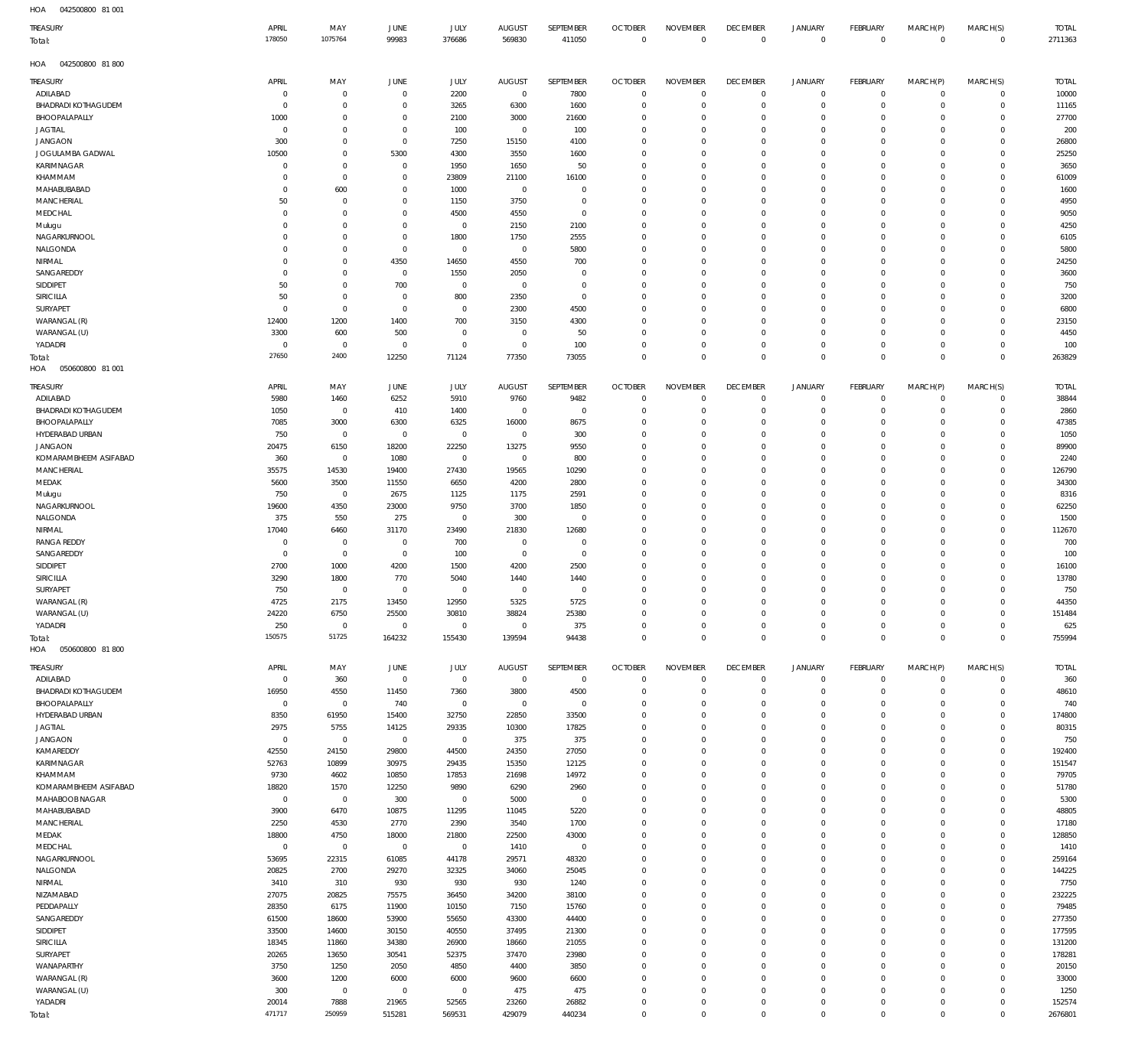| TREASURY                          | APRIL                      | MAY                              | <b>JUNE</b>                    | JULY                          | <b>AUGUST</b>                    | SEPTEMBER                    | <b>OCTOBER</b>             | <b>NOVEMBER</b>                | <b>DECEMBER</b>                  | JANUARY                    | FEBRUARY                  | MARCH(P)                    | MARCH(S)                         | <b>TOTAL</b>         |
|-----------------------------------|----------------------------|----------------------------------|--------------------------------|-------------------------------|----------------------------------|------------------------------|----------------------------|--------------------------------|----------------------------------|----------------------------|---------------------------|-----------------------------|----------------------------------|----------------------|
| <b>BHADRADI KOTHAGUDEM</b>        | $\mathbf 0$<br>$\mathbf 0$ | 30000                            | $\mathbf 0$<br>$\mathbf{0}$    | $\mathbf 0$<br>$\mathbf 0$    | $^{\circ}$<br>$^{\circ}$         | 100<br>$\overline{0}$        | $\Omega$<br>$\overline{0}$ | $\mathbf 0$<br>$\mathbf 0$     | $^{\circ}$<br>$^{\circ}$         | $\mathbf 0$                | $\overline{0}$<br>$\circ$ | $\mathbf 0$<br>$\mathbf 0$  | $\overline{0}$<br>$\overline{0}$ | 30100<br>25000       |
| KHAMMAM<br>Total:                 | $\mathbf 0$                | 25000<br>55000                   | $\mathbf{0}$                   | $\mathbf 0$                   | $\overline{0}$                   | 100                          | $\Omega$                   | $\mathbf 0$                    | $\mathbf{0}$                     | $\mathbf 0$<br>$\mathbf 0$ | $\mathbf 0$               | $\mathbf 0$                 | $\overline{0}$                   | 55100                |
| HOA<br>051500800 79 000           |                            |                                  |                                |                               |                                  |                              |                            |                                |                                  |                            |                           |                             |                                  |                      |
| TREASURY                          | <b>APRIL</b>               | MAY                              | <b>JUNE</b>                    | JULY                          | <b>AUGUST</b>                    | <b>SEPTEMBER</b>             | <b>OCTOBER</b>             | <b>NOVEMBER</b>                | <b>DECEMBER</b>                  | JANUARY                    | FEBRUARY                  | MARCH(P)                    | MARCH(S)                         | <b>TOTAL</b>         |
| <b>BHADRADI KOTHAGUDEM</b>        | $\mathbf 0$                | $\overline{0}$                   | $\mathbf 0$                    | $\mathbf 0$                   | 64634                            | $\overline{0}$               | $\Omega$                   | $^{\circ}$                     | $\mathbb O$                      | 0                          | $^{\circ}$                | $\mathbf 0$                 | $\overline{0}$                   | 64634                |
| BHOOPALAPALLY<br>KAMAREDDY        | $\mathbf 0$<br>$\mathbf 0$ | $\overline{0}$<br>$\overline{0}$ | 2877656<br>$\mathbf 0$         | $\overline{0}$<br>$\mathbf 0$ | $^{\circ}$<br>$\overline{0}$     | $\mathbf{0}$<br>87851        | $\Omega$<br>$\Omega$       | $\Omega$<br>$\mathbf 0$        | $^{\circ}$<br>$\overline{0}$     | $\mathbf 0$<br>$\mathbf 0$ | $^{\circ}$<br>$^{\circ}$  | $\mathbf 0$<br>$\Omega$     | $\mathbf 0$<br>$\mathbf 0$       | 2877656<br>87851     |
| KHAMMAM                           | $\mathbf 0$                | $\mathbf 0$                      | 67102                          | $\mathbf 0$                   | $^{\circ}$                       | $\Omega$                     | $\Omega$                   | $\Omega$                       | $^{\circ}$                       | $\mathbf 0$                | $^{\circ}$                | $\Omega$                    | $\mathbf 0$                      | 67102                |
| NALGONDA                          | $\mathbf 0$                | $\overline{0}$                   | $\mathbf 0$                    | 8977                          | $^{\circ}$                       | $\overline{0}$               | $\Omega$                   | $\mathbf 0$                    | $\overline{0}$                   | $\mathbf 0$                | $\Omega$                  | $\Omega$                    | $\mathbf 0$                      | 8977                 |
| YADADRI                           | $\mathbf 0$                | 1436027                          | $\mathbf 0$                    | $\mathbf 0$                   | $\overline{0}$                   | $\mathbf 0$                  | $\Omega$                   | $\mathbf 0$                    | $\overline{0}$                   | $\mathbf 0$                | $^{\circ}$                | $\mathbf 0$                 | $\mathbf 0$                      | 1436027              |
| Total:<br>HOA<br>051500800 81 000 | $\mathbf 0$                | 1436027                          | 2944758                        | 8977                          | 64634                            | 87851                        | $\Omega$                   | $\overline{0}$                 | $\overline{0}$                   | $\mathbb O$                | $\Omega$                  | $\Omega$                    | $\mathbf 0$                      | 4542247              |
| TREASURY                          | APRIL                      | MAY                              | <b>JUNE</b>                    | JULY                          | <b>AUGUST</b>                    | SEPTEMBER                    | <b>OCTOBER</b>             | <b>NOVEMBER</b>                | <b>DECEMBER</b>                  | JANUARY                    | FEBRUARY                  | MARCH(P)                    | MARCH(S)                         | <b>TOTAL</b>         |
| <b>BHADRADI KOTHAGUDEM</b>        | 145920                     | 74850                            | 20700                          | 14800                         | 25900                            | 49200                        | $\Omega$                   | $\mathbf 0$                    | $^{\circ}$                       | $\mathbf 0$                | $\mathbf 0$               | $\mathbf 0$                 | $\overline{0}$                   | 331370               |
| BHOOPALAPALLY                     | $\overline{0}$             | $\overline{0}$                   | 285654                         | $\overline{0}$                | $\overline{0}$                   | $\overline{0}$               | $\Omega$                   | $\mathbf 0$                    | $^{\circ}$                       | $\mathbf 0$                | $^{\circ}$                | $^{\circ}$                  | $\overline{0}$                   | 285654               |
| HYDERABAD URBAN                   | 38000                      | 103000                           | 142000                         | 72000                         | 96500                            | 21860                        | $\Omega$                   | $\mathbf 0$                    | $^{\circ}$                       | $\mathbf 0$                | $^{\circ}$                | $^{\circ}$                  | $\mathbf 0$                      | 473360               |
| <b>JANGAON</b>                    | $\overline{0}$             | $\overline{0}$                   | $\mathbf 0$                    | $\mathbf 0$                   | - 0                              | 1000                         | $\Omega$                   | $\mathbf 0$                    | $^{\circ}$                       | $\mathbf 0$                | $^{\circ}$                | $\mathbf 0$                 | $\mathbf 0$                      | 1000                 |
| KARIMNAGAR<br>KHAMMAM             | 800<br>56933               | 1200<br>125600                   | 153210<br>76400                | 1600<br>30300                 | 100<br>20200                     | 800<br>25000                 | $\Omega$<br>$\Omega$       | $\mathbf 0$<br>$\mathbf 0$     | $\Omega$<br>$^{\circ}$           | $\mathbf 0$<br>$\mathbf 0$ | $^{\circ}$<br>$^{\circ}$  | $\mathbf 0$<br>$\Omega$     | $\mathbf 0$<br>$\mathbf 0$       | 157710<br>334433     |
| MAHABUBABAD                       | $\overline{0}$             | $\overline{0}$                   | $\overline{0}$                 | 2000                          | $\overline{0}$                   | $\mathbf 0$                  | $\Omega$                   | $\mathbf 0$                    | $\Omega$                         | $\mathbf 0$                | $^{\circ}$                | $\mathbf 0$                 | $\mathbf 0$                      | 2000                 |
| MANCHERIAL                        | 300                        | $\overline{0}$                   | 300                            | $\mathbf 0$                   | $\overline{0}$                   | $\mathbf 0$                  | $\Omega$                   | $\overline{0}$                 | $\Omega$                         | $\mathbf 0$                | $^{\circ}$                | $^{\circ}$                  | $\mathbf 0$                      | 600                  |
| MEDAK                             | $\overline{0}$             | $\overline{0}$                   | 35000                          | $\mathbf 0$                   | 5000                             | $\mathbf 0$                  | $\Omega$                   | $\mathbf 0$                    | $\Omega$                         | $\mathbf 0$                | $^{\circ}$                | $\mathbf 0$                 | $\mathbf 0$                      | 40000                |
| Mulugu                            | $\mathbf 0$                | 35000                            | 25000                          | 16000                         | 10000                            | $\mathbf 0$                  | $\Omega$                   | $\overline{0}$                 | $\Omega$                         | $\mathbf 0$                | $^{\circ}$                | $\Omega$                    | $\mathbf 0$                      | 86000                |
| NAGARKURNOOL                      | 1000                       | $\overline{0}$                   | $\overline{0}$<br>$\mathbf{0}$ | $\mathbf 0$<br>$\Omega$       | $^{\circ}$<br>$\Omega$           | $\mathbf 0$<br>$\Omega$      | $\Omega$<br>$\Omega$       | $\mathbf 0$<br>$\overline{0}$  | $\Omega$<br>$\Omega$             | $\mathbf 0$<br>$\mathbf 0$ | $^{\circ}$                | $\mathbf 0$                 | $\mathbf 0$<br>$\mathbf 0$       | 1000                 |
| NALGONDA<br>NIRMAL                | 3000<br>$\overline{0}$     | $\overline{0}$<br>2000           | 7000                           | $\overline{0}$                | $\Omega$                         | $\overline{0}$               | $\Omega$                   | $\mathbf 0$                    | $\Omega$                         | $\mathbf 0$                | $^{\circ}$<br>$^{\circ}$  | $^{\circ}$<br>$\mathbf 0$   | $\mathbf 0$                      | 3000<br>9000         |
| NIZAMABAD                         | 3000                       | $\overline{0}$                   | $\mathbf{0}$                   | $\mathbf 0$                   | $^{\circ}$                       | 3000                         | $\Omega$                   | $\mathbf 0$                    | $\mathbf 0$                      | $\mathbf 0$                | $^{\circ}$                | $\Omega$                    | $\mathbf 0$                      | 6000                 |
| PEDDAPALLY                        | 1700                       | 2100                             | 1100                           | 300                           | 600                              | 300                          | $\Omega$                   | $\mathbf 0$                    | $\Omega$                         | $\mathbf 0$                | $^{\circ}$                | $\mathbf 0$                 | $\mathbf 0$                      | 6100                 |
| <b>RANGA REDDY</b>                | 15000                      | 12000                            | $\mathbf{0}$                   | 3050                          | 1550                             | 10850                        | $\Omega$                   | $\mathbf 0$                    | $\Omega$                         | $\mathbf 0$                | $^{\circ}$                | $^{\circ}$                  | $\mathbf 0$                      | 42450                |
| SIDDIPET                          | 100                        | $\overline{0}$                   | $\overline{0}$                 | $\mathbf 0$                   | $\overline{0}$                   | $\mathbf{0}$                 | $\Omega$                   | $\overline{0}$                 | $\Omega$                         | $\mathbf 0$                | $^{\circ}$                | $\mathbf 0$                 | $\mathbf 0$                      | 100                  |
| SIRICILLA                         | 700<br>$\overline{0}$      | 500                              | 700                            | 100<br>$\mathbf 0$            | $\overline{0}$                   | $\mathbf{0}$<br>$\mathbf{0}$ | $\Omega$<br>$\Omega$       | $\mathbf 0$<br>$\mathbf 0$     | $\overline{0}$<br>$\Omega$       | $\mathbf 0$<br>$\mathbf 0$ | $^{\circ}$<br>$^{\circ}$  | $\mathbf 0$<br>$\mathbf 0$  | $\mathbf 0$<br>$\mathbf 0$       | 2000<br>30200        |
| VIKARABAD<br>WARANGAL (R)         | 6000                       | 25000<br>$\overline{0}$          | 200<br>$^{\circ}$              | $\mathbf 0$                   | 5000<br>- 0                      | $\mathbf{0}$                 | $\Omega$                   | $\mathbf 0$                    | $^{\circ}$                       | $\mathbf 0$                | $^{\circ}$                | $\mathbf 0$                 | $\mathbf 0$                      | 6000                 |
| WARANGAL (U)                      | 100                        | $\overline{0}$                   | $\mathbf 0$                    | $\mathbf 0$                   | $^{\circ}$                       | $\overline{0}$               | $\Omega$                   | $\overline{0}$                 | $\Omega$                         | $\mathbf 0$                | $\mathbf 0$               | $\mathbf 0$                 | $\mathbf 0$                      | 100                  |
| Total:                            | 272553                     | 381250                           | 747264                         | 140150                        | 164850                           | 112010                       | $\Omega$                   | $\mathbf 0$                    | $\mathbf 0$                      | $\mathbb O$                | $\mathbf 0$               | $\mathbf 0$                 | $\mathbf{0}$                     | 1818077              |
| HOA<br>070202800 02 000           |                            |                                  |                                |                               |                                  |                              |                            |                                |                                  |                            |                           |                             |                                  |                      |
| TREASURY                          | APRIL                      | MAY                              | JUNE                           | JULY                          | <b>AUGUST</b>                    | SEPTEMBER                    | <b>OCTOBER</b>             | <b>NOVEMBER</b>                | <b>DECEMBER</b>                  | JANUARY                    | FEBRUARY                  | MARCH(P)                    | MARCH(S)                         | <b>TOTAL</b>         |
| ADILABAD                          | 1000                       | 3000                             | $\mathbf{0}$                   | $\mathbf 0$                   | $\overline{0}$                   | $\overline{0}$               | $\Omega$                   | $\Omega$                       | $\overline{0}$                   | $\mathbf 0$                | $^{\circ}$                | $^{\circ}$                  | $\mathbf 0$                      | 4000                 |
| HYDERABAD URBAN                   | 17300                      | 65259                            | 15270                          | $\mathbf 0$                   | 6900                             | 7278248                      | $\Omega$                   | $\Omega$                       | $^{\circ}$                       | $\mathbf 0$                | $^{\circ}$                | $\mathbf 0$                 | $\mathbf 0$                      | 7382977              |
| <b>JAGTIAL</b><br>KAMAREDDY       | $\mathbf 0$<br>$\mathbf 0$ | $\overline{0}$<br>1000           | 3678<br>1000                   | $\overline{0}$<br>$\mathbf 0$ | $\overline{0}$<br>$\overline{0}$ | $\Omega$<br>$\overline{0}$   | $\Omega$<br>$\Omega$       | $\overline{0}$<br>$\mathbf 0$  | $\overline{0}$<br>$\overline{0}$ | $\mathbf 0$<br>$\mathbf 0$ | $^{\circ}$<br>$^{\circ}$  | $\Omega$<br>$\Omega$        | $\Omega$<br>$\mathbf 0$          | 3678<br>2000         |
| MAHABOOB NAGAR                    | $\mathbf 0$                | $\overline{0}$                   | 2927                           | $\mathbf 0$                   | $\Omega$                         | 2900                         | $\Omega$                   | $\Omega$                       | $\mathbf{0}$                     | $\mathbf 0$                | $\Omega$                  | $\Omega$                    | $\mathbf 0$                      | 5827                 |
| MEDAK                             | 3000                       | $\overline{0}$                   | $\mathbf 0$                    | $\mathbf 0$                   | $\overline{0}$                   | $^{\circ}$                   | $\Omega$                   | $\overline{0}$                 | $\Omega$                         | $\mathbf 0$                | $^{\circ}$                | $\Omega$                    | $\mathbf 0$                      | 3000                 |
| MEDCHAL                           | 24200                      | 28000                            | 7000                           | 24000                         | 5000                             | $\Omega$                     | $\Omega$                   | $\Omega$                       | $\Omega$                         | $\mathbf 0$                | $\Omega$                  | $\Omega$                    | $\Omega$                         | 88200                |
| Mulugu                            | $\overline{0}$             | $\overline{0}$                   | $\mathbf 0$                    | $\mathbf 0$                   | 4000                             | $\overline{0}$               | $\Omega$                   | $\overline{0}$                 | $\mathbf{0}$                     | $\circ$                    | $\Omega$                  | $\Omega$                    | $\mathbf 0$                      | 4000                 |
| NAGARKURNOOL                      | $\Omega$<br>$\mathbf 0$    | $\mathbf 0$                      | $\mathbf 0$                    | 500<br>$\mathbf 0$            | $\overline{0}$<br>$\mathbf 0$    | $\mathbf 0$<br>$\mathbb O$   | $\Omega$<br>$\Omega$       | $\overline{0}$<br>$\Omega$     | $\Omega$                         | $\Omega$<br>$\mathbf 0$    | $\Omega$<br>$\mathbf 0$   | $\mathsf{O}$<br>$\mathbf 0$ | $\mathbf 0$<br>$\mathbf 0$       | 500                  |
| NIRMAL<br>NIZAMABAD               | $\mathbf 0$                | $\overline{0}$<br>$\overline{0}$ | 2000<br>13543                  | $\mathbf 0$                   | 8547                             | $\mathbb O$                  | $\Omega$                   | $\mathbf 0$                    | $\overline{0}$<br>$\overline{0}$ | $\mathbf 0$                | $\mathbf 0$               | $\mathbf 0$                 | $\mathbf 0$                      | 2000<br>22090        |
| PEDDAPALLY                        | 2500                       | 8000                             | $\overline{0}$                 | 16000                         | $\overline{0}$                   | $^{\circ}$                   | $\Omega$                   | $\overline{0}$                 | $\overline{0}$                   | $\mathbf 0$                | $\mathbf 0$               | $\Omega$                    | $\mathbf 0$                      | 26500                |
| RANGA REDDY                       | 46600                      | 25000                            | 21000                          | $\mathbf 0$                   | $^{\circ}$                       | $\mathbb O$                  | $\Omega$                   | $\mathbf 0$                    | $\overline{0}$                   | $\mathbf 0$                | $\mathbf 0$               | $\mathbf 0$                 | $\mathbf 0$                      | 92600                |
| SANGAREDDY                        | $\mathbf 0$                | 3000                             | 2000                           | $\mathbf 0$                   | $\overline{0}$                   | $\mathbf{0}$                 | $\Omega$                   | $\overline{0}$                 | $\overline{0}$                   | $\mathbf 0$                | $^{\circ}$                | $\Omega$                    | $\mathbf 0$                      | 5000                 |
| SIDDIPET                          | $\mathbf 0$                | $\overline{0}$                   | 2000                           | $\mathbf 0$                   | 1000                             | $\mathbf 0$                  | $\Omega$                   | $\mathbf 0$                    | $\overline{0}$                   | $\mathbf 0$                | $\mathbf 0$               | $\mathbf 0$                 | $\mathbf 0$                      | 3000                 |
| SIRICILLA<br>SURYAPET             | $\mathbf 0$<br>$\mathbf 0$ | $\overline{0}$<br>$\overline{0}$ | 3678<br>500                    | $\mathbf 0$<br>2346           | $\overline{0}$<br>$\overline{0}$ | $\mathbf{0}$<br>$\mathbf 0$  | $\Omega$<br>$\Omega$       | $\overline{0}$<br>$\mathbf 0$  | $\overline{0}$<br>$\overline{0}$ | $\mathbf 0$<br>$\mathbf 0$ | $^{\circ}$<br>$\mathbf 0$ | $\Omega$<br>$\mathbf 0$     | $\mathbf 0$<br>$\mathbf 0$       | 3678<br>2846         |
| VIKARABAD                         | $\mathbf 0$                | $\mathbf 0$                      | 3000                           | $\overline{0}$                | $\Omega$                         | $\mathbf{0}$                 | $\Omega$                   | $\mathbf 0$                    | $\overline{0}$                   | $\mathbf 0$                | $^{\circ}$                | $\Omega$                    | $\mathbf 0$                      | 3000                 |
| WARANGAL (R)                      | $\mathbf 0$                | $\overline{0}$                   | 4000                           | $\mathbf 0$                   | $\overline{0}$                   | $\mathbf 0$                  | $\Omega$                   | $\mathbf 0$                    | $\overline{0}$                   | $\mathbf 0$                | $\mathbf 0$               | $\mathbf 0$                 | $\mathbf 0$                      | 4000                 |
| WARANGAL (U)                      | 3150                       | $\overline{0}$                   | 9000                           | $\mathbf 0$                   | $\mathbf 0$                      | $\mathbf{0}$                 | $\Omega$                   | $\mathbf 0$                    | $\overline{0}$                   | $\mathbf 0$                | $^{\circ}$                | $\Omega$                    | $\mathbf 0$                      | 12150                |
| YADADRI                           | $\mathbf 0$                | 12005                            | 1000                           | $\mathbf 0$                   | 1000                             | $\Omega$                     | $\Omega$                   | $\mathbf 0$                    | $\mathbf 0$                      | $\mathbf 0$                | $\mathbf 0$               | $\mathbf 0$                 | $\mathbf 0$                      | 14005                |
| Total:<br>HOA<br>080105800 81 000 | 97750                      | 145264                           | 91596                          | 42846                         | 26447                            | 7281148                      | $\Omega$                   | $\mathbf 0$                    | $\mathbf 0$                      | $\mathbf 0$                | $\mathbf 0$               | $\mathbf 0$                 | $\mathbf 0$                      | 7685051              |
|                                   |                            |                                  |                                |                               |                                  |                              |                            |                                |                                  |                            |                           |                             |                                  | <b>TOTAL</b>         |
|                                   |                            |                                  |                                |                               |                                  |                              |                            |                                |                                  |                            |                           |                             |                                  |                      |
| TREASURY<br>ADILABAD              | APRIL<br>391000            | MAY<br>270000                    | JUNE<br>366500                 | JULY<br>359500                | <b>AUGUST</b><br>698000          | SEPTEMBER<br>642500          | <b>OCTOBER</b><br>$\Omega$ | <b>NOVEMBER</b><br>$\mathbf 0$ | <b>DECEMBER</b><br>$\,0\,$       | JANUARY<br>$\mathbf 0$     | FEBRUARY<br>$\circ$       | MARCH(P)<br>$\mathbf 0$     | MARCH(S)<br>$\mathsf 0$          | 2727500              |
| HYDERABAD URBAN                   | 712000                     | 295500                           | 869500                         | 886500                        | 916000                           | 1335000                      | $\Omega$                   | $\mathbf 0$                    | $\mathbf 0$                      | $\mathbf 0$                | $\mathbf 0$               | $\mathbf 0$                 | $\overline{0}$                   | 5014500              |
| KARIMNAGAR                        | 638000                     | 439500                           | 563500                         | 514000                        | 501000                           | 492500                       | $\Omega$                   | $\overline{0}$                 | $\circ$                          | $\mathbf 0$                | $^{\circ}$                | $\mathbf 0$                 | $\overline{0}$                   | 3148500              |
| MAHABOOB NAGAR                    | 1088500                    | 967500                           | 1070500                        | 1388000                       | 1027000                          | 1065000                      | $\Omega$                   | $\mathbf 0$                    | $^{\circ}$                       | $\mathbf 0$                | $^{\circ}$                | $\mathbf 0$                 | $\mathbf 0$                      | 6606500              |
| MEDCHAL                           | 281500                     | 165500                           | 212000                         | 441000                        | 303000                           | 431000                       | $\Omega$                   | $\mathbf 0$                    | $\overline{0}$                   | $\mathbf 0$                | $^{\circ}$                | $\mathbf 0$                 | $\mathbf 0$                      | 1834000              |
| NALGONDA                          | 1146500                    | 267000                           | 523500                         | 1566000                       | 1530000                          | 1435500                      | $\Omega$<br>$\Omega$       | $\mathbf 0$                    | $\mathbf 0$<br>$^{\circ}$        | $\mathsf{O}$               | $^{\circ}$<br>$^{\circ}$  | $\mathbf 0$<br>$\mathbf 0$  | $\mathbf 0$<br>$\mathbf 0$       | 6468500              |
| NIZAMABAD<br><b>RANGA REDDY</b>   | 321000<br>1233500          | 180000<br>762000                 | 302000<br>1077500              | 878000<br>1681000             | 474500<br>965000                 | 286000<br>1559500            | $\Omega$                   | $\mathbf 0$<br>$\mathbf 0$     | $^{\circ}$                       | $\mathbf 0$<br>$\mathbf 0$ | $^{\circ}$                | $\mathbf 0$                 | $\mathbf 0$                      | 2441500<br>7278500   |
| SANGAREDDY                        | 778500                     | 507000                           | 656000                         | 661500                        | 691500                           | 593500                       | $\Omega$                   | $\mathbf 0$                    | $^{\circ}$                       | $\mathbf 0$                | $^{\circ}$                | $\mathbf 0$                 | $\mathbf 0$                      | 3888000              |
| SIDDIPET                          | 356500                     | 110500                           | 335000                         | 301500                        | 233500                           | 311000                       | $\Omega$                   | $\mathbf 0$                    | $^{\circ}$                       | $\mathsf{O}$               | $^{\circ}$                | $\mathbf 0$                 | $\mathbf 0$                      | 1648000              |
| VIKARABAD                         | 262000                     | 200000                           | 219500                         | 224000                        | 164000                           | 302500                       | $\Omega$                   | $\mathbf 0$                    | $\overline{0}$                   | $\mathbf 0$                | $^{\circ}$                | $\mathbf 0$                 | $\overline{0}$                   | 1372000              |
| WARANGAL (U)                      | 830000                     | 871500                           | 798500                         | 1000500                       | 889000                           | 966000                       | $\Omega$<br>$\Omega$       | $\overline{0}$                 | $\mathbf 0$                      | $\mathbf 0$                | 0                         | $\mathsf{O}$                | $\overline{0}$                   | 5355500              |
| Total:<br>HOA<br>085100102 81 800 | 8039000                    | 5036000                          | 6994000                        | 9901500                       | 8392500                          | 9420000                      |                            | $\mathbb O$                    | $\mathbf 0$                      | $\mathbf 0$                | $\mathbf 0$               | $\mathbf 0$                 | $\mathbf 0$                      | 47783000             |
|                                   |                            |                                  |                                |                               |                                  |                              |                            |                                |                                  |                            |                           |                             |                                  |                      |
| TREASURY<br>NALGONDA              | APRIL<br>5171              | MAY<br>$\overline{0}$            | JUNE<br>$\mathbf 0$            | JULY<br>$\,0\,$               | <b>AUGUST</b><br>$\overline{0}$  | SEPTEMBER<br>$^{\circ}$      | <b>OCTOBER</b><br>$\Omega$ | <b>NOVEMBER</b><br>$\mathbf 0$ | <b>DECEMBER</b><br>$\,0\,$       | JANUARY<br>0               | FEBRUARY<br>0             | MARCH(P)<br>$\mathbf 0$     | MARCH(S)<br>$\overline{0}$       | <b>TOTAL</b><br>5171 |
| Total:                            | 5171                       | $\overline{0}$                   | $\mathbf 0$                    | $\,0\,$                       | $\overline{0}$                   | $\mathbf 0$                  | $\mathbf 0$                | $\mathbb O$                    | $\,0\,$                          | $\mathbf 0$                | $\mathbf 0$               | $\mathbf 0$                 | $\mathbf 0$                      | 5171                 |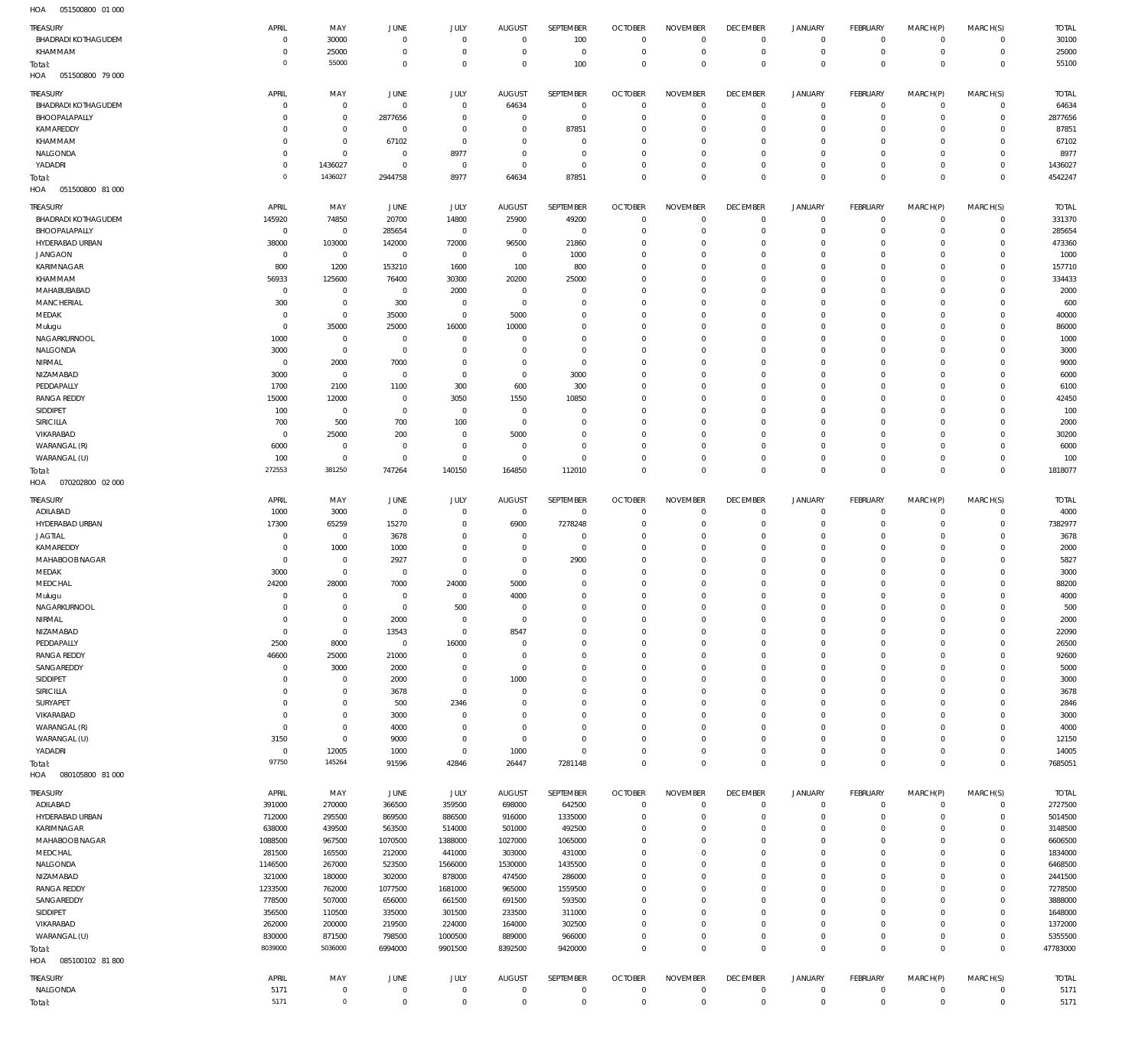| HOA<br>085100103 81 000    |                |                |                |                |                |                |                |                 |                 |                |                 |              |                |              |
|----------------------------|----------------|----------------|----------------|----------------|----------------|----------------|----------------|-----------------|-----------------|----------------|-----------------|--------------|----------------|--------------|
| TREASURY                   | APRIL          | MAY            | JUNE           | JULY           | <b>AUGUST</b>  | SEPTEMBER      | <b>OCTOBER</b> | <b>NOVEMBER</b> | <b>DECEMBER</b> | <b>JANUARY</b> | <b>FEBRUARY</b> | MARCH(P)     | MARCH(S)       | <b>TOTAL</b> |
| HYDERABAD URBAN            | $^{\circ}$     | $\mathbf 0$    | $\,0\,$        | 217036         | $\mathbf 0$    | $^{\circ}$     | $\overline{0}$ | $\mathbf 0$     | $\,0\,$         | $\circ$        | $\overline{0}$  | $\mathbf 0$  | $\circ$        | 217036       |
|                            | $\overline{0}$ | $\mathbf 0$    |                |                |                | $\mathbf 0$    |                | $\mathbf 0$     |                 | $\mathbf 0$    |                 | $\mathbf 0$  |                |              |
| Total:                     |                |                | $\mathbf 0$    | 217036         | $\mathbf 0$    |                | $\mathbf 0$    |                 | $\mathbf 0$     |                | $\overline{0}$  |              | $\overline{0}$ | 217036       |
| 085100107 02 000<br>HOA    |                |                |                |                |                |                |                |                 |                 |                |                 |              |                |              |
| <b>TREASURY</b>            | APRIL          | MAY            | JUNE           | JULY           | <b>AUGUST</b>  | SEPTEMBER      | <b>OCTOBER</b> | <b>NOVEMBER</b> | <b>DECEMBER</b> | <b>JANUARY</b> | <b>FEBRUARY</b> | MARCH(P)     | MARCH(S)       | <b>TOTAL</b> |
| <b>JANGAON</b>             | 166255         | 82755          | 7875           | 59575          | 98860          | 154244         | $\overline{0}$ | $\mathbf 0$     | $\overline{0}$  | $\overline{0}$ | $\overline{0}$  | $^{\circ}$   | $\overline{0}$ | 569564       |
| <b>RANGA REDDY</b>         | 154094         | 39830          | $\,0\,$        | $\overline{0}$ | 79506          | $\overline{0}$ | $\overline{0}$ | $\mathbf 0$     | $\overline{0}$  | $\mathbf 0$    | $\overline{0}$  | $^{\circ}$   | $\overline{0}$ | 273430       |
|                            | 320349         | 122585         |                |                |                |                | $\overline{0}$ | $^{\circ}$      | $\overline{0}$  | $\mathbf 0$    | $\overline{0}$  | $\mathbf 0$  | $\overline{0}$ |              |
| Total:                     |                |                | 7875           | 59575          | 178366         | 154244         |                |                 |                 |                |                 |              |                | 842994       |
| HOA<br>085100107 04 000    |                |                |                |                |                |                |                |                 |                 |                |                 |              |                |              |
| <b>TREASURY</b>            | APRIL          | MAY            | JUNE           | JULY           | <b>AUGUST</b>  | SEPTEMBER      | <b>OCTOBER</b> | <b>NOVEMBER</b> | <b>DECEMBER</b> | <b>JANUARY</b> | <b>FEBRUARY</b> | MARCH(P)     | MARCH(S)       | <b>TOTAL</b> |
| <b>MANCHERIAL</b>          | $^{\circ}$     | 100588         | $\,0\,$        | $^{\circ}$     | $\overline{0}$ | $^{\circ}$     | $\overline{0}$ | $\overline{0}$  | $\overline{0}$  | $\overline{0}$ | $\overline{0}$  | $^{\circ}$   | $\overline{0}$ | 100588       |
|                            | $^{\circ}$     | 100588         | $\mathbf 0$    | $\mathbf 0$    | $\Omega$       | $\mathbf 0$    | $\overline{0}$ | $\mathbf{0}$    | $\mathbf 0$     | $\overline{0}$ | $\overline{0}$  | $\mathbf{0}$ | $\overline{0}$ | 100588       |
| Total:                     |                |                |                |                |                |                |                |                 |                 |                |                 |              |                |              |
| HOA<br>085100107 81 001    |                |                |                |                |                |                |                |                 |                 |                |                 |              |                |              |
| <b>TREASURY</b>            | APRIL          | MAY            | JUNE           | <b>JULY</b>    | <b>AUGUST</b>  | SEPTEMBER      | <b>OCTOBER</b> | <b>NOVEMBER</b> | <b>DECEMBER</b> | <b>JANUARY</b> | <b>FEBRUARY</b> | MARCH(P)     | MARCH(S)       | <b>TOTAL</b> |
| <b>JANGAON</b>             | $^{\circ}$     | $\overline{0}$ | $\,0\,$        | $^{\circ}$     | 500            | 3750           | $\overline{0}$ | $\overline{0}$  | $\overline{0}$  | $\overline{0}$ | $\overline{0}$  | $^{\circ}$   | $\overline{0}$ | 4250         |
| Total:                     | $\mathbf 0$    | $\mathbf 0$    | $\mathbf 0$    | $\overline{0}$ | 500            | 3750           | $\overline{0}$ | $\mathbf{0}$    | $\mathbf 0$     | $\mathbf{0}$   | $\overline{0}$  | $\mathbf{0}$ | $\overline{0}$ | 4250         |
| 085300102 01 000<br>HOA    |                |                |                |                |                |                |                |                 |                 |                |                 |              |                |              |
|                            |                |                |                |                |                |                |                |                 |                 |                |                 |              |                |              |
| TREASURY                   | APRIL          | MAY            | JUNE           | JULY           | <b>AUGUST</b>  | SEPTEMBER      | <b>OCTOBER</b> | <b>NOVEMBER</b> | <b>DECEMBER</b> | <b>JANUARY</b> | <b>FEBRUARY</b> | MARCH(P)     | MARCH(S)       | <b>TOTAL</b> |
| ADILABAD                   | 5000           | 8000           | 5000           | 2000           | 15000          | $\overline{0}$ | $\overline{0}$ | $\mathbf 0$     | $\mathbf 0$     | $\mathbf 0$    | $\overline{0}$  | $^{\circ}$   | $\circ$        | 35000        |
| <b>BHADRADI KOTHAGUDEM</b> | 43600          | 87600          | 23100          | 118100         | 47000          | 120100         | $\overline{0}$ | $\Omega$        | $\overline{0}$  | $^{\circ}$     | $\overline{0}$  | $\Omega$     | $\circ$        | 439500       |
| BHOOPALAPALLY              | 215106         | $\,0\,$        | 271815         | 182320         | $\overline{0}$ | 30245          | $\overline{0}$ | $\Omega$        | $\overline{0}$  | $\mathbf 0$    | $\overline{0}$  | $\Omega$     | $\overline{0}$ | 699486       |
| HYDERABAD URBAN            |                |                |                |                | $\overline{0}$ |                | $\overline{0}$ | O               | $\overline{0}$  |                | $\overline{0}$  | 0            | $\overline{0}$ |              |
|                            | - 0            | 1000           | 900000000      | $\overline{0}$ |                | 0              |                |                 |                 | 0              |                 |              |                | 900001000    |
| <b>JAGTIAL</b>             | $\Omega$       | $\overline{0}$ | $^{\circ}$     | 30000          | $\Omega$       | $\Omega$       | $\overline{0}$ | $\Omega$        | $^{\circ}$      | 0              | $\overline{0}$  | $\Omega$     | $\overline{0}$ | 30000        |
| <b>JANGAON</b>             | 6500           | $\mathbf{0}$   | 14000          | 11500          | $^{\circ}$     | 0              | $\overline{0}$ | O               | $\overline{0}$  | $\mathbf 0$    | $\overline{0}$  | 0            | $\mathbf 0$    | 32000        |
| KARIMNAGAR                 | - 0            | $\mathbf{0}$   | $\overline{0}$ | $^{\circ}$     | 5000           | $\Omega$       | $\Omega$       | $\Omega$        | $^{\circ}$      | 0              | $\overline{0}$  | $\Omega$     | $\Omega$       | 5000         |
| KHAMMAM                    | 8000           | 6000           | $\,0\,$        | $^{\circ}$     | 10000          | 0              | $\overline{0}$ | $\Omega$        | $^{\circ}$      | 0              | $\overline{0}$  | 0            | $\Omega$       | 24000        |
| KOMARAMBHEEM ASIFABAD      | 50000          | $\mathbf{0}$   | 30000          | $\overline{0}$ | $^{\circ}$     | $\Omega$       | $\overline{0}$ | $\Omega$        | $^{\circ}$      | $\mathbf 0$    | $\overline{0}$  | 0            | $\Omega$       | 80000        |
| MAHABOOB NAGAR             | $\Omega$       | $\overline{0}$ | 18000          | $\mathbf{0}$   | $\mathbf 0$    | $\Omega$       | $\overline{0}$ | $\Omega$        | $\overline{0}$  | 0              | $\overline{0}$  | 0            | $\mathbf 0$    | 18000        |
| MAHABUBABAD                | $\Omega$       | 10000          | $^{\circ}$     | 10000          | 28000          | $\Omega$       | $\overline{0}$ | O               | $^{\circ}$      | 0              | $\overline{0}$  | $\Omega$     | $\mathbf 0$    | 48000        |
|                            |                |                |                |                |                |                |                |                 |                 |                |                 |              |                |              |
| <b>MANCHERIAL</b>          | 61262          | 145306         | 133779         | 132510         | 99228          | 57821          | $\overline{0}$ | O               | $\overline{0}$  | 0              | $\overline{0}$  | O            | $^{\circ}$     | 629906       |
| Mulugu                     | $^{\circ}$     | 31000          | 67000          | $^{\circ}$     | $^{\circ}$     | $^{\circ}$     | $\overline{0}$ | $\Omega$        | $^{\circ}$      | 0              | $\overline{0}$  | $\Omega$     | $\Omega$       | 98000        |
| NALGONDA                   | 5000           | 5000           | $\overline{0}$ | $\overline{0}$ | $^{\circ}$     | 10000          | $\overline{0}$ | O               | $\mathbf 0$     | $\mathbf 0$    | $\overline{0}$  | O            | $^{\circ}$     | 20000        |
| NIRMAL                     | 15000          | $\mathbf 0$    | 8000           | $\Omega$       | $\mathbf 0$    | $^{\circ}$     | $\overline{0}$ | $\Omega$        | $^{\circ}$      | 0              | $\overline{0}$  | $\Omega$     | $\circ$        | 23000        |
| PEDDAPALLY                 | 45000          | 5000           | 10000          | 25000          | $\mathbf{0}$   | $\mathbf 0$    | $\overline{0}$ | O               | $\overline{0}$  | $\mathbf 0$    | $\overline{0}$  | 0            | $\overline{0}$ | 85000        |
| <b>RANGA REDDY</b>         | 187335008      | 201470998      | 186419903      | 179911575      | 201185000      | 156962809      | $\Omega$       | $\Omega$        | $^{\circ}$      | $\Omega$       | $\overline{0}$  | 0            | $\overline{0}$ | 1113285293   |
|                            |                |                |                |                |                |                |                | $\Omega$        |                 |                |                 |              |                |              |
| SURYAPET                   | 1800           | 0              | 5000           | $\overline{0}$ | 1048570        | $\overline{0}$ | $\overline{0}$ |                 | $\overline{0}$  | $\mathbf 0$    | $\overline{0}$  | 0            | $\overline{0}$ | 1055370      |
| WARANGAL (R)               | - 0            | $\mathbf{0}$   | $^{\circ}$     | $\mathbf 0$    | 11000          | $\mathbf 0$    | $\Omega$       | O               | $^{\circ}$      | $\mathbf 0$    | $\overline{0}$  | 0            | $\Omega$       | 11000        |
| WARANGAL (U)               | $\Omega$       | $\mathbf{0}$   | $\mathbf 0$    | 2000           | $\overline{0}$ | $^{\circ}$     | $\overline{0}$ | $\Omega$        | $^{\circ}$      | 0              | $\overline{0}$  | $\Omega$     | $\overline{0}$ | 2000         |
| YADADRI                    | $\Omega$       | $\Omega$       | $\Omega$       | $\Omega$       | $\mathbf 0$    | 24500          | $\overline{0}$ | $\mathbf 0$     | $\mathbf 0$     | $\mathbf 0$    | $\overline{0}$  | $\mathbf 0$  | $\overline{0}$ | 24500        |
| Total:                     | 187791276      | 201769904      | 1087005597     | 180425005      | 202448798      | 157205475      | $\overline{0}$ | $\Omega$        | $\mathbf 0$     | $\mathbf 0$    | $\overline{0}$  | $\Omega$     | $\mathbf 0$    | 2016646055   |
|                            |                |                |                |                |                |                |                |                 |                 |                |                 |              |                |              |
| HOA<br>085300102 02 000    |                |                |                |                |                |                |                |                 |                 |                |                 |              |                |              |
|                            |                |                |                |                |                |                |                |                 |                 |                |                 |              |                |              |
| TREASURY                   | APRIL          | MAY            | JUNE           | <b>JULY</b>    | <b>AUGUST</b>  | SEPTEMBER      | <b>OCTOBER</b> | <b>NOVEMBER</b> | <b>DECEMBER</b> | <b>JANUARY</b> | <b>FEBRUARY</b> | MARCH(P)     | MARCH(S)       | <b>TOTAL</b> |
| ADILABAD                   | 527075         | 6494645        | 3372806        | 1173373        | 920161         | 5535462        | $\overline{0}$ | $\mathbf 0$     | $\overline{0}$  | $\overline{0}$ | $\overline{0}$  | 0            | $\overline{0}$ | 18023522     |
| <b>BHADRADI KOTHAGUDEM</b> | 20610040       | 13500383       | 23361032       | 32959815       | 46486390       | 1826379        | $\overline{0}$ | $\mathbf 0$     | $\overline{0}$  | $\mathbf 0$    | $\overline{0}$  | 0            | $\overline{0}$ | 138744039    |
| BHOOPALAPALLY              | 2680505        | 8698357        | 8932564        | 449060         | 11642240       | 10516243       | $\overline{0}$ | 0               | $\overline{0}$  | $\mathbf 0$    | $\overline{0}$  | $\Omega$     | $\overline{0}$ | 42918969     |
| HYDERABAD URBAN            | $\overline{0}$ | 33459          | 64152          | 69987          | $\overline{0}$ | 83399          | $\overline{0}$ | $\mathbf 0$     | $\mathbf 0$     | $\Omega$       | $\overline{0}$  | $\Omega$     | $\Omega$       | 250997       |
|                            |                |                |                |                |                |                |                |                 |                 |                | $\Omega$        | Ω            |                |              |
| <b>JAGTIAL</b>             | 1212275        | 4188463        | 3574837        | 1780296        | 2222029        | 937603         | $\overline{0}$ | 0               | 0               | 0              |                 |              | $\mathbf 0$    | 13915503     |
| <b>JANGAON</b>             | 200000         | 577170         | 451434         | 756716         | 1951930        | 205358         | $\,0\,$        | $\mathbf 0$     | $\overline{0}$  | $\mathbf 0$    | $\mathsf 0$     | $\mathbf 0$  | $\overline{0}$ | 4142608      |
| JOGULAMBA GADWAL           | 101700         | 108475         | 123855         | 50489          | 630498         | 31200          | $\,0\,$        | $\mathbf 0$     | $\,0\,$         | $\mathbf 0$    | $\mathsf 0$     | $\mathbf 0$  | $\overline{0}$ | 1046217      |
| KAMAREDDY                  | 2859750        | 3600772        | 9248321        | 1346943        | 7338983        | 2073814        | $\,0\,$        | $\mathbf 0$     | $\mathbf 0$     | $\mathbf 0$    | $\overline{0}$  | 0            | $\overline{0}$ | 26468583     |
| KARIMNAGAR                 | 11217457       | 11142013       | 17441992       | 12948464       | 12200183       | 22320401       | $\,0\,$        | 0               | $\mathbf 0$     | $\mathbf 0$    | $\overline{0}$  | $\mathbf 0$  | $\overline{0}$ | 87270510     |
| KHAMMAM                    | 22017545       | 28369347       | 20710936       | 28617523       | 22617310       | 26927591       | $\mathbf 0$    | $\mathbf 0$     | $\mathbf 0$     | $\mathbf 0$    | $\overline{0}$  | $\mathbf 0$  | $\overline{0}$ | 149260252    |
| KOMARAMBHEEM ASIFABAD      | 1271778        | 3396708        | 15214353       | 1678987        | 801475         | 5857811        | $\,0\,$        | 0               | $\mathbf 0$     | $\mathbf 0$    | $\overline{0}$  | $\mathbf 0$  | $\overline{0}$ | 28221112     |
| MAHABOOB NAGAR             | 8689964        | 4616210        | 9190566        | 1783036        | 2030614        | 5401486        | $\mathbf 0$    | $\mathbf 0$     | $\mathbf 0$     | $\mathbf 0$    | $\overline{0}$  | $\mathbf 0$  | $\overline{0}$ | 31711876     |
| MAHABUBABAD                |                | 3044212        | 2807965        | 969302         | 176369         | 393073         | $\mathbf 0$    | 0               | $\mathbf 0$     | $\mathbf 0$    | $\overline{0}$  | $\Omega$     | $\overline{0}$ | 8942171      |
|                            | 1551250        |                |                |                |                |                |                | $\mathbf 0$     | $\mathbf 0$     | $\mathbf 0$    | $\overline{0}$  | $\mathbf 0$  |                |              |
| <b>MANCHERIAL</b>          | 7012415        | 5377910        | 2196801        | 3002844        | 1637108        | 4059858        | $\mathbf 0$    |                 |                 |                |                 |              | $\overline{0}$ | 23286936     |
| MEDAK                      | 466767         | 2627392        | 1749419        | 5396136        | 167469         | 338665         | $\mathbf 0$    | 0               | $\mathbf 0$     | $\mathbf 0$    | $\overline{0}$  | $\Omega$     | $\overline{0}$ | 10745848     |
| MEDCHAL                    | 4867799        | 2315618        | 17071871       | 17871612       | 1639026        | 4397310        | $\,0\,$        | $\mathbf 0$     | $\mathbf{0}$    | $\mathbf 0$    | $\overline{0}$  | $\mathbf 0$  | $\overline{0}$ | 48163236     |
| Mulugu                     | 3314           | 806842         | 6315224        | 192242         | 5253           | 573587         | $\overline{0}$ | 0               | $\mathbf{0}$    | $\mathbf 0$    | $\overline{0}$  | $\Omega$     | $\overline{0}$ | 7896462      |
| NAGARKURNOOL               | 183145         | 4348761        | 6029194        | 3385660        | 515062         | 716505         | $\mathbf 0$    | $\mathbf 0$     | $\mathbf{0}$    | $\mathbf 0$    | $\overline{0}$  | 0            | $\overline{0}$ | 15178327     |
| NALGONDA                   | 5097452        | 10282280       | 668729         | 767514         | 6009984        | 8170189        | $\,0\,$        | 0               | $\mathbf 0$     | $\mathbf 0$    | $\overline{0}$  | $\mathbf 0$  | $\overline{0}$ | 30996148     |
| NIRMAL                     | 9532608        | 4755468        | 3086037        | 1796087        | 1086621        | 2488130        | $\mathbf 0$    | 0               | $\mathbf{0}$    | $\mathbf 0$    | $\overline{0}$  | $\mathbf 0$  | $\overline{0}$ | 22744951     |
|                            |                |                |                |                |                |                | $\overline{0}$ | 0               | $\mathbf 0$     | $\mathbf 0$    | $\overline{0}$  | $\mathbf 0$  | $\overline{0}$ |              |
| NIZAMABAD                  | 9174800        | 1927178        | 6417804        | 5879432        | 12281578       | 3107047        | $\mathbf 0$    | $\mathbf 0$     | $\mathbf{0}$    | $\mathbf 0$    | $\overline{0}$  | $\mathbf 0$  | $\overline{0}$ | 38787839     |
| Narayanpet                 | 42000          | 1395233        | 122864         | 155070         | 29591          | $\,0\,$        |                |                 |                 |                |                 |              |                | 1744758      |
| PEDDAPALLY                 | 39498084       | 8817380        | 5087404        | 20779066       | 2544665        | 2250094        | $\,0\,$        | 0               | $\mathbf{0}$    | $\mathbf 0$    | $\overline{0}$  | $\Omega$     | $\overline{0}$ | 78976693     |
| <b>RANGA REDDY</b>         | 379236460      | 349071679      | 436520660      | 326786362      | 377768079      | 298912752      | $\,0\,$        | $\mathbf 0$     | $\mathbf{0}$    | $\mathbf 0$    | $\overline{0}$  | $\mathbf 0$  | $\mathbb O$    | 2168295992   |
| SANGAREDDY                 | 3747565        | 5568825        | 8226419        | 3727756        | 6652440        | 4493169        | $\mathbf 0$    | 0               | $\mathbf{0}$    | $\mathbf 0$    | $\overline{0}$  | $\Omega$     | $\mathbb O$    | 32416174     |
| SIDDIPET                   | 16801952       | 33411065       | 19084156       | 32182751       | 7105086        | 1236424        | $\mathbf 0$    | $\mathbf 0$     | $\mathbf{0}$    | $\mathbf 0$    | $\overline{0}$  | 0            | $\overline{0}$ | 109821434    |
| SIRICILLA                  | 66000          | 7044734        | 326965         | 1323986        | 337399         | 1373561        | $\overline{0}$ | 0               | $\mathbf 0$     | $\mathbf 0$    | $\overline{0}$  | $\Omega$     | $\overline{0}$ | 10472645     |
| SURYAPET                   | 2858678        | 4263219        | 116973         | 3117188        | 4453208        | 2521375        | $\mathbf 0$    | $\mathbf 0$     | $\mathbf 0$     | $\mathbf 0$    | $\overline{0}$  | 0            | $\overline{0}$ | 17330641     |
|                            |                |                |                |                |                |                | $\overline{0}$ | 0               | $\mathbf 0$     | $\mathbf 0$    | $\overline{0}$  | $\mathbf 0$  | $\overline{0}$ |              |
| VIKARABAD                  | 137982         | 3189931        | 2189190        | 258570         | 6702358        | 468109         |                |                 |                 |                |                 |              |                | 12946140     |
| WANAPARTHY                 | 18000          | 2050603        | 525231         | 977199         | 37500          | $\,0\,$        | $\mathbf 0$    | $\mathbf 0$     | $\mathbf 0$     | $\mathbf 0$    | $\overline{0}$  | $\mathbf 0$  | $\overline{0}$ | 3608533      |
| WARANGAL (R)               | 502880         | 3506756        | 266301         | 1409798        | 7992275        | 96447          | $\,0\,$        | 0               | $\mathbf 0$     | $\mathbf 0$    | $\overline{0}$  | $\mathbf 0$  | $\overline{0}$ | 13774457     |
| WARANGAL (U)               | 14274458       | 11499212       | 13460416       | 12253509       | 24635942       | 24983684       | $\overline{0}$ | 0               | $\mathbf 0$     | $\mathbf 0$    | $\overline{0}$  | $\mathbf 0$  | $\overline{0}$ | 101107221    |
| YADADRI                    | 640285         | 1293817        | 484874         | 4491101        | 1871787        | 1113039        | $\mathbf 0$    | $\mathbf 0$     | $\,0\,$         | $\mathbf 0$    | $\mathsf 0$     | 0            | $\overline{0}$ | 9894903      |
| Total:                     | 567101983      | 551324117      | 644441345      | 530337874      | 572490613      | 443409765      | $\,0\,$        | $\mathbf 0$     | $\,0\,$         | $\mathbf 0$    | $\mathbb O$     | $\mathbf 0$  | $\mathbb O$    | 3309105697   |
| HOA<br>085300102 03 000    |                |                |                |                |                |                |                |                 |                 |                |                 |              |                |              |
|                            |                |                |                |                |                |                |                |                 |                 |                |                 |              |                |              |
| TREASURY                   | APRIL          | MAY            | JUNE           | JULY           | <b>AUGUST</b>  | SEPTEMBER      | <b>OCTOBER</b> | <b>NOVEMBER</b> | <b>DECEMBER</b> | <b>JANUARY</b> | <b>FEBRUARY</b> | MARCH(P)     | MARCH(S)       | <b>TOTAL</b> |
| <b>BHADRADI KOTHAGUDEM</b> | $\overline{0}$ | 115958         | $\,0\,$        | $\mathbf 0$    | $\,0\,$        | $\mathbf 0$    | $\,0\,$        | $\mathbf 0$     | $\,0\,$         | $\mathsf 0$    | $\mathsf 0$     | $\mathbf 0$  | $\mathsf 0$    | 115958       |
| HYDERABAD URBAN            | $\mathbf 0$    | $\mathbf 0$    | 52738          | $\mathbf 0$    | $\mathbf 0$    | $\mathbf 0$    | $\mathbf 0$    | $\mathbf 0$     | $\mathbf 0$     | $\overline{0}$ | $\overline{0}$  | $\mathbf 0$  | $\mathsf 0$    | 52738        |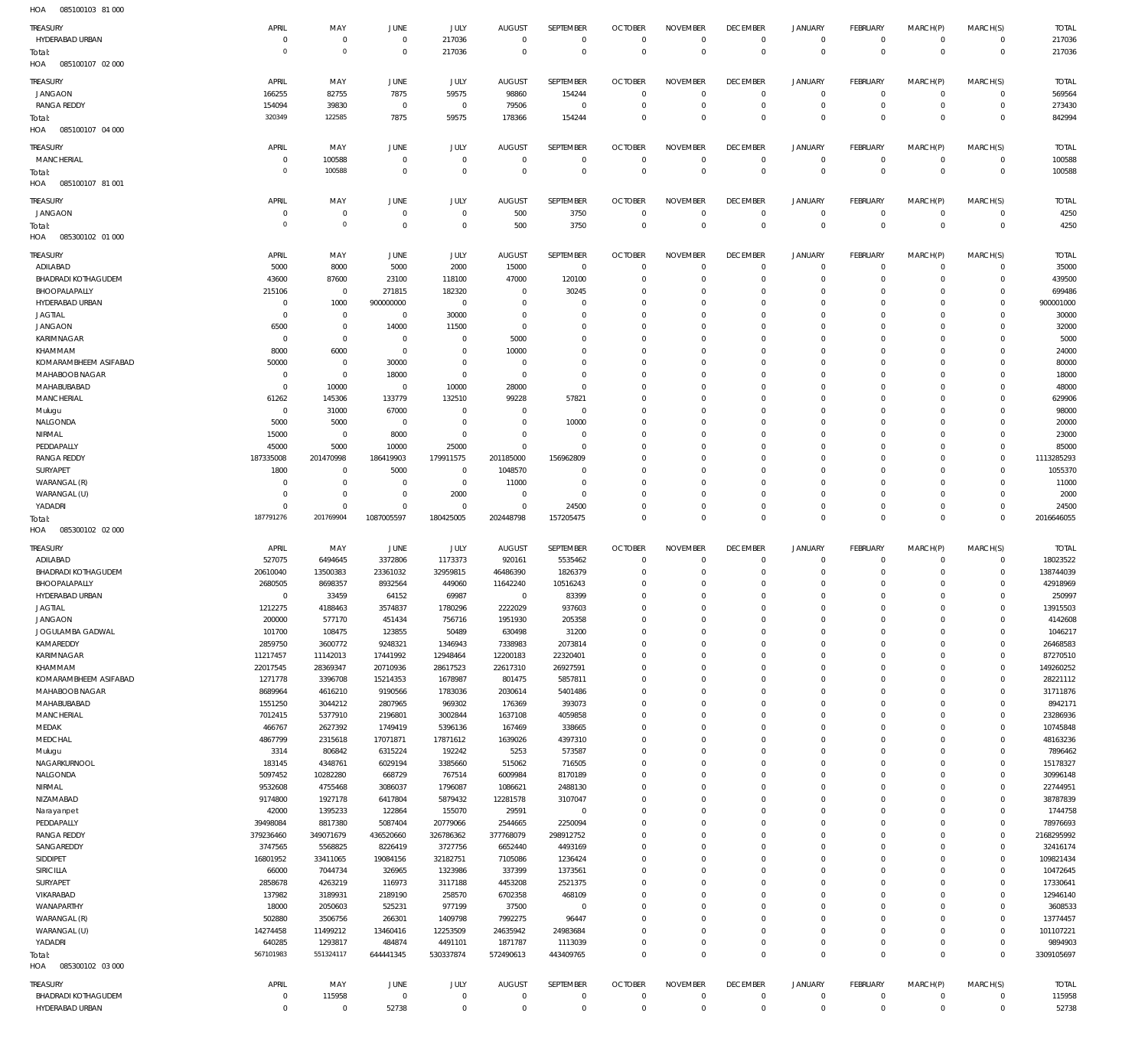085300102 03 000 HOA

| TREASURY                          | APRIL                     | MAY                        | <b>JUNE</b>             | JULY                  | <b>AUGUST</b>                    | SEPTEMBER                  | <b>OCTOBER</b>                   | <b>NOVEMBER</b>             | <b>DECEMBER</b>                | <b>JANUARY</b>                 | <b>FEBRUARY</b>              | MARCH(P)                | MARCH(S)                   | <b>TOTAL</b>           |
|-----------------------------------|---------------------------|----------------------------|-------------------------|-----------------------|----------------------------------|----------------------------|----------------------------------|-----------------------------|--------------------------------|--------------------------------|------------------------------|-------------------------|----------------------------|------------------------|
| <b>JANGAON</b>                    | 89807                     | $\mathbf 0$                | $\mathbf 0$             | 111474                | $\overline{0}$                   | $\overline{0}$             | $\overline{0}$                   | $\mathbf 0$                 | $\overline{0}$                 | $\overline{0}$                 | $\overline{0}$               | $\mathbf{0}$            | $\mathbf 0$                | 201281                 |
| KARIMNAGAR                        | 394751                    | 247590                     | 140955                  | $\mathbb O$           | 226835                           | 172227                     | $\overline{0}$                   | $\mathbf 0$                 | $\overline{0}$                 | $\mathbf 0$                    | $\overline{0}$               | $\mathbf 0$             | $\mathbf 0$                | 1182358                |
| KHAMMAM                           | 40536                     | 311255                     | 90042                   | $\mathbb O$           | $\overline{0}$                   | $\mathbf 0$                | $\mathbf 0$                      | $\Omega$                    | $\mathbf 0$                    | $\mathbf 0$                    | $\overline{0}$               | $\Omega$                | $\mathbf 0$                | 441833                 |
| MAHABOOB NAGAR                    | $\mathbf 0$               | $\mathbf 0$                | $\overline{0}$          | 561070                | 267143                           | $\mathbf 0$                | $\mathbf 0$                      | $\Omega$                    | $\mathbf 0$                    | $\mathbf 0$                    | $\mathbf{0}$                 | $\Omega$                | $\Omega$                   | 828213                 |
| MEDCHAL                           | $\Omega$                  | $\mathbf 0$                | $\mathbf 0$             | $\mathbb O$           | $\mathbf 0$                      | 2027315                    | $\mathbf 0$                      | $\Omega$                    | $\Omega$                       | $\mathbf 0$                    | $\mathbf{0}$                 | $\Omega$                | $\Omega$                   | 2027315                |
| NAGARKURNOOL<br>NALGONDA          | 106790<br>143766          | 1692<br>$\mathbf 0$        | 42120<br>$\circ$        | 13760<br>$\mathbf 0$  | $\mathbf 0$<br>$^{\circ}$        | 1200<br>$\mathbf 0$        | $\mathbf 0$<br>$\mathbf 0$       | $\Omega$<br>$\Omega$        | $\mathbf 0$<br>$\mathbf 0$     | $\mathbf 0$<br>$\mathbf 0$     | $\mathbf{0}$<br>$\mathbf{0}$ | $\Omega$<br>$\Omega$    | $\Omega$<br>$\mathbf 0$    | 165562<br>143766       |
| NIRMAL                            | $\mathbf{0}$              | 46188                      | $\mathbf 0$             | $\mathbf 0$           | $\Omega$                         | $\mathbf 0$                | $\mathbf 0$                      | $\Omega$                    | $\Omega$                       | $\Omega$                       | $\mathbf{0}$                 | $\Omega$                | $\Omega$                   | 46188                  |
| PEDDAPALLY                        | $\Omega$                  | 101518                     | $\circ$                 | $\mathbf 0$           | $\mathbf 0$                      | $\mathbf 0$                | $\mathbf 0$                      | $\Omega$                    | $\mathbf 0$                    | $\mathbf 0$                    | $\mathbf{0}$                 | $\Omega$                | $\mathbf 0$                | 101518                 |
| <b>RANGA REDDY</b>                | 7653560                   | 6531532                    | 29543200                | 53739825              | 4172347                          | 562039                     | $\mathbf 0$                      | $\Omega$                    | $\Omega$                       | $\Omega$                       | $\mathbf{0}$                 | $\Omega$                | $\Omega$                   | 102202503              |
| SANGAREDDY                        | $\overline{0}$            | $\mathbf 0$                | $^{\circ}$              | $\mathbb O$           | $\overline{0}$                   | 26419196                   | $\mathbf 0$                      | $\Omega$                    | $\mathbf 0$                    | 0                              | $\mathbf{0}$                 | $\Omega$                | $\mathbf 0$                | 26419196               |
| SIDDIPET                          | $\overline{0}$            | $\mathbf 0$                | $\overline{0}$          | 407838                | $\overline{0}$                   | $\mathbf 0$                | $\mathbf 0$                      | $\Omega$                    | $\mathbf 0$                    | $\mathbf 0$                    | $\mathbf{0}$                 | $\Omega$                | $\Omega$                   | 407838                 |
| SIRICILLA                         | 140568                    | $\mathbf 0$                | 81660                   | $\mathbb O$           | 48858                            | $\mathbf 0$                | $\mathbf 0$                      | $\Omega$                    | $\mathbf 0$                    | $\mathbf 0$                    | $\mathbf{0}$                 | $\Omega$                | $\mathbf 0$                | 271086                 |
| Total:<br>085300102 81 000<br>HOA | 8569778                   | 7355733                    | 29950715                | 54833967              | 4715183                          | 29181977                   | $\mathbf 0$                      | $\mathbf 0$                 | $\overline{0}$                 | $\overline{0}$                 | $\overline{0}$               | $\Omega$                | $\Omega$                   | 134607353              |
|                                   |                           |                            |                         |                       |                                  |                            |                                  |                             |                                |                                |                              |                         |                            |                        |
| TREASURY<br>ADILABAD              | APRIL<br>24450            | MAY<br>269025              | JUNE<br>251610          | <b>JULY</b><br>262200 | <b>AUGUST</b><br>27000           | SEPTEMBER<br>7700          | <b>OCTOBER</b><br>$\overline{0}$ | <b>NOVEMBER</b><br>$\Omega$ | <b>DECEMBER</b><br>$\mathbf 0$ | <b>JANUARY</b><br>$\mathbf{0}$ | FEBRUARY<br>$\overline{0}$   | MARCH(P)<br>$\mathbf 0$ | MARCH(S)<br>$\mathbf 0$    | <b>TOTAL</b><br>841985 |
| <b>BHADRADI KOTHAGUDEM</b>        | 309600                    | 121450                     | 439270                  | 478350                | 241990                           | 397050                     | $\mathbf 0$                      | $\mathbf 0$                 | $\mathbf 0$                    | $\mathbf 0$                    | $\mathbf{0}$                 | $\Omega$                | $\mathbf 0$                | 1987710                |
| BHOOPALAPALLY                     | 1018160                   | 298900                     | 369920                  | 238920                | 204180                           | 206140                     | $\mathbf 0$                      | $\Omega$                    | $\Omega$                       | $\Omega$                       | $\Omega$                     | $\Omega$                | $\Omega$                   | 2336220                |
| HYDERABAD URBAN                   | 3000                      | $\mathbf 0$                | 2500                    | 6500                  | 5500                             | 3000                       | $\mathbf 0$                      | $\Omega$                    | $\Omega$                       | $\Omega$                       | $\mathbf{0}$                 | $\Omega$                | $\Omega$                   | 20500                  |
| <b>JAGTIAL</b>                    | 1148700                   | 188750                     | 109600                  | 658400                | 164900                           | 374050                     | $\Omega$                         | $\Omega$                    | $\Omega$                       | $\Omega$                       | $\Omega$                     | $\Omega$                | $\Omega$                   | 2644400                |
| <b>JANGAON</b>                    | 157100                    | 195260                     | 142500                  | 360580                | 146135                           | 45620                      | $\Omega$                         | $\Omega$                    | $\Omega$                       | $\Omega$                       | $\Omega$                     | $\Omega$                | $\Omega$                   | 1047195                |
| JOGULAMBA GADWAL                  | $\mathbf{0}$              | 544400                     | 295100                  | 239500                | 341000                           | 80000                      | $\Omega$                         | $\Omega$                    | $\Omega$                       | $\Omega$                       | $\Omega$                     | $\Omega$                | $\Omega$                   | 1500000                |
| KAMAREDDY                         | 282400                    | $\mathbf 0$                | 391650                  | 660500                | 31000                            | 53000                      | $\Omega$                         | $\Omega$                    | $\Omega$                       | $\Omega$                       | $\Omega$                     | $\Omega$                | $\Omega$                   | 1418550                |
| <b>KARIMNAGAR</b><br>KHAMMAM      | 270196<br>1930636         | 602447<br>108640           | 2504421<br>346480       | 1209601<br>946534     | 2117149<br>222980                | 854432<br>405272           | $\Omega$<br>$\Omega$             | $\Omega$<br>$\Omega$        | $\Omega$<br>$\Omega$           | $\Omega$<br>$\Omega$           | $\mathbf 0$<br>$\Omega$      | $\Omega$<br>$\Omega$    | $\Omega$<br>$\Omega$       | 7558246<br>3960542     |
| KOMARAMBHEEM ASIFABAD             | 49480                     | 5000                       | 110000                  | 84500                 | 35000                            | 20000                      | $\mathbf 0$                      | $\Omega$                    | $\Omega$                       | $\Omega$                       | $\mathbf 0$                  | $\Omega$                | $\Omega$                   | 303980                 |
| MAHABOOB NAGAR                    | 85300                     | 80000                      | 191580                  | 184372                | 51400                            | 17500                      | $\Omega$                         | $\Omega$                    | $\Omega$                       | $\Omega$                       | $\Omega$                     | $\Omega$                | $\Omega$                   | 610152                 |
| MAHABUBABAD                       | 234800                    | 173600                     | 211460                  | 68500                 | 49986                            | 339800                     | $\Omega$                         | $\Omega$                    | $\Omega$                       | $\Omega$                       | $\Omega$                     | $\Omega$                | $\Omega$                   | 1078146                |
| <b>MANCHERIAL</b>                 | 765030                    | 393030                     | 506251                  | 124410                | 182250                           | 266683                     | $\mathbf 0$                      | $\Omega$                    | $\Omega$                       | $\Omega$                       | $\Omega$                     | $\Omega$                | $\Omega$                   | 2237654                |
| MEDAK                             | 245500                    | 244372                     | 160000                  | 29000                 | $\overline{0}$                   | 60000                      | $\Omega$                         | $\Omega$                    | $\Omega$                       | $\Omega$                       | $\Omega$                     | $\Omega$                | $\Omega$                   | 738872                 |
| MEDCHAL                           | 544350                    | 117150                     | 57050                   | 136300                | 426725                           | 6200                       | $\mathbf 0$                      | $\Omega$                    | $\Omega$                       | $\Omega$                       | $\mathbf{0}$                 | $\Omega$                | $\Omega$                   | 1287775                |
| Mulugu                            | 30000                     | 25000                      | $\mathbf 0$             | 15000                 | 20000                            | 35000                      | $\Omega$                         | $\Omega$                    | $\Omega$                       | $\Omega$                       | $\Omega$                     | $\Omega$                | $\Omega$                   | 125000                 |
| NAGARKURNOOL                      | 155000                    | 65000                      | 98920                   | 11960                 | 8880                             | 42600                      | $\Omega$                         | $\Omega$                    | $\Omega$                       | $\Omega$                       | $\mathbf{0}$                 | $\Omega$                | $\Omega$                   | 382360                 |
| NALGONDA<br>NIRMAL                | 347783<br>177430          | 95240<br>189320            | 255000<br>248179        | 526280<br>28600       | 260210<br>185260                 | 374220<br>41000            | $\Omega$<br>$\Omega$             | $\Omega$<br>$\Omega$        | $\Omega$<br>$\Omega$           | $\Omega$<br>$\Omega$           | $\Omega$<br>$\Omega$         | $\Omega$<br>$\Omega$    | $\Omega$<br>$\Omega$       | 1858733<br>869789      |
| NIZAMABAD                         | 144140                    | 63220                      | 131580                  | 57920                 | 104800                           | 123898                     | $\Omega$                         | $\Omega$                    | $\Omega$                       | $\Omega$                       | $\Omega$                     | $\Omega$                | $\Omega$                   | 625558                 |
| Narayanpet                        | 5000                      | 70000                      | 126000                  | 55000                 | 150000                           | 25000                      | $\Omega$                         | $\Omega$                    | $\Omega$                       | $\Omega$                       | $\Omega$                     | $\Omega$                | $\Omega$                   | 431000                 |
| PEDDAPALLY                        | 1662250                   | 97000                      | 284870                  | 472890                | 143464                           | 522686                     | $\mathbf 0$                      | $\Omega$                    | $\Omega$                       | $\Omega$                       | $\mathbf 0$                  | $\Omega$                | $\Omega$                   | 3183160                |
| <b>RANGA REDDY</b>                | 2856268                   | 903330                     | 1892794                 | 2551371               | 2835696                          | 1382695                    | $\Omega$                         | $\Omega$                    | $\Omega$                       | $\Omega$                       | $\Omega$                     | $\Omega$                | $\Omega$                   | 12422154               |
| SANGAREDDY                        | 500                       | 145000                     | 51500                   | 3929970               | 25000                            | 1500                       | $\Omega$                         | $\Omega$                    | $\Omega$                       | $\Omega$                       | $\Omega$                     | $\Omega$                | $\Omega$                   | 4153470                |
| SIDDIPET                          | 25050                     | 71160                      | 242120                  | 199932                | 236095                           | 667280                     | $\mathbf 0$                      | $\Omega$                    | $\Omega$                       | $\Omega$                       | $\Omega$                     | $\Omega$                | $\Omega$                   | 1441637                |
| <b>SIRICILLA</b>                  | 544600                    | 1201200                    | 446500                  | 287600                | 294700                           | 199990                     | $\Omega$                         | $\Omega$                    | $\Omega$                       | $\Omega$                       | $\Omega$                     | $\Omega$                | $\Omega$                   | 2974590                |
| SURYAPET<br>VIKARABAD             | 87700<br>488150           | 207920<br>160000           | 283470<br>465980        | 246530<br>422200      | 562034<br>147500                 | 99120<br>310552            | $\mathbf 0$<br>$\Omega$          | $\Omega$<br>$\Omega$        | $\Omega$<br>$\Omega$           | $\Omega$<br>$\Omega$           | $\mathbf{0}$<br>$\Omega$     | $\Omega$<br>$\Omega$    | $\Omega$<br>$\Omega$       | 1486774<br>1994382     |
| WANAPARTHY                        | 40000                     | 10000                      | 65000                   | 20000                 | 852945                           | 10000                      | $\Omega$                         | $\Omega$                    | $\Omega$                       | $\Omega$                       | $\Omega$                     | $\Omega$                | $\Omega$                   | 997945                 |
| WARANGAL (R)                      | 292200                    | 178000                     | 95810                   | 166320                | 255450                           | 75660                      | $\Omega$                         | $\Omega$                    | $\Omega$                       | $\Omega$                       | $\Omega$                     | $\Omega$                | $\Omega$                   | 1063440                |
| WARANGAL (U)                      | 728010                    | 216250                     | 159320                  | 222650                | 180609                           | 211000                     | $\Omega$                         | $\Omega$                    | $\Omega$                       | $\Omega$                       | $\Omega$                     | $\Omega$                | $\Omega$                   | 1717839                |
| YADADRI                           | 588320                    | 864990                     | 838704                  | 454311                | 29870                            | 1093127                    | $\mathbf 0$                      | $\mathbf 0$                 | $\mathbf 0$                    | $\mathbf 0$                    | $\mathbf{0}$                 | $\mathbf 0$             | $\mathbf 0$                | 3869322                |
| Total:                            | 15241103                  | 7904654                    | 11775139                | 15356701              | 10539708                         | 8351775                    | $\mathbf 0$                      | $\mathbf 0$                 | $\mathbf 0$                    | $\mathbf 0$                    | $\overline{0}$               | $\Omega$                | $\Omega$                   | 69169080               |
| 085300103 01 000<br>HOA           |                           |                            |                         |                       |                                  |                            |                                  |                             |                                |                                |                              |                         |                            |                        |
| TREASURY                          | APRIL                     | MAY                        | JUNE                    | JULY                  | <b>AUGUST</b>                    | SEPTEMBER                  | <b>OCTOBER</b>                   | <b>NOVEMBER</b>             | <b>DECEMBER</b>                | <b>JANUARY</b>                 | <b>FEBRUARY</b>              | MARCH(P)                | MARCH(S)                   | <b>TOTAL</b>           |
| <b>RANGA REDDY</b>                | $\overline{0}$            | 5500                       | $\overline{0}$          | $\mathbb O$           | $\overline{0}$                   | $\mathbb O$                | $\overline{0}$                   | $\mathbf 0$                 | $\overline{0}$                 | $\circ$                        | $\overline{0}$               | $\circ$                 | $\overline{0}$             | 5500                   |
| Total:                            | $\overline{0}$            | 5500                       | $\mathbf 0$             | $\mathbf 0$           | $\overline{0}$                   | $\mathbf 0$                | $\overline{0}$                   | $\mathbf 0$                 | $\overline{0}$                 | $\mathbf 0$                    | $\overline{0}$               | $\mathbf 0$             | $\overline{0}$             | 5500                   |
| 085300800 03 000<br>HOA           |                           |                            |                         |                       |                                  |                            |                                  |                             |                                |                                |                              |                         |                            |                        |
| TREASURY                          | APRIL                     | MAY                        | JUNE                    | <b>JULY</b>           | <b>AUGUST</b>                    | SEPTEMBER                  | <b>OCTOBER</b>                   | <b>NOVEMBER</b>             | <b>DECEMBER</b>                | <b>JANUARY</b>                 | <b>FEBRUARY</b>              | MARCH(P)                | MARCH(S)                   | <b>TOTAL</b>           |
| <b>BHADRADI KOTHAGUDEM</b>        | 4000                      | $\mathbf 0$                | $\mathbf 0$             | $\mathbf 0$           | 11600                            | $\mathbf 0$                | $\overline{0}$                   | $\Omega$                    | $\mathbf 0$                    | $\mathbf 0$                    | $\overline{0}$               | $\mathbf 0$             | $\mathbf 0$                | 15600                  |
| HYDERABAD URBAN                   | 512893200                 | 923193500                  | 863042800               | 668478000             | 269959800                        | 432607800                  | $\mathbf 0$<br>$\mathbf 0$       | $\Omega$<br>$\Omega$        | $\Omega$<br>$\Omega$           | $\mathbf 0$<br>0               | $\mathbf{0}$<br>$^{\circ}$   | $\Omega$<br>$\Omega$    | $\mathbf 0$<br>$\mathbf 0$ | 3670175100             |
| KHAMMAM<br>MEDAK                  | 2024066<br>$\overline{0}$ | 20000<br>$\mathbf 0$       | 35000<br>$\overline{0}$ | 11720<br>$\circ$      | 346048<br>222378                 | 20000<br>$\mathbf 0$       | $\mathbf 0$                      | $\Omega$                    | $\mathbf 0$                    | $\mathbf 0$                    | $\mathbf 0$                  | $\Omega$                | $\Omega$                   | 2456834<br>222378      |
| Narayanpet                        | $\Omega$                  | 5000                       | 20000                   | $\mathbf 0$           | $\mathbf 0$                      | $\Omega$                   | $\Omega$                         | $\Omega$                    | $\mathbf 0$                    | $\mathbf 0$                    | $\mathbf{0}$                 | $\Omega$                | $\mathbf 0$                | 25000                  |
| Total:                            | 514921266                 | 923218500                  | 863097800               | 668489720             | 270539826                        | 432627800                  | $\mathbf 0$                      | $\mathbf 0$                 | $\overline{0}$                 | $\mathbf 0$                    | $\overline{0}$               | $\Omega$                | $\overline{0}$             | 3672894912             |
| HOA  085300800  04  000           |                           |                            |                         |                       |                                  |                            |                                  |                             |                                |                                |                              |                         |                            |                        |
| TREASURY                          | APRIL                     | MAY                        | <b>JUNE</b>             | JULY                  | AUGUST                           | SEPTEMBER                  | <b>OCTOBER</b>                   | <b>NOVEMBER</b>             | <b>DECEMBER</b>                | <b>JANUARY</b>                 | FEBRUARY                     | MARCH(P)                | MARCH(S)                   | <b>TOTAL</b>           |
| HYDERABAD URBAN                   | $\mathbf 0$               | $\,0\,$                    | 100000000               | $\mathbb O$           | $\overline{0}$                   | $\overline{0}$             | $\overline{0}$                   | $\Omega$                    | $\mathbf 0$                    | $\mathbf 0$                    | $\overline{0}$               | $\mathbf 0$             | $\mathbf 0$                | 100000000              |
| <b>JANGAON</b>                    | 5200                      | 5200                       | 5200                    | 5200                  | 5200                             | 5200                       | $\overline{0}$                   | $\mathbf 0$                 | $\mathbf 0$                    | $\mathbf 0$                    | $\circ$                      | $\mathbf 0$             | $\mathbf 0$                | 31200                  |
| KARIMNAGAR                        | 247680                    | 169000                     | 283400                  | 324790                | 256600                           | 581560                     | $\mathbf 0$                      | $\Omega$                    | $\mathbf 0$                    | 0                              | $\mathbf{0}$                 | $\Omega$                | $\mathbf 0$                | 1863030                |
| KHAMMAM                           | 531062                    | 250290                     | 489868                  | 557191                | 567546                           | 647752                     | $\mathbf 0$                      | $\Omega$                    | $\mathbf 0$                    | 0                              | $\mathbf{0}$                 | $\Omega$                | $\Omega$                   | 3043709                |
| MAHABUBABAD                       | 2210                      | 1530                       | 2890                    | 2890                  | 2210                             | 2890                       | $\mathbf 0$                      | $\Omega$                    | $\mathbf 0$                    | 0                              | $\mathbf{0}$                 | $\Omega$                | $\mathbf 0$                | 14620                  |
| MEDCHAL                           | 9600                      | 4400                       | 7600                    | 4400                  | 7600                             | 4400                       | $\mathbf 0$                      | $\Omega$                    | $\Omega$                       | $\Omega$                       | $\mathbf 0$                  | $\Omega$                | $\Omega$                   | 38000                  |
| <b>RANGA REDDY</b>                | 2658998                   | 3410061                    | 3316130                 | 2119117               | 3060375                          | 2816853                    | $\mathbf 0$                      | $\Omega$<br>$\Omega$        | $\mathbf 0$<br>$\Omega$        | 0                              | $\mathbf{0}$                 | $\Omega$                | $\mathbf 0$<br>$\Omega$    | 17381534               |
| SANGAREDDY<br>SURYAPET            | 1200<br>$\overline{0}$    | $\mathbf 0$<br>$\mathbf 0$ | 2400<br>$\overline{0}$  | $\mathbb O$<br>25     | $\overline{0}$<br>$\overline{0}$ | $\mathbf 0$<br>$\mathbf 0$ | $\mathbf 0$<br>$\mathbf 0$       | $\Omega$                    | $\mathbf 0$                    | $\Omega$<br>0                  | $\mathbf 0$<br>$\mathbf{0}$  | $\Omega$<br>$\Omega$    | $\mathbf 0$                | 3600<br>25             |
| WARANGAL (R)                      | 2400                      | $\mathbf 0$                | 4000                    | 2400                  | 1600                             | 1600                       | $\mathbf 0$                      | $\mathbf 0$                 | $\mathbf 0$                    | 0                              | $\mathbf 0$                  | $\Omega$                | $\Omega$                   | 12000                  |
| WARANGAL (U)                      | 123600                    | 120000                     | 128800                  | 204700                | 108600                           | 222400                     | $\Omega$                         | $\Omega$                    | $\mathbf 0$                    | 0                              | $\mathbf{0}$                 | $\Omega$                | $\mathbf 0$                | 908100                 |
|                                   |                           |                            |                         |                       |                                  |                            |                                  |                             |                                |                                |                              |                         |                            |                        |
| YADADRI                           | 4000                      | 4000                       | 4000                    | 4000                  | 4000                             | 4000                       | $\mathbf 0$                      | $\mathbf 0$                 | $\mathbf 0$                    | 0                              | $\circ$                      | 0                       | $\mathbf 0$                | 24000                  |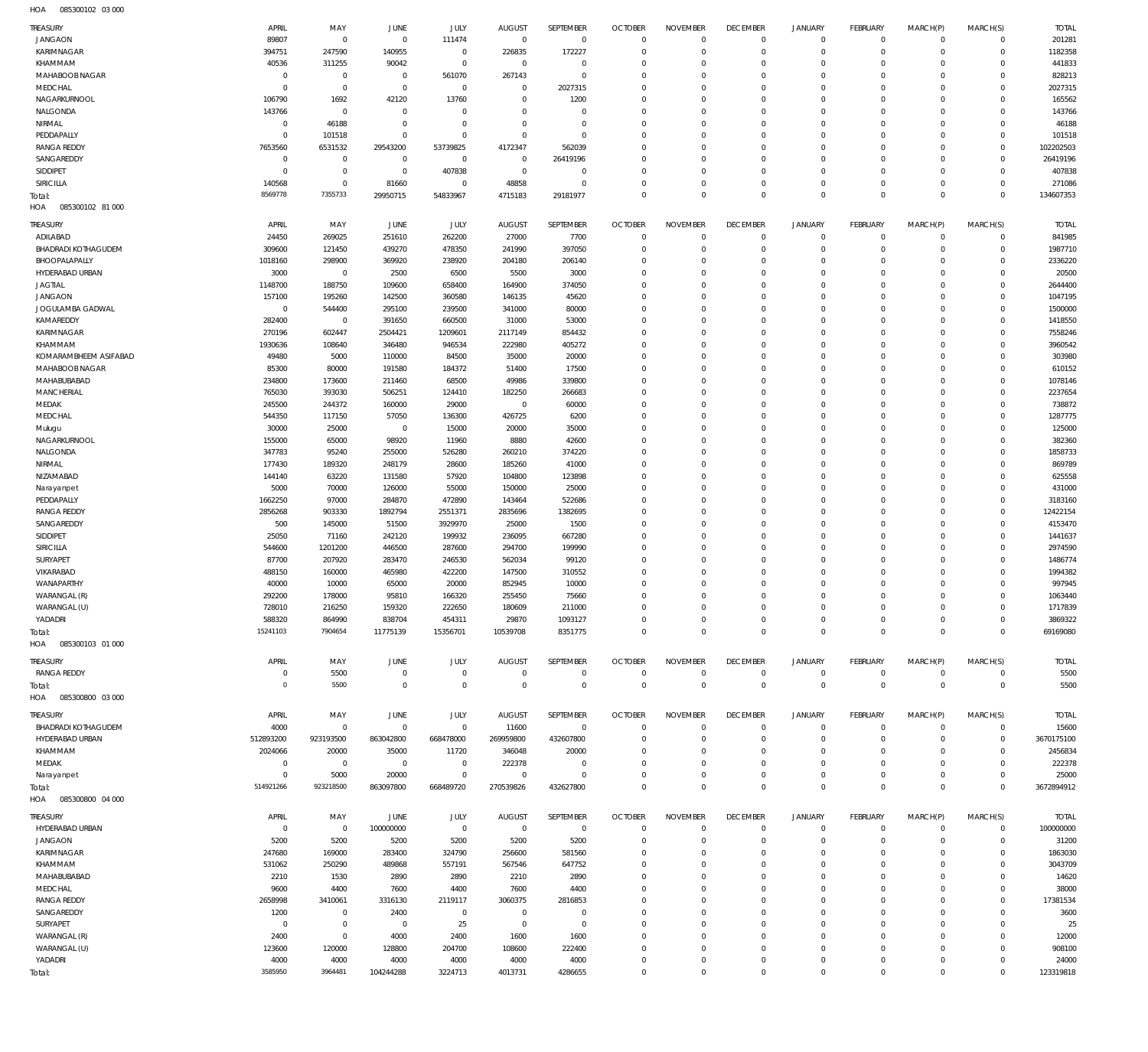085300800 81 000 HOA

| $\cdots$                   |                               |                           |                        |                                |                            |                        |                               |                            |                        |                            |                                  |                        |                               |                        |
|----------------------------|-------------------------------|---------------------------|------------------------|--------------------------------|----------------------------|------------------------|-------------------------------|----------------------------|------------------------|----------------------------|----------------------------------|------------------------|-------------------------------|------------------------|
| TREASURY                   | APRIL                         | MAY                       | JUNE                   | JULY                           | <b>AUGUST</b>              | SEPTEMBER              | <b>OCTOBER</b>                | <b>NOVEMBER</b>            | <b>DECEMBER</b>        | <b>JANUARY</b>             | <b>FEBRUARY</b>                  | MARCH(P)               | MARCH(S)                      | <b>TOTAL</b>           |
| MAHABUBABAD                | 12000                         | 20000                     | 5000                   | $\mathbf 0$                    | $\Omega$                   | $\mathbf 0$            | $\Omega$                      | $\Omega$                   | $\mathbf 0$            | $\mathbf 0$                | $\mathbf{0}$                     | $\mathbf 0$            | $\mathbf 0$                   | 37000                  |
| <b>MANCHERIAL</b>          | 13100                         | $\overline{0}$            | $\overline{0}$         | $^{\circ}$                     | $\Omega$                   | $\mathbb O$            | 0                             | $\overline{0}$             | $\mathbf 0$            | $\mathbf 0$                | $\circ$                          | $\mathbf 0$            | $\mathbf 0$                   | 13100                  |
| Total:                     | 25100                         | 20000                     | 5000                   | $\mathbf 0$                    | $\Omega$                   | $\mathbf 0$            | $\mathbf 0$                   | $\Omega$                   | $\mathbf 0$            | $\mathbf 0$                | $\Omega$                         | $\Omega$               | $\mathbf 0$                   | 50100                  |
| HOA<br>087502800 04 000    |                               |                           |                        |                                |                            |                        |                               |                            |                        |                            |                                  |                        |                               |                        |
| TREASURY                   | APRIL                         | MAY                       | JUNE                   | JULY                           | <b>AUGUST</b>              | SEPTEMBER              | <b>OCTOBER</b>                | <b>NOVEMBER</b>            | <b>DECEMBER</b>        | <b>JANUARY</b>             | FEBRUARY                         | MARCH(P)               | MARCH(S)                      | <b>TOTAL</b>           |
| KAMAREDDY                  | $\Omega$                      | $\overline{0}$            | $\mathbf 0$            | $\,0\,$                        | 15000                      | $\mathbf 0$            | $\circ$                       | $\mathbf 0$                | $\mathbf 0$            | $\mathbf 0$                | $\mathbf{0}$                     | $\mathbf 0$            | $\mathbf 0$                   | 15000                  |
| <b>RANGA REDDY</b>         | $\Omega$                      | $\mathbf 0$               | $\overline{0}$         | $\mathbf 0$                    | 15000                      | $\mathbf 0$            | $^{\circ}$                    | $^{\circ}$                 | $\mathbf 0$            | $\mathbf 0$                | $\overline{0}$                   | $\mathbf 0$            | $\mathbf 0$                   | 15000                  |
| SANGAREDDY                 | $\Omega$                      | $\overline{0}$            | 15000                  | $\overline{0}$                 | $\mathbf 0$                | $\mathbf 0$            | $^{\circ}$                    | $\mathbf 0$                | $\mathbf 0$            | $\mathbf 0$                | $\circ$                          | $\mathbf 0$            | $\mathbf 0$                   | 15000                  |
|                            | $\Omega$                      | $\mathbf 0$               | 15000                  | $\mathbf 0$                    | 30000                      | $\mathbf 0$            | $\Omega$                      | $\mathbf 0$                | $\mathbf 0$            | $\mathbf 0$                | $\overline{0}$                   | $\Omega$               | $\overline{0}$                | 45000                  |
| Total:<br>105300800 81 000 |                               |                           |                        |                                |                            |                        |                               |                            |                        |                            |                                  |                        |                               |                        |
| HOA                        |                               |                           |                        |                                |                            |                        |                               |                            |                        |                            |                                  |                        |                               |                        |
| TREASURY                   | APRIL                         | MAY                       | <b>JUNE</b>            | JULY                           | <b>AUGUST</b>              | SEPTEMBER              | <b>OCTOBER</b>                | <b>NOVEMBER</b>            | <b>DECEMBER</b>        | <b>JANUARY</b>             | FEBRUARY                         | MARCH(P)               | MARCH(S)                      | <b>TOTAL</b>           |
| HYDERABAD URBAN            | $\Omega$                      | $\overline{0}$            | $\overline{0}$         | $\mathbf 0$                    | 46686380                   | $\mathbf 0$            | $\mathbf 0$                   | $\overline{0}$             | $\mathbf 0$            | $\mathbf 0$                | $\mathbf{0}$                     | $^{\circ}$             | $\overline{0}$                | 46686380               |
| Total:                     | $\Omega$                      | $\mathbf 0$               | $\circ$                | $\mathbf 0$                    | 46686380                   | $\mathbb O$            | $\mathbf 0$                   | $\mathbf 0$                | $\mathbf 0$            | $\mathbf 0$                | $\overline{0}$                   | $\mathbf 0$            | $\overline{0}$                | 46686380               |
| HOA  105400101  81 000     |                               |                           |                        |                                |                            |                        |                               |                            |                        |                            |                                  |                        |                               |                        |
| TREASURY                   | APRIL                         | MAY                       | JUNE                   | JULY                           | <b>AUGUST</b>              | SEPTEMBER              | <b>OCTOBER</b>                | <b>NOVEMBER</b>            | <b>DECEMBER</b>        | <b>JANUARY</b>             | FEBRUARY                         | MARCH(P)               | MARCH(S)                      | <b>TOTAL</b>           |
| PEDDAPALLY                 | 9600                          | $\overline{0}$            | $\overline{0}$         | $\mathbf 0$                    | 6400                       | $\mathbf 0$            | 0                             | $^{\circ}$                 | $\mathbf 0$            | $\mathbf 0$                | $\overline{0}$                   | $\mathbf 0$            | $\mathbf 0$                   | 16000                  |
|                            | 9600                          | $\mathbf 0$               | $\mathsf{O}\xspace$    | $\mathsf{O}\xspace$            | 6400                       | $\mathbf 0$            | $\overline{0}$                | $\mathbf 0$                | $\overline{0}$         | $\bf 0$                    | $\overline{0}$                   | $\mathbf 0$            | $\mathbf 0$                   | 16000                  |
| Total:<br>145200800 01800  |                               |                           |                        |                                |                            |                        |                               |                            |                        |                            |                                  |                        |                               |                        |
| HOA                        |                               |                           |                        |                                |                            |                        |                               |                            |                        |                            |                                  |                        |                               |                        |
| TREASURY                   | APRIL                         | MAY                       | <b>JUNE</b>            | JULY                           | <b>AUGUST</b>              | SEPTEMBER              | <b>OCTOBER</b>                | <b>NOVEMBER</b>            | <b>DECEMBER</b>        | <b>JANUARY</b>             | FEBRUARY                         | MARCH(P)               | MARCH(S)                      | <b>TOTAL</b>           |
| HYDERABAD URBAN            | 1194790                       | 1194790                   | $\mathbf 0$            | $\overline{0}$                 | $^{\circ}$                 | 1194790                | $\overline{0}$                | $\overline{0}$             | $\overline{0}$         | $\mathbf 0$                | $\overline{0}$                   | $\mathbf{0}$           | $\mathbf 0$                   | 3584370                |
| Total:                     | 1194790                       | 1194790                   | $\mathbf 0$            | $\mathbf 0$                    | $^{\circ}$                 | 1194790                | $\circ$                       | $\overline{0}$             | $\mathbf 0$            | $\overline{0}$             | $\overline{0}$                   | $\mathbf 0$            | $\mathbf 0$                   | 3584370                |
| HOA<br>145600800 02 000    |                               |                           |                        |                                |                            |                        |                               |                            |                        |                            |                                  |                        |                               |                        |
| TREASURY                   | APRIL                         | MAY                       | JUNE                   | JULY                           | <b>AUGUST</b>              | SEPTEMBER              | <b>OCTOBER</b>                | <b>NOVEMBER</b>            | <b>DECEMBER</b>        | <b>JANUARY</b>             | FEBRUARY                         | MARCH(P)               | MARCH(S)                      | <b>TOTAL</b>           |
| <b>SIDDIPET</b>            | $\Omega$                      | $\overline{0}$            | $\overline{0}$         | $\mathbf 0$                    | 50                         | $\mathbf 0$            | $\circ$                       | $\mathbf 0$                | $\overline{0}$         | $\mathbf 0$                | $\overline{0}$                   | $^{\circ}$             | $\overline{0}$                | 50                     |
|                            | $^{\circ}$                    | $\mathbf 0$               | $\mathbf 0$            | $\mathbf 0$                    | 50                         | $\mathbf 0$            | $\overline{0}$                | $\mathbf 0$                | $\overline{0}$         | $\bf 0$                    | $\overline{0}$                   | $\mathbf 0$            | $\mathbf 0$                   | 50                     |
| Total:<br>145600800 05800  |                               |                           |                        |                                |                            |                        |                               |                            |                        |                            |                                  |                        |                               |                        |
| HOA                        |                               |                           |                        |                                |                            |                        |                               |                            |                        |                            |                                  |                        |                               |                        |
| TREASURY                   | APRIL                         | MAY                       | <b>JUNE</b>            | JULY                           | <b>AUGUST</b>              | SEPTEMBER              | <b>OCTOBER</b>                | <b>NOVEMBER</b>            | <b>DECEMBER</b>        | <b>JANUARY</b>             | FEBRUARY                         | MARCH(P)               | MARCH(S)                      | <b>TOTAL</b>           |
| <b>JANGAON</b>             | $\Omega$                      | $\overline{0}$            | $\overline{0}$         | $\mathbf 0$                    | 250                        | $\mathbf 0$            | $^{\circ}$                    | $^{\circ}$                 | $\mathbf 0$            | $\mathbf 0$                | $^{\circ}$                       | $\mathbf 0$            | $\mathbf 0$                   | 250                    |
| Total:                     | $^{\circ}$                    | $\mathbf 0$               | $\mathbf 0$            | $\mathbf 0$                    | 250                        | $\mathbb O$            | $\overline{0}$                | $\mathbf 0$                | $\mathbf 0$            | $\bf 0$                    | $\overline{0}$                   | $\mathbf 0$            | $\overline{0}$                | 250                    |
| HOA 145600800 06 000       |                               |                           |                        |                                |                            |                        |                               |                            |                        |                            |                                  |                        |                               |                        |
| TREASURY                   | APRIL                         | MAY                       | JUNE                   | JULY                           | <b>AUGUST</b>              | SEPTEMBER              | <b>OCTOBER</b>                | <b>NOVEMBER</b>            | <b>DECEMBER</b>        | <b>JANUARY</b>             | FEBRUARY                         | MARCH(P)               | MARCH(S)                      | <b>TOTAL</b>           |
| KOMARAMBHEEM ASIFABAD      | $\overline{0}$                | $\mathbf 0$               | $\overline{0}$         | $\overline{0}$                 | 1000                       | $\mathbf 0$            | $^{\circ}$                    | $^{\circ}$                 | $\mathbf 0$            | $\mathbf 0$                | $\overline{0}$                   | $\Omega$               | $\mathbf 0$                   | 1000                   |
|                            | 1000                          |                           | $\overline{0}$         | $\mathbf 0$                    | $\overline{0}$             | $\mathbf 0$            | $^{\circ}$                    | $^{\circ}$                 | $\mathbf 0$            | $\mathbf 0$                | $\mathbf{0}$                     | $\mathbf 0$            | $\mathbf 0$                   |                        |
| WARANGAL (R)               | 2000                          | 1000<br>$\overline{0}$    | 2000                   | $\overline{0}$                 | 2000                       | $\mathbf 0$            | $^{\circ}$                    | $\mathbf 0$                | $\mathbf 0$            | $\mathbf 0$                | $\overline{0}$                   | $\mathbf 0$            | $\mathbf 0$                   | 2000<br>6000           |
| WARANGAL (U)               | 3000                          | 1000                      |                        | $\mathbf 0$                    | 3000                       | $\mathbf 0$            | $\circ$                       | $\mathbf 0$                | $\mathbf 0$            | $\mathbf 0$                | $\overline{0}$                   | $\mathbf 0$            | $\overline{0}$                |                        |
| Total:                     |                               |                           | 2000                   |                                |                            |                        |                               |                            |                        |                            |                                  |                        |                               | 9000                   |
|                            |                               |                           |                        |                                |                            |                        |                               |                            |                        |                            |                                  |                        |                               |                        |
| HOA<br>145600800 81 000    |                               |                           |                        |                                |                            |                        |                               |                            |                        |                            |                                  |                        |                               |                        |
| TREASURY                   | APRIL                         | MAY                       | JUNE                   | JULY                           | <b>AUGUST</b>              | SEPTEMBER              | <b>OCTOBER</b>                | <b>NOVEMBER</b>            | <b>DECEMBER</b>        | <b>JANUARY</b>             | FEBRUARY                         | MARCH(P)               | MARCH(S)                      | <b>TOTAL</b>           |
| ADILABAD                   | 6106                          | 23807                     | 31584                  | 9563                           | 5880                       | 8904                   | $^{\circ}$                    | $\Omega$                   | $\mathbf 0$            | $^{\circ}$                 | $^{\circ}$                       | $\Omega$               | $\mathbf 0$                   | 85844                  |
| <b>BHADRADI KOTHAGUDEM</b> | 399750                        | 18000                     | 604590                 | 34000                          | 3500                       | 212200                 | $^{\circ}$                    | $\Omega$                   | $\mathbf 0$            | $\mathbf 0$                | $^{\circ}$                       | $\Omega$               | $\mathbf 0$                   | 1272040                |
| BHOOPALAPALLY              | 1630206                       | 14250                     | 99010                  | 32615                          | 114080                     | 633600                 | $\Omega$                      | $\Omega$                   | $\Omega$               | $\mathbf 0$                | $\mathbf 0$                      | $\Omega$               | $\mathbf 0$                   | 2523761                |
| HYDERABAD URBAN            | 123932                        | 228925                    | 5766524                | 6107974                        | 937684                     | 250869                 | $\Omega$                      | $\Omega$                   | $\mathbf 0$            | $\mathbf 0$                | $\Omega$                         | $\Omega$               | $\mathbf 0$                   | 13415908               |
| <b>JAGTIAL</b>             | 163450                        | 11727                     | 11500                  | 54840                          | 34048                      | 7228904                | $\Omega$                      | $\Omega$                   | $\Omega$               | $\Omega$                   | $\Omega$                         | $\Omega$               | $\Omega$                      | 7504469                |
| <b>JANGAON</b>             | 1500                          | 239500                    | 5000                   | 1000                           | 412500                     | 341000                 | $\Omega$                      | $\Omega$                   | $\Omega$               | $\Omega$                   | $\Omega$                         | $\Omega$               | $\mathbf 0$                   | 1000500                |
| JOGULAMBA GADWAL           | 80715                         | $\Omega$                  | 374963                 | 278500                         | 155395                     | 1068875                | $\Omega$                      | $\Omega$                   | $\Omega$               | $\Omega$                   | $\Omega$                         | $\Omega$               | $\Omega$                      | 1958448                |
| KAMAREDDY                  | 92000                         | 3500                      | 6350                   | 3800                           | 2500                       | 9200                   | $^{\circ}$                    | $^{\circ}$                 | $\mathbf 0$            | 0                          | $^{\circ}$                       | $\mathbf 0$            | $\mathbf 0$                   | 117350                 |
| <b>KARIMNAGAR</b>          | 217527                        | 189680                    | 58430                  | 40700                          | 60680                      | 130802                 | $\circ$                       | $\Omega$                   | $\mathbf 0$            | $\mathbf 0$                | $\mathbf 0$                      | $\Omega$               | $\mathbf 0$                   | 697819                 |
| KHAMMAM                    | 106501                        | 4200                      | 166200                 | 1021934                        | 149370                     | 18892                  | $^{\circ}$                    | $\Omega$                   | $\mathbf 0$            | $\mathbf 0$                | $\mathbf 0$                      | $\Omega$               | $\mathbf 0$                   | 1467097                |
| KOMARAMBHEEM ASIFABAD      | $\overline{0}$                | 3500                      | 6000                   | 29000                          | 14000                      | 11000                  | $\circ$                       | $\Omega$                   | $\mathbf 0$            | $\mathbf 0$                | $\mathbf 0$                      | $\Omega$               | $\mathbf 0$                   | 63500                  |
| MAHABOOB NAGAR             | 36400                         | 2000                      | 6400                   | 5849                           | 11814                      | 86000                  | $\Omega$                      | $\Omega$                   | $\mathbf 0$            | $\Omega$                   | $\Omega$                         | $\Omega$               | $\Omega$                      | 148463                 |
| MAHABUBABAD                | 36069                         | 7500                      | 1000                   | 201516                         | 534500                     | 138142                 | $\Omega$                      | $\Omega$                   | $\Omega$               | $\Omega$                   | $\mathbf 0$                      | $\Omega$               | $\mathbf 0$                   | 918727                 |
| <b>MANCHERIAL</b>          | 340810                        | 12000                     | 478431                 | 38000                          | 487250                     | 1180066                | $^{\circ}$                    | $\Omega$                   | $\mathbf 0$            | $\Omega$                   | $\Omega$                         | $\Omega$               | $\Omega$                      | 2536557                |
| MEDAK                      | 268750                        | 1000                      | 44300                  | 92000                          | 18500                      | 40000                  | $^{\circ}$                    | $\Omega$                   | $\Omega$               | $\mathbf 0$                | $\mathbf 0$                      | $\Omega$               | $\Omega$                      | 464550                 |
| MEDCHAL                    | 251000                        | 16500                     | 28200                  | 216500                         | 233320                     | 251875                 | $^{\circ}$                    | $\Omega$                   | $\mathbf 0$            | $\Omega$                   | $\Omega$                         | $\Omega$               | $\Omega$                      | 997395                 |
| Mulugu                     | 2000                          | 33000                     | 27000                  | 4000                           | 1000                       | 1000                   | $\Omega$                      | $\Omega$                   | $\Omega$               | $\Omega$                   | $\mathbf 0$                      | $\Omega$               | $\mathbf 0$                   | 68000                  |
| NAGARKURNOOL               | 22000                         | 14100                     | 13470                  | 44000                          | 103300                     | 36615                  | $^{\circ}$                    | $\Omega$                   | $\mathbf 0$            | $\mathbf 0$                | $\mathbf 0$                      | $\Omega$               | $\mathbf 0$                   | 233485                 |
| NALGONDA                   | 72731                         | 40620                     | 9800                   | 34804                          | 337634                     | 2065280                | $\Omega$                      | $\Omega$                   | $\Omega$               | $\Omega$                   | $\mathbf 0$                      | $\Omega$               | $\Omega$                      | 2560869                |
| NIRMAL                     | 1733655                       | 252580                    | 56300                  | 121440                         | 39160                      | 217885                 | $^{\circ}$                    | $\Omega$                   | $\mathbf 0$            | $\mathbf 0$                | $\mathbf 0$                      | $\Omega$               | $\mathbf 0$                   | 2421020                |
| NIZAMABAD                  | 131410                        | 6000                      | 316416                 | 191758                         | 285017                     | 663508                 | $\Omega$                      | $\Omega$                   | $\Omega$               | $\Omega$                   | $\Omega$                         | $\Omega$               | $\Omega$                      | 1594109                |
| Narayanpet                 | 396430                        | 1750                      | 12640                  | 96000                          | 9500                       | 154000                 | $^{\circ}$                    | $\Omega$                   | $\mathbf 0$            | $\mathbf 0$                | $\mathbf 0$                      | $\Omega$               | $\mathbf 0$                   | 670320                 |
| PEDDAPALLY                 | 304895                        | 5000                      | 1812456                | 5000                           | 32000                      | 633650                 | $\Omega$                      | $\Omega$                   | $\mathbf 0$            | $\mathbf 0$                | $\mathbf 0$                      | $\Omega$               | $\Omega$                      | 2793001                |
| <b>RANGA REDDY</b>         | 214625                        | 176249                    | 160617                 | 135723                         | 1955634                    | 453360                 | $^{\circ}$                    | $\Omega$                   | $\Omega$               | $\Omega$                   | $\mathbf 0$                      | $\Omega$               | $\mathbf 0$                   | 3096208                |
| SANGAREDDY                 | 130950                        | 26330                     | 640251                 | 19700                          | 290025                     | 32750                  | $\circ$                       | $\Omega$                   | $\mathbf 0$            | $\mathbf 0$                | $\mathbf 0$                      | $\Omega$               | $\mathbf 0$                   | 1140006                |
| SIDDIPET                   | 3000                          | 3250                      | 17440                  | 605419                         | 48550                      | 355929                 | $^{\circ}$                    | $\Omega$                   | $\Omega$               | $\Omega$                   | $\Omega$                         | $\Omega$               | $\Omega$                      | 1033588                |
| SIRICILLA                  | 4000                          | 2250                      | 36250                  | 95500                          | 462000                     | 50000                  | $^{\circ}$                    | $\Omega$                   | $\mathbf 0$            | $\mathbf 0$                | $\mathbf 0$                      | $\Omega$               | $\mathbf 0$                   | 650000                 |
| SURYAPET                   | 640727                        | 98500                     | 126350                 | 679427                         | 370301                     | 1165937                | $\Omega$                      | $\Omega$                   | $\Omega$               | $\Omega$                   | $\Omega$                         | $\Omega$               | $\Omega$                      | 3081242                |
| VIKARABAD                  | 25409                         | 7000                      | 10500                  | 216450                         | 107170                     | 403000                 | $\circ$                       | $\Omega$                   | $\Omega$               | $\Omega$                   | $\mathbf 0$                      | $\Omega$               | $\mathbf 0$                   | 769529                 |
| WANAPARTHY                 | 21500                         | 13000                     | 113000                 | $\,0\,$                        | $\mathbf 0$                | 60000                  | $^{\circ}$                    | $\Omega$                   | $\mathbf 0$            | $\Omega$                   | $\Omega$                         | $\Omega$               | $\Omega$                      | 207500                 |
| WARANGAL (R)               | $-116800$                     | 1000                      | 18000                  | $\mathbb O$                    | 2500                       | 20000                  | $^{\circ}$                    | $\Omega$                   | $\mathbf 0$            | $\mathbf 0$                | $\mathbf 0$                      | $\Omega$               | $\mathbf 0$                   | $-75300$               |
| WARANGAL (U)               | 29009                         | 3500                      | 59580                  | 63700                          | 9540                       | 7079                   | $^{\circ}$                    | $\Omega$                   | $\mathbf 0$            | $\mathbf 0$                | $\mathbf 0$                      | $\Omega$               | $\mathbf 0$                   | 172408                 |
| YADADRI                    | 139840                        | 23860                     | 1971870                | 21113                          | 5500                       | 155350                 | $\circ$                       | $\Omega$                   | $\mathbf 0$            | $\mathbf 0$                | $\mathbf{0}$                     | $\Omega$               | $\mathbf 0$                   | 2317533                |
| Total:                     | 7510097                       | 1484078                   | 13090422               | 10501825                       | 7233852                    | 18085672               | $\Omega$                      | $\Omega$                   | $\mathbf 0$            | $\mathbf 0$                | $\Omega$                         | $\Omega$               | $\Omega$                      | 57905946               |
| HOA<br>145600900 96 000    |                               |                           |                        |                                |                            |                        |                               |                            |                        |                            |                                  |                        |                               |                        |
|                            |                               |                           |                        |                                |                            |                        |                               |                            |                        |                            |                                  |                        |                               |                        |
| TREASURY                   | APRIL                         | MAY                       | JUNE                   | JULY                           | <b>AUGUST</b>              | SEPTEMBER              | <b>OCTOBER</b>                | <b>NOVEMBER</b>            | <b>DECEMBER</b>        | <b>JANUARY</b>             | FEBRUARY                         | MARCH(P)               | MARCH(S)                      | <b>TOTAL</b>           |
| WARANGAL (U)<br>Total:     | $\overline{0}$<br>$\mathbf 0$ | $\overline{0}$<br>$\,0\,$ | $\,0\,$<br>$\mathbf 0$ | $\,0\,$<br>$\mathsf{O}\xspace$ | $\mathbf 0$<br>$\mathbf 0$ | $-152703$<br>$-152703$ | $\overline{0}$<br>$\mathbf 0$ | $\mathbb O$<br>$\mathbb O$ | $\mathbf 0$<br>$\bf 0$ | $\mathbb O$<br>$\mathbf 0$ | $\overline{0}$<br>$\overline{0}$ | $\circ$<br>$\mathbf 0$ | $\overline{0}$<br>$\mathbf 0$ | $-152703$<br>$-152703$ |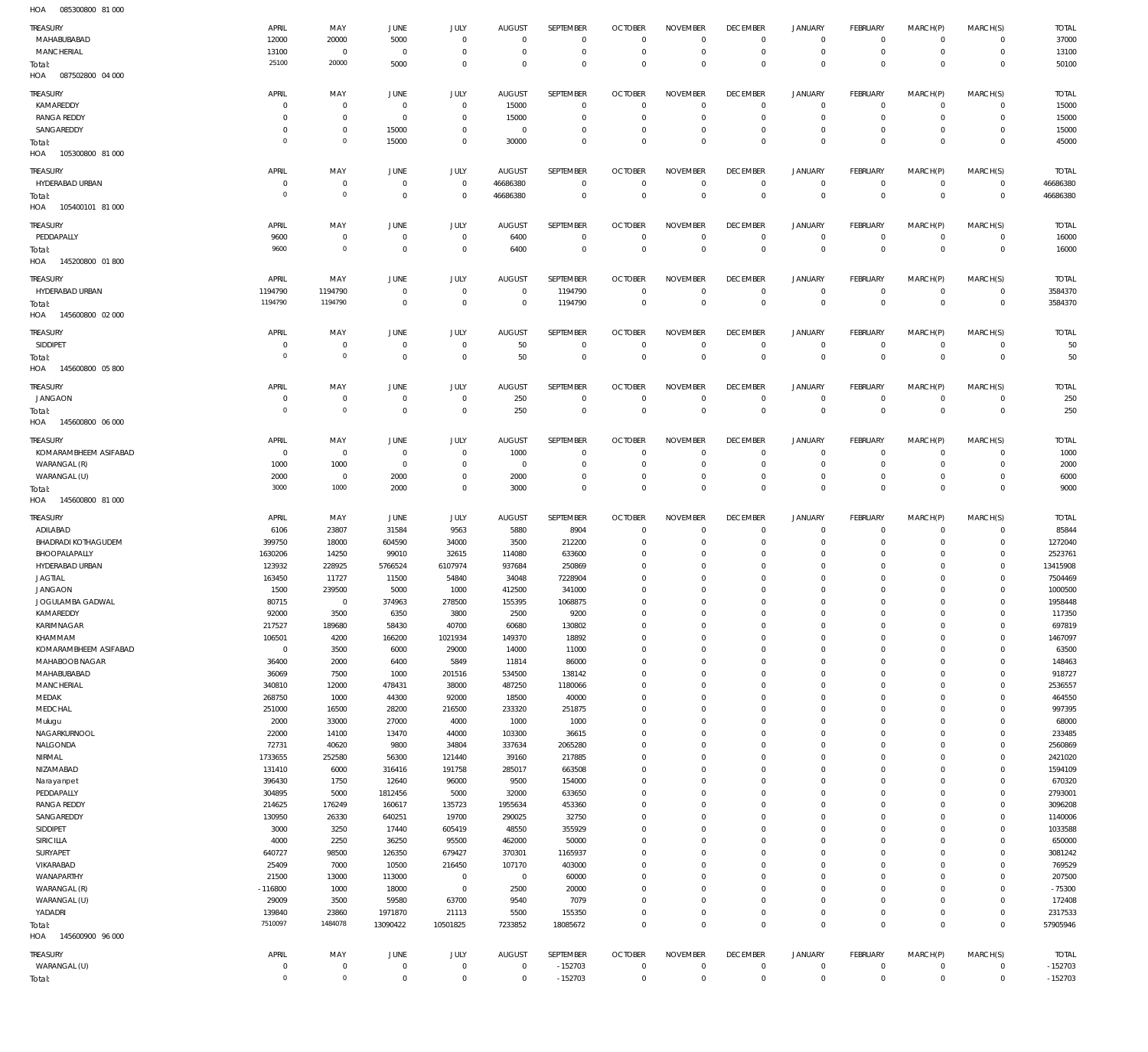| <b>TREASURY</b>                             | APRIL                            | MAY                      | <b>JUNE</b>               | JULY                         | <b>AUGUST</b>                   | SEPTEMBER                 | <b>OCTOBER</b>                   | <b>NOVEMBER</b>                | <b>DECEMBER</b>                   | <b>JANUARY</b>                | <b>FEBRUARY</b>                   | MARCH(P)                   | MARCH(S)                   | <b>TOTAL</b>      |
|---------------------------------------------|----------------------------------|--------------------------|---------------------------|------------------------------|---------------------------------|---------------------------|----------------------------------|--------------------------------|-----------------------------------|-------------------------------|-----------------------------------|----------------------------|----------------------------|-------------------|
| KARIMNAGAR                                  | 74137                            | 0                        | $\mathbf 0$               | $\mathbf 0$                  | $\overline{0}$                  | $\overline{0}$            | $\overline{0}$                   | $\mathbf 0$                    | $\overline{0}$                    | $\circ$                       | $\overline{0}$                    | $\mathbf 0$                | $\overline{0}$             | 74137             |
| Total:                                      | 74137                            | $\,0\,$                  | $\overline{0}$            | $\overline{0}$               | $\overline{0}$                  | $\overline{0}$            | $\overline{0}$                   | $\overline{0}$                 | $\overline{0}$                    | $\overline{0}$                | $\overline{0}$                    | $\mathbf 0$                | $\mathbf 0$                | 74137             |
| HOA<br>147500106 01 000                     |                                  |                          |                           |                              |                                 |                           |                                  |                                |                                   |                               |                                   |                            |                            |                   |
| TREASURY<br>ADILABAD                        | APRIL<br>125593                  | MAY<br>135945            | JUNE<br>470886            | JULY<br>360628               | <b>AUGUST</b>                   | <b>SEPTEMBER</b>          | <b>OCTOBER</b><br>$\overline{0}$ | <b>NOVEMBER</b><br>$\mathbf 0$ | <b>DECEMBER</b><br>$\mathbf 0$    | <b>JANUARY</b><br>$\mathbf 0$ | <b>FEBRUARY</b><br>$\mathbf 0$    | MARCH(P)<br>$\mathbf 0$    | MARCH(S)<br>$\mathbf 0$    | <b>TOTAL</b>      |
| <b>BHADRADI KOTHAGUDEM</b>                  | $\overline{0}$                   | 56770                    | 33440                     | 40350                        | 413974<br>153131                | 137372<br>58300           | $\overline{0}$                   | 0                              | $\mathbf 0$                       | $\mathbf 0$                   | $\circ$                           | $\mathbf 0$                | $\mathbf 0$                | 1644398<br>341991 |
| BHOOPALAPALLY                               | 7200                             | $\mathbf 0$              | $\mathbf{0}$              | 28000                        | 10000                           | $\overline{0}$            | $\mathbf 0$                      | 0                              | $\mathbf 0$                       | $\mathbf 0$                   | $\mathbf 0$                       | $\Omega$                   | $\mathbf 0$                | 45200             |
| HYDERABAD URBAN                             | 460667                           | 558860                   | 640508                    | 1212697                      | 1809242                         | 1590320                   | $^{\circ}$                       | $\Omega$                       | $\mathbf 0$                       | $\mathbf 0$                   | $\mathbf 0$                       | $\Omega$                   | $\mathbf 0$                | 6272294           |
| <b>JAGTIAL</b>                              | 21927<br>37550                   | $\overline{0}$           | 5500                      | 40985                        | 70750                           | 70325                     | $\circ$                          | $\Omega$                       | $\mathbf 0$                       | $\mathbf 0$                   | $\mathbf 0$                       | $\Omega$<br>$\Omega$       | $\Omega$                   | 209487            |
| <b>JANGAON</b><br>JOGULAMBA GADWAL          | 76622                            | 21000<br>$\mathbf{0}$    | 20700<br>42975            | 58000<br>49880               | 38120<br>63575                  | 45600<br>28232            | $\mathbf 0$<br>$\circ$           | $\mathbf 0$<br>$\Omega$        | $\mathbf 0$<br>$\mathbf 0$        | $\mathbf 0$<br>$\mathbf 0$    | $\mathbf 0$<br>$\mathbf 0$        | $\Omega$                   | $\mathbf 0$<br>$\Omega$    | 220970<br>261284  |
| KAMAREDDY                                   | $\overline{0}$                   | 42650                    | 20605                     | 94485                        | 96460                           | 53717                     | $\mathbf 0$                      | $\Omega$                       | $\mathbf 0$                       | $\mathbf 0$                   | $\mathbf 0$                       | $\Omega$                   | $\mathbf 0$                | 307917            |
| KARIMNAGAR                                  | 814529                           | 371349                   | 873337                    | 779078                       | 485656                          | 1101758                   | $\circ$                          | $\Omega$                       | $\mathbf 0$                       | $\mathbf 0$                   | $\mathbf 0$                       | $\Omega$                   | $\mathbf 0$                | 4425707           |
| KHAMMAM                                     | 319427                           | 358683                   | 456252                    | 668179                       | 586762                          | 362089                    | $\circ$                          | $\Omega$                       | $\mathbf 0$                       | $\mathbf 0$                   | $\Omega$                          | $\Omega$                   | $\mathbf 0$                | 2751392           |
| KOMARAMBHEEM ASIFABAD<br>MAHABOOB NAGAR     | $\overline{0}$<br>138732         | 15850<br>437220          | $\overline{0}$<br>192448  | 2000<br>1153402              | 24070<br>398418                 | 38785<br>1010889          | $\mathbf 0$<br>$\circ$           | $\Omega$<br>$\Omega$           | $\mathbf 0$<br>$\mathbf 0$        | $\mathbf 0$<br>$\mathbf 0$    | $\mathbf 0$<br>$\mathbf 0$        | $\Omega$<br>$\Omega$       | $\mathbf 0$<br>$\mathbf 0$ | 80705<br>3331109  |
| MAHABUBABAD                                 | 22950                            | 13300                    | 35150                     | 41850                        | 41850                           | 42510                     | $\circ$                          | $\Omega$                       | $\mathbf 0$                       | $\mathbf 0$                   | $\mathbf 0$                       | $\Omega$                   | $\Omega$                   | 197610            |
| <b>MANCHERIAL</b>                           | $\mathbf{0}$                     | 79913                    | 33375                     | 50653                        | 100354                          | 69875                     | $\mathbf 0$                      | $\mathbf 0$                    | $\mathbf 0$                       | $\mathbf 0$                   | $\mathbf 0$                       | $\Omega$                   | $\mathbf 0$                | 334170            |
| MEDAK                                       | 27000                            | 77498                    | 23700                     | 63215                        | 27600                           | 58990                     | 0                                | $\Omega$                       | $\mathbf 0$                       | $\mathbf 0$                   | $\mathbf 0$                       | $\Omega$                   | $\Omega$                   | 278003            |
| MEDCHAL                                     | 996593                           | 541477<br>$\overline{0}$ | 1915267<br>$\overline{0}$ | 2348071                      | 2369983                         | 1886659<br>$\overline{0}$ | $^{\circ}$<br>$\circ$            | $\Omega$<br>$\Omega$           | $\mathbf 0$<br>$\mathbf 0$        | $\mathbf 0$<br>$\mathbf 0$    | $\mathbf 0$<br>$\mathbf 0$        | $\Omega$<br>$\Omega$       | $\mathbf 0$<br>$\mathbf 0$ | 10058050<br>59700 |
| Mulugu<br>NAGARKURNOOL                      | 27700<br>54200                   | 19250                    | 45800                     | 20000<br>$\mathbf{0}$        | 12000<br>64300                  | 134450                    | $^{\circ}$                       | $\Omega$                       | $\mathbf 0$                       | $\mathbf 0$                   | $\Omega$                          | $\Omega$                   | $\mathbf 0$                | 318000            |
| NALGONDA                                    | 414156                           | 1404339                  | 1598764                   | 1186343                      | 1126071                         | 974086                    | $^{\circ}$                       | $\Omega$                       | $\mathbf 0$                       | $\mathbf 0$                   | $\mathbf 0$                       | $\Omega$                   | $\mathbf 0$                | 6703759           |
| NIZAMABAD                                   | 391934                           | 97570                    | 600582                    | 898836                       | 205402                          | 561643                    | $^{\circ}$                       | $\Omega$                       | $\mathbf 0$                       | $\mathbf 0$                   | $\Omega$                          | $\Omega$                   | $\mathbf 0$                | 2755967           |
| Narayanpet                                  | 101719                           | $\mathbf{0}$             | $\overline{0}$            | 45970                        | 38935                           | 3500                      | $\circ$                          | $\Omega$                       | $\mathbf 0$                       | $\mathbf 0$                   | $\mathbf 0$                       | $\Omega$                   | $\Omega$                   | 190124            |
| PEDDAPALLY<br><b>RANGA REDDY</b>            | $\overline{0}$<br>590637         | 30205<br>946648          | 38655<br>1203045          | 155261<br>1808890            | $\overline{0}$<br>2036284       | 56815<br>1532145          | $\mathbf 0$<br>$\circ$           | 0<br>$\Omega$                  | $\mathbf 0$<br>$\mathbf 0$        | $\mathbf 0$<br>$\mathbf 0$    | $\mathbf 0$<br>$\mathbf 0$        | $\Omega$<br>$\Omega$       | $\mathbf 0$<br>$\Omega$    | 280936<br>8117649 |
| SANGAREDDY                                  | 904176                           | 1240887                  | 1472026                   | 1431032                      | 1252502                         | 1149483                   | $\mathbf 0$                      | $\Omega$                       | $\mathbf 0$                       | $\mathbf 0$                   | $\mathbf 0$                       | $\Omega$                   | $\mathbf 0$                | 7450106           |
| SIDDIPET                                    | 14800                            | 37615                    | 157509                    | 99602                        | 55030                           | 58951                     | $\circ$                          | $\Omega$                       | $\mathbf 0$                       | $\mathbf 0$                   | $\mathbf 0$                       | $\Omega$                   | $\Omega$                   | 423507            |
| SURYAPET                                    | $\overline{0}$                   | 43725                    | 61675                     | 136100                       | $\overline{0}$                  | 201530                    | $^{\circ}$                       | $\Omega$                       | $\mathbf 0$                       | $\mathbf 0$                   | $\Omega$                          | $\Omega$                   | $\mathbf 0$                | 443030            |
| VIKARABAD                                   | 136766                           | 25024                    | 107818                    | 303589                       | 180648                          | 38650                     | $\circ$                          | $\Omega$                       | $\mathbf 0$                       | $\mathbf 0$                   | $\mathbf 0$                       | $\Omega$                   | $\mathbf 0$                | 792495            |
| WANAPARTHY<br>WARANGAL (R)                  | 31050<br>114423                  | 5110<br>301041           | 14200<br>370039           | 116225<br>287163             | $\overline{0}$<br>223780        | 108217<br>522767          | $^{\circ}$<br>$^{\circ}$         | $\Omega$<br>$\Omega$           | $\mathbf 0$<br>$\mathbf 0$        | $\mathbf 0$<br>$\mathbf 0$    | $\Omega$<br>$\mathbf 0$           | $\Omega$<br>$\Omega$       | $\mathbf 0$<br>$\mathbf 0$ | 274802<br>1819213 |
| WARANGAL (U)                                | $\mathbb O$                      | 358084                   | 644742                    | 633058                       | 664965                          | 494592                    | $^{\circ}$                       | $\mathbf 0$                    | $\mathbf 0$                       | $\mathbf 0$                   | $\mathbf 0$                       | $\Omega$                   | $\mathbf 0$                | 2795441           |
| YADADRI                                     | 27699                            | 25450                    | 29650                     | 11150                        | 130839                          | 26850                     | $\circ$                          | $\mathbf 0$                    | $\mathbf 0$                       | $\mathbf 0$                   | $\mathbf 0$                       | $\Omega$                   | $\mathbf 0$                | 251638            |
| Total:                                      | 5858050                          | 7245463                  | 11108648                  | 14124692                     | 12680701                        | 12419100                  | $\overline{0}$                   | $\mathbf 0$                    | $\overline{0}$                    | $\mathbf 0$                   | $\overline{0}$                    | $\Omega$                   | $\mathbf 0$                | 63436654          |
| HOA<br>147500106 02 800                     |                                  |                          |                           |                              |                                 |                           |                                  |                                |                                   |                               |                                   |                            |                            |                   |
| TREASURY                                    | APRIL                            | MAY                      | JUNE                      | JULY                         | <b>AUGUST</b>                   | SEPTEMBER                 | <b>OCTOBER</b>                   | <b>NOVEMBER</b>                | <b>DECEMBER</b>                   | <b>JANUARY</b>                | <b>FEBRUARY</b>                   | MARCH(P)                   | MARCH(S)                   | <b>TOTAL</b>      |
| ADILABAD                                    | 70000                            | 10000                    | 153000                    | 95000                        | 117000                          | $\overline{0}$            | $\overline{0}$                   | $\mathbf 0$                    | $\mathbf 0$                       | $\mathbf 0$                   | $\mathbf 0$                       | $\mathbf 0$                | $\mathbf 0$                | 445000            |
| <b>BHADRADI KOTHAGUDEM</b><br>BHOOPALAPALLY | $\overline{0}$<br>6000           | 50000<br>$\mathbf{0}$    | 126000<br>31000           | 50000<br>17000               | 56000<br>15000                  | 144000<br>$^{\circ}$      | $\circ$<br>$^{\circ}$            | $\mathbf 0$<br>$\mathbf 0$     | $\mathbf 0$<br>$\mathbf 0$        | $\mathbf 0$<br>$\mathbf 0$    | $\overline{0}$<br>$\mathbf 0$     | $\mathbf 0$<br>$\mathbf 0$ | $\mathbf 0$<br>$\mathbf 0$ | 426000<br>69000   |
| HYDERABAD URBAN                             | 282000                           | 1072000                  | 1354500                   | 1119000                      | 697500                          | 881500                    | $\circ$                          | $\Omega$                       | $\mathbf 0$                       | $\mathbf 0$                   | $\circ$                           | $\Omega$                   | $\mathbf 0$                | 5406500           |
| <b>JAGTIAL</b>                              | 15000                            | $\overline{0}$           | 31000                     | 20000                        | 11000                           | 30000                     | $\overline{0}$                   | $\mathbf 0$                    | $\mathbf 0$                       | $\mathbf 0$                   | $\mathbf 0$                       | $\Omega$                   | $\mathbf 0$                | 107000            |
| <b>JANGAON</b>                              | 15000                            | 104500                   | 24000                     | 46000                        | 20000                           | 68000                     | $\circ$                          | $\mathbf 0$                    | $\mathbf 0$                       | $\mathbf 0$                   | $\circ$                           | $\Omega$                   | $\mathbf 0$                | 277500            |
| JOGULAMBA GADWAL                            | $\overline{0}$                   | 23000                    | 24000                     | 28000                        | 37000                           | 20000                     | $^{\circ}$                       | $\mathbf 0$                    | $\mathbf 0$                       | $\mathbf 0$                   | $\mathbf 0$                       | $\Omega$                   | $\mathbf 0$                | 132000            |
| KAMAREDDY<br>KARIMNAGAR                     | $\overline{0}$<br>$\overline{0}$ | 42500<br>27000           | 67500<br>108500           | 5000<br>30000                | 32000<br>25000                  | 41000<br>15000            | $\circ$<br>$\mathbf 0$           | $\Omega$<br>$\Omega$           | $\mathbf 0$<br>$\Omega$           | $\mathbf 0$<br>$\Omega$       | $\mathbf 0$<br>$\Omega$           | $\Omega$<br>$\Omega$       | $\mathbf 0$<br>$\Omega$    | 188000<br>205500  |
| KHAMMAM                                     | 5000                             |                          |                           |                              |                                 |                           | - 0                              |                                | 0                                 | $\Omega$                      | $\Omega$                          |                            |                            | 936000            |
| MAHABOOB NAGAR                              |                                  | 220000                   | 142000                    | 283000                       | 200000                          | 86000                     |                                  |                                | $\mathbf 0$                       | $\mathbf 0$                   |                                   |                            | O                          |                   |
|                                             | 65000                            | 84000                    | 46000                     | 181000                       | 52000                           | 34000                     | $\overline{0}$                   | $\mathbf 0$                    | $\mathbf 0$                       |                               | $\mathbf 0$                       | $\mathbf 0$                | $\mathbf 0$                | 462000            |
| MAHABUBABAD                                 | 53500                            | 51000                    | 22000                     | $\overline{0}$               | $\overline{0}$                  | 123500                    | $\overline{0}$                   | $\mathbf 0$                    |                                   | $\mathbf 0$                   | $\mathbf 0$                       | $\mathbf 0$                | $\mathbf 0$                | 250000            |
| <b>MANCHERIAL</b>                           | 6000                             | 5000                     | 56000                     | $\overline{0}$               | 27500                           | 24000                     | $\mathbf 0$                      | $\mathbf 0$                    | $\mathbf 0$                       | $\mathbf 0$                   | $\mathbf 0$                       | $\Omega$                   | $\mathbf 0$                | 118500            |
| MEDAK                                       | 22000                            | 45000                    | 34000                     | 52000                        | 25000                           | 33000                     | $\circ$<br>$\mathbf 0$           | $\mathbf 0$<br>$\mathbf 0$     | $\mathbf 0$<br>$\mathbf 0$        | $\mathbf 0$<br>$\mathbf 0$    | $\circ$<br>$\mathbf 0$            | $\Omega$<br>$\Omega$       | $\mathbf 0$<br>$\mathbf 0$ | 211000            |
| MEDCHAL<br>Mulugu                           | 337000<br>10000                  | 202000<br>27500          | 962000<br>$\overline{0}$  | 771000<br>14500              | 569000<br>6000                  | 898000<br>$\overline{0}$  | $\circ$                          | $\mathbf 0$                    | $\mathbf 0$                       | $\mathbf 0$                   | $\circ$                           | $\Omega$                   | $\mathbf 0$                | 3739000<br>58000  |
| NAGARKURNOOL                                | 20000                            | 10000                    | 27000                     | $\mathbf 0$                  | 61500                           | 39500                     | $\circ$                          | $\mathbf 0$                    | $\mathbf 0$                       | $\mathbf 0$                   | $\circ$                           | $\Omega$                   | $\mathbf 0$                | 158000            |
| NALGONDA                                    | 165000                           | 510000                   | 537000                    | 285000                       | 175000                          | 395000                    | $\circ$                          | $\mathbf 0$                    | $\mathbf 0$                       | $\mathbf 0$                   | $\mathbf 0$                       | $\Omega$                   | $\mathbf 0$                | 2067000           |
| NIRMAL                                      | $\overline{0}$                   | $\overline{0}$           | 20000                     | $\mathbf{0}$                 | $\mathbf 0$                     | $^{\circ}$                | $\mathbf 0$                      | $\mathbf 0$                    | $\mathbf 0$                       | $\mathbf 0$                   | $\mathbf 0$                       | $\mathbf 0$<br>$\Omega$    | $\mathbf 0$                | 20000             |
| NIZAMABAD<br>Narayanpet                     | 47500<br>15000                   | 62500<br>$\overline{0}$  | 436000<br>11000           | 220164<br>25000              | 111842<br>18500                 | 192000<br>25000           | $\circ$<br>$\mathbf 0$           | $\mathbf 0$<br>$\mathbf 0$     | $\mathbf 0$<br>$\mathbf 0$        | $\mathbf 0$<br>$\mathbf 0$    | $\circ$<br>$\mathbf 0$            | $\Omega$                   | $\mathbf 0$<br>$\mathbf 0$ | 1070006<br>94500  |
| PEDDAPALLY                                  | 25000                            | 62000                    | 104500                    | 39000                        | 29500                           | 59000                     | $\circ$                          | $\mathbf 0$                    | $\mathbf 0$                       | $\mathbf 0$                   | $\circ$                           | $\Omega$                   | $\mathbf 0$                | 319000            |
| <b>RANGA REDDY</b>                          | 403000                           | 668000                   | 672600                    | 404000                       | 840025                          | 630000                    | $\mathbf 0$                      | $\mathbf 0$                    | $\mathbf 0$                       | $\mathbf 0$                   | $\mathbf 0$                       | $\Omega$                   | $\mathbf 0$                | 3617625           |
| SANGAREDDY                                  | 47000                            | 65000                    | 277000                    | 2000                         | $\overline{0}$                  | 177000                    | $\mathbf 0$                      | $\mathbf 0$                    | $\mathbf 0$                       | $\mathbf 0$                   | $\circ$                           | $\Omega$                   | $\mathbf 0$                | 568000            |
| SIDDIPET<br>SIRICILLA                       | 26000<br>$\overline{0}$          | 13500<br>$\overline{0}$  | 52500<br>15000            | 36000<br>23000               | 29000<br>$\overline{0}$         | 32000<br>$\overline{0}$   | $\circ$<br>$\overline{0}$        | $\mathbf 0$<br>$\Omega$        | $\mathbf 0$<br>$\mathbf 0$        | $\mathbf 0$<br>$\mathbf 0$    | $\circ$<br>$\mathbf 0$            | $\Omega$<br>$\Omega$       | $\mathbf 0$<br>$\mathbf 0$ | 189000<br>38000   |
| SURYAPET                                    | 31000                            | 90000                    | 134000                    | 206000                       | 93000                           | 131000                    | $\mathbf 0$                      | $\mathbf 0$                    | $\mathbf 0$                       | $\mathbf 0$                   | $\mathbf 0$                       | $\mathbf 0$                | $\mathbf 0$                | 685000            |
| VIKARABAD                                   | 1000                             | 27000                    | 43000                     | 2000                         | 52000                           | 3000                      | $\circ$                          | $\mathbf 0$                    | $\mathbf 0$                       | $\mathbf 0$                   | $\circ$                           | $\Omega$                   | $\mathbf 0$                | 128000            |
| WANAPARTHY                                  | 49500                            | 38500                    | 22000                     | 58000                        | 39000                           | 35500                     | $\mathbf 0$                      | $\mathbf 0$                    | $\mathbf 0$                       | $\mathbf 0$                   | $\mathbf 0$                       | $\Omega$                   | $\mathbf 0$                | 242500            |
| WARANGAL (R)                                | 16000                            | 84000                    | 119000                    | 53000                        | 21000                           | 130000                    | $\circ$                          | $\mathbf 0$                    | $\mathbf 0$                       | $\mathbf 0$                   | $\circ$                           | $\Omega$                   | $\mathbf 0$                | 423000            |
| WARANGAL (U)<br>YADADRI                     | $\mathbf{0}$<br>$\mathbf{0}$     | 10000<br>7000            | 212500<br>10500           | $\mathbf{0}$<br>$\mathbf{0}$ | $\overline{0}$<br>2000          | 80000<br>18000            | $\mathbf 0$<br>$\overline{0}$    | $\mathbf 0$<br>$\mathbf 0$     | $\mathbf 0$<br>$\mathbf 0$        | $\mathbf 0$<br>$\mathbf 0$    | $\mathbf 0$<br>$\overline{0}$     | $\Omega$<br>$\mathbf 0$    | $\mathbf 0$<br>$\mathbf 0$ | 302500<br>37500   |
| Total:                                      | 1732500                          | 3611000                  | 5875100                   | 4064664                      | 3362367                         | 4345000                   | $\overline{0}$                   | $\mathbf 0$                    | $\overline{0}$                    | $\mathbf 0$                   | $\overline{0}$                    | $\mathbf 0$                | $\mathbf 0$                | 22990631          |
| HOA<br>147500107 01 000                     |                                  |                          |                           |                              |                                 |                           |                                  |                                |                                   |                               |                                   |                            |                            |                   |
| <b>TREASURY</b>                             | APRIL                            | MAY                      | <b>JUNE</b>               | JULY                         | <b>AUGUST</b>                   | SEPTEMBER                 | <b>OCTOBER</b>                   | <b>NOVEMBER</b>                | <b>DECEMBER</b>                   | <b>JANUARY</b>                | FEBRUARY                          | MARCH(P)                   | MARCH(S)                   | <b>TOTAL</b>      |
| KARIMNAGAR                                  | $\overline{0}$                   | $\mathbf 0$              | $\overline{0}$            | 50                           | $\overline{0}$                  | $\mathbf 0$               | $\overline{0}$                   | $\mathbf 0$                    | $\overline{0}$                    | $\mathbf 0$                   | $\overline{0}$                    | $\mathbf 0$                | $\mathbf 0$                | 50                |
| Total:                                      | $\overline{0}$                   | $\mathbf 0$              | $\overline{0}$            | 50                           | $\overline{0}$                  | $\overline{0}$            | $\overline{0}$                   | $\overline{0}$                 | $\overline{0}$                    | $\overline{0}$                | $\overline{0}$                    | $\mathbf 0$                | $\mathbf{0}$               | 50                |
| HOA  147500200  01 000                      |                                  |                          |                           |                              |                                 |                           |                                  |                                |                                   |                               |                                   |                            |                            |                   |
| <b>TREASURY</b>                             | APRIL                            | MAY                      | <b>JUNE</b>               | JULY                         | <b>AUGUST</b><br>$\overline{0}$ | SEPTEMBER                 | <b>OCTOBER</b><br>$\overline{0}$ | <b>NOVEMBER</b><br>$\mathbf 0$ | <b>DECEMBER</b><br>$\overline{0}$ | <b>JANUARY</b><br>$\mathbf 0$ | <b>FEBRUARY</b><br>$\overline{0}$ | MARCH(P)<br>$\mathbf 0$    | MARCH(S)<br>$\overline{0}$ | <b>TOTAL</b>      |
| HYDERABAD URBAN<br>KARIMNAGAR               | 7400<br>$\overline{0}$           | 1139500<br>$^{\circ}$    | 168400<br>100             | 419000<br>$^{\circ}$         | $\overline{0}$                  | 1048000<br>250            | $\overline{0}$                   | $\mathbf 0$                    | $\overline{0}$                    | $\mathbf 0$                   | $\overline{0}$                    | $\mathbf 0$                | $\mathbf 0$                | 2782300<br>350    |
| MEDCHAL                                     | 1000                             | $\overline{0}$           | $\overline{0}$            | $\mathbf 0$                  | $\overline{0}$                  | $\overline{0}$            | $\overline{0}$                   | $\mathbf 0$                    | $\overline{0}$                    | $\mathbf 0$                   | $\circ$                           | $\mathbf 0$                | $\mathbf 0$                | 1000              |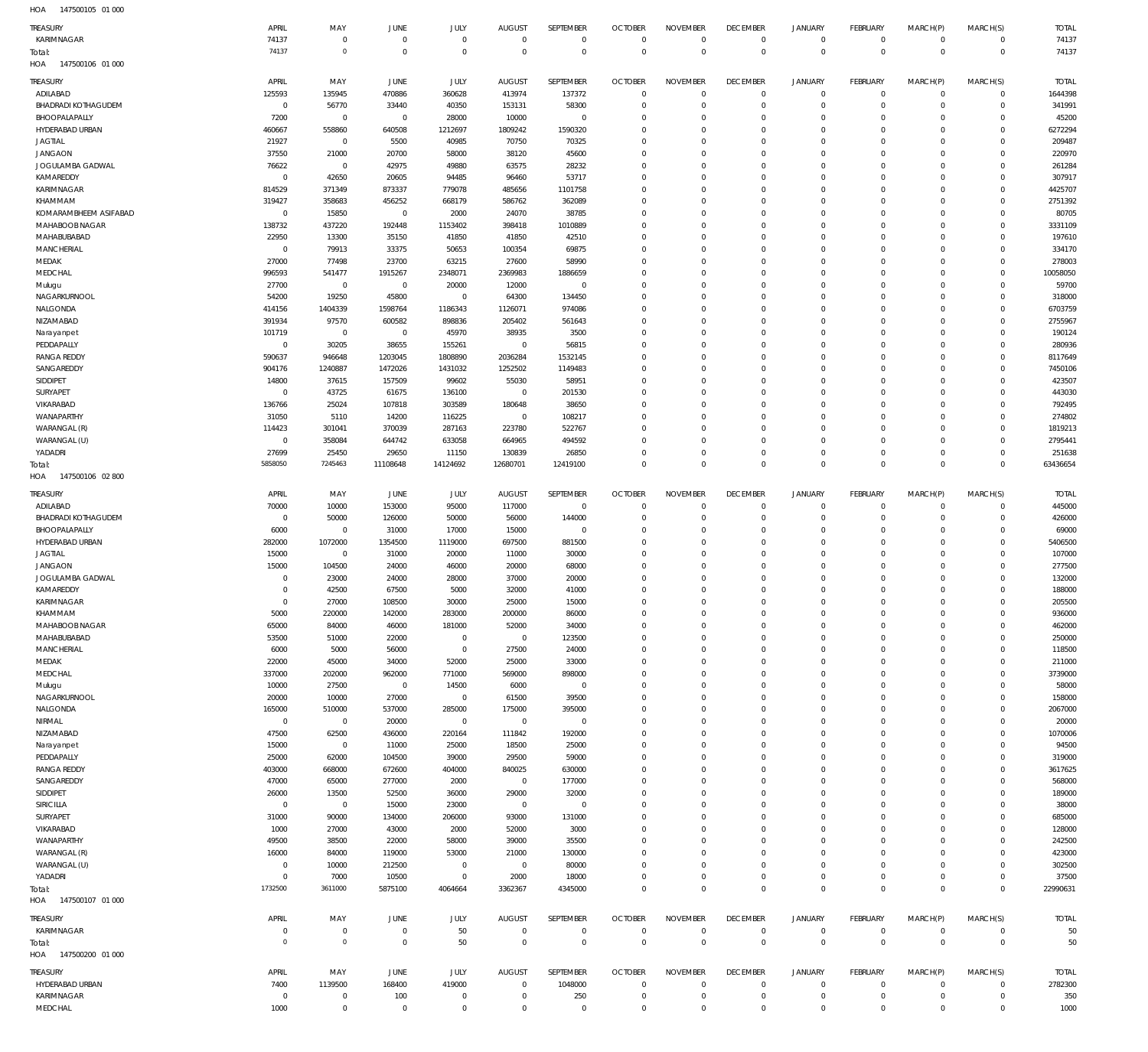| TREASURY<br>NAGARKURNOOL           | APRIL<br>$\Omega$      | MAY<br>$\mathbf 0$         | JUNE<br>$\mathbf 0$        | JULY<br>500                | <b>AUGUST</b><br>500          | SEPTEMBER<br>500           | <b>OCTOBER</b><br>$\overline{0}$ | <b>NOVEMBER</b><br>$\Omega$ | <b>DECEMBER</b><br>$\mathbf 0$   | <b>JANUARY</b><br>$\circ$  | FEBRUARY<br>$\overline{0}$       | MARCH(P)<br>$\mathbf 0$     | MARCH(S)<br>$\overline{0}$     | <b>TOTAL</b><br>1500 |
|------------------------------------|------------------------|----------------------------|----------------------------|----------------------------|-------------------------------|----------------------------|----------------------------------|-----------------------------|----------------------------------|----------------------------|----------------------------------|-----------------------------|--------------------------------|----------------------|
| SIDDIPET                           | $\Omega$               | $\mathbf 0$                | $\mathbf 0$                | $\mathbf 0$                | 800                           | $\mathbf 0$                | $\mathbf 0$                      | $\Omega$                    | $\mathbf 0$                      | $\mathbf 0$                | $\overline{0}$                   | $\mathbf 0$                 | $\mathbf 0$                    | 800                  |
| WARANGAL (U)<br>YADADRI            | $\Omega$<br>$^{\circ}$ | $\mathbf 0$<br>$\mathbf 0$ | $\mathbf 0$<br>$\mathbf 0$ | $\mathbf 0$<br>$\mathbf 0$ | $\overline{0}$<br>250         | 100<br>$\mathbf 0$         | $\mathbf 0$<br>$\mathbf 0$       | $\Omega$<br>$\mathbf 0$     | $\mathbf 0$<br>$\mathbf 0$       | $\mathbf 0$<br>$\mathbf 0$ | $\mathbf{0}$<br>$\mathbf{0}$     | $\Omega$<br>$\mathbf 0$     | $\mathbf 0$<br>$\mathbf 0$     | 100<br>250           |
| Total:                             | 8400                   | 1139500                    | 168500                     | 419500                     | 1550                          | 1048850                    | $\mathbf 0$                      | $\Omega$                    | $\mathbf 0$                      | $\mathbf 0$                | $\overline{0}$                   | $\Omega$                    | $\mathbf{0}$                   | 2786300              |
| HOA<br>147500200 03 000            |                        |                            |                            |                            |                               |                            |                                  |                             |                                  |                            |                                  |                             |                                |                      |
| TREASURY                           | APRIL                  | MAY                        | JUNE                       | <b>JULY</b>                | <b>AUGUST</b>                 | SEPTEMBER                  | <b>OCTOBER</b>                   | <b>NOVEMBER</b>             | <b>DECEMBER</b>                  | <b>JANUARY</b>             | FEBRUARY                         | MARCH(P)                    | MARCH(S)                       | <b>TOTAL</b>         |
| HYDERABAD URBAN                    | 135600<br>135600       | 56000<br>56000             | $\circ$<br>$\mathbf 0$     | $\mathbf 0$<br>$\mathbb O$ | $\overline{0}$<br>$\mathbf 0$ | 1000                       | $\overline{0}$<br>$\overline{0}$ | $\mathbf 0$<br>$\mathbf 0$  | $\overline{0}$<br>$\overline{0}$ | $\circ$<br>$\mathbf 0$     | $\overline{0}$<br>$\overline{0}$ | 0<br>$\overline{0}$         | $\overline{0}$<br>$\mathbf 0$  | 192600               |
| Total:<br>HOA<br>147500200 04 000  |                        |                            |                            |                            |                               | 1000                       |                                  |                             |                                  |                            |                                  |                             |                                | 192600               |
| TREASURY                           | APRIL                  | MAY                        | <b>JUNE</b>                | JULY                       | <b>AUGUST</b>                 | SEPTEMBER                  | <b>OCTOBER</b>                   | <b>NOVEMBER</b>             | <b>DECEMBER</b>                  | <b>JANUARY</b>             | FEBRUARY                         | MARCH(P)                    | MARCH(S)                       | <b>TOTAL</b>         |
| ADILABAD                           | 0                      | $\mathbf 0$                | 1000                       | 750                        | $\overline{0}$                | $^{\circ}$                 | $\overline{0}$                   | $\Omega$                    | $\mathbf 0$                      | $\circ$                    | $\overline{0}$                   | $\mathbf 0$                 | $\mathbf 0$                    | 1750                 |
| <b>BHADRADI KOTHAGUDEM</b>         | 1350                   | $\mathbf 0$                | $\mathbf 0$                | $\mathbf 0$                | $\mathbf 0$                   | 250                        | $\mathbf 0$                      | $\Omega$                    | $\mathbf 0$                      | $\mathbf 0$                | $\mathbf{0}$                     | $\mathbf 0$                 | $\mathbf 0$                    | 1600                 |
| HYDERABAD URBAN<br><b>JAGTIAL</b>  | 5500<br>$^{\circ}$     | 2250<br>0                  | 10500<br>200000            | 5750<br>$\mathbf 0$        | 11750<br>$\mathbf 0$          | 8750<br>50050              | $\mathbf 0$<br>$\mathbf 0$       | $\Omega$<br>$\Omega$        | $\mathbf 0$<br>$\mathbf 0$       | $\mathbf 0$<br>$\mathbf 0$ | $\mathbf{0}$<br>$\mathbf{0}$     | $\Omega$<br>$\Omega$        | $\mathbf 0$<br>$\mathbf 0$     | 44500<br>250050      |
| <b>JANGAON</b>                     | 6000                   | $\mathbf 0$                | 750                        | 150                        | 350                           | 1000                       | $\mathbf 0$                      | $\Omega$                    | $\mathbf 0$                      | $\mathbf 0$                | $\mathbf 0$                      | $\Omega$                    | $\mathbf 0$                    | 8250                 |
| JOGULAMBA GADWAL                   | 250                    | $\mathbf 0$                | $\mathbf 0$                | $\mathbf 0$                | $\mathbf 0$                   | $\mathbf 0$                | $\mathbf 0$                      | $\Omega$                    | $\mathbf 0$                      | $\mathbf 0$                | $\mathbf{0}$                     | $\Omega$                    | $\mathbf 0$                    | 250                  |
| KAMAREDDY<br>KARIMNAGAR            | 100<br>$^{\circ}$      | 1000<br>$\mathbf 0$        | $\mathbf 0$<br>650         | 3000<br>$^{\circ}$         | $\mathbf 0$<br>$\Omega$       | $\mathbf 0$<br>$\mathbf 0$ | $\mathbf 0$<br>$\mathbf 0$       | $\Omega$<br>$\Omega$        | $\mathbf 0$<br>$\mathbf 0$       | $\mathbf 0$<br>$\mathbf 0$ | $\mathbf 0$<br>$\mathbf{0}$      | $\Omega$<br>$\Omega$        | $\mathbf 0$<br>$\mathbf 0$     | 4100<br>650          |
| KHAMMAM                            | 100                    | 0                          | $\mathbf 0$                | $\mathbf 0$                | $\mathbf 0$                   | $\mathbf 0$                | $\mathbf 0$                      | $\Omega$                    | $\mathbf 0$                      | 0                          | $\mathbf{0}$                     | $\Omega$                    | $\mathbf 0$                    | 100                  |
| MAHABOOB NAGAR                     | $\overline{0}$         | $\mathbf 0$                | $\mathbf 0$                | $\mathbf 0$                | $\mathbf 0$                   | 750                        | $\mathbf 0$                      | $\Omega$                    | $\mathbf 0$                      | $\Omega$                   | $\mathbf 0$                      | $\Omega$                    | $\mathbf 0$                    | 750                  |
| MANCHERIAL<br>MEDAK                | 900<br>2250            | $\mathbf 0$<br>1500        | 300<br>$^{\circ}$          | 350<br>$\mathbf 0$         | 2300<br>$\mathbf 0$           | 1500<br>250                | $\mathbf 0$<br>$\mathbf 0$       | $\Omega$<br>$\Omega$        | $\mathbf 0$<br>$\mathbf 0$       | $\mathbf 0$<br>$\mathbf 0$ | $\mathbf{0}$<br>$\mathbf{0}$     | $\Omega$<br>$\Omega$        | $\mathbf 0$<br>$\mathbf 0$     | 5350<br>4000         |
| MEDCHAL                            | 3000                   | 7000                       | 6750                       | 9000                       | 12750                         | 8000                       | $\mathbf 0$                      | $\Omega$                    | $\mathbf 0$                      | $\mathbf 0$                | $\mathbf{0}$                     | $\Omega$                    | $\mathbf 0$                    | 46500                |
| Mulugu                             | $\overline{0}$         | $\mathbf 0$                | $\mathbf 0$                | $\mathbf 0$                | $\mathbf 0$                   | 50                         | $\mathbf 0$                      | $\Omega$                    | $\mathbf 0$                      | $\mathbf 0$                | $\mathbf{0}$                     | $\Omega$                    | $\mathbf 0$                    | 50                   |
| NAGARKURNOOL<br>NALGONDA           | 2000<br>150            | $\mathbf 0$<br>500         | $\mathbf 0$<br>1350        | 50<br>300                  | 500<br>250                    | $\mathbf 0$<br>100         | $\mathbf 0$<br>$\mathbf 0$       | $\Omega$<br>$\Omega$        | $\mathbf 0$<br>$\mathbf 0$       | $\mathbf 0$<br>$\mathbf 0$ | $\mathbf 0$<br>$\mathbf{0}$      | $\Omega$<br>$\Omega$        | $\mathbf 0$<br>$\mathbf 0$     | 2550<br>2650         |
| NIZAMABAD                          | 5450                   | 2250                       | 2750                       | 2850                       | 2800                          | 600                        | $\mathbf 0$                      | $\Omega$                    | $\mathbf 0$                      | 0                          | $^{\circ}$                       | $\Omega$                    | $\mathbf 0$                    | 16700                |
| PEDDAPALLY                         | $\overline{0}$         | $\mathbf 0$                | $\mathbf 0$                | 100                        | $\mathbf 0$                   | $\mathbf 0$                | $\mathbf 0$<br>$\mathbf 0$       | $\Omega$<br>$\Omega$        | $\mathbf 0$<br>$\mathbf 0$       | $\mathbf 0$<br>$\mathbf 0$ | $\mathbf{0}$<br>$\mathbf 0$      | $\Omega$<br>$\Omega$        | $\mathbf 0$<br>$\mathbf 0$     | 100<br>6071          |
| <b>RANGA REDDY</b><br>SANGAREDDY   | 250<br>5000            | 750<br>$\mathbf 0$         | 1070<br>$\overline{0}$     | 1100<br>4250               | 2200<br>1750                  | 701<br>1000                | $\mathbf 0$                      | $\Omega$                    | $\mathbf 0$                      | $\mathbf 0$                | $\mathbf{0}$                     | $\Omega$                    | $\mathbf 0$                    | 12000                |
| SIDDIPET                           | 16850                  | 100                        | 600                        | 950                        | $\mathbf 0$                   | 2000                       | $\mathbf 0$                      | $\Omega$                    | $\mathbf 0$                      | 0                          | $\mathbf 0$                      | $\Omega$                    | $\mathbf 0$                    | 20500                |
| SURYAPET<br>VIKARABAD              | $\overline{0}$<br>900  | $\mathbf 0$<br>400         | 250<br>$^{\circ}$          | 250<br>$\mathbf 0$         | $^{\circ}$<br>$\mathbf 0$     | $\mathbf 0$<br>$\mathbf 0$ | $\mathbf 0$<br>$\mathbf 0$       | $\Omega$<br>$\Omega$        | $\mathbf 0$<br>$\mathbf 0$       | $\Omega$<br>$\mathbf 0$    | $\mathbf 0$<br>$\mathbf{0}$      | $\Omega$<br>$\Omega$        | $\mathbf 0$<br>$\mathbf 0$     | 500<br>1300          |
| WANAPARTHY                         | 0                      | 0                          | $\mathbf 0$                | 100                        | $\mathbf 0$                   | $\mathbf 0$                | 0                                | $\Omega$                    | $\mathbf 0$                      | $\mathbf 0$                | $\mathbf 0$                      | $\Omega$                    | $\mathbf 0$                    | 100                  |
| WARANGAL (R)                       | $\circ$                | $\mathbf 0$                | $\mathbf 0$                | $\mathbf 0$                | 1000                          | $\mathbf 0$                | $\mathbf 0$                      | $\Omega$                    | $\mathbf 0$                      | $\mathbf 0$                | $\mathbf{0}$                     | $\Omega$                    | $\mathbf 0$                    | 1000                 |
| WARANGAL (U)<br>YADADRI            | 900<br>300             | 1000<br>$\mathbf 0$        | 1400<br>0                  | 2200<br>$\mathbf 0$        | 700<br>2000                   | 2800<br>100                | $\mathbf 0$<br>$\mathbf 0$       | $\Omega$<br>$\Omega$        | $\mathbf 0$<br>$\mathbf 0$       | $\mathbf 0$<br>$\mathbf 0$ | $\mathbf{0}$<br>$\mathbf{0}$     | $\Omega$<br>$\mathbf 0$     | $\mathbf 0$<br>$\mathbf 0$     | 9000<br>2400         |
| Total:                             | 51250                  | 16750                      | 227370                     | 31150                      | 38350                         | 77901                      | $\mathbf 0$                      | $\mathbf 0$                 | $\mathbf 0$                      | $\overline{0}$             | $\overline{0}$                   | $\mathbf 0$                 | $\overline{0}$                 | 442771               |
| HOA<br>147500200 05 000            |                        |                            |                            |                            |                               |                            |                                  |                             |                                  |                            |                                  |                             |                                |                      |
|                                    |                        |                            |                            |                            |                               |                            |                                  |                             |                                  |                            |                                  |                             |                                |                      |
| TREASURY                           | APRIL                  | MAY                        | JUNE                       | <b>JULY</b>                | <b>AUGUST</b>                 | SEPTEMBER                  | <b>OCTOBER</b>                   | <b>NOVEMBER</b>             | <b>DECEMBER</b>                  | <b>JANUARY</b>             | FEBRUARY                         | MARCH(P)                    | MARCH(S)                       | <b>TOTAL</b>         |
| MAHABUBABAD                        | 150                    | $\mathbf 0$                | $\mathbf 0$                | $\mathbb O$                | $^{\circ}$                    | 0                          | $\overline{0}$                   | $\mathbf 0$                 | $\mathbf 0$                      | $\circ$                    | $\overline{0}$                   | $\mathbf 0$                 | $\mathbf 0$                    | 150                  |
| <b>RANGA REDDY</b>                 | $\mathbf 0$<br>150     | $\mathbf 0$<br>$\mathbf 0$ | 3000                       | 1000                       | $\overline{0}$<br>$\mathbf 0$ | $\bf 0$<br>$\mathbb O$     | $\mathbf 0$<br>$\overline{0}$    | 0<br>$\mathbf 0$            | $\overline{0}$<br>$\overline{0}$ | $\mathbf 0$<br>$\mathbf 0$ | $\overline{0}$                   | 0<br>$\mathbf 0$            | $\overline{0}$<br>$\mathbf{0}$ | 4000                 |
| Total:<br>HOA<br>147500200 06 000  |                        |                            | 3000                       | 1000                       |                               |                            |                                  |                             |                                  |                            | $\overline{0}$                   |                             |                                | 4150                 |
| TREASURY                           | APRIL                  | MAY                        | <b>JUNE</b>                | <b>JULY</b>                | <b>AUGUST</b>                 | SEPTEMBER                  | <b>OCTOBER</b>                   | <b>NOVEMBER</b>             | <b>DECEMBER</b>                  | <b>JANUARY</b>             | FEBRUARY                         | MARCH(P)                    | MARCH(S)                       | <b>TOTAL</b>         |
| HYDERABAD URBAN                    |                        | 1288900                    | 154000                     | 310000                     | 0                             | 1160900                    |                                  |                             |                                  |                            |                                  |                             |                                | 2973800              |
| NIZAMABAD                          | 100                    | $\mathbf 0$                | $\mathbb O$                | 500                        | $\mathbf 0$                   | 100                        | $\mathbf 0$                      | $\mathbf 0$                 | $\mathbf 0$                      | $\mathbf 0$                | $\circ$                          | $\mathbf 0$                 | $\overline{0}$                 | 700                  |
| Total:<br>HOA 147500800 01 000     | 100                    | 1288900                    | 154000                     | 370500                     | $\mathbf 0$                   | 1161000                    | $\mathbf{0}$                     | $\mathbf 0$                 | $\mathbf 0$                      | $\mathbb O$                | $\overline{0}$                   | $\overline{0}$              | $\overline{0}$                 | 2974500              |
| TREASURY                           | APRIL                  | MAY                        | <b>JUNE</b>                | JULY                       | <b>AUGUST</b>                 | SEPTEMBER                  | <b>OCTOBER</b>                   | <b>NOVEMBER</b>             | <b>DECEMBER</b>                  | JANUARY                    | FEBRUARY                         | MARCH(P)                    | MARCH(S)                       | <b>TOTAL</b>         |
| <b>BHADRADI KOTHAGUDEM</b>         | $\mathbf 0$            | $\mathbf 0$                | 50                         | 300                        | 450                           | 600                        | $\overline{0}$                   | $\mathbf 0$                 | $\mathbf 0$                      | $\circ$                    | $\overline{0}$                   | 0                           | $\mathbf 0$                    | 1400                 |
| KARIMNAGAR                         | 0                      | $\mathbf 0$                | $\,0\,$                    | 50                         | 50                            | $\,0\,$                    | $\overline{0}$                   | $\mathbf 0$                 | $\mathbf 0$                      | 0                          | $\overline{0}$                   | $\mathbf 0$                 | $\mathbf 0$                    | 100                  |
| KHAMMAM<br>KOMARAMBHEEM ASIFABAD   | $^{\circ}$<br>1000     | $\mathbf 0$<br>1000        | $\,0\,$<br>1000            | $\mathbb O$<br>1000        | $\overline{0}$<br>1000        | 50<br>1000                 | $\mathbf 0$<br>0                 | $\mathbf 0$<br>$\mathbf 0$  | $\mathbf 0$<br>$\mathbf 0$       | 0<br>0                     | $\circ$<br>$\mathbf{0}$          | 0<br>0                      | $\mathbf 0$<br>$\mathbf 0$     | 50<br>6000           |
| <b>MANCHERIAL</b>                  | 1000                   | 1000                       | 1000                       | 1000                       | 1000                          | 1000                       | $\mathbf 0$                      | $\mathbf 0$                 | $\mathbf 0$                      | 0                          | $\mathbf{0}$                     | 0                           | $\mathbf 0$                    | 6000                 |
| SIDDIPET                           | 50                     | $\mathbf 0$                | 200                        | 400                        | 200                           | 200                        | $\mathbf 0$                      | $\mathbf 0$                 | $\mathbf 0$                      | $\mathbf 0$                | $\mathbf{0}$                     | 0                           | $\mathbf 0$                    | 1050                 |
| WARANGAL (U)<br>Total:             | $\mathbf 0$<br>2050    | $\mathbf 0$<br>2000        | 120<br>2370                | $\mathbb O$<br>2750        | 240<br>2940                   | $\overline{0}$<br>2850     | $\mathbf 0$<br>$\mathbf 0$       | $\mathbf 0$<br>$\mathbf 0$  | $\mathbf 0$<br>$\overline{0}$    | $\mathbf 0$<br>$\mathbf 0$ | $\overline{0}$<br>$\overline{0}$ | $\mathbf 0$<br>$\mathbf 0$  | $\overline{0}$<br>$\mathbf{0}$ | 360<br>14960         |
| HOA 147500800 02 000               |                        |                            |                            |                            |                               |                            |                                  |                             |                                  |                            |                                  |                             |                                |                      |
| TREASURY                           | APRIL                  | MAY                        | <b>JUNE</b>                | <b>JULY</b>                | AUGUST                        | SEPTEMBER                  | <b>OCTOBER</b>                   | <b>NOVEMBER</b>             | <b>DECEMBER</b>                  | <b>JANUARY</b>             | FEBRUARY                         | MARCH(P)                    | MARCH(S)                       | <b>TOTAL</b>         |
| KHAMMAM                            | 0                      | $\mathbf 0$                | 200                        | $^{\circ}$                 | $^{\circ}$                    | $^{\circ}$                 | $\overline{0}$                   | $\Omega$                    | $\mathbf 0$                      | $\circ$                    | $\circ$                          | $\mathbf 0$                 | $\mathbf 0$                    | 200                  |
| SANGAREDDY<br>Total:               | 0<br>$\overline{0}$    | $\mathbf 0$<br>$\circ$     | $\overline{0}$<br>200      | $\mathbb O$<br>$\mathbf 0$ | $\mathbf 0$<br>$^{\circ}$     | 800<br>800                 | $\overline{0}$<br>$\mathbf 0$    | $\mathbf 0$<br>$\mathbf 0$  | $\mathbf 0$<br>$\mathbf 0$       | $\mathbf 0$<br>$\mathbf 0$ | $\overline{0}$<br>$\overline{0}$ | $\mathbf{0}$<br>$\mathbf 0$ | $\overline{0}$<br>$\mathbf 0$  | 800<br>1000          |
| HOA  147500800  05  000            |                        |                            |                            |                            |                               |                            |                                  |                             |                                  |                            |                                  |                             |                                |                      |
| TREASURY                           | APRIL                  | MAY                        | JUNE                       | JULY                       | <b>AUGUST</b>                 | SEPTEMBER                  | <b>OCTOBER</b>                   | <b>NOVEMBER</b>             | <b>DECEMBER</b>                  | <b>JANUARY</b>             | FEBRUARY                         | MARCH(P)                    | MARCH(S)                       | <b>TOTAL</b>         |
| SIDDIPET                           | 0                      | $\mathbf 0$                | 50                         | $\mathbb O$                | $\mathbf 0$                   | $\mathbb O$                | $\overline{0}$                   | $\mathbf 0$                 | $\overline{0}$                   | $\circ$                    | $\overline{0}$                   | $\mathbf 0$                 | $\overline{0}$                 | 50                   |
| Total:<br>HOA<br>147500800 07 000  | $\overline{0}$         | $\mathbf 0$                | 50                         | $\mathbf 0$                | $\overline{0}$                | $\mathsf 0$                | $\mathbf 0$                      | $\mathbf 0$                 | $\overline{0}$                   | $\mathbf 0$                | $\overline{0}$                   | $\overline{0}$              | $\mathbf 0$                    | 50                   |
| TREASURY                           | APRIL                  | MAY                        | <b>JUNE</b>                | JULY                       | <b>AUGUST</b>                 | SEPTEMBER                  | <b>OCTOBER</b>                   | <b>NOVEMBER</b>             | <b>DECEMBER</b>                  | <b>JANUARY</b>             | FEBRUARY                         | MARCH(P)                    | MARCH(S)                       | <b>TOTAL</b>         |
| <b>BHADRADI KOTHAGUDEM</b>         | 9400                   | 12550                      | 8200                       | 11650                      | 16100                         | 14475                      | $\overline{0}$                   | $\Omega$                    | $\mathbf 0$                      | $\circ$                    | $\overline{0}$                   | $\mathbf 0$                 | $\overline{0}$                 | 72375                |
| HYDERABAD URBAN                    | 5383060                | 1016355                    | 50                         | 50                         | 50                            | 150                        | $\mathbf 0$                      | $\mathbf 0$                 | $\mathbf 0$                      | $\mathbf 0$                | $\mathbf{0}$                     | $\mathbf 0$                 | $\overline{0}$                 | 6399715              |
| <b>JANGAON</b><br>JOGULAMBA GADWAL | 400<br>950             | 100<br>500                 | 250<br>1050                | 300<br>1950                | 850<br>1400                   | 150<br>1600                | $\mathbf 0$<br>$\mathbf 0$       | $\Omega$<br>$\mathbf 0$     | $\mathbf 0$<br>$\mathbf 0$       | $\mathbf 0$<br>$\mathbf 0$ | $\mathbf{0}$<br>$\mathbf{0}$     | $\Omega$<br>$\mathbf 0$     | $\mathbf 0$<br>$\mathbf 0$     | 2050<br>7450         |
| KARIMNAGAR                         | 1250                   | 200                        | 1250                       | 1050                       | 1900                          | 1750                       | $\mathbf 0$                      | $\Omega$                    | $\mathbf 0$                      | $\mathbf 0$                | $\mathbf 0$                      | $\Omega$                    | $\mathbf 0$                    | 7400                 |
| KHAMMAM                            | 3450                   | 6250                       | 3300                       | 5100                       | 3300                          | 5700                       | $\mathbf 0$                      | $\mathbf 0$                 | $\mathbf 0$                      | $\mathbf 0$                | $\mathbf{0}$                     | $\mathbf 0$                 | $\mathbf 0$                    | 27100                |
| NIZAMABAD<br><b>RANGA REDDY</b>    | 100<br>2550            | 0<br>700                   | 50<br>1500                 | $\mathbf 0$<br>3100        | $\overline{0}$<br>3400        | 100<br>4100                | 0<br>$\mathbf 0$                 | $\mathbf 0$<br>$\mathbf 0$  | $\mathbf 0$<br>$\mathbf 0$       | 0<br>$\mathbf 0$           | $\circ$<br>$\mathbf{0}$          | 0<br>$\mathbf 0$            | $\mathbf 0$<br>$\mathbf 0$     | 250<br>15350         |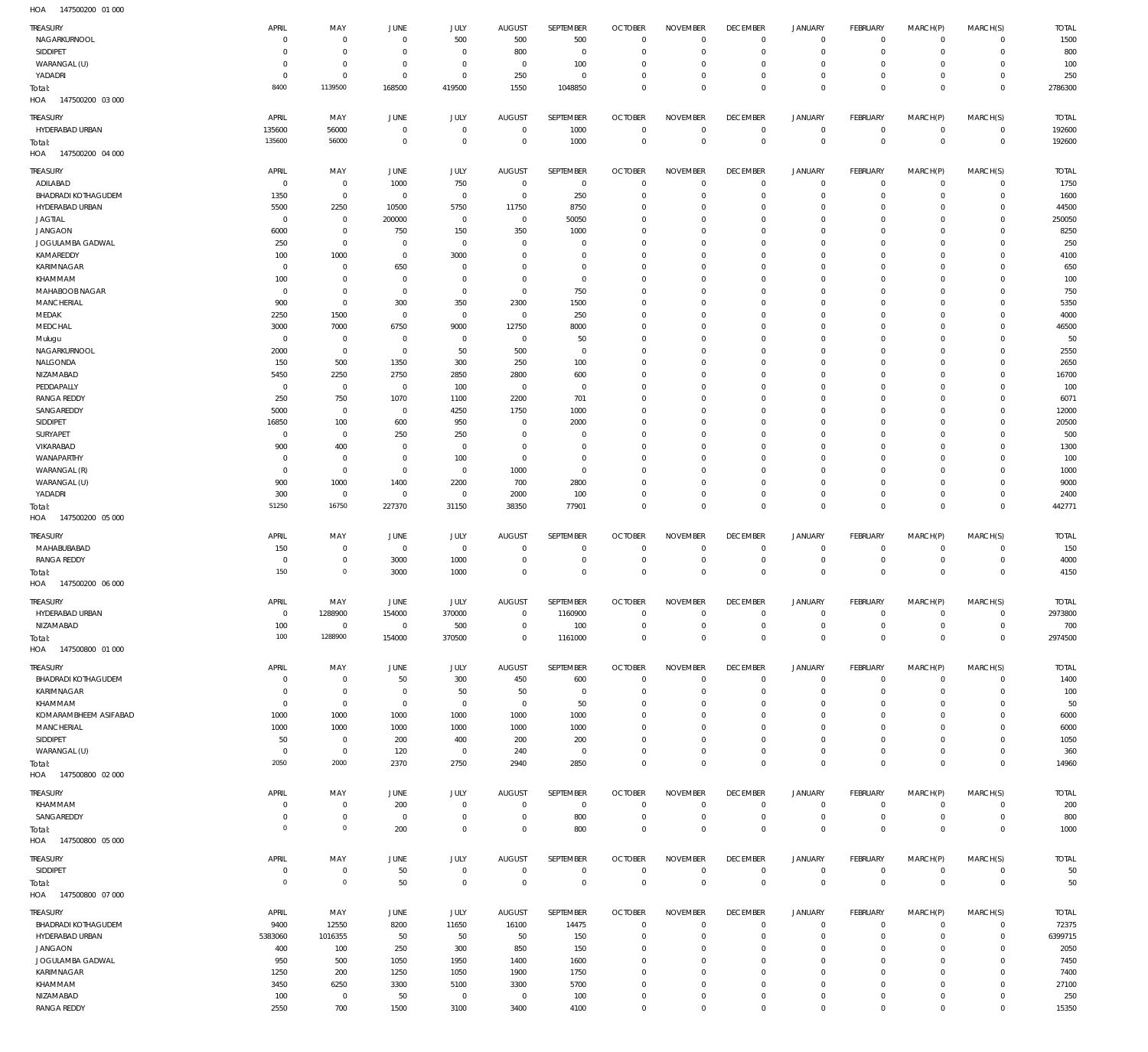147500800 07 000 HOA

| TREASURY<br>SIDDIPET<br>WANAPARTHY<br>WARANGAL (U)<br>Total:<br>HOA 147500800 81001        | APRIL<br>8850<br>100<br>100<br>5410210                  | MAY<br>1600<br>50<br>100<br>1038405                                     | JUNE<br>2750<br>250<br>100<br>18750                                                 | JULY<br>3500<br>$^{\circ}$<br>150<br>26850                       | <b>AUGUST</b><br>4350<br>200<br>100<br>31650                        | SEPTEMBER<br>3850<br>50<br>100<br>32025                              | <b>OCTOBER</b><br>$\overline{0}$<br>$\overline{0}$<br>$\mathbf 0$<br>$\overline{0}$ | <b>NOVEMBER</b><br>$\mathbf 0$<br>$\mathbf 0$<br>$\mathbf 0$<br>$\mathbf 0$ | <b>DECEMBER</b><br>$\mathbf 0$<br>$\overline{0}$<br>$^{\circ}$<br>$\overline{0}$        | JANUARY<br>$\circ$<br>$^{\circ}$<br>$\circ$<br>$\mathbf 0$             | <b>FEBRUARY</b><br>$^{\circ}$<br>$\mathbf{0}$<br>$^{\circ}$<br>$\overline{0}$   | MARCH(P)<br>$\Omega$<br>$\Omega$<br>$\Omega$<br>$\Omega$ | MARCH(S)<br>$\Omega$<br>$\Omega$<br>$\Omega$<br>$\Omega$             | <b>TOTAL</b><br>24900<br>650<br>650<br>6557890   |
|--------------------------------------------------------------------------------------------|---------------------------------------------------------|-------------------------------------------------------------------------|-------------------------------------------------------------------------------------|------------------------------------------------------------------|---------------------------------------------------------------------|----------------------------------------------------------------------|-------------------------------------------------------------------------------------|-----------------------------------------------------------------------------|-----------------------------------------------------------------------------------------|------------------------------------------------------------------------|---------------------------------------------------------------------------------|----------------------------------------------------------|----------------------------------------------------------------------|--------------------------------------------------|
| TREASURY<br>HYDERABAD URBAN<br>KARIMNAGAR<br>WARANGAL (U)<br>Total:<br>HOA 147500800 81800 | APRIL<br>$\mathbf 0$<br>183599<br>$\mathbf 0$<br>183599 | MAY<br>$\mathbf 0$<br>$\mathbf 0$<br>$\mathbf 0$<br>$\mathsf{O}\xspace$ | <b>JUNE</b><br>$\overline{0}$<br>$\overline{0}$<br>$\overline{0}$<br>$\overline{0}$ | JULY<br>$\mathbf 0$<br>$\mathbf 0$<br>$\mathbf 0$<br>$\mathbf 0$ | <b>AUGUST</b><br>$\overline{0}$<br>$\overline{0}$<br>3000<br>3000   | <b>SEPTEMBER</b><br>2800<br>$\overline{0}$<br>$\overline{0}$<br>2800 | <b>OCTOBER</b><br>$\overline{0}$<br>$\overline{0}$<br>$\mathbf 0$<br>$\overline{0}$ | <b>NOVEMBER</b><br>$\mathbf 0$<br>$\mathbf 0$<br>$\mathbf 0$<br>$\mathbf 0$ | <b>DECEMBER</b><br>$\overline{0}$<br>$\overline{0}$<br>$\overline{0}$<br>$\overline{0}$ | <b>JANUARY</b><br>$^{\circ}$<br>$\mathbf{0}$<br>$\circ$<br>$\mathbf 0$ | <b>FEBRUARY</b><br>$^{\circ}$<br>$\mathbf{0}$<br>$\mathbf{0}$<br>$\overline{0}$ | MARCH(P)<br>$\Omega$<br>$\Omega$<br>$\Omega$<br>$\Omega$ | MARCH(S)<br>$\mathbf 0$<br>$\mathbf 0$<br>$\mathbf 0$<br>$\mathbf 0$ | <b>TOTAL</b><br>2800<br>183599<br>3000<br>189399 |
| TREASURY<br>KHAMMAM<br>WANAPARTHY<br>Total:<br>HOA 600300101 01 318                        | APRIL<br>0<br>0<br>$\circ$                              | MAY<br>$\mathbf 0$<br>$\mathbf 0$<br>$\mathsf{O}\xspace$                | <b>JUNE</b><br>$\overline{0}$<br>100<br>100                                         | <b>JULY</b><br>50<br>$\mathbf 0$<br>50                           | <b>AUGUST</b><br>$\overline{0}$<br>$\overline{0}$<br>$\overline{0}$ | SEPTEMBER<br>$\overline{0}$<br>$\mathbf 0$<br>$\mathbf 0$            | <b>OCTOBER</b><br>$\mathbf 0$<br>$\mathbf 0$<br>$\mathbf 0$                         | <b>NOVEMBER</b><br>$\mathbf 0$<br>$\mathbf 0$<br>$\mathbf 0$                | <b>DECEMBER</b><br>$^{\circ}$<br>$\overline{0}$<br>$\overline{0}$                       | <b>JANUARY</b><br>$\circ$<br>$\mathbf{0}$<br>$\mathbf 0$               | <b>FEBRUARY</b><br>$^{\circ}$<br>$\mathbf{0}$<br>$\overline{0}$                 | MARCH(P)<br>$\mathbf 0$<br>$\Omega$<br>$\Omega$          | MARCH(S)<br>$\mathbf 0$<br>$\mathbf 0$<br>$\mathbf{0}$               | <b>TOTAL</b><br>50<br>100<br>150                 |
| TREASURY<br><b>TRANSFER ENTRY</b><br>Total:<br>HOA 600300101 01 319                        | APRIL<br>15000000000<br>15000000000                     | MAY<br>$\mathbf 0$<br>$\mathbf 0$                                       | <b>JUNE</b><br>$\overline{0}$<br>$\overline{0}$                                     | JULY<br>$\mathbf 0$<br>$\,0\,$                                   | <b>AUGUST</b><br>$\overline{0}$<br>$\overline{0}$                   | SEPTEMBER<br>$\overline{0}$<br>$\overline{0}$                        | <b>OCTOBER</b><br>$\mathbb O$<br>$\mathbb O$                                        | <b>NOVEMBER</b><br>$\mathbf{0}$<br>$\overline{0}$                           | <b>DECEMBER</b><br>$\overline{0}$<br>$\,0\,$                                            | <b>JANUARY</b><br>$^{\circ}$<br>$\,0\,$                                | <b>FEBRUARY</b><br>$\mathbf{0}$<br>$\overline{0}$                               | MARCH(P)<br>$\mathbf 0$<br>$\mathbf{0}$                  | MARCH(S)<br>$\mathbf 0$<br>$\overline{0}$                            | <b>TOTAL</b><br>15000000000<br>15000000000       |
| TREASURY<br><b>TRANSFER ENTRY</b><br>Total:<br>HOA 600300101 01 320                        | APRIL<br>$\mathbf 0$<br>$\circ$                         | MAY<br>15000000000<br>15000000000                                       | <b>JUNE</b><br>$\overline{0}$<br>$\overline{0}$                                     | <b>JULY</b><br>$\mathbf 0$<br>$\mathbf 0$                        | <b>AUGUST</b><br>$\overline{0}$<br>$\overline{0}$                   | SEPTEMBER<br>$\mathbf 0$<br>$\overline{0}$                           | <b>OCTOBER</b><br>$\mathbf{0}$<br>$\mathbb O$                                       | <b>NOVEMBER</b><br>$\mathbf 0$<br>$\mathbb O$                               | <b>DECEMBER</b><br>$\overline{0}$<br>$\,0\,$                                            | <b>JANUARY</b><br>$\circ$<br>$\,0\,$                                   | <b>FEBRUARY</b><br>$\mathbf{0}$<br>$\overline{0}$                               | MARCH(P)<br>$\mathbf 0$<br>$\mathbf{0}$                  | MARCH(S)<br>$\mathbf 0$<br>$\overline{0}$                            | <b>TOTAL</b><br>15000000000<br>15000000000       |
| TREASURY<br><b>TRANSFER ENTRY</b><br>Total:<br>HOA 600300101 01 321                        | APRIL<br>$\mathbf 0$<br>$\overline{0}$                  | MAY<br>20000000000<br>20000000000                                       | <b>JUNE</b><br>$\overline{0}$<br>$\overline{0}$                                     | JULY<br>$\mathbf 0$<br>$\overline{0}$                            | <b>AUGUST</b><br>$\overline{0}$<br>$\overline{0}$                   | <b>SEPTEMBER</b><br>$\overline{0}$<br>$\overline{0}$                 | <b>OCTOBER</b><br>$\overline{0}$<br>$\mathbb O$                                     | <b>NOVEMBER</b><br>$\mathbf 0$<br>$\overline{0}$                            | <b>DECEMBER</b><br>$\overline{0}$<br>$\,0\,$                                            | <b>JANUARY</b><br>$^{\circ}$<br>$\,0\,$                                | <b>FEBRUARY</b><br>$^{\circ}$<br>$\mathbb O$                                    | MARCH(P)<br>$\mathbf 0$<br>$\mathbf{0}$                  | MARCH(S)<br>$\mathbf 0$<br>$\overline{0}$                            | <b>TOTAL</b><br>20000000000<br>20000000000       |
| <b>TREASURY</b><br><b>TRANSFER ENTRY</b><br>Total:<br>HOA 600300101 01 322                 | APRIL<br>$\mathbf 0$<br>$\overline{0}$                  | MAY<br>$\mathbf 0$<br>$\mathbf 0$                                       | <b>JUNE</b><br>10000000000<br>10000000000                                           | <b>JULY</b><br>$\mathbf 0$<br>$\mathbf 0$                        | <b>AUGUST</b><br>$\overline{0}$<br>$\overline{0}$                   | SEPTEMBER<br>$\mathbf 0$<br>$\overline{0}$                           | <b>OCTOBER</b><br>$\mathbf{0}$<br>$\mathbb O$                                       | <b>NOVEMBER</b><br>$\mathbf 0$<br>$\overline{0}$                            | <b>DECEMBER</b><br>$\mathbf 0$<br>$\,0\,$                                               | <b>JANUARY</b><br>$\circ$<br>$\,0\,$                                   | <b>FEBRUARY</b><br>$^{\circ}$<br>$\mathbb O$                                    | MARCH(P)<br>$\mathbf 0$<br>$\mathbf 0$                   | MARCH(S)<br>$\mathbf 0$<br>$\mathbf 0$                               | <b>TOTAL</b><br>10000000000<br>10000000000       |
| TREASURY<br><b>TRANSFER ENTRY</b><br>Total:<br>HOA 600300101 01 323                        | APRIL<br>$\mathbf 0$<br>$\overline{0}$                  | MAY<br>$\mathbf 0$<br>$\mathsf{O}\xspace$                               | <b>JUNE</b><br>25000000000<br>25000000000                                           | JULY<br>$\mathbf 0$<br>$\mathbf 0$                               | <b>AUGUST</b><br>$\overline{0}$<br>$\overline{0}$                   | SEPTEMBER<br>$^{\circ}$<br>$\overline{0}$                            | <b>OCTOBER</b><br>$\overline{0}$<br>$\mathbb O$                                     | <b>NOVEMBER</b><br>$\mathbf 0$<br>$\mathbb O$                               | <b>DECEMBER</b><br>$\overline{0}$<br>$\,0\,$                                            | <b>JANUARY</b><br>$^{\circ}$<br>$\,0\,$                                | <b>FEBRUARY</b><br>$^{\circ}$<br>$\mathbb O$                                    | MARCH(P)<br>$\mathbf 0$<br>$\mathbf 0$                   | MARCH(S)<br>$\mathbf 0$<br>$\overline{0}$                            | <b>TOTAL</b><br>25000000000<br>25000000000       |
| TREASURY<br><b>TRANSFER ENTRY</b><br>Total:<br>HOA<br>600300101 01 324                     | APRIL<br>$\overline{0}$<br>$\overline{0}$               | MAY<br>$\mathbf 0$<br>$\mathsf{O}\xspace$                               | JUNE<br>30000000000<br>30000000000                                                  | JULY<br>$\mathbf 0$<br>$\mathbf 0$                               | <b>AUGUST</b><br>$\overline{0}$<br>$\overline{0}$                   | SEPTEMBER<br>$\overline{0}$<br>$\overline{0}$                        | <b>OCTOBER</b><br>$\overline{0}$<br>$\mathbb O$                                     | <b>NOVEMBER</b><br>$\mathbf 0$<br>$\mathbf 0$                               | <b>DECEMBER</b><br>$\overline{0}$<br>$\mathbf 0$                                        | <b>JANUARY</b><br>$\circ$<br>$\,0\,$                                   | FEBRUARY<br>$\mathbf{0}$<br>$\mathbb O$                                         | MARCH(P)<br>$\mathbf 0$<br>$\mathbf 0$                   | MARCH(S)<br>$\mathbf 0$<br>$\mathbf 0$                               | <b>TOTAL</b><br>30000000000<br>30000000000       |
| TREASURY<br><b>TRANSFER ENTRY</b><br>Total:<br>HOA 600300101 01 325                        | APRIL<br>$\mathbf 0$<br>$\overline{0}$                  | MAY<br>$\mathbf 0$<br>$\mathsf{O}\xspace$                               | JUNE<br>10000000000<br>10000000000                                                  | JULY<br>$\mathbf 0$<br>$\mathbf 0$                               | <b>AUGUST</b><br>$\overline{0}$<br>$\overline{0}$                   | SEPTEMBER<br>$\mathbf 0$<br>$\overline{0}$                           | <b>OCTOBER</b><br>$\mathbf 0$<br>$\mathbb O$                                        | <b>NOVEMBER</b><br>$^{\circ}$<br>$\overline{0}$                             | <b>DECEMBER</b><br>$^{\circ}$<br>$\,0\,$                                                | <b>JANUARY</b><br>$^{\circ}$<br>$\mathbf 0$                            | <b>FEBRUARY</b><br>$^{\circ}$<br>$\mathbb O$                                    | MARCH(P)<br>$\mathbf 0$<br>$\Omega$                      | MARCH(S)<br>$\mathbf 0$<br>$\overline{0}$                            | <b>TOTAL</b><br>10000000000<br>10000000000       |
| TREASURY<br><b>TRANSFER ENTRY</b><br>Total:<br>HOA 600300101 01 326                        | APRIL<br>$\overline{0}$<br>$\overline{0}$               | MAY<br>$\mathbf 0$<br>$\overline{0}$                                    | JUNE<br>10000000000<br>10000000000                                                  | JULY<br>$\mathbf 0$<br>$\,0\,$                                   | <b>AUGUST</b><br>$\overline{0}$<br>$\overline{0}$                   | SEPTEMBER<br>$\overline{0}$<br>$\overline{0}$                        | <b>OCTOBER</b><br>$\overline{0}$<br>$\mathbb O$                                     | <b>NOVEMBER</b><br>$\mathbf 0$<br>$\mathbb O$                               | <b>DECEMBER</b><br>$\,0\,$<br>$\,0\,$                                                   | <b>JANUARY</b><br>$\mathbb O$<br>$\,0\,$                               | <b>FEBRUARY</b><br>$\mathbf 0$<br>$\overline{0}$                                | MARCH(P)<br>$\mathbf 0$<br>$\mathbf 0$                   | MARCH(S)<br>$\mathbf 0$<br>$\mathbf 0$                               | <b>TOTAL</b><br>10000000000<br>10000000000       |
| TREASURY<br><b>TRANSFER ENTRY</b><br>Total:<br>HOA 600300101 01 327                        | APRIL<br>$\mathbf 0$<br>$\overline{0}$                  | MAY<br>$\mathbf 0$<br>$\overline{0}$                                    | JUNE<br>$\overline{0}$<br>$\overline{0}$                                            | JULY<br>20000000000<br>20000000000                               | <b>AUGUST</b><br>$\overline{0}$<br>$\overline{0}$                   | SEPTEMBER<br>$\overline{0}$<br>$\overline{0}$                        | <b>OCTOBER</b><br>$\overline{0}$<br>$\mathbb O$                                     | <b>NOVEMBER</b><br>$\mathbf 0$<br>$\mathbf 0$                               | <b>DECEMBER</b><br>$\,0\,$<br>$\mathbb O$                                               | <b>JANUARY</b><br>0<br>$\,0\,$                                         | <b>FEBRUARY</b><br>$\circ$<br>$\,0\,$                                           | MARCH(P)<br>$\mathbf 0$<br>$\mathbf 0$                   | MARCH(S)<br>$\mathbf 0$<br>$\overline{0}$                            | <b>TOTAL</b><br>20000000000<br>20000000000       |
| TREASURY<br><b>TRANSFER ENTRY</b><br>Total:<br>HOA 600300101 01 328                        | APRIL<br>$\overline{0}$<br>$\overline{0}$               | MAY<br>$\mathbf 0$<br>$\overline{0}$                                    | <b>JUNE</b><br>$\mathbf 0$<br>$\overline{0}$                                        | JULY<br>10000000000<br>10000000000                               | AUGUST<br>$\overline{0}$<br>$\overline{0}$                          | SEPTEMBER<br>$\overline{0}$<br>$\overline{0}$                        | <b>OCTOBER</b><br>$\mathbb O$<br>$\mathbb O$                                        | <b>NOVEMBER</b><br>$\mathbf 0$<br>$\mathbb O$                               | <b>DECEMBER</b><br>$\,0\,$<br>$\,0\,$                                                   | <b>JANUARY</b><br>$\mathbb O$<br>$\,0\,$                               | FEBRUARY<br>$\mathbf 0$<br>$\overline{0}$                                       | MARCH(P)<br>$\mathbf 0$<br>$\mathbf 0$                   | MARCH(S)<br>$\mathbf 0$<br>$\overline{0}$                            | <b>TOTAL</b><br>10000000000<br>10000000000       |
| TREASURY<br><b>TRANSFER ENTRY</b><br>Total:<br>HOA 600300101 01 329                        | APRIL<br>$\mathbf 0$<br>$\overline{0}$                  | MAY<br>$\mathbf 0$<br>$\overline{0}$                                    | <b>JUNE</b><br>$\overline{0}$<br>$\overline{0}$                                     | JULY<br>$\mathsf 0$<br>$\mathbf 0$                               | <b>AUGUST</b><br>15000000000<br>15000000000                         | SEPTEMBER<br>$\overline{0}$<br>$\overline{0}$                        | <b>OCTOBER</b><br>$\mathbf 0$<br>$\mathbb O$                                        | <b>NOVEMBER</b><br>$\mathbf 0$<br>$\mathbb O$                               | <b>DECEMBER</b><br>$\,0\,$<br>$\,0\,$                                                   | <b>JANUARY</b><br>$\mathbf 0$<br>$\,0\,$                               | <b>FEBRUARY</b><br>$\mathbf 0$<br>$\overline{0}$                                | MARCH(P)<br>$\mathbf 0$<br>$\overline{0}$                | MARCH(S)<br>$\mathbf 0$<br>$\mathbb O$                               | <b>TOTAL</b><br>15000000000<br>15000000000       |
| TREASURY<br>TRANSFER ENTRY<br>Total:<br>HOA 600300101 01 330                               | APRIL<br>$\overline{0}$<br>$\overline{0}$               | MAY<br>$\bf 0$<br>$\overline{0}$                                        | JUNE<br>$\overline{0}$<br>$\overline{0}$                                            | JULY<br>$\mathbf 0$<br>$\mathbf 0$                               | <b>AUGUST</b><br>20000000000<br>20000000000                         | SEPTEMBER<br>$\overline{0}$<br>$\overline{0}$                        | <b>OCTOBER</b><br>$\mathbf 0$<br>$\mathbf 0$                                        | <b>NOVEMBER</b><br>$\mathbf 0$<br>$\mathbf 0$                               | <b>DECEMBER</b><br>$\,0\,$<br>$\,0\,$                                                   | JANUARY<br>$\mathbb O$<br>$\,0\,$                                      | <b>FEBRUARY</b><br>0<br>$\overline{0}$                                          | MARCH(P)<br>$\mathbf 0$<br>$\mathbf 0$                   | MARCH(S)<br>$\mathbf 0$<br>$\mathbf 0$                               | <b>TOTAL</b><br>20000000000<br>20000000000       |
| TREASURY<br><b>TRANSFER ENTRY</b><br>Total:<br>HOA 600300101 01 331                        | APRIL<br>$\mathbf 0$<br>$\overline{0}$                  | MAY<br>$\mathbf 0$<br>$\overline{0}$                                    | JUNE<br>$\overline{0}$<br>$\overline{0}$                                            | JULY<br>$\,0\,$<br>$\,0\,$                                       | <b>AUGUST</b><br>$\overline{0}$<br>$\overline{0}$                   | SEPTEMBER<br>10000000000<br>10000000000                              | <b>OCTOBER</b><br>$\mathbb O$<br>$\mathbb O$                                        | <b>NOVEMBER</b><br>$\mathbf 0$<br>$\mathbb O$                               | <b>DECEMBER</b><br>$\overline{0}$<br>$\,0\,$                                            | <b>JANUARY</b><br>$\mathbb O$<br>$\,0\,$                               | <b>FEBRUARY</b><br>$\mathbf{0}$<br>$\mathbb O$                                  | MARCH(P)<br>$\mathbf 0$<br>$\mathbf 0$                   | MARCH(S)<br>$\mathbf 0$<br>$\overline{0}$                            | <b>TOTAL</b><br>10000000000<br>10000000000       |
| TREASURY<br><b>TRANSFER ENTRY</b><br>Total:                                                | APRIL<br>$\mathbf 0$<br>$\mathbb O$                     | MAY<br>$\mathbf 0$<br>$\overline{0}$                                    | JUNE<br>$\overline{0}$<br>$\overline{0}$                                            | JULY<br>$\,0\,$<br>$\mathbf 0$                                   | AUGUST<br>$\overline{0}$<br>$\mathbf 0$                             | SEPTEMBER<br>15000000000<br>15000000000                              | <b>OCTOBER</b><br>$\overline{0}$<br>$\mathbf 0$                                     | <b>NOVEMBER</b><br>$\mathbf 0$<br>$\overline{0}$                            | <b>DECEMBER</b><br>$\,0\,$<br>$\,0\,$                                                   | <b>JANUARY</b><br>0<br>$\,0\,$                                         | FEBRUARY<br>0<br>$\mathbb O$                                                    | MARCH(P)<br>$\circ$<br>$\mathbf 0$                       | MARCH(S)<br>$\mathbf 0$<br>$\overline{0}$                            | <b>TOTAL</b><br>15000000000<br>15000000000       |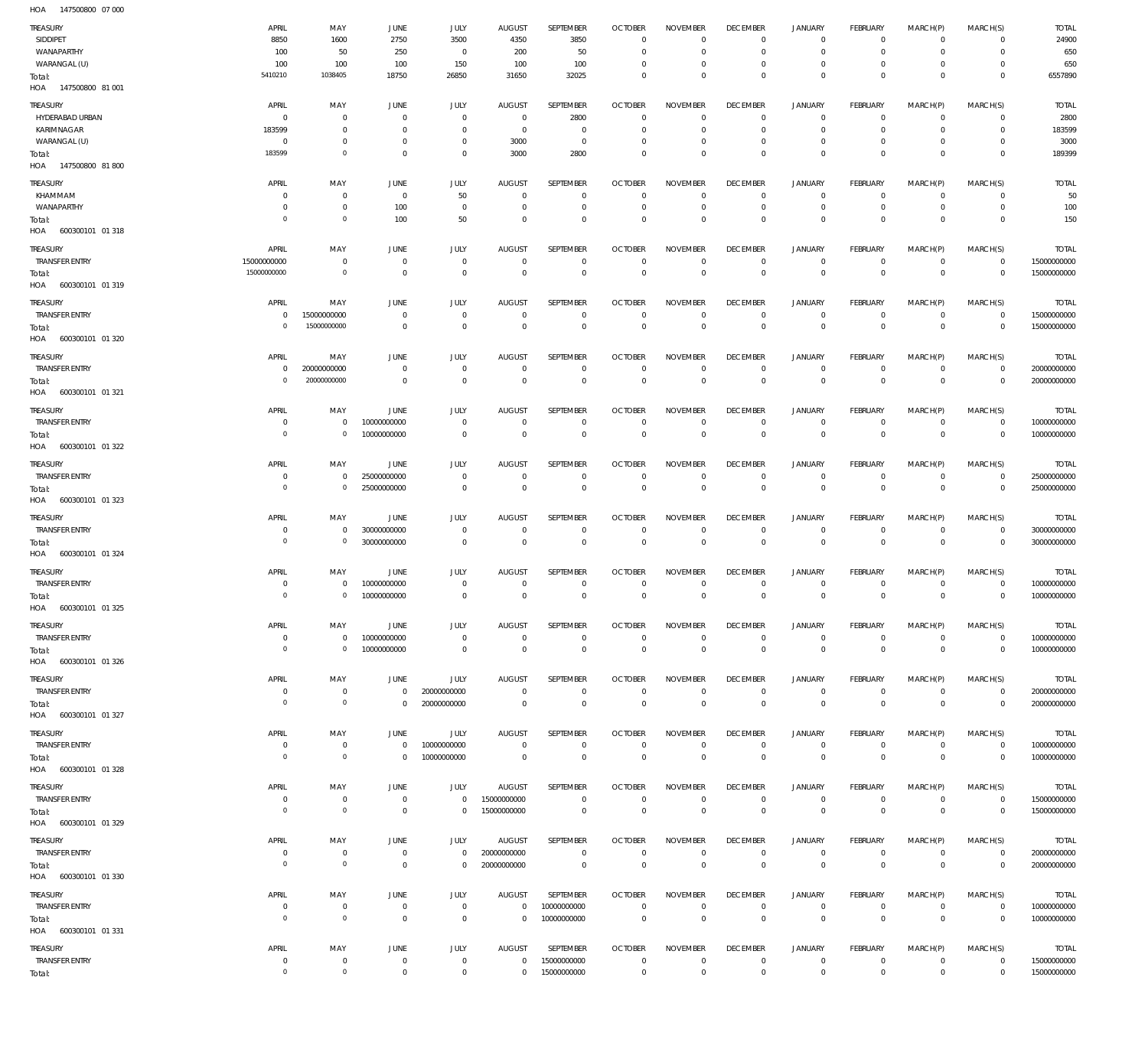600300101 01 332 HOA

| TREASURY                          | APRIL                     | MAY                   | <b>JUNE</b>         | JULY              | <b>AUGUST</b>         | SEPTEMBER        | <b>OCTOBER</b>            | <b>NOVEMBER</b> | <b>DECEMBER</b>               | <b>JANUARY</b>                | <b>FEBRUARY</b>            | MARCH(P)                | MARCH(S)       | <b>TOTAL</b>    |
|-----------------------------------|---------------------------|-----------------------|---------------------|-------------------|-----------------------|------------------|---------------------------|-----------------|-------------------------------|-------------------------------|----------------------------|-------------------------|----------------|-----------------|
| <b>TRANSFER ENTRY</b>             | $\circ$                   | $\overline{0}$        | $\mathbf 0$         | $\overline{0}$    | $\mathbf 0$           | 10000000000      | $\mathbf 0$               | $\mathbf 0$     | $\overline{0}$                | $\overline{0}$                | $\overline{0}$             | $\mathbf 0$             | $\circ$        | 10000000000     |
| Total:                            | $\Omega$                  | $\circ$               | $\mathbf 0$         | $\overline{0}$    | $\overline{0}$        | 10000000000      | $\Omega$                  | $\mathbf 0$     | $\overline{0}$                | $\overline{0}$                | $\overline{0}$             | $\mathbf 0$             | $\overline{0}$ | 10000000000     |
| HOA 600300101 03 000              |                           |                       |                     |                   |                       |                  |                           |                 |                               |                               |                            |                         |                |                 |
|                                   | APRIL                     |                       |                     | <b>JULY</b>       |                       | SEPTEMBER        | <b>OCTOBER</b>            | <b>NOVEMBER</b> | <b>DECEMBER</b>               |                               | <b>FEBRUARY</b>            |                         | MARCH(S)       | <b>TOTAL</b>    |
| TREASURY<br><b>TRANSFER ENTRY</b> | $^{\circ}$                | MAY<br>$\overline{0}$ | JUNE<br>$\mathbf 0$ | 30000000000       | AUGUST<br>$\mathbf 0$ | 35000000000      | $\overline{0}$            | $\mathbf 0$     | $\overline{0}$                | <b>JANUARY</b><br>$\mathbf 0$ | $\mathbf{0}$               | MARCH(P)<br>$\mathbf 0$ | $\mathbf 0$    | 65000000000     |
|                                   | $\mathbf 0$               | $\circ$               | $\mathbf 0$         | 30000000000       | $\overline{0}$        | 35000000000      | $\overline{0}$            | $\Omega$        | $\overline{0}$                | $\overline{0}$                | $\overline{0}$             | $\mathbf 0$             | $\mathbf 0$    | 65000000000     |
| Total:                            |                           |                       |                     |                   |                       |                  |                           |                 |                               |                               |                            |                         |                |                 |
| HOA 600300101 03 000              |                           |                       |                     |                   |                       |                  |                           |                 |                               |                               |                            |                         |                |                 |
| TREASURY                          | APRIL                     | MAY                   | JUNE                | JULY              | <b>AUGUST</b>         | SEPTEMBER        | <b>OCTOBER</b>            | <b>NOVEMBER</b> | <b>DECEMBER</b>               | <b>JANUARY</b>                | <b>FEBRUARY</b>            | MARCH(P)                | MARCH(S)       | <b>TOTAL</b>    |
| TRANSFER ENTRY                    | $\circ$                   | $\overline{0}$        | $\Omega$            | ***************** | $\Omega$              | **************** | $\Omega$                  | $^{\circ}$      | $\overline{0}$                | $^{\circ}$                    | $^{\circ}$                 | $\mathbf 0$             | $\mathbf 0$    | $-65000000000$  |
| Total:                            | $\mathbf 0$               | $\circ$               | $\Omega$            | ****************  | $\mathbb O$           | **************** | $\overline{0}$            | $\mathbf 0$     | $\overline{0}$                | $\overline{0}$                | $\overline{0}$             | $\mathbf 0$             | $\overline{0}$ | $-65000000000$  |
| HOA 600300105 02 560              |                           |                       |                     |                   |                       |                  |                           |                 |                               |                               |                            |                         |                |                 |
|                                   |                           |                       |                     |                   |                       |                  |                           |                 |                               |                               |                            |                         |                |                 |
| TREASURY                          | APRIL                     | MAY                   | <b>JUNE</b>         | JULY              | AUGUST                | SEPTEMBER        | <b>OCTOBER</b>            | <b>NOVEMBER</b> | <b>DECEMBER</b>               | JANUARY                       | <b>FEBRUARY</b>            | MARCH(P)                | MARCH(S)       | <b>TOTAL</b>    |
| HYDERABAD URBAN                   | $^{\circ}$<br>$\mathbf 0$ | 0<br>$\circ$          | $\overline{0}$      | 2300474190        | 1008185100            | 677033000        | $\overline{0}$            | $\overline{0}$  | $\mathbf{0}$                  | $\mathbf 0$                   | $\mathbf{0}$               | $\mathbf 0$             | $\mathbf 0$    | 3985692290      |
| Total:                            |                           |                       | $\overline{0}$      | 2300474190        | 1008185100            | 677033000        | $\overline{0}$            | $\mathbf{0}$    | $\overline{0}$                | $\overline{0}$                | $\overline{0}$             | $\mathbf 0$             | $\overline{0}$ | 3985692290      |
| HOA 600300105 05 560              |                           |                       |                     |                   |                       |                  |                           |                 |                               |                               |                            |                         |                |                 |
| TREASURY                          | APRIL                     | MAY                   | JUNE                | <b>JULY</b>       | AUGUST                | SEPTEMBER        | <b>OCTOBER</b>            | <b>NOVEMBER</b> | <b>DECEMBER</b>               | <b>JANUARY</b>                | <b>FEBRUARY</b>            | MARCH(P)                | MARCH(S)       | <b>TOTAL</b>    |
| HYDERABAD URBAN                   | 1192000                   | $\overline{0}$        | $\overline{0}$      | 605998000         | $^{\circ}$            | $\overline{0}$   | $^{\circ}$                | $^{\circ}$      | $^{\circ}$                    | $^{\circ}$                    | $\overline{0}$             | 0                       | $\mathbf 0$    | 607190000       |
| Total:                            | 1192000                   | $\circ$               | $\mathbf 0$         | 605998000         | $\Omega$              | $\mathbf 0$      | $\Omega$                  | $\mathbf{0}$    | $\overline{0}$                | $\overline{0}$                | $\overline{0}$             | $\mathbf 0$             | $\mathbb O$    | 607190000       |
| HOA<br>600300108 15 560           |                           |                       |                     |                   |                       |                  |                           |                 |                               |                               |                            |                         |                |                 |
|                                   |                           |                       |                     |                   |                       |                  |                           |                 |                               |                               |                            |                         |                |                 |
| Treasury                          | APRIL                     | MAY                   | JUNE                | JULY              | <b>AUGUST</b>         | SEPTEMBER        | <b>OCTOBER</b>            | <b>NOVEMBER</b> | <b>DECEMBER</b>               | <b>JANUARY</b>                | FEBRUARY                   | MARCH(P)                | MARCH(S)       | <b>TOTAL</b>    |
| HYDERABAD URBAN                   | $\circ$                   | 10000000              | $\overline{0}$      | 9433642           | $^{\circ}$            | $^{\circ}$       | $\overline{0}$            | $\mathbf{0}$    | $\overline{0}$                | $^{\circ}$                    | $\mathbf{0}$               | $\mathbf 0$             | $\mathbf 0$    | 19433642        |
| Total:                            | $\mathbf 0$               | 10000000              | $\mathbf 0$         | 9433642           | $\Omega$              | $\mathbf 0$      | $\overline{0}$            | $^{\circ}$      | $\overline{0}$                | $\overline{0}$                | $\overline{0}$             | $\mathbf 0$             | $\overline{0}$ | 19433642        |
| HOA 600300110 05 560              |                           |                       |                     |                   |                       |                  |                           |                 |                               |                               |                            |                         |                |                 |
| TREASURY                          | APRIL                     | MAY                   | <b>JUNE</b>         | <b>JULY</b>       | AUGUST                | SEPTEMBER        | <b>OCTOBER</b>            | <b>NOVEMBER</b> | <b>DECEMBER</b>               | <b>JANUARY</b>                | <b>FEBRUARY</b>            | MARCH(P)                | MARCH(S)       | <b>TOTAL</b>    |
| <b>TRANSFER ENTRY</b>             | 21523800000               | 72236810943.          | 91736517091.        | 35872996580.      | 52892172221           | 69417540255.     | $\overline{0}$            | $^{\circ}$      | $\overline{0}$                | $^{\circ}$                    | $^{\circ}$                 | 0                       | $\mathbf 0$    | 343679837089.73 |
|                                   | 21523800000               | 72236810943.          | 91736517091.        | 35872996580.      | 52892172221           | 69417540255.     | $\mathbf 0$               | $\mathbf{0}$    | $\overline{0}$                | $\overline{0}$                | $\overline{0}$             | $\mathbf 0$             | $\mathbf 0$    | 343679837089.73 |
| Total:<br>HOA 600409101 04 560    |                           |                       |                     |                   |                       |                  |                           |                 |                               |                               |                            |                         |                |                 |
|                                   |                           |                       |                     |                   |                       |                  |                           |                 |                               |                               |                            |                         |                |                 |
| TREASURY                          | APRIL                     | MAY                   | <b>JUNE</b>         | <b>JULY</b>       | <b>AUGUST</b>         | SEPTEMBER        | <b>OCTOBER</b>            | <b>NOVEMBER</b> | <b>DECEMBER</b>               | JANUARY                       | <b>FEBRUARY</b>            | MARCH(P)                | MARCH(S)       | <b>TOTAL</b>    |
| TRANSFER ENTRY                    | $\mathbf 0$               | 0                     | $\mathbf 0$         | 21552500000       | $\Omega$              | $\overline{0}$   | $^{\circ}$                | $\mathbf 0$     | $\mathbf{0}$                  | $^{\circ}$                    | $^{\circ}$                 | 0                       | $\mathbf 0$    | 21552500000     |
| Total:                            | $\circ$                   | $\circ$               | $\mathbf 0$         | 21552500000       | $\Omega$              | $\mathbf 0$      | $\overline{0}$            | $\mathbf 0$     | $\overline{0}$                | $\overline{0}$                | $\overline{0}$             | $\mathbf 0$             | $\overline{0}$ | 21552500000     |
| HOA 600409101 05 560              |                           |                       |                     |                   |                       |                  |                           |                 |                               |                               |                            |                         |                |                 |
|                                   |                           |                       |                     |                   |                       |                  |                           |                 |                               |                               |                            |                         |                |                 |
| TREASURY                          | APRIL                     | MAY                   | <b>JUNE</b>         | JULY              | AUGUST                | SEPTEMBER        | <b>OCTOBER</b>            | <b>NOVEMBER</b> | <b>DECEMBER</b>               | <b>JANUARY</b>                | <b>FEBRUARY</b>            | MARCH(P)                | MARCH(S)       | <b>TOTAL</b>    |
| <b>TRANSFER ENTRY</b>             | $\circ$                   | 0                     | $\overline{0}$      | $\overline{0}$    | $\overline{0}$        | 402000000        | $^{\circ}$                | $^{\circ}$      | $\overline{0}$                | $^{\circ}$                    | $\overline{0}$             | 0                       | $\mathbf 0$    | 402000000       |
| Total:                            | $\Omega$                  | $\Omega$              | $\mathbf 0$         | $\overline{0}$    | $^{\circ}$            | 402000000        | $\overline{0}$            | $\mathbf 0$     | $\overline{0}$                | $\overline{0}$                | $\overline{0}$             | $\mathbf 0$             | $\overline{0}$ | 402000000       |
| HOA 6425001081209001              |                           |                       |                     |                   |                       |                  |                           |                 |                               |                               |                            |                         |                |                 |
| TREASURY                          | APRIL                     | MAY                   | JUNE                | JULY              | <b>AUGUST</b>         | SEPTEMBER        | <b>OCTOBER</b>            | <b>NOVEMBER</b> | <b>DECEMBER</b>               | <b>JANUARY</b>                | FEBRUARY                   | MARCH(P)                | MARCH(S)       | <b>TOTAL</b>    |
| MAHABOOB NAGAR                    | $^{\circ}$                | $\overline{0}$        | $\overline{0}$      | $\circ$           | $^{\circ}$            | 2266600          | $\overline{0}$            | $^{\circ}$      | $\overline{0}$                | $^{\circ}$                    | $\mathbf{0}$               | $\mathbf 0$             | $\mathbf 0$    | 2266600         |
| Total:                            | $\mathbf 0$               | $\circ$               | $\mathbf 0$         | $\overline{0}$    | $\mathbf 0$           | 2266600          | $\overline{0}$            | $^{\circ}$      | $\overline{0}$                | $\overline{0}$                | $\overline{0}$             | $\mathbf 0$             | $\overline{0}$ | 2266600         |
| HOA 761000201 04 001              |                           |                       |                     |                   |                       |                  |                           |                 |                               |                               |                            |                         |                |                 |
|                                   |                           |                       |                     |                   |                       |                  |                           |                 |                               |                               |                            |                         |                |                 |
| TREASURY                          | APRIL                     | MAY                   | JUNE                | JULY              | <b>AUGUST</b>         | SEPTEMBER        | <b>OCTOBER</b>            | <b>NOVEMBER</b> | <b>DECEMBER</b>               | <b>JANUARY</b>                | <b>FEBRUARY</b>            | MARCH(P)                | MARCH(S)       | <b>TOTAL</b>    |
| PAO - TELANGANA HYDERABAD         | 103419                    | 103419                | 103419              | 103419            | 103419                | 103419           | $^{\circ}$                | $\mathbf 0$     | $^{\circ}$                    | $^{\circ}$                    | $^{\circ}$                 | 0                       | $\mathbf 0$    | 620514          |
| Total:                            | 103419                    | 103419                | 103419              | 103419            | 103419                | 103419           | $\overline{0}$            | $\mathbf{0}$    | $\mathbf{0}$                  | $\mathbf 0$                   | $\overline{0}$             | $\mathbf 0$             | $\mathbf 0$    | 620514          |
| HOA 761000201 04 001              |                           |                       |                     |                   |                       |                  |                           |                 |                               |                               |                            |                         |                |                 |
| <b>TREASURY</b>                   | APRIL                     | MAY                   | JUNE                | JULY              | <b>AUGUST</b>         | SEPTEMBER        | <b>OCTOBER</b>            | <b>NOVEMBER</b> | <b>DECEMBER</b>               | <b>JANUARY</b>                | FEBRUARY                   | MARCH(P)                | MARCH(S)       | <b>TOTAL</b>    |
| <b>TRANSFER ENTRY</b>             | 120000                    | $-106640$             | $\mathbf 0$         | 151875            | 46875                 | $\mathbf 0$      | $\overline{0}$            | $^{\circ}$      | $\mathbf 0$                   | $\mathbf 0$                   | $\circ$                    | $\mathbf 0$             | $\mathbf 0$    | 212110          |
|                                   | 120000                    | $-106640$             | $\mathbf 0$         | 151875            | 46875                 | $\mathbf 0$      | $\,0\,$                   | $\mathbf{0}$    | $\overline{0}$                | $\overline{0}$                | $\overline{0}$             | $\mathbf 0$             | $\mathbf 0$    | 212110          |
| Total:<br>HOA 761000201 05 000    |                           |                       |                     |                   |                       |                  |                           |                 |                               |                               |                            |                         |                |                 |
|                                   |                           |                       |                     |                   |                       |                  |                           |                 |                               |                               |                            |                         |                |                 |
| TREASURY                          | APRIL                     | MAY                   | JUNE                | JULY              | <b>AUGUST</b>         | SEPTEMBER        | <b>OCTOBER</b>            | <b>NOVEMBER</b> | <b>DECEMBER</b>               | <b>JANUARY</b>                | FEBRUARY                   | MARCH(P)                | MARCH(S)       | <b>TOTAL</b>    |
| HYDERABAD URBAN                   | 105901                    | 120763                | 206416              | 162709            | 142743                | 234261           | $\overline{0}$            | $\mathbf 0$     | $\mathbf 0$                   | $\circ$                       | $\circ$                    | $\mathbf 0$             | $\mathbf 0$    | 972793          |
| <b>JAGTIAL</b>                    | $\,0\,$                   | $\mathbf 0$           | $\mathbf 0$         | $\overline{0}$    | 500000                | $\mathbf 0$      | $\overline{0}$            | $\mathbf 0$     | $\mathbf 0$                   | $\mathbf 0$                   | $\mathbf{0}$               | $\mathbf 0$             | $\mathbf 0$    | 500000          |
| KARIMNAGAR                        | 15000                     | 7500                  | 7500                | 174025            | 7500                  | 7500             | $^{\circ}$                | $\mathbf 0$     | $^{\circ}$                    | 0                             | $\mathbf 0$                | $\mathbf 0$             | $\mathbf 0$    | 219025          |
| MEDCHAL                           | 5000                      | 5000                  | 5000                | 5000              | $\mathbf 0$           | 5000             | $\overline{0}$            | 0               | $\mathbf 0$                   | 0                             | $^{\circ}$                 | $\mathbf 0$             | $\mathbf 0$    | 25000           |
| NALGONDA                          | $^{\circ}$                | $\mathbf 0$           | 10000               | $\overline{0}$    | $\mathbf 0$           | $\overline{0}$   | $\overline{0}$            | 0               | $\mathbf 0$                   | 0                             | $\mathbf 0$                | $\Omega$                | $\mathbf 0$    | 10000           |
| NIZAMABAD                         | 25000                     | 25000                 | 25000               | 25000             | 28096                 | 25000            | $\overline{0}$            | 0               | $\mathbf 0$                   | 0                             | $\mathbf 0$                | $\mathbf 0$             | $\mathbf 0$    | 153096          |
| <b>RANGA REDDY</b>                | 15000                     | 45000                 | 15000               | 15000             | $^{\circ}$            | 15000            | $\overline{0}$            | 0               | $\mathbf 0$                   | 0                             | $^{\circ}$                 | $\Omega$                | $\mathbf 0$    | 105000          |
| SANGAREDDY                        | 2350                      | 2350                  | 2350                | 2350              | $\mathbf 0$           | $^{\circ}$       | $\overline{0}$            | 0               | $\mathbf 0$                   | 0                             | $\Omega$                   | $\Omega$                | $\mathbf 0$    | 9400            |
| SURYAPET                          | $^{\circ}$                | $\overline{0}$        | $\mathbf 0$         | 9000              | $\mathbf 0$           | $^{\circ}$       | $^{\circ}$                | 0               | $\mathbf 0$                   | 0                             | $\mathbf 0$                | $\mathbf 0$             | $\mathbf 0$    | 9000            |
| WARANGAL (R)                      |                           | 2340                  | 2340                | 2340              | 2340                  | 2340             | $\overline{0}$            | 0               | $\mathbf 0$                   | $\mathbf 0$                   | $\mathbf 0$                | $\mathbf 0$             | $\mathbf 0$    | 14040           |
|                                   | 2340                      |                       |                     |                   |                       | 289101           | $\,0\,$                   | $\mathbf 0$     | $\overline{0}$                | $\overline{0}$                | $\overline{0}$             | $\mathbf 0$             | $\mathbf 0$    | 2017354         |
| Total:                            | 170591                    | 207953                | 273606              | 395424            | 680679                |                  |                           |                 |                               |                               |                            |                         |                |                 |
| HOA 761000201 05 001              |                           |                       |                     |                   |                       |                  |                           |                 |                               |                               |                            |                         |                |                 |
|                                   |                           |                       |                     |                   |                       |                  |                           |                 |                               |                               |                            |                         |                |                 |
| Treasury                          | APRIL                     | MAY                   | JUNE                | JULY              | <b>AUGUST</b>         | SEPTEMBER        | <b>OCTOBER</b>            | <b>NOVEMBER</b> | <b>DECEMBER</b>               | <b>JANUARY</b>                | FEBRUARY                   | MARCH(P)                | MARCH(S)       | <b>TOTAL</b>    |
| ADILABAD                          | 138638                    | 143486                | 137831              | 131331            | 131331                | 133831           | $\overline{0}$            | $\mathbf 0$     | $\mathbf 0$                   | $\mathbf 0$                   | $\mathbf{0}$               | $\mathbf 0$             | $\mathbf 0$    | 816448          |
| <b>BHADRADI KOTHAGUDEM</b>        | 77446                     | 70796                 | 70746               | 94774             | 83596                 | 57324            | $\overline{0}$            | $\mathbf 0$     | $\overline{0}$                | $\mathbf 0$                   | $\mathbf{0}$               | $\mathbf 0$             | 0              | 454682          |
| BHOOPALAPALLY                     | 23207                     | 21707                 | 16707               | 25207             | 80221                 | 21707            | $\overline{0}$            | 0               | $^{\circ}$                    | 0                             | $^{\circ}$                 | 0                       | $\mathbf 0$    | 188756          |
| HYDERABAD URBAN                   | 1106050                   | 356355                | 237441              | 410160            | 210385                | 1963170          | $\overline{0}$            | 0               | $^{\circ}$                    | 0                             | $\mathbf 0$                | 0                       | $\mathbf 0$    | 4283561         |
| JAGTIAL                           | 52341                     | 52341                 | 48584               | 48584             | 51185                 | 51407            | $\overline{0}$            | 0               | $\mathbf{0}$                  | 0                             | $^{\circ}$                 | 0                       | $\mathbf 0$    | 304442          |
| <b>JANGAON</b>                    | 55208                     | 58333                 | 59696               | 66330             | 60997                 | 20997            | $\overline{0}$            | 0               | $\mathbf 0$                   | 0                             | $\mathbf 0$                | 0                       | $^{\circ}$     | 321561          |
| JOGULAMBA GADWAL                  | 55128                     | 43764                 | 43764               | 48889             | 54014                 | 28889            | $\overline{0}$            | 0               | $\mathbf{0}$                  | 0                             | $\mathbf 0$                | 0                       | $\mathbf 0$    | 274448          |
| KAMAREDDY                         | 40083                     | 49383                 | 61383               | 53716             | 50383                 | 50383            | $\overline{0}$            | 0               | $\overline{0}$                | 0                             | $^{\circ}$                 | 0                       | $^{\circ}$     | 305331          |
| KARIMNAGAR                        | 114972                    | 119602                | 138052              | 122791            | 112102                | 96477            | $\overline{0}$            | 0               | $\mathbf 0$                   | 0                             | $\mathbf 0$                | $\Omega$                | $\mathbf 0$    | 703996          |
| KHAMMAM                           | 183454                    | 167313                | 158734              | 169642            | 168078                | 135763           | $\overline{0}$            | 0               | $\mathbf{0}$                  | 0                             | $\mathbf 0$                | 0                       | 0              | 982984          |
| KOMARAMBHEEM ASIFABAD             | 69149                     | 69149                 | 69149               | 63149             | 63149                 | 63149            | $\overline{0}$            | 0               | $\mathbf 0$                   | 0                             | $^{\circ}$                 | 0                       | $\mathbf 0$    | 396894          |
| MAHABOOB NAGAR                    | 207781                    | 206400                | 229630              | 237084            | 291055                | 230962           | $\overline{0}$            | 0               | $\mathbf 0$                   | 0                             | $\mathbf 0$                | $\Omega$                | $\mathbf 0$    | 1402912         |
| MAHABUBABAD                       | 55115                     | 38315                 | 49690               | 40090             | 66890                 | 38890            | $\overline{0}$            | 0               | $\mathbf 0$                   | 0                             | $\mathbf 0$                | $\mathbf 0$             | $\mathbf 0$    | 288990          |
| MANCHERIAL                        | 35482<br>103054           | 35482                 | 35482<br>92397      | 35482<br>396977   | 32702                 | 32702            | $\overline{0}$<br>$\,0\,$ | 0               | $\mathbf 0$<br>$\overline{0}$ | 0<br>$\mathbf 0$              | $\mathbf 0$<br>$\mathbf 0$ | 0                       | 0              | 207332          |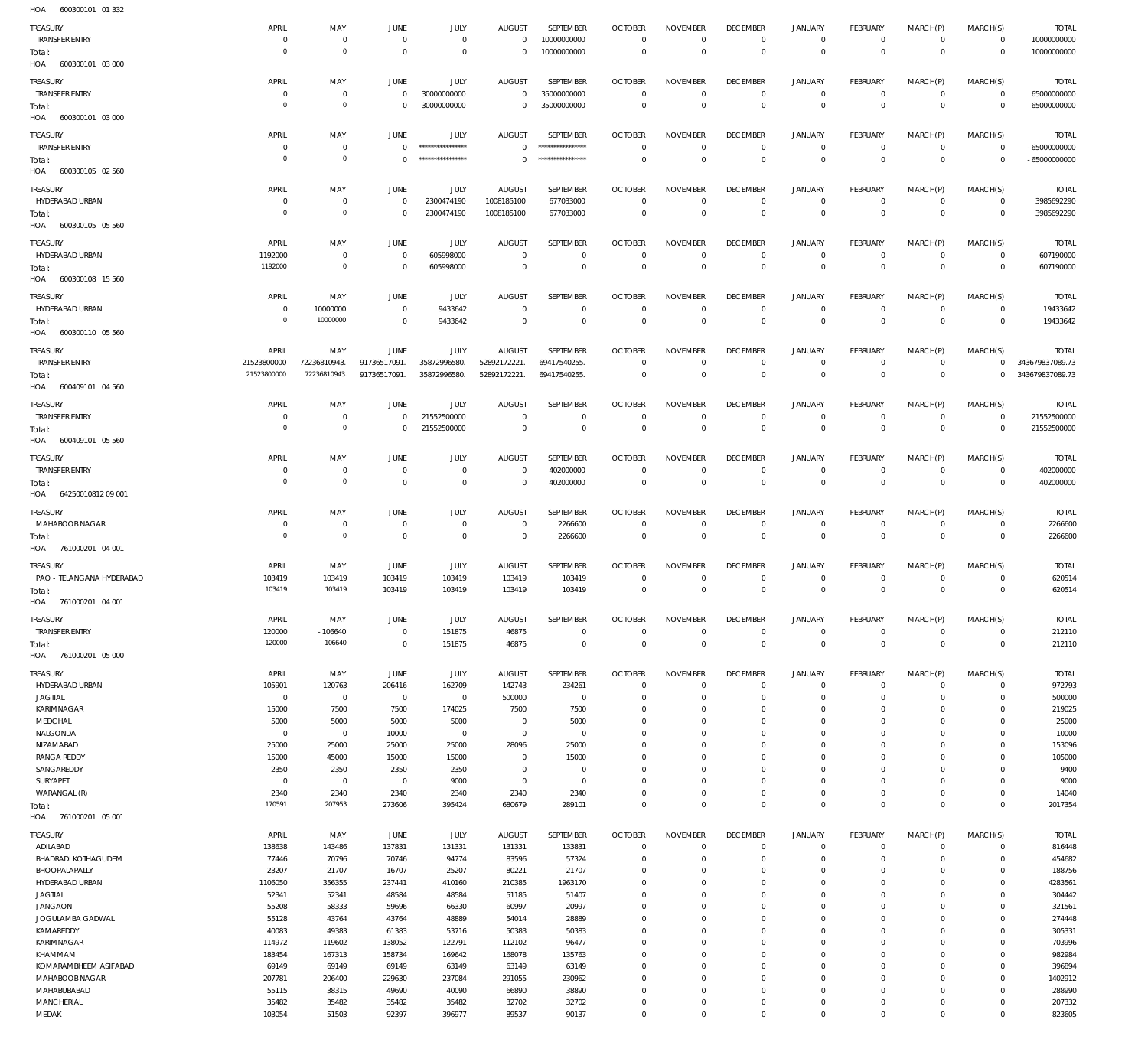| <b>HOA</b> | 761000201 05 001 |  |
|------------|------------------|--|

| <b>TREASURY</b>                           | APRIL                | MAY                  | JUNE                 | JULY                 | <b>AUGUST</b>          | SEPTEMBER               | <b>OCTOBER</b>             | <b>NOVEMBER</b>      | <b>DECEMBER</b>            | JANUARY                      | <b>FEBRUARY</b>            | MARCH(P)               | MARCH(S)                   | <b>TOTAL</b>           |
|-------------------------------------------|----------------------|----------------------|----------------------|----------------------|------------------------|-------------------------|----------------------------|----------------------|----------------------------|------------------------------|----------------------------|------------------------|----------------------------|------------------------|
| MEDCHAL                                   | 213630               | 230106               | 233900               | 217967               | 222515                 | 221415                  | $\mathbf 0$                | $\mathbf 0$          | $\mathbf 0$                | $^{\circ}$                   | $\mathbf 0$                | $\mathbf 0$            | $\mathbf 0$                | 1339533                |
| Mulugu                                    | 15988                | 15988                | 14363                | 14363                | 14363                  | 14363                   | $\mathbf 0$                | $\Omega$             | $\mathbf 0$                | $\mathbf 0$                  | $\mathbf 0$                | $\Omega$               | $\mathbf 0$                | 89428                  |
| NAGARKURNOOL                              | 137476               | 137476               | 134976               | 143334               | 114276                 | 111776                  | $\mathbf 0$                | $\Omega$             | $\mathbf 0$                | 0                            | $\mathbf 0$                | $\Omega$               | $\mathbf 0$                | 779314                 |
| NALGONDA                                  | 267579               | 219584               | 276883               | 235085               | 236014                 | 225340                  | $\mathbf 0$                | $\Omega$             | $\mathbf 0$                | 0                            | $\mathbf 0$                | $\Omega$               | $\Omega$                   | 1460485                |
| NIRMAL                                    | 64180                | 64180                | 105720               | 77065                | 81345                  | 77845                   | $\mathbf 0$                | $\Omega$             | $\Omega$                   | $\Omega$                     | $\mathbf 0$                | $\Omega$               | $\mathbf 0$                | 470335                 |
| NIZAMABAD                                 | 244272<br>22625      | 237709<br>22625      | 451951<br>22625      | 287780<br>66615      | 266004<br>31423        | 262254<br>31423         | $\mathbf 0$<br>$\mathbf 0$ | $\Omega$<br>$\Omega$ | $\mathbf 0$<br>$\Omega$    | 0<br>$\Omega$                | $\mathbf 0$<br>$\Omega$    | $\Omega$               | $\mathbf 0$<br>$\Omega$    | 1749970<br>197336      |
| Narayanpet<br>PAO - TELANGANA HYDERABAD   | 10103322             | 10143159             | 9979361              | 9821413              | 9745366                | 10002241                | $\mathbf 0$                | $\Omega$             | $\mathbf 0$                | 0                            | $\mathbf 0$                | $\Omega$               | $\mathbf 0$                | 59794862               |
| PAO - TS NEW DELHI                        | $\,0\,$              | $\,0\,$              | $\,0\,$              | $\overline{0}$       | $\overline{0}$         | $\overline{0}$          | $\mathbf 0$                | $\Omega$             | $\Omega$                   | $\Omega$                     | $^{\circ}$                 |                        | $\Omega$                   | $\overline{0}$         |
| PEDDAPALLY                                | 73151                | 114586               | 101851               | 101851               | 96851                  | 83036                   | $\mathbf 0$                | $\Omega$             | $\Omega$                   | $\Omega$                     | $\mathbf 0$                | $\Omega$               | $\mathbf 0$                | 571326                 |
| PPO - MOTIGALLY (TELANGANA)               | $\mathbf 0$          | $\,0\,$              | 1200000              | $\overline{0}$       | $\mathbf 0$            | $^{\circ}$              | $\mathbf 0$                | $\Omega$             | $\Omega$                   | $\Omega$                     | $\mathbf 0$                | $\Omega$               | $\mathbf 0$                | 1200000                |
| <b>RANGA REDDY</b>                        | 182485               | 246232               | 217788               | 220052               | 208989                 | 167772                  | $\mathbf 0$                | $\Omega$             | $\Omega$                   | $\Omega$                     | $\mathbf 0$                |                        | $\Omega$                   | 1243318                |
| SANGAREDDY                                | 345767               | 389327               | 319990               | 370089               | 439962                 | 326472                  | $\mathbf 0$                | $\Omega$             | $\Omega$                   | $\Omega$                     | $\mathbf 0$                | $\Omega$               | $\Omega$                   | 2191607                |
| SIDDIPET                                  | 140247               | 110079               | 89127                | 85342                | 81931                  | 77053                   | $\mathbf 0$                | $\Omega$             | $\mathbf 0$                | $\Omega$                     | $\mathbf 0$                |                        | $\mathbf 0$                | 583779                 |
| SIRICILLA                                 | 36289                | 36289                | 45778                | 43955                | 43955                  | 43955                   | $\mathbf 0$                | $\Omega$             | $\Omega$                   | $\Omega$                     | $\Omega$                   |                        | $\Omega$                   | 250221                 |
| SURYAPET                                  | 73953                | 106853               | 82375                | 72203                | 85703                  | 81453                   | $\mathbf 0$<br>$\mathbf 0$ | $\Omega$             | $\mathbf 0$<br>$\Omega$    | 0                            | $\mathbf 0$                | $\Omega$               | $\mathbf 0$<br>$\Omega$    | 502540                 |
| VIKARABAD<br>WANAPARTHY                   | 96087<br>54908       | 115370<br>44342      | 117870<br>50975      | 114135<br>65808      | 114135<br>50975        | 102057<br>55975         | $\mathbf 0$                | $\Omega$<br>$\Omega$ | $\Omega$                   | $\Omega$<br>$\Omega$         | $^{\circ}$<br>$\mathbf 0$  | $\Omega$               | $\Omega$                   | 659654<br>322983       |
| WARANGAL (R)                              | 92851                | 81146                | 84721                | 94618                | 90574                  | 87118                   | $\mathbf 0$                | $\Omega$             | $\Omega$                   | $\Omega$                     | $^{\circ}$                 | $\Omega$               | $\mathbf 0$                | 531028                 |
| WARANGAL (U)                              | 336748               | 366397               | 402671               | 365952               | 365496                 | 344998                  | $\mathbf 0$                | $\Omega$             | $\mathbf 0$                | $\Omega$                     | $\mathbf 0$                | $\Omega$               | $\mathbf 0$                | 2182262                |
| YADADRI                                   | 92355                | 99195                | 130085               | 94795                | 64068                  | 80372                   | $\mathbf 0$                | 0                    | $\mathbf 0$                | 0                            | $\mathbf 0$                | 0                      | $\mathbf 0$                | 560870                 |
| rotal:                                    | 14911021             | 14264572             | 15512296             | 14436628             | 13899570               | 15412706                | $\mathbf 0$                | $\Omega$             | $\mathbf 0$                | $\Omega$                     | $\mathbf 0$                | $\Omega$               | $\Omega$                   | 88436793               |
| HOA<br>761000201 05 001                   |                      |                      |                      |                      |                        |                         |                            |                      |                            |                              |                            |                        |                            |                        |
| <b>TREASURY</b>                           | APRIL                | MAY                  | JUNE                 | JULY                 | <b>AUGUST</b>          | SEPTEMBER               | <b>OCTOBER</b>             | <b>NOVEMBER</b>      | <b>DECEMBER</b>            | <b>JANUARY</b>               | <b>FEBRUARY</b>            | MARCH(P)               | MARCH(S)                   | <b>TOTAL</b>           |
| <b>TRANSFER ENTRY</b>                     | $-120000$            | 82500                | $-364049$            | $-276047$            | 43830                  | 7125                    | $\mathbf 0$                | $\overline{0}$       | $\mathbf 0$                | $\mathbf 0$                  | $\circ$                    | $\Omega$               | $\mathbf 0$                | $-626641$              |
| Total:                                    | $-120000$            | 82500                | $-364049$            | $-276047$            | 43830                  | 7125                    | $\mathbf 0$                | $\mathbf 0$          | $\,0\,$                    | $\mathbf 0$                  | $\mathbf 0$                | $\mathbf 0$            | $\mathbf 0$                | $-626641$              |
| HOA<br>761000202 04 000                   |                      |                      |                      |                      |                        |                         |                            |                      |                            |                              |                            |                        |                            |                        |
| <b>TREASURY</b>                           | APRIL                | MAY                  | JUNE                 | JULY                 | <b>AUGUST</b>          | SEPTEMBER               | <b>OCTOBER</b>             | <b>NOVEMBER</b>      | <b>DECEMBER</b>            | <b>JANUARY</b>               | <b>FEBRUARY</b>            | MARCH(P)               | MARCH(S)                   | <b>TOTAL</b>           |
| HYDERABAD URBAN                           | 19440                | 40000                | 51380                | 22500                | 43880                  | 34500                   | $\mathbf 0$                | C                    | $\mathbf 0$                | $^{\circ}$                   | $^{\circ}$                 | 0                      | $\mathbf 0$                | 211700                 |
| MAHABUBABAD                               | $\mathbf 0$          | $^{\circ}$           | $\mathbf 0$          | $\overline{0}$       | $\mathbf 0$            | 4960                    | $\mathbf 0$                | $\mathbf 0$          | $\mathbf 0$                | $^{\circ}$                   | $\mathbf 0$                | $^{\circ}$             | $\mathbf 0$                | 4960                   |
| Total:                                    | 19440                | 40000                | 51380                | 22500                | 43880                  | 39460                   | $\mathbf 0$                | $\mathbf 0$          | $\mathbf 0$                | $\mathbf 0$                  | $\mathbf 0$                | $\Omega$               | $\mathbf{0}$               | 216660                 |
| HOA<br>761000202 04 001                   |                      |                      |                      |                      |                        |                         |                            |                      |                            |                              |                            |                        |                            |                        |
|                                           | APRIL                |                      | JUNE                 | JULY                 |                        | SEPTEMBER               | <b>OCTOBER</b>             | <b>NOVEMBER</b>      | <b>DECEMBER</b>            |                              | <b>FEBRUARY</b>            |                        |                            |                        |
| <b>TREASURY</b><br>ADILABAD               | 33963                | MAY<br>33963         | 33963                | 33963                | <b>AUGUST</b><br>31000 | 16000                   | $\mathbf 0$                | $\mathbf 0$          | $\mathbf 0$                | <b>JANUARY</b><br>$^{\circ}$ | $\mathbf 0$                | MARCH(P)<br>$^{\circ}$ | MARCH(S)<br>$\mathbf 0$    | <b>TOTAL</b><br>182852 |
| <b>BHADRADI KOTHAGUDEM</b>                | 20000                | 20000                | 20000                | 18700                | 30000                  | 20000                   | $\mathbf 0$                | $\Omega$             | $\mathbf 0$                | $^{\circ}$                   | $\mathbf 0$                | 0                      | $\mathbf 0$                | 128700                 |
| BHOOPALAPALLY                             | 2965                 | 2965                 | 2965                 | 2965                 | 2965                   | 2965                    | $\mathbf 0$                | 0                    | $\mathbf 0$                | 0                            | $\mathbf 0$                | $\Omega$               | $\mathbf 0$                | 17790                  |
| HYDERABAD URBAN                           | 4450                 | 24450                | 64771                | 44191                | 17557                  | 879557                  | $\mathbf 0$                | $\Omega$             | $\mathbf 0$                | 0                            | $\mathbf 0$                | $\Omega$               | $\mathbf 0$                | 1034976                |
| <b>JAGTIAL</b>                            | 17500                | 17500                | 17500                | 17500                | 17500                  | 32500                   | $\mathbf 0$                | $\Omega$             | $\mathbf 0$                | $\circ$                      | $\mathbf 0$                | $\Omega$               | $\mathbf 0$                | 120000                 |
| <b>JANGAON</b>                            | 15500                | 15500                | 15500                | 15500                | 22000                  | 22000                   | $\mathbf 0$                | $\Omega$             | $\mathbf 0$                | 0                            | $\mathbf 0$                | $\Omega$               | $\mathbf 0$                | 106000                 |
| JOGULAMBA GADWAL                          | 11000                | 6000                 | 6000                 | 6000                 | 6000                   | 6000                    | $\mathbf 0$                | $\Omega$             | $\mathbf 0$                | $\Omega$                     | $\mathbf 0$                | $\Omega$               | $\Omega$                   | 41000                  |
| KARIMNAGAR                                | 35000                | 25000                | 25000                | 25000                | 15000                  | $\overline{0}$          | $\mathbf 0$                | $\Omega$             | $\mathbf 0$                | 0                            | $\mathbf 0$                | $\Omega$               | $\mathbf 0$                | 125000                 |
| KHAMMAM                                   | 15000                | 15000                | 15000                | 15000                | 15000                  | 15000                   | $\mathbf 0$                | $\Omega$             | $\mathbf 0$                | $\Omega$                     | $\mathbf 0$                | $\Omega$               | $\Omega$                   | 90000                  |
| KOMARAMBHEEM ASIFABAD                     | 6000                 | 6000                 | 6000                 | 6000                 | 30000                  | 6000                    | $\mathbf 0$                | $\Omega$             | $\Omega$                   | $\Omega$                     | $\mathbf 0$                | $\Omega$               | $\mathbf 0$                | 60000                  |
| MAHABOOB NAGAR<br>MAHABUBABAD             | 5500<br>10000        | 5500<br>$^{\circ}$   | 25500<br>$\mathbf 0$ | 65500<br>10000       | 45500<br>10000         | 5500<br>10000           | $\mathbf 0$<br>$\mathbf 0$ | $\Omega$<br>$\Omega$ | $\mathbf 0$<br>$\Omega$    | $\Omega$<br>$\Omega$         | $\mathbf 0$<br>$\mathbf 0$ | $\Omega$<br>$\Omega$   | $\mathbf 0$<br>$\Omega$    | 153000<br>40000        |
| MANCHERIAL                                | 5000                 | 5000                 | 5000                 | 5000                 | 5000                   | 5000                    | $\mathbf 0$                | $\Omega$             | $\Omega$                   | $\Omega$                     | $\Omega$                   | $\Omega$               | $\Omega$                   | 30000                  |
| MEDAK                                     | 28755                | 28755                | 28755                | 28755                | 28755                  | 28755                   | $\Omega$                   | $\Omega$             | $\Omega$                   | $\Omega$                     | $\Omega$                   | $\Omega$               | $\Omega$                   | 172530                 |
| MEDCHAL                                   | 11000                | 11000                | 11000                | 11000                | 11000                  | 11000                   | $\mathbf 0$                | $\mathbf{0}$         | $\mathbf 0$                | $\mathbf 0$                  | $\mathbf 0$                | $\Omega$               | $\mathbf 0$                | 66000                  |
| NAGARKURNOOL                              | 9956                 | 9956                 | 9956                 | 9956                 | 9956                   | 9956                    | $\mathbf 0$                | 0                    | $\mathbf 0$                | 0                            | $\mathbf 0$                | $\Omega$               | $\mathbf 0$                | 59736                  |
| NALGONDA                                  | 9445                 | 14445                | 14445                | 14445                | 14445                  | 14445                   | $\mathbf 0$                | $\Omega$             | $\mathbf 0$                | $\Omega$                     | $\mathbf 0$                | $\Omega$               | $\Omega$                   | 81670                  |
| NIZAMABAD                                 | 18500                | 18500                | 53500                | 48500                | 36500                  | 36500                   | $\mathbf 0$                | $\Omega$             | $\mathbf 0$                | $\circ$                      | $\mathbf 0$                | $\Omega$               | $\mathbf 0$                | 212000                 |
| Narayanpet                                | 11622                | 11622                | 11622                | 49122                | 19122                  | 19122                   | $\mathbf 0$                | 0                    | $\mathbf 0$                | 0                            | $\mathbf 0$                | $\Omega$               | $\mathbf 0$                | 122232                 |
| PAO - TELANGANA HYDERABAD                 | 4094849              | 4232789              | 4077713              | 3983979              | 3923138                | 3786104                 | $\mathbf 0$                | $\Omega$             | $\Omega$                   | $\Omega$                     | $\mathbf 0$                | $\Omega$               | $\mathbf 0$                | 24098572               |
| PEDDAPALLY<br>PPO - MOTIGALLY (TELANGANA) | 27500<br>$\mathbf 0$ | 27500<br>$\mathbf 0$ | 27500<br>$\,0\,$     | 27500<br>$\mathbf 0$ | 27500<br>330000        | 27500<br>$\overline{0}$ | $\mathbf 0$<br>$\mathbf 0$ | $\Omega$<br>$\Omega$ | $\mathbf 0$<br>$\mathbf 0$ | $\mathbf 0$<br>0             | $\mathbf 0$<br>$\mathbf 0$ | $\Omega$<br>$\Omega$   | $\mathbf 0$<br>$\mathbf 0$ | 165000<br>330000       |
| <b>RANGA REDDY</b>                        | 68600                | 57104                | 57044                | 54600                | 48600                  | 48600                   | $\mathbf 0$                | $\Omega$             | $\mathbf 0$                | $\Omega$                     | $\mathbf 0$                | $\Omega$               | $\mathbf 0$                | 334548                 |
| SANGAREDDY                                | 59935                | 49935                | 49935                | 59935                | 49935                  | 49935                   | $\mathbf 0$                | $\Omega$             | $\mathbf 0$                | 0                            | $\mathbf 0$                | $\Omega$               | $\mathbf 0$                | 319610                 |
| SIDDIPET                                  | 21790                | 21790                | 12000                | 12000                | 12000                  | 12000                   | $\mathbf 0$                | $\Omega$             | $\mathbf 0$                | $\Omega$                     | $\mathbf 0$                | $\Omega$               | $\Omega$                   | 91580                  |
| SIRICILLA                                 | 25000                | 5000                 | $\mathbf 0$          | $\mathbf 0$          | $\mathbf 0$            | $\mathbf 0$             | $\mathbf 0$                | $\Omega$             | $\mathbf 0$                | $\circ$                      | $\mathbf 0$                | $\Omega$               | $\mathbf 0$                | 30000                  |
| VIKARABAD                                 | 2250                 | 33000                | 33000                | 33000                | 33000                  | 25000                   | $\mathbf 0$                | $\Omega$             | $\mathbf 0$                | 0                            | $\mathbf 0$                | $\Omega$               | $\mathbf 0$                | 159250                 |
| WARANGAL (R)                              | 11000                | 11000                | 15000                | 15000                | 15000                  | 15000                   | $\mathbf 0$                | $\Omega$             | $\Omega$                   | $\Omega$                     | $\mathbf 0$                | $\Omega$               | $\mathbf 0$                | 82000                  |
| WARANGAL (U)                              | 110120               | 125120               | 95120                | 93120                | 98120                  | 83120                   | $\mathbf 0$                | 0                    | $\mathbf 0$                | $\mathbf 0$                  | $\mathbf 0$                | $\Omega$               | $\mathbf 0$                | 604720                 |
| YADADRI                                   | 36444                | 36444                | 36444                | 36444                | 36444                  | 26444                   | $\mathbf 0$                | 0                    | $\mathbf 0$                | $\mathbf 0$                  | $\mathbf 0$                | $\Omega$               | $\mathbf 0$                | 208664                 |
| Total:                                    | 4728644              | 4870838              | 4770233              | 4742675              | 4941037                | 5214003                 | $\mathbf 0$                | $\Omega$             | $\mathbf 0$                | $\mathbf 0$                  | $\mathbf 0$                | $\Omega$               | $\mathbf 0$                | 29267430               |
| 761000202 04 001<br>HOA                   |                      |                      |                      |                      |                        |                         |                            |                      |                            |                              |                            |                        |                            |                        |
| <b>TREASURY</b>                           | APRIL                | MAY                  | JUNE                 | JULY                 | <b>AUGUST</b>          | SEPTEMBER               | <b>OCTOBER</b>             | <b>NOVEMBER</b>      | <b>DECEMBER</b>            | <b>JANUARY</b>               | <b>FEBRUARY</b>            | MARCH(P)               | MARCH(S)                   | <b>TOTAL</b>           |
| <b>TRANSFER ENTRY</b>                     | $\overline{0}$       | 106640               | $\,0\,$              | 44000                | 2000                   | $^{\circ}$              | $\mathbf 0$                | $\mathbf 0$          | $\mathbf 0$                | $^{\circ}$                   | $\mathbf 0$                | $\circ$                | $\mathbf 0$                | 152640                 |
| Total:                                    | $\circ$              | 106640               | $\,0\,$              | 44000                | 2000                   | $\mathbf 0$             | $\mathbb O$                | $\mathbf 0$          | $\mathbf 0$                | $\mathbf 0$                  | $\,0\,$                    | $\overline{0}$         | $\mathbf 0$                | 152640                 |
| HOA 761000202 05 000                      |                      |                      |                      |                      |                        |                         |                            |                      |                            |                              |                            |                        |                            |                        |
| <b>TREASURY</b>                           | APRIL                | MAY                  | JUNE                 | JULY                 | <b>AUGUST</b>          | SEPTEMBER               | <b>OCTOBER</b>             | <b>NOVEMBER</b>      | <b>DECEMBER</b>            | <b>JANUARY</b>               | <b>FEBRUARY</b>            | MARCH(P)               | MARCH(S)                   | <b>TOTAL</b>           |
| HYDERABAD URBAN                           | $\mathbf 0$          | 10150                | $\,0\,$              | 16800                | 12400                  | 11400                   | $\mathbf 0$                | $\mathbf 0$          | $\mathbf 0$                | $\circ$                      | $\circ$                    | $\mathbf 0$            | $\mathbf 0$                | 50750                  |
| <b>RANGA REDDY</b>                        | $\mathbf 0$          | 6000                 | 2000                 | $\mathbf 0$          | $\overline{0}$         | 6000                    | $\mathbf 0$                | $\mathbf 0$          | $\mathbf 0$                | $\mathbf 0$                  | $\mathbf 0$                | $\mathbf 0$            | $\mathbf 0$                | 14000                  |
| Total:                                    | $\mathbf 0$          | 16150                | 2000                 | 16800                | 12400                  | 17400                   | $\mathbf 0$                | $\mathbf 0$          | $\mathbf 0$                | $\mathbf 0$                  | $\mathbf 0$                | $\Omega$               | $\mathbf 0$                | 64750                  |
| HOA<br>761000202 05 001                   |                      |                      |                      |                      |                        |                         |                            |                      |                            |                              |                            |                        |                            |                        |
| <b>TREASURY</b>                           | APRIL                | MAY                  | JUNE                 | JULY                 | <b>AUGUST</b>          | SEPTEMBER               | <b>OCTOBER</b>             | <b>NOVEMBER</b>      | <b>DECEMBER</b>            | JANUARY                      | <b>FEBRUARY</b>            | MARCH(P)               | MARCH(S)                   | <b>TOTAL</b>           |
| ADILABAD                                  | 13056                | 13828                | 13828                | 17028                | 12228                  | 10228                   | $\mathbf 0$                | $^{\circ}$           | $\mathbf 0$                | $^{\circ}$                   | $\mathbf 0$                | $\mathbf 0$            | $\mathbf 0$                | 80196                  |
| BHADRADI KOTHAGUDEM                       | 9125                 | 8000                 | 6000                 | 6000                 | 6000                   | 14000                   | $\mathbf 0$                | $^{\circ}$           | $\mathbf 0$                | $\mathbf 0$                  | $\mathbf 0$                | 0                      | $\mathbf 0$                | 49125                  |
| HYDERABAD URBAN                           | $\mathbf 0$          | 14484                | 164772               | 46799                | 2250                   | 153110                  | $\mathbf 0$                | 0                    | $\mathbf 0$                | 0                            | $\mathbf 0$                | 0                      | $\mathbf 0$                | 381415                 |
| <b>JAGTIAL</b>                            | 1750                 | 1750                 | 1750                 | 1000                 | 1000                   | 1000                    | $\mathbf 0$                | $\mathbf 0$          | $\mathbf 0$                | $\mathbf 0$                  | $\mathbf 0$                | $\mathbf 0$            | $\mathbf 0$                | 8250                   |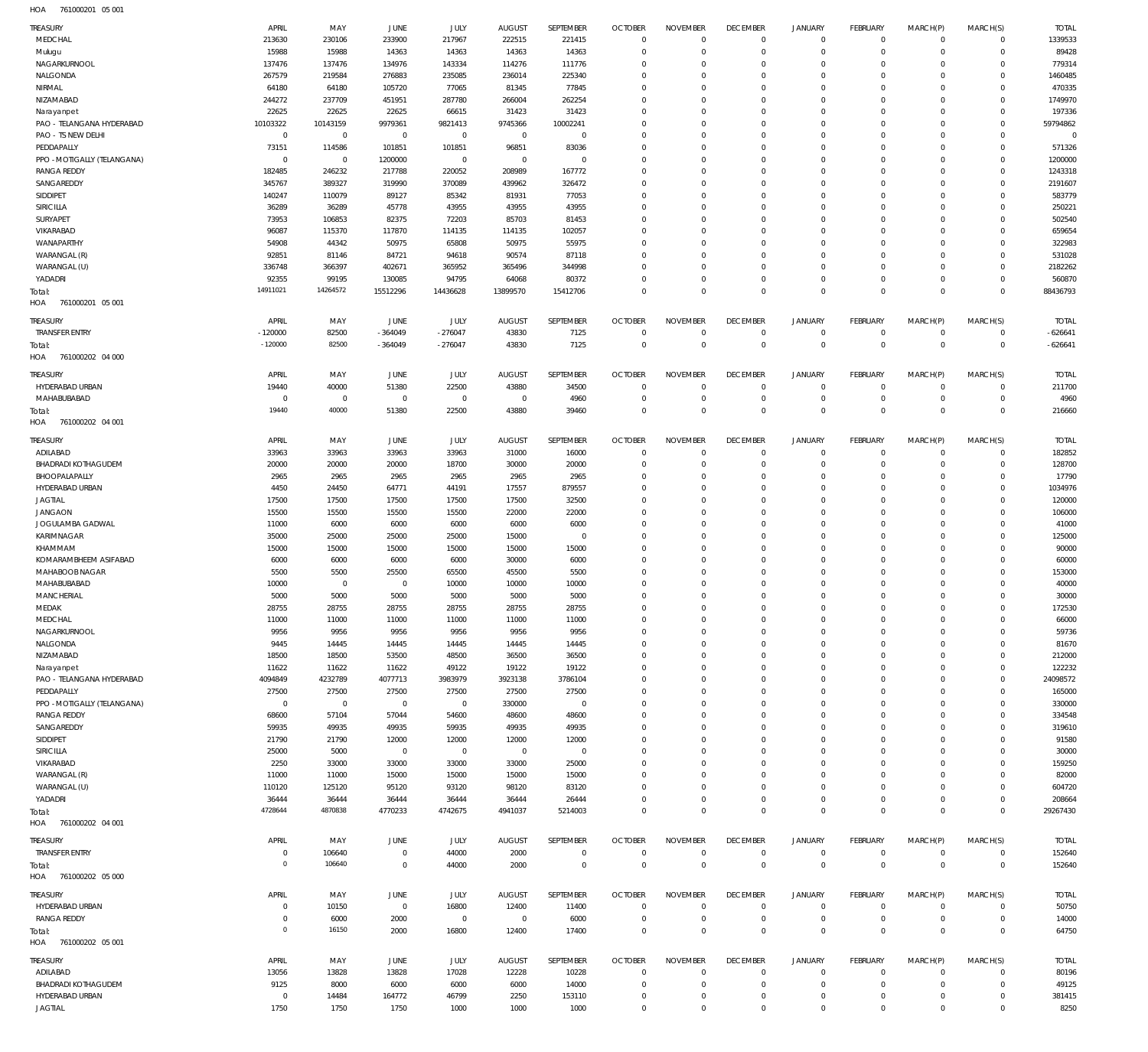761000202 05 001 HOA

| TREASURY                                | APRIL                        | MAY                           | JUNE               | JULY                 | <b>AUGUST</b>          | SEPTEMBER              | <b>OCTOBER</b>                   | <b>NOVEMBER</b>            | <b>DECEMBER</b>             | <b>JANUARY</b>                   | <b>FEBRUARY</b>                  | MARCH(P)                   | MARCH(S)                         | <b>TOTAL</b>           |
|-----------------------------------------|------------------------------|-------------------------------|--------------------|----------------------|------------------------|------------------------|----------------------------------|----------------------------|-----------------------------|----------------------------------|----------------------------------|----------------------------|----------------------------------|------------------------|
| <b>JANGAON</b>                          | 4750                         | 4750                          | 4750               | 4750                 | 5750                   | 5750                   | $\overline{0}$                   | $\Omega$                   | $\mathbf{0}$                | $\overline{0}$                   | $\overline{0}$                   | $\mathbf 0$                | $\mathbf 0$                      | 30500                  |
| JOGULAMBA GADWAL                        | 3000                         | 3000                          | 3000               | 5000                 | 5000                   | 4000                   | $\overline{0}$                   | $\Omega$                   | $\mathbf{0}$                | $\mathbf 0$                      | $\overline{0}$                   | $\Omega$                   | $\mathbf 0$                      | 23000                  |
| KAMAREDDY                               | 750                          | 1750                          | 1750               | 1750                 | 1750                   | 1750                   | $\overline{0}$                   | $\Omega$                   | $\Omega$                    | $\mathbf 0$                      | $\overline{0}$                   | 0                          | $\Omega$                         | 9500                   |
| KARIMNAGAR                              | 14193                        | 14193                         | 14193              | 17193                | 14193                  | 12218                  | $\overline{0}$                   | $\Omega$                   | $\mathbf 0$                 | 0                                | $\Omega$                         | 0                          | $\Omega$                         | 86183                  |
| KHAMMAM                                 | 8330                         | 8330                          | 8330               | 8330                 | 8330                   | 8330                   | $\overline{0}$                   | $\Omega$                   | $\Omega$                    | $\Omega$                         | $\Omega$                         | 0                          | $\Omega$                         | 49980                  |
| KOMARAMBHEEM ASIFABAD                   | 3000                         | 2000                          | 2000               | 2000                 | 2000                   | 2000                   | $\overline{0}$<br>$\Omega$       | O<br>$\Omega$              | $\mathbf 0$<br>$\Omega$     | $\Omega$<br>$\Omega$             | $\Omega$<br>$\Omega$             | 0                          | $\Omega$<br>$\Omega$             | 13000                  |
| MAHABOOB NAGAR<br>MAHABUBABAD           | 9750<br>1750                 | 10750<br>1750                 | 12750<br>1750      | 16750<br>1750        | 9750<br>1750           | 7750<br>1000           | $\overline{0}$                   | $\Omega$                   | $\Omega$                    | $\Omega$                         | $\overline{0}$                   | 0<br>0                     | $\Omega$                         | 67500<br>9750          |
| <b>MANCHERIAL</b>                       | 2050                         | 2050                          | 2050               | 2050                 | 2050                   | 2050                   | $\Omega$                         | $\Omega$                   | $\Omega$                    | $\Omega$                         | $\Omega$                         | 0                          | $\Omega$                         | 12300                  |
| MEDAK                                   | 6000                         | 6000                          | 6000               | 6000                 | 6000                   | 6000                   | $\overline{0}$                   | $\Omega$                   | $\Omega$                    | $\Omega$                         | $\Omega$                         | 0                          | $\Omega$                         | 36000                  |
| MEDCHAL                                 | 6000                         | 6000                          | 7000               | 11400                | 6000                   | 6000                   | $\Omega$                         | O                          | $\Omega$                    | $\Omega$                         | $\mathbf 0$                      | 0                          | $\Omega$                         | 42400                  |
| Mulugu                                  | 1000                         | 1000                          | 1000               | 1000                 | 1000                   | 1000                   | $\Omega$                         | $\Omega$                   | $\Omega$                    | $\Omega$                         | $\Omega$                         | 0                          | $\Omega$                         | 6000                   |
| NAGARKURNOOL                            | 2000                         | 2000                          | 2000               | 3000                 | 2000                   | 2000                   | $\overline{0}$                   | $\Omega$                   | $\Omega$                    | $\Omega$                         | $\mathbf 0$                      | 0                          | $\Omega$                         | 13000                  |
| NALGONDA                                | 14335                        | 13335                         | 11335              | 11335                | 11335                  | 12335                  | $\overline{0}$                   | $\Omega$                   | $\Omega$                    | $\Omega$                         | $\Omega$                         | 0                          | $\Omega$                         | 74010                  |
| NIRMAL                                  | 9338                         | 9338                          | 13338              | 10338                | 8338                   | 8338                   | $\Omega$                         | $\Omega$                   | $\Omega$                    | $\Omega$                         | $\Omega$                         | 0                          | $\Omega$                         | 59028                  |
| NIZAMABAD                               | 25011                        | 4011                          | 22511              | 47511                | 26511                  | 23511                  | $\overline{0}$                   | $\Omega$                   | $\mathbf 0$                 | $\Omega$                         | $\mathbf 0$                      | 0                          | $\Omega$                         | 149066                 |
| PAO - TELANGANA HYDERABAD<br>PEDDAPALLY | 911067<br>1000               | 887311<br>5600                | 849465<br>2200     | 842623<br>3200       | 823568<br>3000         | 887752<br>2200         | $\Omega$<br>$\overline{0}$       | $\Omega$<br>$\Omega$       | $\Omega$<br>$\Omega$        | $\Omega$<br>$\Omega$             | $\Omega$<br>$\overline{0}$       | 0<br>0                     | $\Omega$<br>$\Omega$             | 5201786<br>17200       |
| PPO - MOTIGALLY (TELANGANA)             | $\overline{0}$               | $^{\circ}$                    | $\overline{0}$     | 2000                 | $\,0\,$                | $\overline{0}$         | $\Omega$                         | O                          | $\Omega$                    | $\Omega$                         | $\Omega$                         | 0                          | $\Omega$                         | 2000                   |
| <b>RANGA REDDY</b>                      | 23533                        | 29533                         | 28533              | 15533                | 17783                  | 15783                  | $\overline{0}$                   | $\Omega$                   | $\Omega$                    | $\Omega$                         | $\Omega$                         | 0                          | $\Omega$                         | 130698                 |
| SANGAREDDY                              | 11826                        | 12826                         | 12826              | 12826                | 14826                  | 13826                  | $\overline{0}$                   | O                          | $\Omega$                    | $\Omega$                         | $\Omega$                         | 0                          | $\Omega$                         | 78956                  |
| SIDDIPET                                | 11150                        | 7150                          | 7150               | 10600                | 5150                   | 4657                   | $\Omega$                         | $\Omega$                   | $\Omega$                    | $\Omega$                         | $\Omega$                         | 0                          | $\Omega$                         | 45857                  |
| SIRICILLA                               | 1750                         | 1750                          | 2500               | 1750                 | 1750                   | 1750                   | $\Omega$                         | O                          | $\Omega$                    | $\Omega$                         | $\Omega$                         | 0                          | $\Omega$                         | 11250                  |
| SURYAPET                                | 4694                         | 5694                          | 3944               | 4694                 | 6444                   | 4694                   | $\overline{0}$                   | $\Omega$                   | $\Omega$                    | $\Omega$                         | $\Omega$                         | 0                          | $\Omega$                         | 30164                  |
| VIKARABAD                               | 14933                        | 16183                         | 16183              | 16183                | 16183                  | 16183                  | $\Omega$                         | $\Omega$                   | $\Omega$                    | $\Omega$                         | $\Omega$                         | 0                          | $\Omega$                         | 95848                  |
| WARANGAL (R)                            | 4350                         | 3350                          | 3350               | 5950                 | 4350                   | 4350                   | $\overline{0}$                   | O                          | $\mathbf 0$                 | $\Omega$                         | $\Omega$                         | 0                          | $\Omega$                         | 25700                  |
| WARANGAL (U)                            | 35400                        | 35400                         | 31400              | 31400                | 27950                  | 28950                  | $\Omega$                         | $\Omega$                   | $\Omega$                    | $\Omega$                         | $\Omega$                         | 0                          | $\Omega$                         | 190500                 |
| YADADRI                                 | 7886<br>1162777              | 8886<br>1142002               | 12886<br>1270544   | 10886<br>1178629     | 8886<br>1063125        | 8886<br>1271401        | $\overline{0}$<br>$\Omega$       | $\Omega$<br>$\Omega$       | $\mathbf 0$<br>$\Omega$     | $\mathbf 0$<br>0                 | $\overline{0}$<br>$\overline{0}$ | $\Omega$<br>$\Omega$       | $\overline{0}$<br>$\mathbf 0$    | 58316<br>7088478       |
| Total:<br>761000202 05 001<br>HOA       |                              |                               |                    |                      |                        |                        |                                  |                            |                             |                                  |                                  |                            |                                  |                        |
|                                         |                              |                               |                    |                      |                        |                        |                                  |                            |                             |                                  |                                  |                            |                                  |                        |
| Treasury                                | APRIL                        | MAY                           | JUNE               | <b>JULY</b>          | <b>AUGUST</b>          | SEPTEMBER              | <b>OCTOBER</b>                   | <b>NOVEMBER</b>            | <b>DECEMBER</b>             | <b>JANUARY</b>                   | <b>FEBRUARY</b>                  | MARCH(P)                   | MARCH(S)                         | <b>TOTAL</b>           |
| <b>TRANSFER ENTRY</b>                   | 1500<br>1500                 | $\overline{0}$<br>$\mathbb O$ | $\,0\,$<br>$\,0\,$ | $-44000$<br>$-44000$ | $-150965$<br>$-150965$ | 22000<br>22000         | $\overline{0}$<br>$\overline{0}$ | $\mathbf 0$<br>$\mathbf 0$ | $\overline{0}$<br>$\,0\,$   | $\overline{0}$<br>$\mathbf 0$    | $\overline{0}$<br>$\mathbb O$    | $^{\circ}$<br>$\mathbf 0$  | $\overline{0}$<br>$\overline{0}$ | $-171465$<br>$-171465$ |
| Total:<br>761000202 06 001<br>HOA       |                              |                               |                    |                      |                        |                        |                                  |                            |                             |                                  |                                  |                            |                                  |                        |
|                                         |                              |                               |                    |                      |                        |                        |                                  |                            |                             |                                  |                                  |                            |                                  |                        |
| <b>TREASURY</b>                         | APRIL                        | MAY                           | JUNE               | <b>JULY</b>          | <b>AUGUST</b>          | SEPTEMBER              | <b>OCTOBER</b>                   | <b>NOVEMBER</b>            | <b>DECEMBER</b>             | <b>JANUARY</b>                   | <b>FEBRUARY</b>                  | MARCH(P)                   | MARCH(S)                         | <b>TOTAL</b>           |
| PAO - TELANGANA HYDERABAD               | 300000<br>300000             | 300000<br>300000              | 300000             | 300000               | 300000                 | 300000                 | $\overline{0}$                   | $^{\circ}$<br>$\mathbf 0$  | $\mathbf 0$<br>$\,0\,$      | $\overline{0}$<br>$\overline{0}$ | $\overline{0}$                   | $\mathbf 0$<br>$\mathbf 0$ | $\overline{0}$                   | 1800000                |
| Total:<br>761000202 06 001<br>HOA       |                              |                               | 300000             | 300000               | 300000                 | 300000                 | $\mathbf 0$                      |                            |                             |                                  | $\overline{0}$                   |                            | $\overline{0}$                   | 1800000                |
|                                         |                              |                               |                    |                      |                        |                        |                                  |                            |                             |                                  |                                  |                            |                                  |                        |
| <b>TREASURY</b>                         | APRIL                        | MAY                           | JUNE               | JULY                 | <b>AUGUST</b>          | SEPTEMBER              | <b>OCTOBER</b>                   | <b>NOVEMBER</b>            | <b>DECEMBER</b>             | <b>JANUARY</b>                   | <b>FEBRUARY</b>                  | MARCH(P)                   | MARCH(S)                         | <b>TOTAL</b>           |
| <b>TRANSFER ENTRY</b>                   | $^{\circ}$<br>$\overline{0}$ | $\overline{0}$                | $\,0\,$            | $-500000$            | $\Omega$               | $\mathbf 0$            | $\overline{0}$                   | $\overline{0}$             | $\overline{0}$              | $\mathbf 0$                      | $\overline{0}$                   | $^{\circ}$                 | $\overline{0}$                   | -500000                |
| Total:<br>761000202 07 001              |                              | $\mathbb O$                   | $\mathbf 0$        | $-500000$            | $\overline{0}$         | $\mathbf 0$            | $\,0\,$                          | $\mathbf 0$                | $\,0\,$                     | $\mathbf 0$                      | $\mathbb O$                      | $\mathbf 0$                | $\mathbb O$                      | $-500000$              |
| HOA                                     |                              |                               |                    |                      |                        |                        |                                  |                            |                             |                                  |                                  |                            |                                  |                        |
| Treasury                                | APRIL                        | MAY                           | JUNE               | JULY                 | <b>AUGUST</b>          | SEPTEMBER              | <b>OCTOBER</b>                   | <b>NOVEMBER</b>            | <b>DECEMBER</b>             | <b>JANUARY</b>                   | <b>FEBRUARY</b>                  | MARCH(P)                   | MARCH(S)                         | <b>TOTAL</b>           |
| HYDERABAD URBAN                         | $^{\circ}$                   | $\overline{0}$                | $\overline{0}$     | $^{\circ}$           | 100000                 | $\overline{0}$         | $\overline{0}$                   | 0                          | $\mathbf 0$                 | $\overline{0}$                   | $\overline{0}$                   | $\Omega$                   | $\overline{0}$                   | 100000                 |
| PAO - TELANGANA HYDERABAD               | 6650000<br>6650000           | 7000000<br>7000000            | 7200000            | 7100000              | 7100000                | 7100000                | $\overline{0}$<br>$\Omega$       | $\mathbf 0$                | $\overline{0}$<br>$\Omega$  | $\mathbf 0$                      | $\overline{0}$<br>$\Omega$       | $\Omega$                   | $\mathbf 0$<br>$\Omega$          | 42150000               |
| Total:<br>HOA 761000202 07 001          |                              |                               | 7200000            | 7100000              | 7200000                | 7100000                |                                  | $\Omega$                   |                             | $\mathbf 0$                      |                                  | $\Omega$                   |                                  | 42250000               |
|                                         |                              |                               |                    |                      |                        |                        |                                  |                            |                             |                                  |                                  |                            |                                  |                        |
| <b>TREASURY</b>                         | APRIL                        | MAY                           | JUNE               | JULY                 | <b>AUGUST</b>          | SEPTEMBER              | <b>OCTOBER</b>                   | <b>NOVEMBER</b>            | <b>DECEMBER</b>             | <b>JANUARY</b>                   | <b>FEBRUARY</b>                  | MARCH(P)                   | MARCH(S)                         | <b>TOTAL</b>           |
| <b>TRANSFER ENTRY</b>                   | $\overline{0}$               | $\,0\,$                       | $\,0\,$            | 3050000              | $\mathbf 0$            | $\,0\,$                | $\,0\,$                          | $\,0\,$                    | $\,0\,$                     | $\mathsf 0$                      | $\mathsf 0$                      | $\overline{0}$             | $\overline{0}$                   | 3050000                |
| Total:                                  | $\overline{0}$               | $\mathbb O$                   | $\,0\,$            | 3050000              | $\mathbf 0$            | $\mathbf 0$            | $\,0\,$                          | $\mathbf 0$                | $\,0\,$                     | $\mathbf 0$                      | $\mathbb O$                      | $\mathbf 0$                | $\mathbb O$                      | 3050000                |
| HOA 761000202 07 002                    |                              |                               |                    |                      |                        |                        |                                  |                            |                             |                                  |                                  |                            |                                  |                        |
| <b>TREASURY</b>                         | APRIL                        | MAY                           | JUNE               | JULY                 | <b>AUGUST</b>          | SEPTEMBER              | <b>OCTOBER</b>                   | <b>NOVEMBER</b>            | <b>DECEMBER</b>             |                                  |                                  |                            |                                  | <b>TOTAL</b>           |
| PAO - TELANGANA HYDERABAD               | 1625000                      |                               |                    |                      |                        |                        |                                  |                            |                             | <b>JANUARY</b>                   | <b>FEBRUARY</b>                  | MARCH(P)                   | MARCH(S)                         |                        |
| Total:                                  |                              | 1625000                       | 1590000            | 1475000              | 1440000                | 1301668                | $\overline{0}$                   | $\mathbf 0$                | $\,0\,$                     | $\overline{0}$                   | $\overline{0}$                   | $\mathbf 0$                | $\overline{0}$                   | 9056668                |
|                                         | 1625000                      | 1625000                       | 1590000            | 1475000              | 1440000                | 1301668                | $\mathbf 0$                      | $\mathbf 0$                | $\,0\,$                     | $\overline{0}$                   | $\mathbb O$                      | $\mathbf 0$                | $\overline{0}$                   | 9056668                |
| HOA 761000202 07 002                    |                              |                               |                    |                      |                        |                        |                                  |                            |                             |                                  |                                  |                            |                                  |                        |
| <b>TREASURY</b>                         | APRIL                        | MAY                           | JUNE               | JULY                 | <b>AUGUST</b>          | SEPTEMBER              | <b>OCTOBER</b>                   | <b>NOVEMBER</b>            | <b>DECEMBER</b>             | <b>JANUARY</b>                   | <b>FEBRUARY</b>                  | MARCH(P)                   | MARCH(S)                         | <b>TOTAL</b>           |
| <b>TRANSFER ENTRY</b>                   | $^{\circ}$                   | $\overline{0}$                | $\,0\,$            | $-2550000$           | $\overline{0}$         | $\,0\,$                | $\mathbf 0$                      | $\mathbf 0$                | $\,0\,$                     | $\overline{0}$                   | $\mathsf 0$                      | $\mathbf 0$                | $\circ$                          | $-2550000$             |
| Total:                                  | $\overline{0}$               | $\,0\,$                       | $\,0\,$            | $-2550000$           | $\mathbf 0$            | $\mathbf{0}$           | $\mathbb O$                      | $\mathbf{0}$               | $\mathbb O$                 | $\mathbf 0$                      | $\mathbb O$                      | $\mathbf{0}$               | $\mathbf 0$                      | $-2550000$             |
| HOA 761000203 04 001                    |                              |                               |                    |                      |                        |                        |                                  |                            |                             |                                  |                                  |                            |                                  |                        |
| <b>TREASURY</b>                         | APRIL                        | MAY                           | <b>JUNE</b>        | <b>JULY</b>          | <b>AUGUST</b>          | SEPTEMBER              | <b>OCTOBER</b>                   | <b>NOVEMBER</b>            | <b>DECEMBER</b>             | <b>JANUARY</b>                   | <b>FEBRUARY</b>                  | MARCH(P)                   | MARCH(S)                         | <b>TOTAL</b>           |
| MAHABOOB NAGAR                          | 750                          | 750                           | 750                | 750                  | 750                    | 750                    | $\mathbf 0$                      | $^{\circ}$                 | $\mathbf 0$                 | $\circ$                          | $\circ$                          | $\Omega$                   | $\circ$                          | 4500                   |
| <b>TRANSFER ENTRY</b>                   | $-1500$                      | $\,0\,$                       | $\,0\,$            | $\,0\,$              | $\mathbf 0$            | $\mathbf 0$            | $\mathbf 0$                      | $^{\circ}$                 | $\,0\,$                     | $\mathbf 0$                      | $\overline{0}$                   | $\mathbf 0$                | $\overline{0}$                   | $-1500$                |
| Total:                                  | $-750$                       | 750                           | 750                | 750                  | 750                    | 750                    | $\mathbf 0$                      | $\Omega$                   | $\mathbf{0}$                | $\mathbf{0}$                     | $\overline{0}$                   | $\Omega$                   | $\mathbf{0}$                     | 3000                   |
| HOA 761000204 12 000                    |                              |                               |                    |                      |                        |                        |                                  |                            |                             |                                  |                                  |                            |                                  |                        |
| TREASURY                                | APRIL                        | MAY                           | <b>JUNE</b>        | JULY                 | <b>AUGUST</b>          | SEPTEMBER              | <b>OCTOBER</b>                   | <b>NOVEMBER</b>            | <b>DECEMBER</b>             | <b>JANUARY</b>                   | FEBRUARY                         | MARCH(P)                   | MARCH(S)                         | <b>TOTAL</b>           |
| HYDERABAD URBAN                         | 370                          | $\overline{0}$                | 740                | 1602                 | 740                    | 3204                   | $\overline{0}$                   | $\mathbf 0$                | $\overline{0}$              | $\overline{0}$                   | $\mathsf 0$                      | $\mathbf 0$                | $\overline{0}$                   | 6656                   |
| Total:                                  | 370                          | $\mathbb O$                   | 740                | 1602                 | 740                    | 3204                   | $\,0\,$                          | $\,0\,$                    | $\,0\,$                     | $\mathbf 0$                      | $\mathbf 0$                      | $\mathbf 0$                | $\mathbf 0$                      | 6656                   |
| HOA 761000204 12 001                    |                              |                               |                    |                      |                        |                        |                                  |                            |                             |                                  |                                  |                            |                                  |                        |
| TREASURY                                | APRIL                        | MAY                           | <b>JUNE</b>        | JULY                 | <b>AUGUST</b>          | SEPTEMBER              | <b>OCTOBER</b>                   | <b>NOVEMBER</b>            | <b>DECEMBER</b>             | <b>JANUARY</b>                   | <b>FEBRUARY</b>                  | MARCH(P)                   | MARCH(S)                         | <b>TOTAL</b>           |
| HYDERABAD URBAN                         | 1000                         | 5532                          | 6812               | 8000                 | 3000                   | 3000                   | $\mathbf 0$                      | $\mathbf{0}$               | $^{\circ}$                  | $\circ$                          | $\overline{0}$                   | $\Omega$                   | $\circ$                          | 27344                  |
| JOGULAMBA GADWAL                        | $^{\circ}$                   | 1000                          | 1000               | 1000                 | 1000                   | 1000                   | $\overline{0}$                   | $\mathbf 0$                | $^{\circ}$                  | $\mathbf 0$                      | $\overline{0}$                   | $\Omega$                   | $\mathbf 0$                      | 5000                   |
| KAMAREDDY                               | 370                          | 370                           | 370                | 370                  | 370                    | 370                    | $^{\circ}$                       | $\Omega$                   | $\Omega$                    | $\mathbf 0$                      | $\overline{0}$                   | $\Omega$                   | $\Omega$                         | 2220                   |
| KARIMNAGAR                              | 371                          | 371                           | 371                | 371                  | 371                    | 371                    | $^{\circ}$                       | $\Omega$                   | $^{\circ}$                  | $\mathbf 0$                      | $\circ$                          | $\Omega$                   | $\Omega$                         | 2226                   |
| KHAMMAM                                 | 500                          | 500                           | 500                | 500                  | 500                    | 500                    | $\overline{0}$                   | O                          | $\Omega$                    | $\Omega$                         | $\mathbf 0$                      | 0                          | $\Omega$                         | 3000                   |
| MAHABOOB NAGAR                          | 3125                         | 3125                          | 2750               | 3125                 | 5125                   | 3125                   | $^{\circ}$                       | $\Omega$                   | $^{\circ}$                  | 0                                | $\circ$                          | $\Omega$<br>$\Omega$       | $\Omega$                         | 20375                  |
| MAHABUBABAD<br>MEDAK                    | 500<br>1000                  | 500<br>1000                   | 500<br>1000        | 500<br>1000          | 500<br>1000            | $\overline{0}$<br>1000 | $\overline{0}$<br>$\mathbf{0}$   | $\mathbf 0$<br>$\mathbf 0$ | $\mathbf 0$<br>$\mathbf{0}$ | $\mathbf 0$<br>$\mathbf 0$       | $\overline{0}$<br>$\overline{0}$ | $\Omega$                   | $^{\circ}$<br>$\mathbf 0$        | 2500<br>6000           |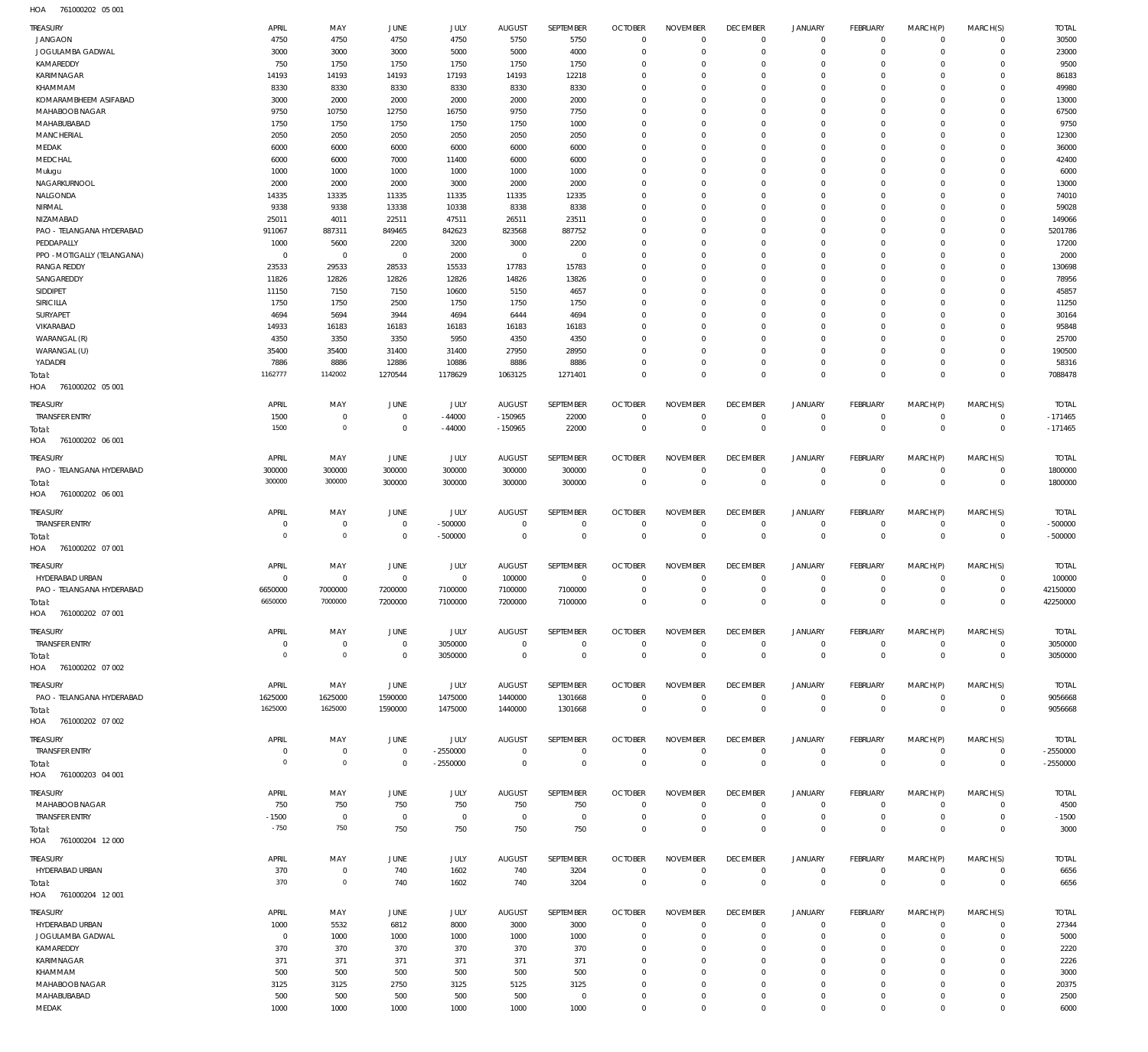761000204 12 001 HOA

| TREASURY                    | APRIL          | MAY                 | JUNE           | JULY         | <b>AUGUST</b>  | SEPTEMBER        | <b>OCTOBER</b>             | <b>NOVEMBER</b>            | <b>DECEMBER</b>                  | <b>JANUARY</b>             | <b>FEBRUARY</b>            | MARCH(P)         | MARCH(S)                   | <b>TOTAL</b>   |
|-----------------------------|----------------|---------------------|----------------|--------------|----------------|------------------|----------------------------|----------------------------|----------------------------------|----------------------------|----------------------------|------------------|----------------------------|----------------|
| NALGONDA                    | 1770           | 1770                | 1770           | 1770         | 1400           | 2140             | $\overline{0}$             | $\overline{0}$             | $\overline{0}$                   | $\overline{0}$             | $\overline{0}$             | $\mathbf 0$      | $\overline{0}$             | 10620          |
| NIRMAL                      | 1000           | 1000                | 1000           | 1000         | 1000           | 1000             | $\overline{0}$             | $\mathbf 0$                | $\overline{0}$                   | $\mathbf 0$                | $\mathbf 0$                | $\mathbf 0$      | $\mathbf 0$                | 6000           |
| NIZAMABAD                   | 870            |                     |                |              |                | 870              | $\overline{0}$             | $\Omega$                   | $\overline{0}$                   | $\mathbf 0$                | $\mathbf 0$                | $\Omega$         | $\mathbf 0$                |                |
|                             |                | 870                 | 870            | 870          | 870            |                  |                            |                            |                                  |                            |                            |                  |                            | 5220           |
| Narayanpet                  | 342            | 342                 | 342            | 342          | 342            | 342              | $\overline{0}$             | $\Omega$                   | $\mathbf 0$                      | $\mathbf 0$                | $\mathbf 0$                | $\Omega$         | $\mathbf 0$                | 2052           |
| PAO - TELANGANA HYDERABAD   | 257641         | 265182              | 262304         | 264904       | 276254         | 265504           | $\overline{0}$             | $\Omega$                   | $\mathbf 0$                      | $\mathbf 0$                | $\mathbf 0$                | $\Omega$         | $\Omega$                   | 1591789        |
| <b>RANGA REDDY</b>          | 1655           | 1655                | 2655           | 1655         | 1655           | 1655             | $\overline{0}$             | $\Omega$                   | $\mathbf 0$                      | $\mathbf 0$                | $\mathbf 0$                | $\Omega$         | $\Omega$                   | 10930          |
| SANGAREDDY                  | 3250           | 3250                | 3250           | 3250         | 3250           | 3250             | $\overline{0}$             | $\Omega$                   | $\mathbf 0$                      | 0                          | $\mathbf 0$                | $\Omega$         | $\mathbf 0$                | 19500          |
|                             | 2500           |                     |                | $\mathbf{0}$ | $\overline{0}$ | $\overline{0}$   | $\overline{0}$             | $\Omega$                   | $\Omega$                         | $\Omega$                   | $\mathbf 0$                | $\Omega$         | $\Omega$                   |                |
| SIDDIPET                    |                | 2500                | $\overline{0}$ |              |                |                  |                            |                            |                                  |                            |                            |                  |                            | 5000           |
| SURYAPET                    | 1000           | 2000                | 1000           | 1000         | 1000           | 1000             | $\overline{0}$             | $\Omega$                   | $\mathbf 0$                      | 0                          | $\mathbf 0$                | $\Omega$         | $\mathbf 0$                | 7000           |
| VIKARABAD                   | 1500           | 3980                | 2870           | 2870         | 2870           | 1100             | $\overline{0}$             | $\Omega$                   | $\Omega$                         | $\Omega$                   | $\mathbf 0$                | $\Omega$         | $\Omega$                   | 15190          |
| WARANGAL (U)                | 3459           | 3459                | 3459           | 3459         | 3459           | 2834             | $\overline{0}$             | $\Omega$                   | $\mathbf 0$                      | 0                          | $\mathbf 0$                | $\Omega$         | $\mathbf 0$                | 20129          |
| YADADRI                     | 1400           | 2100                | 2800           | 2100         | 2100           | 2100             | $\overline{0}$             | $\Omega$                   | $\mathbf 0$                      | $\mathbf 0$                | $\mathbf 0$                | $\Omega$         | $\Omega$                   | 12600          |
|                             | 283253         | 300506              |                |              |                |                  | $\Omega$                   | $\Omega$                   | $\Omega$                         | $\Omega$                   | $\Omega$                   | $\Omega$         | $\Omega$                   |                |
| Total:                      |                |                     | 295623         | 298086       | 306066         | 291161           |                            |                            |                                  |                            |                            |                  |                            | 1774695        |
| 761000204 12 001<br>HOA     |                |                     |                |              |                |                  |                            |                            |                                  |                            |                            |                  |                            |                |
|                             |                |                     |                |              |                |                  |                            |                            |                                  |                            |                            |                  |                            |                |
| TREASURY                    | <b>APRIL</b>   | MAY                 | JUNE           | JULY         | <b>AUGUST</b>  | SEPTEMBER        | <b>OCTOBER</b>             | <b>NOVEMBER</b>            | <b>DECEMBER</b>                  | <b>JANUARY</b>             | <b>FEBRUARY</b>            | MARCH(P)         | MARCH(S)                   | <b>TOTAL</b>   |
| <b>TRANSFER ENTRY</b>       | $\mathbf 0$    | 0                   | 2500           | 500          | $-500$         | $\mathbf 0$      | $\mathbf 0$                | $^{\circ}$                 | $\overline{0}$                   | $\mathbf 0$                | $\mathbf 0$                | 0                | $\mathbf 0$                | 2500           |
| Total:                      | $\overline{0}$ | $\mathsf{O}\xspace$ | 2500           | 500          | $-500$         | $\mathbf 0$      | $\overline{0}$             | $\overline{0}$             | $\overline{0}$                   | $\overline{0}$             | $\overline{0}$             | $\mathbf{0}$     | $\overline{0}$             | 2500           |
| HOA<br>761000800 04 000     |                |                     |                |              |                |                  |                            |                            |                                  |                            |                            |                  |                            |                |
|                             |                |                     |                |              |                |                  |                            |                            |                                  |                            |                            |                  |                            |                |
| TREASURY                    | APRIL          | MAY                 | JUNE           | JULY         | <b>AUGUST</b>  | SEPTEMBER        | <b>OCTOBER</b>             | <b>NOVEMBER</b>            | <b>DECEMBER</b>                  | <b>JANUARY</b>             | <b>FEBRUARY</b>            | MARCH(P)         | MARCH(S)                   | <b>TOTAL</b>   |
| HYDERABAD URBAN             | $\overline{0}$ | $\overline{0}$      | $\overline{0}$ | 1500         | $\overline{0}$ | 2250             | $\overline{0}$             | $^{\circ}$                 | $\overline{0}$                   | $\circ$                    | $\overline{0}$             | 0                | $\mathbf 0$                | 3750           |
|                             |                |                     |                |              |                |                  | $\overline{0}$             | $\mathbf 0$                | $\overline{0}$                   | $\mathbf 0$                |                            |                  |                            |                |
| PAO - TS NEW DELHI          | 7200           | 7200                | 6450           | 7950         | 7200           | 7200             |                            |                            |                                  |                            | $\mathbf 0$                | 0                | $\overline{0}$             | 43200          |
| SURYAPET                    | 1200           | $\mathbf 0$         | 2200           | $\mathbf 0$  | 1600           | $\overline{0}$   | $\overline{0}$             | $\mathbf 0$                | $\overline{0}$                   | $\mathbf 0$                | $\mathbf 0$                | 0                | $\mathbf 0$                | 5000           |
| YADADRI                     | $\overline{0}$ | 1800                | $\overline{0}$ | $\mathbf 0$  | $\overline{0}$ | $\mathbf 0$      | $\overline{0}$             | $\Omega$                   | $\overline{0}$                   | $\mathbf 0$                | $\mathbf 0$                | $\Omega$         | $\mathbf 0$                | 1800           |
| Total:                      | 8400           | 9000                | 8650           | 9450         | 8800           | 9450             | $\Omega$                   | $\Omega$                   | $\overline{0}$                   | $\mathbf 0$                | $\Omega$                   | $\Omega$         | $\Omega$                   | 53750          |
| 761000800 04 001<br>HOA     |                |                     |                |              |                |                  |                            |                            |                                  |                            |                            |                  |                            |                |
|                             |                |                     |                |              |                |                  |                            |                            |                                  |                            |                            |                  |                            |                |
| TREASURY                    | <b>APRIL</b>   | MAY                 | JUNE           | JULY         | <b>AUGUST</b>  | <b>SEPTEMBER</b> | <b>OCTOBER</b>             | <b>NOVEMBER</b>            | <b>DECEMBER</b>                  | <b>JANUARY</b>             | FEBRUARY                   | MARCH(P)         | MARCH(S)                   | <b>TOTAL</b>   |
| ADILABAD                    | 232500         | 226000              | 209750         | 186500       | 164600         | 154250           | $\overline{0}$             | $\mathbf 0$                | $\overline{0}$                   | $\mathbf 0$                | $\mathbf 0$                | 0                | $\mathbf 0$                | 1173600        |
|                             |                |                     |                |              |                |                  |                            |                            |                                  |                            |                            |                  |                            |                |
| <b>BHADRADI KOTHAGUDEM</b>  | 305750         | 279250              | 274250         | 280500       | 251250         | 239050           | $\overline{0}$             | $\Omega$                   | $\Omega$                         | $\mathbf 0$                | $\mathbf 0$                | $\Omega$         | $\mathbf 0$                | 1630050        |
| BHOOPALAPALLY               | 138500         | 117750              | 112000         | 115750       | 122500         | 103000           | $\mathbf 0$                | $\Omega$                   | $\mathbf 0$                      | 0                          | $\mathbf 0$                | $\Omega$         | $\Omega$                   | 709500         |
| HYDERABAD URBAN             | $\mathbf 0$    | 5000                | 2250           | $\mathbf 0$  | $\overline{0}$ | 5500             | $\mathbf 0$                | $\Omega$                   | $\Omega$                         | $\Omega$                   | $\Omega$                   | $\Omega$         | $\Omega$                   | 12750          |
| <b>JAGTIAL</b>              | 43000          | 38750               | 33750          | 33500        | 35000          | 27750            | $\mathbf 0$                | $\Omega$                   | $\mathbf 0$                      | 0                          | $\mathbf 0$                | $\Omega$         | $\Omega$                   | 211750         |
| <b>JANGAON</b>              | 53500          | 49500               | 53250          | 53500        | 51000          | 36750            | $\Omega$                   | $\Omega$                   | $\Omega$                         | $\Omega$                   | $\Omega$                   | $\Omega$         | $\Omega$                   | 297500         |
|                             |                |                     |                |              |                |                  |                            |                            |                                  |                            |                            |                  |                            |                |
| JOGULAMBA GADWAL            | 43000          | 37500               | 39600          | 35650        | 30350          | 39350            | $\mathbf 0$                | $\Omega$                   | $\Omega$                         | $\Omega$                   | $\mathbf 0$                | $\Omega$         | $\Omega$                   | 225450         |
| KAMAREDDY                   | 71750          | 142250              | 149750         | 148750       | 159500         | 141010           | $\Omega$                   | $\Omega$                   | $\Omega$                         | $\Omega$                   | $\Omega$                   | $\Omega$         | $\Omega$                   | 813010         |
| KARIMNAGAR                  | 96950          | 97700               | 84700          | 81500        | 63750          | 73250            | $\Omega$                   | $\Omega$                   | $\Omega$                         | $\Omega$                   | $\mathbf 0$                | $\Omega$         | $\Omega$                   | 497850         |
| KHAMMAM                     | 372250         | 351500              | 381750         | 388500       | 377750         | 398750           | $\mathbf 0$                | $\Omega$                   | $\Omega$                         | $\Omega$                   | $\mathbf 0$                | $\Omega$         | $\Omega$                   | 2270500        |
| KOMARAMBHEEM ASIFABAD       |                |                     |                |              |                |                  | $\Omega$                   | $\Omega$                   | $\Omega$                         | $\Omega$                   | $\Omega$                   | $\Omega$         | $\Omega$                   |                |
|                             | 176000         | 155250              | 168500         | 154250       | 152750         | 154000           |                            |                            |                                  |                            |                            |                  |                            | 960750         |
| MAHABOOB NAGAR              | 81500          | 63500               | 66750          | 59750        | 54750          | 51750            | $\mathbf 0$                | $\Omega$                   | $\Omega$                         | $\Omega$                   | $\mathbf 0$                | $\Omega$         | $\Omega$                   | 378000         |
| MAHABUBABAD                 | 67950          | 103200              | 102200         | 100650       | 97500          | 95500            | $\Omega$                   | $\Omega$                   | $\Omega$                         | $\Omega$                   | $\Omega$                   | $\Omega$         | $\Omega$                   | 567000         |
| MANCHERIAL                  | 186000         | 175250              | 170750         | 168500       | 142250         | 144750           | $\mathbf 0$                | $\Omega$                   | $\Omega$                         | $\Omega$                   | $\mathbf 0$                | $\Omega$         | $\Omega$                   | 987500         |
| MEDAK                       | 100900         | 91650               | 105900         | 104650       | 98400          | 77150            | $\mathbf 0$                | $\Omega$                   | $\Omega$                         | $\Omega$                   | $\mathbf 0$                | $\Omega$         | $\Omega$                   | 578650         |
|                             |                |                     |                |              |                |                  |                            |                            |                                  |                            |                            |                  |                            |                |
| MEDCHAL                     | 86525          | 70025               | 73750          | 93250        | 78750          | 77000            | $\mathbf 0$                | $\Omega$                   | $\Omega$                         | $\Omega$                   | $\Omega$                   | $\Omega$         | $\Omega$                   | 479300         |
| Mulugu                      | 16500          | 17000               | 19500          | 14000        | 14250          | 12750            | $\mathbf 0$                | $\Omega$                   | $\mathbf 0$                      | $\Omega$                   | $\mathbf 0$                | $\Omega$         | $\Omega$                   | 94000          |
| NAGARKURNOOL                | 87750          | 79250               | 89200          | 92950        | 83700          | 62450            | $\Omega$                   | $\Omega$                   | $\Omega$                         | $\Omega$                   | $\Omega$                   | $\Omega$         | $\Omega$                   | 495300         |
| NALGONDA                    | 266500         | 283500              | 265250         | 256500       | 245250         | 200750           | $\mathbf 0$                | $\Omega$                   | $\Omega$                         | $\Omega$                   | $\mathbf 0$                | $\Omega$         | $\Omega$                   | 1517750        |
| NIRMAL                      | 63250          | 50250               | 46000          | 49000        | 34500          | 36000            | $\Omega$                   | $\Omega$                   | $\Omega$                         | $\Omega$                   | $\Omega$                   | $\Omega$         | $\Omega$                   | 279000         |
|                             |                |                     |                |              |                |                  |                            |                            |                                  |                            |                            |                  |                            |                |
| NIZAMARAD                   | 319000         | 305250              | 304000         | 292750       | 294000         | 260750           | $\Omega$                   | $\Omega$                   | $\Omega$                         | $\Omega$                   | $\Omega$                   | $\Omega$         | $\Omega$                   | 1775750        |
| Narayanpet                  | 21750          | 19750               | 23500          | 24250        | 15500          | 15500            | $\mathbf 0$                | $\Omega$                   | $\mathbf 0$                      | 0                          | $\mathbf 0$                | $\Omega$         | 0                          | 120250         |
| PAO - TELANGANA HYDERABAD   | 4009787        | 3833177             | 3874062        | 3815712      | 3776037        | 3768737          | $\mathbf 0$                | $\Omega$                   | $\mathbf 0$                      | $\mathbf 0$                | $\mathbf 0$                | $\Omega$         | $\Omega$                   | 23077512       |
| PEDDAPALLY                  | 74750          | 75000               | 82000          | 73500        | 67750          | 128750           | $\mathbf 0$                | $\Omega$                   | $\mathbf 0$                      | $\mathbf 0$                | $\mathbf 0$                | $\Omega$         | $\Omega$                   | 501750         |
|                             | $\mathbf 0$    | $\overline{0}$      | $\overline{0}$ | $\mathbf 0$  |                | $\overline{0}$   | $\mathbf 0$                | $\Omega$                   | $\Omega$                         | $\Omega$                   | $\Omega$                   | $\Omega$         | $\Omega$                   |                |
| PPO - MOTIGALLY (TELANGANA) |                |                     |                |              | 750            |                  |                            |                            |                                  |                            |                            |                  |                            | 750            |
| <b>RANGA REDDY</b>          | 300200         | 299700              | 306700         | 295850       | 266850         | 257500           | $\mathbf 0$                | $\Omega$                   | $\Omega$                         | $\Omega$                   | $\mathbf 0$                | $\Omega$         | $\Omega$                   | 1726800        |
| SANGAREDDY                  | 221450         | 213000              | 215500         | 213000       | 202000         | 183750           | $\mathbf 0$                | $\Omega$                   | $\Omega$                         | $\Omega$                   | $\Omega$                   | $\Omega$         | $\Omega$                   | 1248700        |
| SIDDIPET                    | 156350         | 142850              | 150100         | 157850       | 161850         | 163600           | $\mathbf 0$                | $\Omega$                   | $\Omega$                         | $\Omega$                   | $\mathbf 0$                | $\Omega$         | $\Omega$                   | 932600         |
| SIRICILLA                   | 143000         | 136750              | 136250         | 133750       | 130750         | 142000           | $\mathbf 0$                | $\Omega$                   | $\mathbf 0$                      | 0                          | $\mathbf 0$                | $\Omega$         | $\Omega$                   | 822500         |
|                             |                |                     |                |              |                |                  |                            |                            |                                  |                            |                            |                  |                            |                |
| SURYAPET                    | 64000          | 60000               | 64500          | 73250        | 70500          | 77250            | $\mathbf 0$                | $\Omega$                   | $\Omega$                         | $\Omega$                   | $\Omega$                   | $\Omega$         | $\Omega$                   | 409500         |
| VIKARABAD                   | 42750          | 41750               | 48000          | 45500        | 45250          | 41250            | $\mathbf 0$                | $\Omega$                   | $\mathbf 0$                      | 0                          | $\mathbf 0$                | $\Omega$         | $\Omega$                   | 264500         |
| WANAPARTHY                  | 29750          | 30000               | 24750          | 19500        | 17000          | 31750            | $\mathbf 0$                | $\Omega$                   | $\Omega$                         | $\Omega$                   | $\Omega$                   | $\Omega$         | $\Omega$                   | 152750         |
| WARANGAL (R)                | 27250          | 59250               | 60000          | 61750        | 56500          | 58000            | $\mathbf 0$                | $\Omega$                   | $\Omega$                         | $\Omega$                   | $\mathbf 0$                | $\Omega$         | $\Omega$                   | 322750         |
| WARANGAL (U)                | 504250         | 460450              | 481700         | 565700       | 564900         | 547043           | $\mathbf 0$                | $\Omega$                   | $\Omega$                         | $\mathbf 0$                | $\mathbf 0$                | $\Omega$         | $\Omega$                   | 3124043        |
| YADADRI                     | 131750         | 99000               | 95500          | 83750        | 88500          | 91950            | $\mathbf 0$                | $\Omega$                   | $\overline{0}$                   | $\mathbf 0$                | $\mathbf 0$                | $\Omega$         | $\Omega$                   | 590450         |
|                             |                |                     |                |              |                |                  |                            |                            |                                  |                            |                            |                  |                            |                |
| Total:                      | 8536112        | 8210002             | 8315412        | 8273762      | 8015937        | 7898590          | $\overline{0}$             | $\Omega$                   | $\overline{0}$                   | $\mathbf 0$                | $\overline{0}$             | $\Omega$         | $\mathbf{0}$               | 49249815       |
| HOA 761000800 05 000        |                |                     |                |              |                |                  |                            |                            |                                  |                            |                            |                  |                            |                |
|                             |                |                     |                |              |                |                  |                            |                            |                                  |                            |                            |                  |                            |                |
| TREASURY                    | APRIL          | MAY                 | JUNE           | JULY         | <b>AUGUST</b>  | SEPTEMBER        | <b>OCTOBER</b>             | <b>NOVEMBER</b>            | <b>DECEMBER</b>                  | <b>JANUARY</b>             | FEBRUARY                   | MARCH(P)         | MARCH(S)                   | <b>TOTAL</b>   |
| HYDERABAD URBAN             | $\mathbf 0$    | 4166                | 2083           | 2083         | $\overline{0}$ | 4166             | $\overline{0}$             | $\mathbf 0$                | $\overline{0}$                   | $\circ$                    | $\overline{0}$             | 0                | $\mathbf 0$                | 12498          |
| PAO - TS NEW DELHI          | $\mathbf 0$    | $\mathbf 0$         | $\overline{0}$ | $\mathbf 0$  | $\overline{0}$ | $\overline{0}$   | $\overline{0}$             | $\mathbf 0$                | $\overline{0}$                   | $\circ$                    | $\overline{0}$             | $\mathbf 0$      | $\mathsf 0$                | $\circ$        |
|                             | $\mathbf 0$    | 4166                | 2083           | 2083         | $\overline{0}$ | 4166             | $\overline{0}$             | $\mathbf 0$                | $\overline{0}$                   | $\mathbf 0$                | $\overline{0}$             | $\Omega$         | $\overline{0}$             | 12498          |
| Total:                      |                |                     |                |              |                |                  |                            |                            |                                  |                            |                            |                  |                            |                |
| 761000800 05 001<br>HOA     |                |                     |                |              |                |                  |                            |                            |                                  |                            |                            |                  |                            |                |
| TREASURY                    | <b>APRIL</b>   | MAY                 | JUNE           | JULY         | <b>AUGUST</b>  | SEPTEMBER        | <b>OCTOBER</b>             | <b>NOVEMBER</b>            | <b>DECEMBER</b>                  | <b>JANUARY</b>             | <b>FEBRUARY</b>            | MARCH(P)         | MARCH(S)                   | <b>TOTAL</b>   |
|                             |                |                     |                |              |                |                  |                            |                            |                                  |                            |                            |                  |                            |                |
| ADILABAD                    | 8999           | 8999                | 8999           | 8999         | 4999           | 4999             | $\overline{0}$             | $\mathbf 0$                | $\overline{0}$                   | $\overline{0}$             | $\mathbf 0$                | $\mathbf 0$      | $\mathbf 0$                | 45994          |
| <b>BHADRADI KOTHAGUDEM</b>  | 7425           | 1000                | 7425           | 3850         | 3850           | 2425             | $\overline{0}$             | $\Omega$                   | $\mathbf 0$                      | $\mathbf 0$                | $\mathbf 0$                | $\Omega$         | $\mathbf 0$                | 25975          |
| HYDERABAD URBAN             | $\overline{0}$ | $\mathbf 0$         | 2750           | $\mathbf 0$  | $\overline{0}$ | 23318            | $\overline{0}$             | $\Omega$                   | $\Omega$                         | $\Omega$                   | $\mathbf 0$                | $\Omega$         | $\Omega$                   | 26068          |
| KAMAREDDY                   | 715            | 715                 | 715            | 715          | 715            | 715              | $\mathbf 0$                | $\Omega$                   | $\mathbf 0$                      | $\mathbf 0$                | $\mathbf 0$                | $\Omega$         | $\Omega$                   | 4290           |
|                             |                |                     |                |              |                |                  |                            |                            |                                  |                            |                            |                  |                            |                |
| KARIMNAGAR                  | 1000           | 1000                | 1000           | 1000         | 1000           | 1000             | $\mathbf 0$                | $\Omega$                   | $\Omega$                         | $\Omega$                   | $\Omega$                   | $\Omega$         | $\Omega$                   | 6000           |
| KHAMMAM                     | 2000           | 2000                | 2000           | 6000         | 10000          | 6000             | $\mathbf 0$                | $\Omega$                   | $\Omega$                         | 0                          | $\mathbf 0$                | $\Omega$         | $\Omega$                   | 28000          |
| MAHABOOB NAGAR              | 3573           | 3573                | 3573           | 4288         | 3573           | 3573             | $\mathbf 0$                | $\Omega$                   | $\Omega$                         | $\Omega$                   | $\Omega$                   | $\Omega$         | $\Omega$                   | 22153          |
| MEDAK                       | $\overline{0}$ | $\mathbf 0$         | 2000           | 2000         | 2000           | 2000             | $\mathbf 0$                | $\Omega$                   | $\Omega$                         | $\Omega$                   | $\Omega$                   | $\Omega$         | $\Omega$                   | 8000           |
| MEDCHAL                     | 2675           | 2675                | 2675           | 2675         |                | 2675             | $\mathbf 0$                | $\Omega$                   | $\mathbf 0$                      | $\mathbf 0$                | $\mathbf 0$                | $\Omega$         | $\Omega$                   | 16050          |
|                             |                |                     |                |              | 2675           |                  |                            |                            |                                  |                            |                            |                  |                            |                |
|                             |                |                     |                |              |                |                  |                            |                            |                                  |                            |                            |                  |                            |                |
| NALGONDA<br>NIRMAL          | 6917<br>3213   | 6917<br>3213        | 6917<br>3213   | 6917<br>3213 | 6917<br>3213   | 6917<br>3213     | $\mathbf 0$<br>$\mathbf 0$ | $\mathbf 0$<br>$\mathbf 0$ | $\overline{0}$<br>$\overline{0}$ | $\mathbf 0$<br>$\mathbf 0$ | $\mathbf 0$<br>$\mathbf 0$ | 0<br>$\mathbf 0$ | $\mathbf 0$<br>$\mathbf 0$ | 41502<br>19278 |